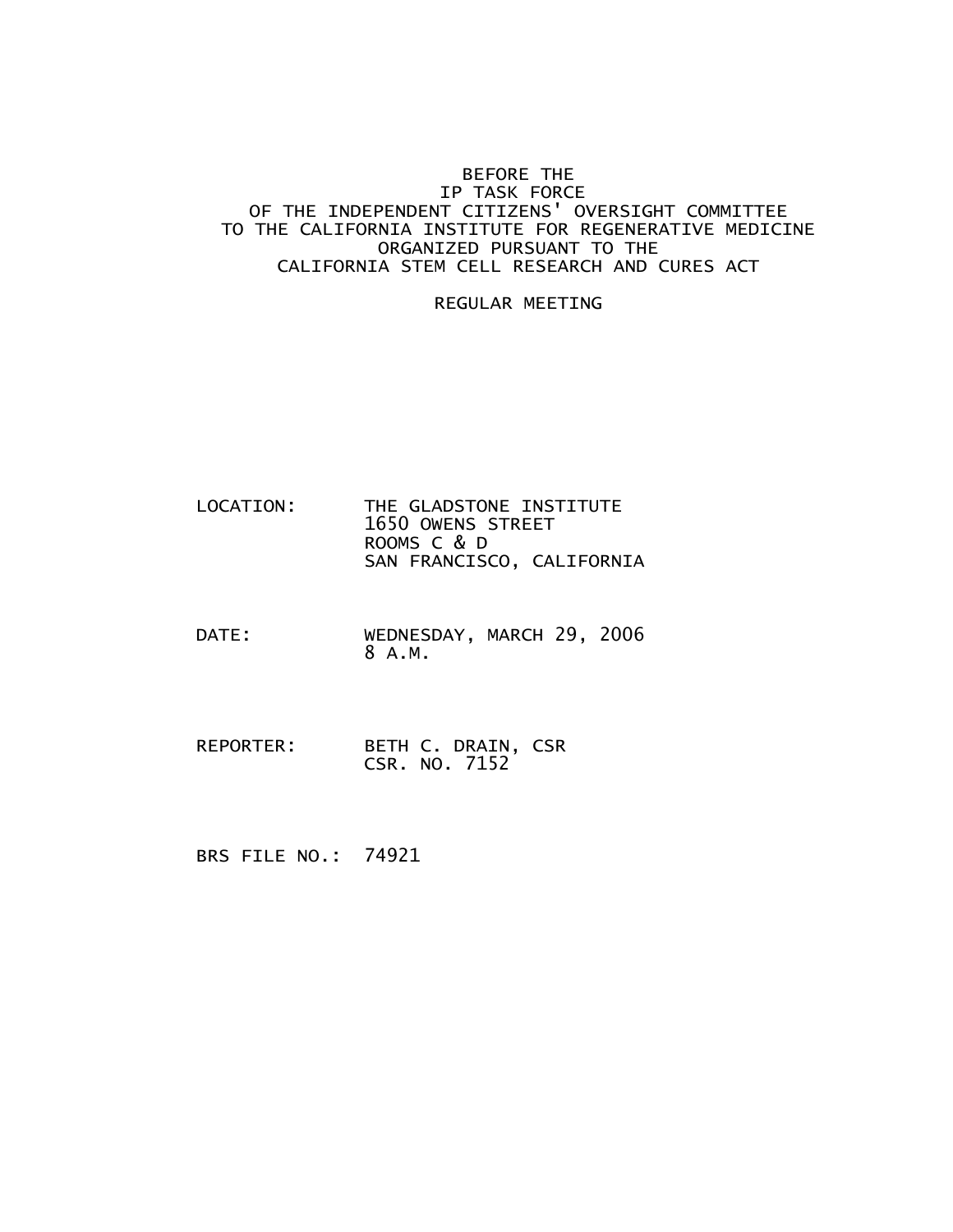| $\mathbf 1$    |                                                              |                    |           |
|----------------|--------------------------------------------------------------|--------------------|-----------|
| $\overline{2}$ |                                                              |                    |           |
| 3              | INDEX                                                        |                    |           |
| $\overline{4}$ |                                                              | ITEM DESCRIPTION   | PAGE NO.  |
| 5              | ROLL CALL                                                    |                    | 3         |
| 6              | INFORMATIONAL PRESENTATIONS:                                 |                    |           |
| $\overline{7}$ |                                                              | <b>GREG MILMAN</b> | 11<br>53  |
| 8              | ROBERT GOLDSTEIN<br>STEPHEN JUELSGAARD<br><b>BRAD MARGUS</b> |                    | 75<br>114 |
| 9              |                                                              | JAMES KOVACH       | 137       |
| 10             | FINAL DISCUSSION                                             |                    | 147       |
| 11             | <b>ADJOURNMENT</b>                                           |                    | 155       |
| 12             |                                                              |                    |           |
| 13             |                                                              |                    |           |
| 14             |                                                              |                    |           |
| 15             |                                                              |                    |           |
| 16             |                                                              |                    |           |
| 17             |                                                              |                    |           |
| 18             |                                                              |                    |           |
| 19             |                                                              |                    |           |
| 20             |                                                              |                    |           |
| 21             |                                                              |                    |           |
| 22             |                                                              |                    |           |
| 23             |                                                              |                    |           |
| 24             |                                                              |                    |           |
| 25             |                                                              |                    |           |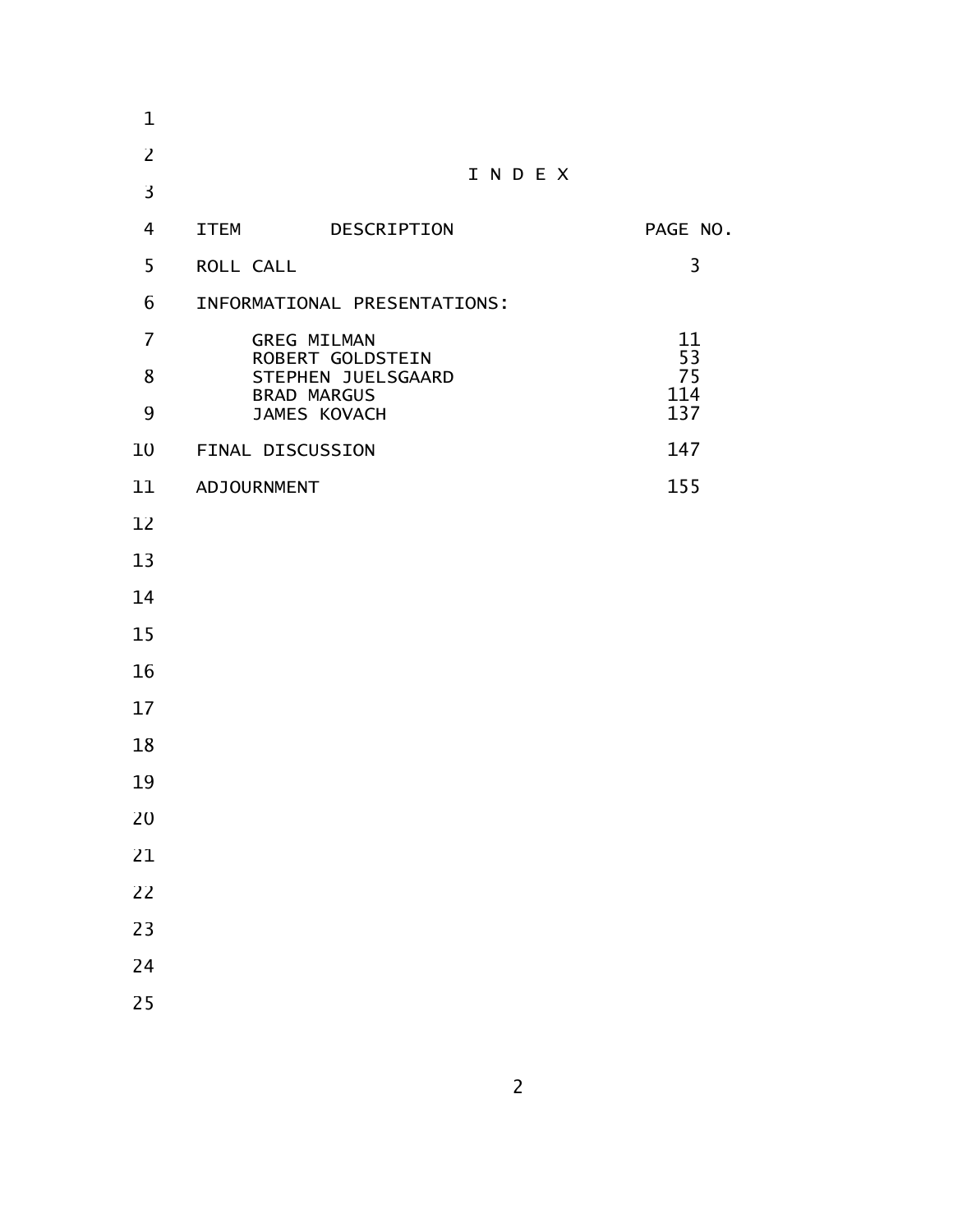SAN FRANCISCO, CALIFORNIA; WEDNESDAY, MARCH 29, 2006 CHAIRMAN PENHOET: THEN WE'LL GET STARTED. WE HAVE A LONG AGENDA TODAY, LOTS OF INTERESTING PRESENTATIONS TO CONTEMPLATE AND MOVE ALONG. I GUESS WE HAVE SOME REMOTE SITES. MELISSA, WILL YOU DO YOUR NORMAL THING. MS. KING: I CAN CALL THE ROLL, YES. OKAY. CALLING THE ROLL FROM SAN FRANCISCO. ED PENHOET. CHAIRMAN PENHOET: HERE. MS. KING: SUSAN BRYANT. DR. BRYANT: HERE. MS. KING: MICHAEL GOLDBERG. SHERRY LANSING. UNIDENTIFIED SPEAKER: SHERRY LANSING IS NOT HERE IN LOS ANGELES, BUT THE SITE IS OPEN. MS. KING: PHIL PIZZO. DR. PIZZO: HERE. MS. KING: FRANCISCO PRIETO. JOHN REED. JEFF SHEEHY. OS STEWARD. DR. STEWARD: HERE. MS. KING: JANET WRIGHT. CHAIRMAN PENHOET: WELL, WE'RE FAR SHORT OF A QUORUM UNFORTUNATELY, BUT WE DON'T HAVE ANY ACTION ITEMS ON TODAY'S AGENDA. SO THOSE OF US WHO ARE HERE WILL PROCEED TO HEAR THE PRESENTATIONS, DIGEST THEM, AND BEGIN 1 2 3 4 5 6 7 8 9 10 11 12 13 14 15 16 17 18 19 20 21 22 23 24 25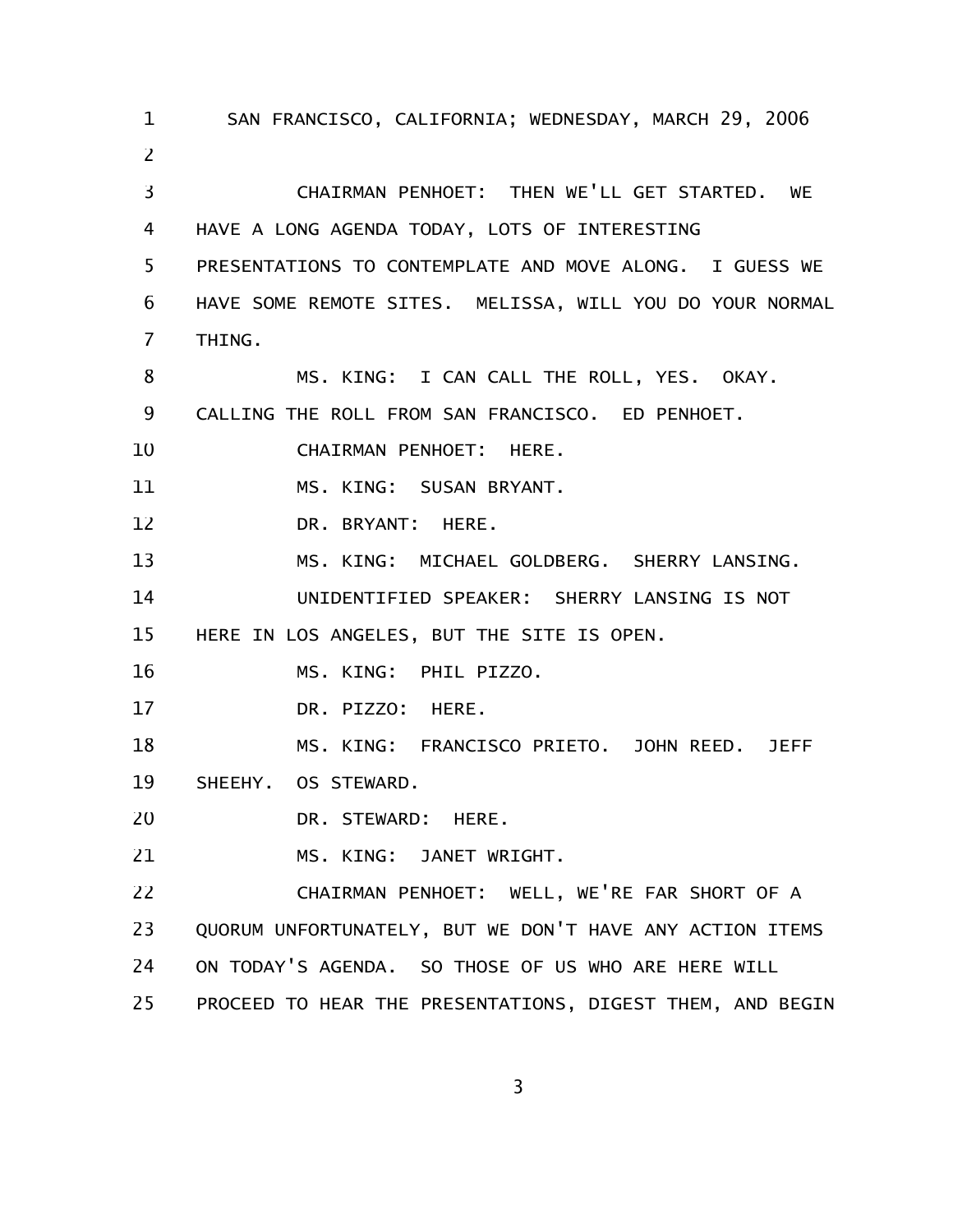TO ARTICULATE AN INTELLECTUAL PROPERTY POLICY FOR THE VARIOUS FORMS OF FINANCIAL SUPPORT THAT WE MIGHT GIVE TO FOR-PROFIT ORGANIZATIONS. 1 2 3

AS YOU ALL KNOW, IF YOU'VE BEEN FOLLOWING THIS, WE HAVE A PROPOSAL FOR AN INTELLECTUAL PROPERTY POLICY FOR GRANTS TO NONPROFIT ORGANIZATIONS. THAT POLICY WAS APPROVED BY THE ICOC AT ITS LAST MEETING AND IS NOW BEGINNING TO WEND ITS WAY THROUGH THE SO-CALLED APA PROCESS TOWARDS BECOMING REGULATIONS. BUT PROP 71 CLEARLY ANTICIPATED THAT IN ADDITION TO MAKING GRANTS TO NONPROFIT ORGANIZATIONS, THAT THE CIRM MAY ALSO GIVE GRANTS TO FOR-PROFIT ORGANIZATIONS. 4 5 6 7 8 9 10 11 12

SO THIS NEXT SERIOUS OF MEETINGS THAT WE WILL HOLD ARE DESIGNED TO REALLY, FIRST OF ALL, SURVEY THE FIELD, HEAR FROM PEOPLE WHO ARE EXPERTS IN THE FIELD WHO HAVE EITHER GIVEN OR RECEIVED FROM THE PRIVATE SECTOR, GIVEN GRANTS TO THE PRIVATE SECTOR OR FROM THE PRIVATE SECTOR HAVING RECEIVED GRANTS, AND THERE ARE SOME SIGNIFICANT DIFFERENCES BETWEEN GRANTS, CONTRACTS, OR LOANS THAT WOULD BE MADE TO PRIVATE ORGANIZATIONS AS OPPOSED TO THE FUNDING THAT WE ANTICIPATE FOR THE NOT-FOR-PROFITS. 13 14 15 16 17 18 19 20 21 22

SOME OF THE DIFFERENCES HERE ARE, FIRST OF ALL, IN GENERAL, THE NONPROFIT INSTITUTIONS DO NOT THEMSELVES DEVELOP AND COMMERCIALIZE PRODUCTS. THEY'RE IN THE 23 24 25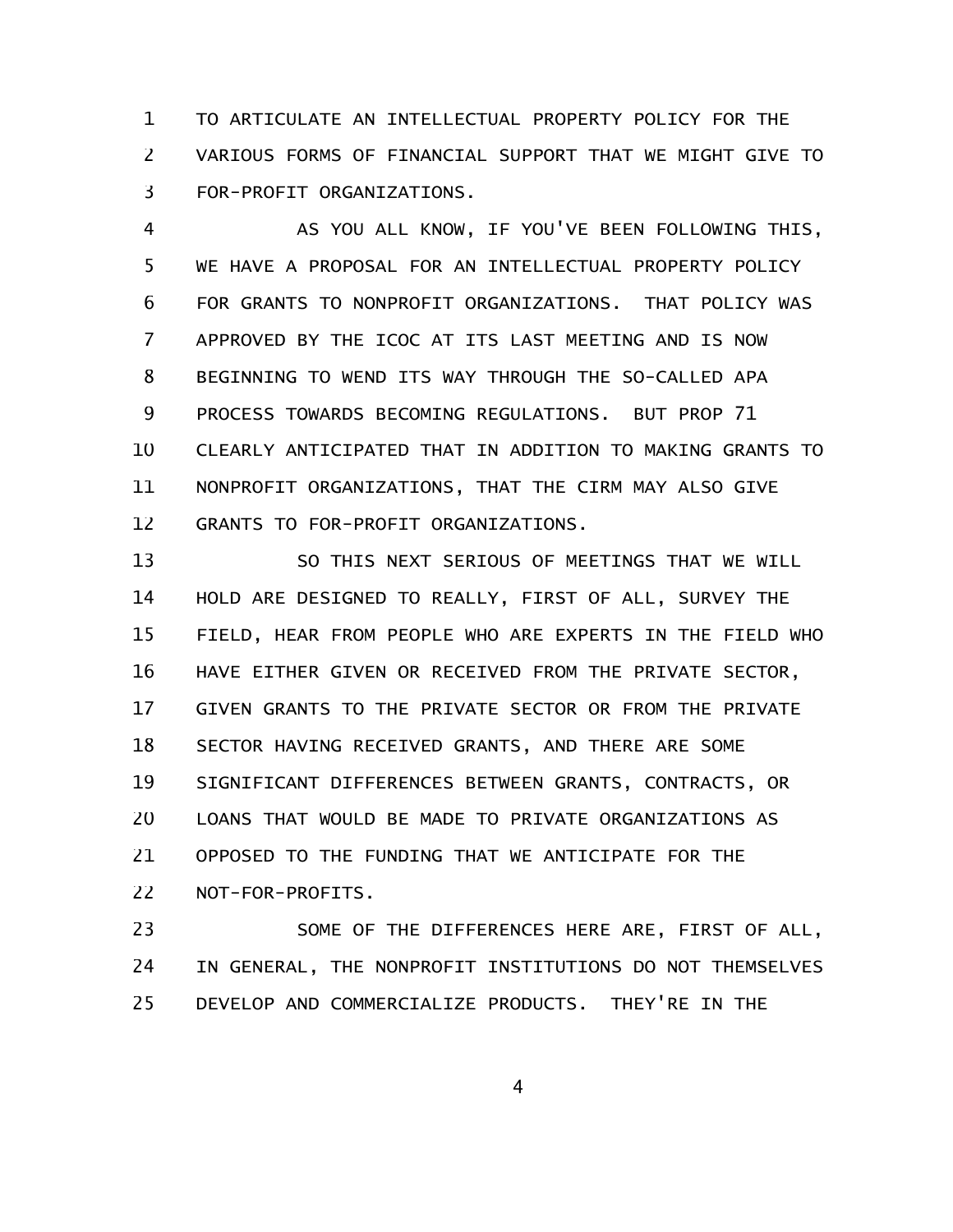BUSINESS OF DOING BASIC RESEARCH, DOING CLINICAL 1

RESEARCH, RESEARCH OF VARIOUS DIFFERENT KINDS; BUT AT THE END OF THE DAY, IN ORDER FOR THE FRUITS OF THEIR LABOR TO BECOME ESSENTIALLY INCULCATED INTO THE HEALTHCARE SYSTEM, SOME COMMERCIAL ORGANIZATION HAS TO TAKE RESPONSIBILITY FOR THE FINAL DEVELOPMENT, MANUFACTURE, AND SALE OF THE PRODUCTS. 2 3 4 5 6 7

SO NONPROFIT GRANTEES, IN GENERAL, LICENSE THEIR TECHNOLOGY IF IT'S VALUABLE TO FOR-PROFIT ENTITIES. AND WE DID ANTICIPATE IN OUR IP POLICY A VARIETY OF DIFFERENT TERMS THAT THE LICENSEES OF THE NONPROFITS WOULD BE OBLIGATED TO MEET IF THEY TAKE A LICENSE TO TECHNOLOGY GENERATED WITH FUNDS FROM THE CIRM. SO THAT'S THE FIRST ONE. 8 9 10 11 12 13 14

SECOND POINT IS THERE IS -- THERE ARE LIKELY TO BE SEVERAL DIFFERENT KINDS OF FINANCIAL ESSENTIALLY AWARDS TO FOR-PROFIT COMPANIES. WE COULD IN SOME CIRCUMSTANCES PUT OUT CONTRACTS IF WE SIMPLY WANTED THE PRIVATE SECTOR TO, FOR EXAMPLE, MANUFACTURE A SET OF MONOCLONAL ANTIBODIES WHICH COULD BE USED AS REAGENTS BY ALL PARTICIPANTS IN CIRM. AND WE COULD CONTRACT WITH A PRIVATE ENTITY TO BE A PLACE WHERE PEOPLE STORED CELLS, MASTER CELL BANKS AND THINGS LIKE THAT. THERE ARE A NUMBER OF DIFFERENT WAYS THAT A CONTRACT COULD BE GIVEN TO A PRIVATE ENTITY. GRANTS COULD ALSO BE GIVEN TO 15 16 17 18 19 20 21 22 23 24 25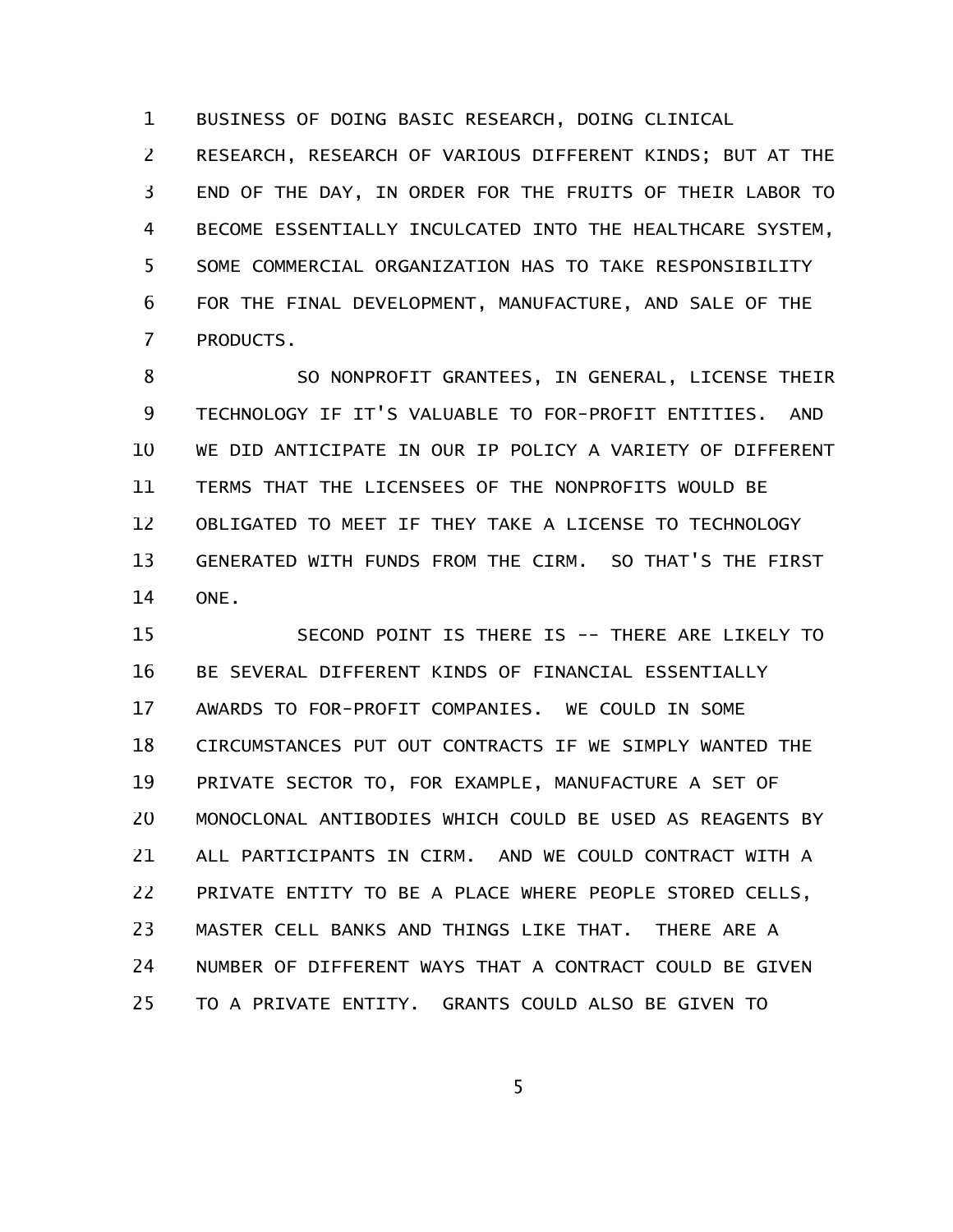PRIVATE ENTITIES TO DO MANY OF SAME KINDS OF THINGS WE WOULD EXPECT TO BE DONE BY PEOPLE IN THE NOT-FOR-PROFIT SECTOR. 1 2 3

AND THEN FINALLY, IT WOULD BE ENTIRELY POSSIBLE FOR US TO PROVIDE LOANS TO COMPANIES WHO ARE DEVELOPING PRODUCTS IN THIS AREA. SO THERE'S, I THINK, QUITE A DIFFERENT MIX OF FUNDING OPPORTUNITIES FOR US WHEN WE THINK ABOUT FUNDING THE PRIVATE SECTOR THAN THERE WOULD BE WHEN WE FUND THE NOT-FOR-PROFIT SECTOR. 4 5 6 7 8 9

AS A RESULT, WE THINK THAT THE NEW JERSEY MODEL, WHICH JUST PICKED A SINGLE ROYALTY, IF YOU GET MONEY FROM THE STATE OF NEW JERSEY AND YOU'RE A COMPANY IN NEW JERSEY AND YOU DEVELOP A PRODUCT, NEW JERSEY HAS SAID YOU WILL PAY BACK A 1-PERCENT ROYALTY ON ANY PRODUCTS THAT GET DEVELOPED AS A RESULT. WE THINK THAT'S A SIMPLE SOLUTION AND ATTRACTIVE FOR THAT REASON. ON THE OTHER HAND, PROBABLY DOESN'T REFLECT THE RICHNESS OF WHAT MIGHT COME OUT OF THIS IN TERMS OF DIFFERENT WAYS OF MOVING STEM CELL RESEARCH ALONG BY FUNDING ALL THESE DIFFERENT KINDS OF ASPECTS OF INTELLECTUAL PROPERTY DEVELOPMENT IN COMPANIES. 10 11 12 13 14 15 16 17 18 19 20 21

SO WE THINK A SIMPLE PERCENTAGE RETURN IS PROBABLY NOT REFLECTIVE OF THE REALITY AND THE RICHNESS OF THE FUNDING POSSIBILITIES THAT WE HAVE. SO THAT'S WHY WE'RE GOING THROUGH ALL THIS EFFORT TO LOOK HARDER AT HOW 22 23 24 25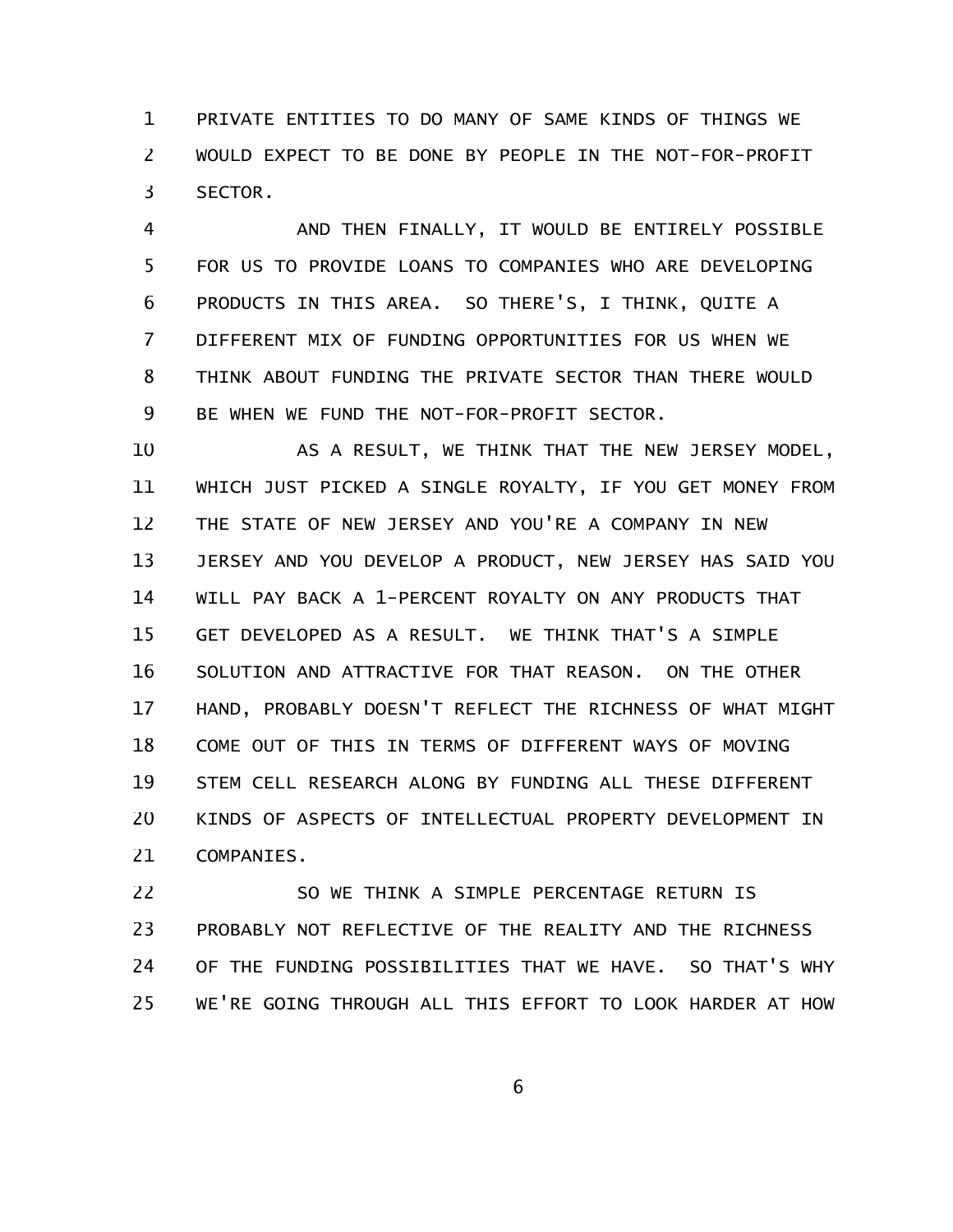THIS MIGHT WORK. 1

AND THEN FINALLY, WE WOULD OURSELVES HAVE TO TRACK AND MONITOR THE PROGRESS OF COMPANIES THAT WE GIVE RESEARCH OR OTHER GRANTS, CONTRACTS TO IN ORDER TO KEEP TRACK OF WHAT'S HAPPENED WITH CIRM MONEY. I MIGHT ADD THAT THIS IS A VERY IMPORTANT DISTINCTION FOR CIRM FROM AN OPERATIONAL POINT OF VIEW BECAUSE WE HAVE EFFECTIVELY OUTSOURCED THE LICENSING OBLIGATION TO THE UNIVERSITY WHEN -- WE HAVE EFFECTIVELY OUTSOURCED THE JOB OF LICENSING TECHNOLOGY ON OUR BEHALF TO THE NONPROFITS IN OUR IP POLICY FOR NOT-FOR-PROFITS. WHEN IT COMES TO COMPANIES, THERE'S NOBODY FOR US TO OUTSOURCE IT TO. CIRM WILL HAVE TO BUILD A STAFF, HIRE PEOPLE TO ACTUALLY MANAGE THE GRANTS ITSELF TO THE FOR-PROFIT ENTITY. SO IN THIS CASE WE HAVE TO DO THAT ON OUR OWN AT CIRM. 2 3 4 5 6 7 8 9 10 11 12 13 14 15

AND THAT, FRANKLY, REPRESENTS A CHALLENGE GIVEN THE RATHER MODEST OVERHEAD THAT COMES FROM THIS. AS A REMINDER TO PEOPLE ABOUT WHAT HAPPENS IN INNOVATION FROM BASIC RESEARCH TO COMMERCIALIZATION, BASIC RESEARCH IS -- GOOD MORNING, JEFF -- BASIC RESEARCH IS OBVIOUSLY WHAT IT SAYS. IT'S RESEARCH, FUNDAMENTAL RESEARCH, THAT SORT OF UNDERPINS THE ENTIRE FIELD AND IS APPLICABLE TO MANY DIFFERENT PRODUCTS. BASIC RESEARCH TURNS INTO APPLIED RESEARCH WHEN PEOPLE CHOOSE A SPECIFIC GOAL THAT THEY WANT TO ACHIEVE, SPECIFIC THERAPY, ETC., AND APPLY 16 17 18 19 20 21 22 23 24 25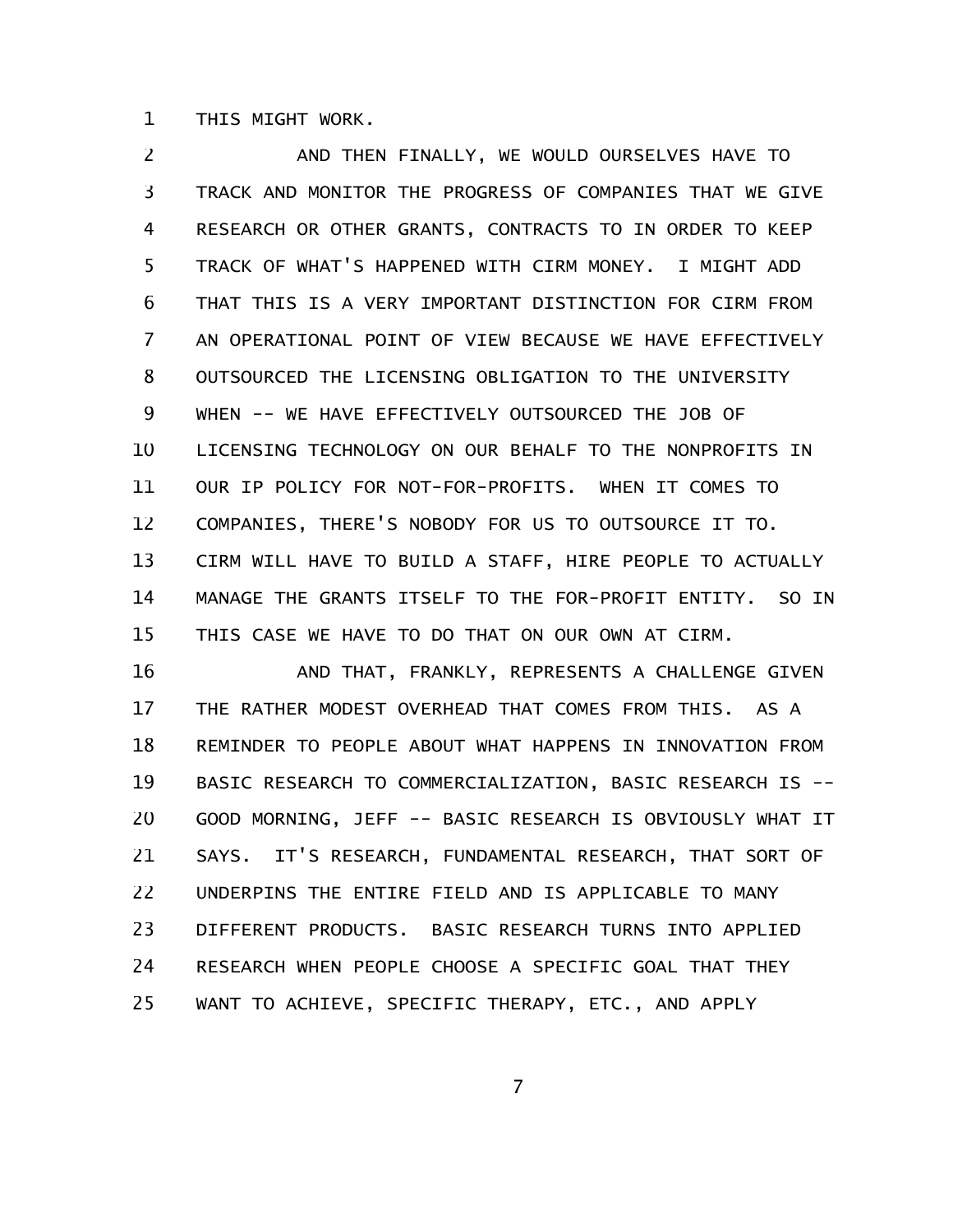THEMSELVES TO THAT. 1

DEVELOPMENT REFERS TO THE WHOLE SET OF ACTIVITIES THAT ARE REQUIRED WHICH WILL EVENTUALLY LEAD TO APPROVAL OF A PRODUCT BY THE FDA. SO IT STARTS WITH STUDIES IN ANIMALS AND LEADS TO PRECLINICAL STUDIES OF VARIOUS DIFFERENT KINDS AND ULTIMATELY HUMAN CLINICAL TRIALS. AND IF THOSE HUMAN CLINICAL TRIALS ARE SUCCESSFUL, FINALLY, IN THIS COUNTRY FDA APPROVAL, AND AFTER THAT COMMERCIALIZATION. IT'S CONCEIVABLE, IN FACT QUITE LIKELY, THAT CIRM COULD FUND PROJECTS ANYWHERE IN THIS CONTINUUM EXCEPT PROBABLY IN THE COMMERCIALIZATION SECTOR, BUT WE COULD FUND BASIC RESEARCH IN COMPANIES, WE COULD FUND APPLIED RESEARCH IN COMPANIES, WE COULD FUND CLINICAL DEVELOPMENT IN COMPANIES. ALL OF THESE ARE POSSIBILITIES. 2 3 4 5 6 7 8 9 10 11 12 13 14 15

AND I THINK IF IN LOOKING AT ULTIMATELY WHETHER TO PUT MONEY INTO PRIVATE COMPANIES OR INTO THE NOT-FOR-PROFIT SECTOR, THE GUIDING PRINCIPLE IS LIKELY TO BE WHERE WILL THE STATE GET THE BEST OVERALL RETURN FOR ITS MONEY, MOVING THE SCIENCE ALONG FASTEST, YOU KNOW, IN GENERAL, LOOKING AT THE OVERALL PICTURE, SO IT'S NOT A SIMPLE MATTER TO FIGURE OUT HOW WE SHOULD PROCEED. 16 17 18 19 20 21 22

AS I THINK I INDICATED BEFORE, THE FOR-PROFIT POLICY WILL NEED FLEXIBILITY BECAUSE IT'S VERY HARD TO ANTICIPATE TODAY ALL THE DIFFERENT CIRCUMSTANCES UNDER 23 24 25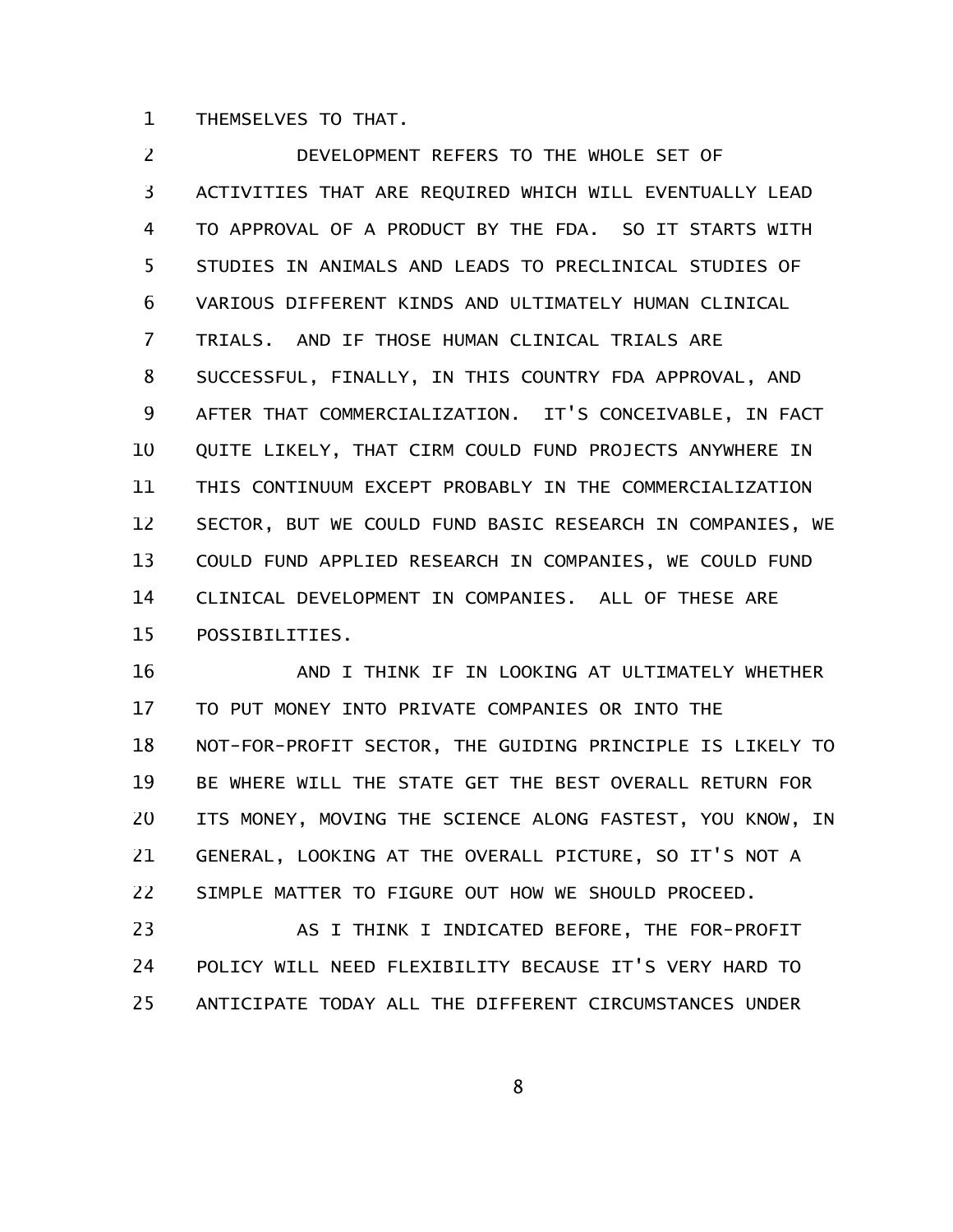WHICH WE MAY WANT TO FUND THE FOR-PROFIT SECTOR IN ORDER TO MOVE THIS TECHNOLOGY ALONG. THERE WILL BE SUBSTANTIAL DIVERSITY, AND WE HAVE TO THINK ABOUT ALL THESE POSSIBILITIES. WE HAVE TO UNDERSTAND THE REALITIES AT THE GRANTOR AND GRANTEE LEVELS IN ORDER TO UNDERSTAND THE POLICY EFFECTS AT THE STATE LEVEL. SO THIS IS, I THINK, QUITE A CHALLENGE. 1 2 3 4 5 6 7

AND IN CONTRAST, NOW I'M JUST SPEAKING A PERSONAL OPINION OF MINE, IN CONTRAST TO THE, I THINK, PRETTY TIGHT LANGUAGE WE HAVE IN THE NOT-FOR-PROFIT IP POLICY, BECAUSE THESE POLICIES WILL BE PUT IN PLACE BY A STATE AGENCY, CIRM, AND THERE ARE MANY DIFFERENT WAYS TO DO THIS, I THINK IT MAY BE THAT OUR POLICY HERE WILL BE PERHAPS MORE CONCEPTUAL AND MORE BASED ON PRINCIPLES THAN IT IS ON VERY PRECISE DETAILS ABOUT STUFF. WE'LL SEE HOW THAT EMERGES. 8 9 10 11 12 13 14 15 16

THERE ARE A NUMBER OF WAYS THAT THE FEDERAL GOVERNMENT HAS BEEN ENGAGED IN THAT. AND IN A MOMENT WE'RE GOING TO HEAR FROM GREG MILMAN, WHO IS ONE OF NIH'S MOST ACTIVE PEOPLE IN THIS WHOLE AREA AND WITH A LOT OF EXPERIENCE. AS YOU CAN SEE, THERE ARE MULTIPLE PROGRAMS OUTSIDE OF NIH. DARPA IS A BIG FUNDER. DARPA IS AN ACRONYM THAT I DON'T UNDERSTAND FULLY, BUT IT'S THE DEFENSE DEPARTMENT'S WAY OF FUNDING GRANTS, SMALL BUSINESSES INNOVATION RESEARCH GRANTS, ETC., WHERE THERE 17 18 19 20 21 22 23 24 25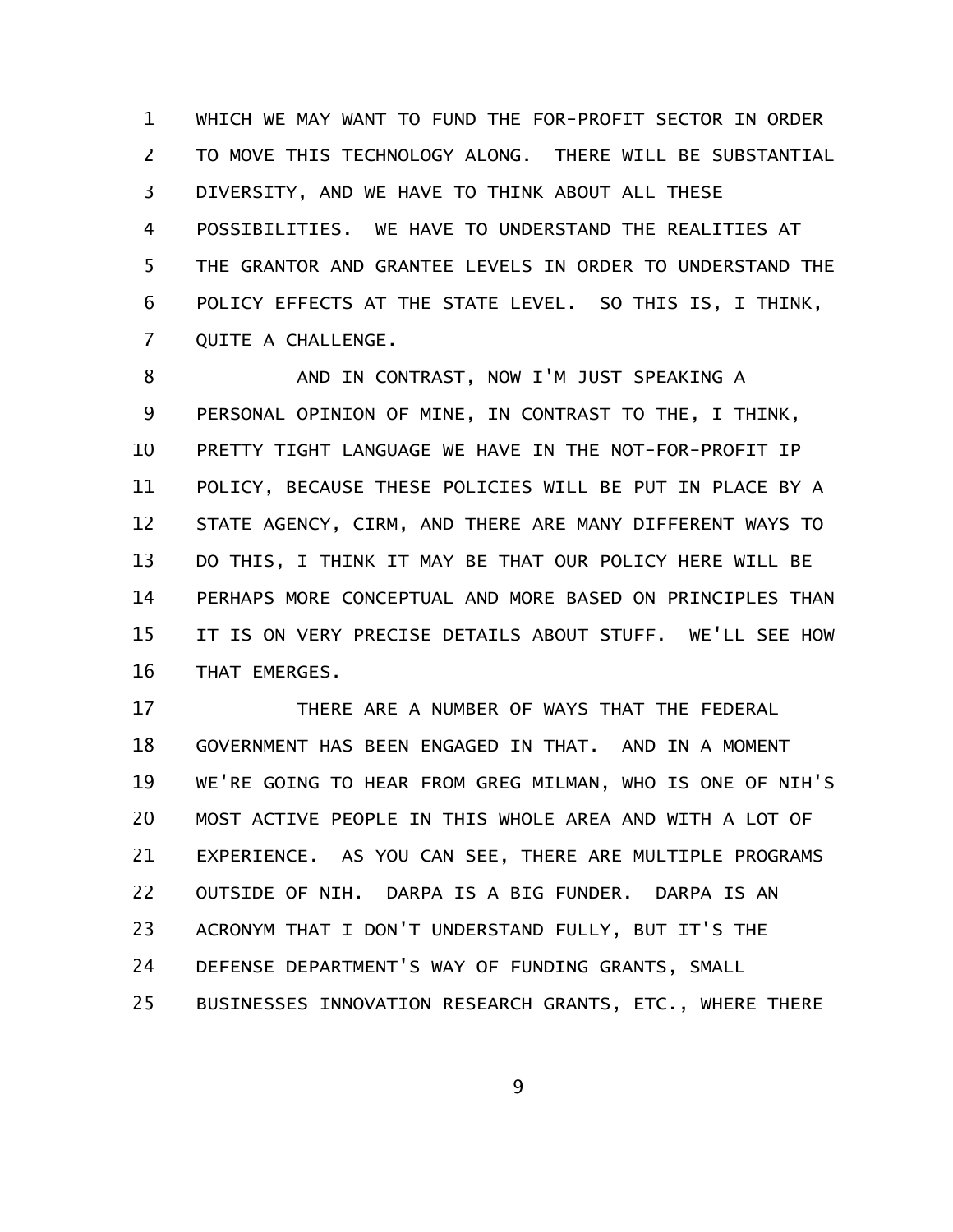ARE MULTIPLE AGENCIES WITH DIVERSE MISSIONS, AND MANY OF THEM FUND BIOMEDICAL RESEARCH. THERE IS NO ONE SIZE FITS ALL APPROACH AT THE FEDERAL LEVEL, BUT EACH OF THESE PROGRAMS HAS A SPECIFIC PURPOSE IN MIND WHEN THEY UNDERTAKE THEIR GRANT MAKING. 1 2 3 4 5

AND FINALLY, THE FEDERAL GOVERNMENT GENERALLY DOESN'T TREAT THE NONPROFIT COMPANIES DIFFERENTLY WITH RESPECT TO IP OR REVENUE SHARING, BUT OBVIOUSLY WE'LL HAVE OUR OWN DISCRETION OF HOW WE WOULD DO THAT IN THE STATE OF CALIFORNIA. 6 7 8 9 10

HERE'S THE AGENDA. YOU'VE JUST LISTENED TO MY INTRODUCTORY REMARKS. WE'RE PLEASED TO HAVE GREG MILMAN HERE TODAY FROM THE NIH TO DESCRIBE HIS EXPERIENCES AT NIH, AND YOU CAN READ THE REST OF THIS MENU HERE. IT'S A BUSY MORNING, SO WE'LL HAVE TO STAY ON TRACK. NO OFFENSE TO ANY OF THE OTHER PRESENTERS, BUT I THINK THAT GREG MILMAN'S, FIRST OF ALL, GREAT WILLINGNESS TO FLY OUT HERE TODAY FROM WASHINGTON WHERE HE LIVES AND WORKS TO MAKE THIS PRESENTATION, BUT ALSO REALLY A DEEP UNDERSTANDING OF THE FEDERAL PROGRAMS AND HOW THEY WORK, WE REALLY APPRECIATE GREG COMING. 11 12 13 14 15 16 17 18 19 20 21

AT THIS POINT, I'M JUST GOING TO INTRODUCE GREG. WE'D LIKE -- GREG WILL HAVE TO LEAVE AFTER HIS PRESENTATION, SO WE WANT TO -- GREG HAS SAID HE'S HAPPY TO HAVE COMMENTS AND QUESTIONS DURING HIS PRESENTATION 22 23 24 25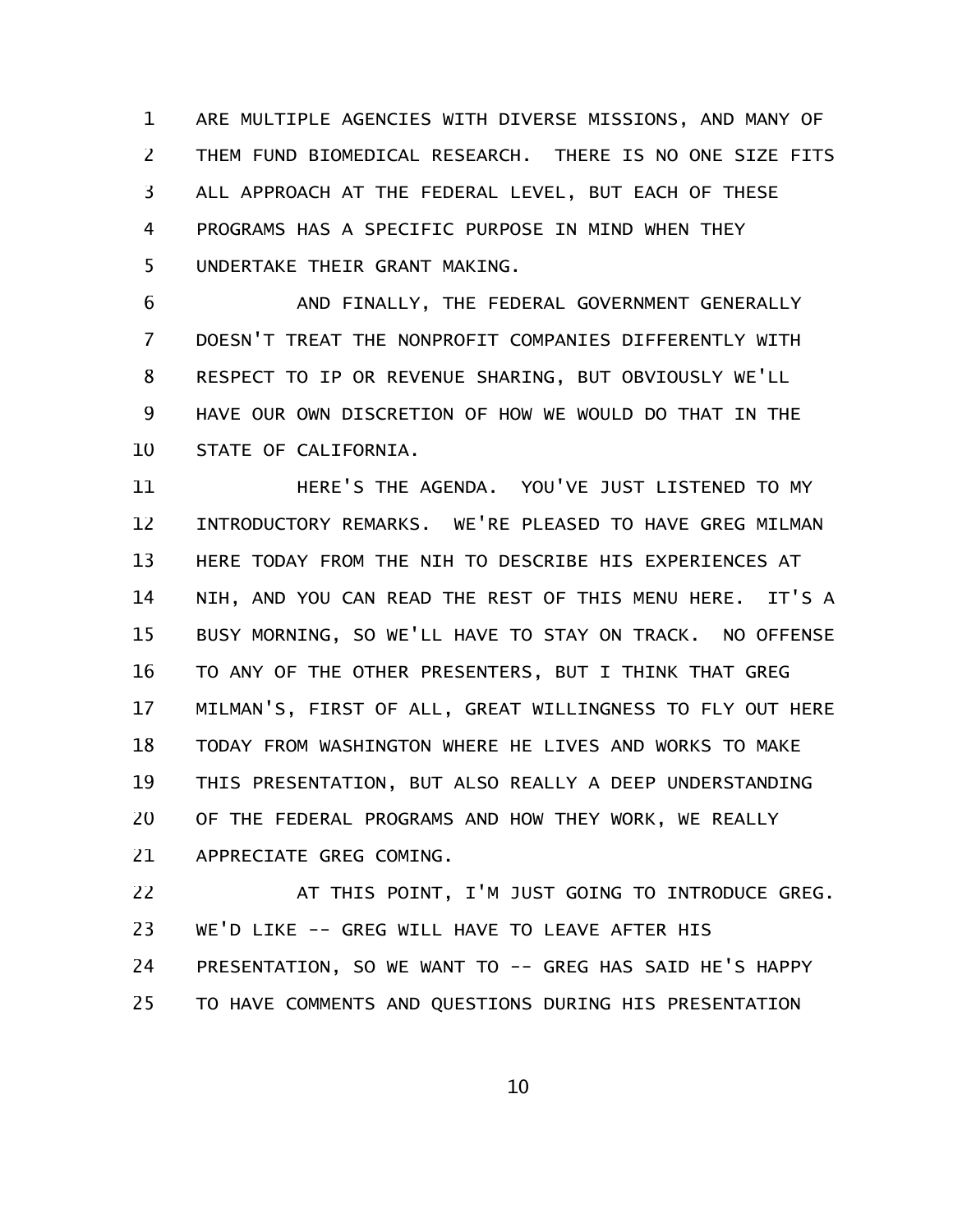AND AFTER, BUT WE DON'T WANT TO SHORTCHANGE GREG'S PRESENTATION EVEN IF WE HAVE TO STEAL A LITTLE TIME FROM SOME OF OUR OTHER PRESENTERS. SO WITH THAT, I'LL ASK GREG TO COME FORWARD. 1 2 3 4

GREG IS A LONGTIME FRIEND, FACULTY MEMBER WITH ME AT BERKELEY IN THE EARLY '70S, AND THEN HE WAS A FACULTY MEMBER AT JOHNS HOPKINS FOR A NUMBER OF YEARS, WENT TO NIH TO THE AIDS PROGRAMS, AND DID THAT FOR MANY YEARS, AND HE'S RESPONSIBLE FOR SBIR PROGRAM AT NIH. SO GREG'S EXPERIENCE IS TERRIFIC, AND WE'RE VERY PLEASED TO HAVE GREG JOIN US TODAY. THANK YOU FOR COMING ALL THE WAY OUT TO DO THIS FOR US, GREG. 5 6 7 8 9 10 11 12

DR. REED: JOHN REED HERE. SORRY TO BE LATE. DR. PENHOET: WE HAVE SEVERAL NEW ADDITIONS. MICHAEL GOLDBERG AND JEFF SHEEHY HAVE JOINED US IN SAN FRANCISCO. 13 14 15 16

DR. FONTANA: JEANNIE FONTANA TOO IN L.A. 17

CHAIRMAN PENHOET: WERE WE ABLE TO SEND COPIES OF GREG'S PRESENTATION TO ANY OF THE PEOPLE AT REMOTE SITES? SO YOU SHOULD HAVE A COPY OF GREG'S PRESENTATION, AND WE'RE STARTING WITH HIS FIRST SLIDE. SO, GREG, PLEASE. THANK YOU VERY MUCH. 18 19 20 21 22

DR. MILMAN: GOOD MORNING. THANK YOU FOR INVITING ME. I WILL TELL YOU WHEN I'M CHANGING SLIDES FOR THOSE PEOPLE WHO ARE AT REMOTE SITES OR THOSE WHO ARE 23 24 25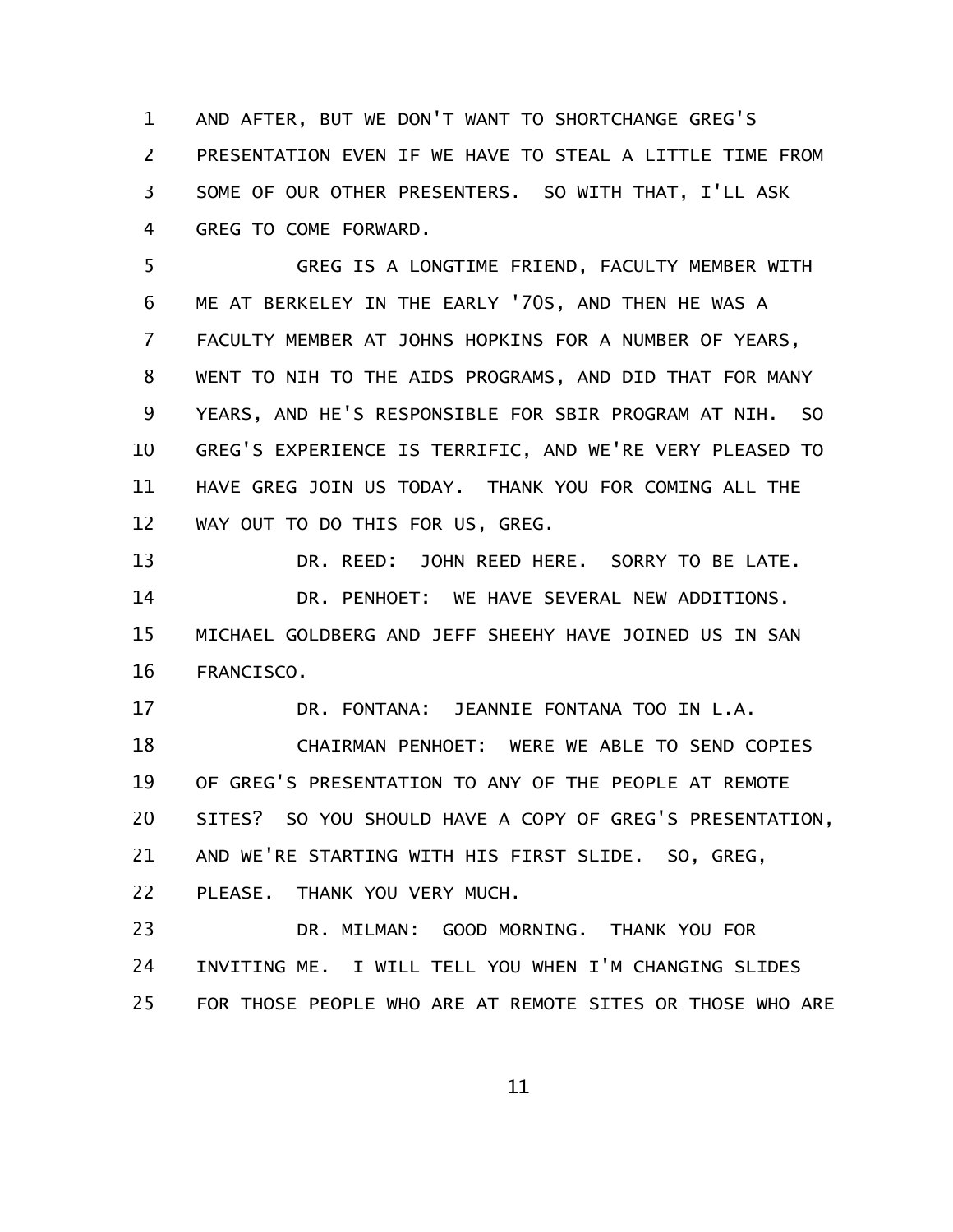HERE. THIS LITTLE CARTOON CHARACTER THAT APPEARS ON MANY OF MY SLIDES IS DONE BY OUR ILLUSTRATOR, AND SHE CLAIMS THAT THE BALD-HEADED GUY WITH GLASSES HAS NO RESEMBLANCE TO ME, BUT I DON'T KNOW ABOUT THAT. BUT, ANYWAY, YOU CAN MAKE YOUR OWN DECISION ABOUT THAT. AND MY CONTACT INFORMATION AND E-MAIL IS THERE. 1 2 3 4 5 6

SO I HAVE TO GIVE A DISCLAIMER BEFORE I START. IT'S STANDARD TO SAY THAT MY OPINIONS DO NOT NECESSARILY REPRESENT THOSE OF NIH OR HHS. AND I WILL TRY TO KEEP THEM TO A MINIMUM AND GIVE YOU FACTS INSTEAD. BUT IF I DO HAVE OPINIONS AND YOU GET THEM, IT'S BASED ON MY EXPERIENCE. I'VE BEEN A FACULTY MEMBER FOR 30 YEARS AT A UNIVERSITY. STARTED A BIOTECHNOLOGY COMPANY, MANAGED BASIC AIDS RESEARCH FOR TEN YEARS, AND MANAGED THE NIAID SMALL BUSINESS PROGRAMS, A \$100 MILLION A YEAR FOR ABOUT TEN YEARS. I ORGANIZED THE BIOENGINEERING CONSORTIUM, AND THAT WAS THE PRECURSOR TO THE BIOMEDICAL IMAGING AND BIOENGINEERING INSTITUTE. AND THE REASON THAT'S IMPORTANT IS THAT WAS REALLY THE FIRST STEP OF MOVING NIH FROM BASIC RESEARCH INTO APPLIED RESEARCH. SO THAT WAS A CHANGE IN HOW WE DO BUSINESS AND A CHANGE IN REVIEW COMMITTEES TO LOOK AT WHAT THE PROGRESS WOULD BE. AND I SIT IN ON THE BOARD OF BIOTECHNOLOGY, INDUSTRY ORGANIZATIONS, COUNCIL OF BIOTECHNOLOGY CENTERS. SO WHAT I'M GOING TO DO THIS MORNING IS I'M 7 8 9 10 11 12 13 14 15 16 17 18 19 20 21 22 23 24 25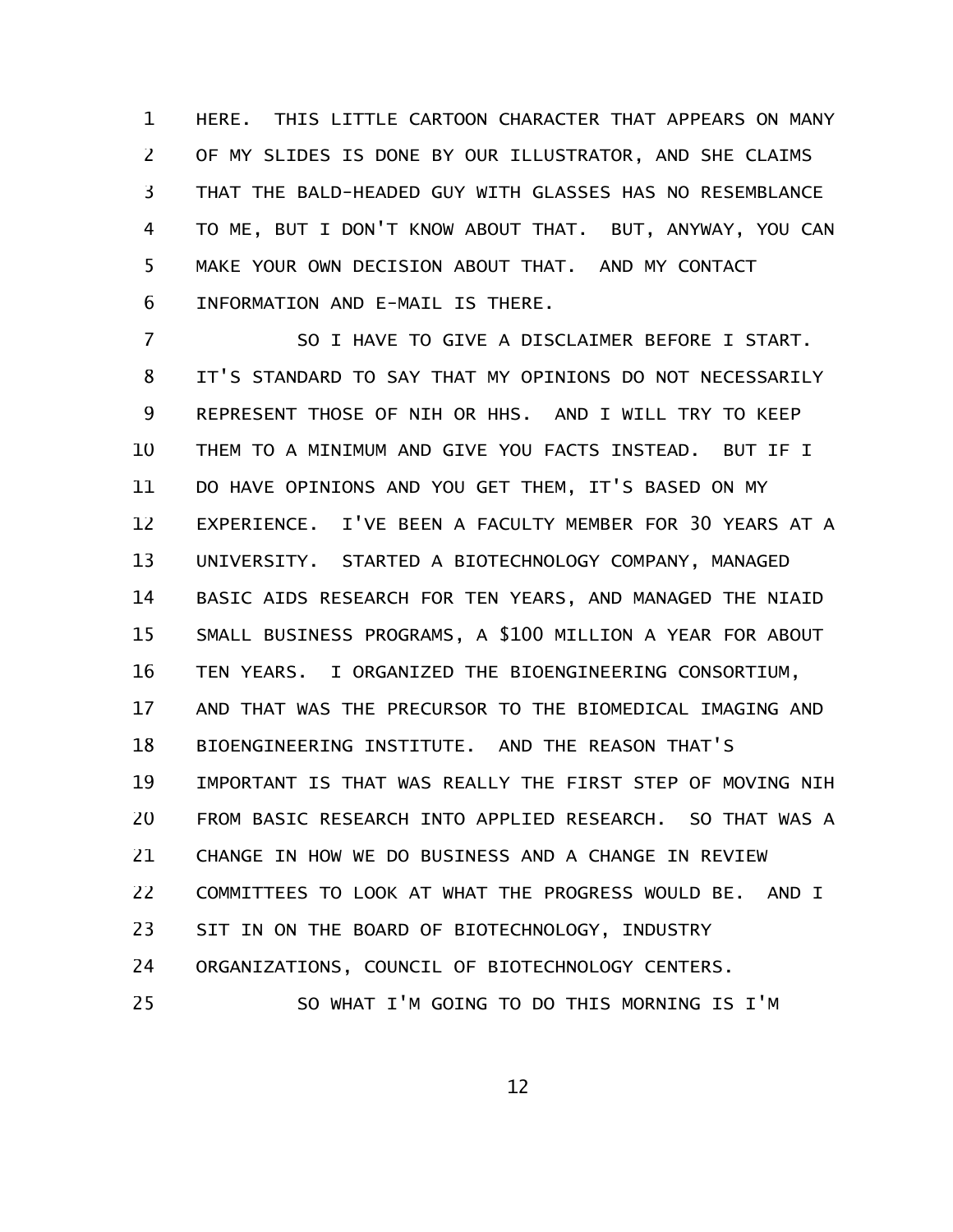GOING TO TELL YOU, FIRST OF ALL, ABOUT OUR SMALL BUSINESS PROGRAMS AND WHY I THINK THEY ARE VERY VALUABLE. AND THEN I'M GOING TO TELL YOU HOW THEY ACTUALLY FUNCTION AND, FINALLY, HOW THEY MIGHT BE APPLIED TO WHAT CALIFORNIA HAS WITH CIRM. 1 2 3 4 5

SO FIRST OF ALL SOME BACKGROUND. WE HAVE TWO SMALL BUSINESS PROGRAMS. ONE'S CALLED SBIR, WHICH STANDS FOR SMALL BUSINESS INNOVATION RESEARCH, AND IT ACTUALLY STARTED IN 1982 AND WILL CONTINUE AT LEAST TO 2008 WHERE WE EXPECT IT TO BE REAUTHORIZED. THE KEY THING HERE IS TWO AND A HALF PERCENT OF ALL AGENCIES' RESEARCH DOLLARS THAT ARE EXTRAMURAL MUST GO TO SMALL BUSINESSES, SO THEY'RE A SET ASIDE. THEY ALWAYS GO TO SMALL BUSINESSES, AND THIS STARTED IN 1982. 6 7 8 9 10 11 12 13 14

NOW, THE ACADEMIC INSTITUTIONS SAID WE WANT TO BE INVOLVED IN SOME OF THESE SMALL BUSINESS PROJECTS. SO IN '92 THEY STARTED WHAT'S CALLED THE SMALL BUSINESS TECHNOLOGY TRANSFER RESEARCH PROGRAM. AND THIS IS A PROGRAM THAT REQUIRES THAT BUSINESSES COLLABORATE WITH UNIVERSITIES. THE IDEA BEING FOR BOTH OF THESE PROGRAMS WE WANT TRANSLATIONAL RESEARCH, THE STANDARD WORD IS BENCH TO BEDSIDE. WE WANT TO ACTUALLY MOVE RESEARCH FORWARD TO IMPROVE PUBLIC HEALTH. 15 16 17 18 19 20 21 22 23

ONE WAY OF DOING THIS IS TO GET EARLY COLLABORATION BETWEEN ACADEMIC SITES AND INDUSTRY. AND 24 25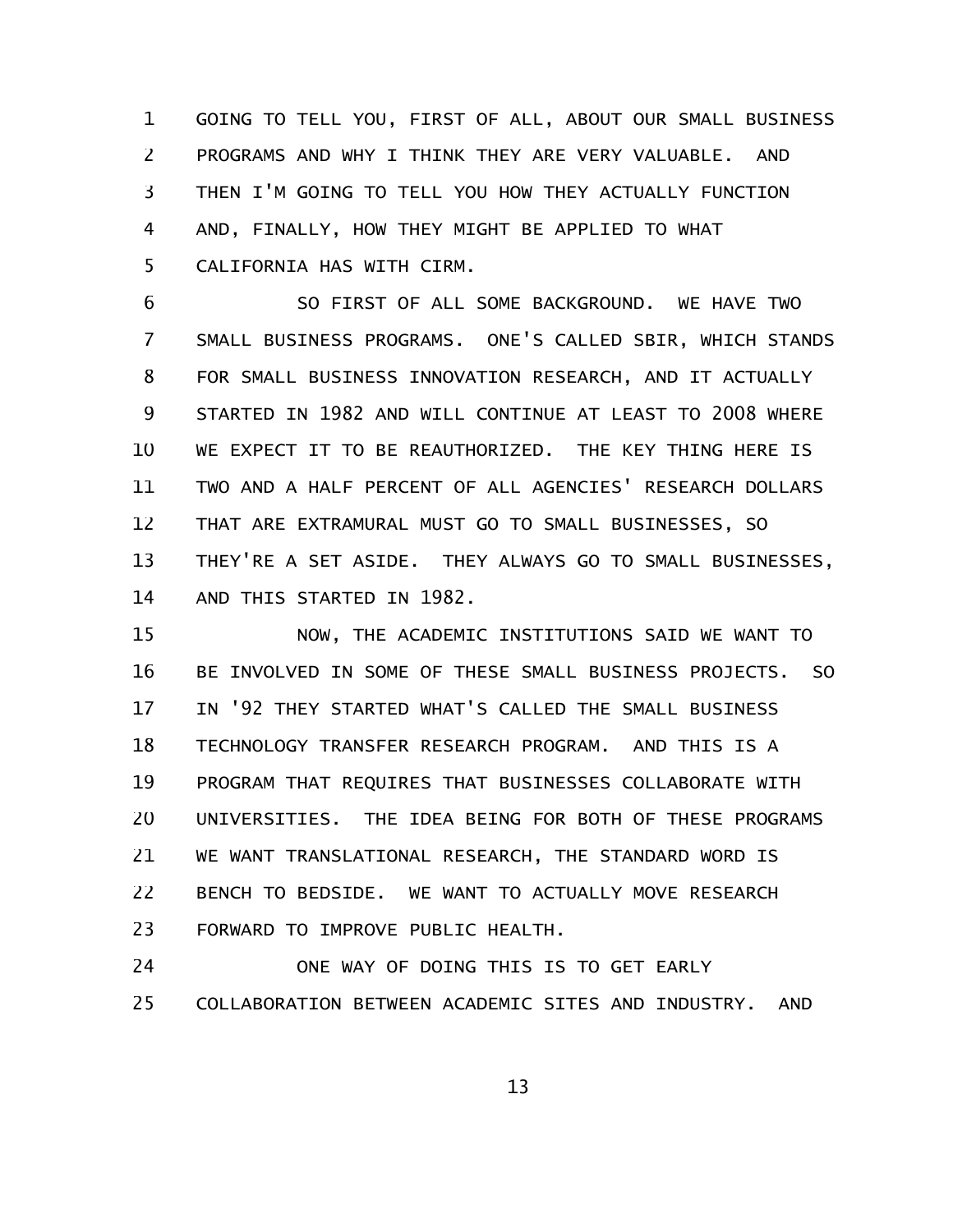SO THIS IS EXTENDED TO 2009. IT'S A SMALLER 1

PERCENTAGE, .3 PERCENT OF EACH AGENCY'S EXTRAMURAL BUDGET. 2 3

AN INTERESTING THING ABOUT THESE IS ALTHOUGH THEY  $--$ 4 5

CHAIRMAN PENHOET: WHEN YOU SAY TWO AND A HALF PERCENT OF THE TOTAL NIH BUDGET BASICALLY? 6 7

DR. MILMAN: OF THE EXTRAMURAL BUDGET. IT'S ABOUT RIGHT NOW SOMEWHERE AROUND \$800 MILLION A YEAR, OF WHICH, SINCE WE'RE THE SECOND LARGEST, WE MANAGE ABOUT A HUNDRED MILLION. THE INTERESTING THING ABOUT THESE, WHICH I THINK IS RELEVANT TO CIRM, IS THAT THEY'RE MANAGED BY THE SMALL BUSINESS ADMINISTRATION AS WELL AS THE FUNDING AGENCIES, OKAY, BECAUSE THE SMALL BUSINESS ADMINISTRATION WAS THE ONE THAT STARTED THESE PROGRAMS. AND THAT MEANS TWO THINGS. THEY HAVE DUAL PURPOSES. ONE OF THE PURPOSES IS THAT OF THE SBA, AND THAT'S ECONOMIC DEVELOPMENT. AND THEIR GOAL IS TO HAVE ECONOMIC DEVELOPMENT, NEW COMPANIES FORMED, AND NEW JOBS CREATED. AND THE GOAL OF THE AGENCIES, IN OUR CASE NIH, IS REALLY TO IMPROVE HEALTH. AND SOMETIMES THESE DON'T OVERLAP. THERE MAY BE DIFFERENCES OF OPINION ABOUT WHAT WE SHOULD DO. 8 9 10 11 12 13 14 15 16 17 18 19 20 21 22 23

I WOULD POINT OUT TO YOU THAT IT SEEMS TO ME VERY SIMILAR TO CIRM BECAUSE IN ONE CASE YOU WANT TO 24 25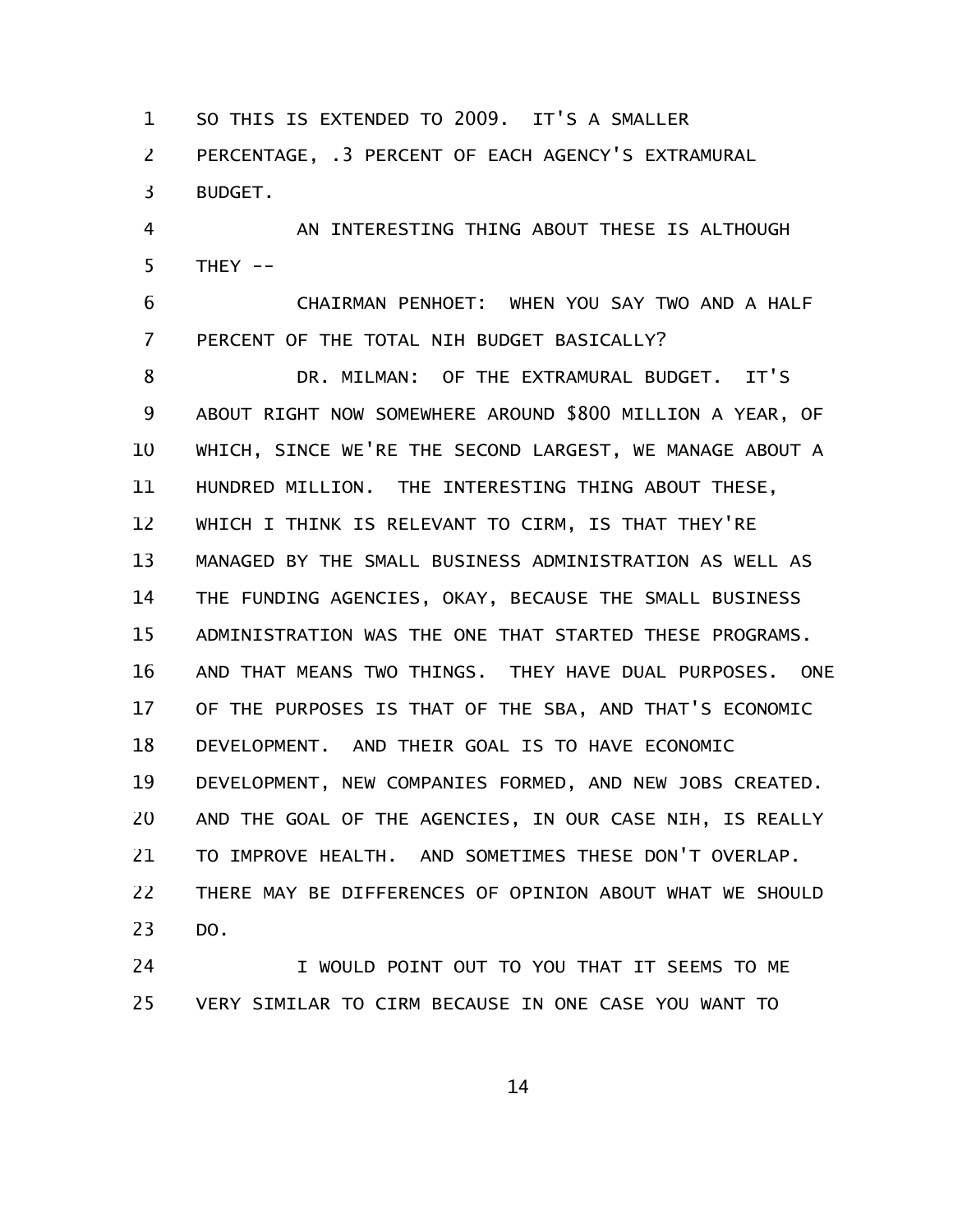UNDERSTAND BASIC UNDERSTANDING OF STEM CELLS, AND THE OTHER YOU WANT TO RETURN SOMETHING TO THE CITIZENS OF CALIFORNIA, WHICH COULD BE FUNDS OR IT COULD BE IMPROVEMENT IN HEALTH OR BOTH. SO YOU HAVE BOTH TYPES OF ISSUES HERE, WHICH MAY BE VERY SIMILAR TO THE ONES WE HAVE. 1 2 3 4 5 6

THIS IS JUST A LIST OF PARTICIPATING AGENCIES. AND YOU CAN SEE THAT ALL THE AGENCIES THAT DO RESEARCH AND GIVE FUNDS FOR RESEARCH HAVE TO HAVE SMALL BUSINESS PROGRAMS. THE NIH ONE COMES OUT OF HHS. SOME ONLY HAD SBIR PROGRAMS DOWN HERE ON THE BOTTOM, AND THE ONES ON THE TOP HAVE BOTH. 7 8 9 10 11 12

I APOLOGIZE TO THOSE PEOPLE OFF SITE. I FORGOT TO SAY I'M CHANGING SLIDES. IT'S HARD TO REMEMBER. SO I'M CHANGING THE SLIDE AGAIN. 13 14 15

SO THE SBIR PROGRAM HAS THREE PHASES. I THINK THIS IS INTERESTING FOR YOU TO CONSIDER. THE PHASE I IS THE PROOF OF FEASIBILITY. IT'S A SMALL AMOUNT OF DOLLARS. IT SAYS IN THE GUIDELINES THAT IT'S ABOUT A HUNDRED THOUSAND, BUT THE AVERAGE IS 160,000 A YEAR, AND IT'S ONE, SOMETIMES TWO YEARS, AND IT'S REALLY A PROOF OF CONCEPT. THE IDEA IS BEFORE YOU POUR A TON OF MONEY INTO SOMETHING, YOU WANT SOME EVIDENCE THAT IT REALLY IS GOING TO WORK. AND SO YOU HAVE A PHASE I FUNDING, WHICH HAS NOTHING TO DO WITH PHASE I CLINICAL TRIALS. 16 17 18 19 20 21 22 23 24 25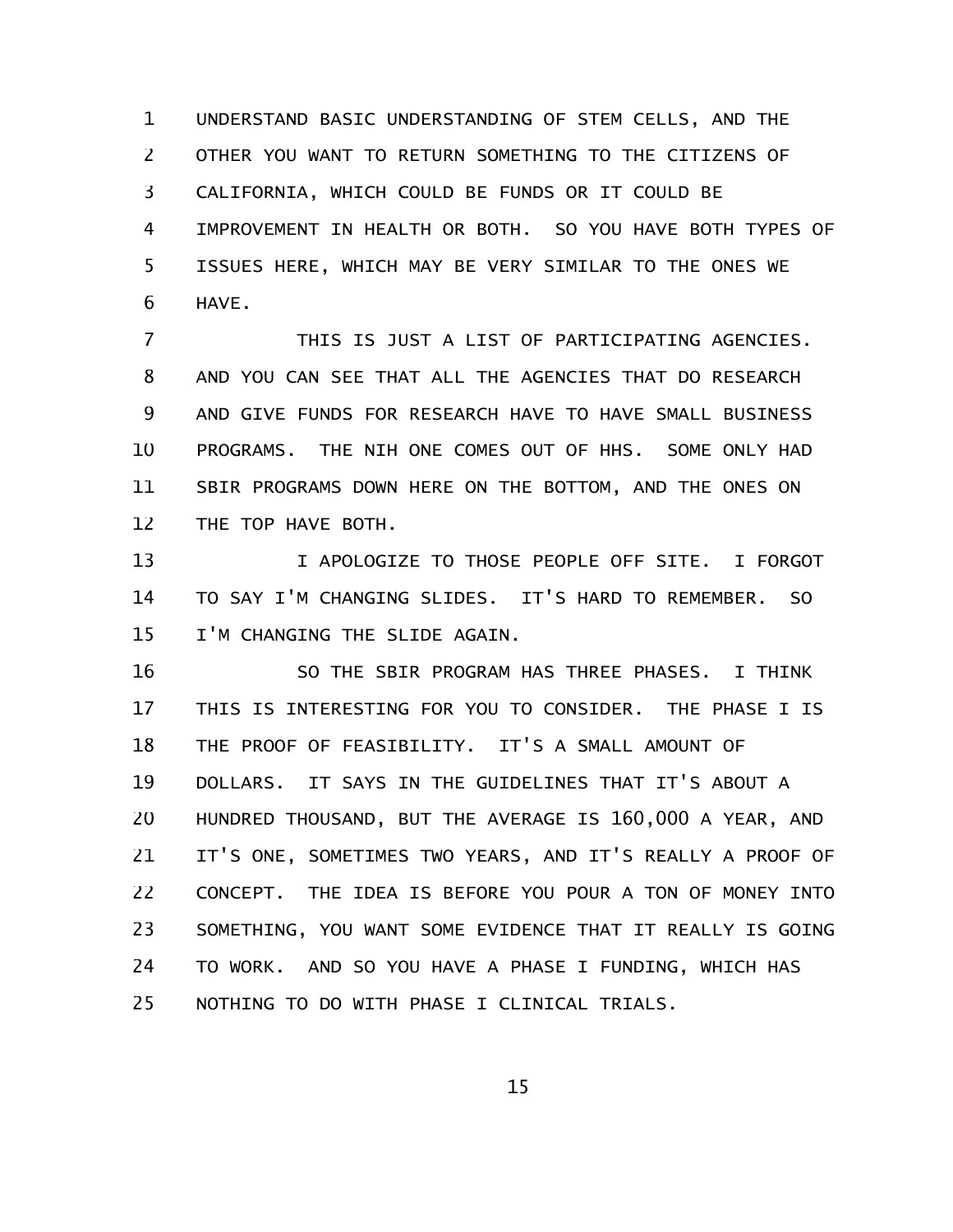THOSE PEOPLE WHO GET PHASE I'S ARE THE ONLY ORGANIZATIONS THAT ARE ALLOWED TO APPLY FOR PHASE II. THAT'S WHERE THE MAJOR RESEARCH AND DEVELOPMENT TAKES PLACE. AND THE FUNDING IN PHASE II IS FOR TWO YEARS, SOMETIMES THREE, AND THE MEDIAN AWARD IS ABOUT 375,000 A YEAR. FOR BOTH OF THESE IT'S TOTAL COST, NOT DIRECT COST. SO IF THERE'S OVERHEAD INVOLVED, IT HAS TO COME OUT OF THESE DOLLARS. 1 2 3 4 5 6 7 8

NOW, FOR PROJECTS THAT ARE GOING TO LEAD TO PRODUCTS THAT REQUIRE FDA APPROVAL, WE CAN EXTEND THE PHASE II FUNDING. AND HERE'S WHERE THE DOLLARS GO UP EVEN MORE, AND THEY'RE CALLED COMPETING CONTINUATION PHASE II FOR THOSE PRODUCTS WILL HAVE TO GO TO THE FDA, AND THEY COMPETE WITH ALL THE OTHER APPLICATIONS. NOW WE'RE MAKING AWARDS UP TO A MILLION DOLLARS A YEAR FOR UP TO THREE YEARS, AND THESE CAN BE CONTINUED TO BE COMPETED. SO THE GOAL IS TO MOVE THE PROJECTS ALONG AS CLOSE AS YOU CAN TOWARDS CLINICAL TRIALS, NOT INTO CLINICAL TRIALS, AND THE GOAL IS TO ADD ENOUGH VALUE TO THE PROJECTS SO THAT ANGELS OR VC'S OR ANOTHER GROUP WILL TAKE OVER BECAUSE WE RECOGNIZE THAT THE AVERAGE COST OF PRODUCING A DRUG IS SOMETHING LIKE A BILLION DOLLARS ESTIMATED. AND THERE'S NO WAY THAT NIH CAN AFFORD THAT; BUT IF WE ADD ENOUGH VALUE TO THE PROJECT, SOMEBODY ELSE MAY. 9 10 11 12 13 14 15 16 17 18 19 20 21 22 23 24 25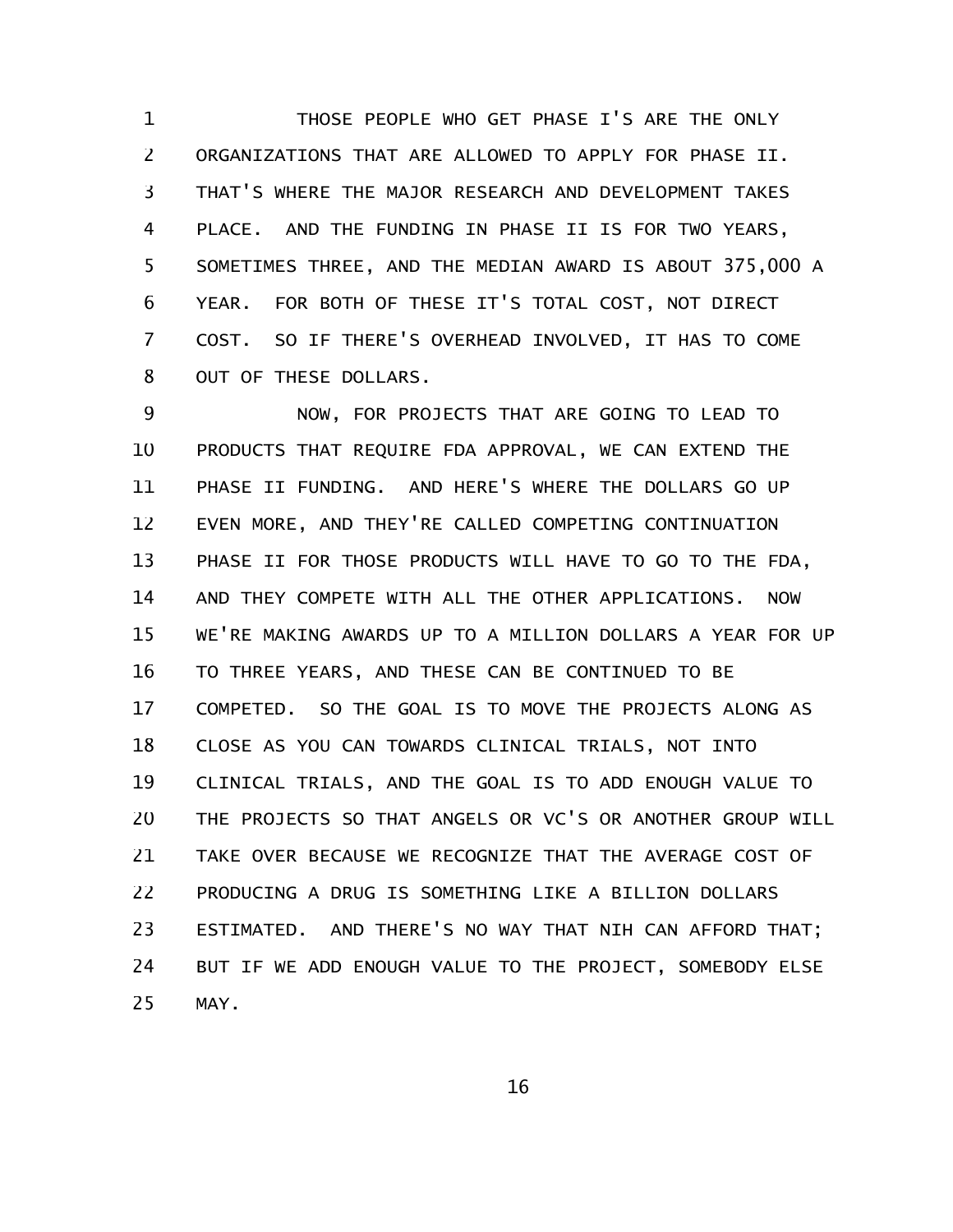AND WHO'S THE SOMEONE ELSE? WELL, THAT'S THE PHASE III. IT'S THE REMAINING STEPS TO COMMERCIALIZATION WHERE YOU HAVE TO ROUND UP THE BIG DOLLARS FROM SOME OTHER SOURCE. AND IT'S NOT FUNDED BY THE GOVERNMENT. IT'S FUNDED BY OTHER SOURCES, SAY, ANGELS OR VC'S. SO THAT'S HOW THE WHOLE PROGRAM IS SET UP TO FUNCTION. 1 2 3 4 5 6

SO WHAT I'M GOING TO TELL YOU NOW IS SOME MEASURES, SURROGATE MEASURES, OF PROGRAM VALUE. IT'S VERY HARD TO MEASURE THE SUCCESS OF THE SMALL BUSINESS PROGRAMS BECAUSE IT'S DIFFICULT TO FOLLOW A PROJECT ALL THE WAY FROM INCEPTION IN PHASE I ALL THE WAY TO DOWN THE ROAD. AND THE COMPANIES OFTEN ARE MERGED OR ACQUIRED BY SOMEBODY ELSE ALONG THE WAY, AND IT'S VERY DIFFICULT, ALTHOUGH THE NATIONAL ACADEMY HAS TRIED TO DO IT, AND THERE'S SOME EVIDENCE THAT THEY'RE SUCCESSFUL AT MEASURING SOME OF IT, BUT I'M GOING TO GIVE YOU WHAT I THINK ARE THREE SURROGATES THAT MIGHT INDICATE THE SUCCESS OF THE PROGRAM. 7 8 9 10 11 12 13 14 15 16 17 18

THE FIRST IS LEVERAGE. HOW MUCH MONEY IS COMING INTO COMPANIES THAT GET SBIR COMPARED TO THE MONEY THAT THE GOVERNMENT IS PUTTING IN? THAT'S THE FIRST ONE. IF YOU CAN GET LOTS OF EXTRA MONEY IN, IT'S INDICATING THAT THE GOVERNMENT IS PUTTING IN A SMALL AMOUNT OF MONEY AND THAT'S MATCHED A LOT BY SOMEONE ELSE. SO THAT'S GOOD. YOU'RE MOVING YOUR RESEARCH ALONG WITHOUT PAYING FOR IT. 19 20 21 22 23 24 25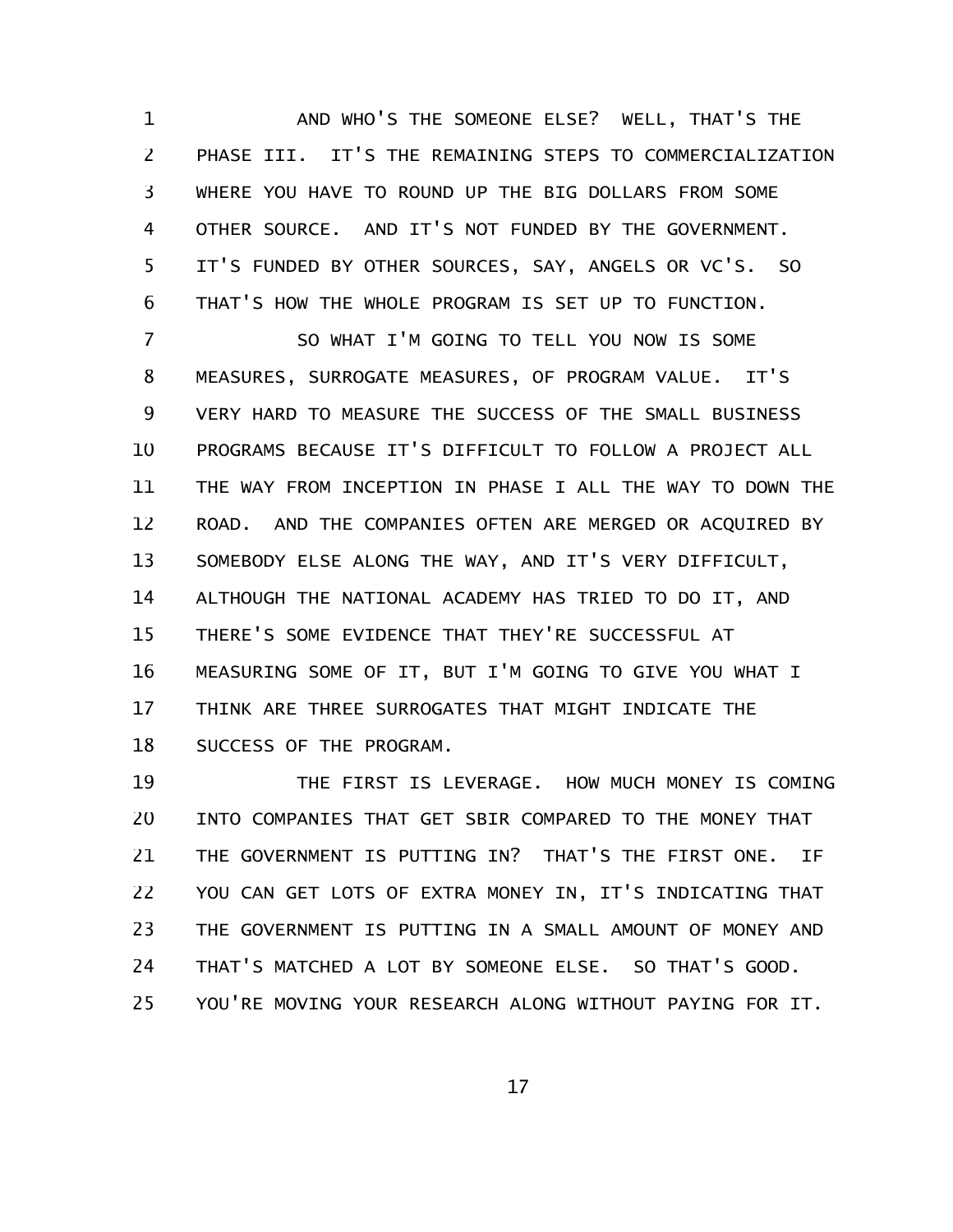THE SECOND IS PATENTS. HOW ARE THE PATENTS THAT THE SMALL BUSINESS COMPANIES GET COMPARED TO THE PATENTS UNIVERSITIES GET, REMEMBERING THAT THE UNIVERSITIES ARE GETTING 97 PERCENT OF THE FUNDS AND THE SMALL BUSINESSES ARE ONLY GETTING 3 PERCENT OF THE FUNDS. HOW DO THEY COMPARE? 1 2 3 4 5 6

THIRD IS WHAT'S THE FINANCIAL HEALTH OF THESE COMPANIES? AND THAT'S A HARD ONE TO MEASURE. AND SO WHAT I'VE TAKEN HERE AS A SURROGATE IS WHAT ABOUT THE COMPANIES THAT HAVE JOINED THE BIOTECHNOLOGY INDUSTRY ORGANIZATION? NOW, THAT ORGANIZATION CHARGES FIVE, \$10,000 OR MORE TO BE A MEMBER FOR COMPANIES. IN ORDER FOR A COMPANY TO JOIN, THEY MUST BE PRETTY HEALTHY. SO LET'S LOOK AT THE ONES THAT JOIN AND ASK WHAT PERCENTAGE OF THEM ACTUALLY GOT SMALL BUSINESS GRANTS. THAT GIVES YOU AN IDEA THAT THEY ACTUALLY HAVE BEEN SUCCESSFUL. OKAY. 7 8 9 10 11 12 13 14 15 16 17

SO HERE'S SOME NUMBERS WHICH I THINK ARE VERY INTERESTING. THEY COME FROM THIS COMPANY CALLED INKNOWVATION.COM. ANN ESKESEN IS THE ONE WHO STARTED IT, AND SHE ACTUALLY IS THE ONE WHO ORIGINATED THE IDEA OF THE SMALL BUSINESS PROGRAM AND CONVINCED CONGRESS TO FUND IT IN 1982. AND SHE FOLLOWS THESE SMALL BUSINESSES OF ALL DIFFERENT KINDS, AND YOU CAN GET MORE DATA FROM HER ORGANIZATIONS, BUT SHE'S MANAGED TO PUT THIS TOGETHER FOR 18 19 20 21 22 23 24 25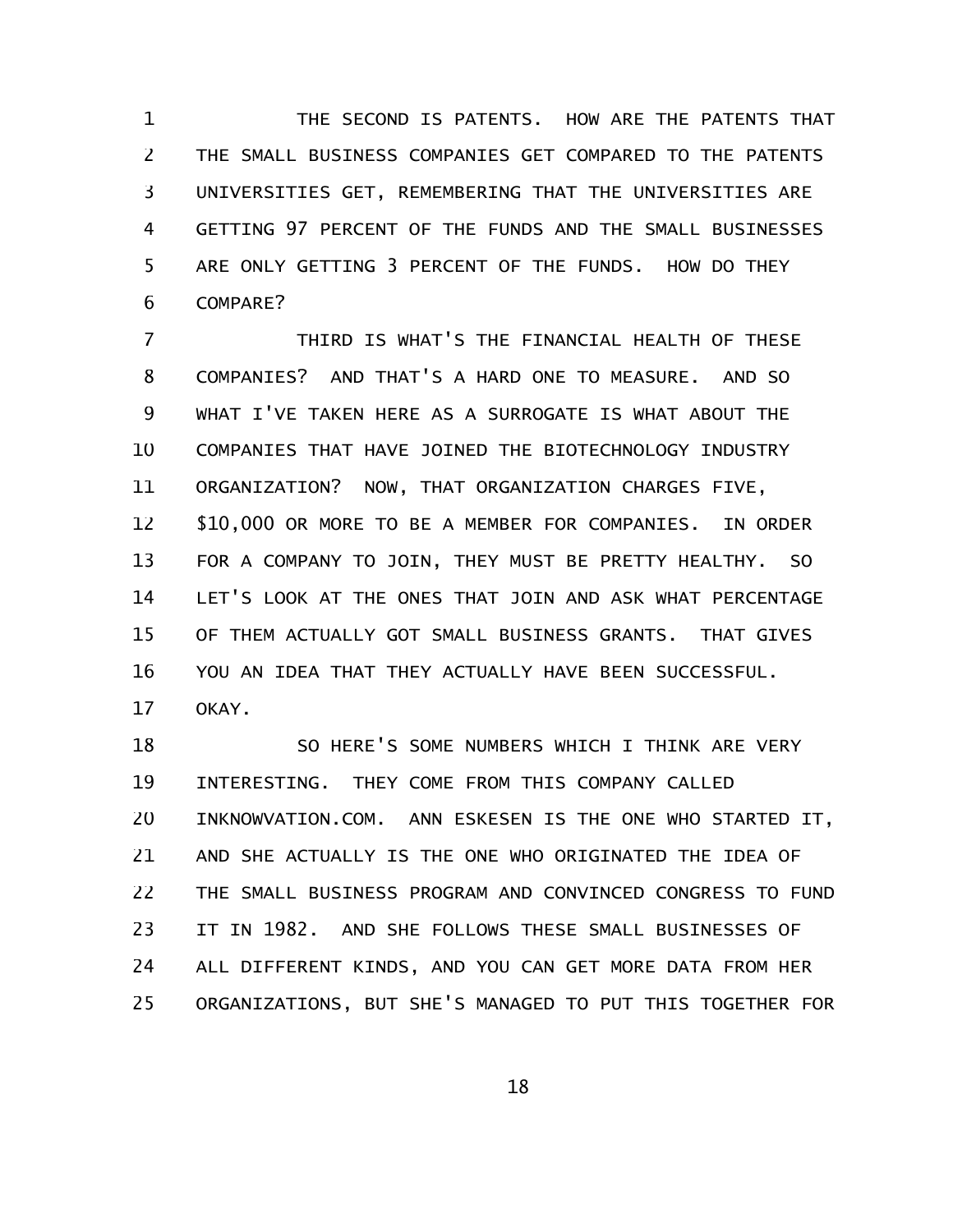ME SO I COULD PRESENT IT TO YOU. 1

WHAT DO WE HAVE HERE? THIS IS THE SOURCE ON THE LEFT-HAND SIDE OF THE SBIR FUNDING. AND WHEN I SAY ALL SOURCES, THAT'S ALL THE AGENCIES, INCLUDING DOD, DEPARTMENT OF COMMERCE, AND WHATEVER. AND YOU CAN SEE THAT FROM 2002 TO PRESENT, THERE WERE ABOUT 7,700 OF THESE COMPANIES. HOW MANY ATTRACTED VC FUNDS? SHE ACTUALLY HAS A MEASUREMENT OF ALL OF THESE, AND IT TURNS OUT ABOUT 11 PERCENT ACTUALLY GOT MONEY FROM VENTURE CAPITALISTS. 2 3 4 5 6 7 8 9 10

IF YOU LOOK AT NIH, WHICH IS A MEASURE OF FUNDING IN THE BIOLOGICAL AREA, THE HEALTH AREA, YOU SEE THERE ARE 3,000 COMPANIES THAT GOT FUNDED, OF WHICH ABOUT 17 PERCENT GOT VC FUNDING. SO THIS INDICATES NOW THAT YOU'RE GETTING LEVERAGE FROM THE VC'S. SO WHAT I DID IS I BROKE IT OUT ALSO BY CALIFORNIA BECAUSE THERE ARE MORE VC'S HERE AND MORE BIOTECH COMPANIES HERE. HOW WELL DID THEY DO? 11 12 13 14 15 16 17 18

IF YOU LOOK AT NIH, THERE'S 601 COMPANIES IN CALIFORNIA THAT RECEIVED SMALL BUSINESS FUNDS, AND ABOUT 28 PERCENT OF THEM MANAGED TO GET VC FUNDING. THAT INDICATES THAT THE LEVERAGE IS THERE, THAT THE GOVERNMENT IS PUTTING IN MONEY, BUT ALSO VC'S ARE PUTTING IN MONEY. SO HOW MUCH MONEY ARE THEY PUTTING IN? WELL, I THINK THIS IS A REAL TELLING POINT. HERE IS ALL 50 STATES 19 20 21 22 23 24 25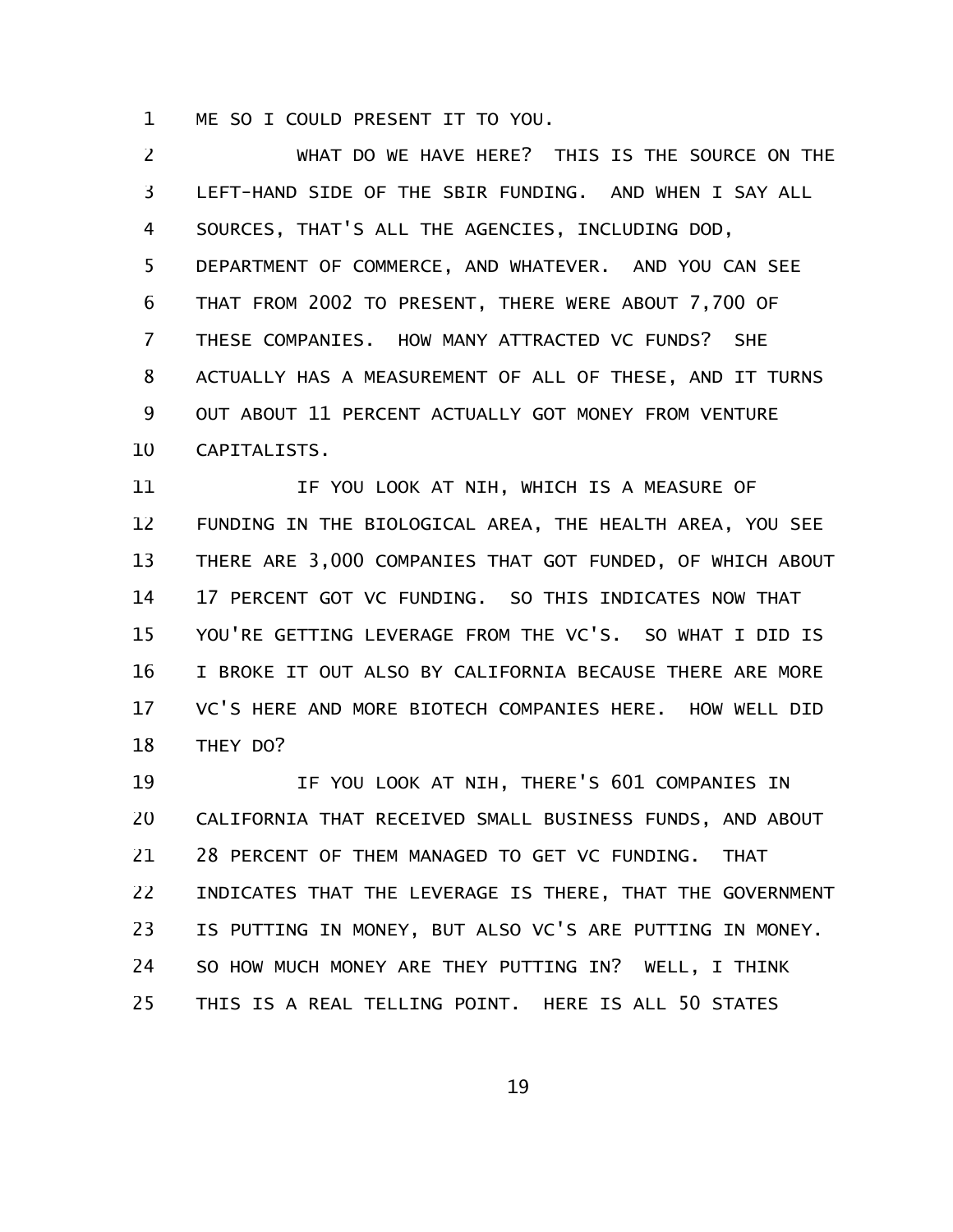AGAIN. LOOK AT THE NIH DOLLARS, AND YOU CAN SEE THAT OVER THAT PERIOD OF TIME, NIH PUT IN ABOUT \$1.6 BILLION IN SMALL BUSINESSES. AND OF THOSE BUSINESSES THAT GOT VC MONEY, THEY GOT \$13.7 BILLION OR ABOUT NINE TIMES AS MUCH MONEY CAME FROM THE VC'S AS COME FROM THE GOVERNMENT. SO YOU'RE GETTING NINE TIMES AS MUCH FOR YOUR MONEY AS YOU WOULD GET IF YOU JUST PUT IT IN AND NOBODY ELSE LEVERAGED IT WITH YOU. 1 2 3 4 5 6 7 8

WHAT ABOUT CALIFORNIA? WELL, LOOK AT THIS. IT'S EVEN MORE. IT'S ALMOST 18 TIMES AS MUCH MONEY COMING FROM VC'S AS IS COMING FROM THE FEDERAL GOVERNMENT. AND THAT'S LEADING TO THE ECONOMIC DEVELOPMENT AND PRODUCTION OF WHATEVER PRODUCTS THAT YOU MIGHT HAVE. SO THAT IS A GOOD REASON TO INDICATE THAT THE SMALL BUSINESS PROGRAM IS DOING A GOOD JOB. 9 10 11 12 13 14 15

CHAIRMAN PENHOET: MAYBE SAYS VC'S OUGHT TO MOVE SOMEWHERE ELSE. THERE'S TOO MANY OF THEM. 16 17

DR. PIZZO: NO. IT SUGGESTS THAT YOU SHOULD PUT MORE SBIR FUNDS INTO CALIFORNIA BECAUSE IT HAS A HIGHER RETURN. JUST FORGET ABOUT THE REST OF THE COUNTRY. 18 19 20

DR. MILMAN: HERE'S ANOTHER INTERESTING FACT. THESE ARE THE COMPANIES SINCE 1982 OR 83 THAT WERE FUNDED WITH SMALL BUSINESS FUNDS. YOU CAN SEE THE NUMBER HAS GROWN. THIS IS ALL SMALL BUSINESS FUNDS, NOT JUST HEALTH FUNDS. TO A LARGE NUMBER OF COMPANIES ON THE LEFT-HAND 21 22 23 24 25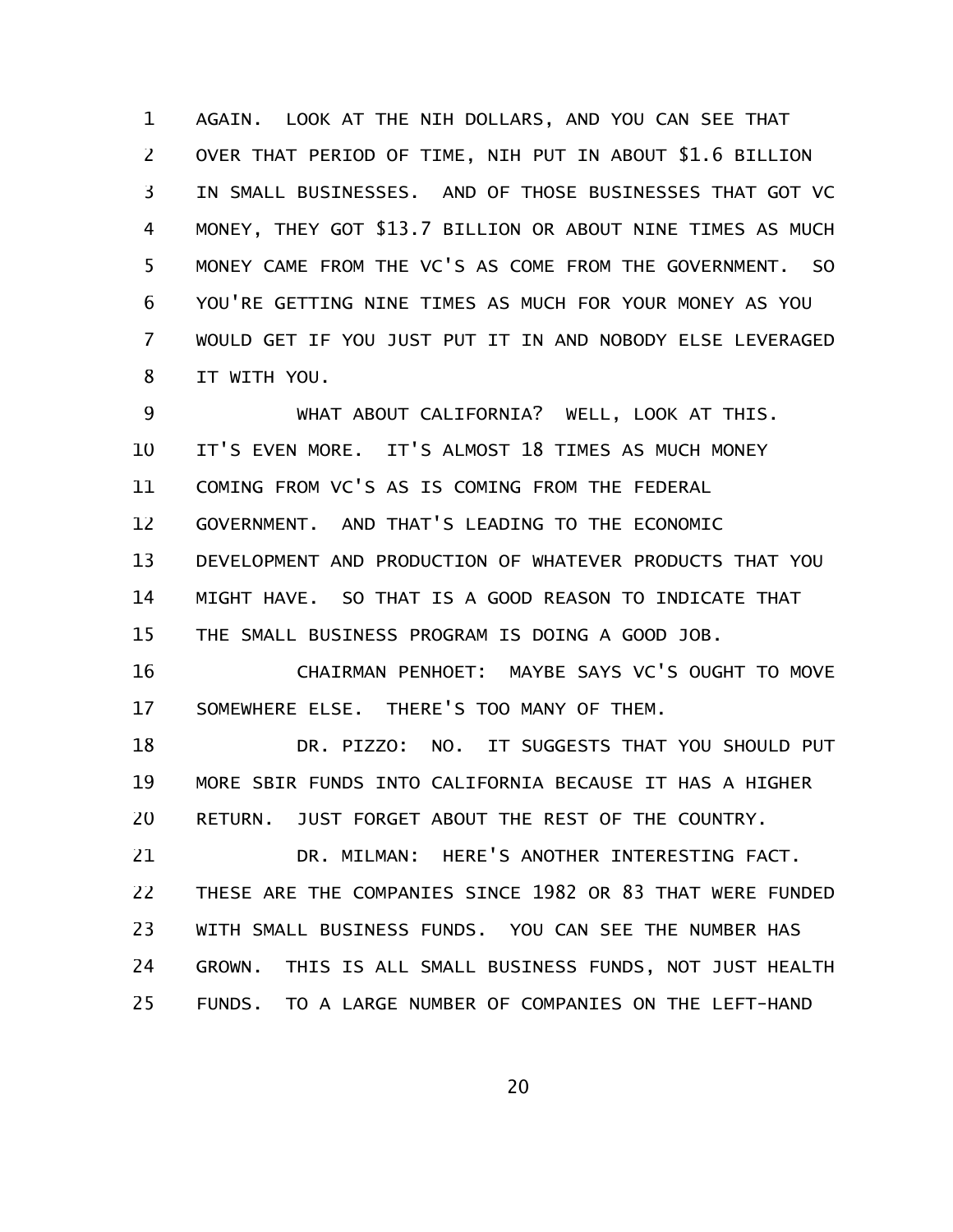SIDE, THE NUMBER OF PATENTS -- DON'T HAVE THE PATENTS. HERE'S THE PATENTS FROM THE SMALL BUSINESS COMPANIES. THEY'RE ON THE RIGHT-HAND SIDE INDICATED BY THE RED SQUARES. AND THAT'S COMING OUT OF THESE COMPANIES. AND HERE'S THE PATENTS COMING OUT OF UNIVERSITIES. AND YOU CAN SEE THAT NOT ONLY DO THE SMALL BUSINESSES HAVE THE SAME NUMBER OF PATENTS AS UNIVERSITIES UP UNTIL ABOUT 1998-99, BUT THEY'VE EXCEEDED IT SINCE THEN. 1 2 3 4 5 6 7 8

DR. PIZZO: ISN'T THAT A SELECTIVE BIAS BECAUSE YOU ARE MOVING BASIC RESEARCH THAT YOU THINK HAS --9 10

DR. MILMAN: OF COURSE. I ONLY ARGUE THAT THIS IS A SURROGATE. I CAN'T TELL EXACTLY WHERE THOSE PATENTS ARE COMING FROM. THERE'S CERTAINLY NO INDICATION THAT THEY'RE COMING FROM THE SMALL BUSINESS FUNDS. WE DON'T KNOW THAT. BUT IT IS INTERESTING TO SEE THAT AT LEAST THEY'RE KEEPING UP WITH THE UNIVERSITIES. THERE'S A LARGE NUMBER OF PATENTS. REMEMBER, I STARTED BY SAYING THESE ARE INACCURATE SURROGATES, BUT THE BEST THAT I COULD COME UP WITH. 11 12 13 14 15 16 17 18 19

CHAIRMAN PENHOET: THEY'RE NOT NORMALIZED. THESE ARE GROSS NUMBER OF PATENTS PER DOLLAR. 20 21

DR. MILMAN: PER DOLLAR THE SMALL BUSINESSES WHO GET VC FUNDING ARE DOING MUCH BETTER. REMEMBER, THEY'RE ONLY GETTING 3 PERCENT OF OUR DOLLARS. SO THE ARGUMENT THAT I'M MAKING IS THAT THEY'RE DOING PRETTY WELL 22 23 24 25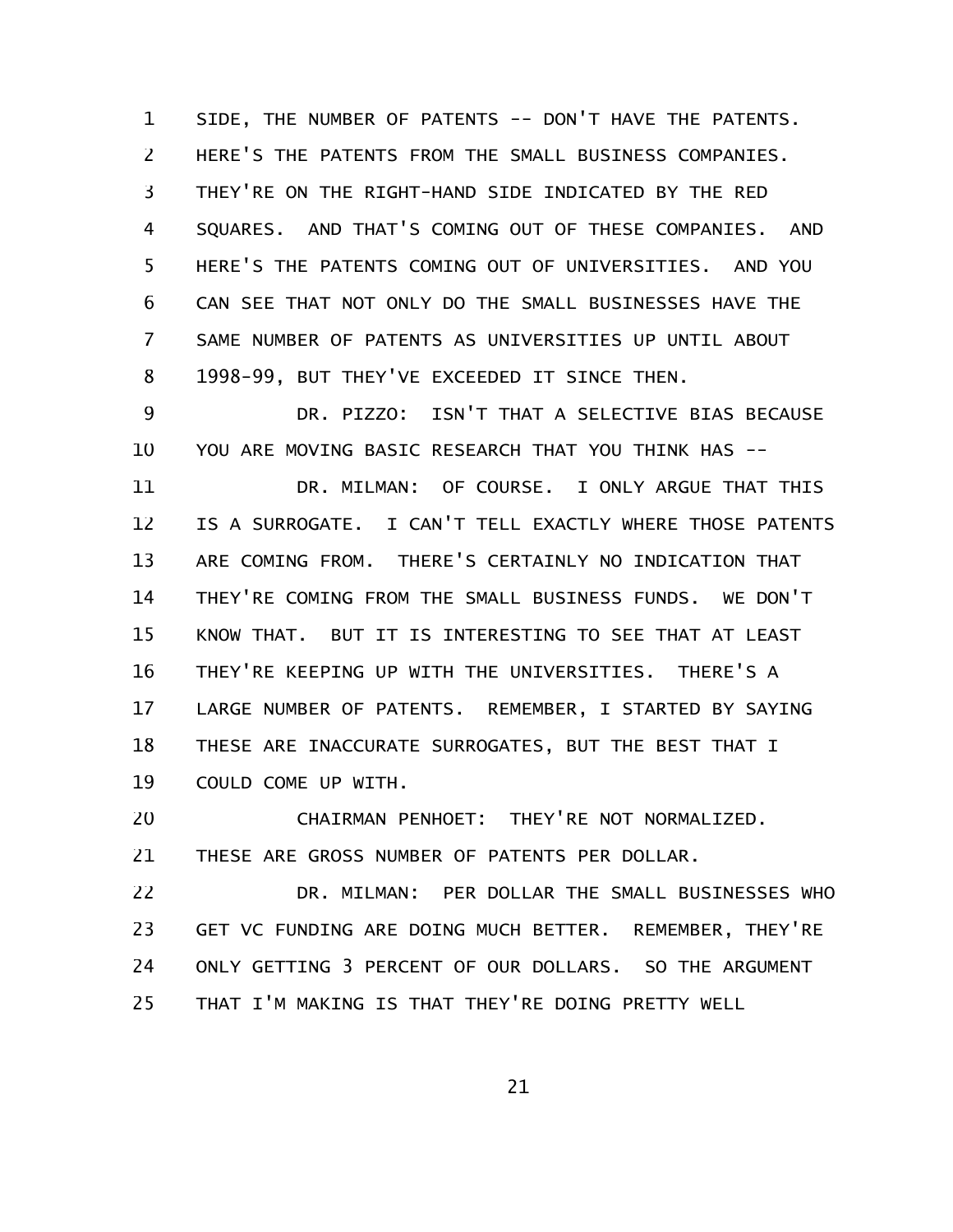CONSIDERING. UNIVERSITIES ARE DOING BASIC RESEARCH. OFTENTIMES THAT DOESN'T LEAD TO PATENTS AT ALL. BUT I WOULD STRONGLY ARGUE THAT WITHOUT PATENTS, YOU CAN'T DEVELOP PRODUCTS. WITHOUT PATENTS YOU WON'T GET VC'S INVOLVED IN ACTUALLY FUNDING THE COMPANIES OR FUNDING THE FOLLOW-ON RESEARCH, SO IT'S REALLY ESSENTIAL THAT YOU HAVE THE PATENTS THAT ARE HERE. 1 2 3 4 5 6 7

AND THE LAST INFORMATION, THE LAST SURROGATE THAT I HAVE IS ON THE BIO MEMBERS. AND I DID THIS LAST YEAR ABOUT THIS TIME. THERE WERE 1150 BIO MEMBERS OR SO, AND ABOUT 16.3 PERCENT OF MEMBERS RECEIVED SBIR FUNDING. THAT'S A PRETTY HIGH PERCENTAGE, PARTICULARLY WHEN YOU RECOGNIZE THAT OVER 50 PERCENT OF THOSE MEMBERS ARE INELIGIBLE BECAUSE THEY'RE EITHER FOREIGN COMPANIES OR THEY'RE TOO BIG TO RECEIVE SBIR FUNDS. SO WHAT WE ACTUALLY HAVE -- 8 9 10 11 12 13 14 15 16

CHAIRMAN PENHOET: WHAT IS THE CUTOFF ON SIZE FOR SBIR? 17 18

DR. MILMAN: CUTOFF IN SIZE IS 500 EMPLOYEES, BUT THAT'S REALLY NOT THE MAJOR CUTOFF. THE MAJOR CUTOFF IS THE COMPANY MUST BE OWNED OVER HALF BY U.S. CITIZENS. AND THAT MEANS THE VC'S, COMPANIES, WHEN VC'S INVEST MONEY IN COMPANIES, THEY USUALLY TAKE OVER 50 PERCENT. THEREFORE, THE COMPANY BECOMES INELIGIBLE. MR. GOLDBERG: THAT'S A DIFFERENT TEST. 19 20 21 22 23 24 25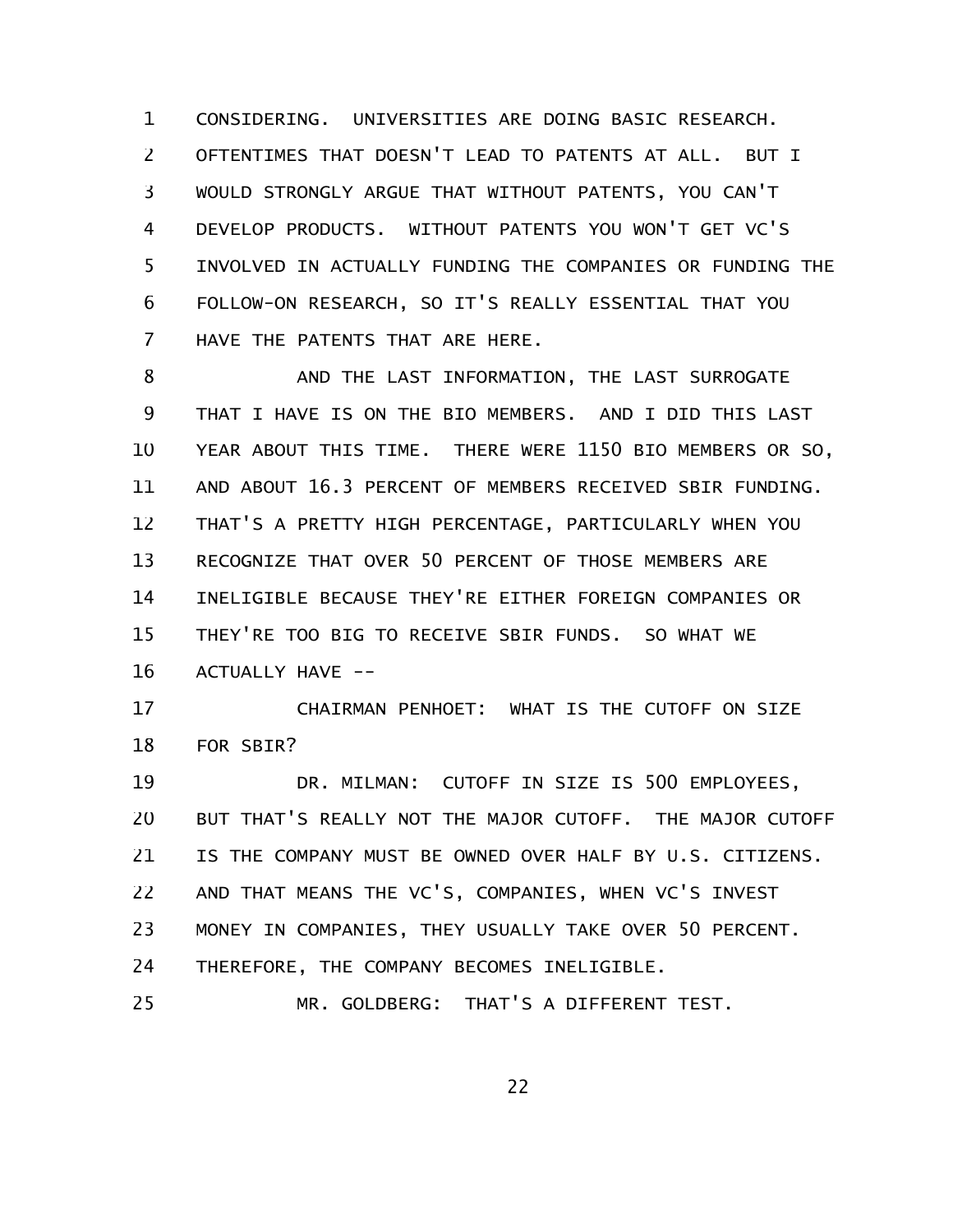DR. MILMAN: THAT'S ANOTHER TEST. BASICALLY THAT'S THE ONE THAT USUALLY ELIMINATES THE COMPANIES FROM THIS. WHEN I SAY VC'S PUT MONEY INTO IT, IT'S AFTER THE NIH HAS PUT MONEY INTO IT. IT'S NOT BEFORE. 1 2 3 4

SO PROBABLY OVER HALF OF THE COMPANIES THAT WERE ELIGIBLE FOR FUNDING ACTUALLY RECEIVED THE MONEY. 5 6

HERE'S THE TAKE-HOME MESSAGE FOR THIS PART OF THE TALK. I THINK THE FEDERAL SBIR-STTR PROGRAMS SEEM TO BE AN EFFECTIVE WAY TO LEVERAGE GOVERNMENT INVESTMENTS. THEY PROMOTE TRANSLATIONAL RESEARCH AND ECONOMIC 7 8 9 10

DEVELOPMENT. 11

THE SMALL BUSINESS FUNDING OF COMPANIES IN CALIFORNIA WAS MATCHED ABOUT SIXFOLD BY VENTURE CAPITAL FUNDING. IF YOU TAKE THE PERCENTAGE OF THOSE THAT GOT VC'S AND HOW MUCH THEY GOT, YOU'RE GETTING SIX TIMES YOUR DOLLAR'S WORTH OF MONEY COMING IN, WHICH I THINK IS PRETTY IMPRESSIVE. 12 13 14 15 16 17

AND THE SBIR COMPANIES TODAY ARE AWARDED MORE PATENTS THAN UNIVERSITIES. THAT INDICATES THE PATENTS LEADING TO PRODUCTS IS COMING OUT OF THESE COMPANIES. AND A HIGHER PERCENTAGE OF THE BIOTECHNOLOGY COMPANIES WHO CAN AFFORD TO BELONG TO BIO WERE AWARDED THESE GRANTS, SO IT INDICATES THEY HAVE BEEN SUCCESSFUL. MANY OF THESE START OUT, AND I SHOULD SAY MANY OF THEM START OUT WITH THEIR FIRST FUNDING COMING FROM SBIR AND STTR. 18 19 20 21 22 23 24 25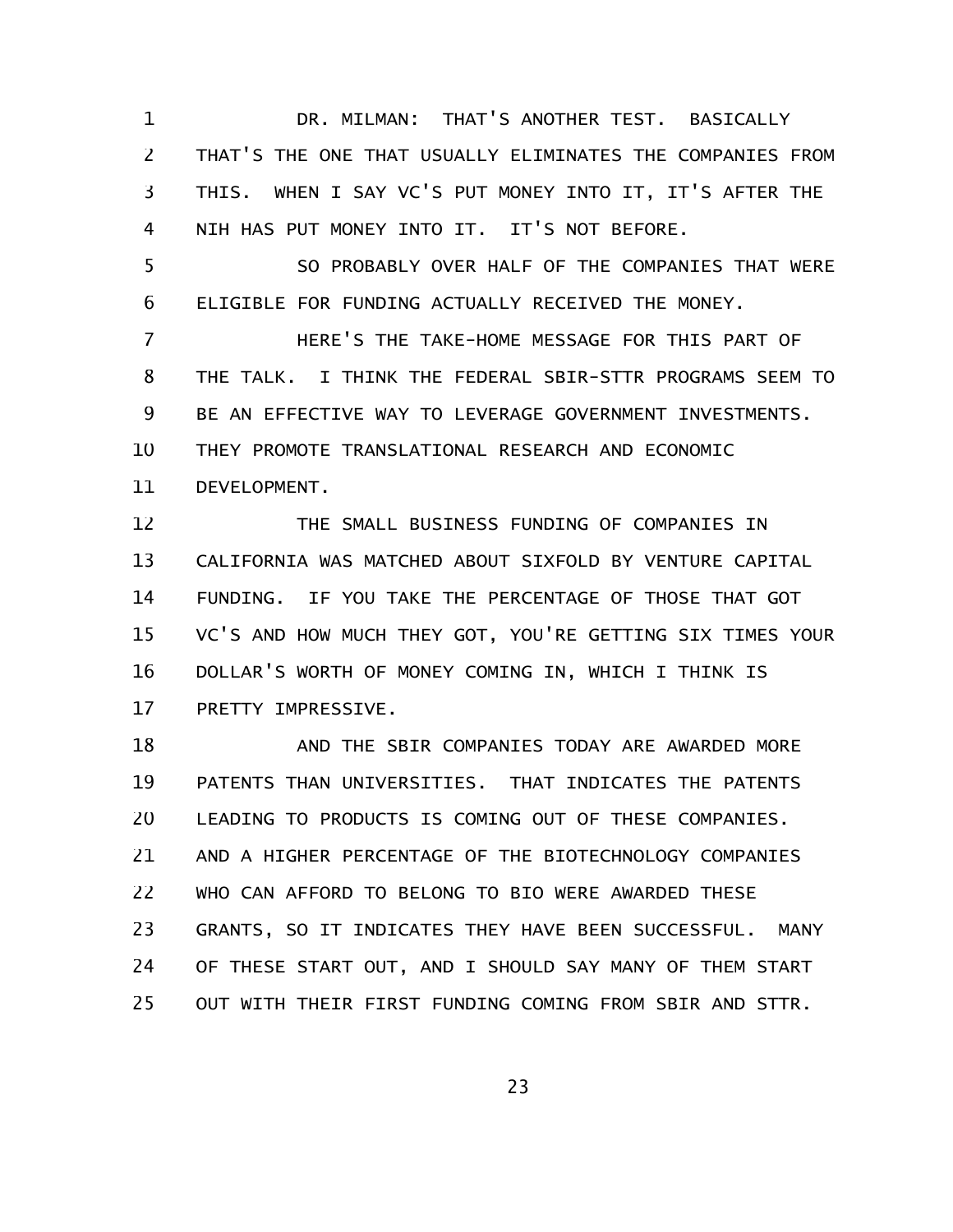THEY OFTEN START OUT AS ACADEMIC PEOPLE WHO SET UP COMPANIES, GET FUNDING FROM THE FEDERAL GOVERNMENT TO START THESE COMPANIES WITHOUT DILUTING ANY CAPITAL, AND THEN MOVE FORWARD. 1 2 3 4

WHAT YOU'RE INTERESTED IN IS OWNERSHIP OF THE INTELLECTUAL PROPERTY, RIGHT, PATENTS. AND WHAT I'M GOING TO TELL YOU IS THAT THE BAYH-DOLE ACT SAYS THAT THE PATENTS, AS ED HAD ALREADY SAID, BELONG TO THE COMPANIES. AND WE DO NOT HAVE ANY LICENSING. AND THE THEORY BEHIND IT, IN MY OPINION, IS THAT WE GAIN BY IMPROVING PUBLIC HEALTH AND WE GAIN BY CREATING JOBS AND CREATING TAX BASE WHERE THE GOVERNMENT MAKES THE MONEY BACK. IF WE WERE TO TAKE LICENSING FUNDS FROM THESE COMPANIES, IF WE WERE TO ASK THEM FOR IT, IT WOULD BE MUCH HARDER FOR THEM TO RAISE THE VC FUNDING, WHICH YOU CAN SEE IS MANY TIMES WHAT WE'RE PUTTING INTO THEM. THEREFORE, THE CRITICAL THING HERE IS WE WANT THE LEVERAGE MORE THAN ANYTHING ELSE, AND WE WANT THE JOBS AND WE WANT THE ECONOMIC DEVELOPMENT. 5 6 7 8 9 10 11 12 13 14 15 16 17 18 19

NOW, YOU CAN'T JUST HAVE A COMPANY COME IN AND DECIDE TO DO WHATEVER THEY WANT. THEY ACTUALLY HAVE TO REPORT TO THE GOVERNMENT ANY INVENTION THEY MAKE, AND THEY MUST PURSUE THE PATENT APPLICATION. IF THEY DON'T PURSUE IT, THE GOVERNMENT CAN TAKE IT OVER AND PURSUE IT ITSELF. EACH GRANTING AGENCY HAS THE RIGHT TO MARCH IN 20 21 22 23 24 25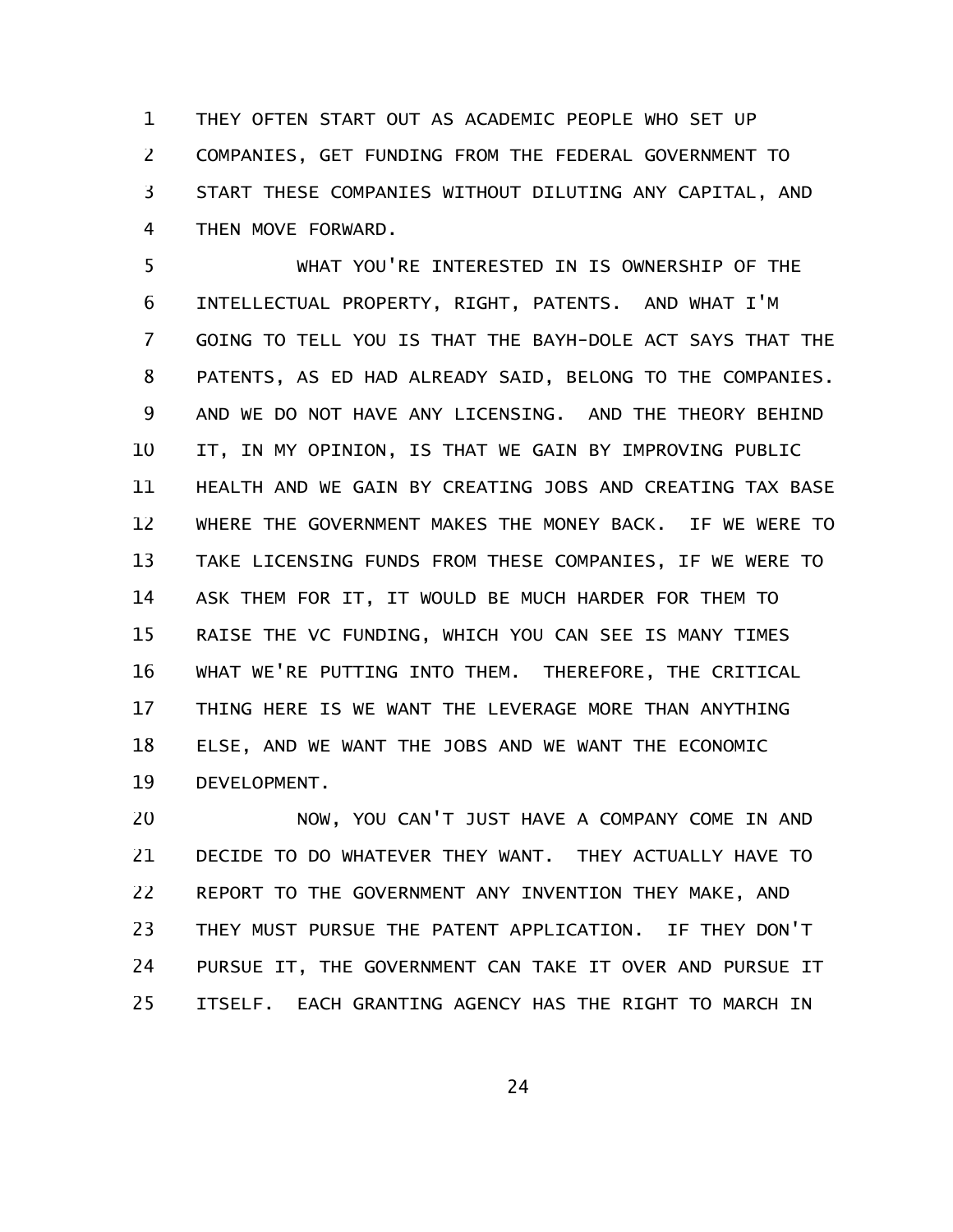AND TAKE OVER PURSUING THE PATENT IF THE GRANTEE COMPANY DOESN'T DO IT. SO THAT'S A GOOD INCENTIVE FOR COMPANIES TO PAY MONEY. IT'S VERY EXPENSIVE TO ACTUALLY GET PATENTS. SO THIS PUSHES THEM ACTUALLY INTO APPLYING FOR PATENTS TO MAKE SURE THAT THEY ACTUALLY HAVE THOSE PATENTS. 1 2 3 4 5 6

MR. GOLDBERG: AND DOES THIS UMBRELLA POLICY EXTEND TO ALL AGENCIES? 7 8

DR. MILMAN: ALL AGENCIES. 9

MR. GOLDBERG: SO THERE IS NO FLEXIBILITY ON THE PART OF THE VARIOUS -- 10 11

DR. MILMAN: EVERY AGENCY IS THE SAME. SO IF THE COMPANY DOESN'T WANT TO PURSUE A PATENT AND THE GOVERNMENT DOESN'T WANT TO PURSUE A PATENT AND THE INVENTOR STILL THINKS THAT THIS IS AN IMPORTANT THING TO DO, WHICH SOMETIMES HAPPENS, THEN THE INVENTOR CAN GO AHEAD AND PURSUE THE PATENT. 12 13 14 15 16 17

DR. STEWARD: AS LONG AS YOU STOPPED FOR A SECOND, CAN YOU SAY SOMETHING ABOUT THE TIMING OF THAT, OF THE MARCH-IN RIGHTS? HOW LONG A WINDOW DOES THE COMPANY HAVE BEFORE THAT IS EXERCISED? 18 19 20 21

DR. MILMAN: I THINK THEY HAVE SOMETHING LIKE A YEAR. THEY HAVE A PERIOD OF TIME. IT'S NOT CLEAR. OBVIOUSLY THEY DON'T HAVE A LONG TIME BECAUSE YOU 22 23 24

ACTUALLY HAVE TO FILE A PATENT IN A PERIOD OF TIME. I'M 25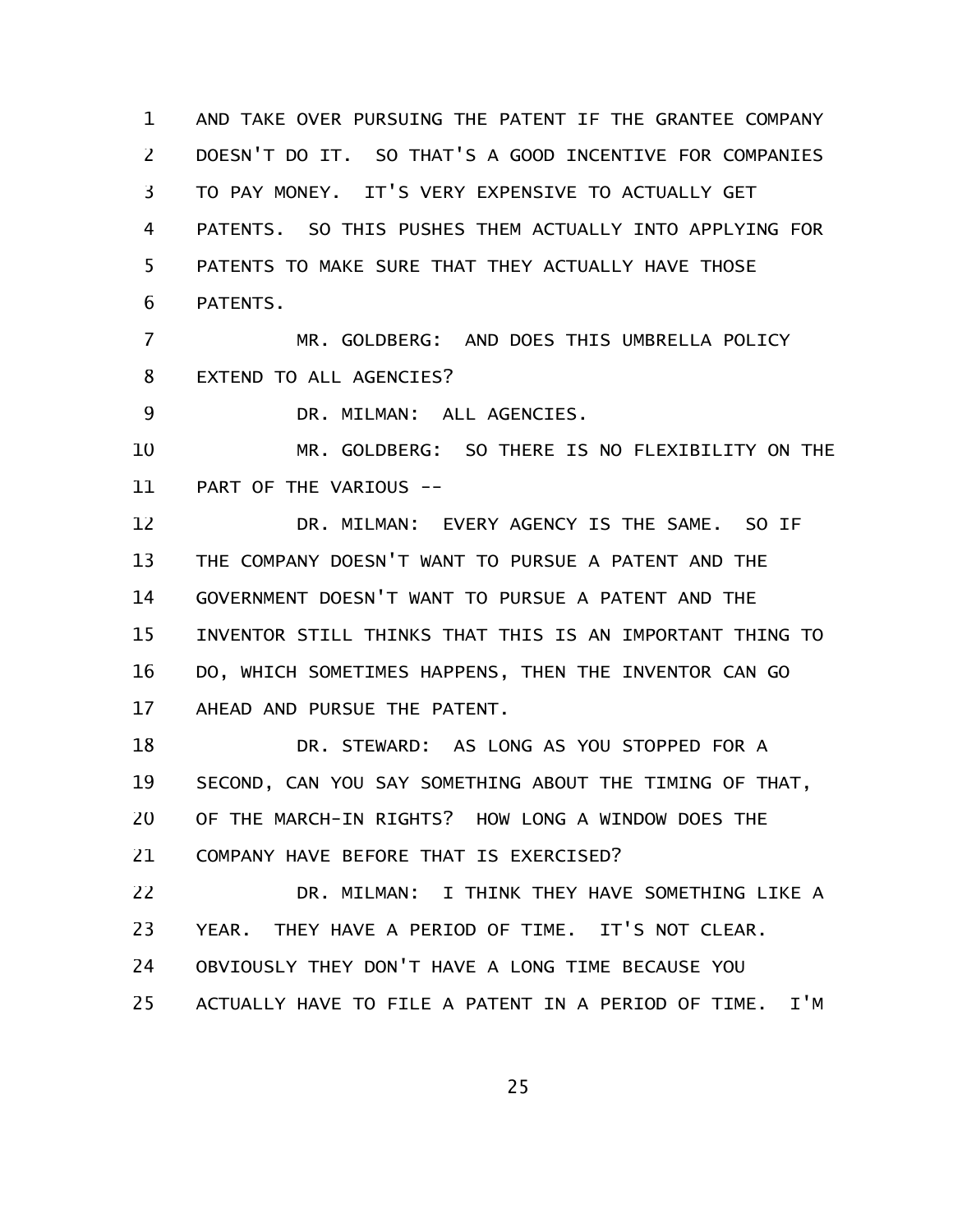NOT SURE ABOUT IT EXACTLY. I CAN SAY PROBABLY, AT LEAST FOR NIH, THAT THEY'VE NEVER EXERCISED MARCH-IN RIGHTS. THIS IS A THREAT. IT'S NOT SOMETHING THAT YOU ACTUALLY DO. AND THE REASON IT'S THERE, YOU CONSIDER IT, IS TO MAKE SURE THINGS GET PATENTED BECAUSE YOU HAVE THE THREAT TO DO IT YOURSELF. SO IT DOESN'T REALLY MATTER AS LONG AS THE COMPANIES GO AHEAD AND DO IT. 1 2 3 4 5 6 7

HERE'S ANOTHER THING THAT WE NEVER DO. THE GRANTING AGENCY HAS THE RIGHT TO A ROYALTY FREE LICENSE TO PRACTICE THE INVENTION FOR ITS OWN USE. SO THEORETICALLY THE HAMMER IS THERE THAT SAYS, YOU KNOW, IF YOU DON'T DO THIS APPROPRIATELY, WE CAN TAKE IT OVER AND HAVE SOMEBODY ELSE DO IT FOR YOU, AND NIH HAS NEVER DONE THIS, ALTHOUGH THERE HAVE BEEN THREATS TO DO IT DURING THE ANTHRAX ERA AND CIPRO, WHICH CONVINCED THE COMPANIES TO LOWER THE PRICE. SO THERE IS LEVERAGE THERE. 8 9 10 11 12 13 14 15 16

AND HERE, I THINK, IS AN IMPORTANT ISSUE HERE, WHICH I BRING TO YOUR ATTENTION IS THE PRODUCTS THAT COME OUT OF THESE GRANTS HAVE TO BE PRODUCED IN THE U.S. SO THE ANALOGY IS IF YOU DID IT IN CALIFORNIA, THE PRODUCTS WOULD HAVE TO BE PRODUCED IN CALIFORNIA SO THAT IN CALIFORNIA YOU HAVE ECONOMIC DEVELOPMENT. 17 18 19 20 21 22

CHAIRMAN PENHOET: GREG, OWN USE MEANS WHAT IN THIS CONTEXT? 23 24

DR. MILMAN: WELL, WHAT IT MEANS IS IT MAY BE

25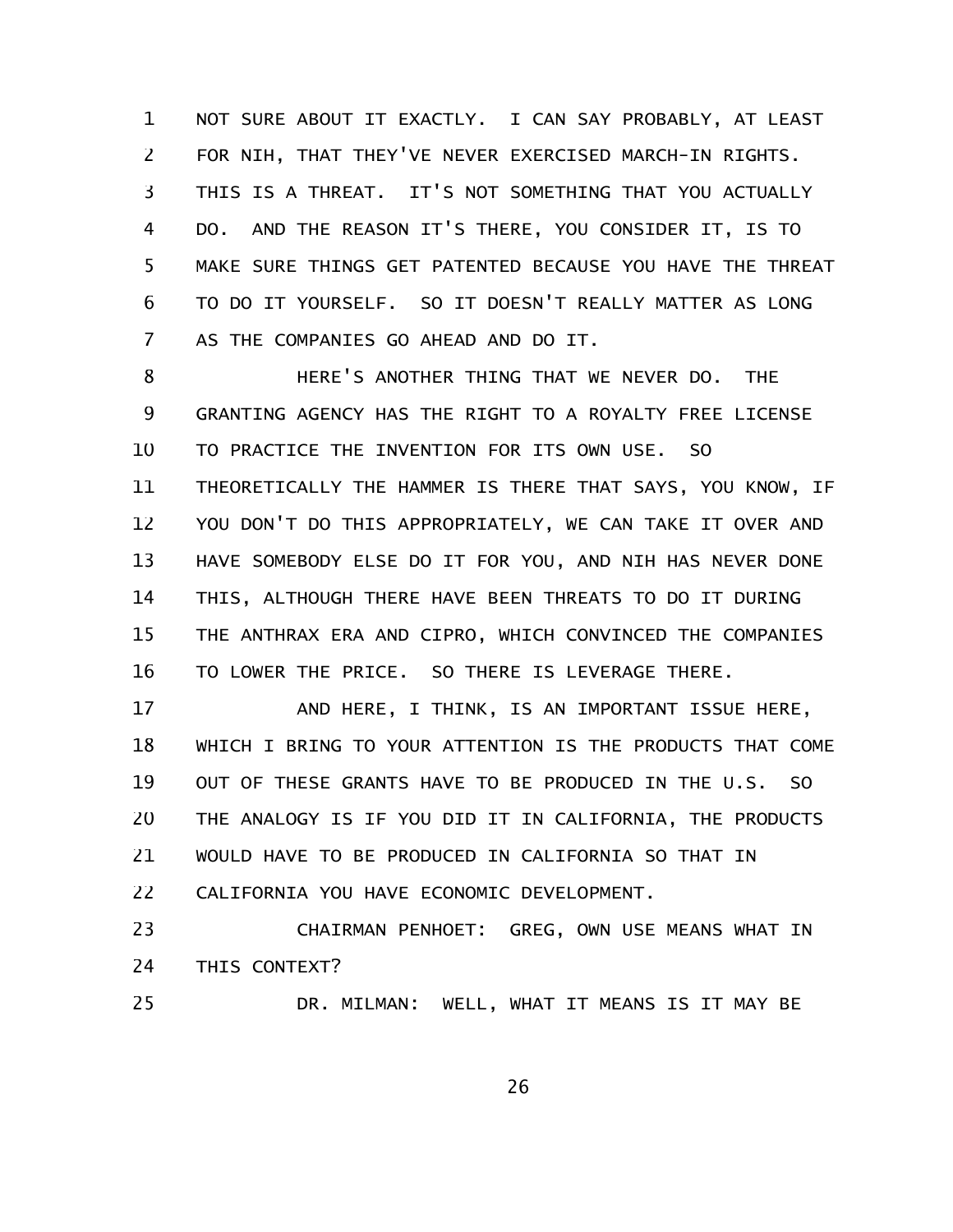USED BY DOD, IF THEY CAN'T GET THE COMPANY TO MAKE SOME PRODUCT THAT THEY ACTUALLY NEED. THE OWN USE MIGHT BE, AS I SAID, THE GOVERNMENT SAYS THAT CIPRO COSTS WAY TOO MUCH, AND WE NEED TO MANUFACTURE IT WITHOUT GOING THROUGH THE RIGHT COMPANY BECAUSE IT'S A PUBLIC HEALTH HAZARD NOT TO HAVE IT. IT'S A DIFFICULT THING. AND AS FAR AS I KNOW, IT'S NEVER BEEN USED, BUT IT'S REALLY THE HAMMER TO GET STUFF DONE. 1 2 3 4 5 6 7 8

DR. PIZZO: GREG, I THINK THIS IS SELF-EVIDENT, BUT FOR THE LAST STATEMENT WHERE IT'S PRODUCED IN THE U.S., PRESUMABLY THAT MEANS THAT IT CAN BE DISTRIBUTED ANYWHERE. 9 10 11 12

DR. MILMAN: ANYWHERE, YES. IT'S AN ECONOMIC DEVELOPMENT ISSUE. 13 14

DR. PIZZO: SO THE CALIFORNIA ANALOGY IS BEING PRODUCED IN CALIFORNIA, SHARED -- 15 16

DR. MILMAN: EVERYWHERE. BUT THE GOAL IS THAT THE MONEY THAT WOULD COME FROM IT WOULD TAKE PLACE IN CALIFORNIA, JUST THE WAY IT TAKES PLACE HERE AND THE JOB WOULD TAKE PLACE HERE. THE ISSUE, I THINK, IT'S MY OPINION, THAT BY DOING THE WAY THAT GOVERNMENT DOES IT, WE'RE NOT GETTING ACTUALLY LICENSING, BUT WE'RE ENSURING ECONOMIC DEVELOPMENT TAKES PLACE IN THIS COUNTRY. 17 18 19 20 21 22 23

SO NOW I'M GOING TO TELL YOU ABOUT THE SMALL BUSINESS PROGRAM AND REQUIREMENTS AND HOW IT FUNCTIONS, 24 25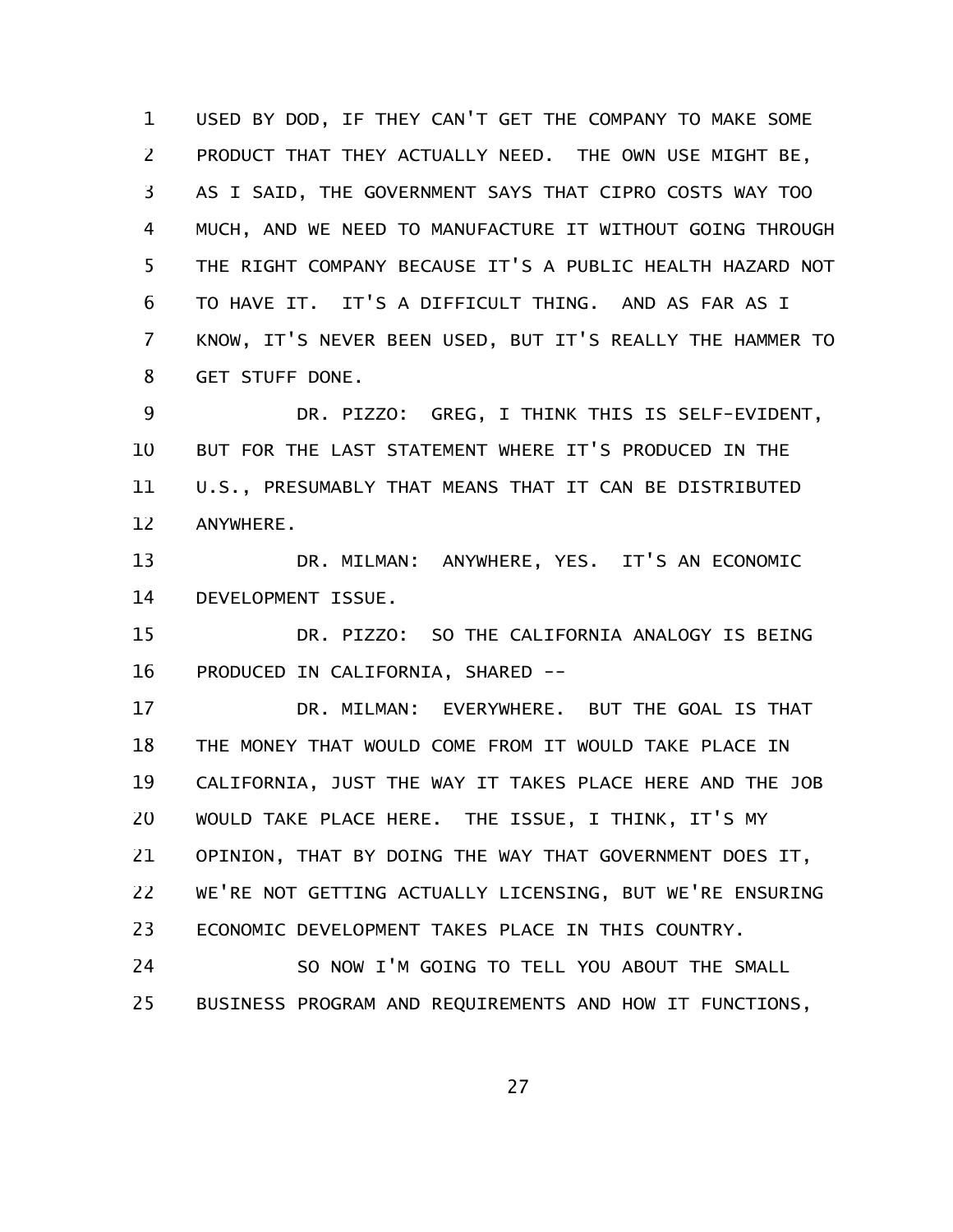JUST SO YOU CAN LOOK AT IT AND SEE HOW YOU MIGHT WANT TO DO IT IF YOU WERE GOING TO DO THAT SAME TYPE OF PROGRAM IN CALIFORNIA. 1 2 3

FIRST OF ALL, IT ONLY GOES TO BUSINESSES. THEY HAVE TO BE FOR PROFIT. THE PRINCIPAL PLACE OF THE BUSINESS HAS TO BE IN THE U.S. YOU WILL NOTICE I'VE HIGHLIGHTED IN RED HERE THOSE AREAS THAT YOU MIGHT WANT TO CHANGE TO CALIFORNIA. THE FUNDED RESEARCH MUST BE CONDUCTED ENTIRELY IN THE U.S. YOU CAN'T TAKE THIS MONEY AND TAKE IT ABROAD. WE WANT THE MONEY TO BE USED HERE. A REASONABLE PORTION OF THE RESEARCH MUST BE CONDUCTED BY THE COMPANY IN COMPANY-CONTROLLED FACILITIES. THIS IS TO PREVENT VIRTUAL COMPANIES. THE GOAL OF THE SBA IS TO DEVELOP REAL COMPANIES THAT MAKE REAL PRODUCTS AND DO IT WITH REAL RESOURCES AND HIRE REAL PEOPLE AS OPPOSED TO HAVING A BUNCH OF ACADEMIC LABS DOING THE WORK. 4 5 6 7 8 9 10 11 12 13 14 15 16

IT HAS TO BE SMALL, ALTHOUGH FOR BIOTECH COMPANIES 500 OR FEWER IS NOT THAT SMALL. AND HERE'S AN INTERESTING THING THERE'S A LOT OF DEBATE ABOUT. AT THE PRESENT TIME THE COMPANIES MUST BE OWNED BY INDIVIDUAL U.S. CITIZENS AND NOT VENTURE CAPITAL ORGANIZATIONS. THE REASON THAT'S THERE IS FROM THE SBA BECAUSE THEIR GOAL IS TO PROMOTE COMPANIES AND TO PUT MONEY IN THE ONES THAT ARE GOING TO GROW THE MOST. AND THE THEORY BEING THAT AFTER THEY GET THE VC MONEY, SOMEBODY ELSE IS GOING TO 17 18 19 20 21 22 23 24 25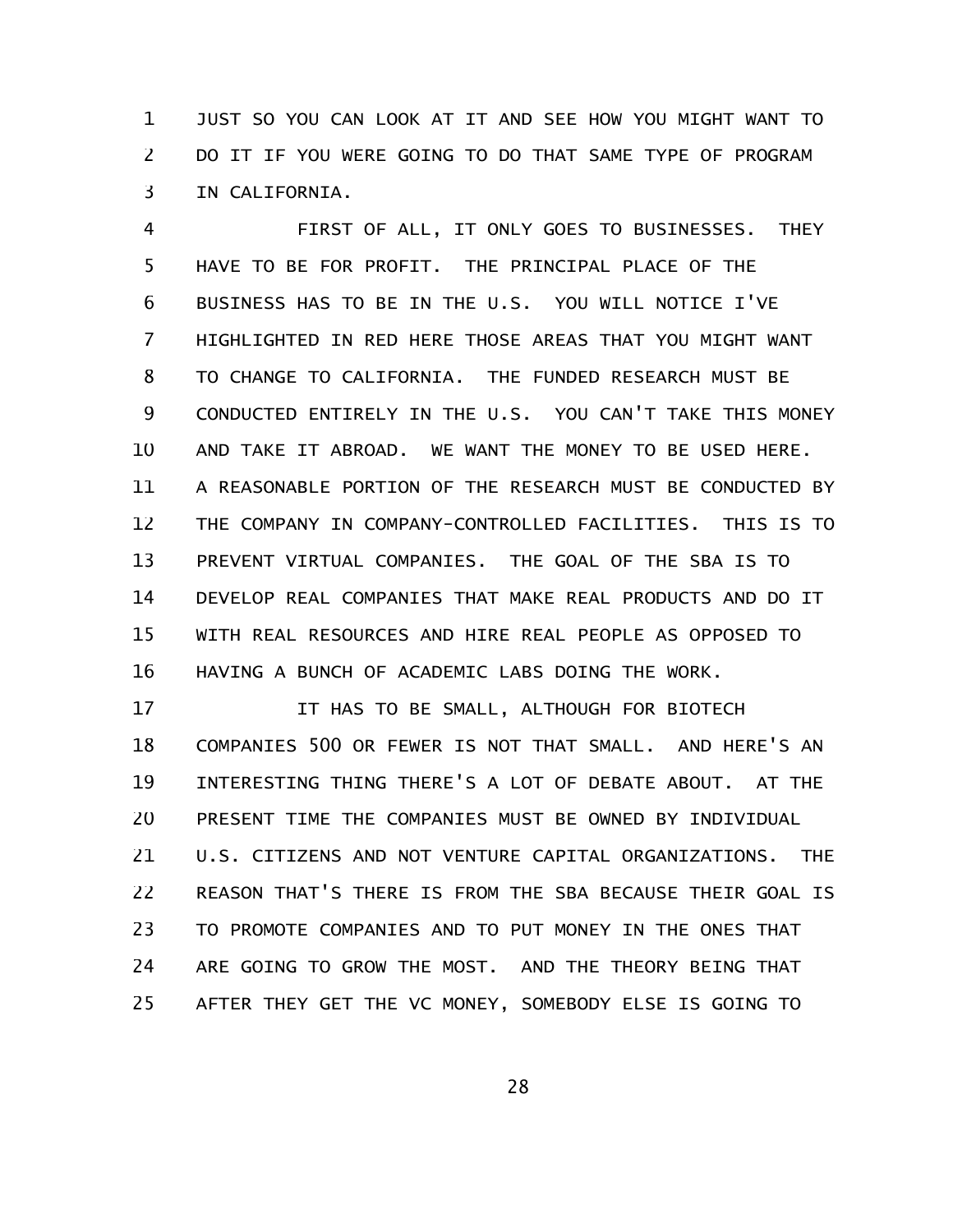FORCE THEM TO GROW. BEFORE, WHEN THEY'RE GETTING THIS MONEY, THE GOVERNMENT IS PUTTING IT IN, WE WANT TO ADD ENOUGH VALUE SO VC'S WILL PUT IN THAT TEN TIMES AS MUCH AMOUNT. WHEREAS, THE AGENCIES, AND I MUST ADMIT BEING AN AGENCY PERSON, FEEL THAT WE'D ACTUALLY LIKE TO FUND THOSE COMPANIES THAT HAVE THE BEST CHANCE OF SUCCESSFULLY PRODUCING A PRODUCT. AND SOMETIMES THOSE ARE AND OFTENTIMES THOSE ARE THE VC COMPANIES BECAUSE THEY'VE GOT THE MANAGEMENT AND THE STRUCTURE IN TO ACTUALLY TAKE IT ALL THE WAY TO COMMERCIALIZATION. SO YOU'VE GOT THAT ISSUE HERE BETWEEN THE TWO THAT I WANTED TO POINT OUT. DR. STEWARD: CAN I ASK A QUESTION THERE? GOING BACK TO THAT SLIDE, WHAT DOES PRINCIPAL PLACE OF BUSINESS MEAN? IS THERE A PROPORTION THAT YOU LOOK FOR? DR. MILMAN: IT MEANS THAT WHERE THE WORK IS DONE HAS TO BE IN THE U.S. AND IT CAN'T BE A SUBSIDIARY OF A FOREIGN COUNTRY, A FOREIGN COMPANY. DR. STEWARD: I'M JUST TRYING TO THINK ABOUT THE CALIFORNIA SITUATION. DR. MILMAN: SO THE FUNDS ARE FOR INNOVATIVE RESEARCH, REALLY NOT DEVELOPMENT. THAT'S NEW TECHNOLOGIES, IMPROVING EXISTING TECHNOLOGIES, NEW APPLICATIONS. WHAT I TELL PEOPLE IS RESEARCH IS JUST THE COLLECTION AND ANALYSIS OF DATA. IT'S TO VALIDATE A PRODUCT, BUT NOT NECESSARILY TO BUILD A BETTER WIDGET, 1 2 3 4 5 6 7 8 9 10 11 12 13 14 15 16 17 18 19 20 21 22 23 24 25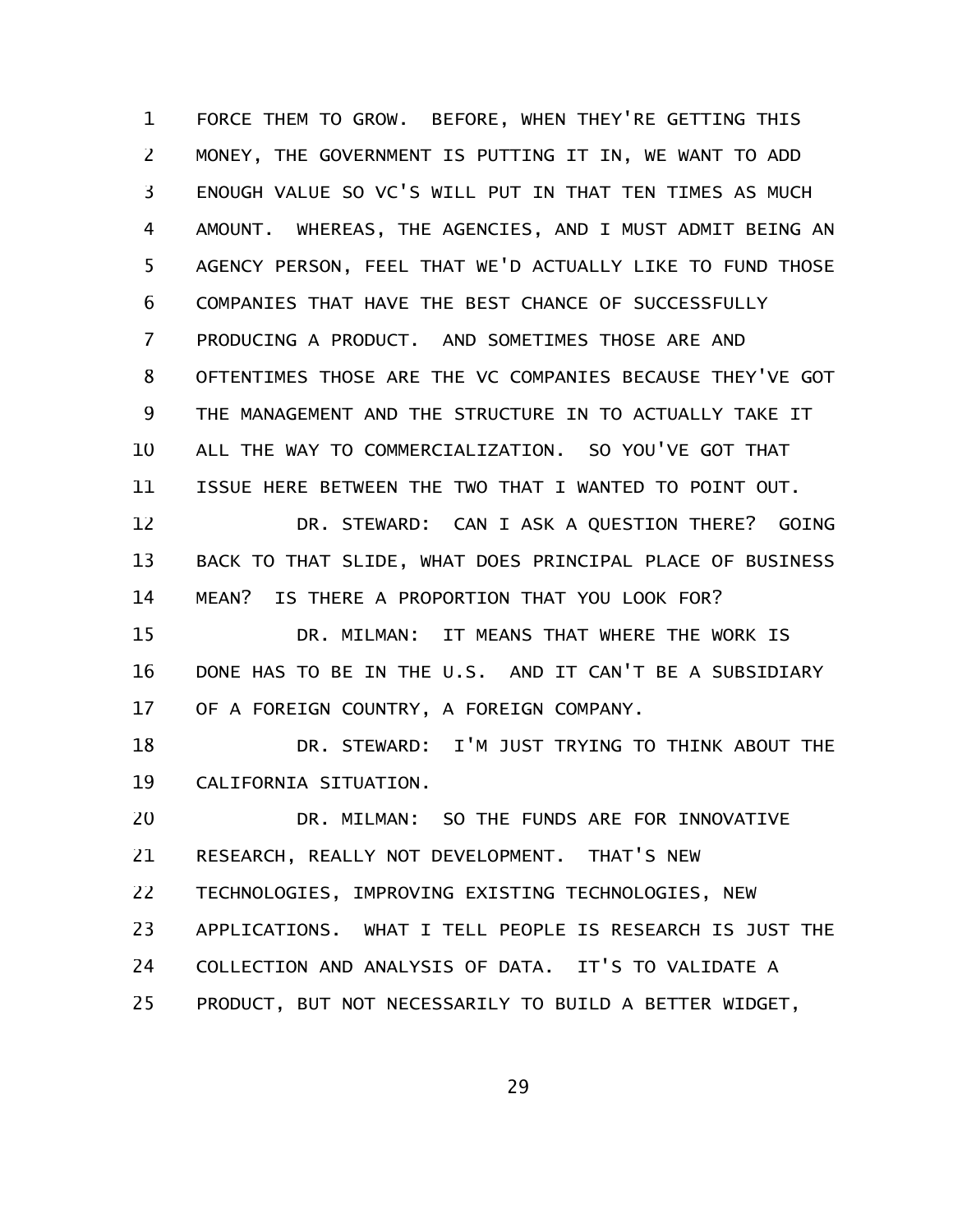AND IT'S REALLY NOT FOR DEVELOPMENT, ALTHOUGH DEVELOPMENT MAY BE AN IMPORTANT PART OF THE PROJECT. THE FUNDING IS REALLY FOR THE RESEARCH PART. 1 2 3

HERE'S THE INFORMATION ON THE TWO DIFFERENT PROGRAMS JUST SO YOU GET SOME IDEA. WE ALREADY SAID THAT TWO AND A HALF PERCENT GOES TO SBIR; .3 PERCENT GOES TO STTR. THE AWARD GUIDELINES ARE NOT EXACTLY -- WELL, THEY'RE THERE. A 100,000 FOR SIX MONTHS OR 12 MONTHS FOR PHASE I, BUT PEOPLE USUALLY GET MORE THAN THIS, PHASE II'S ARE 750,000 FOR TWO YEARS, BUT THEY GET MORE THAN THAT TOO USUALLY, SO THOSE ARE SORT OF THE NORMAL AMOUNTS. 4 5 6 7 8 9 10 11 12

THE DIFFERENCES IN THE STTR IS YOU HAVE TO HAVE A RESEARCH INSTITUTION AS A PARTNER. AND BECAUSE YOU HAVE A RESEARCH INSTITUTION AS A PARTNER, YOU CAN OUTSOURCE MORE OF THE WORK, BUT NOT ALL OF THE WORK. YOU WILL NOTICE HERE THAT IN THE OUTSOURCING, THE MAXIMUM AMOUNT YOU CAN OUTSOURCE AS A COMPANY IS 60 PERCENT FOR THE STTR AND A THIRD FOR THE SBIR. COMPANIES HAVE TO DO WORK. IT CAN'T BE VIRTUAL. THAT'S THE CRITICAL THING HERE. AND THERE ARE MINIMUM COMPANY EFFORTS AND MINIMUM RESEARCH INSTITUTION EFFORTS. 13 14 15 16 17 18 19 20 21 22

THE OTHER KEY THING HERE -- 23

CHAIRMAN PENHOET: THE RESEARCH INSTITUTION HERE IS DEFINED AS THE NOT-FOR-PROFIT ACADEMIC. 24 25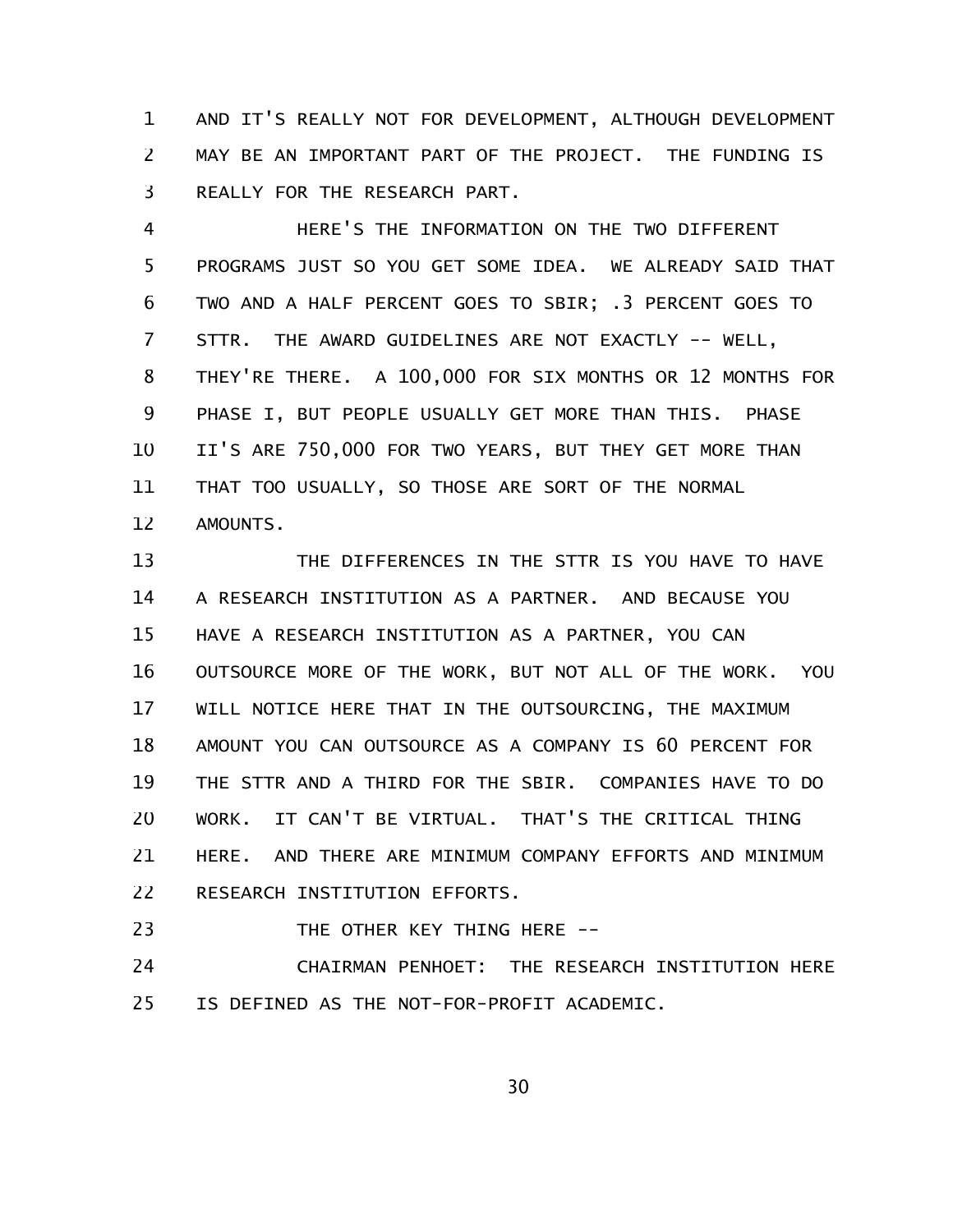DR. MILMAN: ACADEMIC. NOT FOR PROFIT. EXACTLY. 1 2

THE CRITICAL THING HERE IS THAT IN AN SBIR, THE PRINCIPAL INVESTIGATOR MUST BE EMPLOYED BY THE COMPANY OVER HALF-TIME. MUST BE. THAT'S JUST PROVING THAT IT'S A REAL COMPANY AND THEY HAVE AN INVESTIGATOR. 3 4 5 6

FOR THE STTR, THEY'RE OFTEN ACADEMIC INVESTIGATORS WHO ARE THE PRINCIPAL INVESTIGATORS. THEY DON'T EVEN NEED TO GET A SALARY FROM THE COMPANY. THEY NEED TO BE AFFILIATED WITH A COMPANY. SO THAT'S THE MAJOR REASON FOR STTR'S. 7 8 9 10 11

IN FACT, I'LL SHOW YOU IN A MINUTE. WE ALSO HAVE WHAT'S CALLED FAST TRACK. REMEMBER I TOLD YOU THERE'S PHASE I AND PHASE II. AND HERE'S HOW THE PHASE I WORKS. YOU SUBMIT YOUR APPLICATION, YOU WAIT SEVEN TO NINE MONTHS FOR THE GOVERNMENT FOR REVIEW, AND YOU GET AN AWARD WHICH IS SIX MONTHS TO A YEAR. AND AFTER IT'S OVER, YOU HAVE TO PREPARE A WHOLE OTHER APPLICATION AND SUBMIT IT FOR THE PHASE II. SO THERE'S THIS DELAY TIME BECAUSE YOU CAN'T DO ANYTHING WHILE YOU'RE WAITING FOR THE PHASE II TO BE CONSIDERED. SO SOMEWHERE SIX TO NINE MONTHS WHILE YOU'RE WAITING FOR THE REVIEW TO TAKE PLACE, AND THEN YOU CAN GO AHEAD AND GET AN AWARD. SO THERE'S THIS GAP BETWEEN PHASE I AND PHASE II. 12 13 14 15 16 17 18 19 20 21 22 23 24

WE FOUND THAT REAL COMPANIES ACTUALLY HAVE THEIR 25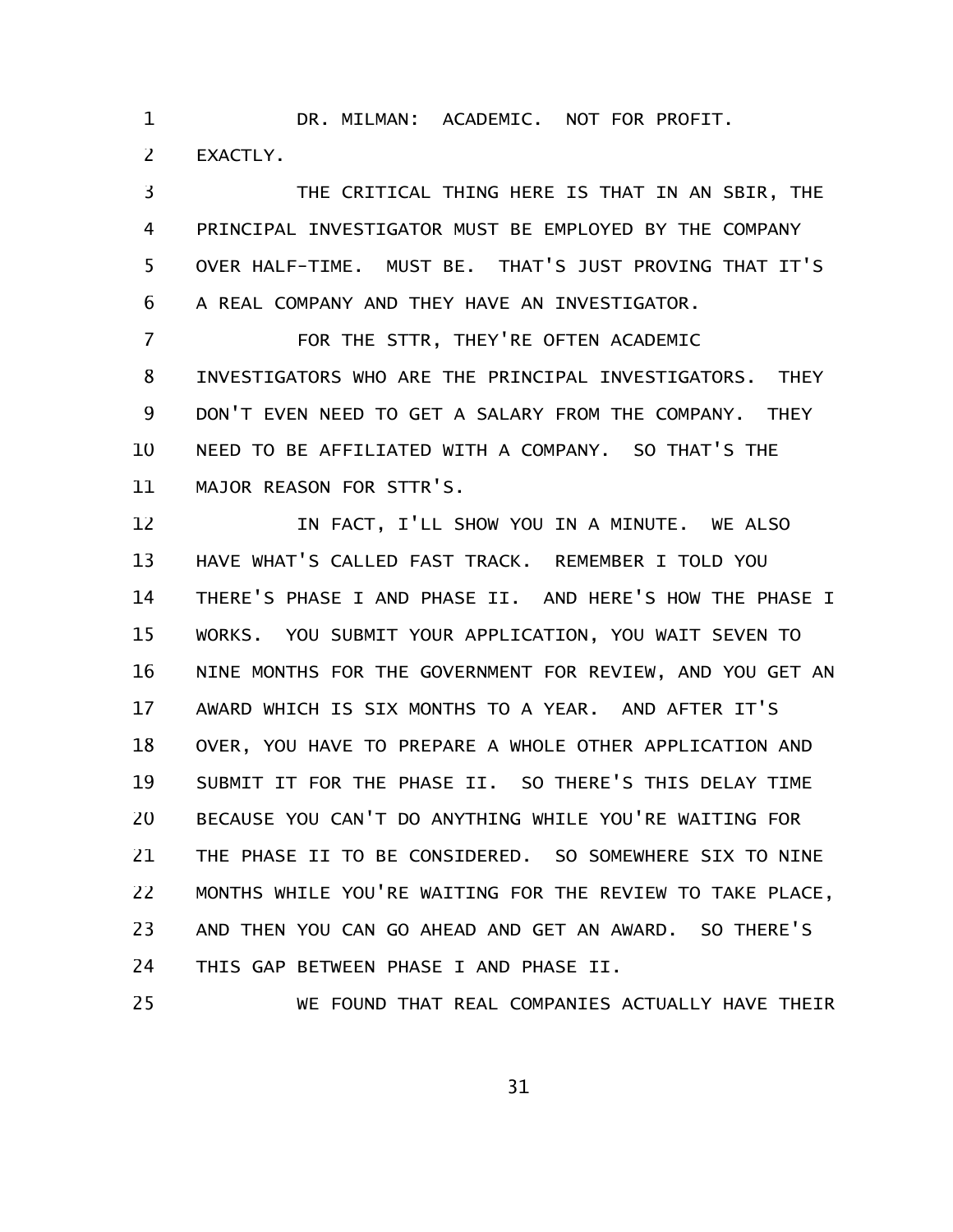OWN FUNDS AND THEY CARRY ON DURING THIS GAP. NORMALLY IN SOME OF THE STATES, LIKE NEW YORK AND PENNSYLVANIA, THE STATE WILL ACTUALLY DO AN AWARD TO A COMPANY THAT GETS A PHASE I SO THAT THEY HAVE THIS FUNDING IN THE GAP BETWEEN PHASE I AND PHASE II. FAST TRACK IS JUST A PROCESS WHERE YOU SUBMIT BOTH PHASE I AND PHASE II APPLICATIONS AT THE SAME TIME. THEY GET REVIEWED, THEY HAVE MILESTONES, YOU GET AN AWARD, YOU DO A PROGRESS REPORT. THE PROGRAM COMES IN AND MAKES A DECISION OF WHETHER YOU MET YOUR MILESTONES; AND IF IT DOES, THEN YOU CAN GET AN AWARD, AND THAT'S ABOUT SEVEN MONTHS EARLIER, SO WE NARROWED THE GAP. 1 2 3 4 5 6 7 8 9 10 11 12

AND THOSE ARE THE TWO DIFFERENT PROGRAMS WE HAVE. 13 14

CHAIRMAN PENHOET: HOW DO YOU QUALIFY FOR FAST TRACK? 15 16

DR. MILMAN: WELL, YOU NEED TO HAVE, IN MY OPINION, YOU NEED TO HAVE A PROJECT WHERE IT'S VERY CLEAR WHAT THE MILESTONES ARE BECAUSE THE CRITICAL THING ABOUT THE FAST TRACK IS THE REVIEWERS WANT TO MAKE SURE THAT YOU'VE ACTUALLY MET YOUR MILESTONES. IF THEY DON'T THINK THAT YOU -- THEY WANT TO SEE THE RESULTS BEFORE THEY GIVE YOU THE MONEY FOR THE PHASE II, THEN THEY WANT YOU TO COME BACK. I SHOULD REPHRASE THAT AND SEE IF I CAN DO THAT AGAIN. 17 18 19 20 21 22 23 24 25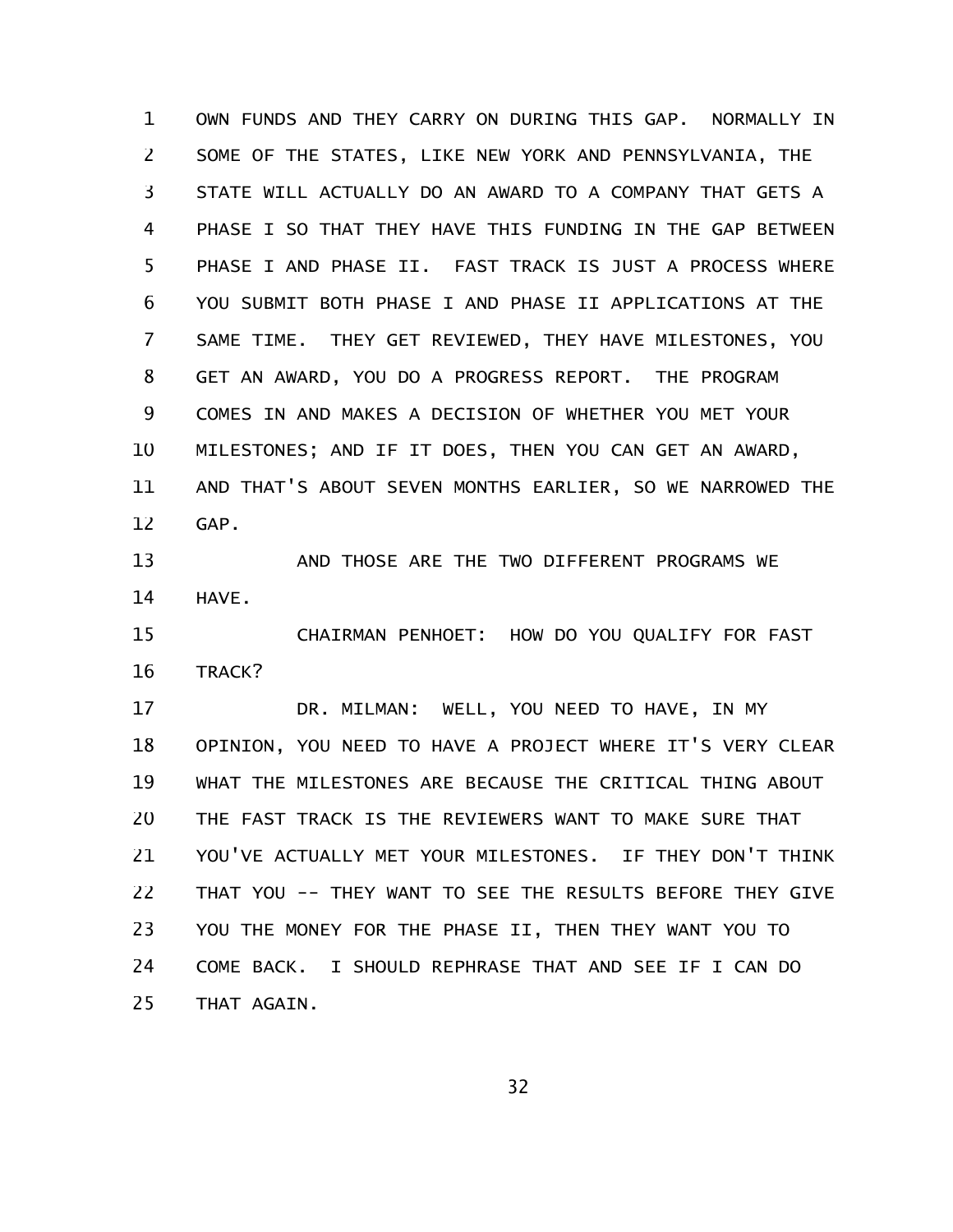REMEMBER THE PHASE I IS PROOF OF CONCEPT. AND SOMETIMES REVIEWERS SAY I WANT TO SEE THE PROOF OF CONCEPT. I DON'T WANT THOSE PROGRAM PEOPLE TO MAKE THE DECISION. AND SO IF THEY NEED TO COME BACK AND SEE IT, THEY WON'T GIVE YOU A FAST TRACK. BUT IF IT'S ABSOLUTELY CLEAR, FOR EXAMPLE, IN DRUG DEVELOPMENT, YOU'VE ALREADY GOT THE COMPOUND DECIDED AND YOU'RE GOING TO DO BIOAVAILABILITY AND YOU ARE GOING TO DO TOXICOLOGY AND YOU KNOW THAT IF IT DOESN'T WORK, YOU'RE GOING TO STOP IT, THEN IT'S PRETTY CLEAR THERE'S NOTHING MUCH YOU HAVE TO LOOK AT. IF YOU HAVE AN ASSAY AND YOU'RE LOOKING FOR THE LEAD COMPOUND, THEN THE REVIEWERS WOULD LIKE TO SEE DID YOU REALLY FIND ONE THAT THEY THINK IS USEFUL BEFORE THEY FUND FURTHER. MAKE SENSE? 1 2 3 4 5 6 7 8 9 10 11 12 13 14

HERE'S THE ADVANTAGES OF THE SBIR. YOU DON'T NEED AN INSTITUTION PARTNER, WHICH MEANS THAT LAWYERS ARE LESS INVOLVED, WHICH IS A BIG THING FOR COST, AND THE COMPANY CONTROLS ALL THE FUNDS. AND MOST OF THESE COMPANIES HAVE -- WELL, THE MAXIMUM OVERHEAD THEY'RE ALLOWED TO ASK FOR IN PHASE I IS 25 PERCENT, SO IT DOES LOWER THE OVERHEAD COMPARED TO UNIVERSITIES THAT CAN BE ANYWHERE FROM 50 TO A HUNDRED PLUS PERCENT. AND IT'S MORE FLEXIBLE ON THE PERCENT EFFORTS THAN THE STTR. 15 16 17 18 19 20 21 22 23

AND THE ADVANTAGE IN THE STTR'S IS REALLY THAT ACADEMIC INVESTIGATOR WHO'S GOING TO BE THE PRINCIPAL 24 25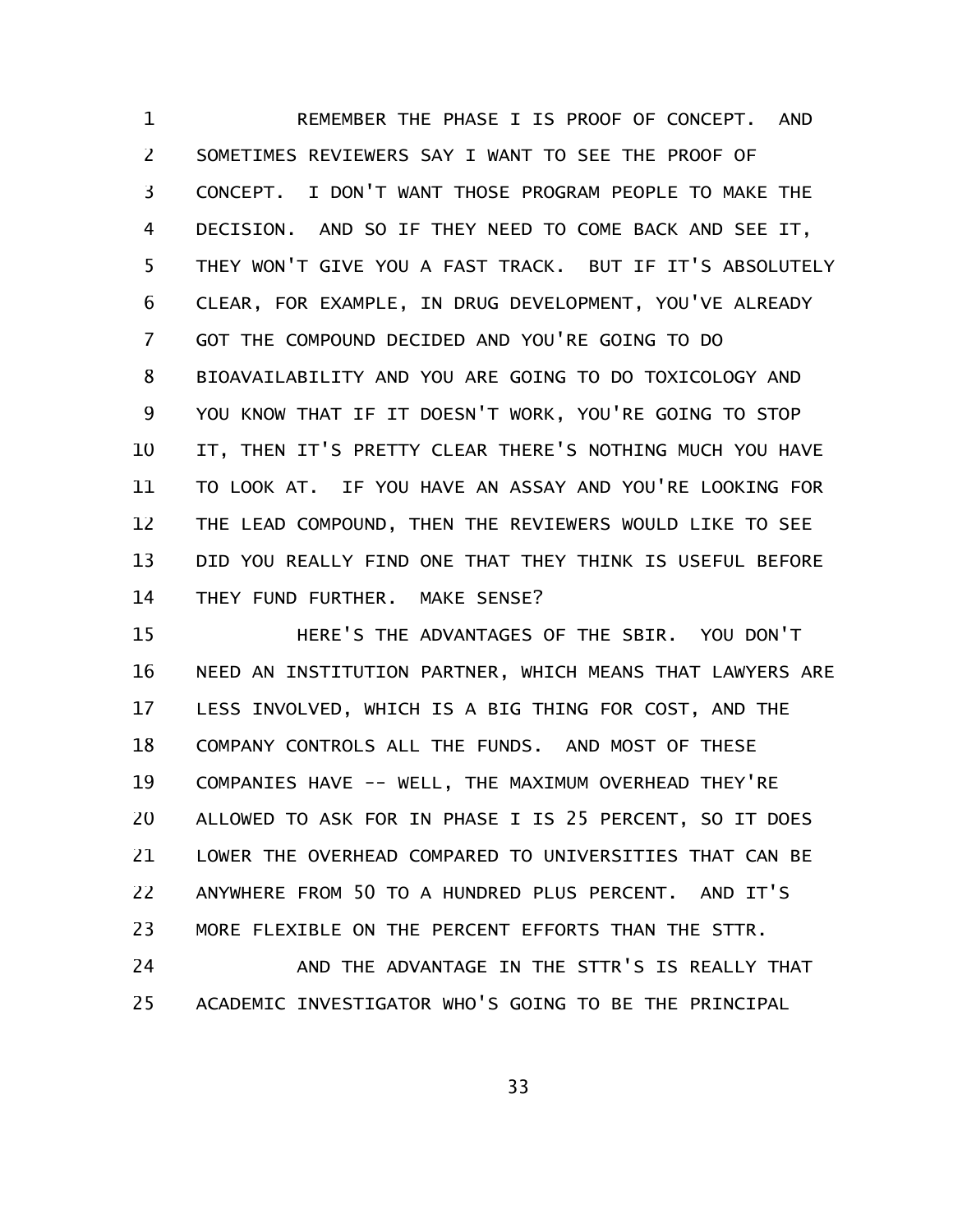INVESTIGATOR. THAT'S THE MAJOR ADVANTAGE. SOMEBODY FROM THE UNIVERSITY IS GOING TO ACTUALLY RUN THE PROGRAM WITH THE COMPANY, COLLABORATION. 1 2 3

AND THAT MAY BE IMPORTANT TO THE PERSON RUNNING THE PROGRAM FOR PROMOTION, AND IT MAY BE EASIER TO AVOID CONFLICT OF INTEREST, SO THAT'S WHY AN INVESTIGATOR WANTS TO GET INVOLVED. AND IT MEANS THAT THE COMPANY MIGHT HAVE BETTER ACCESS TO ACADEMIC FACILITIES, INTELLECTUAL PROPERTY, IRB'S, ANIMAL WELFARE COMMITTEES, ALL THOSE THINGS THAT UNIVERSITIES ALREADY HAVE IN THEIR INDIRECT COST THAT THEN THE COMPANIES CAN USE AND A HIGHER PERCENT OF THE SUBCONTRACT IS POSSIBLE. SO THOSE ARE THE TWO PROGRAMS. 4 5 6 7 8 9 10 11 12 13

AND ACTUALLY IT TURNS OUT THAT WE GET FEWER APPLICATIONS FOR STTR, SO THE PROBABILITY OF FUNDING IS A LITTLE BETTER, BUT THAT COULD BE A THING THAT WILL CHANGE. THEY DO REQUIRE EXTRA EFFORT. OBVIOUSLY YOU HAVE PARTNERS HERE, SO BOTH THE COMPANY AND THE RESEARCH INSTITUTION HAVE TO SIGN AN INTELLECTUAL PROPERTY AGREEMENT DETERMINING WHO OWNS THE PATENTS. IT'S USUALLY THE UNIVERSITIES WHO OWN THE PATENTS WITH AN EXCLUSIVE LICENSE GOING TO. 14 15 16 17 18 19 20 21 22

THEY HAVE TO CERTIFY THAT THEY HAVE AN R&D ARRANGEMENT, AND VIRTUAL COMPANIES, AS I SAID BEFORE, DON'T QUALIFY. YOU NEED REAL COMPANIES WHO ARE GOING TO 23 24 25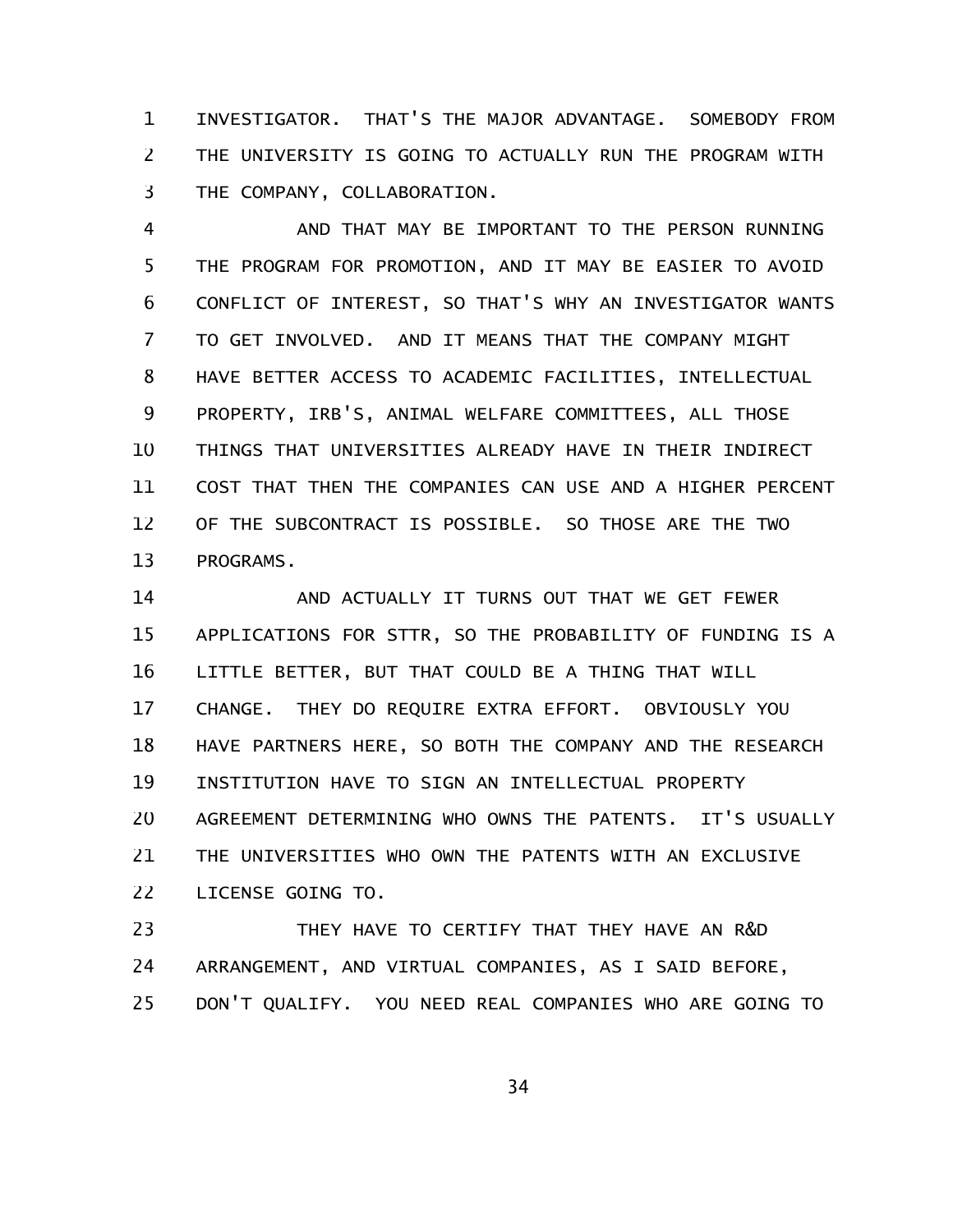PARTICIPATE IN THIS AND THAT MUST BE PROVEN AS WELL. AND THERE IS ALWAYS THE ISSUE OF CONFLICT OF INTEREST. IF YOU GET POST DOCS OR GRADUATE STUDENTS INVOLVED IN THE COMPANY RESEARCH, ARE YOU USING THEM AT LOW COST IN ORDER TO DEVELOP IT, AND THEN DO THEY BELONG ON THE PATENT. SO IT'S ALWAYS AN ISSUE. THE COMPANIES, THEY ALREADY SIGN OFF THEIR RIGHTS TO IT IN THE BEGINNING. 1 2 3 4 5 6 7

KEY THING IN THE NIH PROGRAM IS YOU CAN'T SWITCH BETWEEN THE TWO MECHANISMS BETWEEN PHASE I AND PHASE II. QUICKLY HOW THEY'RE REVIEWED AND AWARDED. THE SMALL BUSINESS OFTEN, IN FACT ALMOST ALWAYS, WORKS WITH AN ACADEMIC INSTITUTION IN AN INFORMAL ARRANGEMENT FOR SBIR'S OR A FORMAL ONE FOR STTR'S, AND THIS IS JUST THE SAME AS FOR OTHER NIH GRANTS. IT GOES OFF TO THE CENTER FOR SCIENTIFIC REVIEW WHERE IT GOES TO A PERSON WHO'S IN CHARGE OF THE REVIEW, AND THERE'S A REVIEW COMMITTEE THAT REVIEWS IT AND GIVES IT A MERIT SCORE AND A SUMMARY STATEMENT. IT GOES OFF TO THE INSTITUTE TO WHICHEVER PROGRAM IS GOING TO MANAGE THE APPLICATION, AND THE SUMMARY STATEMENT GOES BACK TO THE SMALL BUSINESS, THERE'S A SECONDARY REVIEW BY THE COUNCIL WITH THE INSTITUTE OR CENTER, AND GOES TO THE DIRECTOR, WHO RECOMMENDS EITHER FUNDING OR NOT FUNDING. AND IF THEY RECOMMEND FUNDING, THE GRANTS MANAGEMENT GRANT GETS AWARDED. EXACTLY THE SAME FOR ALL NIH GRANTS. WE DEAL 8 9 10 11 12 13 14 15 16 17 18 19 20 21 22 23 24 25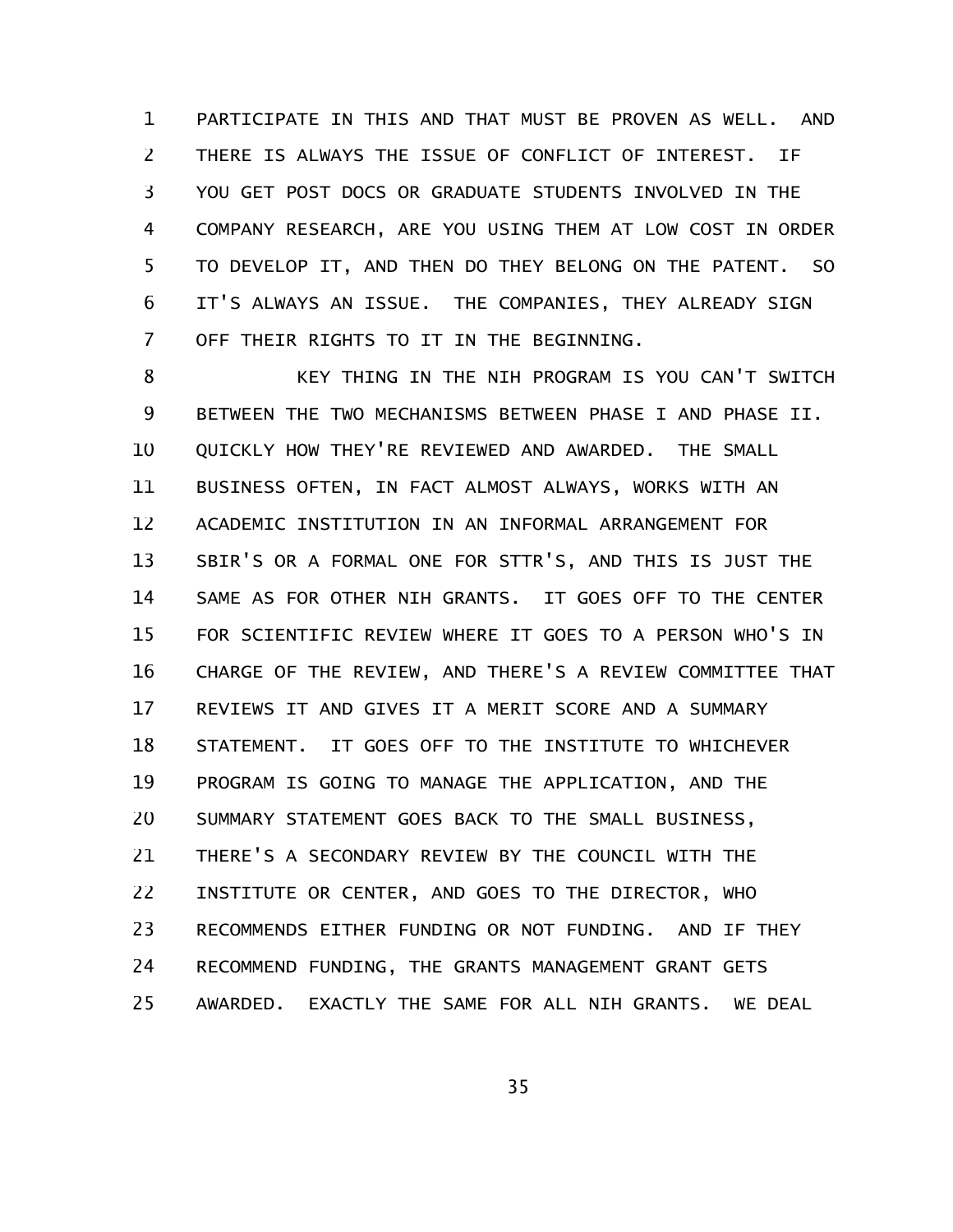THE SAME WAY WITH BUSINESSES OR ACADEMIC GRANT 1

APPLICATIONS. 2

AND THE REVIEW CRITERIA IS THE SAME AS WELL. NIH HAS THE SAME REVIEW CRITERIA FOR ALL APPLICATIONS. THERE'S THESE FIVE AREAS OF SIGNIFICANCE, THE APPROACH, THE INNOVATION, THE INVESTIGATOR, AND THE ENVIRONMENT. AND I DON'T NEED TO GO THROUGH THOSE, BUT THOSE ARE THE ONES THAT ARE DONE. THE NICE THING ABOUT THIS IS THE REVIEW COMMITTEES ARE USED TO USING THESE REVIEW CRITERIA. SO WE'RE NOT REINVENTING THINGS. WE DO HAVE ABOUT A THIRD OF THE MEMBERS ON THE REVIEW COMMITTEE COME FROM BUSINESS, SO THEY'RE LOOKING AT DO THESE PROJECTS ACTUALLY -- ARE THEY LIKELY TO END UP WITH PRODUCTS OR SERVICES THAT WILL BENEFIT PEOPLE, BUT THEY'RE USING JUST WHAT THEY KNOW HOW TO DO BEFORE. 3 4 5 6 7 8 9 10 11 12 13 14 15

I THINK THERE'S A BIG ADVANTAGE HERE IN NOT REINVENTING THE WHEEL EVERY TIME YOU'RE GOING TO DO A FUNDING. 16 17 18

SO THIS IS SOME DATA THAT YOU MIGHT BE INTERESTED IN TO GIVE YOU SOME IDEA HOW MANY OF THESE ACTUALLY GET AWARDED. THE SBIR'S ARE SOMEWHERE BETWEEN 16 PERCENT LAST YEAR, 19 PERCENT FOR THE STTR'S. I SAID THEY WERE A LITTLE BIT BETTER. AND YOU WILL NOTICE THAT FAST TRACKS ARE A LITTLE BIT LESS, AND THAT'S BECAUSE YOU HAVE TO HAVE TWO APPLICATIONS. IT'S HARDER TO GET THEM. 19 20 21 22 23 24 25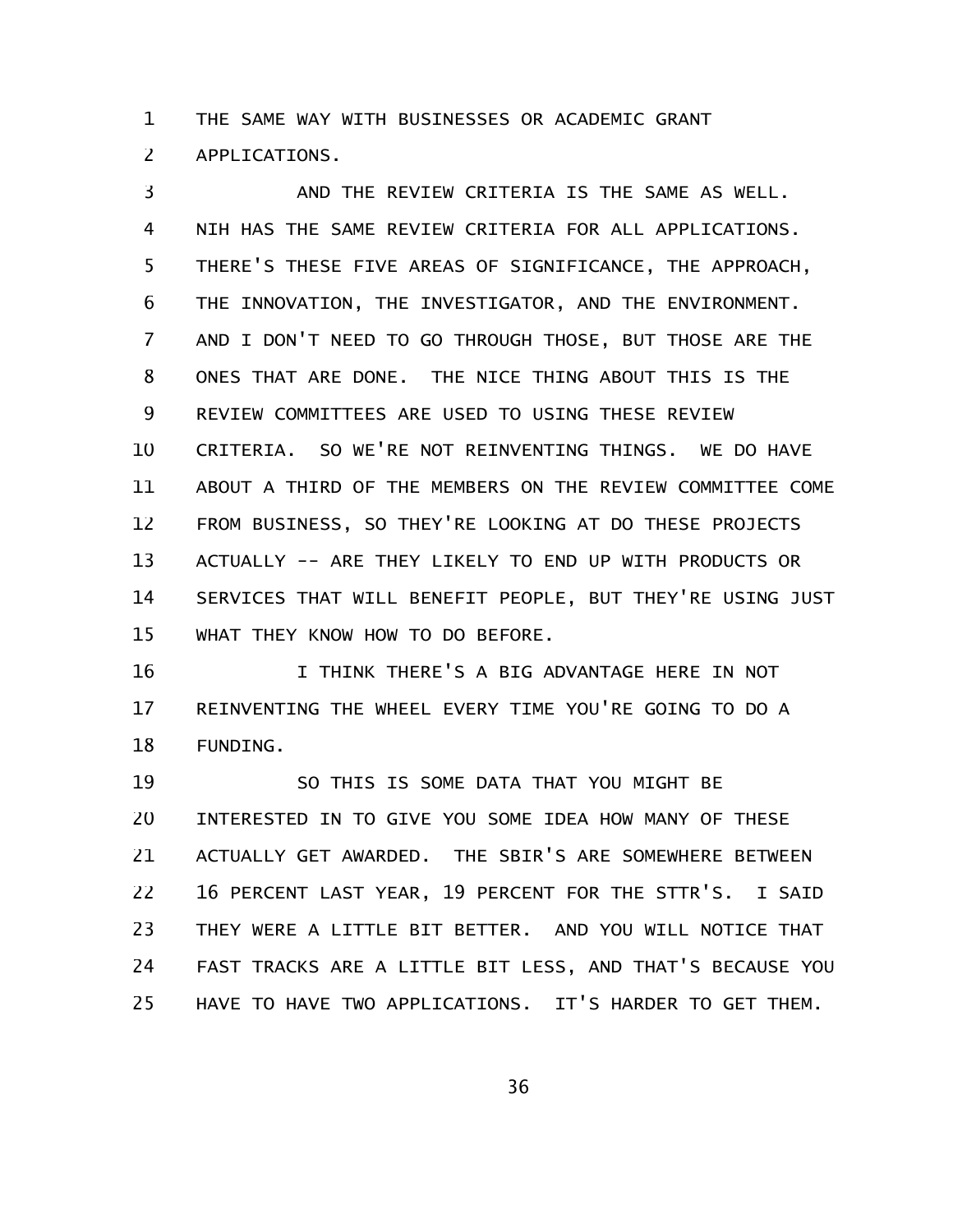YOU WILL NOTICE THAT THE PHASE II'S HAVE A HIGHER PERCENT OF FUNDING, AND I THINK THAT'S BECAUSE YOU'VE ALREADY SELECTED THE BEST OF THE LOT FROM THE PHASE I'S, WHICH IS WHY I STRONGLY THINK IT'S IMPORTANT TO HAVE A PHASE I AND THEN A PHASE II EFFORT IN FUNDING BECAUSE YOU'RE GETTING THE BEST ONES TO APPLY AND GET THE PHASE I AWARDS, AND THEN YOU'RE LOOKING AT THOSE AND SEEING THE BEST ONES OF THOSE. SO YOU WOULD EXPECT THEM TO BE BETTER THAN YOU WOULD FOR PHASE I'S, THE PERCENTAGES TO BE BETTER. SO THERE'S THE FUNDING. 1 2 3 4 5 6 7 8 9 10

I THOUGHT YOU'D BE INTERESTED IN THIS. IT TAKES A FAIR AMOUNT OF WORK TO FIGURE OUT HOW YOU'RE GOING TO USE YOUR FUNDS. 11 12 13

CHAIRMAN PENHOET: RIGHT. 14

DR. MILMAN: AS YOU KNOW. HERE'S THE KEY THING. DR. PIZZO: TAKES MORE WORK TO GET TO. 15 16

DR. MILMAN: FIRST YOU HAVE TO GET THE FUNDS AND THEN YOU CAN USE THEM. BUT YOU CAN ONLY GET PHASE II APPLICATIONS FROM PHASE I AWARDEES. AND YET THE PHASE II APPLICATIONS HAVE A LOT MORE MONEY INVOLVED, AND THEY ALSO HAVE MORE TIME. SO THE KINDS OF THINGS YOU HAVE TO THINK ABOUT, THIS PIE CHART SHOWS YOU FOR SBIR'S, THE PHASE I AWARDS, AND REMEMBER ONLY THE PHASE II'S CAN COME FROM THAT, WHICH ARE THESE ONES HERE, BUT SOME OF THE PHASE I AWARDS GET MORE THAN ONE YEAR, SO THERE'S SOME 17 18 19 20 21 22 23 24 25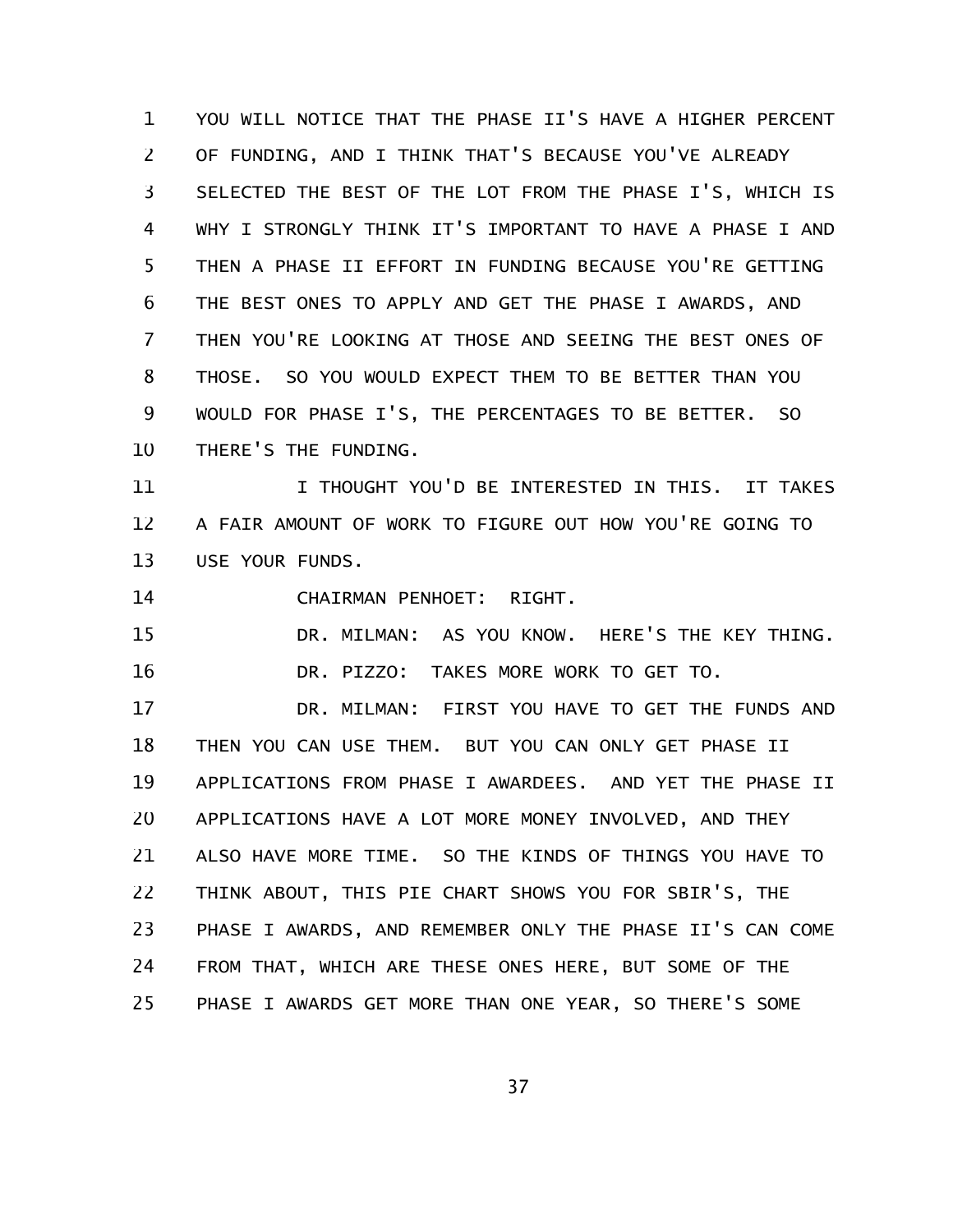OUT YEARS FOR THOSE. THESE ARE THE FAST TRACKS, WHICH ARE A SMALL PERCENTAGE, AND MOST OF THE PHASE II GET OUT YEARS FOR THAT. SO IF YOU FUND A LOT OF PHASE II'S --REMEMBER, WE HAVE A FIXED AMOUNT OF MONEY, AND WE HAVE TO USE THE SAME AMOUNT OF MONEY ALL THE TIME. IF WE FUND TOO MANY PHASE II'S, WE HAVE NO PHASE I'S COMING UP, SO WE CAN'T HAVE PHASE II'S DOWN THE ROAD. WHAT YOU REALLY WANT TO DO, IN MY OPINION, IS HAVE MORE OF THESE ACTUALLY SO THAT YOU HAVE A BETTER CHOICE DOWN THE ROAD. SO THIS JUST GIVES YOU AN IDEA OF SORT OF WHAT WE DO, WE BEING NIH, IN TERMS OF THAT FUNDING CURVE. OKAY. 1 2 3 4 5 6 7 8 9 10 11

SO IN CONCLUSION, I'M GOING TO GIVE YOU WHAT I CONSIDER THE POINTS TO CONSIDER IF YOU WERE TO START A CIRM SMALL BUSINESS PROGRAM. OKAY. AND SO LET'S WALK THROUGH THESE AND WE'LL TAKE QUESTIONS ON THEM. THE FIRST IS DO YOU WANT TO HAVE BOTH AN SBIR AND AN STTR MECHANISM? ONE WHERE YOU FUND ONLY THE COMPANIES OR ONE WHERE YOU FUND COMPANIES TO DO RESEARCH WITH ACADEMIC INSTITUTIONS. I SUGGEST THAT BOTH ARE VERY VALUABLE. 12 13 14 15 16 17 18 19

WHAT PERCENT OF THE BUDGET WOULD YOU LIKE TO USE FOR THIS? WE KNOW WHAT NIH USES IS ABOUT 3 PERCENT OF THE TOTAL BUDGET, BUT YOU MIGHT DECIDE, SINCE YOUR GOAL IS TO HAVE MORE PRODUCTS PRODUCED, THAT YOU'D ACTUALLY LIKE TO INCREASE THAT BECAUSE YOU ARE GETTING A LOT OF LEVERAGE FROM THE SMALL BUSINESS PROGRAM COMPARED TO 20 21 22 23 24 25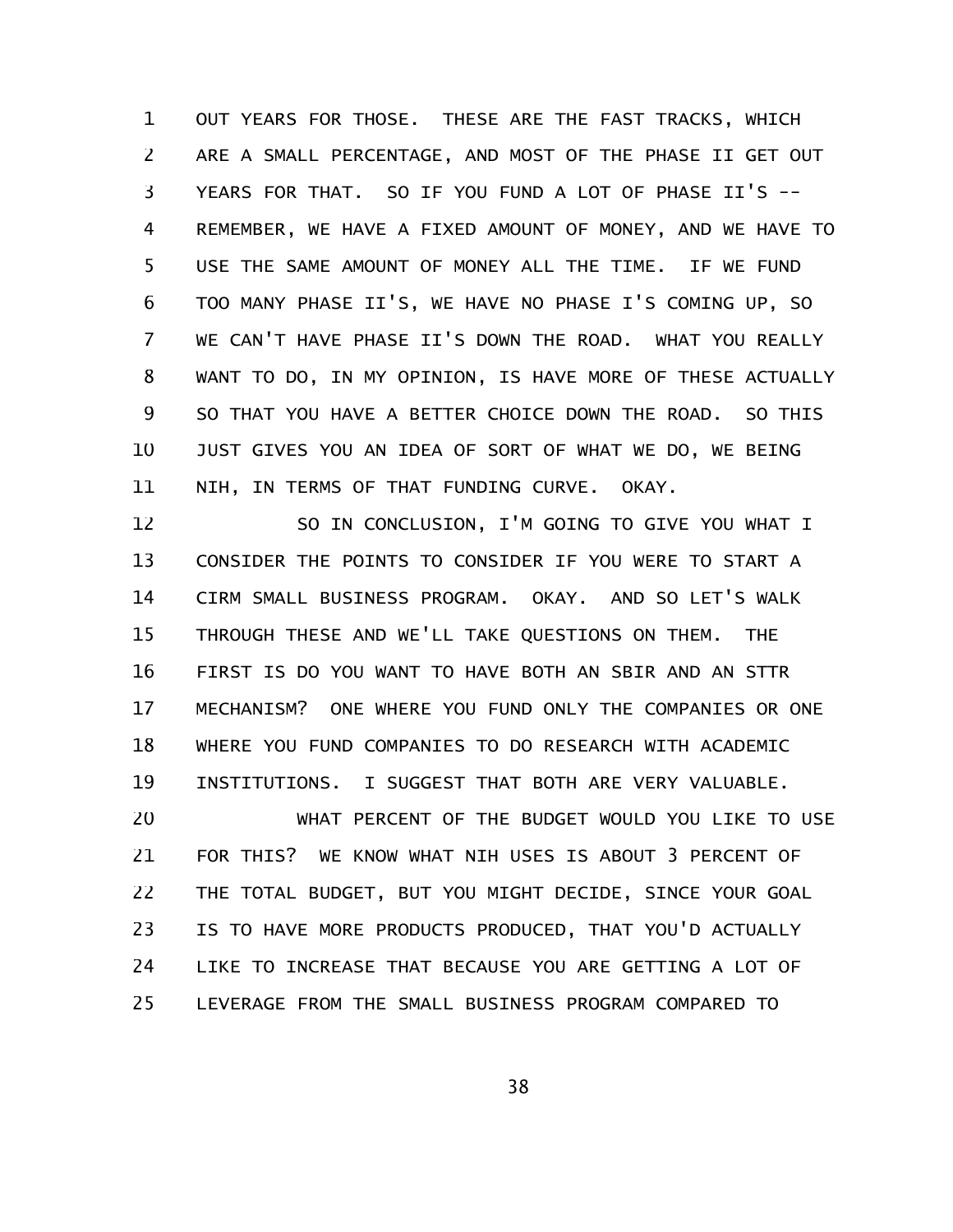FUNDING ACADEMIC INSTITUTIONS. 1

HOW MANY RECEIPT DATES WOULD YOU LIKE? CHAIRMAN PENHOET: THE PERCENT AT THE FEDERAL LEVEL NOW IS DETERMINED BY STATUTE. SO IF YOU HAD OVERWHELMINGLY GOOD GRANTS IN THE SBIR CATEGORY -- DR. MILMAN: YOU'RE STILL STUCK. CHAIRMAN PENHOET: -- AND A BUNCH OF LOUSY GRANTS IN RESEARCH -- DR. MILMAN: YOU CAN'T SWITCH. CHAIRMAN PENHOET: -- CAN'T MOVE MONEY FROM ONE TO THE OTHER. DR. MILMAN: WE CAN'T SWITCH. WE'RE DETERMINED BY STATUTE. WE HAVE THREE RECEIPT DATES A YEAR. THE REASON BEING IS WHEN GOOD IDEAS COME UP, YOU'D LIKE TO SEE THE IDEAS AND YOU'D LIKE TO MAKE DECISIONS ON THEM, BUT IT'S A LOT OF WORK AND YOU HAVE TO DECIDE. OTHER AGENCIES HAVE ONLY A SINGLE RECEIPT DATE A YEAR. NSF, FOR EXAMPLE, HAS ONLY ONE. NSF, BY THE WAY, HAS SPECIFIC TOPICS THAT THEY'LL ACCEPT APPLICATIONS IN; WHEREAS, WE'LL ACCEPT APPLICATIONS IN ALL TOPICS. CLEARLY YOU WOULD ACCEPT APPLICATIONS ONLY IN STEM CELL RESEARCH, BUT YOU GET THE IDEA. YOU REALLY HAVE TO DECIDE HOW MANY TIMES WOULD YOU ALLOW THEM TO COME IN. WHAT WILL BE YOUR REVIEW AND AWARD POLICIES AND 2 3 4 5 6 7 8 9 10 11 12 13 14 15 16 17 18 19 20 21 22 23 24 25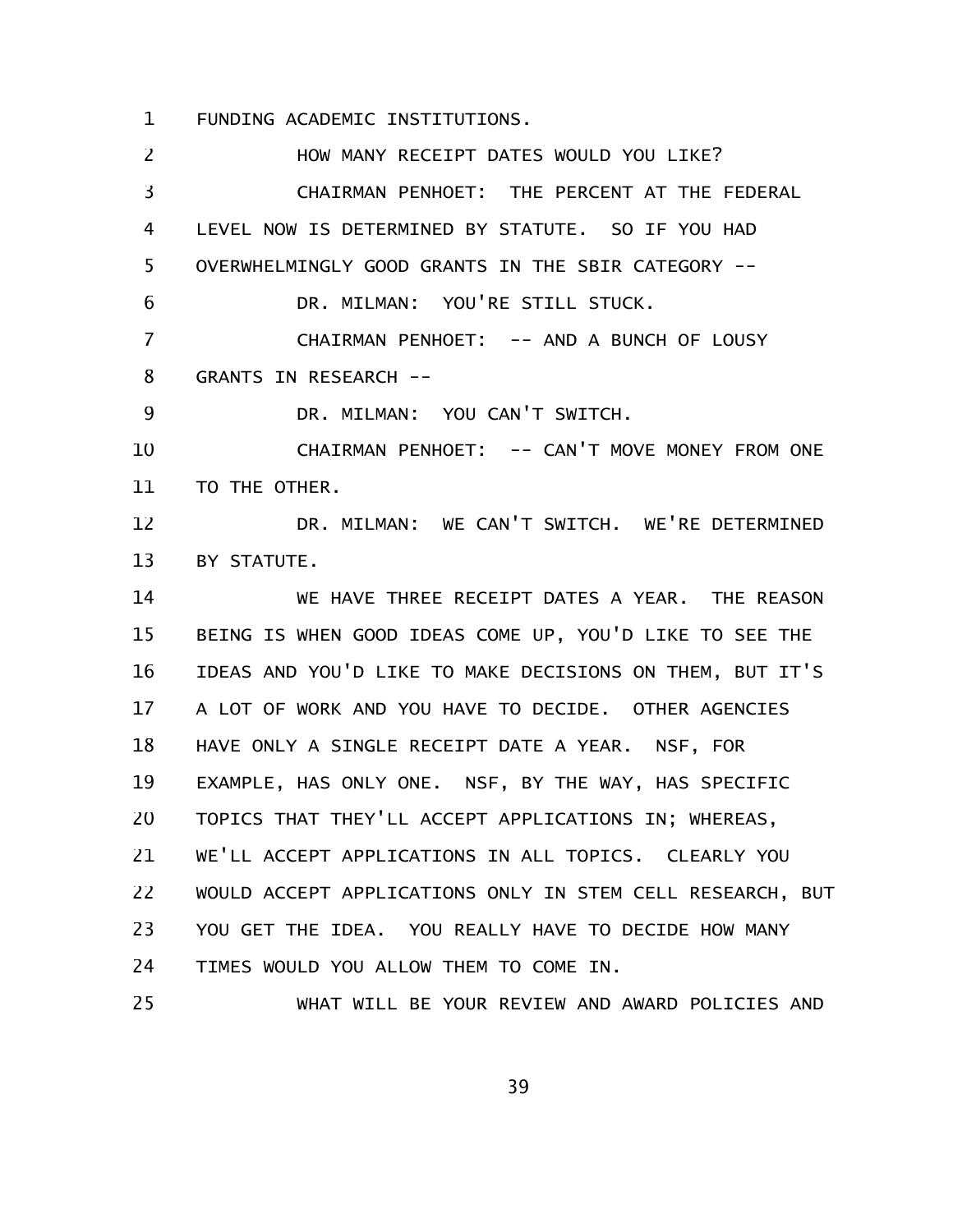PROCEDURES? HOW WOULD YOU GO ABOUT SETTING IT SO YOU CAN EVALUATE THE VERY BEST GRANTS AND MAKE YOUR DECISIONS ON WHAT PERCENTAGE WOULD BE PHASE I AND WHAT PERCENTAGE WOULD BE PHASE II AND HOW MUCH DOLLARS TO PUT INTO IT? THESE ARE CONSIDERATIONS YOU NEED TO MAKE UP FRONT. 1 2 3 4 5

HOW LONG SHOULD THE TIME AND AWARD AMOUNTS BE? REMEMBER THE PHASE I FOR US IS MOSTLY ONE YEAR, BUT SOME ARE TWO YEARS. WOULD YOU ALLOW THAT? WHAT ABOUT THE PHASE II? HOW LONG WOULD YOU HAVE THOSE BE? HOW MUCH MONEY WOULD YOU PUT INTO IT? IF YOU DECIDE TO HAVE A FIXED PERCENTAGE OF THE CIRM BUDGET, THEN YOU HAVE TO ACTUALLY CAREFULLY DECIDE WHAT PERCENTAGE TO PUT INTO THESE. 6 7 8 9 10 11 12 13

WOULD YOU HAVE FAST TRACK? WOULD YOU ALLOW SOMEBODY TO COME IN AND APPLY FOR BOTH AT THE SAME TIME WHEN THEY HAVE A PROJECT THAT YOU KNOW IS GOING TO GO THROUGH, SAY, FOR FDA APPROVAL AND YOU JUST NEED TO KNOW THE MILESTONES THERE? 14 15 16 17 18

WHAT'S THE DEFINITION OF A SMALL COMPANY? WE HAVE 500 PEOPLE, BUT OUR DEFINITION IS MUCH MORE ON OWNERSHIP THAN IT IS ON PEOPLE. 19 20 21

WHAT'S THE DEFINITION OF RESEARCH AND DEVELOPMENT? WE ARE VERY FOCUSED ON RESEARCH, BUT YOU MIGHT WANT TO HAVE MORE FOCUS ON DEVELOPMENT. SO YOU'D SAY, OKAY, I'LL FUND BOTH TYPES, OR MAYBE YOU'D HAVE A 22 23 24 25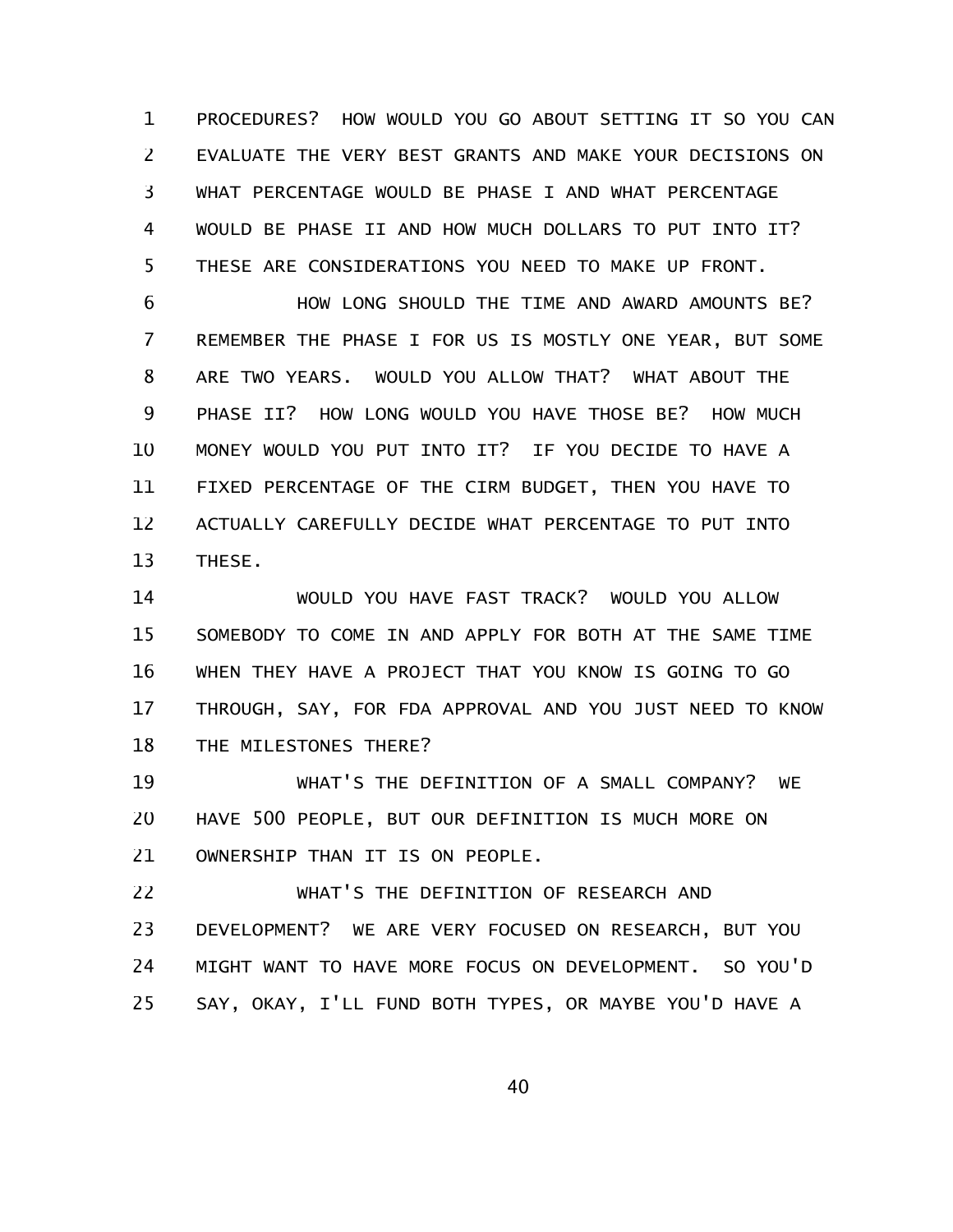PERCENTAGE. YOU'D HAVE TO RESEARCH THE PERCENTAGE AND THE DEVELOPMENT. 1 2

WOULD YOU ALLOW VC COMPANY OWNERSHIP? THAT ALL DEPENDS ON WHETHER YOU REALLY WANT TO HAVE ECONOMIC DEVELOPMENT AS A PRIMARY GOAL HERE SO THAT YOU INCREASE THE NUMBER OF JOBS AND FUNDING IN THE STATE OF CALIFORNIA, OR DO YOU WANT TO HAVE PUBLIC HEALTH BENEFITS MORE, IN WHICH CASE YOU MIGHT TAKE THE COMPANIES THAT HAVE A BETTER CHANCE OF PUSHING IT FORWARD. SO THOSE ARE DECISIONS YOU NEED TO MAKE. 3 4 5 6 7 8 9 10

WOULD YOU WANT TO REQUIRE THAT THE PRINCIPAL PLACE OF BUSINESS BE IN CALIFORNIA AND NOWHERE ELSE? WOULD YOU WANT TO REQUIRE THAT THE RESEARCH FUNDS BE USED TOTALLY IN CALIFORNIA? IS THIS THE PLACE THAT YOU CAN GET THE RESEARCH TO BE DONE AND ONLY BY CALIFORNIA COMPANIES IN CALIFORNIA? WOULD YOU WANT TO REQUIRE A MINIMUM PERCENTAGE OF EFFORT BY THE COMPANY? REMEMBER WE SAY THE COMPANY HAS TO DO A CERTAIN AMOUNT OF THE WORK. THEY CAN OUTSOURCE SOME OF IT, BUT WE WANT THEM TO BE REAL COMPANIES. 11 12 13 14 15 16 17 18 19 20

WOULD YOU WANT TO REQUIRE THAT THE PRODUCTS BE PRODUCED IN CALIFORNIA? SO WHAT YOU ARE GETTING OUT OF IT IS ACTUALLY CALIFORNIA ECONOMIC DEVELOPMENT. WHAT ABOUT MARCH-IN RIGHTS? YOU WANT TO HAVE THE ABILITY TO TAKE OVER THE PATENTS OF SOMETHING IF THE COMPANIES DON'T 21 22 23 24 25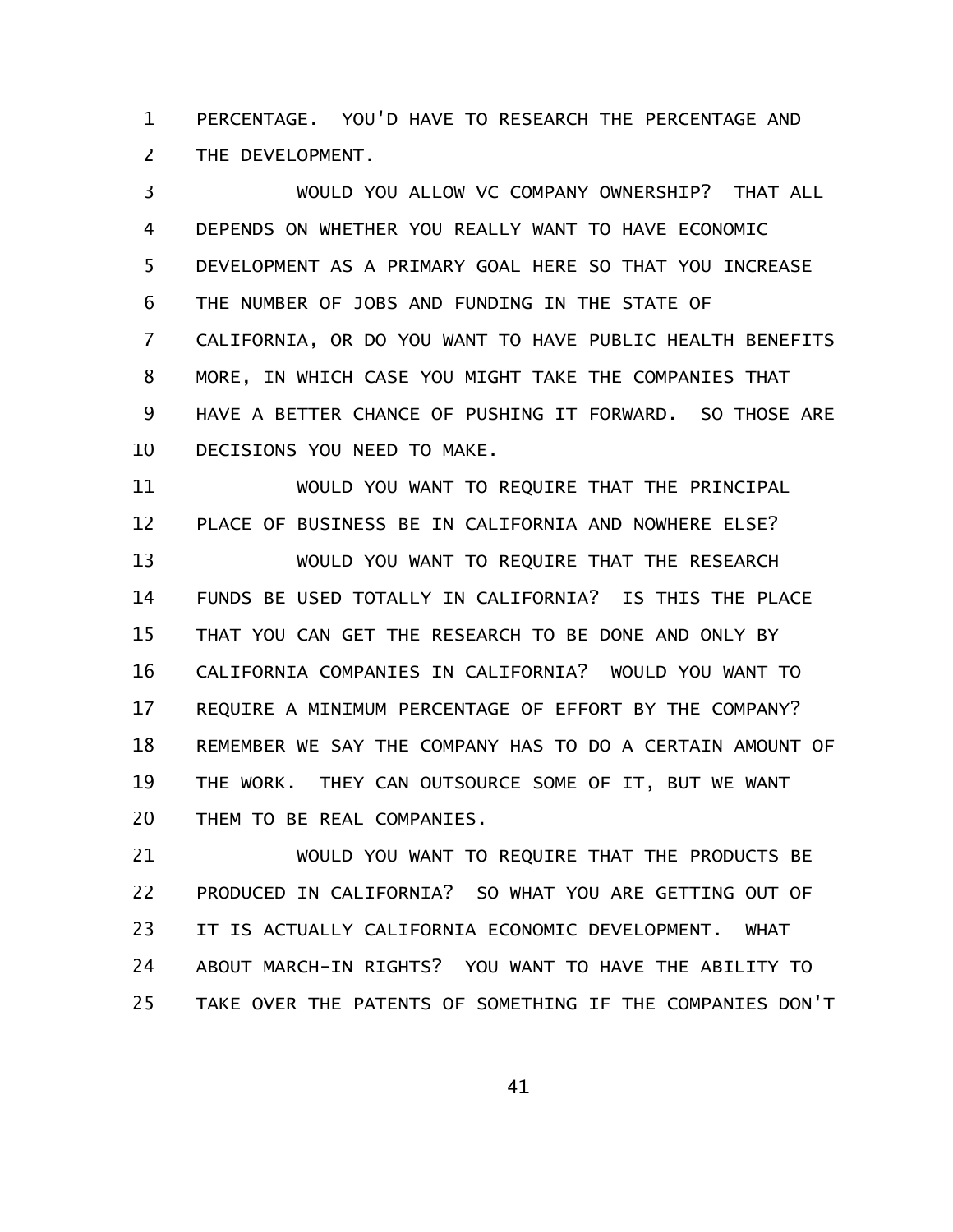WANT TO PURSUE THEM? AND WHAT ABOUT INTELLECTUAL PROPERTY AGREEMENTS AND LICENSES? DO YOU WANT TO HAVE A ROYALTY FREE LICENSE TO PRACTICE WHATEVER THE PATENT IS? 1 2 3

SO THAT'S A SUMMARY OF WHAT WE DO IN THE SMALL BUSINESS PROGRAMS. WHEN I TALKED TO ED, I SAID THERE ARE A LOT OF OTHER TOPICS YOU MIGHT BE INTERESTED IN. WE DON'T HAVE TIME FOR THEM TODAY, BUT A FEW OF THEM ARE HERE. I DEVELOPED THE NIH AIDS REAGENT PROGRAM, WHICH WE USED TO PROVIDE REAGENTS IN A CENTRAL SOURCE SO THAT COMPANIES COULD ACTUALLY SHARE THEM. YOU KNOW, THE DIFFICULTY COMPANIES HAVE SHARING REAGENTS IS THE LAWYERS GET INVOLVED, AND THEY NEVER WANT TO TALK TO EACH OTHER, AND IT CAN TAKE LITERALLY YEARS TO GET SOMETHING TO TAKE PLACE. WE SET UP A PROGRAM WHERE PEOPLE DONATED THE REAGENTS, AND THEY WERE ABLE TO TAKE REAGENTS OUT, AND THERE ARE A LOT OF LEGAL REQUIREMENTS ON WHAT YOU CAN DO WITH THEM. THAT MIGHT BE VERY INTERESTING TO YOU IN TERMS OF WHAT YOU ARE GOING TO DEVELOP. 4 5 6 7 8 9 10 11 12 13 14 15 16 17 18

THE OTHER THAT YOU MIGHT BE INTERESTED IN LEARNING ABOUT IS OUR CENTERS FOR AIDS RESEARCH, WHICH WAS A WAY OF DEVELOPING COLLABORATIVE CENTERS THAT WORKED ON PROJECTS. SO FROM THE GET-GO, THEY WERE ACTUALLY WORKING TOGETHER. 19 20 21 22 23

SO THOSE ARE THINGS FOR THE FUTURE IF YOU'RE INTERESTED. AND IF YOU NEED TO CONTACT ME, THIS IS MY 24 25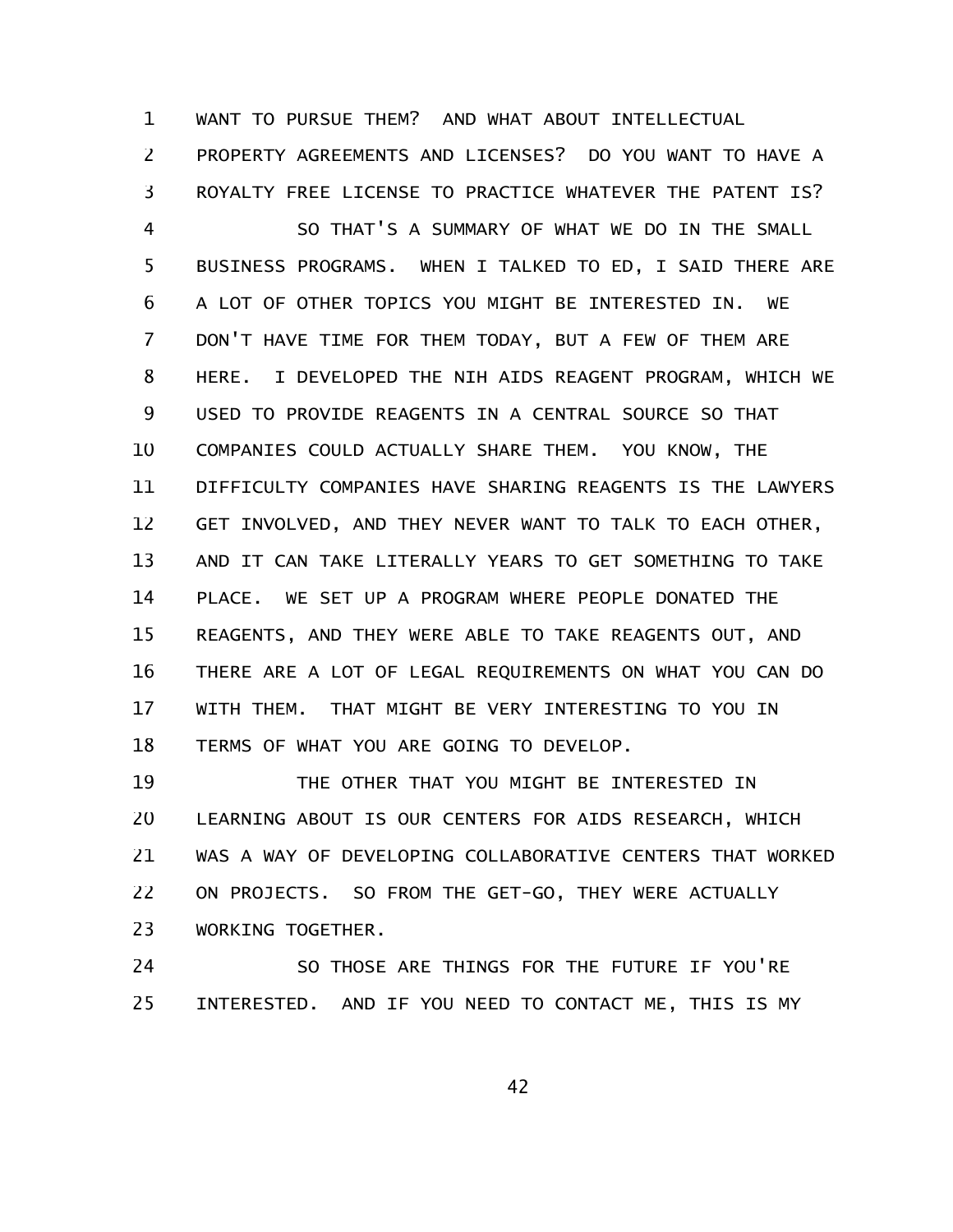CONTACT INFORMATION. I'D BE HAPPY TO TALK TO ANYBODY FURTHER. I THINK I'VE GOT ABOUT FOUR MINUTES FOR QUESTIONS. 1 2 3

CHAIRMAN PENHOET: THANK YOU. THANK YOU VERY MUCH. 4 5

6

(APPLAUSE.)

MR. GOLDBERG: THAT WAS AN OUTSTANDING PRESENTATION. I LEARNED A LOT MORE THAN I EXPECTED TO. DO YOU HAVE ANY SENSE -- THIS HAS UNQUESTIONABLY BEEN AN EXTREMELY EFFECTIVE PROGRAM FOR THE GOVERNMENT, BUT IT'S GONE ON SINCE 1982. SO THE DURATION OF BENEFIT MAY OR MAY NOT HAVE BEEN SIMULATED IN THE FIRST HALF, THE SECOND HALF EQUALLY OVER THE COURSE OF THE ENTIRE PERIOD. AS YOU KNOW, OUR FUNDING PERIOD IS APPROXIMATELY TEN YEARS. IT WOULD BE HELPFUL TO KNOW IF YOU COULD -- IF YOU DO KNOW OR IF YOU COULD MASSAGE THE DATA TO ADDRESS THIS, WHAT THE FIRST 10-YEAR IMPACT WAS IN TERMS OF THOSE PERFORMANCE METRICS WHICH YOU IDENTIFIED. 7 8 9 10 11 12 13 14 15 16 17 18

DR. MILMAN: SO THE QUESTION IS HOW WELL DID THE FIRST TEN YEARS OF THE PROGRAM WORK IN TERMS OF PRODUCING PRODUCTS OR SERVICES THAT BENEFIT HEALTH? AND THE NATIONAL ACADEMY HAS DONE A PROJECT ON THAT. I'M NOT SURE, IN MY OPINION, THAT THEY CAN ACTUALLY MEASURE IT EFFECTIVELY, WHICH IS WHY I SET OUT TO GIVE YOU SURROGATES FOR SUCCESS. AND THE REASON IS THAT THESE 19 20 21 22 23 24 25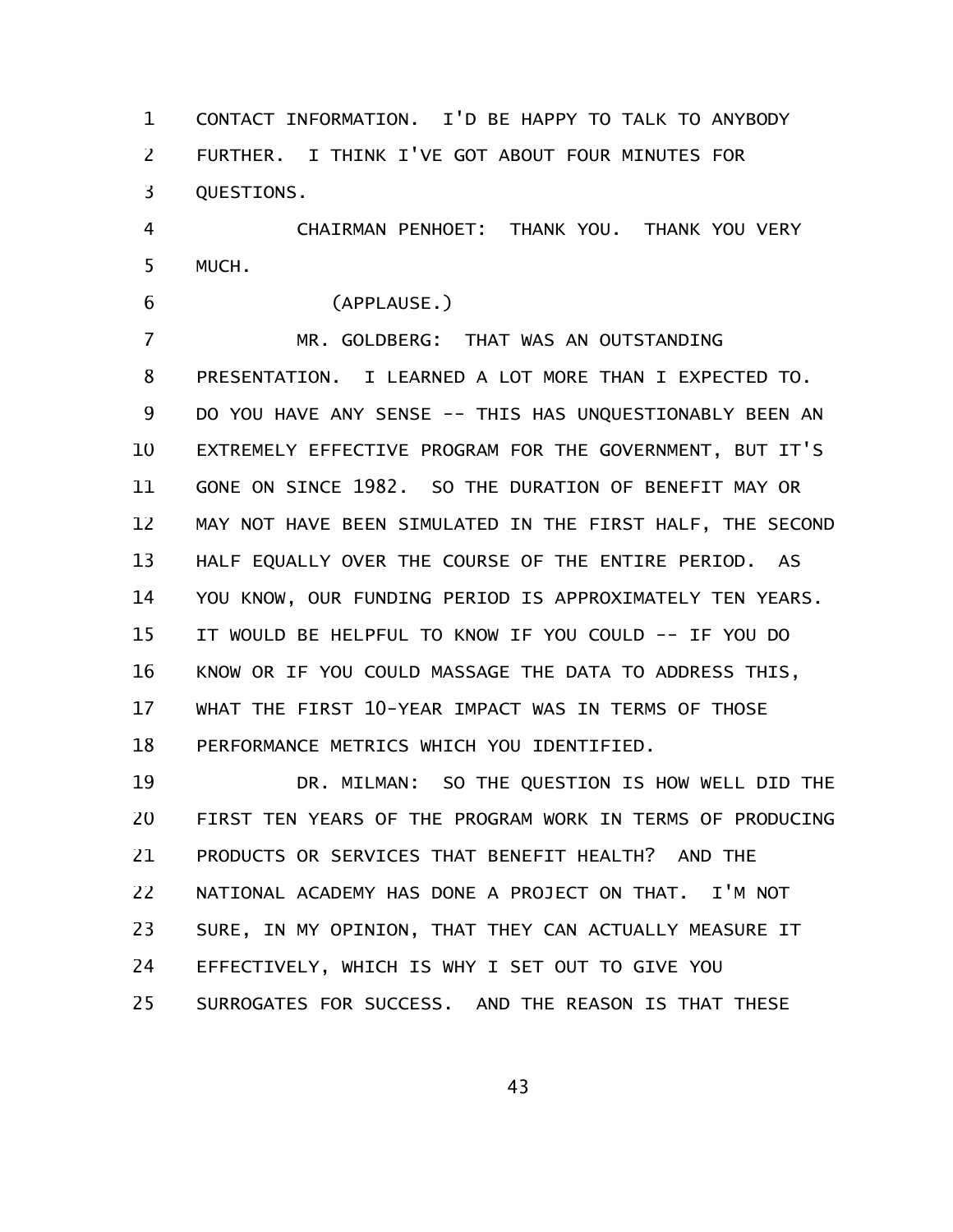COMPANIES, CERTAINLY THEN AND TODAY, MOST OF THEM DO NOT END UP BEING STANDALONE COMPANIES THAT CONTINUE TO EXIST AND MAKE PRODUCTS. THE GOAL TO ME EXIT STRATEGY IN MOST COMPANIES TODAY IS TO BE ACQUIRED BY A BIGGER COMPANY. AND FOLLOWING THAT ALONG IS VERY DIFFICULT BECAUSE YOU CAN'T SAY, WE PUT IN, AS I INDICATED, MAYBE A FEW MILLION DOLLARS INTO A PROJECT, BUT IF IT'S GOING TO TAKE 500 MILLION OR MORE TO DO IT, CLEARLY IT'S GOING TO DEPEND ON WHO THEY GET ACQUIRED BY AND WHAT HAPPENS AFTERWARDS. 1 2 3 4 5 6 7 8 9

SO I THINK THE SURROGATES ARE BETTER. MY RECOMMENDATION TO YOU WOULD BE TO USE SOME OF THESE SURROGATES, IF YOU ARE FUNDING COMPANIES, TO SEE ARE WE GETTING MATCHING VC FUNDS, ARE THEY GETTING PATENTS, HOW IS IT WORKING, ARE THEY HITTING THEIR MILESTONES BECAUSE THE OTHER PROBLEM OF ACTUALLY SEEING WHETHER THEY'RE SUCCESSFUL IS SOMETHING THAT'S VERY DIFFICULT TO MEASURE. 10 11 12 13 14 15 16

DR. STEWARD: JUST FOLLOWING UP ON THAT, LOOKING BACK, IS THERE SOMETHING THAT COULD HAVE BEEN PUT IN PLACE IN THE BEGINNING THAT WOULD HAVE MADE THAT ACCOUNTABILITY EASIER? 17 18 19 20

DR. MILMAN: WELL, WE KNOW ABOUT THE PATENTS BECAUSE THEY'RE REQUIRED TO TELL US ABOUT THE PATENTS. AND THE PROBLEM IS ACTUALLY FOLLOWING WHAT PRODUCTS COME OUT OF THOSE PATENTS. AND I THINK A LOT OF IT'S BEEN DONE NOT BY THE GOVERNMENT, WHICH IS WHY I MADE THE 21 22 23 24 25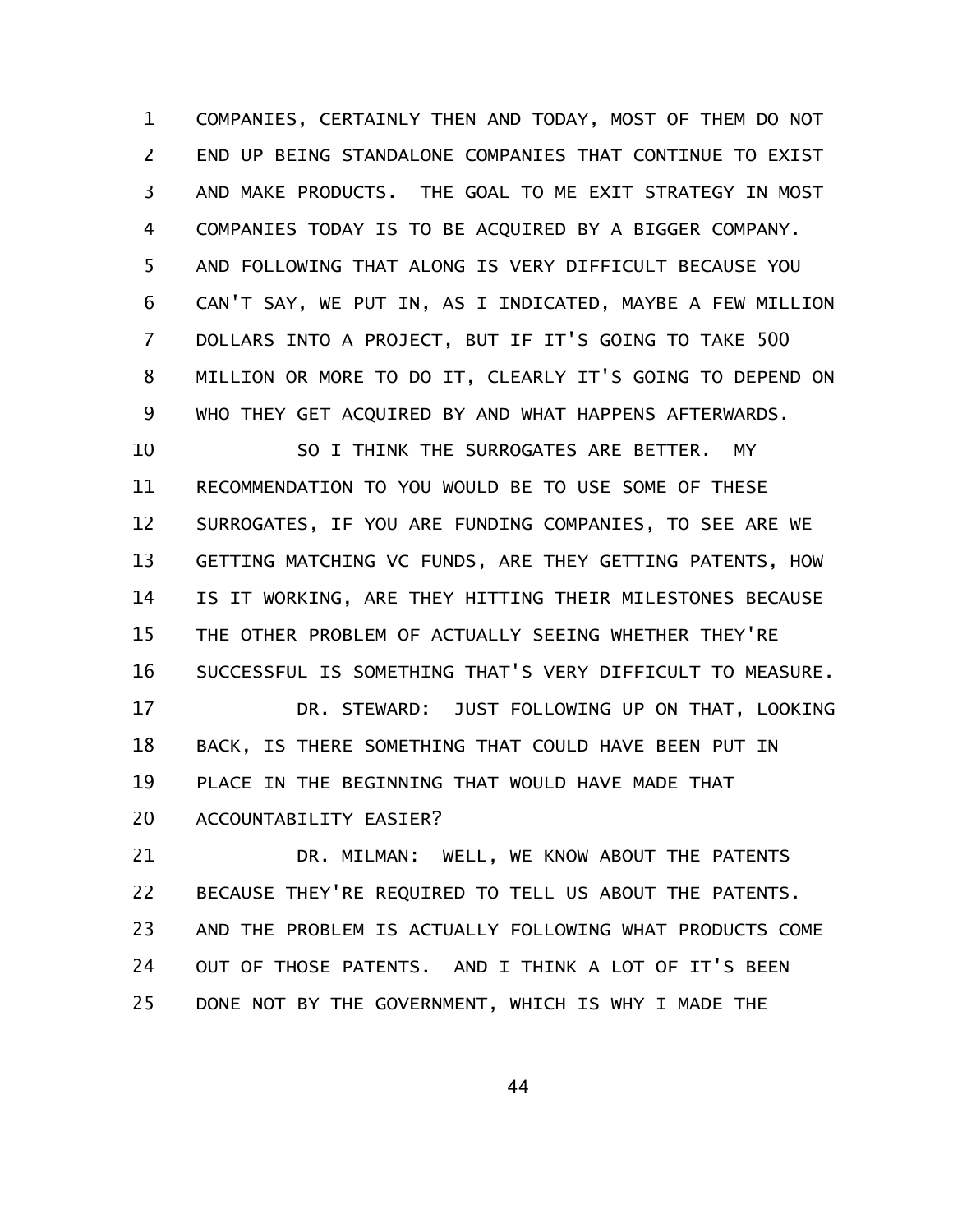LITTLE PLEA THERE. IF YOU'D LIKE ADDITIONAL INFORMATION, I'D GO TO ANN ESKESEN AT INKNOWVATION BECAUSE SHE FOLLOWS ALL THIS IN TERMS OF WHAT COMES OUT OF THESE COMPANIES, NOT IN JUST HEALTH, BUT ACROSS THE WHOLE OF THEM. AND HER BIG CLAIM IS THAT WHAT REALLY COMES OUT OF THESE COMPANIES IS INTELLECTUAL PROPERTY, AND THAT'S WHERE THE VALUE IS. I THINK THAT'S A KEY THING IN GENERAL. IT'S NOT THE PRODUCTS; IT'S THE IP AND HOW IT'S USED TO ACTUALLY MAKE PRODUCTS DOWN THE ROAD THAT'S REALLY CRITICALLY IMPORTANT. 1 2 3 4 5 6 7 8 9 10

ONE OF THE CRITICAL THINGS AGAIN, AND I WANT TO EMPHASIZE, ABOUT THE GOVERNMENT SMALL BUSINESS PROGRAM, I THINK LEAVING THE IP WITH THE COMPANIES MAKES THE COMPANIES SUCCESSFUL AT GETTING LEVERAGE TO MOVE FORWARD AND SELLING THAT IP DOWN THE ROAD. 11 12 13 14 15

DR. PIZZO: GREG, FOR THE STTR PROGRAM IN RELATIONSHIP TO ACADEMIC INSTITUTIONS, ARE THERE SITUATIONS WHERE THE ACADEMIC INSTITUTION OR INVESTIGATOR CHOSE, OR YOU MAY NOT KNOW THIS, BUT WHERE THEY CHOSE NOT TO GO THROUGH THE ROUTE OF STTR, BUT STILL WENT A COMMERCIALIZATION ROUTE? IF SO, DO SOME VIEW THAT AS MORE BENEFICIAL, MORE FINANCIALLY SUCCESSFUL? 16 17 18 19 20 21 22

DR. MILMAN: SO THE QUESTION IS DO ACADEMIC INVESTIGATORS PREFER THE STTR ROUTE COMPARED TO AN SBIR ROUTE? CAN I REPHRASE IT THAT WAY? 23 24 25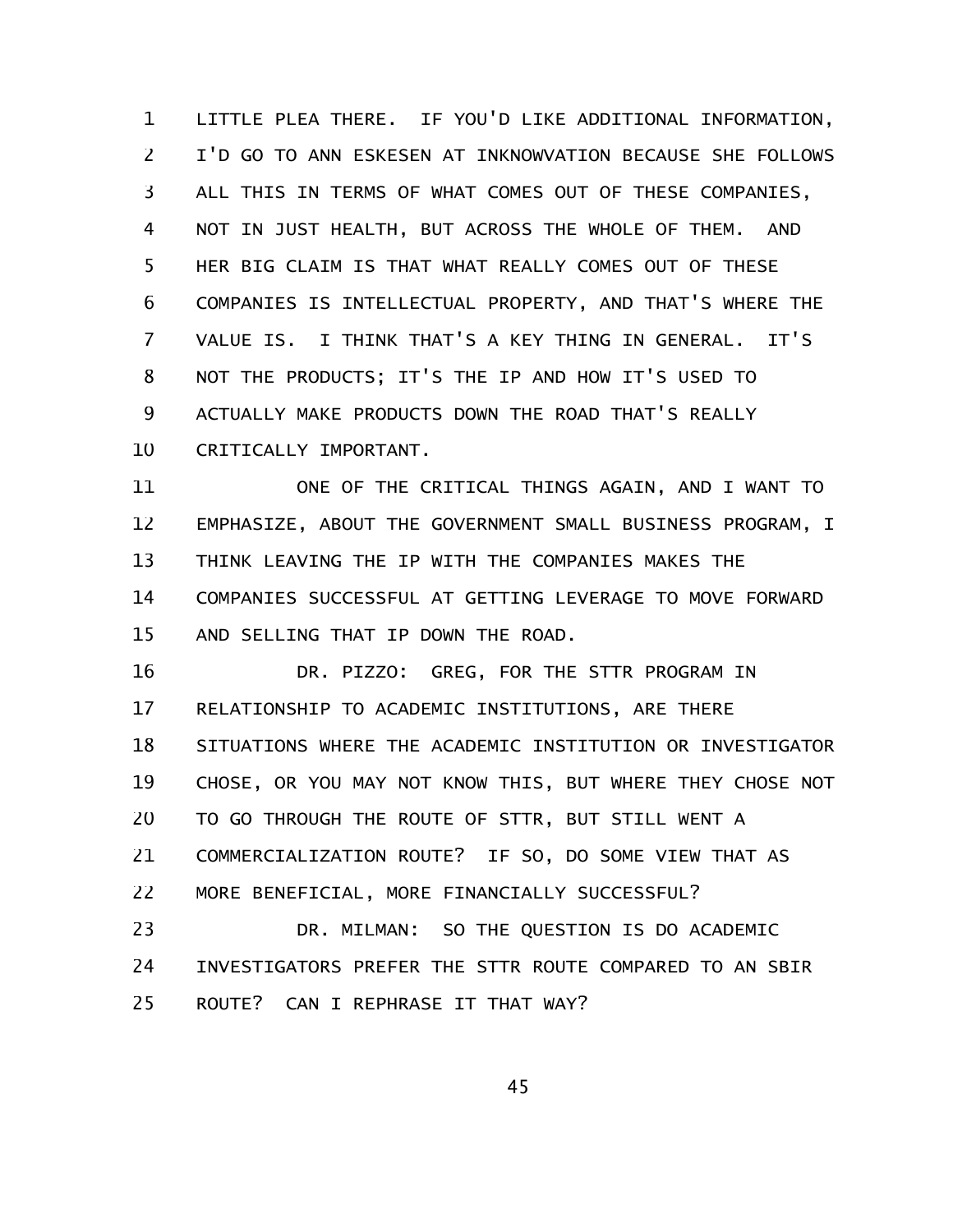DR. PIZZO: OR NEITHER.

1

DR. MILMAN: OR NEITHER. I CAN'T TELL ABOUT IF THEY GO A DIFFERENT WAY. I REALLY DON'T KNOW. 2 3

DR. PIZZO: I WAS REALLY THINKING ABOUT PEOPLE JUST BYPASS THE WHOLE THING. 4 5

DR. MILMAN: I THINK THAT MANY ACADEMIC INVESTIGATORS, THE OUTSTANDING ONES, THE HOWARD HUGHES INVESTIGATORS AND THE OTHERS THAT ARE VERY WELL KNOWN, ARE TRACKED VERY WELL BY THE PHARMACEUTICAL COMPANIES WHO COME IN AND MAKE AGREEMENTS AND LICENSING BOTH WITH THEM AND WITH THEIR INSTITUTIONS UP FRONT SO THAT THEY ACTUALLY DON'T GO THROUGH PERHAPS THE SMALL BUSINESS PROGRAM. 6 7 8 9 10 11 12 13

WHAT HAPPENS IS THOSE WHO DECIDE TO START THE COMPANIES ON THEIR OWN USE THIS AS A WAY OF GETTING FUNDING TO ACTUALLY START. 14 15 16

DR. PIZZO: SO MAYBE ASK THE QUESTION A DIFFERENT WAY. YOU'VE GOT DATA IN CALIFORNIA. IF YOU LOOK AT THE SORT OF MORE ENTREPRENEURIAL ACADEMIC INSTITUTIONS, WHICH I THINK OURS WOULD COUNT AS ONE, I DON'T KNOW ABOUT LOT OF ACTIVITY THAT'S GOING ON BY OUR FACULTY USING STTR OR SBIR. I COULD BE -- IT MAY JUST BE OFF MY RADAR SCREEN. YOU WOULD KNOW THAT. 17 18 19 20 21 22 23

DR. MILMAN: I DON'T KNOW IT PERSONALLY, BUT IT'S EASY TO FIND OUT. IT'S NOT HARD AT ALL TO FIND OUT. 24 25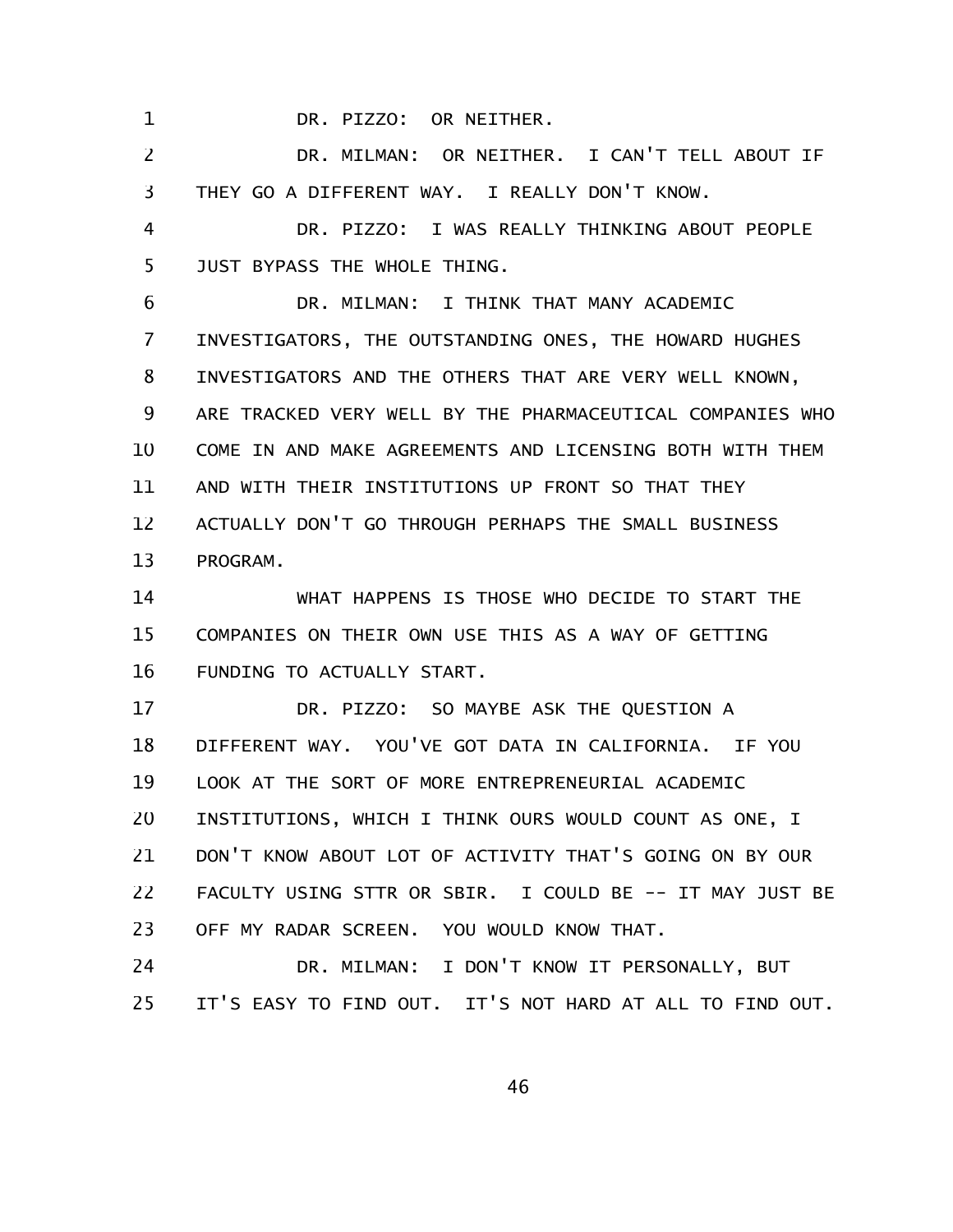DR. PIZZO: I THINK IT MIGHT BE INTERESTING AS AN EXERCISE TO FIND OUT FROM PLACES THAT DO HAVE A LOT OF COMMERCIAL ACTIVITY WHETHER THERE'S A LACK OF UTILIZATION OR A REASON WHY UTILIZATION MECHANISM IS NOT -- 1 2 3 4

DR. MILMAN: LET ME ANSWER IT THIS WAY. IT'S BEEN AWHILE SINCE I'VE DONE THIS, BUT I'VE LOOKED AT THE ZIP CODES OF WHERE COMPANIES ARE THAT GET THESE FUNDING COMPARED TO THE ZIP CODES OF ACADEMIC INSTITUTIONS. WHAT YOU FIND, AND THE REASON THAT CALIFORNIA DOES SO WELL IN THE SBIR, STTR PROGRAM IS THE COMPANIES ARE CIRCULAR AROUND ACADEMIC INSTITUTIONS, SO THERE ARE LOTS OF THEM IN CALIFORNIA. 5 6 7 8 9 10 11 12

DR. PIZZO: 94305. 13

DR. MILMAN: THEY DO THAT. MY INTERPRETATION IS THAT COMPANIES START UP NEAR THEM BECAUSE I KNOW AS AN ACADEMIC FACULTY MEMBER, WHEN ED AND I WERE TOGETHER -- DR. GOLDSTEIN: THIS IS BOB GOLDSTEIN. DR. MILMAN: HI, BOB. THIS IS GREG MILMAN. CHAIRMAN PENHOET: GREG IS FINISHING UP, BOB, SO IF YOU DON'T MIND, WE'LL BE WITH YOU IN A FEW MINUTES. DR. GOLDSTEIN: NO PROBLEM. THANK YOU. DR. PRIETO: THIS IS FRANCISCO PRIETO. I'VE BEEN ONLINE FOR A LITTLE BIT HERE. DR. WRIGHT: JANET WRIGHT ALSO. CHAIRMAN PENHOET: WE NOW HAVE A QUORUM. 14 15 16 17 18 19 20 21 22 23 24 25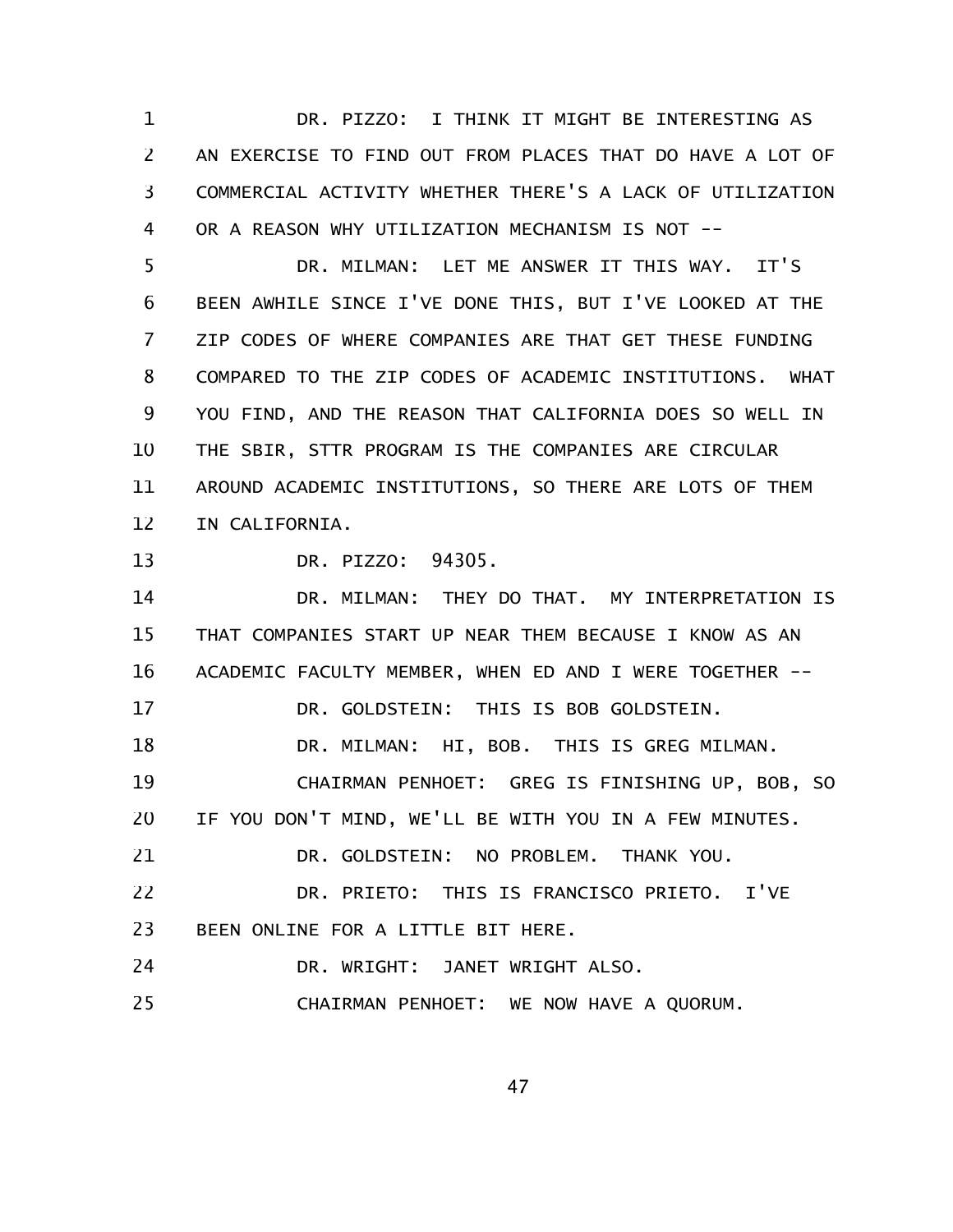DR. MILMAN: I'VE LOST MY TRAIN OF THOUGHT. WHAT WERE WE TALKING ABOUT? 1 2

CHAIRMAN PENHOET: ZIP CODES. DR. MILMAN: WHERE THE COMPANIES WERE. WHAT I WAS GOING TO TELL YOU IS WHEN ED AND I WERE IN THE BIOCHEMISTRY DEPARTMENT AT BERKELEY, IT WAS HARD TO WALK UP TO THE MOLECULAR BIOLOGY DEPARTMENT. AND ACADEMIC PEOPLE, BECAUSE YOU DON'T WANT TO GO THAT FAR, DON'T WANT TO GO VERY FAR TO WORK WITH COMPANIES. SO THE COMPANIES USUALLY SURROUND THE UNIVERSITIES. MANY UNIVERSITIES HAVE TAKEN UP SETTING UP INCUBATORS RIGHT ON THEIR SITES. IT WORKS WELL. WHEN THEY DO, THEY FIND THAT THESE ACADEMIC PEOPLE GO IN AND START THE COMPANIES AND THE INCUBATORS. IT'S A VERY POPULAR WAY OF GETTING IT DONE. WHAT I DID FIND INTERESTING, YOU CAN ACTUALLY LOOK THE RATIO OF FUNDING OF SMALL BUSINESS GRANTS TO ACADEMIC GRANTS BECAUSE IT SHOULD BE ABOUT 2.8 PERCENT, RIGHT. ACTUALLY IT'S HIGHER THAN THAT IN CALIFORNIA, MEANING THAT CALIFORNIA ACTUALLY STARTS MORE COMPANIES WITH SBIR'S THAN OTHER PLACES. INTERESTINGLY, IN MY OPINION, IT'S LOW IN PENNSYLVANIA AND NEW JERSEY BECAUSE THE BIG PHARMACEUTICAL COMPANIES ARE THERE AND THEY ALREADY HAVE AGREEMENTS WITH THE ACADEMIC PEOPLE. SO THE ACADEMICS DON'T HAVE AN INCENTIVE TO GO OUT AND START COMPANIES. THAT'S JUST AN ASIDE HERE. 3 4 5 6 7 8 9 10 11 12 13 14 15 16 17 18 19 20 21 22 23 24 25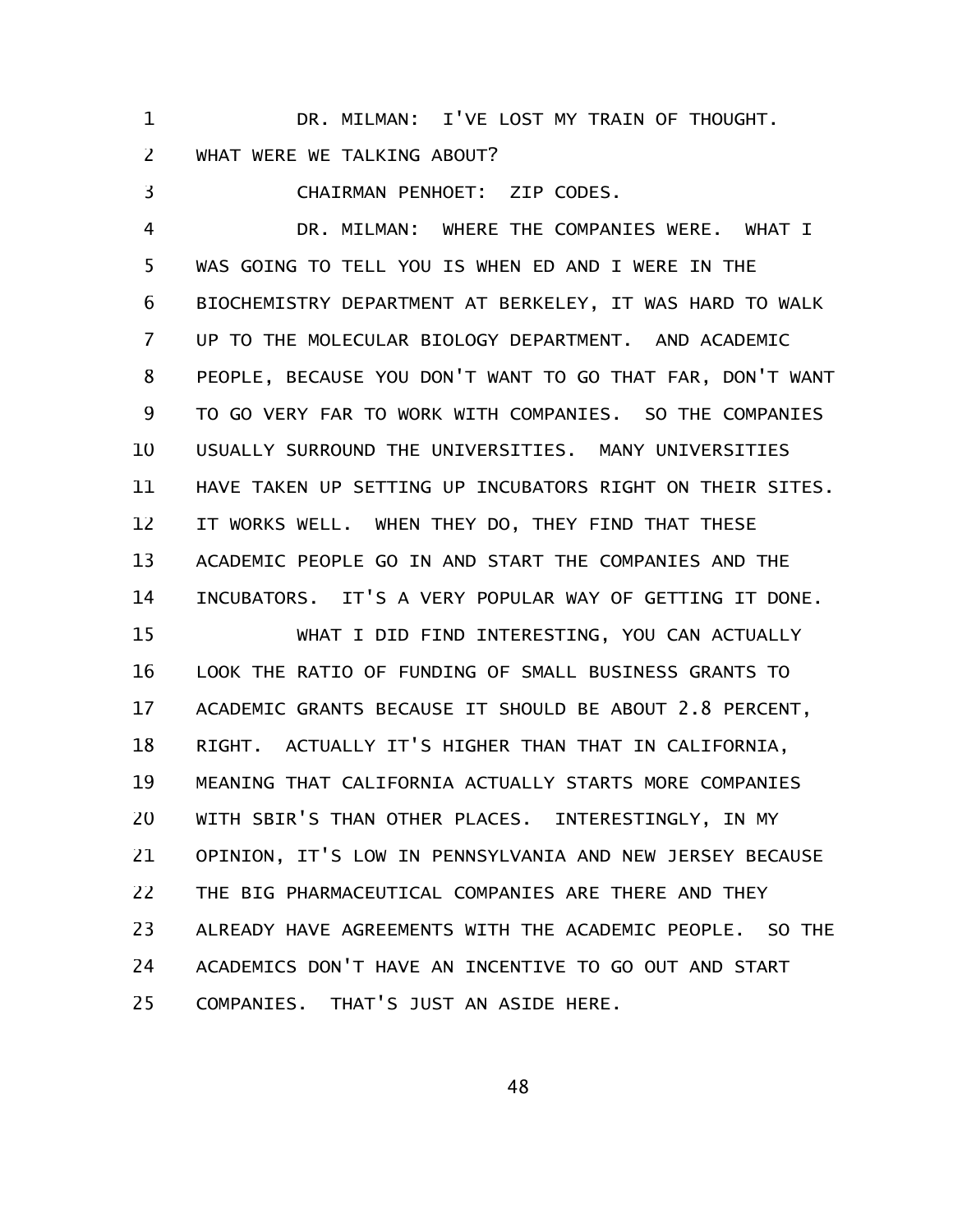CHAIRMAN PENHOET: WE HAVE QUESTIONS FROM ANY OF OUR REMOTE LOCATIONS? FRANCISCO PRIETO AT SUTTER MEDICAL? DR. PRIETO: YES. CHAIRMAN PENHOET: JANET WRIGHT IN CHICO? DR. WRIGHT: NOPE. CHAIRMAN PENHOET: JOHN REED AT BURNHAM? IRVINE? DR. REED: NO, NO ONE AT BURNHAM. DR. BRYANT: SUE BRYANT HERE AT IRVINE. CHAIRMAN PENHOET: DO YOU HAVE A QUESTION? DR. BRYANT: NO. CHAIRMAN PENHOET: IN LOS ANGELES? DR. FONTANA: NO QUESTIONS. CHAIRMAN PENHOET: HOW ABOUT FROM OUR ASSEMBLED AUDIENCE HERE IN SAN FRANCISCO? ANY QUESTIONS OF DR. MILMAN AT THIS POINT? DR. PREMACK: I'M BRETT PREMACK FROM CHEMOCENTRYX. AND I'VE HAD SBIR'S, DOD, DARPA, NIH GRANTS. IT'S OFTEN THE CASE THAT THE SBIR FAVORS VERY SMALL COMPANIES BASED ON THE VENTURE CAPITAL STRUCTURE AND SOME OF THE OTHER DEFINITIONS. FOR THE STEM CELL RESEARCH PART, YOU MAY NOT WANT TO OVER TEN YEARS, AS YOU BROUGHT UP, START FUNDING AND MAKING COMPANIES BECAUSE YOU WANT TO GET PRODUCTS DONE QUICKLY. WE HAVE NOT 1 2 3 4 5 6 7 8 9 10 11 12 13 14 15 16 17 18 19 20 21 22 23 24 25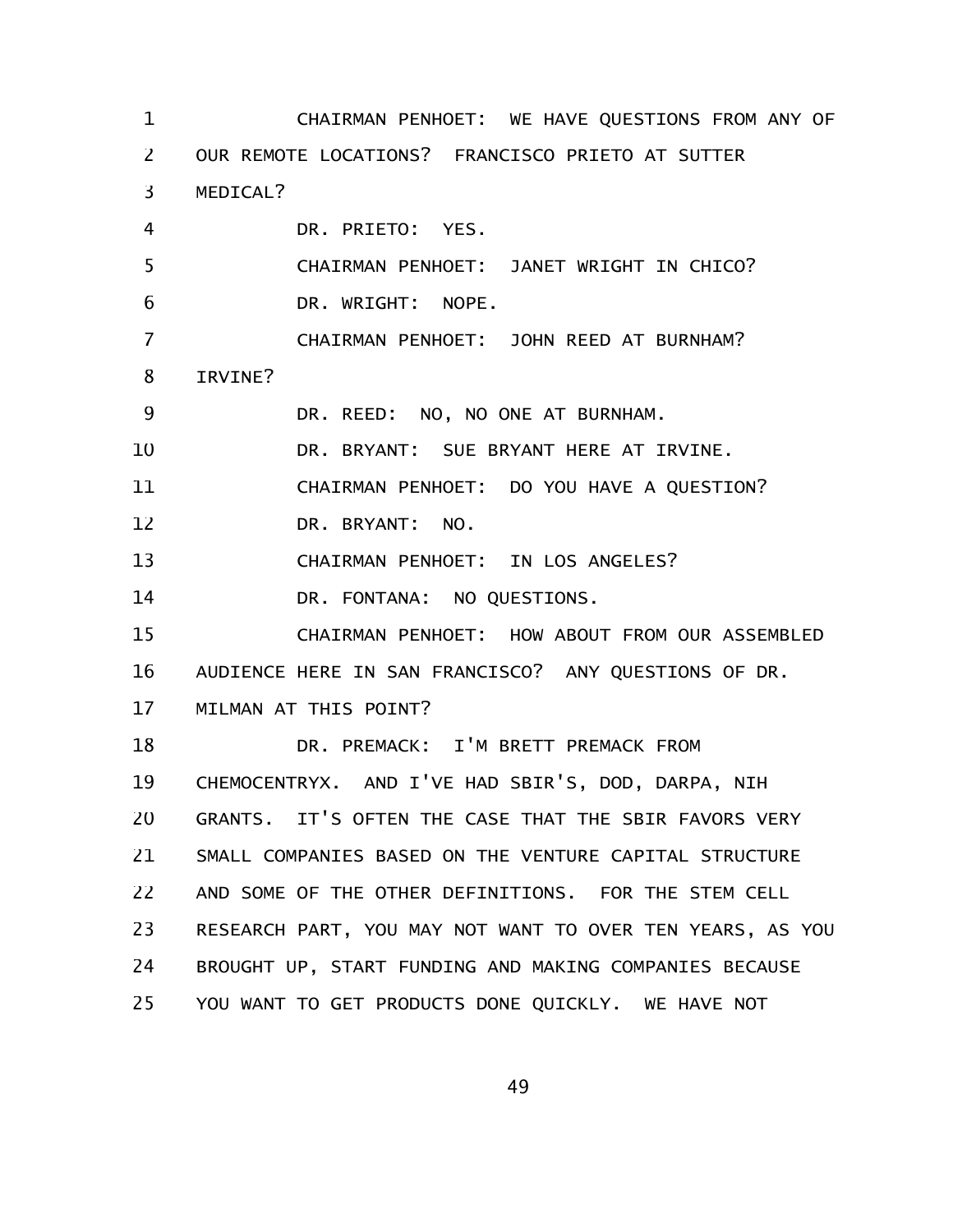FAVORED THE SBIR MECHANISM BECAUSE THE PHASE I, PHASE II STARTS WITH A VERY SMALL AMOUNT OF MONEY, \$100,000 OR SOMETHING OVER SIX MONTHS. YOU CAN'T BUDGET ON GETTING THE SECOND HALF. IT'S HARD TO MOVE FORWARD, HARD TO PLAN FOR THE FUTURE. IT'S REALLY FOR PEOPLE THAT HAVE AN IDEA, SPECIFICALLY A TECHNOLOGY IDEA LARGELY, A PLATFORM IDEA, RATHER THAN A THERAPEUTIC IDEA, AND THEY'RE MOVING THOSE IN TIMELINES THAT I DON'T THINK ARE CONSISTENT WITH WHAT WE NEED TO DO IN THE STATE, A FIXED TIMELINE, A CERTAIN BAG OF MONEY, CERTAIN PERIOD OF TIME. 1 2 3 4 5 6 7 8 9 10

THERE ARE OTHER NIH MECHANISMS THAT MOVE MUCH MORE QUICKLY. AND ONE OF THE BEST PROBABLY IS THE U 19 MECHANISM. THEY CALL IT A COOPERATIVE AGREEMENT. IT'S HALFWAY BETWEEN A GRANT AND A CONTRACT. EVERY THREE MONTHS YOU SEND IN A PROGRESS REPORT. UNLIKE AN NIH GRANT, THE PROGRESS REPORT COMES QUARTERLY. YOU MOVE VERY QUICKLY, AND THE MONEY IS FLUID. IT CAN GO UP DURING THE PROGRESS SEEN IN THAT PROGRAM. 11 12 13 14 15 16 17 18

IT'S A LITTLE TRICKY TO BUDGET, BUT IT HAS THE ADVANTAGE THAT YOU KNOW, AS A COMPANY, THAT YOU'VE GOT THIS FOR A CERTAIN NUMBER OF YEARS. YOU'RE NOT APPLYING FOR A HUNDRED K FOR SIX MONTHS. THAT WAS THE FIRST THING. 19 20 21 22 23

THE SECOND THING I WANTED TO SAY IS THAT OVERALL THE NIH DEFINES RETURN ON INVESTMENT VERY DIFFERENTLY 24 25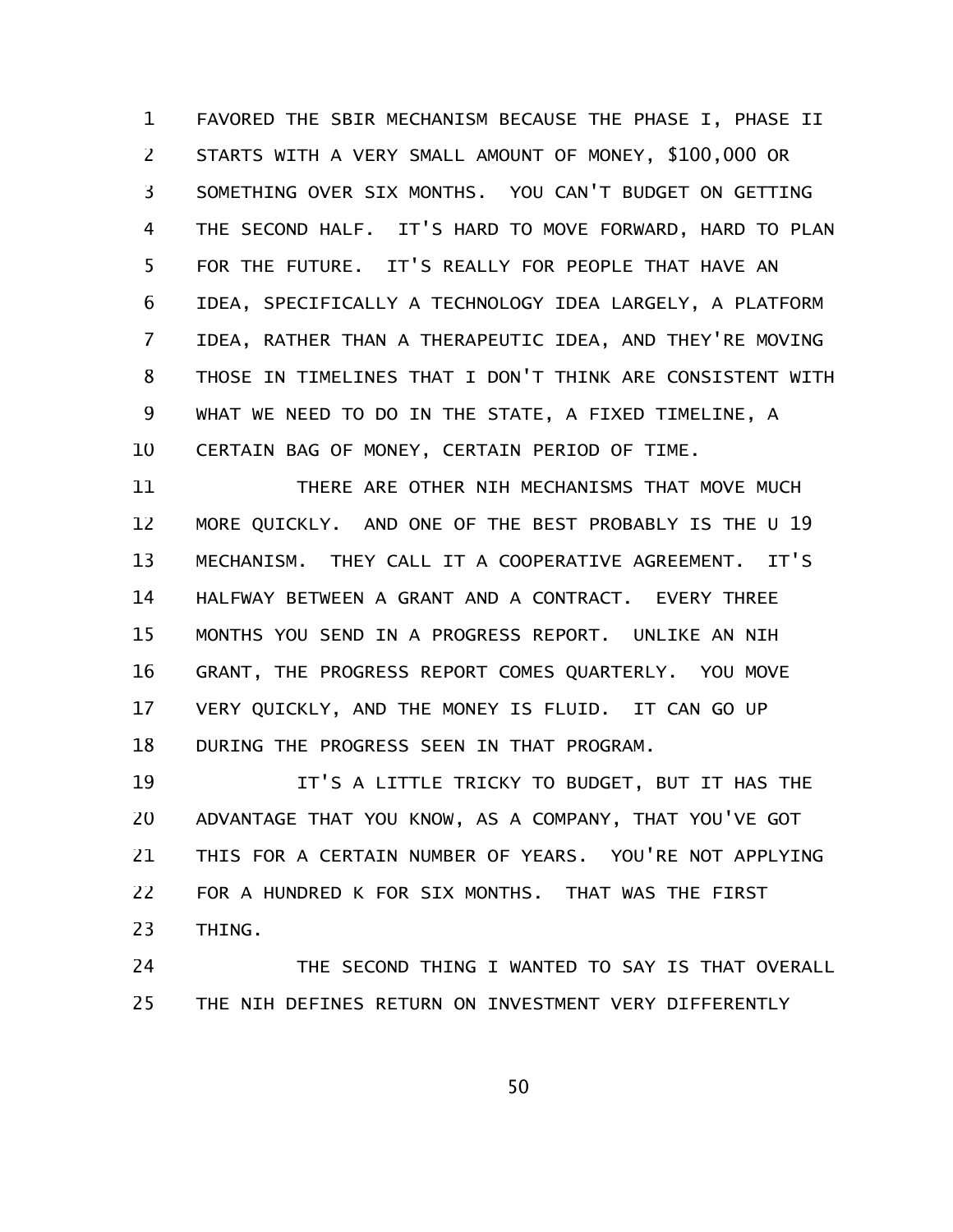THAN CIRM. SO THEY DEFINE RETURN ON INVESTMENT AS TAX DOLLARS SAVED BASICALLY DUE TO HEALTHCARE RESEARCH. I THINK BEFORE YOU CAN TALK -- YOU MENTIONED SOME IDEAS ABOUT ROYALTIES OR WHETHER THERE'S ROYALTY FEE IN RESEARCH. YOU HAVE TO DECIDE HOW YOU'RE GOING TO DEFINE RETURN ON INVESTMENT BECAUSE THE NIH HAS SET UP WHERE RETURN ON INVESTMENT IS ALREADY DEFINED ONLY AS SAVINGS IN HEALTHCARE DOLLARS. THAT'S A LITTLE DIFFERENT THAN WHAT WE'RE THINKING HERE. 1 2 3 4 5 6 7 8 9

DR. MILMAN: ACTUALLY I DON'T KNOW ANYTHING ABOUT THAT RETURN ON INVESTMENT. IN MY 18 YEARS THERE AT NIH, WE NEVER TALKED ABOUT RETURN ON INVESTMENT AS HEALTHCARE DOLLARS. 10 11 12 13

DR. PREMACK: IT'S IN THE BAYH-DOLE ACT THOUGH. DR. MILMAN: IT MAY BE IN IT, BUT IT'S NEVER USED. THERE ARE A LOT OF THINGS THAT ARE IN WRITING THAT AREN'T TRUE. I CAN GIVE YOU AN EXAMPLE OF ONE OF THEM. IT SAYS IN THE SMALL BUSINESS ADMINISTRATION, THE SBIR SOLICITATION, THAT IN ORDER TO APPLY FOR AN NIH SBIR-STTR GRANT, YOU DON'T NEED ANY PRELIMINARY DATA. WHAT I ALWAYS TELL PEOPLE IS IT'S ABSOLUTELY TRUE YOU DON'T NEED ANY PRELIMINARY DATA TO APPLY FOR A GRANT. YOU DO NEED PRELIMINARY DATA TO GET FUNDED THOUGH. SO YOU CAN APPLY ALL YOU WANT, BUT YOU WON'T GET ANY MONEY. 14 15 16 17 18 19 20 21 22 23 24

I THINK WHAT YOU'RE SAYING IS ONE OF THOSE 25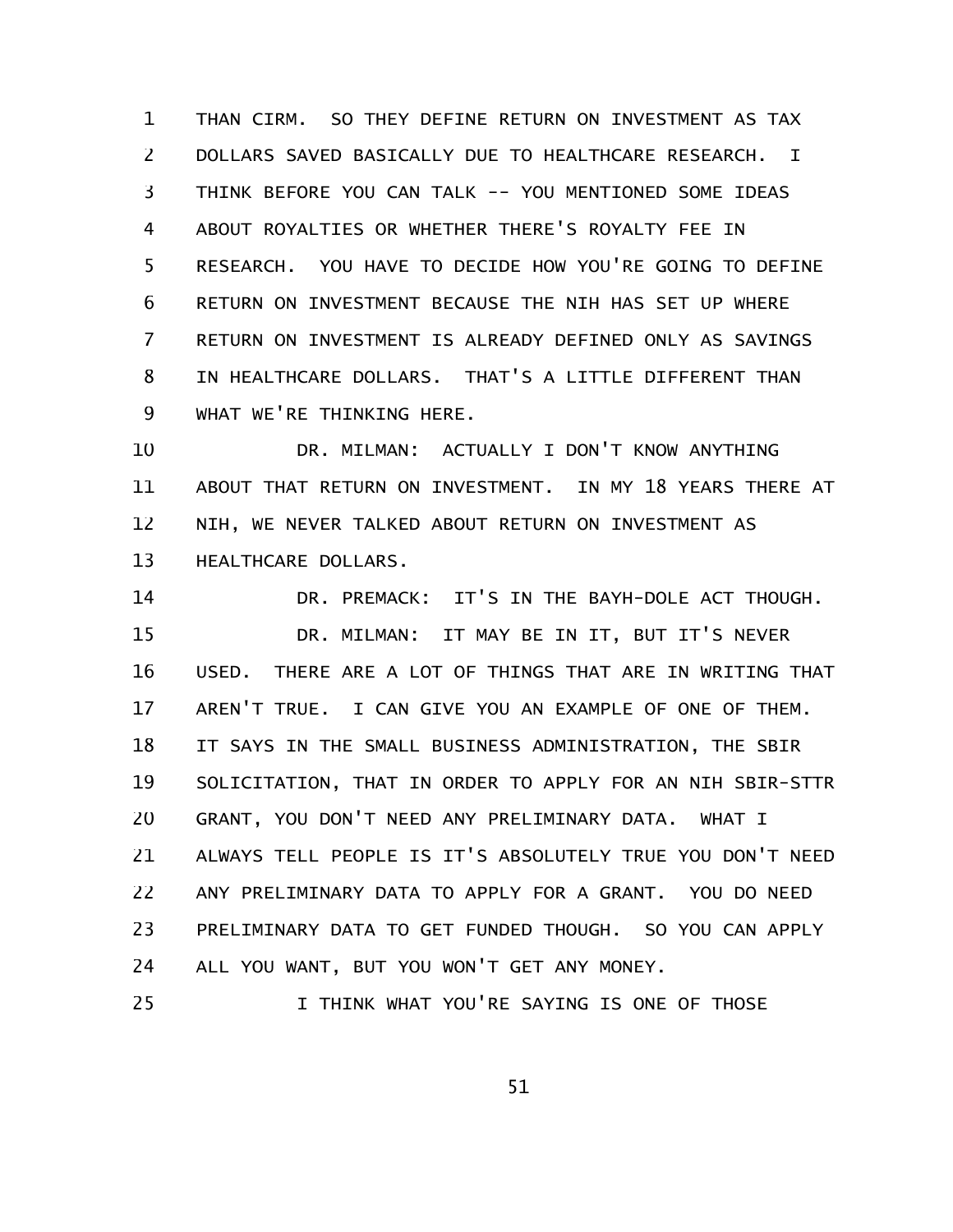THINGS THAT MAY BE IN WRITING, BUT IT'S NEVER USED. IN TERMS OF AMOUNT OF DOLLARS, I POINTED OUT WHAT THE GUIDELINES ARE, BUT YOU WILL NOTICE THAT THE MEDIAN AMOUNT IS WAY ABOVE THE GUIDELINES. IN FACT, FOR OTHER PROGRAMS, IN MY INSTITUTE WE HAVE AN ADVANCED TECHNOLOGY PROGRAM THAT'S \$300,000 A YEAR FOR UP TO TWO YEARS FOR PHASE I AND A MILLION DOLLARS A YEAR UP TO THREE YEARS FOR PHASE II, AND WE ACTUALLY HAD A BIODEFENSE ON, THERE WAS AN IMPORTANT THING TO GET SOMETHING DONE, OF HALF A MILLION DOLLARS A YEAR PER YEAR FOR TWO YEARS FOR PHASE I AND \$2 MILLION A YEAR FOR THREE YEARS FOR PHASE II. SO THE AMOUNT OF DOLLARS YOU CAN TWEAK DEPENDING UPON WHAT YOUR GOALS ARE AND SPECIFICALLY WHAT THEY'RE DOING. 1 2 3 4 5 6 7 8 9 10 11 12 13

THE KEY THING, I THINK, ABOUT THIS PROGRAM THAT'S OF VALUE IS THAT YOU START OUT WITH PHASE I WITH A PROOF OF CONCEPT, AND THEN YOU MOVE FORWARD TO FUNDING OF THINGS IF THERE ARE MILESTONES. 14 15 16 17

CHAIRMAN PENHOET: ANY OTHER COMMENTS FROM THE PUBLIC? WE'RE GOING TO HEAR SOME MORE FROM COMPANIES TODAY WHO HAVE UTILIZED MANY OTHER PROGRAMS IN THE GOVERNMENT FOR FUNDING, SO WE'LL LEARN MORE ABOUT THOSE. WITH THAT, THANK YOU VERY MUCH, GREG --18 19 20 21 22

(APPLAUSE.) 23

CHAIRMAN PENHOET: -- FOR COMING OUT HERE FROM WASHINGTON TO SEE US. 24 25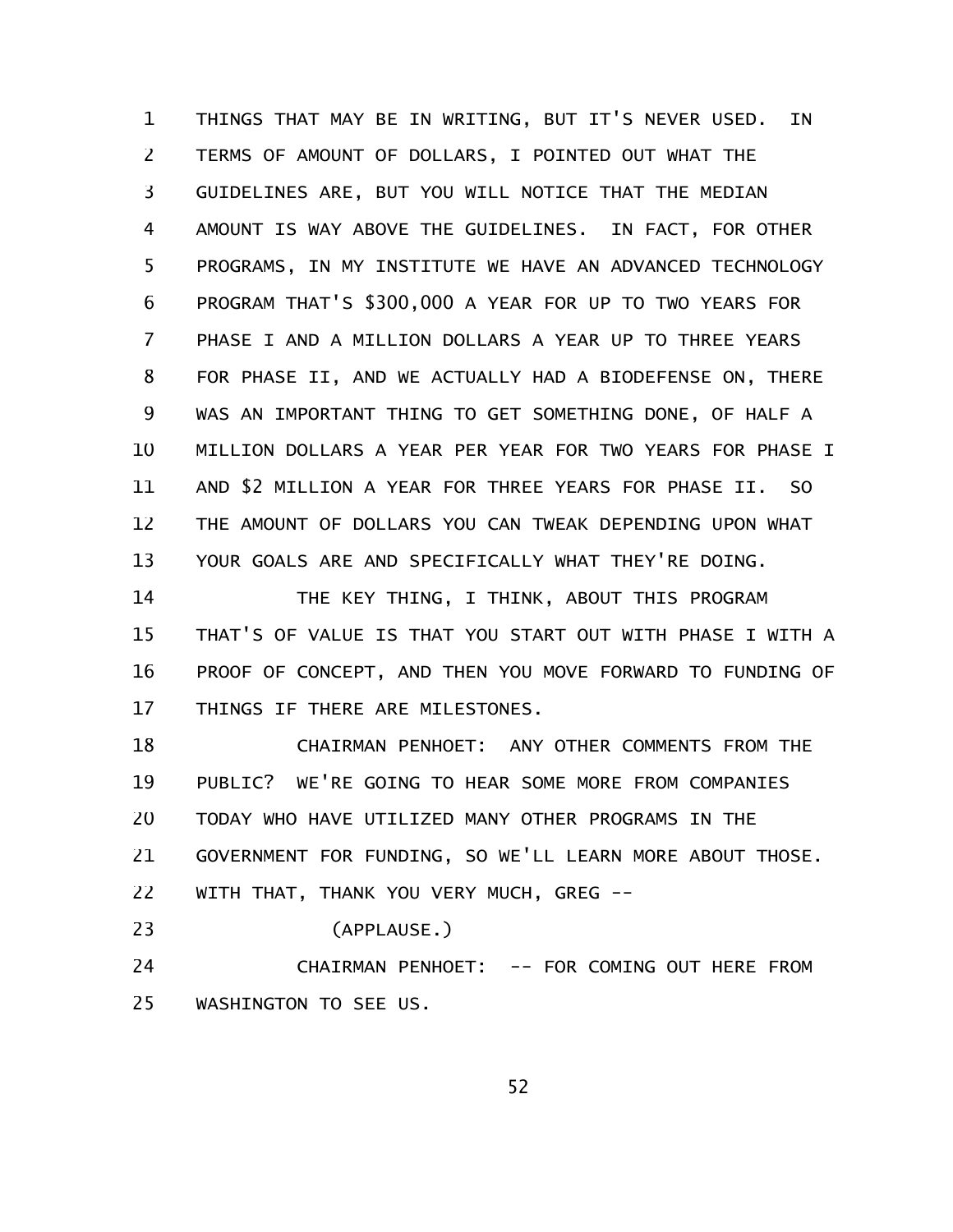ON THE PHONE NOW WE HAVE THE NEXT SPEAKER, ROBERT GOLDSTEIN. ROBERT IS THE CHIEF SCIENTIFIC OFFICER OF THE JUVENILE DIABETES RESEARCH FOUNDATION INTERNATIONAL. WE'VE ASKED ROBERT TO SPEAK BECAUSE THE FUNDING OF COMPANY PROGRAMS BY NONPROFIT ORGANIZATIONS SUCH AS JDRF IS A RELATIVELY NEW PHENOMENON AND, AS I UNDERSTAND IT, HAS BEEN DRIVEN BY MANY OF THESE ORGANIZATIONS' BELIEF THAT THEY CAN MOVE THEIR INTERESTS, THAT IS, FOR BETTER THERAPIES, BETTER TREATMENT GENERALLY OF PATIENTS WHO THEY REPRESENT. THEY CAN DO IT MORE EFFECTIVELY BY FUNDING PROGRAMS SOMETIMES IN COMPANIES THAN WHAT'S TRADITIONALLY BEEN DONE IN THE NONPROFIT SECTOR. JDRF IS A LEADER IN THE FIELD OF JUVENILE DIABETES RESEARCH, ETC. ROBERT, WE'RE VERY PLEASED TO HAVE YOU JOIN US TODAY AND GIVE US YOUR PERSPECTIVE ON HOW JDRF THINKS ABOUT FUNDING FOR-PROFIT ORGANIZATIONS. DR. GOLDSTEIN: THANK YOU VERY MUCH. DO YOU HAVE ACCESS TO MY SLIDES? DR. MAXON: DID YOU SEND SOME? MS. KING: WE'RE WONDERING DID YOU E-MAIL THOSE SLIDES TO DR. MAXON? SHE'S LOOKING FOR THEM POTENTIALLY IN HER E-MAIL RIGHT NOW, BUT WE'VE BEEN HERE FOR A WHILE. DR. GOLDSTEIN: I'M SORRY. THEY WERE E-MAILED LATE YESTERDAY. BUT WE CAN DO IT WITHOUT SLIDES. I 1 2 3 4 5 6 7 8 9 10 11 12 13 14 15 16 17 18 19 20 21 22 23 24 25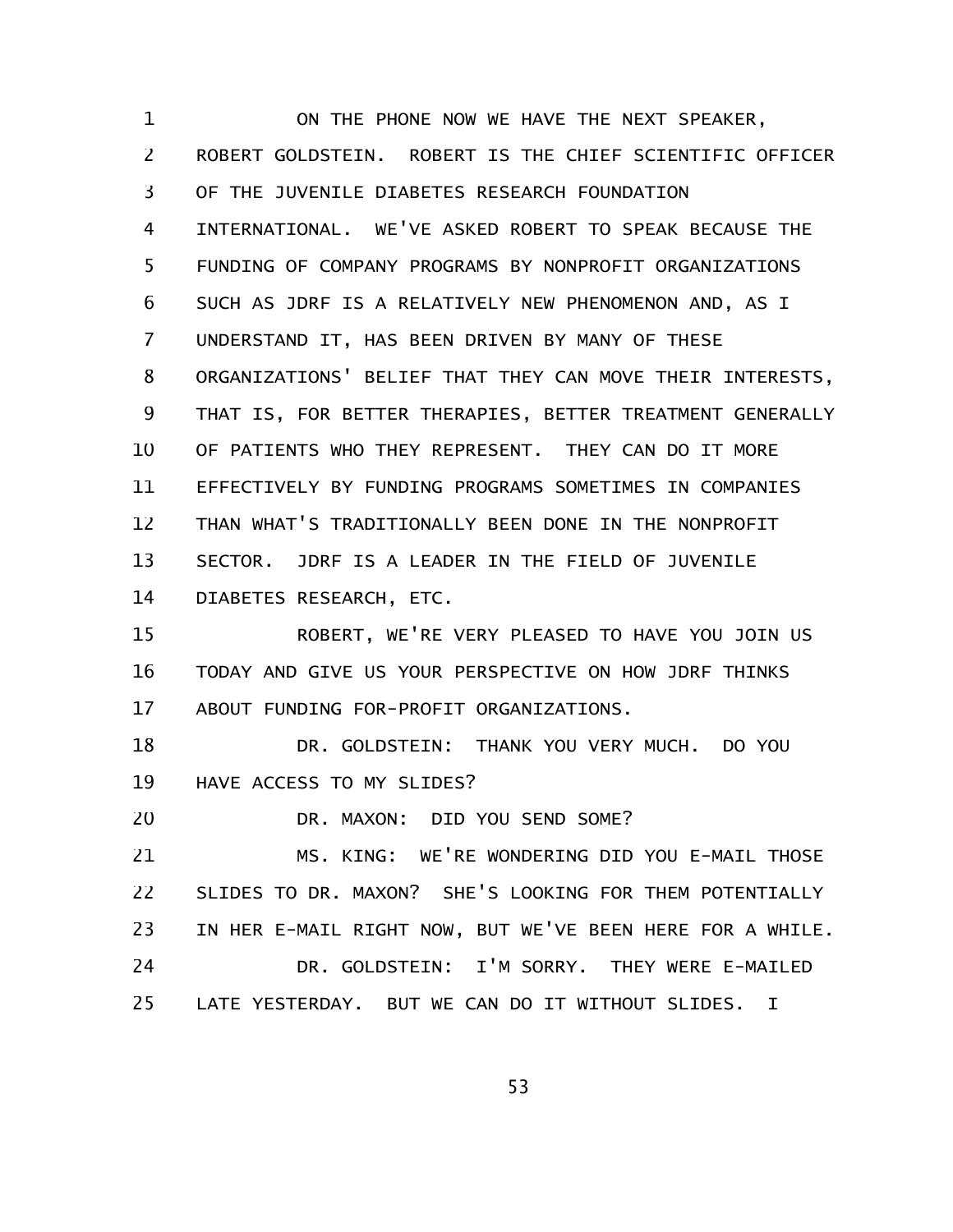DON'T WANT TO WASTE YOUR TIME. 1

CHAIRMAN PENHOET: FOR SOME REASON THEY DIDN'T COME THROUGH. WE'RE SORRY ABOUT THAT. IF YOU WOULDN'T MIND, YOU COULD JUST GIVE US A VERBAL DESCRIPTION OF YOUR EXPERIENCE. AND IF WE GET THE SLIDES, WE WILL CIRCULATE THEM TO THE GROUP. 2 3 4 5 6

DR. GOLDSTEIN: FIRST OF ALL, I NEED TO MAKE A COMMERCIAL ANNOUNCEMENT THAT THE JDRF MISSION IS TO FIND A CURE FOR TYPE 1 DIABETES. AND TO ADDRESS THAT ISSUE, WE FUND NOT-PROFIT AND FOR-PROFIT ORGANIZATIONS EITHER IN THE UNITED STATES OR OUTSIDE. ABOUT 38 PERCENT OF OUR \$100 MILLION SPEND THIS YEAR WENT OUTSIDE THE UNITED STATES. AND THAT GIVES US, IN CONTRAST TO MANY FOUNDATIONS, A KIND OF UNIQUE INTERNATIONAL EXPERIENCE WHICH IS QUITE RELEVANT IN THE SCIENTIFIC WORLD OF STEM CELL RESEARCH. 7 8 9 10 11 12 13 14 15 16

THE OTHER REASON FOR INTRODUCING OUR CORE PRINCIPLES, WHICH INCLUDE THE COMMITMENT TO DISSEMINATE INFORMATION, SHARE RESOURCES, ETC., IS THAT WE STRIVE FOR A PUBLIC MODEL. AND SO THE INTELLECTUAL PROPERTY POLICY, IF YOU WILL, REALLY STARTS WITH OUR INTELLECTUAL PROPERTY POLICY FOR NOT-PROFIT ORGANIZATIONS. AND ALTHOUGH IT'S A TINY BIT REPETITIVE IN THAT CALIFORNIA HAS A VERY NICE 38-PAGE SUMMARY OF ITS POLICIES FOR NOT-PROFITS, JUST A FEW HIGHLIGHTS TO POINT. 17 18 19 20 21 22 23 24 25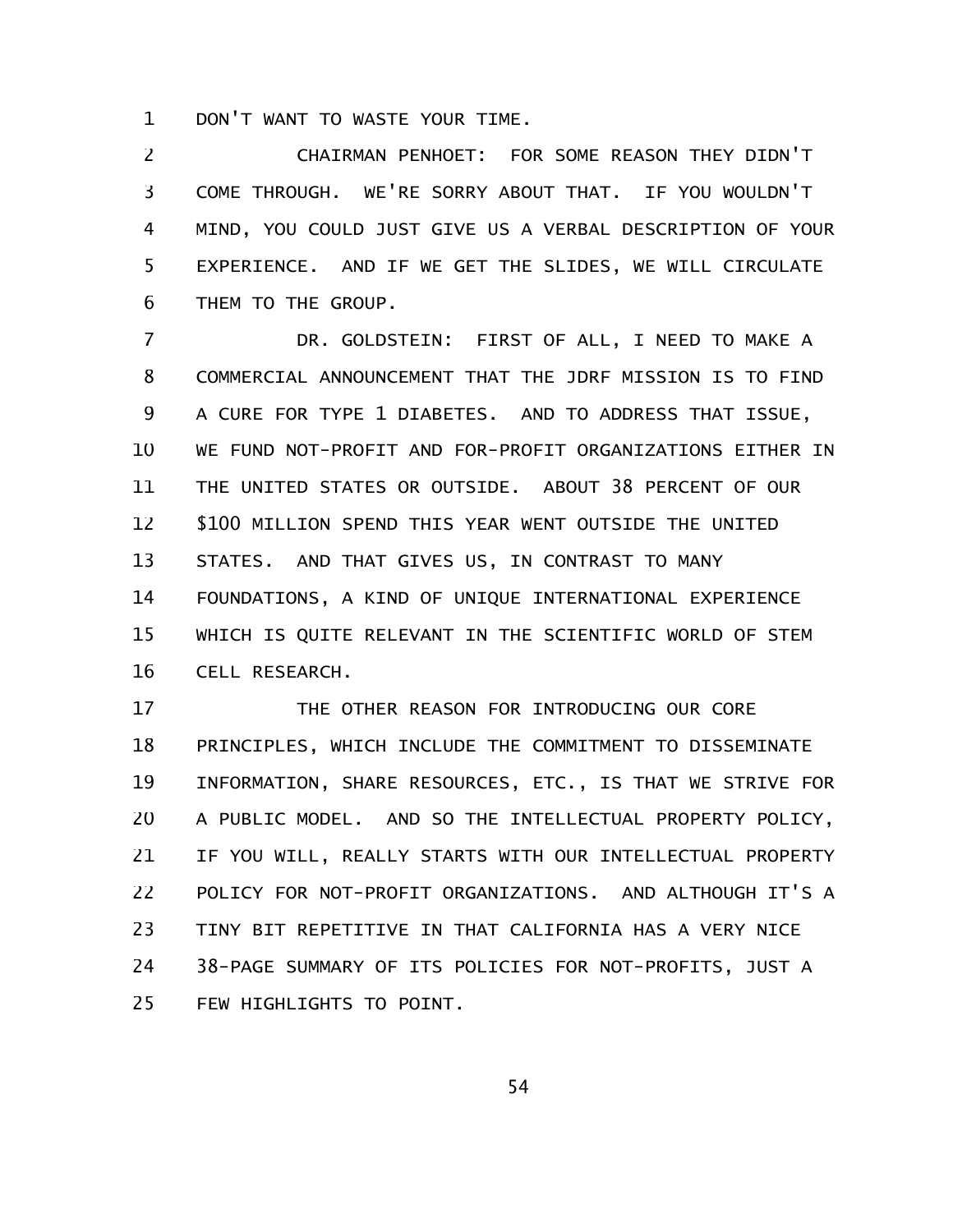WE LET THE IP REMAIN WITH THE GRANTEE ORGANIZATION. WE ASK THEM TO FILE INFORMATION ABOUT PATENTS AND INVENTIONS. WE DO NOT PAY FOR PATENT FILING. IF PEOPLE ABANDON THAT POSSIBILITY, WE RESERVE MARCH-IN RIGHTS. OUR BASIC FUNDAMENTAL ASK FOR NOT-PROFITS IS THAT WE'LL SHARE AT SOME FUTURE DATE IN THE MONEY STREAM IF SOMETHING SUCCEEDS. WE DON'T ACTUALLY TRY TO SEEK OWNERSHIP PER SE. WE PROTECT THE FIRST 250 OR \$500,000 WORTH OF SO-CALLED PROFITS SO WE CAN REINVEST IN RESEARCH. AND THE POLICY IS INTENDED TO ENCOURAGE THE DISSEMINATION OF INFORMATION, EFFICIENT UTILIZATION OF DISCOVERIES. AND WE MAKE IT OR WE HOPE TO MAKE IT SO IT DOESN'T ACT AS AN IMPEDIMENT TO PROGRESS. 1 2 3 4 5 6 7 8 9 10 11 12 13

THE INTELLECTUAL PROPERTY MODELS THAT ARE OUT THERE ARE FAIRLY SIMILAR AMONGST THE MEDICAL RESEARCH COUNCILS OF THE WORLD AND, FOR EXAMPLE, THE WELLCOME TRUST WHERE MOST OF THE NOT-PROFIT VERSION RESIDES IN THE GRANTEE RECIPIENTS. ALTHOUGH THE WELLCOME TRUST, AS POINT OF INFORMATION, SEVERAL YEARS AGO ESTABLISHED ITS OWN FOR-PROFIT ARM CALLED CATALYST, WHICH PROVIDED FUNDS TO COMPANIES FOR DEVELOPMENT PURPOSES, THEY CHANGED ITS INDEPENDENCE AND BROUGHT IT BACK WITHIN THE TRUST. IT WASN'T SO EASY TO ADMINISTER. FOR PEOPLE ENGAGED IN PROGRAMS, SPEAKING TO THE WELLCOME TRUST ABOUT THEIR GOOD AND BAD EXPERIENCES MAY BE HELPFUL OR VALUABLE. 14 15 16 17 18 19 20 21 22 23 24 25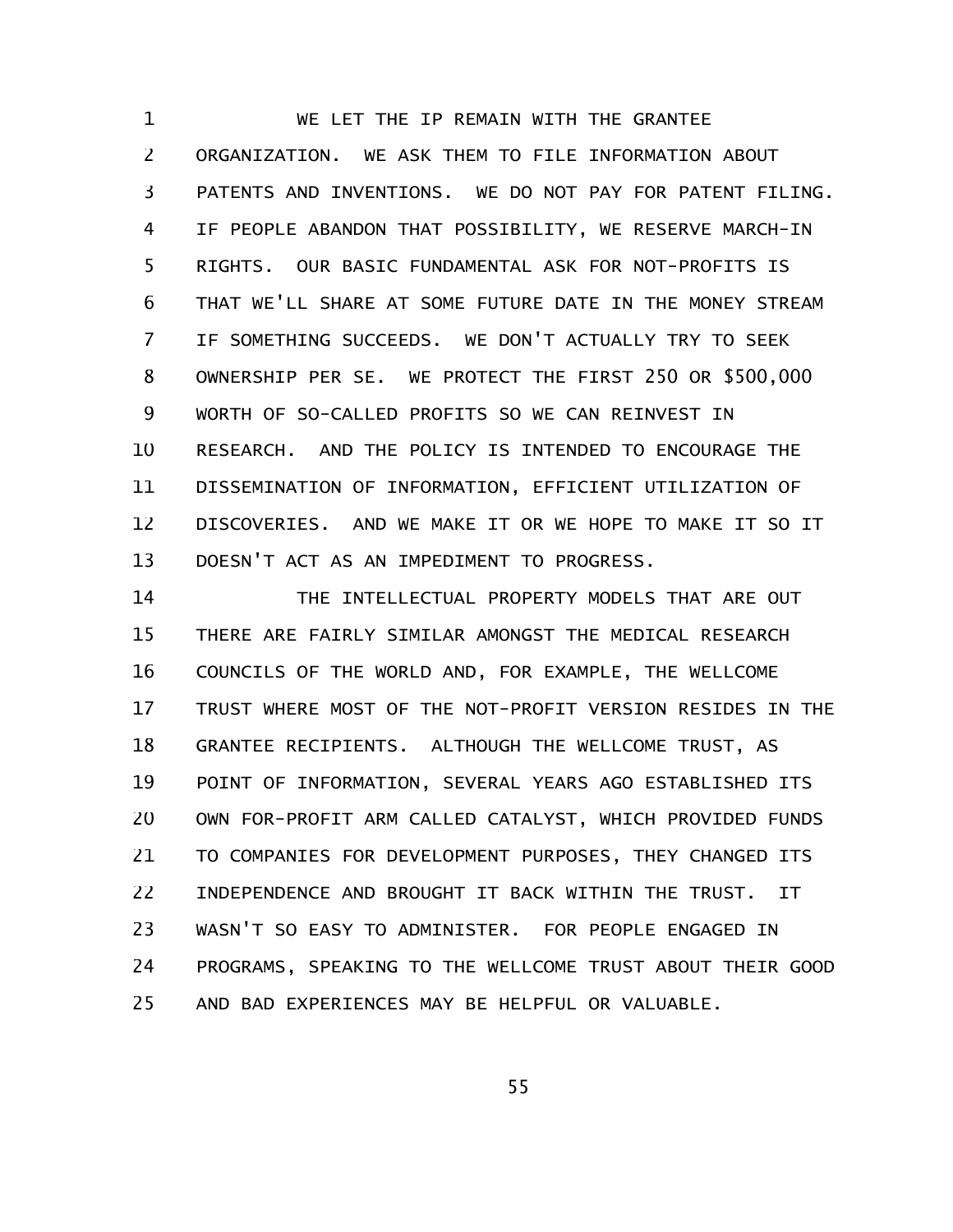NOW, WE INITIALLY CREATED AN OPPORTUNITY TO FUND GRANTS TO INDUSTRY. WE CALLED IT OUR INDUSTRY DISCOVERY AND DEVELOPMENT PROGRAM. AND IN ITS EARLY RENDITION WAS NOT UNLIKE THE SBIR PROGRAM, BUT THE IDEA WAS TO OPEN THE DOOR TO COMPANIES THAT COULD DO INTERESTING AND USEFUL THINGS TO HELP OUR AGENDA. AND THAT PROGRAM IS INTENDED TO FOSTER COLLABORATION BETWEEN US AND INDUSTRY PARTNERS. THE COMPANIES THAT WE FUND TENDED TO BE SMALL COMPANIES IN PART BECAUSE THE KIND OF PROOF OF CONCEPT IDEAS ARE FROM EARLY DISCOVERY WORK AND NOT LATE STAGE DEVELOPMENT ACTIVITIES. 1 2 3 4 5 6 7 8 9 10 11

WE INSIST THAT THE COMPANIES HAD SUFFICIENT RESOURCES TO EITHER MATCH WHAT WE WERE DOING OR STAY ALIVE. SO WE DID SOME SORT OF DUE DILIGENCE FROM A BUSINESS POINT OF VIEW ON AN INDUSTRY GRANT. BUT THE INDIVIDUAL CONTRACTS ARE NEGOTIATED ON A CASE-BY-CASE BASIS AND INVOLVE A VARIETY OF AGREEMENTS. BUT THE BASIC INTELLECTUAL PROPERTY ISSUES, WE RELIED ON THE SAME KIND OF PRINCIPLES. IN OTHER WORDS, WE DIDN'T WANT THE COMPANIES TO KEEP INFORMATION A SECRET FOREVER. SO WE HAVE RANGING FROM SIX MONTHS TO 12 MONTHS ABILITY TO SLOW DOWN PUBLICATION, BUT NOT FOREVER. 12 13 14 15 16 17 18 19 20 21 22

IN THE INDIVIDUAL ONE-ON-ONE NEGOTIATIONS WITH COMPANIES, THE EASIEST THING AND THE ITEM THAT PRODUCES THE SMALLEST IMPEDIMENT IS ACTUALLY ASKING FOR MONEY AS 23 24 25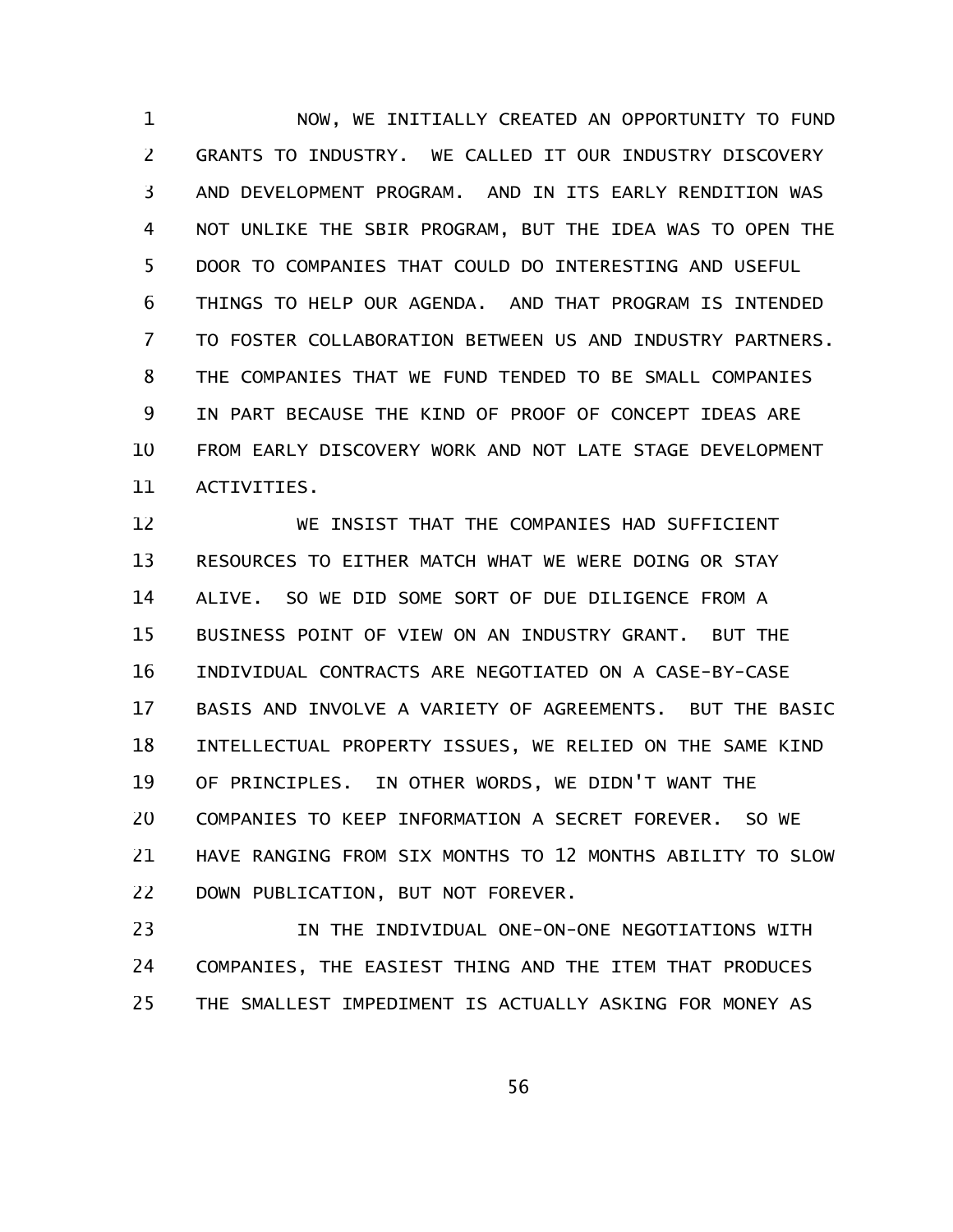OPPOSED TO OWNERSHIP OR PERCENTAGES, ETC. AND THAT'S, I THINK, A RECURRING THEME OF WHAT COMPANIES DO OR DO NOT WISH TO HAVE. 1 2 3

WE'VE ACTUALLY HAD SOME COMPANIES WHO HAVE NOT ACCEPTED OUR MONEY BECAUSE OF OUR DESIRE TO SHARE INFORMATION AND PUBLICLY DISCLOSE FINDINGS AT A CERTAIN POINT IN TIME. THINGS THAT MOST COMPANIES ACCEPT, SOME DON'T LIKE. BUT THE ULTIMATE MAIN ACTIVITY IS TO SHARE INCOME FROM FUTURE PROFITS. AND WE ESTABLISH SEPARATE OVERSIGHT TYPICALLY ON A SIX-MONTH BASIS IN TERMS OF FOLLOWING UP MILESTONES AND THOSE KIND OF ISSUES. 4 5 6 7 8 9 10 11

THE NEGOTIATION AND EXECUTION PERIOD TO GET A GRANT TO A COMPANY IS TWO OR THREE TIMES -- HAS TAKEN US TWO OR THREE TIMES AS LONG AS IT DOES TO NEGOTIATE OR PREPARE A CONTRACT WITH A UNIVERSITY BECAUSE FOR WHATEVER REASON THERE ARE LAYERS AND LAYERS OF LAWYERING THAT GETS INVOLVED. AND THE OTHER ISSUE WITH OUR RELATIONSHIP WITH WHAT I WOULD CALL SELECTED COMPANIES, PARTICULARLY WHERE STEM CELL RESEARCH IS CONCERNED, IS THAT THERE'S BEEN NO UNIFORM APPROACH AS FAR AS WE CAN TELL TO ETHICAL OVERSIGHT AND REVIEW. SO WE FIND VARYING COMPANY SOLUTIONS RANGING FROM COMPANIES ESTABLISHING THEIR OWN, LET'S SAY, STEM CELL OVERSIGHT COMMITTEE TO RESPOND TO ETHICS TO COMPANIES USING THEIR LOCAL UNIVERSITY ETHICAL OVERSIGHT TO COMPANIES ASKING US IF WE CAN DO WITH OUR 12 13 14 15 16 17 18 19 20 21 22 23 24 25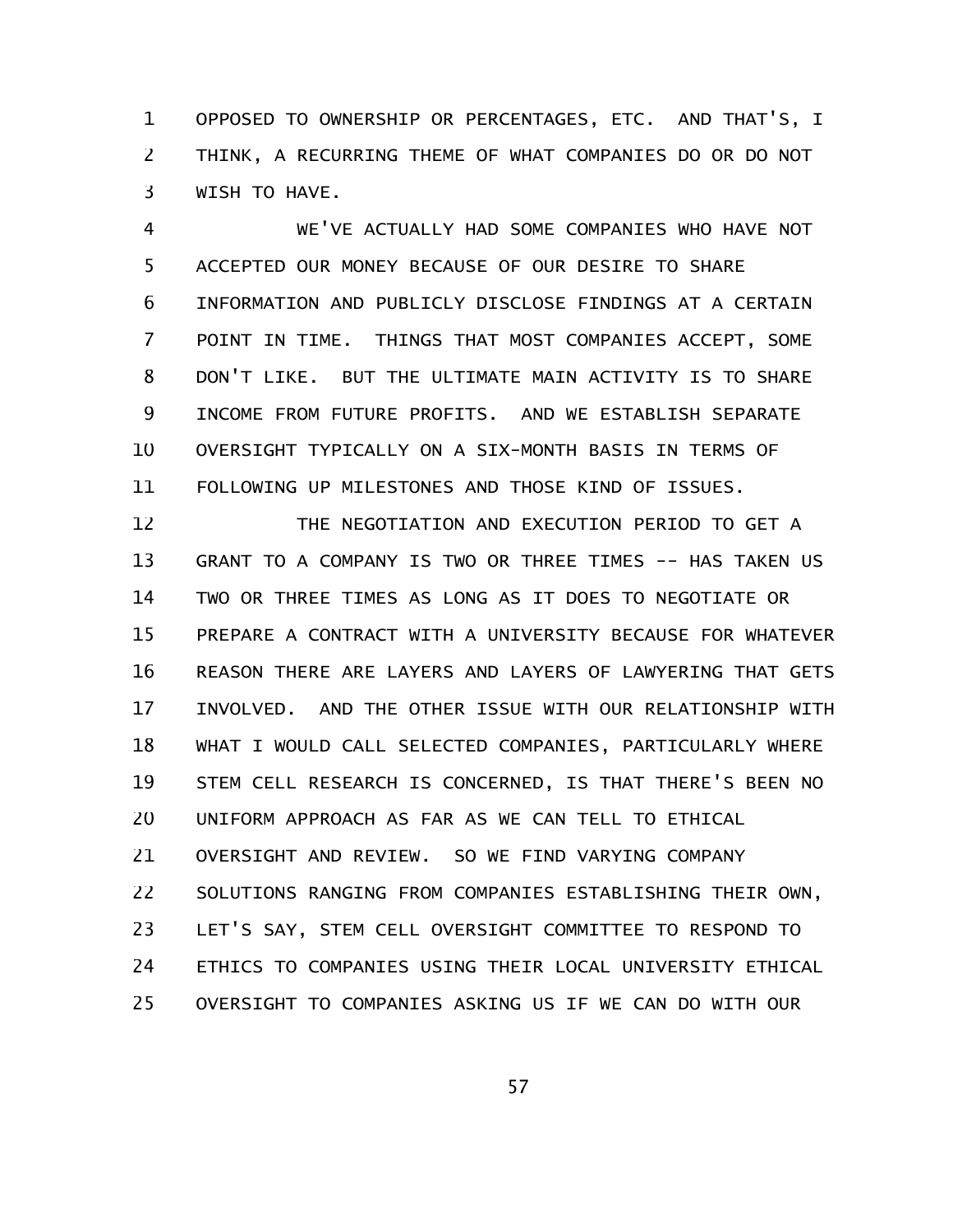OVERSIGHT COMMITTEE. SO THE LACK OF A NATIONAL POLICY ON THAT KIND OF THING TURNS OUT NOT TO BE VERY HELPFUL. 1 2

AND YOU MAY NOT HAVE THE SAME ISSUE BECAUSE I WOULD ASSUME THAT MOST OF YOUR MONEY IS GOING TO STAY WITHIN THE BORDERS OF CALIFORNIA, SO YOUR ETHICS COULD BE EASIER TO ORGANIZE. 3 4 5 6

ISSUES OF CONFIDENTIALITY, NONDISCLOSURE, AND THOSE KIND OF THINGS REPRESENT, I DON'T KNOW, MAJOR PROBLEMS, I WOULD CALL THEM MINOR PROBLEMS, BUT LIABILITY AND INDEMNIFICATION TURN OUT TO BE A LITTLE MORE MAJOR PROBLEM BECAUSE, AS YOU CAN IMAGINE, OUR BOARD OF DIRECTORS, SORT OF PATIENT ADVOCATES FOR TYPE 1 DIABETES, DON'T WANT TO BE HELD LIABLE OR RESPONSIBLE FOR STUDIES THAT SOMEHOW GO AWRY IN ANY PARTICULAR FASHION. SO WE TYPICALLY ASK -- IT'S EASY FOR US WITH A UNIVERSITY BECAUSE THE UNIVERSITY IS ASSUMING THE RESPONSIBILITY. IT'S A LITTLE HARDER FOR LIKE A YOUNG SMALL COMPANY TO UNDERSTAND HOW EASILY YOU CAN WRESTLE INDEMNIFICATION AND SUFFICIENT LIABILITY ISSUES EVEN THOUGH YOU DON'T NECESSARILY KNOW WHAT YOU'RE THINKING ABOUT EVEN IF YOU ARE NOT THINKING ABOUT ANY KIND OF BAD POSSIBILITIES. 7 8 9 10 11 12 13 14 15 16 17 18 19 20 21

SO THE TAKE ON EXECUTING CONTRACTS OR GRANTS OR WHATEVER YOU WANT TO CALL THEM FOR FOR-PROFITS IS, I WOULD SAY, THE MAGNITUDE OF THE TEDIOUSNESS AND THE LAWYERING IS FIVE TO TEN X WHAT IT IS FOR YOUR KIND OF 22 23 24 25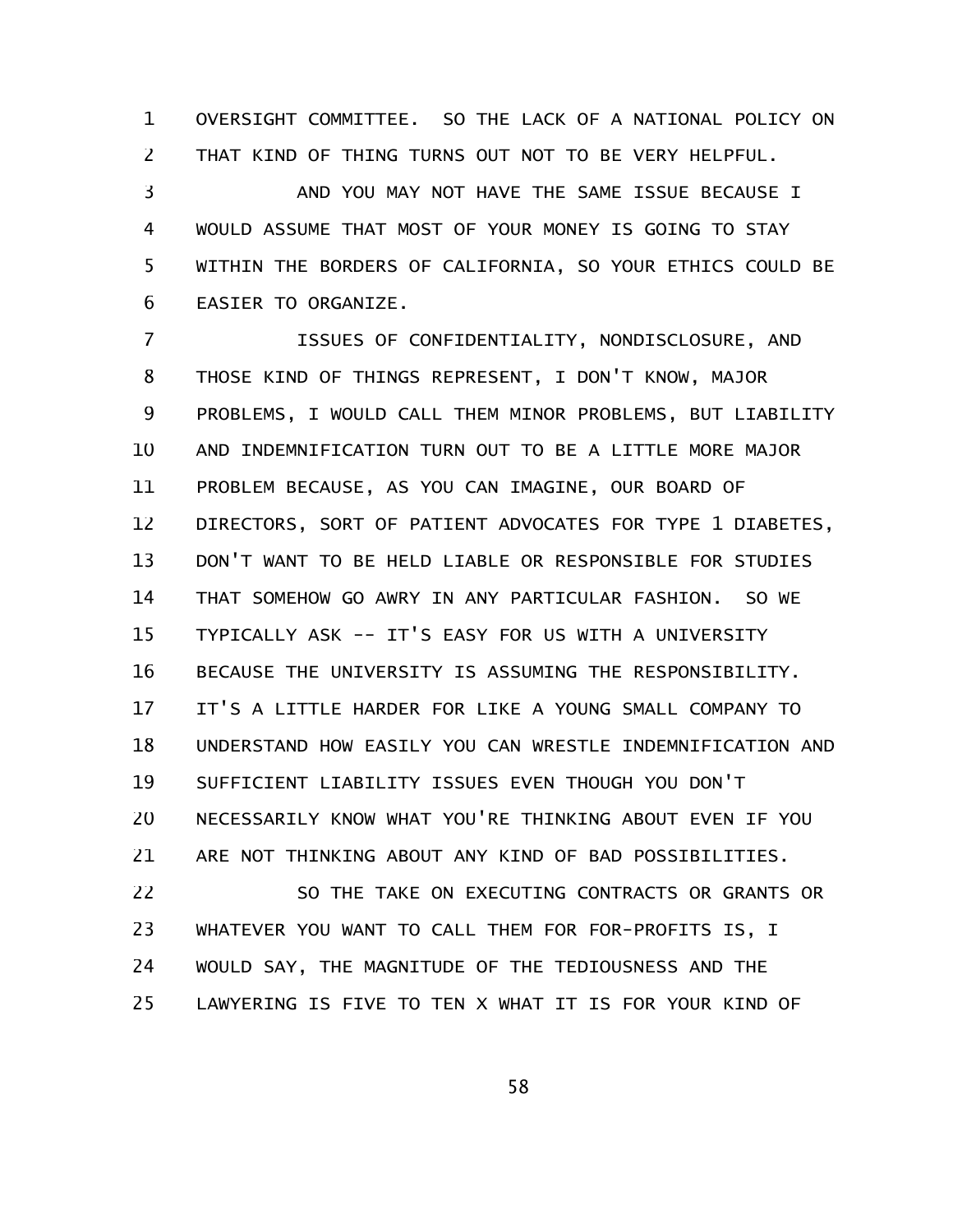STANDARD NOT-FOR-PROFIT UNIVERSITY-TYPE NEGOTIATION. 1

THAT DOESN'T MEAN WE DON'T WANT TO DO IT. IT JUST MEANS YOU PAY A LOT OF ATTENTION TO THAT. 2 3

WHERE THAT BECOMES ADDITIONALLY INTERESTING AND MAY OR MAY NOT AFFECT YOU DIRECTLY, ALTHOUGH I WANTED TO RAISE IT AS A TOPIC, IS WHEN YOU HAVE RESEARCH COLLABORATIONS WITH OTHERS BEYOND YOUR BORDERS, WHETHER IN THE UNITED STATES OR OUTSIDE THE UNITED STATES, AND I'M GOING TO COME BACK TO WHAT I WOULD CALL THE CONSEQUENCES OF COLLABORATING EITHER OUTSIDE CALIFORNIA OR IN EUROPE OR SOME OTHER PLACE ON EARTH AND THE KIND OF DIFFICULTIES OR POTENTIAL PROBLEMS THAT THAT RAISES. 4 5 6 7 8 9 10 11 12

THE OTHER PART ABOUT COLLABORATION WHICH MAY OR MAY NOT BE AN ISSUE IS WE HAVE, FOR EXAMPLE, A STEM CELL PARTNERSHIP IN EUROPE THAT INVOLVES A CONTRIBUTION FROM A MAJOR PHARMACEUTICAL COMPANY AND THE EUROPEAN FOUNDATION FOR THE STUDY OF DIABETES AND JDRF. EACH OF US CONTRIBUTES SOMEWHERE BETWEEN A QUARTER OF A MILLION AND A HALF A MILLION EACH YEAR. IN THAT PARTICULAR INSTANCE, WE GOT THE MAJOR PHARMACEUTICAL COMPANY TO GIVE UP THEIR INTELLECTUAL PROPERTY POLICIES FOR THE PURPOSES OF THIS PARTICULAR GRANT BECAUSE WE SIMPLY SAID WE WERE PREPARED TO LET THE INVESTIGATORS DO IT, AND WE DIDN'T WANT TO CREATE ANY ADDITIONAL OBSTACLES. THEY DID AGREE TO DO THAT. SO THERE MAY BE ONE-OFF KIND OF NEGOTIATIONS THAT, 13 14 15 16 17 18 19 20 21 22 23 24 25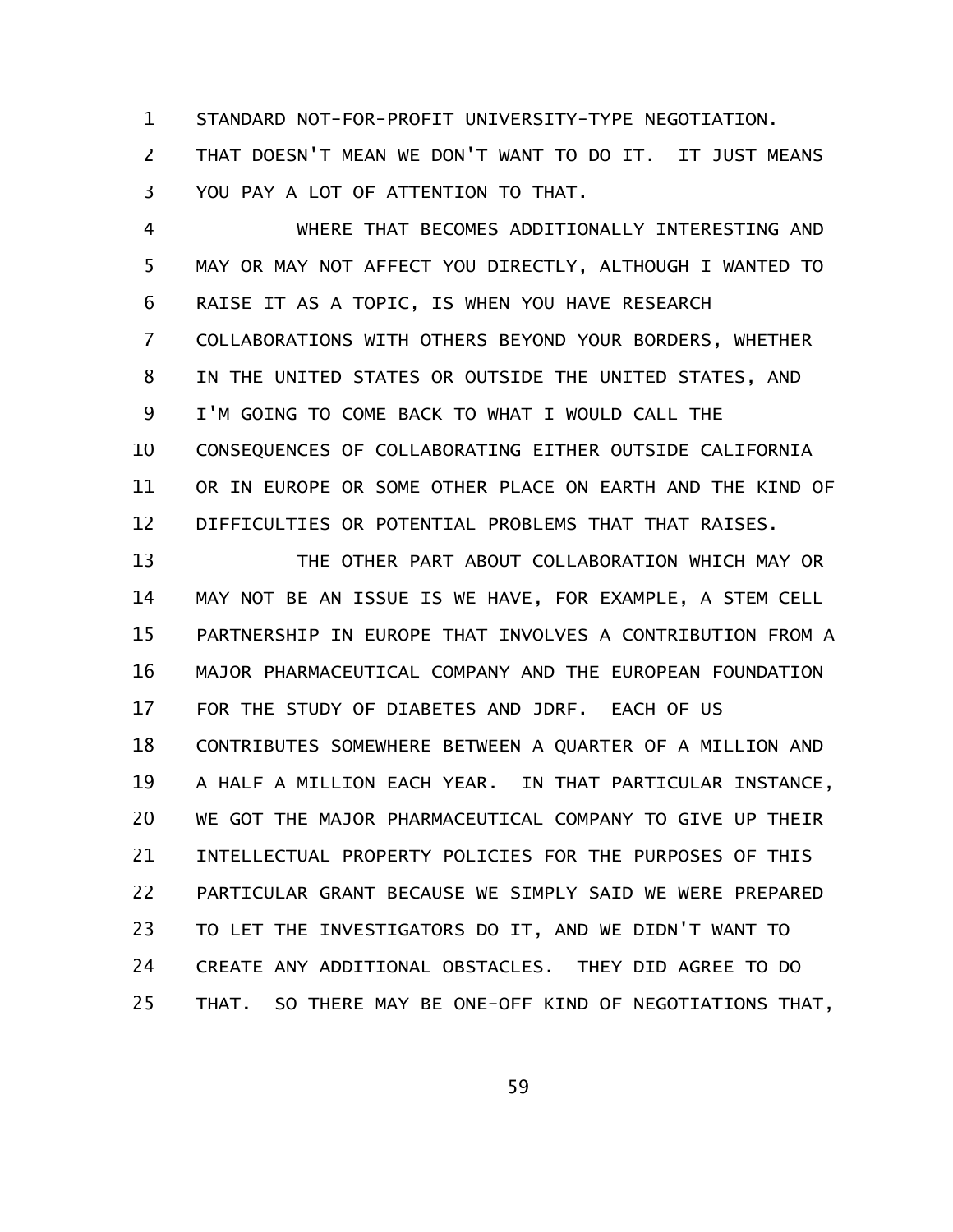FOR THE SAKE OF EITHER PUBLIC RELATIONS VALUE OR WHATEVER PURPOSES, YOU CAN DO INDIVIDUAL THINGS. 1 2

NOW, I THOUGHT ONE EXAMPLE OF WHERE WE FUNDED FOR-PROFIT COMPANIES ACTUALLY WAS THE CONSEQUENCE OF OUR PERCEPTION THAT WE NEEDED NEW HUMAN EMBRYONIC STEM CELL LINES, AND WE ACTUALLY FUNDED A FEW COMPANIES OUTSIDE THE UNITED STATES AND ONE COMPANY ACTUALLY WITHIN THE UNITED STATES. AND IN THOSE CIRCUMSTANCES OUR MAIN INTEREST WAS TO MAKE NEW -- 3 4 5 6 7 8 9

CHAIRMAN PENHOET: EXCUSE ME JUST A SECOND. DR. GOLDSTEIN, WE NOW HAVE YOUR SLIDES. 10 11

DR. GOLDSTEIN: GO TO SLIDE 6. 12

CHAIRMAN PENHOET: THANK YOU. 13

DR. BRYANT: IF YOU E-MAIL THEM TO US, WE CAN GET THEM RIGHT AWAY. 14 15

DR. GOLDSTEIN: I'LL JUST KEEP CHATTERING. IF YOU FIND IT OFFENSIVE, JUST TURN ME OFF. 16 17

THE POINT ABOUT SLIDE 6 WAS TO BRING TO YOUR ATTENTION STEM CELL RESEARCH. THERE'S VERY LITTLE OF STEM CELL RESEARCH THAT'S READY FOR CORPORATE DEVELOPMENT THIS WEEK. BUT CREATING NEW STEM CELL LINES WITHOUT ANIMAL CONTAMINATION AND MAKING FRESH LINES AVAILABLE IN A DIFFERENT MODEL WE THOUGHT WOULD BE HELPFUL. AS A CONSEQUENCE, WE FUNDED A FEW COMPANIES WHO SEEM TO BE A LITTLE AHEAD OF THE CURVE. AND WHAT WE WERE INTERESTED 18 19 20 21 22 23 24 25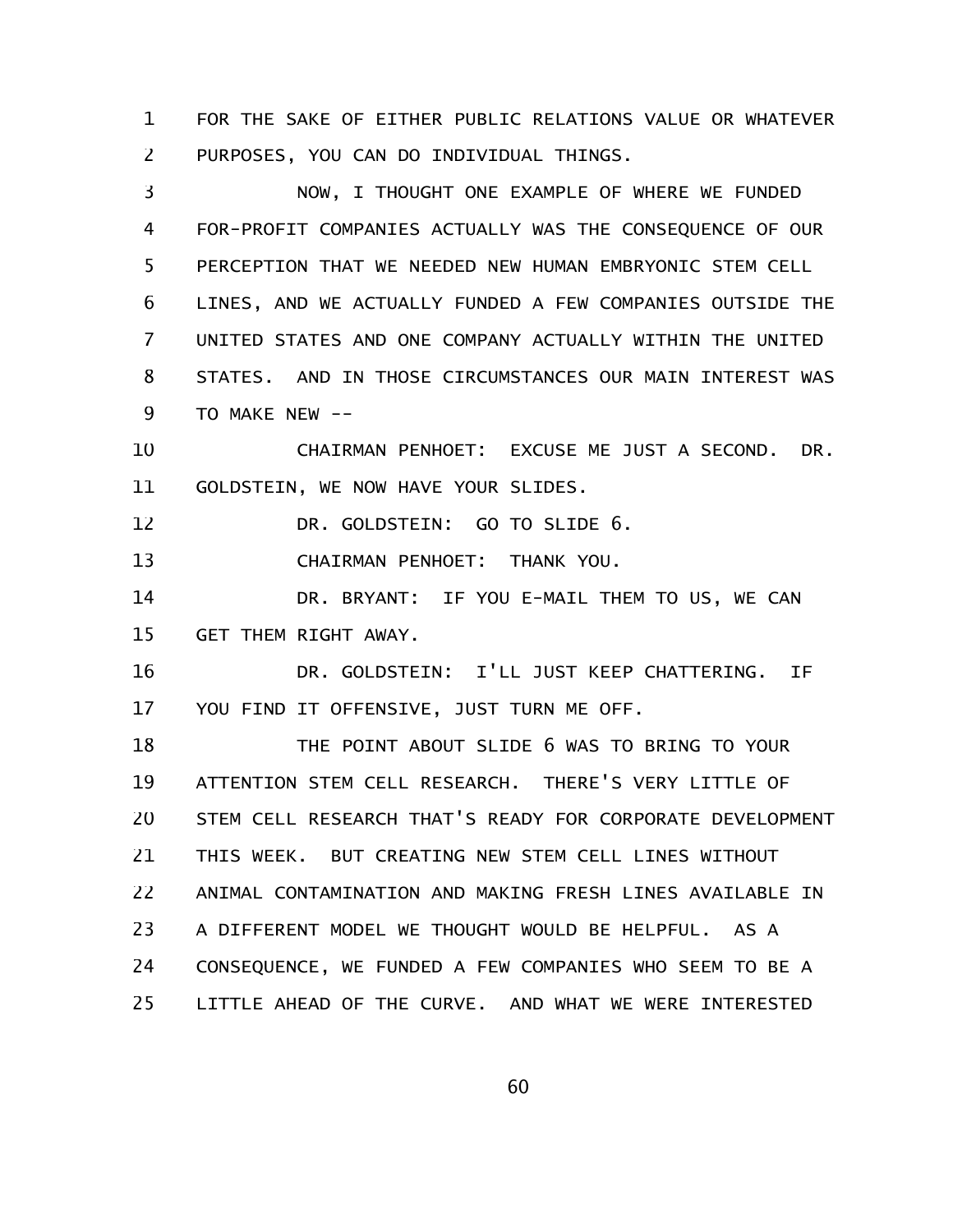IN WITH THOSE COMPANIES WAS NOT SO MUCH IP AS DISSEMINATION OF PRECIOUS LINES IN THE FIRST INSTANCE TO AS WIDELY A GROUP OF PEOPLE AS POSSIBLE. OBVIOUSLY THAT ONLY APPLIES OUTSIDE THE UNITED STATES BECAUSE OF THE WARF MATERIALS FOR STUFF COMING INTO THE UNITED STATES. 1 2 3 4 5

BUT, FOR EXAMPLE, WHAT WE ESSENTIALLY AS COMPANIES WE SAY YOU CAN'T CHARGE OUR JDRF-FUNDED RESEARCHERS YOUR CURRENT STANDARD RATE OF FIVE OR \$6,000 BECAUSE THAT WON'T WORK. THEY SAID, OKAY, THAT'S FINE. WE ALSO SAID YOU HAVE TO GIVE IT OUT RATHER FREELY WITH VERY MODEST MTA'S, ETC., ETC., ETC. AND MOST PEOPLE AGREED TO DO THAT, I THINK, FOR TWO REASONS. ONE IS THEY THOUGHT THAT THEY WEREN'T GOING TO MAKE A LIVING SELLING STEM CELL LINES ANYWAY. AND THE IDEA WAS TO DISSEMINATE THEM WIDELY SO PEOPLE COULD ACTUALLY USE THEM FOR VALUABLE OTHER THINGS. 6 7 8 9 10 11 12 13 14 15 16

AND SO WE DIDN'T HAVE ANY PROBLEMS GETTING COMPANIES TO AGREE TO THOSE KIND OF WHAT I WOULD CALL OUR TYPICAL PRINCIPLES OF ACADEMIC FREEDOM AND DISSEMINATION OF INFORMATION. 17 18 19 20

THE NEXT SLIDE, NO. 7, RAISES THE QUESTION OF IF THIS RESEARCH IS SO EARLY, JUST WHAT IS IT THAT COMPANIES WILL BE ABLE TO BRING TO THE TABLE THIS WEEK ANYWAY GIVEN, AS I SAID, THE DIFFICULTIES WITH ETHICAL OVERSIGHT, THE DIFFICULTIES WITH THE PERCEPTION AND HOW 21 22 23 24 25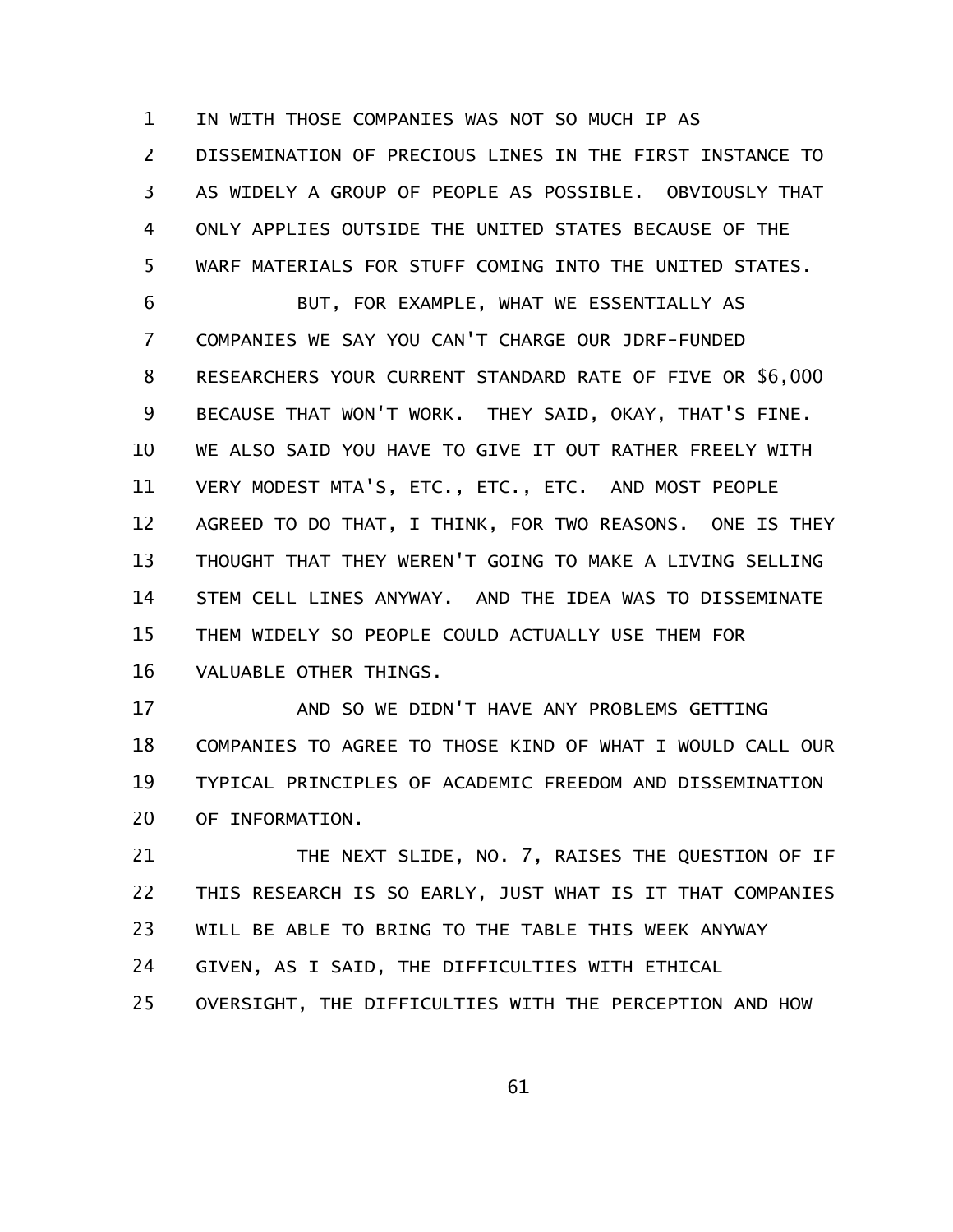COMPANIES WANT TO PROTECT THEIR INTELLECTUAL PROPERTY, THAT PERHAPS DIFFERENT MOTIVATIONS, COMPANIES WANT TO MAKE MONEY, AND, THEREFORE, WE OCCASIONALLY, AND I'M NOT BEING SPECIFIC, WE OCCASIONALLY HEAR PROMISES THAT DON'T SEEM TO BE SCIENTIFICALLY DELIVERABLE LIKE WE'RE GOING TO BE IN CLINICAL TRIALS NEXT YEAR. SO WE ACTUALLY GIVE SOME THOUGHT TO THAT PERIODICALLY. SHOULD WE FUND NOT-PROFITS OR SHOULD WE FUND ONLY NOT-PROFITS? WHAT SHOULD WE DO WITH COMPANIES? 1 2 3 4 5 6 7 8 9

AND MORE INTERESTINGLY, WHEN WE HAVE A BIG PROGRAM COMPANY PROJECT-TYPE EVENT, OF WHICH THERE'S A COMPANY COMPONENT, HOW DO WE HANDLE THOSE COLLABORATIONS? THE BOTTOM LINE FOR US IS IF THE PROPOSAL IS SCIENTIFICALLY APPROVED AND IT LOOKS LIKE IT'S GOING TO GET THE JOB DONE, WE'LL BEND OVER TO MAKE IT WORK. 10 11 12 13 14 15

NOW, THE LAST SLIDE, MERCIFULLY, IS SIMPLY ENTITLED -- IT'S THE ARTICLE FROM NATURE BIOTECH, WHICH YOU HAVE THE REFERENCE HERE, CALLED THE "GATEKEEPERS OF HUMAN EMBRYONIC STEM CELL PRODUCTS." AND ON FRIDAY IN SCIENCE THERE WILL BE AN ARTICLE CONCERNING THE 16 17 18 19 20

IMPEDIMENT TO RESEARCH BECAUSE OF THE WARF PATENT. 21

MY STAFF WANTED YOU TO HEAR LATE BREAKING NEWS. THIS IS NOT ANYTHING NEW TO PEOPLE LIKE US WHO HAVE BEEN OUT THERE, BUT I DON'T KNOW IF IT BEGS THE QUESTION, OR THE QUESTIONS THAT WE WRESTLED WITH OVER TIME IS FUNDING 22 23 24 25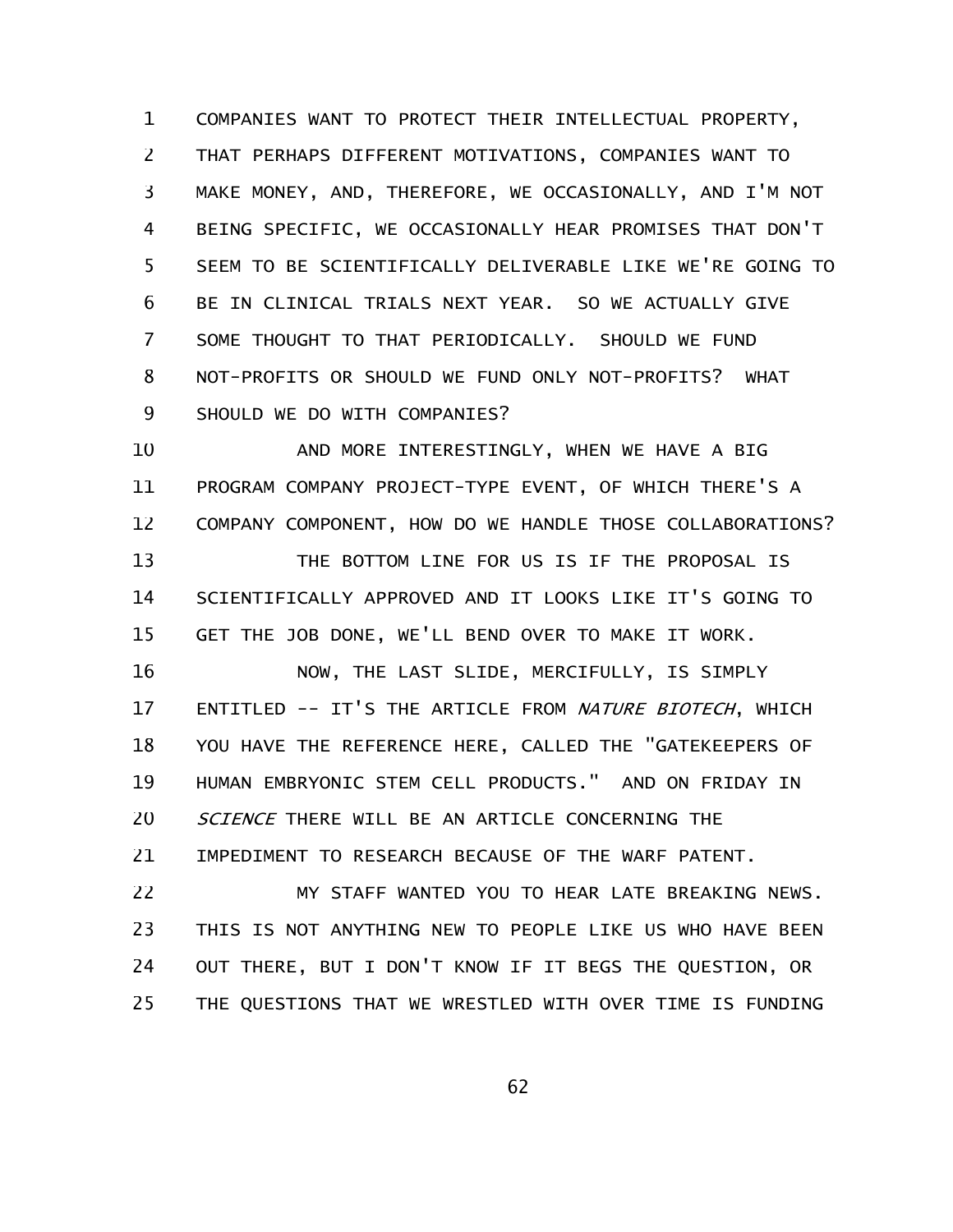PEOPLE TO CREATE STEM CELL LINES, PARTICULARLY IN THE INTERNATIONAL COMMUNITY, AND PARTICULARLY TO HAVE THEM WIDELY DISSEMINATED UNDER REALLY MUCH EASIER TO DO RESEARCH AND CLINICAL APPLICATION AND ALSO TO OVERCOME THE, I WOULD SAY, WHAT PEOPLE IN THE UNITED STATES SEE AS THE CONTINUED IMPEDIMENT OF ACTUALLY USING A WARF LINE TO DISCUSS CLINICAL THERAPY. 1 2 3 4 5 6 7

AND SO AS FAR AS I KNOW, NOBODY HAS TAKEN THE PATENT TO TRY TO BREAK IT IN THE UNITED STATES, AND THAT'S NOT PART OF OUR DISCUSSION HERE. BUT I MENTION IT ONLY BECAUSE IT INDIRECTLY AFFECTED SOME OF OUR DECISIONS, PARTICULARLY IN THE CREATION OF CELL LINES AND PARTICULARLY IN HOW THEY WERE USED, SO WE WANTED TO SET UP A MODEL THAT WE THOUGHT WOULD BE APPROPRIATE ACADEMIC MODEL. AND FORTUNATELY MOST OF OUR PARTNERS LIKE, FOR EXAMPLE, IN THE UNITED KINGDOM, SWEDEN, SINGAPORE, ETC., ALL THOSE PEOPLE BELIEVED THAT WAS A GOOD THING TO DO ANYWAY. SO WE HAVE THIS KIND OF GOOD BEHAVIOR OUTSIDE THE UNITED STATES AND DIFFICULT BEHAVIOR WITHIN THE UNITED STATES, AND WE DON'T KNOW EXACTLY HOW THAT'S GOING TO WORK OUT. 8 9 10 11 12 13 14 15 16 17 18 19 20 21

AND LAST BUT NOT LEAST, AND THEN I'M SURE I WILL TRY TO ANSWER QUESTIONS THAT PEOPLE HAVE, LAST BUT NOT LEAST IS WHAT I WOULD CALL THE RESEARCH COLLABORATIONS ARE GOING TO BE OCCURRING PRESUMABLY WITH YOUR FUNDED 22 23 24 25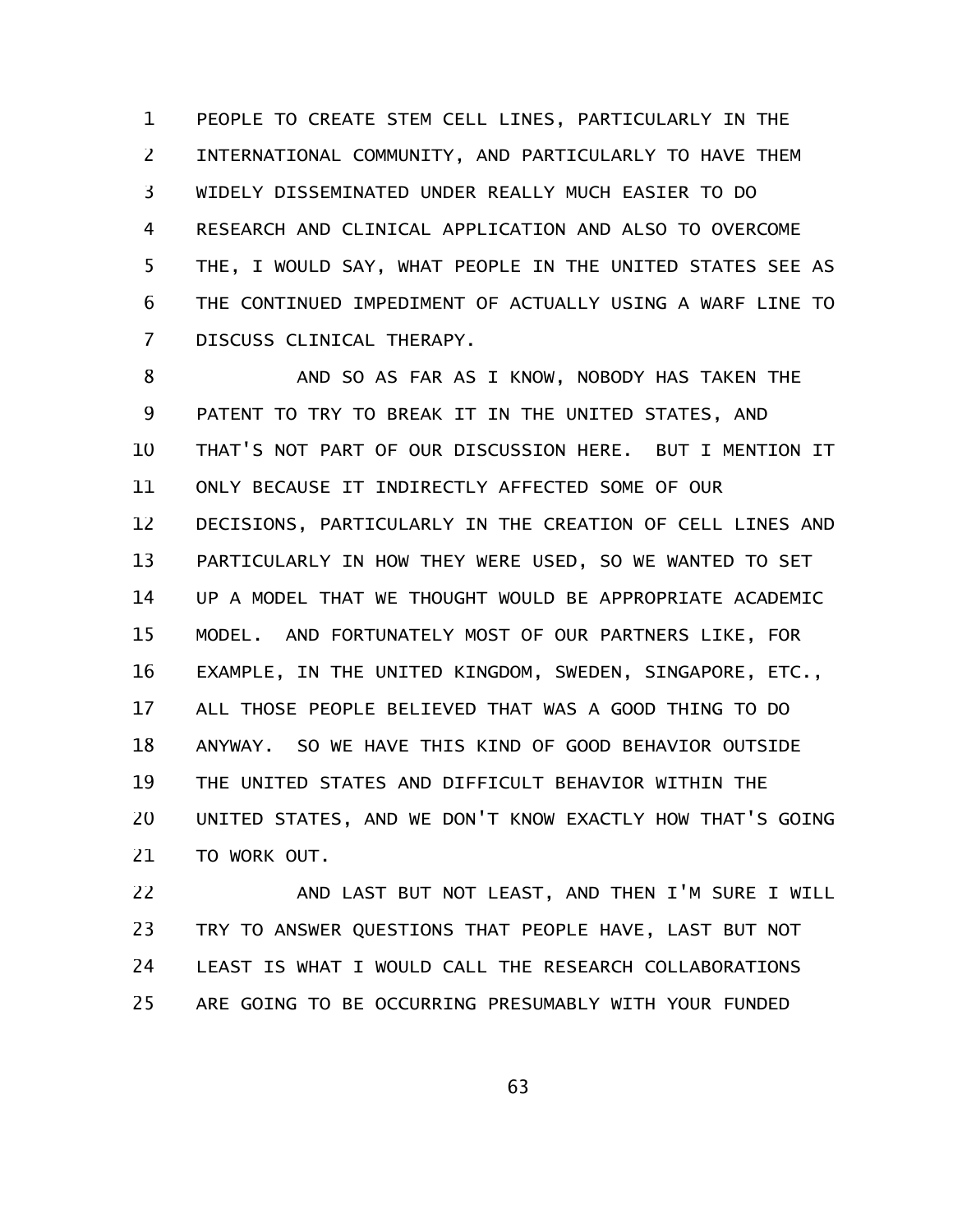RESEARCH IN CALIFORNIA AND PEOPLE OUTSIDE CALIFORNIA IN A VARIETY OF WAYS. AND WHEN IT COMES TO HOW YOU NEGOTIATE INTELLECTUAL PROPERTY ON THOSE KIND OF ISSUES AND WHAT HAPPENS WHEN PEOPLE USE DERIVATIVE MATERIAL FROM ELSEWHERE AND HAVE THAT CROSS THE STATE BORDERS, THE FUN IS ONLY STARTING HERE IN TERMS OF THAT. 1 2 3 4 5 6

I JUST WANT TO BRING TO YOUR ATTENTION THAT THE PHOEBE BERMAN BIOETHICS INSTITUTE AT JOHNS HOPKINS TACKLED THE PROBLEM IN THE UNITED STATES, THE PROBLEMS OF INTERSTATE COLLABORATION IN STEM CELL RESEARCH. THEY SHOULD BE PUBLISHING SHORTLY A SUMMARY OF LAST DECEMBER'S MEETING. 7 8 9 10 11 12

BUT WHAT IT WILL SAY IS THAT THE VARIED RULES IN THE STATES PRESENT KIND OF A WET BLANKET FOR COLLABORATIONS BECAUSE PEOPLE JUST, YOU KNOW, ARE AFRAID TO WORK IN THESE UNCERTAIN ENVIRONMENTS. WHERE WE'VE DONE COLLABORATIONS OUTSIDE THE UNITED STATES WITH THOSE MEDICAL RESEARCH COUNCILS AND COMPANIES, AND PARTICULARLY LIKE IN PLACES LIKE SINGAPORE, WHICH HAS A VERY STRONG MODEL FOR FUNDING NOT-PROFITS AND FOR-PROFITS BY PUTTING ALL THE MONEY UNDER ONE HEAD. AND SINGAPORE HAS ACTUALLY THOUGHT A LOT ABOUT POLICY ISSUES LIKE THAT, BUT THEY HAVE BEEN ABLE TO PROMULGATE A POLICY THAT BOTH ENCOURAGES THE RESEARCH AND ENCOURAGES THE DISSEMINATION OF THE PRODUCTS OF RESEARCH, YET RETAINS SOME INTEREST SO 13 14 15 16 17 18 19 20 21 22 23 24 25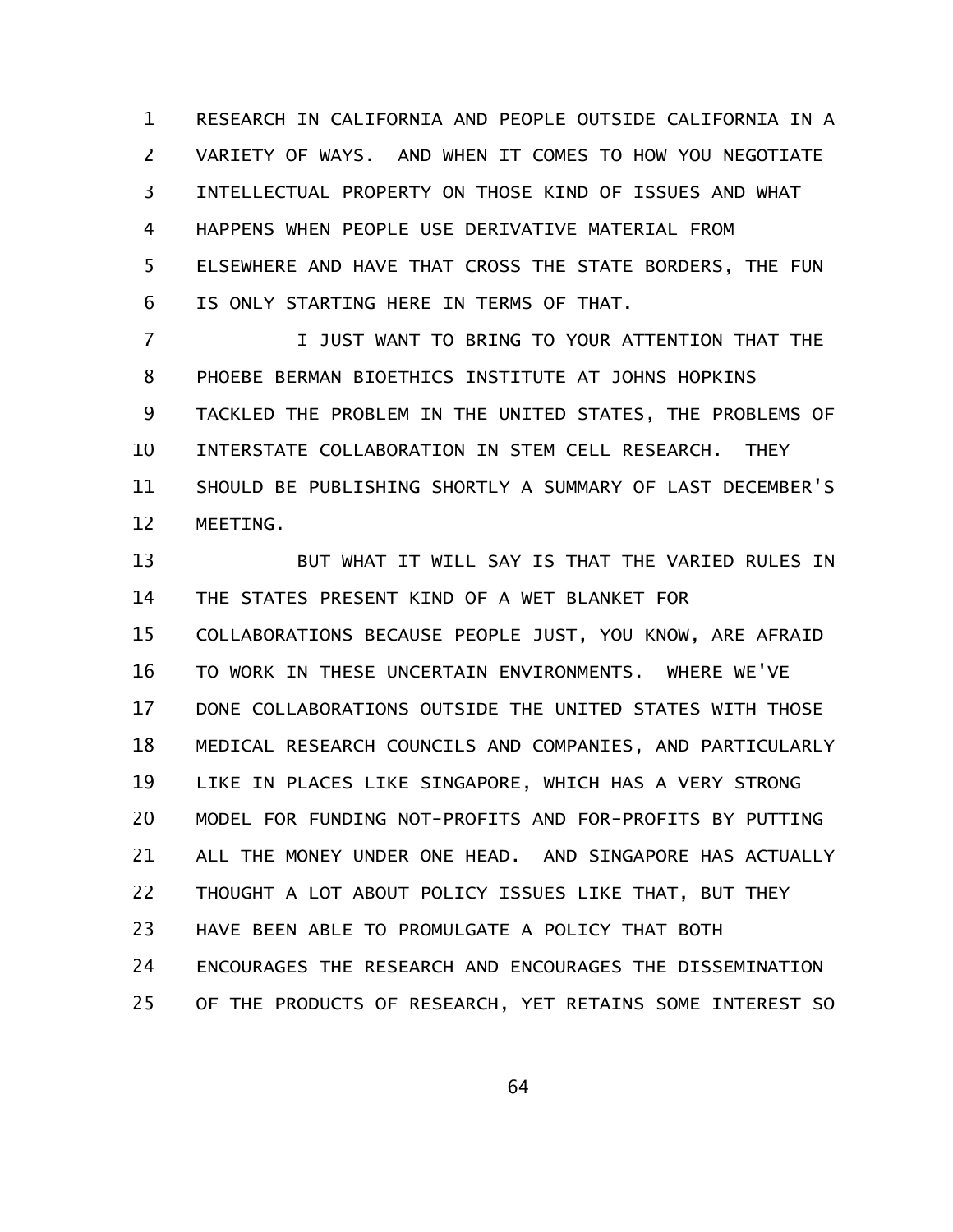THAT THE FUNDERS MAINTAIN A KIND OF A POTENTIAL SHARE IN THE PROFITS. 1 2

AND THEN LAST BUT NOT LEAST, ONE OF THE PROBLEMS THAT WE PERIODICALLY FACE IS THAT ABOUT EVERY SIX MONTHS THERE'S AN ARTICLE THAT SAYS DR. X, WHO MADE A DISCOVERY TEN YEARS AGO, JUST SOLD THAT FOR \$100 MILLION AND THE UNIVERSITY IS GETTING \$200 MILLION. AND OUR BOARD MEMBERS SOMETIMES HAVE THE IMPRESSION THAT THAT'S AN EVERYDAY OCCURRENCE AND THAT WE SHOULD SET UP ALL THESE POLICIES TO CAPTURE THAT. WHEREAS, I THINK MOST OF US KNOW THAT'S NOT NECESSARILY AN EVERYDAY OCCURRENCE, AND YOUR ABILITY TO CAPTURE THE NEXT \$100 MILLION GIFT FROM AN INTELLECTUAL DISCOVERY OCCURS SO SELDOM THAT YOU WONDER SOMETIMES ABOUT HOW MANY LAWYERS TO HIRE AND HOW MANY CONTRACTS TO EXECUTE TO MAKE THIS HAPPEN. 3 4 5 6 7 8 9 10 11 12 13 14 15

EVEN OUR LITTLE BITTY PROGRAM, I CAN TELL YOU, IT TAKES MONUMENTAL AMOUNTS OF LAWYER TIME, AND WE DON'T HAVE THE IN-HOUSE COUNSEL, BUT AT SOME POINT IN TIME SOMEBODY HAS GOT TO ASK THE QUESTION OF COST BENEFIT AND HOW THAT GOES. 16 17 18 19 20

SO LET ME CLOSE THERE. I DON'T KNOW IF I'VE ADDED TO YOUR THINKING OR NOT, BUT TRIED TO. 21 22

CHAIRMAN PENHOET: IT'S VERY HELPFUL. THANK YOU. CAN WE MAYBE RETURN TO THIS THORNY ISSUE OF SHARING THE PROFITS? YOU DID MENTION EARLY ON IN YOUR TALK THAT 23 24 25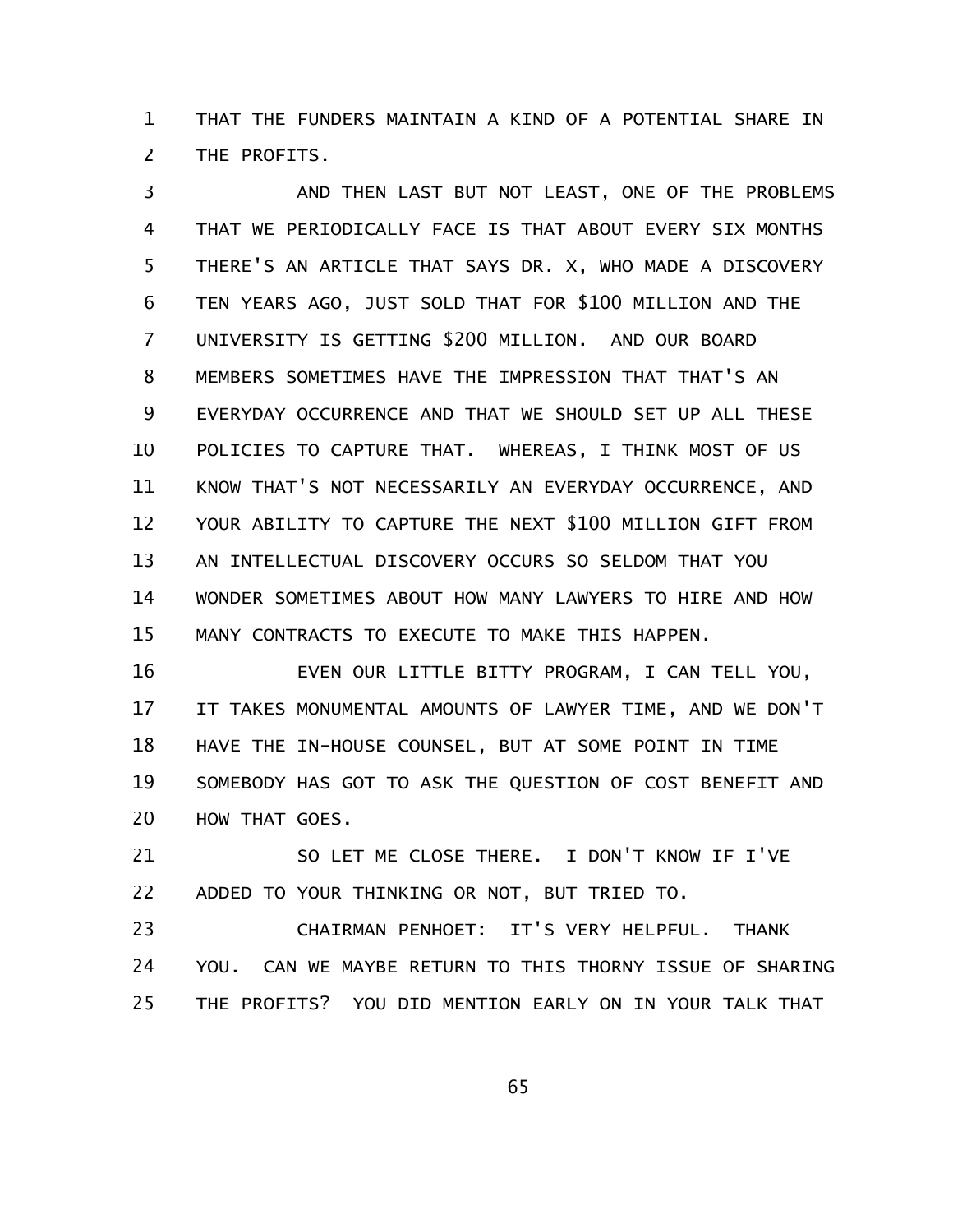YOU, QUOTE, UNQUOTE, GET A SHARE OF THE PROFITS SOMETIMES WHEN YOU FUND THE FOR-PROFIT. HOW IS THAT GENERALLY STRUCTURED? ARE THEY LOANS THAT NEED TO BE PAID BACK, OR IS IT ACTUALLY PROFITS OR IS IT ROYALTY? IN GENERAL, YOU ALSO SAID LATER THAT YOU NEGOTIATE EACH ONE OF THESE SEPARATELY, SO YOU MAY HAVE A MIX OF THESE THINGS. COULD YOU GIVE US SOME FLAVOR OF THE RETURN TO JDRF THAT'S EMBEDDED IN SOME OF YOUR CONTRACTS WITH THE FOR-PROFIT SECTOR? 1 2 3 4 5 6 7 8 9

DR. GOLDSTEIN: YES. IT'S TYPICALLY A PERCENTAGE OF PROFITS AT SOME FUTURE POINT. AND THE PERCENTAGES IN THEORY ARE SUPPOSED TO BE SET IN SOME FASHION IN RELATION TO THE DEGREE OF YOUR INVESTMENT. BUT I HAVE TO TELL YOU THAT WE DON'T HAVE A POLICING SYSTEM TO REALLY UNDERSTAND WHAT THE PERCENTAGE OF OUR INVESTMENT IS VERSUS WHAT THE PERCENTAGE OF THE COMPANY INVESTMENT IS. AND, IN FACT, WE HAVE THAT DIFFICULTY EVEN WITH UNIVERSITIES BECAUSE IF WE GIVE SOMEBODY A MILLION DOLLAR GRANT AND THEY'RE A SMALL BUSINESS, THEY'RE GOING SAY EVERY NICKEL THEY'VE EVER RAISED TO THAT POINT IN TIME IS PART OF THEIR CONTRIBUTION AND, THEREFORE, SIGNIFICANTLY DILUTES OUR PERCENTAGE. 10 11 12 13 14 15 16 17 18 19 20 21 22

WHAT WE'VE DONE REALLY, TO BE HONEST, IS RATHER THAN ARGUE THAT TILL WE'RE BLUE IN THE FACE, IS WE COME DOWN TO SOME NUMBER THAT BOTH SIDES CAN LIVE WITH, WHICH 23 24 25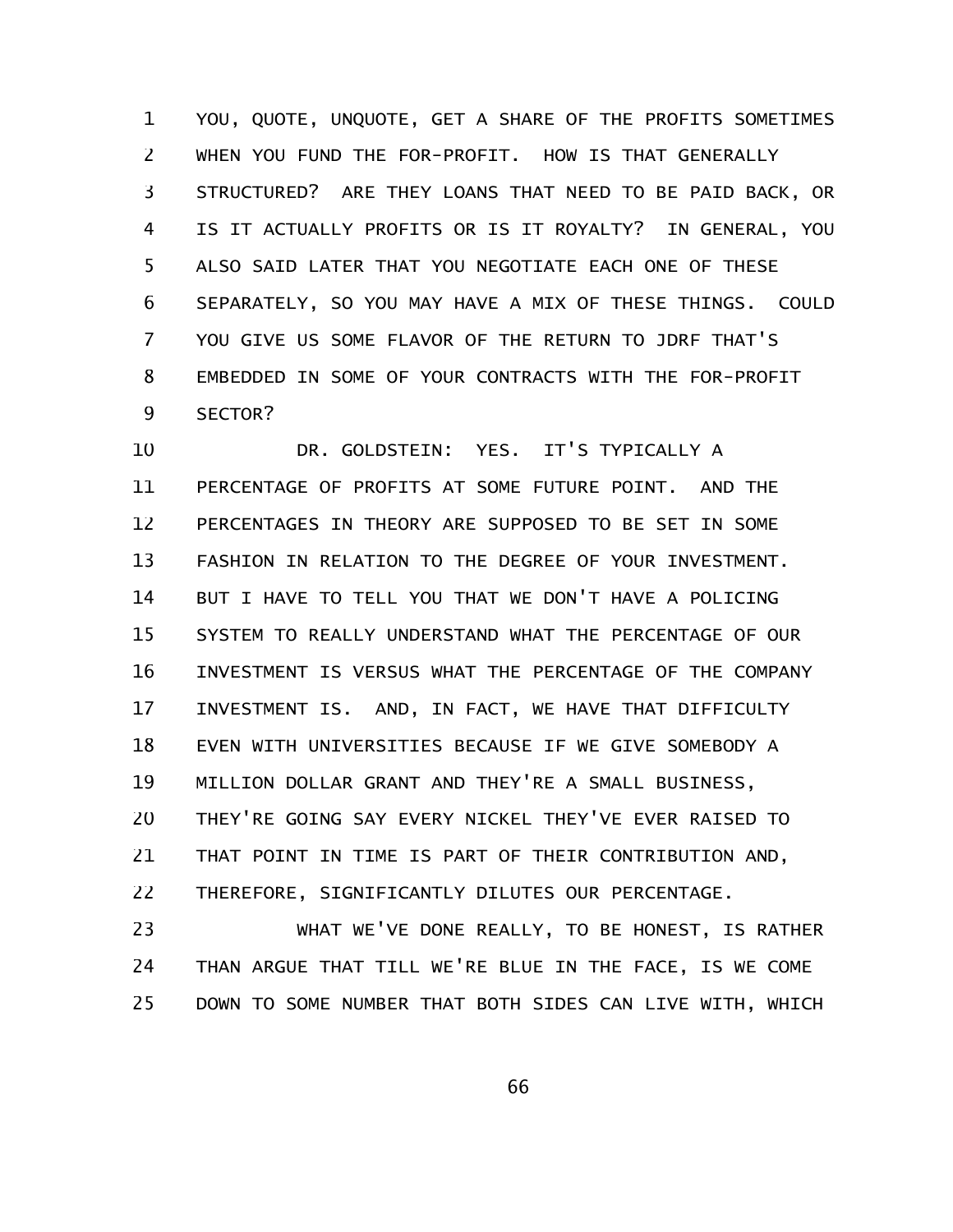IS USUALLY 2, 3, 4, 5, 6, 7 PERCENT RANGE, NOT 10, 20, 30 PERCENT RANGE AND WITH LOOSE GUIDELINES. WHAT IT REALLY DOES IS NOT WHAT SHOULD BE DONE IN A PERFECT WORLD. WHAT IT REALLY DOES IS SET UP A FUTURE NEGOTIATION WITH SOME GUIDING PRINCIPLES. AND WE HAVEN'T CALLED THE QUESTION THAT OFTEN, AND WE HAVEN'T PRODUCED ANY PROFITS YET, SO WE HAVEN'T BEEN CAUGHT WITH THAT. BUT IF IT WERE FIVE YEARS FROM NOW AND SOMEBODY REALLY DISCOVERED SOMETHING, PROBABLY THE KIND OF CONTRACTS WE'VE EXECUTED ARE TOO THIN TO BE ONEROUS AND HOLD UP IN TERMS OF LITIGATION. 1 2 3 4 5 6 7 8 9 10

ON THE OTHER HAND, WHAT WE'VE RELIED UPON TO SOME EXTENT IS WE ASSUME THAT THE RECIPIENTS OF FUNDING DO NOT WANT TO SEE A HEADLINE IN THE NEWSPAPER THAT THEY'VE SOMEHOW CHEATED THE FOUNDATION. 11 12 13 14

NOW, THE OTHER SOLUTION, WE'VE HAD SOME COMPANIES SAY, LOOK, LET'S NOT WORRY ABOUT ANY OF THIS. WE WILL PAY YOU, ASSUMING THIS IS PROFITABLE, WE WILL PAY YOU BACK THREE TIMES OR FOUR TIMES WHATEVER YOUR GRANT --YOU KNOW, THE MILLION DOLLARS YOU GAVE US, WE'LL PAY YOU BACK FOUR OR FIVE MILLION AT SOME FUTURE DATE OUT OF PROFITS. I DON'T HAVE TO TELL YOU ABOUT HOW THE ACCOUNTING WORLD NEGOTIATES PROFITS. WE'VE ACCEPTED THAT KIND OF A FRAMEWORK IN ORDER TO GET GOING WITH THE WORK. AGAIN, IF YOU REALLY WANT TO DO IT CORRECTLY, 15 16 17 18 19 20 21 22 23 24

YOU HAVE TO PUT THAT STUFF INTO CONTRACT LANGUAGE AND BE 25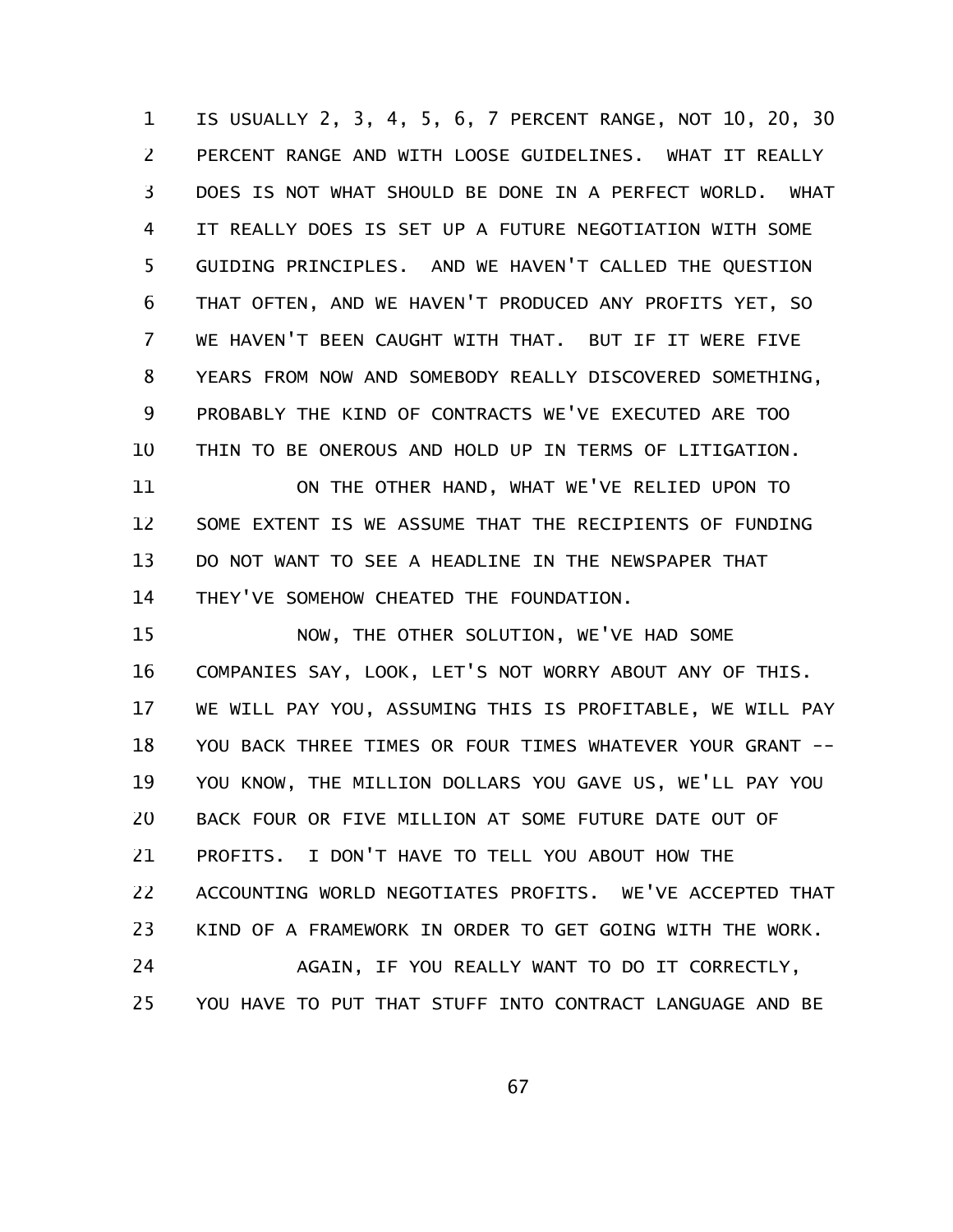VERY SERIOUS ABOUT IT. SO WE'VE TAKEN A MIDDLE GROUND. WE PROBABLY WON'T CHANGE THAT IN ANY SIGNIFICANT WAY UNTIL WE SCALE UP TO BIGGER AMOUNTS. 1 2 3

CHAIRMAN PENHOET: OKAY. WE HAVE SOME QUESTIONS HERE IN SAN FRANCISCO. MICHAEL GOLDBERG. 4 5

MR. GOLDBERG: DR. GOLDSTEIN, HOW HAS JDRF DEALT WITH ISSUES RELATED TO AFFORDABILITY AND ACCESS? 6 7

DR. GOLDSTEIN: WE'VE INCLUDED, FOR EXAMPLE, IN ALL OF OUR -- EVERY GRANT THAT WE'VE MADE TO A COMPANY IN TERMS OF PRODUCING STEM CELL LINES, ETC., WE'VE INCLUDED A SENTENCE OR TWO ABOUT ONE OF THE REASONS WE WANT FREE DISSEMINATION AND ACCESS TO PRODUCTS THAT COME FROM THOSE STUDIES TO SUPPORT, YOU KNOW, JUSTICE FOR THE UNDERSERVED. BUT WE HAVE NOT CREATED LANGUAGE WITH TEETH TO ENFORCE THAT I THINK IN PART BECAUSE WE JUST DON'T SEE A THERAPY COMING NEXT WEEK, OR WE DON'T HAVE A THERAPEUTIC GRANT. WE HAVE STUDIES IN ANIMALS. THE MOST WE'VE GOT GOING ARE PEOPLE DOING MOUSE WORK AND CURING DIABETIC MODELS OF MICE WITH SOMETHING THAT WAS DERIVED FROM A STEM CELL LINE. AND WE HAVEN'T BEEN REALLY CONFRONTED WITH THE POSSIBILITY THAT WE'RE GOING TO HAVE A THERAPY. 8 9 10 11 12 13 14 15 16 17 18 19 20 21 22

ORGANIZATIONALLY WE INCLUDE LANGUAGE LIKE THAT. AND IN OUR STEM CELL OVERSIGHT COMMITTEE, WHICH WE HAVE A VERY ROBUST GROUP AND HAVE HAD FOR SEVERAL YEARS A KIND 23 24 25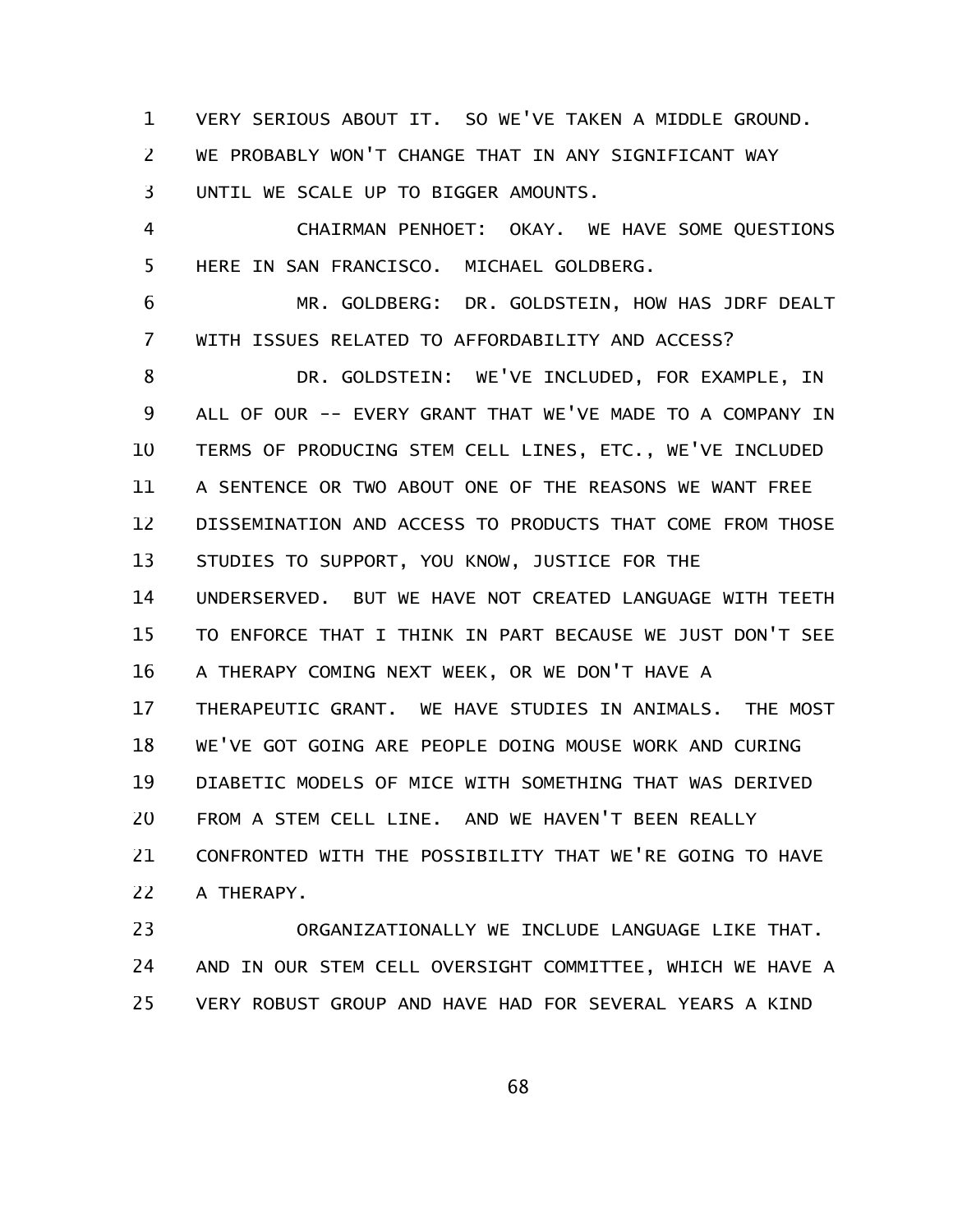OF REAL GOOD MODEL, THE ISSUE OF JUSTICE AND HOW THE POTENTIAL PRODUCTS OF RESEARCH ARE GOING TO BE UTILIZED IS ALWAYS DISCUSSED. AND PARTICULARLY IN OUR PARTNERSHIPS WITH PLACES LIKE SWEDEN AND THE UK, THESE ARE ALSO ISSUES THAT ARE ADDRESSED. BUT I HAVE TO TELL YOU THAT I DON'T SEE THAT THEY'RE ADDRESSED IN AN EXPLICIT, CONTRACTUAL MANNER THAT ACTUALLY GUARANTEES SOMETHING. I THINK THE ONLY GUARANTEE YOU HAVE TO MAKE THAT HAPPEN AT THE MOMENT IS IN THE COURT OF PUBLIC OPINION AND PERSUASIVENESS. 1 2 3 4 5 6 7 8 9 10

CHAIRMAN PENHOET: OTHER QUESTIONS FROM THE MEMBERS OF THE TASK FORCE IN SAN FRANCISCO? 11 12

DR. PRIETO: I HAVE ONE HERE IN ELK GROVE. DR. GOLDSTEIN, THIS IS FRANCISCO PRIETO. I'M THE TYPE 1 DIABETES ADVOCATE ON THE ICOC. I WAS INTRIGUED BY THE COMMENT YOU MADE ABOUT SOME OF YOUR EUROPEAN PARTNERS, WHICH HAVE, OF COURSE, NATIONAL HEALTH SYSTEMS. SO IF THE GOVERNMENT OF SWEDEN, FOR EXAMPLE, HAS A SUBSTANTIAL INVESTMENT IN SOMETHING THAT COULD LEAD TO A THERAPY, DO THEY NOT HAVE LANGUAGE IN PLACE NOW GUARANTEEING SOME SORT OF PRICING FOR THEIR PURCHASE OF THAT THERAPY? DR. GOLDSTEIN: TO MY KNOWLEDGE THEY DO NOT HAVE 13 14 15 16 17 18 19 20 21 22

LANGUAGE, BUT THEY HAVE PUBLICLY STATED PHILOSOPHY. AND THAT WOULD BE A VERY POWERFUL TOOL. I DON'T THINK THEY'VE GOTTEN AROUND TO WRITING LANGUAGE, BUT THEY 23 24 25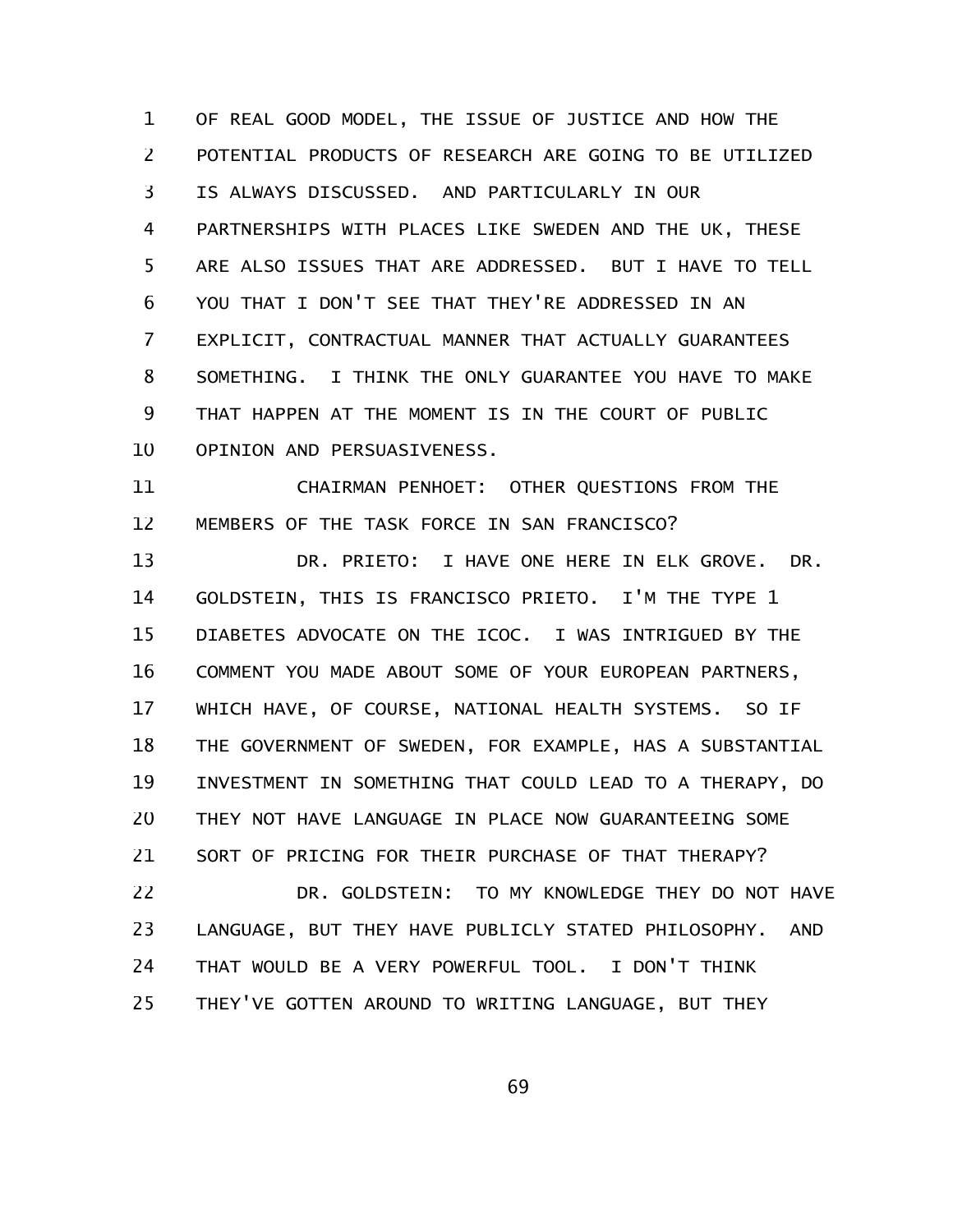ALWAYS HAVE IN ALL THOSE AGREEMENTS, YOU KNOW, THE PUBLIC MODEL. YOU HAVE TO FREELY DISSEMINATE THE RESOURCE AND THAT SORT OF THING. 1 2 3

DR. PRIETO: I HAVE ONE OTHER QUESTION ABOUT THE LIABILITY AND INDEMNIFICATION ISSUES THAT YOU MENTIONED EARLIER. OF COURSE, COMMERCIAL COMPANIES, PHARMACEUTICAL COMPANIES, ARE DEALING WITH THIS ALL THE TIME IN CLINICAL TRIALS. AND I JUST WONDER HOW ARE THOSE PRIVATE COMPANIES DEALING WITH IT NOW? I HAD ALWAYS JUST ASSUMED THAT THEY WERE INSURED. 4 5 6 7 8 9 10

DR. GOLDSTEIN: THAT'S WHAT WE ASSUME, BUT WE TRY TO BE VERY EXPLICIT ABOUT THAT. IN CLINICAL TRIALS WE'RE EXPLICIT ENOUGH TO REQUIRE INDEMNIFICATION AND HOLD HARMLESS CLAUSES. AND WHERE PEOPLE ARE ACTING ON BEHALF OF AN INSTITUTION THAT DOESN'T LOOK LIKE IT HAS DEEP POCKETS, WE DEMAND INSURANCE COVERAGE OF SOME AMOUNT SO THAT WE'RE OFF THE HOOK EITHER WAY. 11 12 13 14 15 16 17

DR. PRIETO: YOU INCLUDE THAT IN GRANT LANGUAGE? DR. GOLDSTEIN: THAT IS CORRECT, PARTICULARLY FOR CLINICAL TRIALS. WHEN IT'S NOT INVOLVING HUMAN SUBJECTS, IT'S OF LESS INTEREST TO US. 18 19 20 21

CHAIRMAN PENHOET: ANY OTHER QUESTIONS FROM OUR OTHER SITES? IF NOT, DO WE HAVE QUESTIONS FROM THE AUDIENCE HERE IN SAN FRANCISCO? MR. SIMPSON: JOHN SIMPSON FROM THE FOUNDATION 22 23 24 25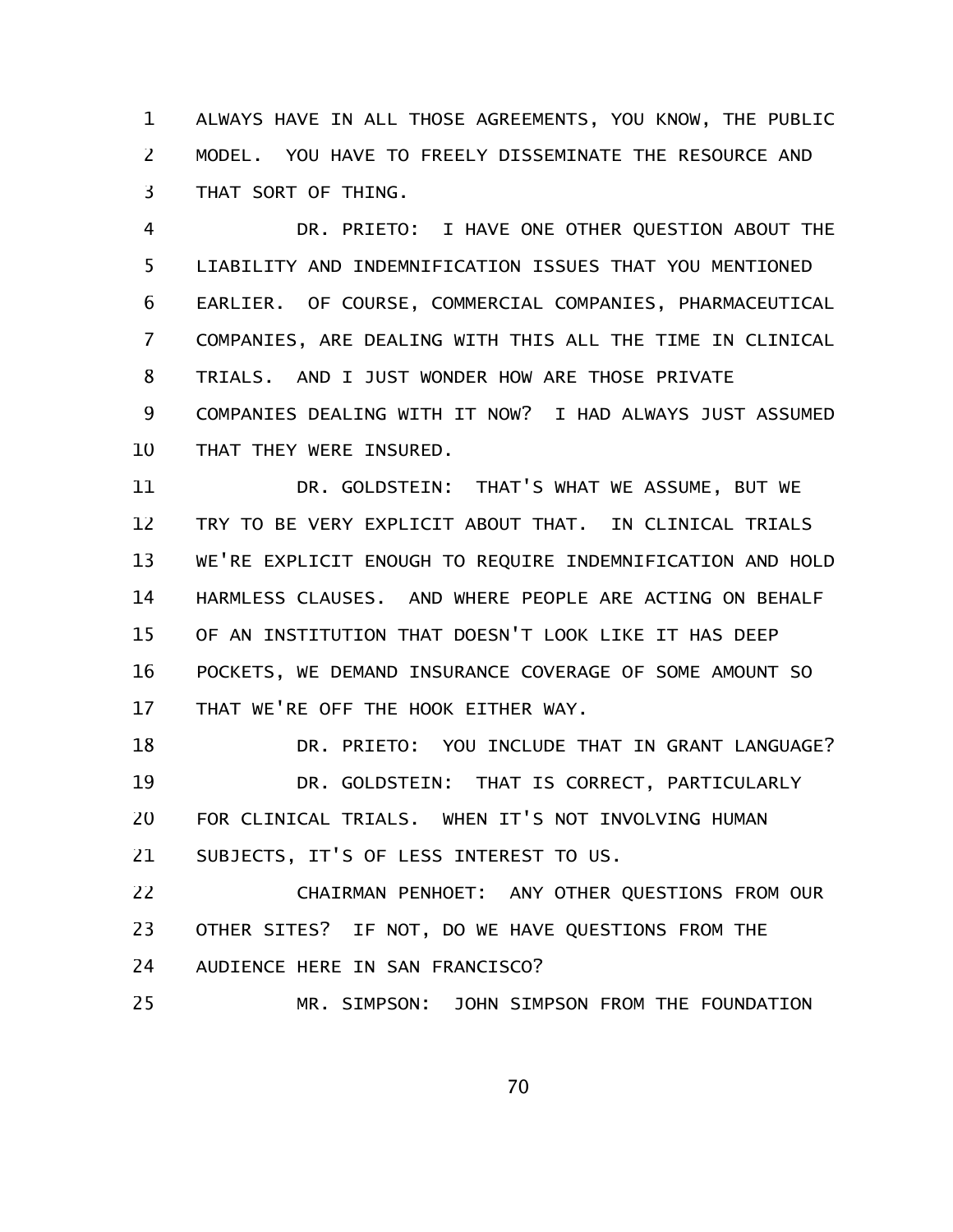FOR TAXPAYER AND CONSUMER RIGHTS. DR. GOLDSTEIN, WAS IT THE CASE THAT YOU SAID THAT YOU BELIEVE THAT THE WARF PATENTS ARE THWARTING STEM CELL RESEARCH IN THE UNITED STATES, BLOCKING RESEARCH? DID I UNDERSTAND THAT CORRECTLY? 1 2 3 4 5

DR. GOLDSTEIN: WHAT I WAS SAYING IS THAT I'VE GIVEN YOU A REFERENCE IN THE LAST SLIDE TO AN ARTICLE IN NATURE BIOTECH THAT SAYS THAT, AND SCIENCE MAGAZINE HAS A PIECE ON FRIDAY OF THIS COMING WEEK THAT SAYS EXACTLY THAT. I WOULD SAY DEFINITELY OUR BELIEF IS THAT THE WARF PATENTS HAVE BEEN A MAJOR INHIBITION TO PRODUCTIVE SCIENTIFIC RESEARCH THAT'S POTENTIALLY AVAILABLE BECAUSE IT'S HAD A DAMPENING EFFECT ON DISSEMINATION OF STEM CELL LINES. AND THE NIH HASN'T NECESSARILY FIXED THAT PROBLEM, AND THE ORIGINAL STEM CELL LINES ARE INADEQUATE FOR ALL THE RESEARCH THAT WE THINK NEEDS TO BE DONE ANYWAY. 6 7 8 9 10 11 12 13 14 15 16 17

MR. SIMPSON: YOU'RE NOT JUST CITING THE ARTICLE. YOU'RE ASSERTING THAT THAT'S YOUR BELIEF AS WELL, CORRECT? 18 19 20

DR. GOLDSTEIN: WELL, THAT'S OUR ASSUMPTION BECAUSE OUTSIDE THE UNITED STATES, IT'S A FREE PROCESS. SO JUST BY DEFAULT WE'VE CONCENTRATED EFFORTS OUTSIDE THE UNITED STATES TO CREATE NEW AND BETTER STEM CELL LINES, AND THAT PROCESS HAS OCCURRED AND IS CURRENTLY 21 22 23 24 25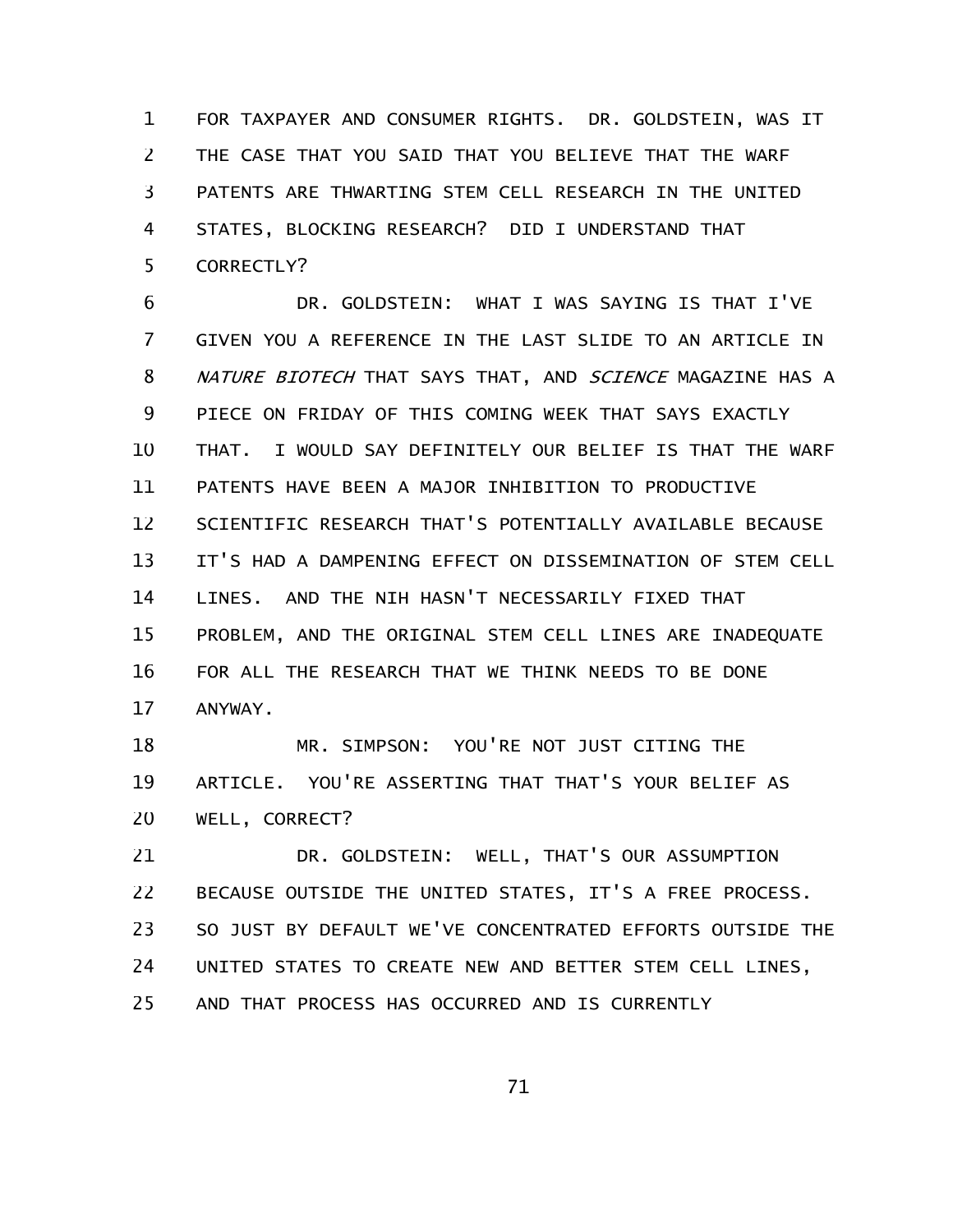FLOURISHING. AND PRESUMABLY THE FRUITS OF RESEARCH FROM THOSE BETTER AND MORE IMPROVED LINES WILL COME SOONER AND BE MORE ROBUST THAN STICKING WITH THE ORIGINAL NIH LINES. MR. SIMPSON: THANK YOU. CHAIRMAN PENHOET: THANK YOU. ANY OTHER 1 2 3 4 5

COMMENTS? 6

MR. MARGUS: THIS IS BRAD MARGUS. I'M CEO OF PERLEGEN SCIENCES. YOU MENTION THAT YOU FEEL COMPELLED TO NEGOTIATE CASE BY CASE DIFFERENT AGREEMENTS WITH DIFFERENT COMPANIES. WHAT IS YOUR OPINION AS FAR AS IF CIRM HAD A SINGLE MORE RIGID POLICY? HOW MUCH WOULD IMPEDE YOU? 7 8 9 10 11 12

DR. GOLDSTEIN: WE STARTED OUT BY SAYING WE'D LIKE TO CREATE, YOU KNOW, ONE CONTRACT THAT FITS ALL SIZES. IT JUST DIDN'T WORK. SO JUST A PRACTICAL COMMENT IS THAT ONE SIZE DOESN'T FIT ALL BECAUSE IN OUR CASE WE HAVE FUNDING THAT VARIES FROM SMALL AMOUNTS TO LARGER AMOUNTS, AND THERE ARE DIFFERENT REQUIREMENTS, DIFFERENT DESIRES. AND WE'VE HAD A HECK OF A TIME TRYING TO HAVE ONE CONTRACTUAL BLANK APPROACH FIT ALL SIZES. 13 14 15 16 17 18 19 20

SO IN A PERFECT WORLD, I WOULD LOVE TO HAVE ONE PIECE OF PAPER THAT EVERYBODY SIGNED UP ON AND IT FIT. IT JUST HASN'T WORKED OUT EXACTLY THAT WAY. 21 22 23

MR. REED: I WAS CURIOUS. WHAT RETURNS -- YOU GET MATCHING GRANTS FROM THE NIH. I HAVE A REAL CONCERN 24 25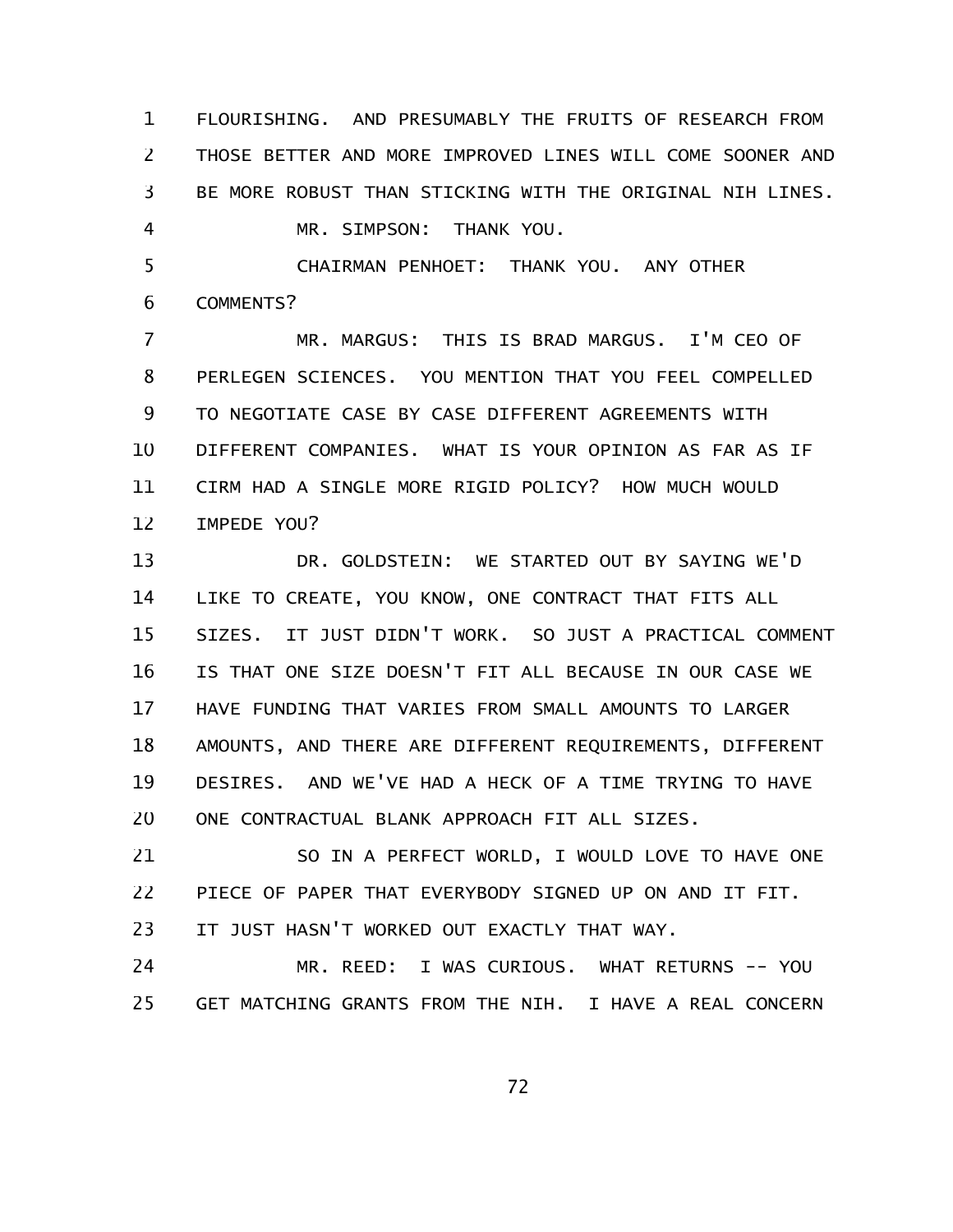WITH BEING LOCKED INTO ANY ONE TYPE OF CONTRACT WHICH MIGHT CONFLICT WITH BAYH-DOLE AND IN ANY WAY INFRINGE ON THE ABILITY TO GET MORE MONEY BACK FROM THE NIH AT A TIME WHEN WE HAVE A MORE FRIENDLY ADMINISTRATION IN THAT AREA. WHAT'S YOUR THOUGHTS? 1 2 3 4 5

DR. GOLDSTEIN: I'M NOT SURE I UNDERSTOOD YOUR POINT. ARE WE TALKING ABOUT NOT-PROFITS OR FOR-PROFITS? MR. REED: I'M NOT SURE. I JUST KNOW THAT, LIKE, THE ROMAN REED ACT IS THE ONLY THING I REALLY KNOW ABOUT IN-DEPTH, AND THAT'S WE SPENT IN CALIFORNIA \$6 MILLION IN TAX MONEY, BUT WE GOT BACK \$26 MILLION IN MATCHING GRANTS FROM NIH AND OTHER SOURCES. SO IN OTHER WORDS, THE SEED MONEY THAT WE HAD WE GOT BACK A MUCH GREATER RETURN FROM THE NIH. AND I KNOW THAT TO GET MONEY BACK FROM THE NIH, YOU HAVE TO NOT CONFLICT WITH THE BAYH-DOLE PROPERTY RIGHTS AND STUFF LIKE THIS. SO I JUST -- 6 7 8 9 10 11 12 13 14 15 16 17

DR. GOLDSTEIN: MOST OF THE FOR-PROFITS THAT YOU'RE TALKING ABOUT ARE NOT GOING TO HAVE A LOT OF NIH GRANTS PER SE. SO I DON'T SEE HOW THEY'RE GOING TO LEVERAGE THAT. SO EVEN THE SMALL BUSINESS INNOVATIVE RESEARCH PROGRAM, WHICH IS ADMINISTERED DIFFERENTLY AT DIFFERENT INSTITUTES. FOR INSTANCE, THE DIABETES INSTITUTE WILL GIVE YOU HALF A MILLION DOLLARS AND COMBINE A PART I AND PART II APPLICATION. SOMEBODY EARLY 18 19 20 21 22 23 24 25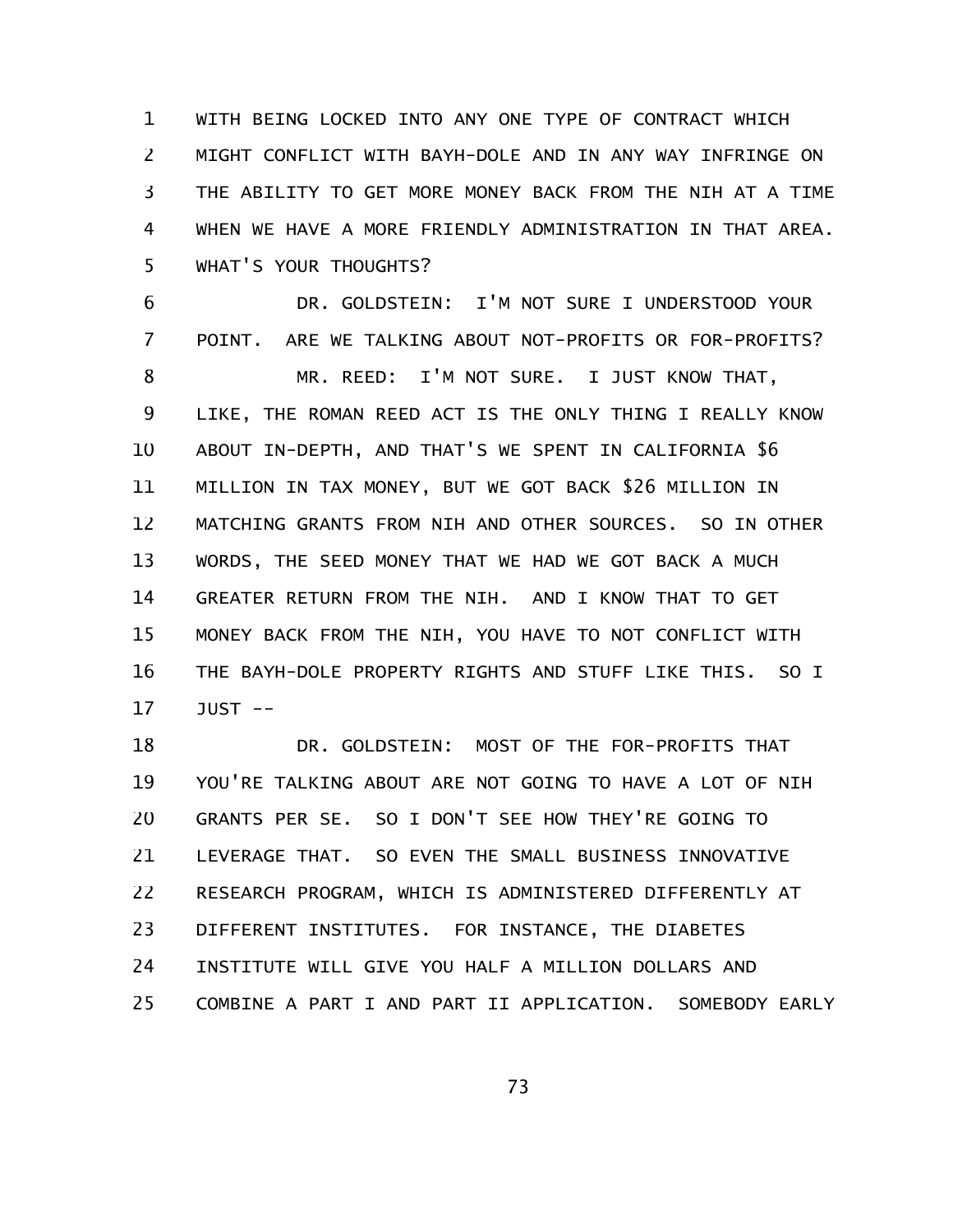ON IN THE TALK HAD GIVEN OUT WHAT ARE THE ORIGINAL RULES OF THE SBIR PROGRAM. NIH WILL GIVE YOU A COUPLE MILLION DOLLARS, SO PEOPLE HAVE VIEWED THAT IN A MORE SERIOUS WAY. 1 2 3 4

THERE MAY BE SOME OF THE LARGER VACCINE PROGRAMS THAT COMPANIES ARE GETTING MONEY FROM NIH, BUT NOT IN THIS PARTICULAR WORLD OF RESEARCH. I DOUBT THAT THERE'S VERY MUCH MONEY FROM NIH ON THE STREET FOR COMPANIES IN THE GRAND SCHEME OF THINGS IN THIS WORLD. SO I DON'T KNOW HOW YOU LEVERAGE THAT TO GET BACK MONEY. 5 6 7 8 9 10

IN TERMS OF THE NOT-PROFITS, WERE PUTTING HARDLY ANY IMPEDIMENTS IN THE WAY AND SIMPLY SAYING WE'LL STAND BY AND TAKE SOME AMOUNT OF THE ULTIMATE PROFITS IN THE FORM OF ROYALTIES OR WHATEVER, AND WE'LL LET YOU REINVEST IT IN YOUR RESEARCH PROJECT. AND IF WE EVER GET ANY MONEY, WE'LL REINVEST IT IN RESEARCH. 11 12 13 14 15 16

IN THE FOR-PROFIT WORLD, WE'RE HAVING, INSTEAD OF A DISCUSSION, WE'RE WRITING UP SOMETHING LIKE A CONTRACT TO ENFORCE THEM. 17 18 19

CHAIRMAN PENHOET: OKAY. IF THERE ARE NO OTHER COMMENTS, WE'LL THANK DR. GOLDSTEIN FOR A VERY INFORMATIVE PRESENTATION. WE REALLY APPRECIATE YOUR PARTICIPATION TODAY. AND WE'LL MOVE ALONG TO OUR NEXT SPEAKER, WHO IS STEPHEN JUELSGAARD. DR. GOLDSTEIN: THANK YOU VERY MUCH. 20 21 22 23 24 25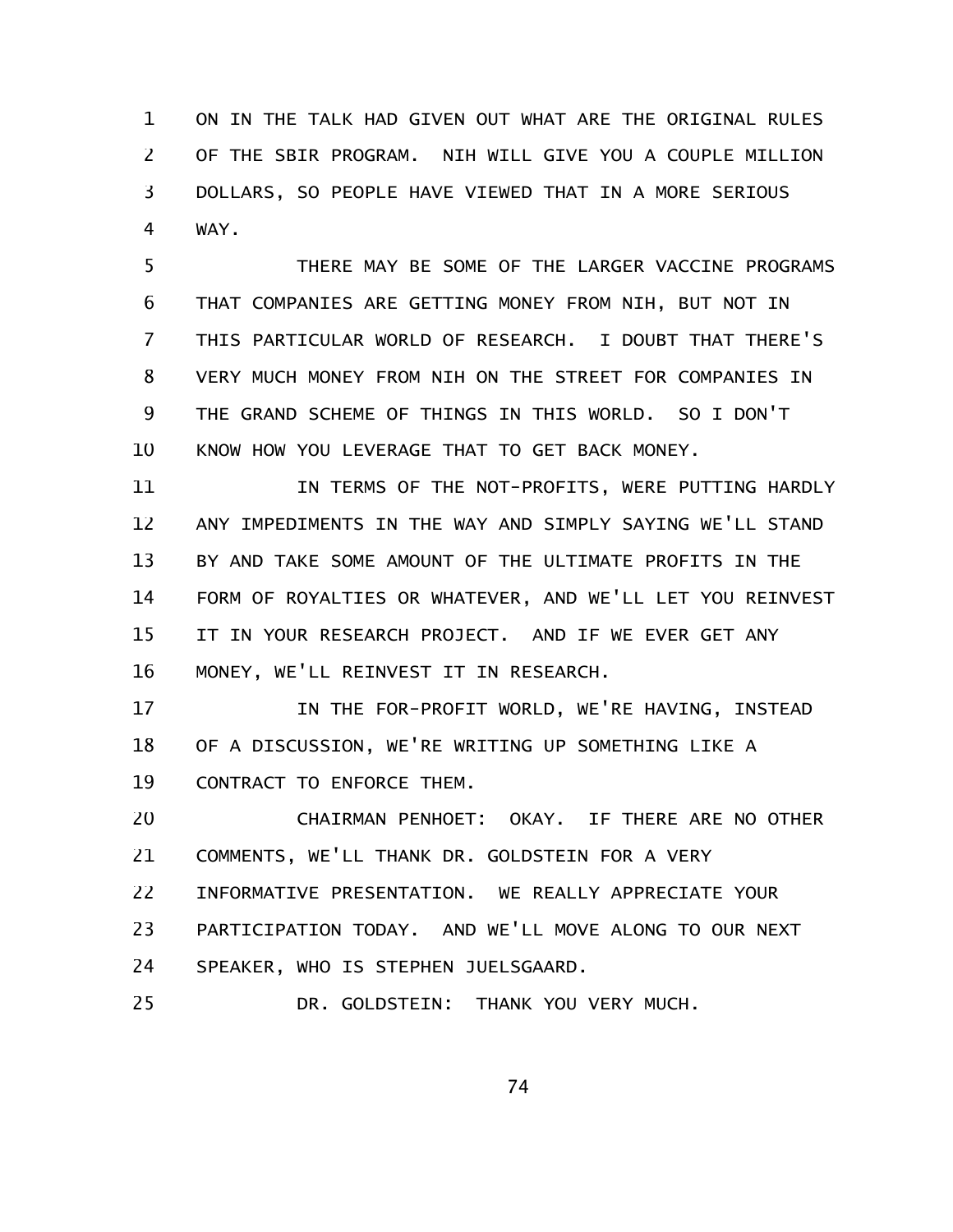(APPLAUSE.)

1

CHAIRMAN PENHOET: MARY MAXON INFORMS ME THAT DR. GOLDSTEIN'S SLIDES HAVE BEEN SENT TO THE REMOTE SITES, AND NOW DR. JUELSGAARD'S HAVE AS WELL. HOPEFULLY YOU'VE RECEIVED THOSE THERE. 2 3 4 5

DR. JUELSGAARD IS THE EXECUTIVE VICE PRESIDENT, GENERAL COUNSEL, SECRETARY, AND CHIEF COMPLIANCE OFFICER OF GENENTECH. WE'RE VERY PLEASED TO HAVE YOU JOIN US THIS MORNING. THANK YOU, STEPHEN. 6 7 8 9

DR. JUELSGAARD: THANK YOU, ED. AND THANK YOU FOR THIS OPPORTUNITY TO TALK A LITTLE BIT FROM A DIFFERENT POINT OF VIEW THAN THE FIRST TWO THAT YOU HAVE HEARD FROM. I REPRESENT A COMPANY THAT'S INVOLVED IN MAKING AND SELLING MEDICAL PRODUCTS, IN THIS CASE BIOTECHNOLOGY-DERIVED PHARMACEUTICAL PRODUCTS, SO I'M APPROACHING THINGS FROM A DIFFERENT END OF THE SPECTRUM. 10 11 12 13 14 15 16

BEFORE I REALLY GET INTO THE PRESENTATION, SORT OF AS I'VE HEARD THE INITIAL SPEAKERS, THREE COMMENTS THAT I'D LIKE TO MAKE. FIRST OF ALL, I AM A LAWYER AND PART OF MY JOB I SEE AT THE END OF THE DAY IS TO SORT TO SWIM AGAINST THE STREAM OF SOME OF THE REFERENCES TO LAWYERS THAT I'VE HEARD MADE THIS MORNING. WE REALLY TRY TO BE PRODUCTIVE AT THE END OF THE DAY. 17 18 19 20 21 22 23

DR. PIZZO: IT'S A LIFETIME JOB. 24

DR. JUELSGAARD: YOU'RE RIGHT, PHIL. THE SECOND 25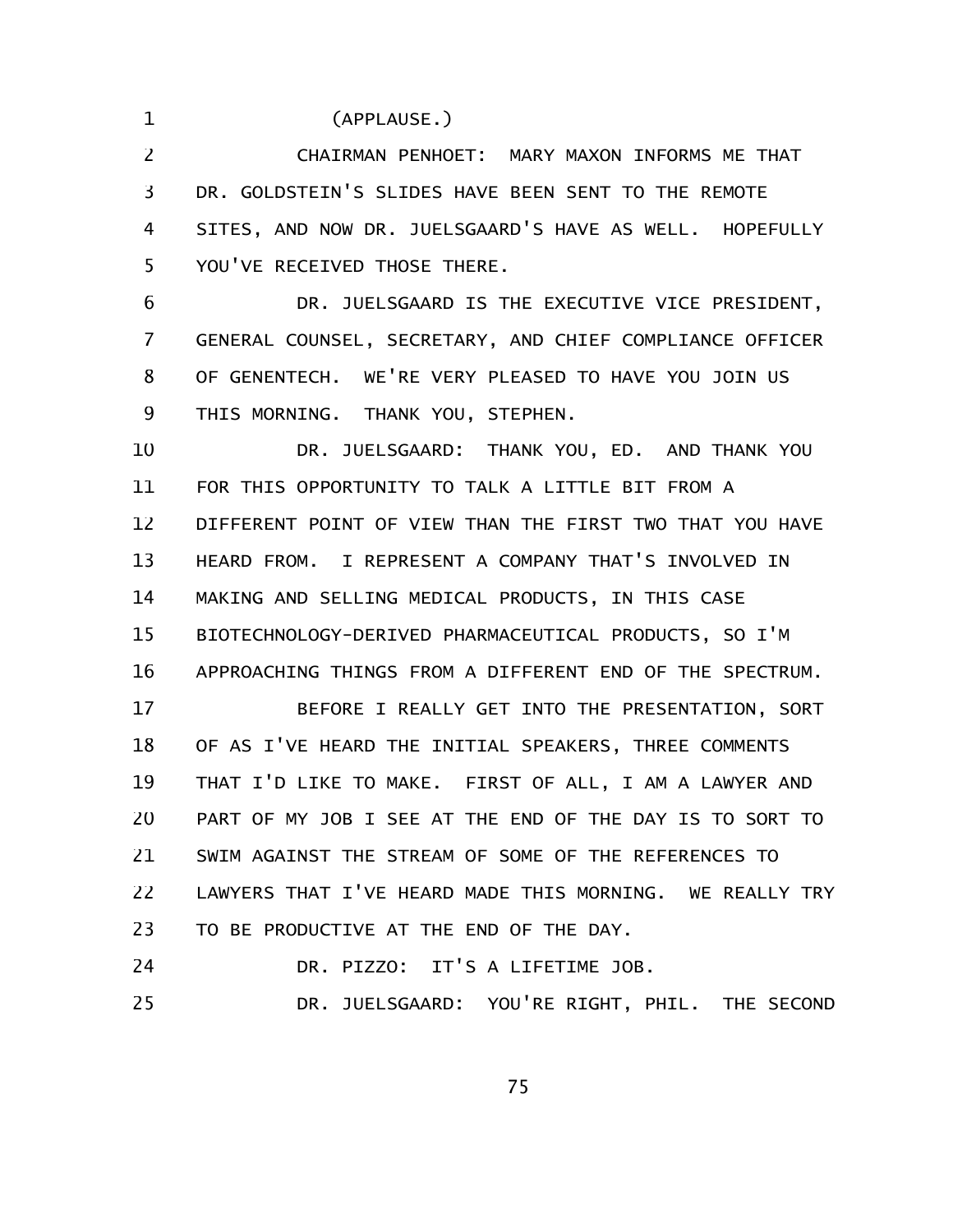IS THAT, AS I'VE LISTENED TO, IN PARTICULAR, GREG MILMAN TALK IN THE FIRST PRESENTATION, I THINK IT'S REALLY IMPORTANT AT THE END OF THE DAY FOR THE CIRM TO IDENTIFY WHAT ITS OBJECTIVES AND PRIORITIES ARE AND MATCH THE PROGRAMS TO THEM. AS GREG TALKED ABOUT THE PRIORITIES OF HIS PROGRAMS, REALLY RELATE TO ECONOMIC DEVELOPMENT. AND WHEN YOU INVOLVE SOMETHING LIKE THAT, YOU DEVELOP A DIFFERENT LIST OF CRITERIA THAN YOU MIGHT FOR SCIENTIFIC ADVANCEMENT. AND AT THE END OF THE DAY, IF YOU HAVE TOO MANY PRIORITIES, YOU WILL FIND THAT THEY CONFLICT AND YOU WON'T BE ABLE TO ACHIEVE YOUR OBJECTIVE. SO I THINK IT'S REALLY IMPORTANT TO LINE UP WHAT YOUR PRIORITIES ARE AND PUT THE PROGRAM TOGETHER TO ACHIEVE THOSE AND NOT TO HAVE TOO MANY CONFLICTING ONES. 1 2 3 4 5 6 7 8 9 10 11 12 13 14

AND THE THIRD IS, AND ACTUALLY THIS POINT WAS MADE IN PART OF THE LAST DISCUSSION, AND THAT IS IT'S VERY HARD TO SEE, PARTICULARLY IN THE ENVIRONMENT THAT I DEAL IN, THAT THERE CAN EVER BE A ONE SIZE FITS ALL MODEL, THAT IT IS A VERY COMPLICATED WORLD, AND THERE ARE A LOT OF DIFFERENT NEEDS. AND I DO THINK IF YOU ARE GOING TO GET INVOLVED, IN PARTICULAR, WITH THE PRIVATE SECTOR, THAT NOTION THAT YOU CAN HAVE A SINGLE MODEL WHICH WILL SERVE ALL ENDS OF THE SPECTRUM IS A VERY, VERY DIFFICULT ONE. I DO THINK THERE WILL HAVE TO BE SOME FLEXIBILITY BUILT IN TO DEAL WITH THE PRIVATE SECTOR 15 16 17 18 19 20 21 22 23 24 25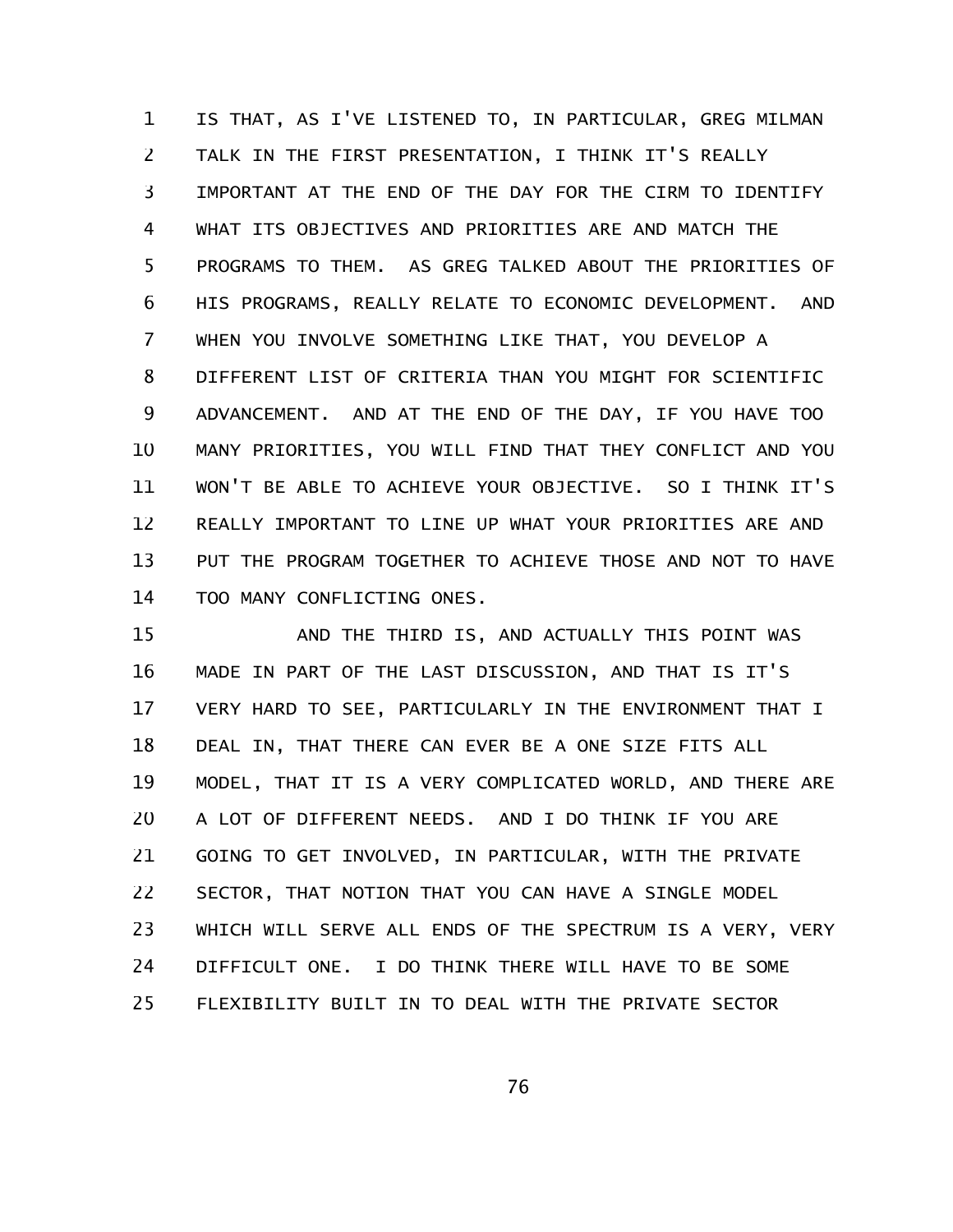WORLD SHOULD YOU CHOOSE TO DO THAT. 1

TO SOME EXTENT MY PRESENTATION IS DIVIDED INTO TWO PARTS. THE FIRST PART REALLY TRIES TO ADDRESS A COUPLE OF THEMES WITH RESPECT TO THE INDUSTRY THAT I'M IN AND THE ROLE THAT WE PLAY AND SOME OF THE OBSTACLES THAT WE FACE TO GIVE YOU A BETTER SENSE, A BETTER GROUNDING ABOUT THAT. AND THEN THE SECOND IS TO DIVE IN A BIT INTO SOME OF THE ISSUES THAT WE SEE OR I SEE IN ANY EVENT IN WORKING WITH GOVERNMENT ORGANIZATIONS AND INTERACTING WITH THEM IN PARTICULAR WHERE FUNDING IS INVOLVED. 2 3 4 5 6 7 8 9 10

LET ME JUST SAY IN THAT REGARD THAT I DO WORK FOR GENENTECH. I'M AN OFFICER OF GENENTECH, BUT I'M NOT COMING HERE REPRESENTING GENENTECH, AS YOU WILL SEE IN ONE OF MY SLIDES. WE REALLY HAVE NOTHING TO DO WITH THE STEM CELL AREA SAVE FOR ONE EXCEPTION, WHICH I'LL POINT OUT IN A MOMENT. SO THESE VIEWS REALLY REFLECT, THE ONES I'M GOING TO PRESENT, ARE MY VIEWS ALTHOUGH OBVIOUSLY THEY HAVE BEEN DEVELOPED OVER A NUMBER OF YEARS WORKING AT GENENTECH. I'VE BEEN THERE NOW FOR 20 AND A HALF YEARS, SO THEY'RE BASED ON MY EXPERIENCE IN THE INDUSTRY AND IN PARTICULAR AT GENENTECH, BUT I WANT TO BE CLEAR THAT THESE ARE NOT GENENTECH'S VIEWS. 11 12 13 14 15 16 17 18 19 20 21 22

LET ME GIVE YOU A LITTLE BACKGROUND VERY QUICKLY ABOUT GENENTECH BECAUSE I WANT TO LEAD TO THE NEXT PART OF THIS. SO WE'RE THE OLDEST BIOTECHNOLOGY COMPANY 23 24 25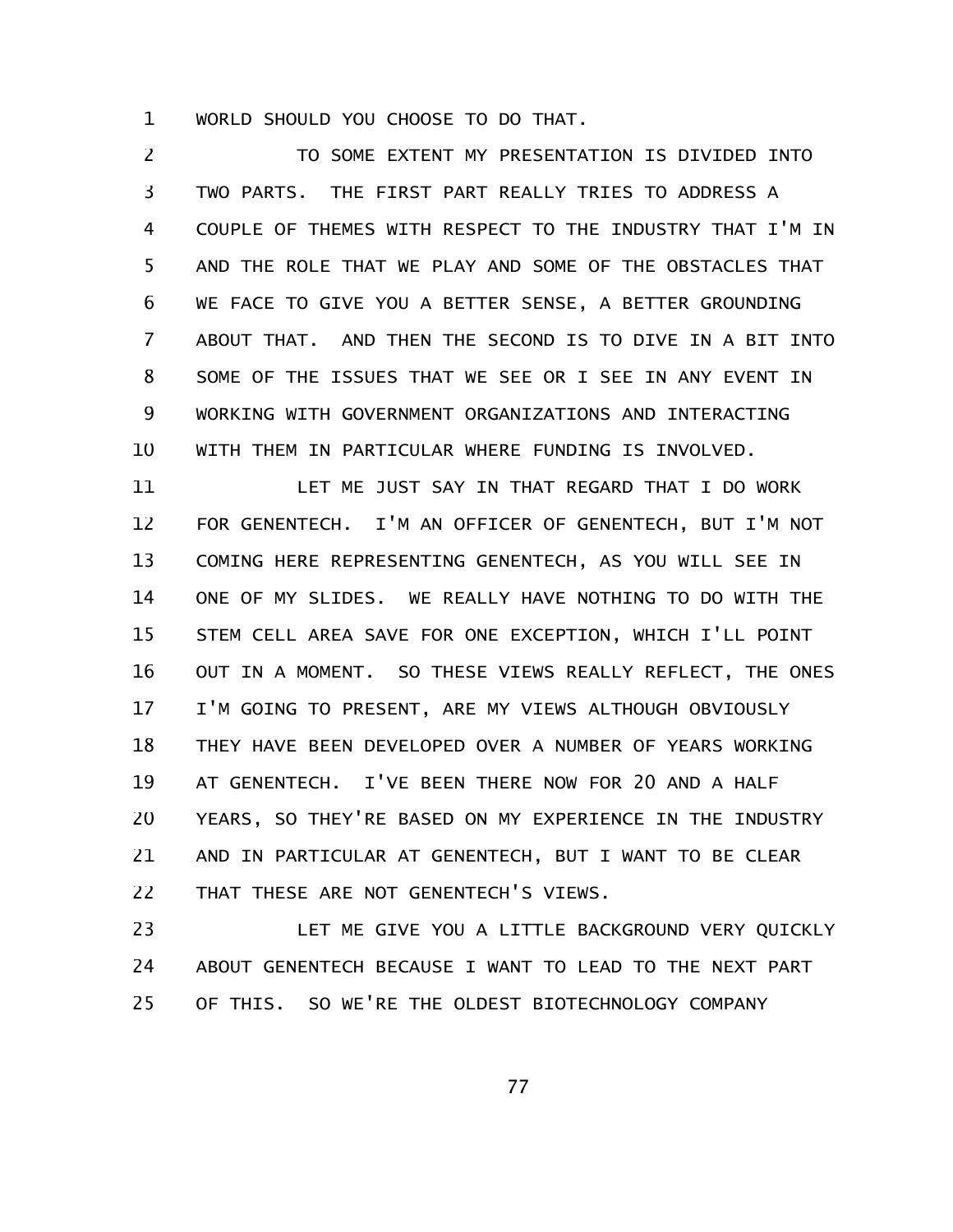ESSENTIALLY IN THE WORLD FOUNDED IN 1976. WE'RE HEADQUARTERED JUST DOWN THE ROAD HERE IN SOUTH SAN FRANCISCO. WE HAD REVENUES LAST YEAR OF \$6.6 BILLION, WE HAVE 12 MARKETED PRODUCTS TO TREAT THE DISEASES THAT ARE LISTED HERE. OUR BIGGEST PRODUCTS ARE IN THE CANCER AREA, BUT WE HAVE PRODUCTS TREATING HEART ATTACK AND STROKE, SEVERE ASTHMA, CYSTIC FIBROSIS, GROWTH HORMONE DEFICIENCY. WE HAVE 9800 EMPLOYEES, OF WHICH 8500 ARE LOCATED HERE IN CALIFORNIA. TO JUST REPEAT, WE'RE NOT INVOLVED AT ALL IN THE STEM CELL RESEARCH AREA. IT IS NOT SOMETHING THAT WE HAVE PUT IN OUR LINE OF SIGHT WITH ONE EXCEPTION, AND THAT'S THE AREA OF CANCER STEM CELLS, WHICH IS STARTING TO EVOLVE NOW. 1 2 3 4 5 6 7 8 9 10 11 12 13

AND THE NOTION THAT AT THE BASE ROOT OF SOME CANCERS, IF NOT ALL OF THEM, ARE A GROUP OF CELLS CALLED CANCER STEM CELLS WHICH GIVE RISE PERPETUALLY TO NEW CANCER CELLS. AND THERE THE OBJECT, IF THIS PROVES TO BE TRUE, AND A MECHANISM TO TREAT CANCER WILL BE TO DESTROY THESE CELLS RATHER THAN TO REGENERATE OR PERPETUATE THEM. SO A VERY DIFFERENT CONCEPT THAN THIS GROUP HAS IDENTIFIED AS A WAY FORWARD FOR NEW THERAPIES. 14 15 16 17 18 19 20 21

CHAIRMAN PENHOET: GENENTECH'S R&D BUDGET THIS YEAR WILL BE HOW MUCH MONEY? 22 23

DR. JUELSGAARD: \$1.5 BILLION IN RESEARCH AND DEVELOPMENT, AND THAT'S ROUGHLY SPLIT. SO I'M GOING TO 24 25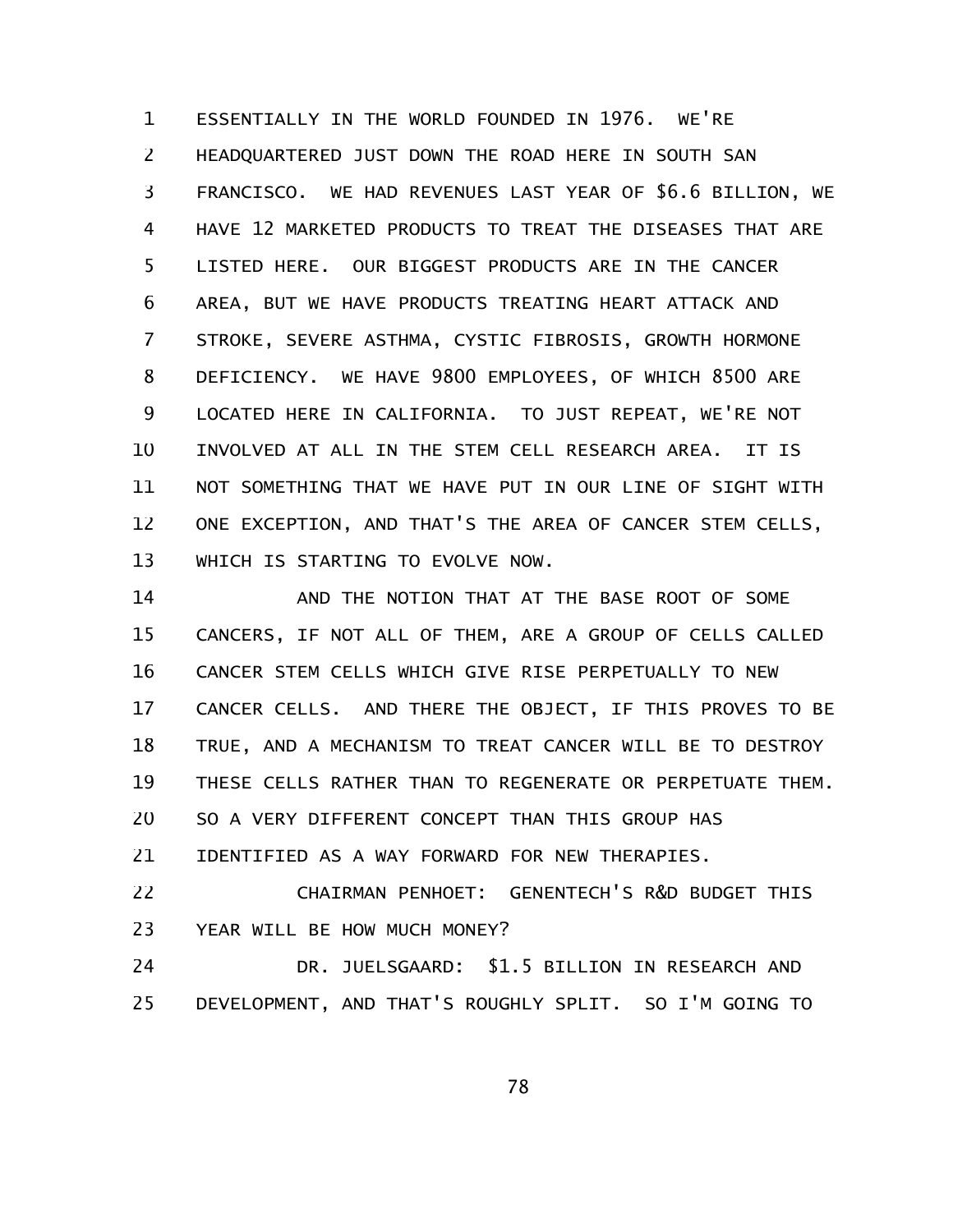TALK ABOUT THIS ACTUALLY IN THE NEXT SEVERAL SLIDES, RESEARCH AND DEVELOPMENT, BECAUSE THEY ARE TWO COMBINATIONS OF EFFORTS THAT AT THE END OF THE DAY ARE ESSENTIAL TO LEAD TO NEW THERAPIES. AND I THINK WHAT THE HOPE IS IS THAT WHAT COMES OUT OF ALL THESE EFFORTS ARE NEW THERAPIES, SO I THINK WE NEED TO UNDERSTAND THE SPECTRUM OF WHAT GOES ON IN DEVELOPMENT OF NEW THERAPIES. WE SPEND ROUGHLY FOR EVERY ONE DOLLAR IN RESEARCH, WHICH I'LL TALK ABOUT A LITTLE MORE DETAIL, BUT WHICH IS REALLY TRYING TO IDENTIFY POTENTIAL PRODUCTS. FOR EVERY DOLLAR WE SPEND IN RESEARCH, WE SPEND \$5 IN DEVELOPMENT. THAT'S ROUGHLY THE RATIO AT GENENTECH. IT'S VARIED OVER TIME BETWEEN ONE TO FOUR TO ONE TO FIVE, SO THAT'S ROUGHLY THE BREAKDOWN. THE LION'S SHARE OF MONEY REALLY GETS SPENT ONCE YOU'VE IDENTIFIED THAT LEAD POTENTIAL PRODUCT OF TRYING TO BRING IT TO THE MARKETPLACE. 1 2 3 4 5 6 7 8 9 10 11 12 13 14 15 16 17

SO I WANTED TO AGAIN BRIEFLY ADDRESS TWO AREAS, THE AREA OF RESEARCH, WHICH ESSENTIALLY IN THE CASE OF A COMPANY LIKE OURS, AND ED PRESENTED THIS SLIDE, IT'S THE TRANSLATION OF BASIC RESEARCH INTO APPLIED RESEARCH, ESSENTIALLY TAKING THINGS THAT HAVE ALREADY BEEN DEVELOPED AT A FUNDAMENTAL LEVEL, OFTEN DONE IN ACADEMIC INSTITUTIONS, ALTHOUGH, PHIL, WE DO DO SOME BASIC RESEARCH AT GENENTECH AS WELL. 18 19 20 21 22 23 24 25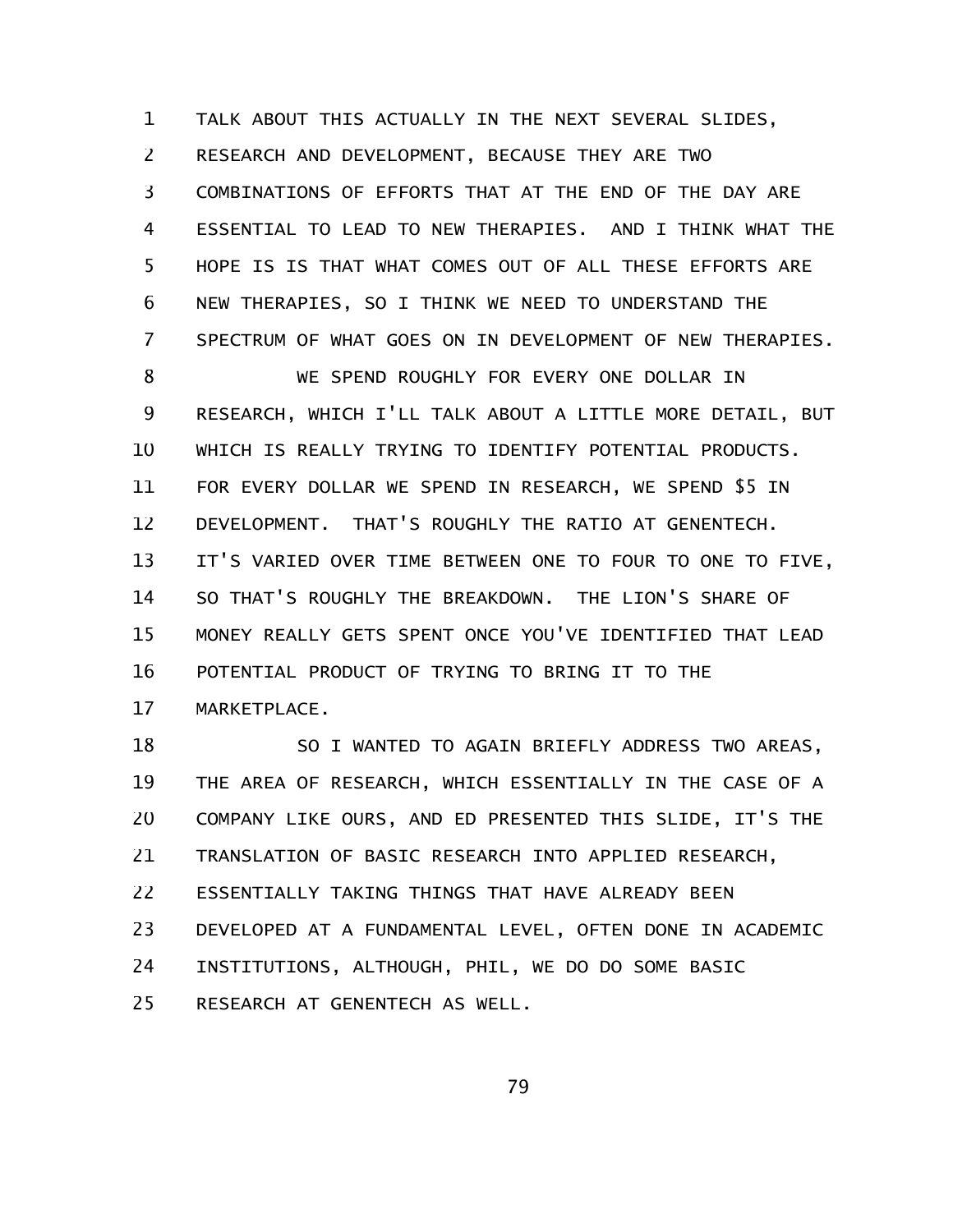DR. PIZZO: OUTSTANDING BASIC RESEARCH.

1

DR. JUELSGAARD: WE HAVE SOME EX-STANFORD FOLKS TO PROVE IT AS WELL. 2 3

DR. PIZZO: THEY DO THE MOST OUTSTANDING WORK. DR. JUELSGAARD: WE'RE VERY PROUD TO HAVE THEM. AND ALSO FOR ZACH'S BENEFIT, SOME GREAT PEOPLE FROM UCSF. DR. PIZZO: LITTLE LESS. 4 5 6 7

DR. JUELSGAARD: WE'LL MOVE ON. AND THE OTHER IS THE DEVELOPMENT OF NEW THERAPIES WHICH ESSENTIALLY, AS I INDICATED, TAKE SOMETHING THAT WE'VE IDENTIFIED MAY BE A POTENTIAL PRODUCT AND REALLY TRIES TO MOVE IT THROUGH ALL OF THE STEPS THAT ARE NEEDED TO DETERMINE AT THE END OF THE DAY WHETHER IT WILL BE A PRODUCT. AND ESSENTIALLY THAT MEANS PROVING OR DEMONSTRATING SAFETY AND EFFECTIVENESS. THOSE ARE THE TWO HALLMARKS OF A PRODUCT -- MUST BE TRUE OF A PRODUCT IN ORDER FOR IT TO BE SOLD CERTAINLY IN THE UNITED STATES. 8 9 10 11 12 13 14 15 16 17

SO MY FIRST SET OF POINTS THAT I WANT TO MAKE IS THAT INNOVATION, SORT OF THE KEY TO OUR INDUSTRY IS INNOVATION. AND A TREMENDOUS AMOUNT OF INNOVATION GOES ON IN THE PRIVATE SECTOR. FOR US, ONE OF THE PRIMARY MEASURES OF INNOVATION ARE PATENTS. AT THE END OF THE DAY, PATENTS ARE ALL ABOUT INVENTIONS THAT ARE MADE, NEW AND NOVEL IDEAS THAT HAVE BEEN REDUCED TO PRACTICE. AND SO THE POINT I WANT TO MAKE IS WHILE THERE'S 18 19 20 21 22 23 24 25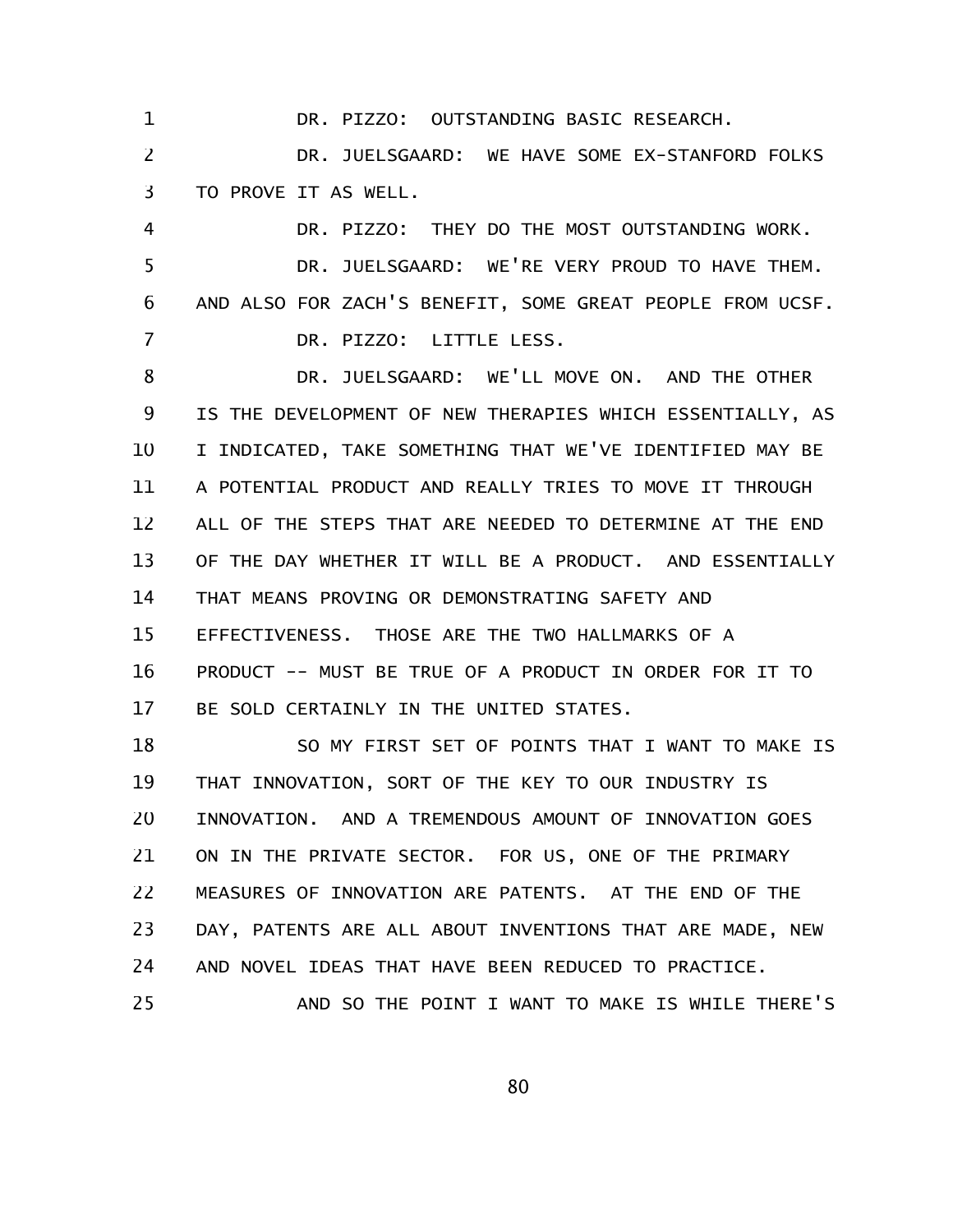OBVIOUSLY A LOT OF ATTENTION THAT'S PAID TO ALL OF THE RESEARCH THAT GOES ON IN ACADEMIC INSTITUTIONS, I THINK IT'S IMPORTANT TO NOTE THAT THERE'S A SIGNIFICANT AMOUNT OF INNOVATION AND RESEARCH THAT GOES ON IN COMPANIES. AND THE SLIDES THAT I'M GOING TO SHOW YOU, THESE ARE NOT AT THE END OF THE DAY DESIGNED ESSENTIALLY TO MAKE SOMETHING OUT OF GENENTECH. WHEN I PUT THIS PRESENTATION TOGETHER, I SORT OF DID IT IN THE LAST WEEK OR SO AFTER TALKING TO MARY ABOUT THIS BECAUSE I CAME TO THIS MORE RECENTLY TO MAKE THIS PRESENTATION. SO I PULLED EXISTING SLIDES THAT WE HAD AT GENENTECH AND DIDN'T TRY TO REMODEL THEM, SO YOU WILL SEE THAT SOME OF THESE SLIDES ILLUSTRATE US VIS-A-VIS OTHER COMPANIES ONLY FOR INTERNAL PURPOSES WHEN WE GENERATED THESE SLIDES. SO IGNORE THE PLACEMENT OF GENENTECH ON THESE, BUT I WANT TO USE THESE FOR A MORE FUNDAMENTAL POINT. THAT IS, IN THIS PARTICULAR CASE, THE AMOUNT OF INNOVATION THAT GOES ON WITHIN COMPANIES. 1 2 3 4 5 6 7 8 9 10 11 12 13 14 15 16 17 18

IN THE CASE OF GENENTECH, WE HAVE OVER 5600 GRANTED PATENTS BETWEEN THE UNITED STATES AND THE REST OF THE WORLD AND 5300 PENDING PATENT APPLICATIONS. NOT ALL OF THOSE WILL GIVE RIGHTS TO PATENTS, BUT WE HAVE DONE A TREMENDOUS AMOUNT OF RESEARCH WORK OVER THE YEARS AT GENENTECH, AND THIS GOES ON IN ALL OF THE COMPANIES THAT ARE OUT THERE. THIS IS REALLY A MAINSTAY OF WHAT THEY DO 19 20 21 22 23 24 25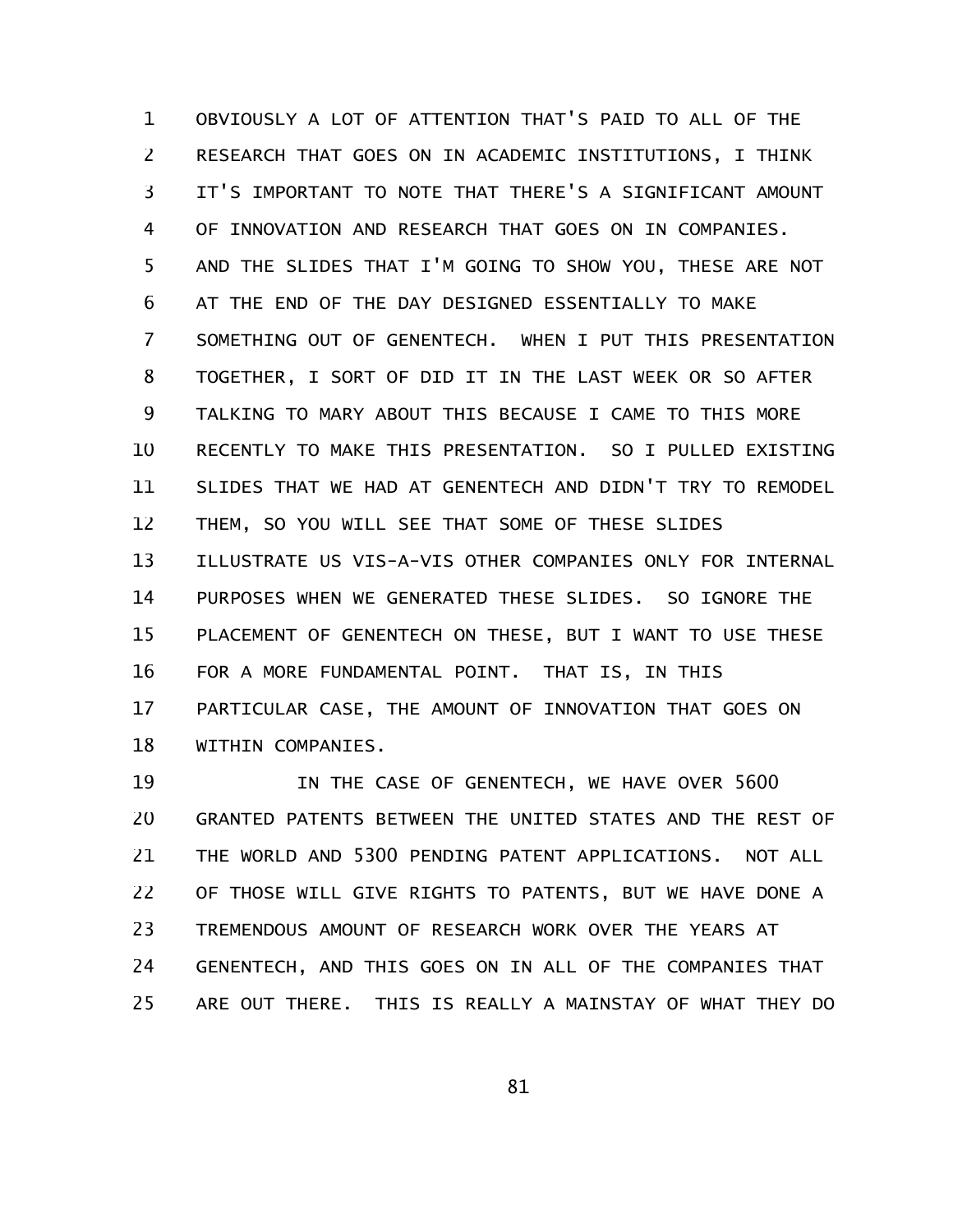AND WHAT WE DO. 1

AND SO AT THE ROOT OF THE DEVELOPMENT OF NEW THERAPIES IS A SIGNIFICANT AMOUNT OF INNOVATION THAT GOES ON INSIDE COMPANIES. JUST TO SORT OF REINFORCE THAT POINT, THIS IS SOMETHING THAT, AGAIN, WE'VE LOOKED AT, IN PARTICULAR IN THE AREA THAT WE'RE INVOLVED IN AND THE NUMBER OF PATENTS THAT HAVE BEEN GRANTED ESSENTIALLY TO VARIOUS COMPANIES OR INSTITUTIONS. IN OUR CASE WE'RE REALLY INVOLVED IN THE PEPTIDE OR PROTEIN AREA. THIS DATA WAS PULLED FROM THE U.S. PATENT AND TRADEMARK OFFICE DATABASE, AND THE ONE ON THE LEFT THEY HAVE A PARTICULAR CLASSIFICATION THAT RELATES TO PEPTIDE AND PROTEIN PATENTS. AND SO, AGAIN, MY POINT IS NOT TO IDENTIFY ANY PARTICULAR ORGANIZATION AND WHAT THEY DO, BUT ONLY TO MAKE THE POINT THAT A SIGNIFICANT AMOUNT OF RESEARCH INTO NEW THERAPIES IS GOING ON IN THE PRIVATE SECTOR. 2 3 4 5 6 7 8 9 10 11 12 13 14 15 16

AND AT THE END OF THE DAY, IF THE GOAL IS TO REALLY TRY AND BRING NEW THERAPIES FORWARD, THE PRIVATE SECTOR IS GOING TO BE A GREAT PLACE TO REALLY TURN TO TO POTENTIALLY HELP SUPPORT IN THAT REGARD, AS WELL AS OBVIOUSLY THE ACADEMIC AND OTHER NOT-FOR-PROFIT INSTITUTIONS. 17 18 19 20 21 22

SO I SORT OF MADE MY POINT, WHICH IS WHY IS THIS IMPORTANT OR RELEVANT? AND THAT IS BECAUSE THE AMOUNT OF FUNDAMENTAL TRANSLATIONAL RESEARCH, FOR THE MOST PART, 23 24 25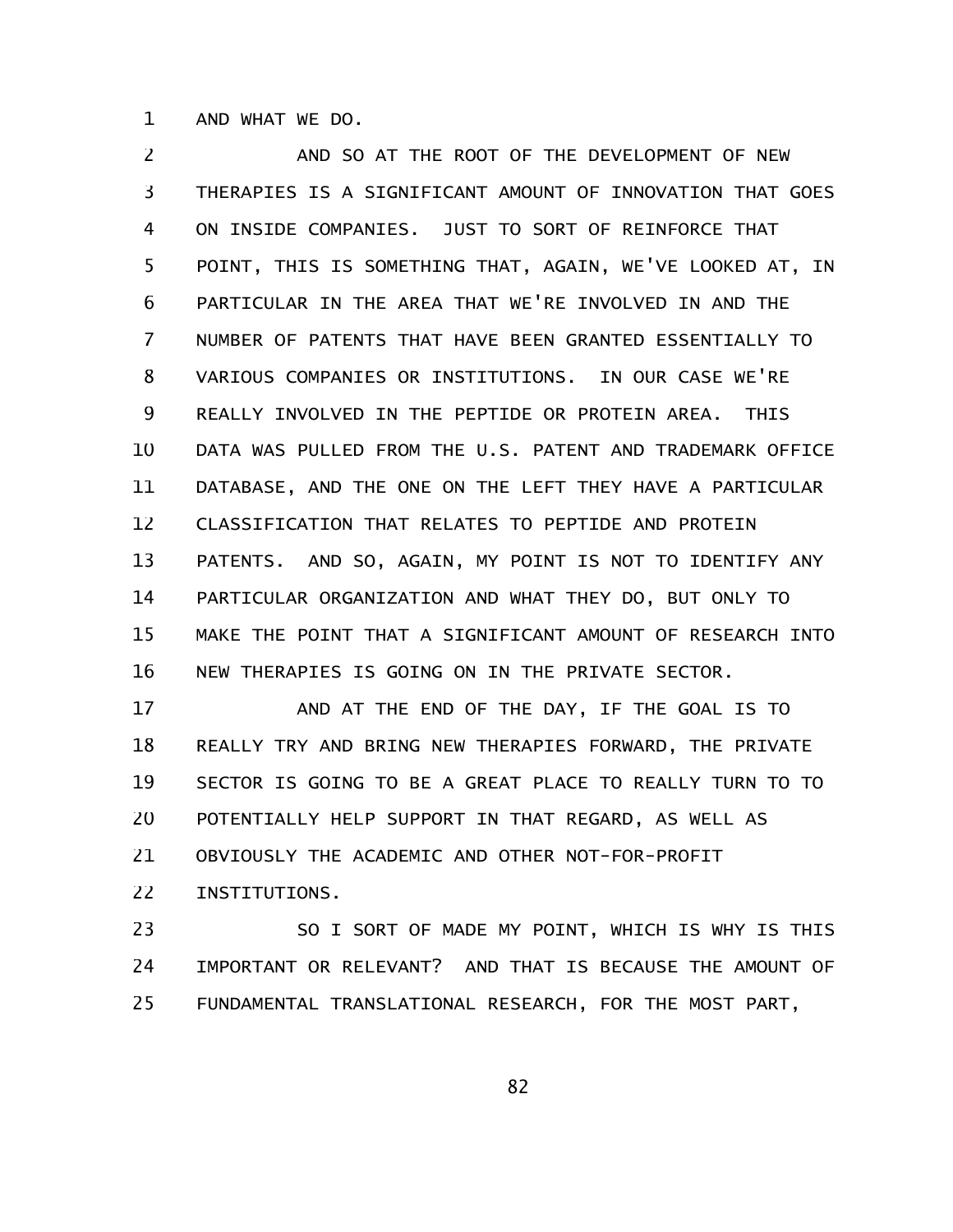ALTHOUGH SOME OF IT'S BASIC, THAT GETS DONE IN THESE ORGANIZATIONS. AND SO IF ONE BELIEVES IT'S IMPORTANT TO PROVIDE THE RIGHT CONDITIONS WHICH WILL SUPPORT AND ENCOURAGE THAT RESEARCH -- I'LL COME BACK TO THAT LATER BECAUSE THERE ARE THINGS THAT IN MY VIEW YOU CAN DO WHICH WILL IMPEDE THAT PROPOSITION. 1 2 3 4 5 6

CHAIRMAN PENHOET: FOR THOSE OF YOU WHO ARE FOLLOWING THE PRESENTATION, STEVE IS NOW ON SLIDE 7. DR. JUELSGAARD: I FORGOT ABOUT THAT. I'LL TRY TO, AS I ADVANCE THE SLIDES, IDENTIFY THE SLIDE THAT I'M ON. 7 8 9 10 11

SO THE NEXT THING THAT I WANTED TO TALK ABOUT IS DRUG DEVELOPMENT, WHICH IS, AS I SAID, WHERE ACTUALLY THE LION'S SHARE OF THE MONEY GETS SPENT, AND TO REALLY TALK ABOUT THREE THINGS BECAUSE I THINK IT'S IMPORTANT TO UNDERSTAND THIS FROM AN INDUSTRY PERSPECTIVE IN THAT DRUG DEVELOPMENT IS RISKY, LENGTHY, AND EXPENSIVE. AND SO TO TALK ABOUT THIS, YOU TALK ABOUT A STUDY THAT WAS DONE, FIRST OF ALL. THIS IS A STUDY PUBLISHED IN THE JOURNAL OF HEALTH ECONOMICS IN 2002. I'M GOING TO TALK A BIT ABOUT SOME MORE RECENT WORK THAT WE'VE DONE AT GENENTECH USING THIS SAME GROUP. A GROUP OF INDIVIDUALS, JOE DI MASI FROM TUFTS UNIVERSITY, RON HANSON FROM UNIVERSITY OF ROCHESTER, HENRY GROBOWSKI FROM DUKE UNIVERSITY, ALL AFFILIATED IN THE ECONOMICS AREAS OF THEIR ORGANIZATIONS, 12 13 14 15 16 17 18 19 20 21 22 23 24 25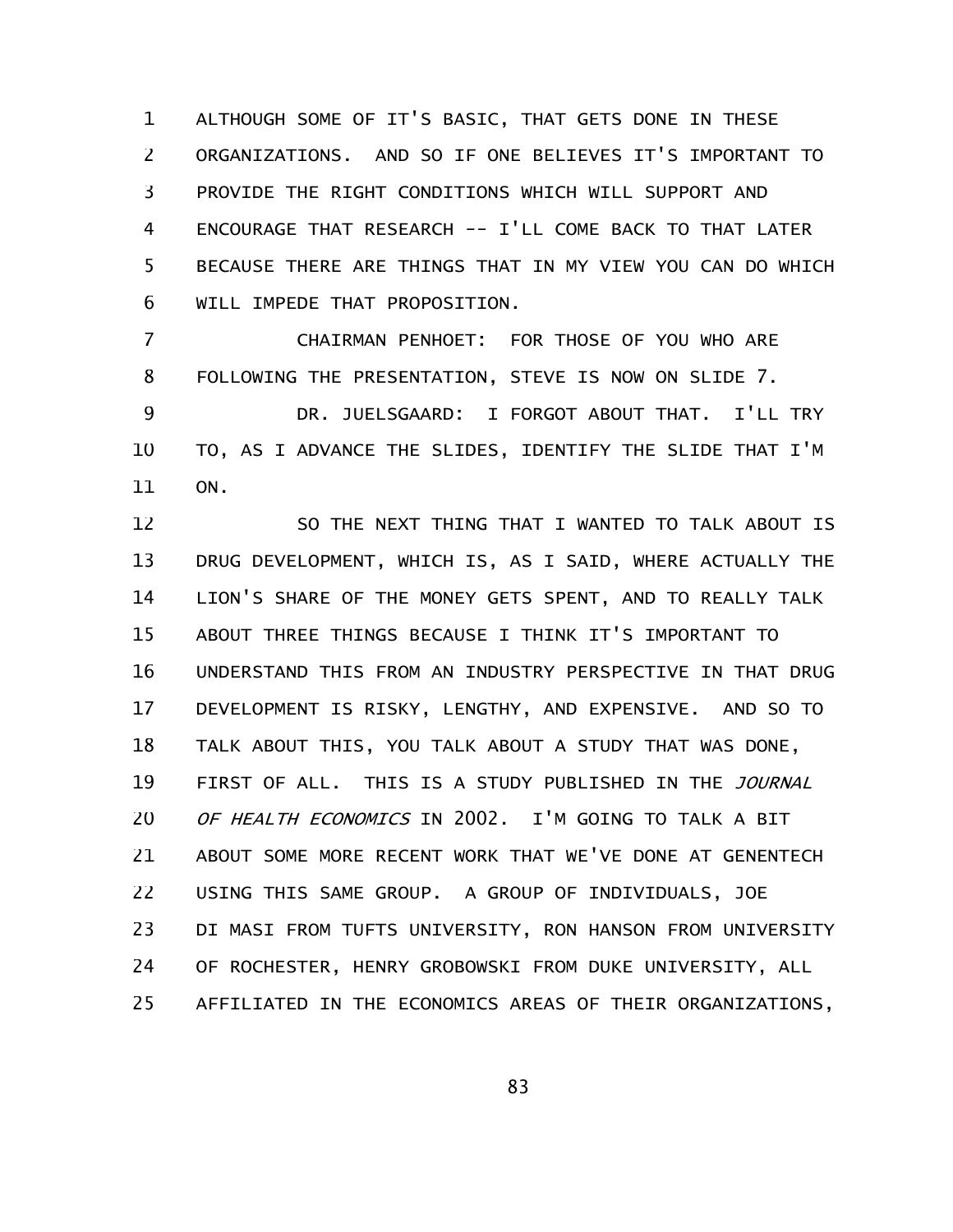PUT TOGETHER A STUDY TO LOOK AT THE COST OF RESEARCH AND DRUG DEVELOPMENT AROUND PARTICULAR PRODUCTS AND PUBLISHED THIS IN 1982. 1 2 3

AND THE TAKE-HOME IS IN THAT PERIOD OF TIME -- I'M SORRY -- 1992, AT THAT TIME THAT THE ACTUAL COST PER APPROVAL FOR A MOLECULE WAS \$403 MILLION AND THAT THE CAPITALIZED COST, WHICH, IN ESSENCE, TAKES INTO CONSIDERATION THE COST OF CAPITAL, WHICH FOR US IS REALLY THE MORE APPROPRIATE WAY TO LOOK AT IT AS OPPOSED TO THE PURE OUT-OF-POCKET DOLLARS, BUT THE INVESTMENT COST ASSOCIATED WITH THE DEVELOPMENT OF PRODUCTS IS \$802 MILLION PER PRODUCT. SO ROUGHLY THE COST TO BRING A NEW PRODUCT FORWARD. PARTICULARLY THESE ACCOUNTED FOR ALL COSTS. THESE WERE FAILURES AS WELL AS SUCCESSES BECAUSE, AS YOU WILL SEE, THERE ARE A FAIR NUMBER OF FAILURES THAT GO ON. SO WE THINK IT'S IMPORTANT TO CONSIDER IT ALL IN COST. 4 5 6 7 8 9 10 11 12 13 14 15 16 17

SO WE ASKED THIS GROUP LAST YEAR TO COME TO GENENTECH AND LOOK AT -- TO UPDATE THEIR DATA AND LOOK AT HOW WE DO THINGS AND WHAT WE DO AND WHERE OUR STRUCTURE FITS VIS-A-VIS THEIR ORIGINAL FINDINGS. AND THE NEXT SLIDES I'M GOING TO SHOW YOU RELATE TO THAT. AGAIN, I DON'T WANT TO FOCUS ON GENENTECH. THAT'S NOT THE PURPOSE OF THIS. I WANT TO MORE FOCUS ON THE DATA GENERICALLY AROUND THE ORGANIZATIONS INVOLVED. 18 19 20 21 22 23 24 25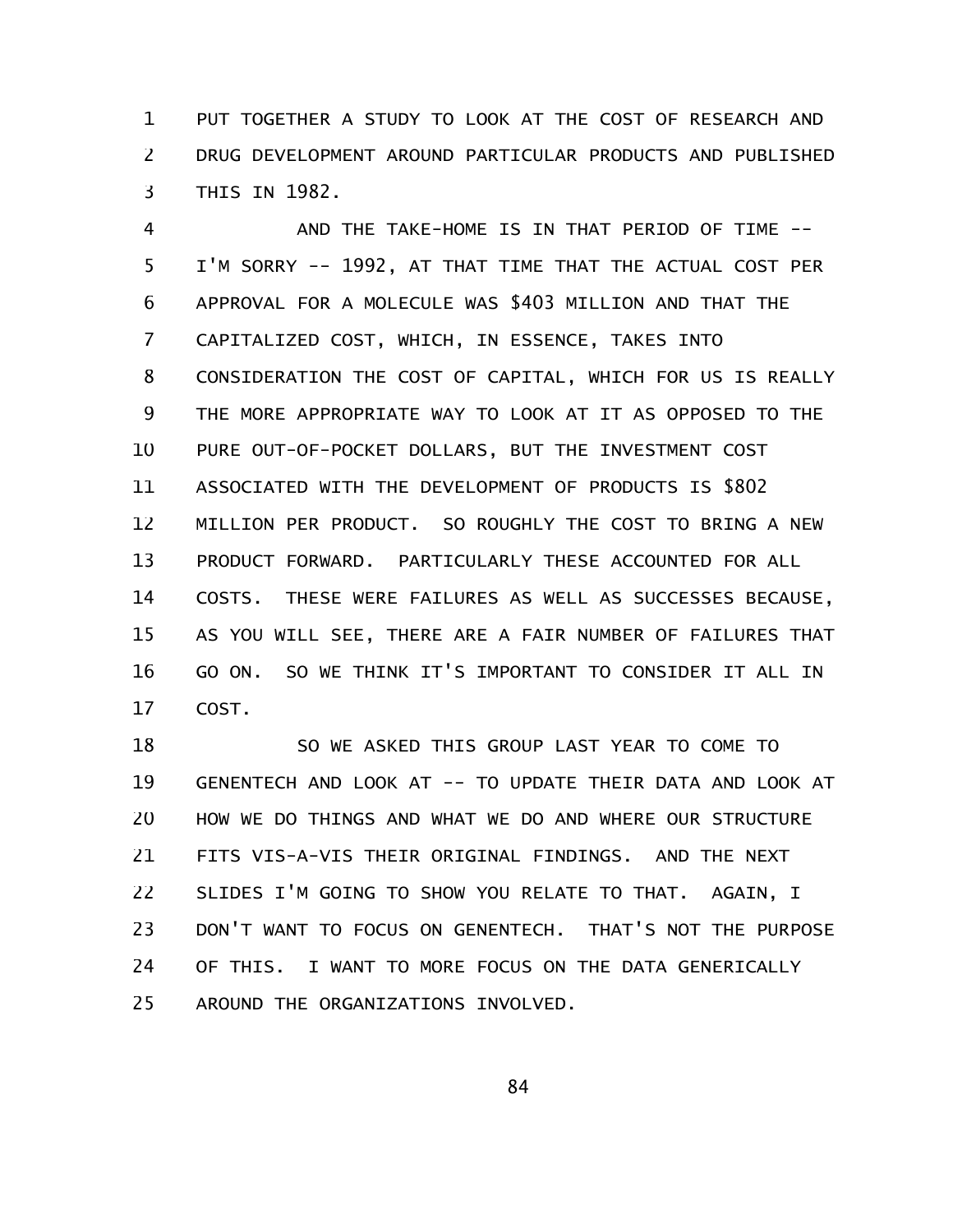SO THE FIRST IS WHAT WE CALL THE PROBABILITY OF TECHNICAL SUCCESS FOR COMPOUNDS ENTERING CLINICAL TESTING. WHAT IT ESSENTIALLY MEANS IS WHAT ARE THE CHANCES THAT YOU WILL BE SUCCESSFUL? WHAT ARE THE ODDS AT THE END OF THE DAY THAT WHEN YOU START CLINICAL TESTING, WHAT WILL COME OUT AT THE OTHER END AS A SUCCESSFUL PRODUCT? WHAT I DEMONSTRATE, I WANT TO MOSTLY FOCUS ON PHARMA AND BIOPHARMA, BIOPHARMA BEING ESSENTIALLY THE PART OF THE INDUSTRY WE'RE IN, THE BIOTECH AREA, THAT THE ODDS OF BEING SUCCESSFUL ARE SOMEWHERE AROUND ONE IN FIVE TO A LITTLE LESS THAN ONE IN THREE. SO TO BE CLEAR, MOST COMPOUNDS THAT WE START CLINICAL TESTING WITH, REMEMBER AT THIS POINT WE'VE IDENTIFIED THEM IN RESEARCH AS POTENTIALLY PROMISING CANDIDATES, WE'VE ALREADY TESTED THEM IN ANIMALS TO MAKE SURE WE'VE IDENTIFIED ANY POTENTIAL TOXICITY PROBLEMS BEFORE WE GET INTO MAN, ETC., BUT ONCE WE START IN HUMANS, THE ODDS OF SOMETHING SUCCESSFUL COMING OUT AT THE OTHER END ARE IN THIS RANGE. 1 2 3 4 5 6 7 8 9 10 11 12 13 14 15 16 17 18 19

SO MORE THINGS ARE GOING TO FAIL THAN ARE GOING TO SUCCEED. THAT'S JUST A GIVEN IN TERMS OF THE WAY THIS PROPOSITION WORKS. SO THIS IS A VERY RISKY ENTERPRISE, DEVELOPING PRODUCTS. 20 21 22 23

THE SECOND IS THE TIMELINES THAT ARE INVOLVED. I SAID THERE WERE THREE ISSUES HERE. THE OTHER IS THE 24 25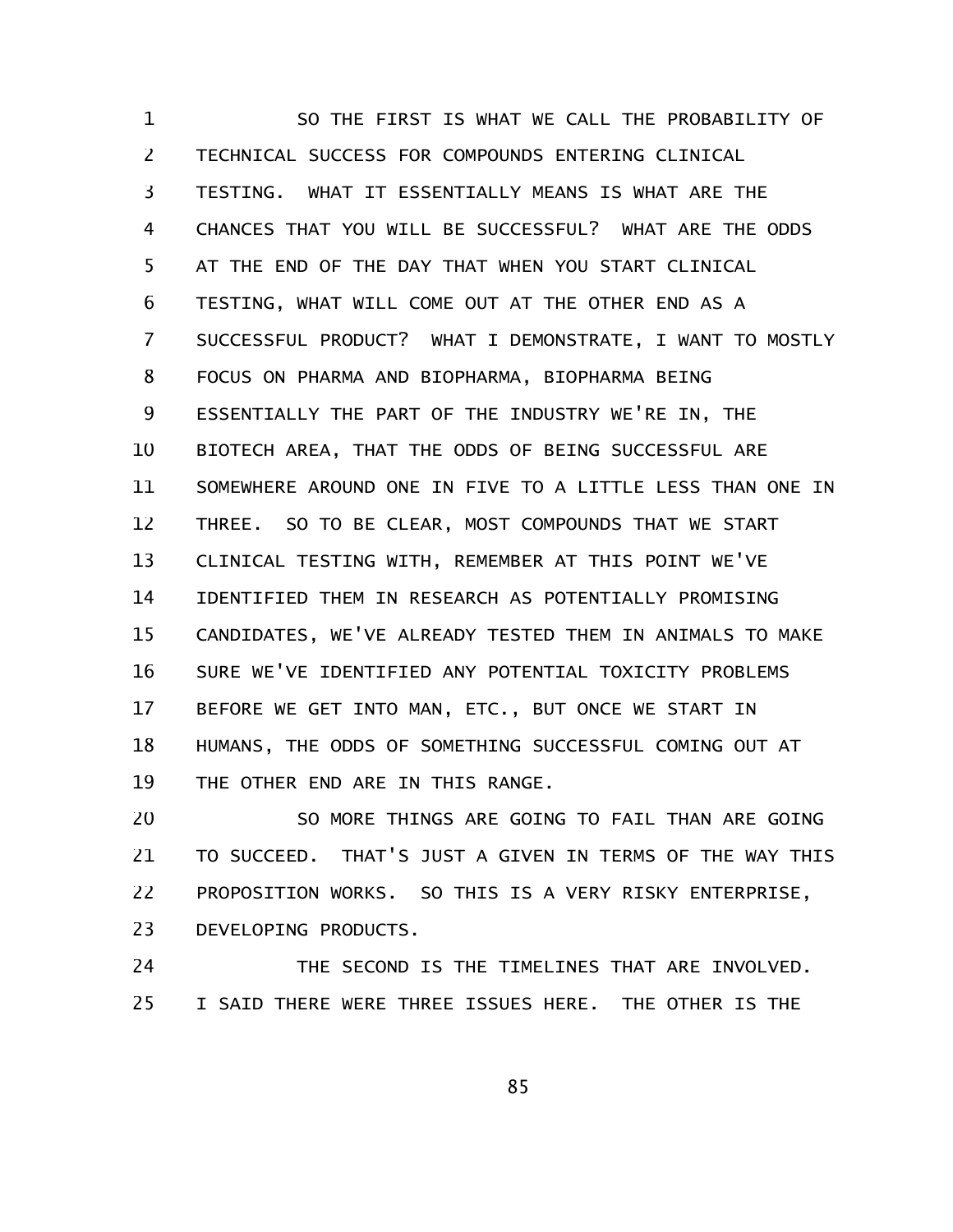LENGTH. THESE ARE THE NUMBER OF MONTHS THAT ONCE YOU START CLINICAL DEVELOPMENT IT'S GOING TO TAKE BEFORE YOU GET SOMETHING OUT ON THE OTHER END IN TERMS OF A PRODUCT BROKEN INTO PHASE I TRIALS, PHASE II TRIALS, PHASE III CLINICAL TRIALS, AND THEN REGULATORY REVIEW OR TIME SPENT BEFORE THE FDA GETTING PRODUCT APPROVAL. AGAIN, THESE ARE ALL AVERAGE TIMES. FOR US, FOR EXAMPLE, THIS IS DATA THAT GOES BACK TO 1991. IT'S THE SAME FOR THE BIOPHARMA AND PHARMA INDUSTRY, SO IT'S ESSENTIALLY ABOUT 14 YEARS WORTH OF DATA THAT SIT BENEATH THESE. SO THESE ARE VERY LENGTHY PROCESSES ONCE YOU START CLINICAL TRIALS. 1 2 3 4 5 6 7 8 9 10 11

CHAIRMAN PENHOET: AND THE WORK THAT LED UP TO THOSE, STARTING THE CLINICAL TRIALS MIGHT BE AN EQUAL LENGTH OF TIME? 12 13 14

DR. JUELSGAARD: SO I'M GOING TO MAKE THAT POINT RIGHT NOW. I JUST TOOK TWO OF OUR MORE SUCCESSFUL PRODUCTS, BUT THEY'RE ALSO PRODUCTS WHICH COME FROM WHAT I CALL THE NEW BIOLOGICAL CONCEPT. LET ME JUST TALK ABOUT THOSE REAL QUICKLY. ONE IS HERCEPTIN, A DRUG TO TREAT METASTATIC BREAST CANCER. THE CONCEPT THERE WAS THAT YOU CAN TARGET AN ANTIBODY TO A CELL THAT OVEREXPRESSED, IN THIS CASE A CANCER CELL THAT OVEREXPRESSED, A CERTAIN PROTEIN, AND YOU COULD AFFECT THE CANCER, KILL THE CANCER, IF YOU WILL. IN ESSENCE, STEM CELLS ARE A BRAND NEW BIOLOGICAL CONCEPT. SO I 15 16 17 18 19 20 21 22 23 24 25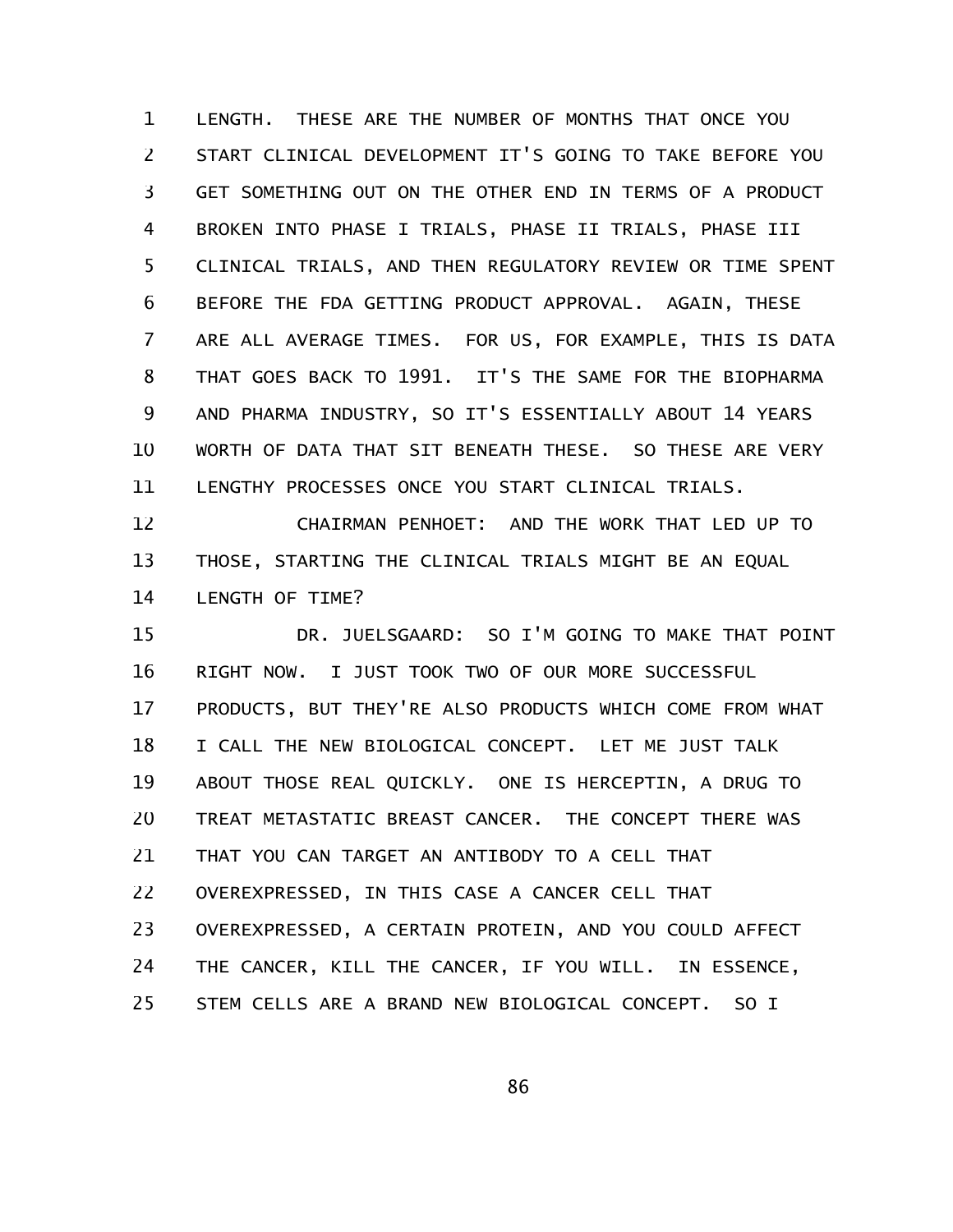WANTED TO TAKE SOMETHING THAT YOU HAD TO REALLY SORT OF PROVE TO BE TRUE AS WELL AS DEVELOP THE PRODUCT. SO ESSENTIALLY THIS WAS A 14-YEAR EFFORT THAT WENT ON AT GENENTECH WITH RESPECT TO HERCEPTIN LEADING UP FROM THE BEGINNING TO THE END. 1 2 3 4 5

JUST TO SHOW YOU THAT THAT'S NOT A FLUKE, I TOOK THE LATEST PRODUCT THAT WE HAVE. SO THESE ARE OUR TWO LATEST PRODUCTS IN TERMS OF APPROVAL IN THE CANCER AREA. ANOTHER PRODUCT, ANOTHER NOVEL BIOLOGIC CONCEPT, AGAIN AN ANTIBODY, BUT THIS TIME NOT TARGETED AT A CANCER CELL, BUT TARGETED AT THE BLOOD SUPPLY THAT FEEDS CANCER TO TRY AND DOWN-REGULATE OR DEPRESS THE AMOUNT OF BLOOD SUPPLY AND THEREBY EITHER MODERATE OR KILL THE TUMOR GROWTH AS A RESULT OF INHIBITING ITS BLOOD SUPPLY. THIS WORK FROM THE TIME WE FIRST STARTED, AND ACTUALLY WORK STARTED SHORTLY AFTER I JOINED GENENTECH. I CAN REMEMBER WHEN NAPOLEON BRAR (PHONETIC) CAME ON BOARD AND SOME OF THE THINGS THAT HE WAS DOING AT THAT POINT IN TIME, BUT 16 YEARS ESSENTIALLY INVOLVED FROM THE POINT IN TIME WHEN YOU GET STARTED IN THE RESEARCH LAB UNTIL YOU COME OUT WITH A PRODUCT AT THE OTHER END. 6 7 8 9 10 11 12 13 14 15 16 17 18 19 20 21

SO IF THERE'S ONE THING TO TAKE AWAY FROM ALL OF THIS, YOU'RE TALKING ABOUT TEN YEARS OF FUNDING. 22 23

SOMEBODY MADE THAT COMMENT EARLIER TODAY. THAT FUNDING IS ALL GOING TO BE LONG GONE AND OUT THE DOOR BEFORE THE 24 25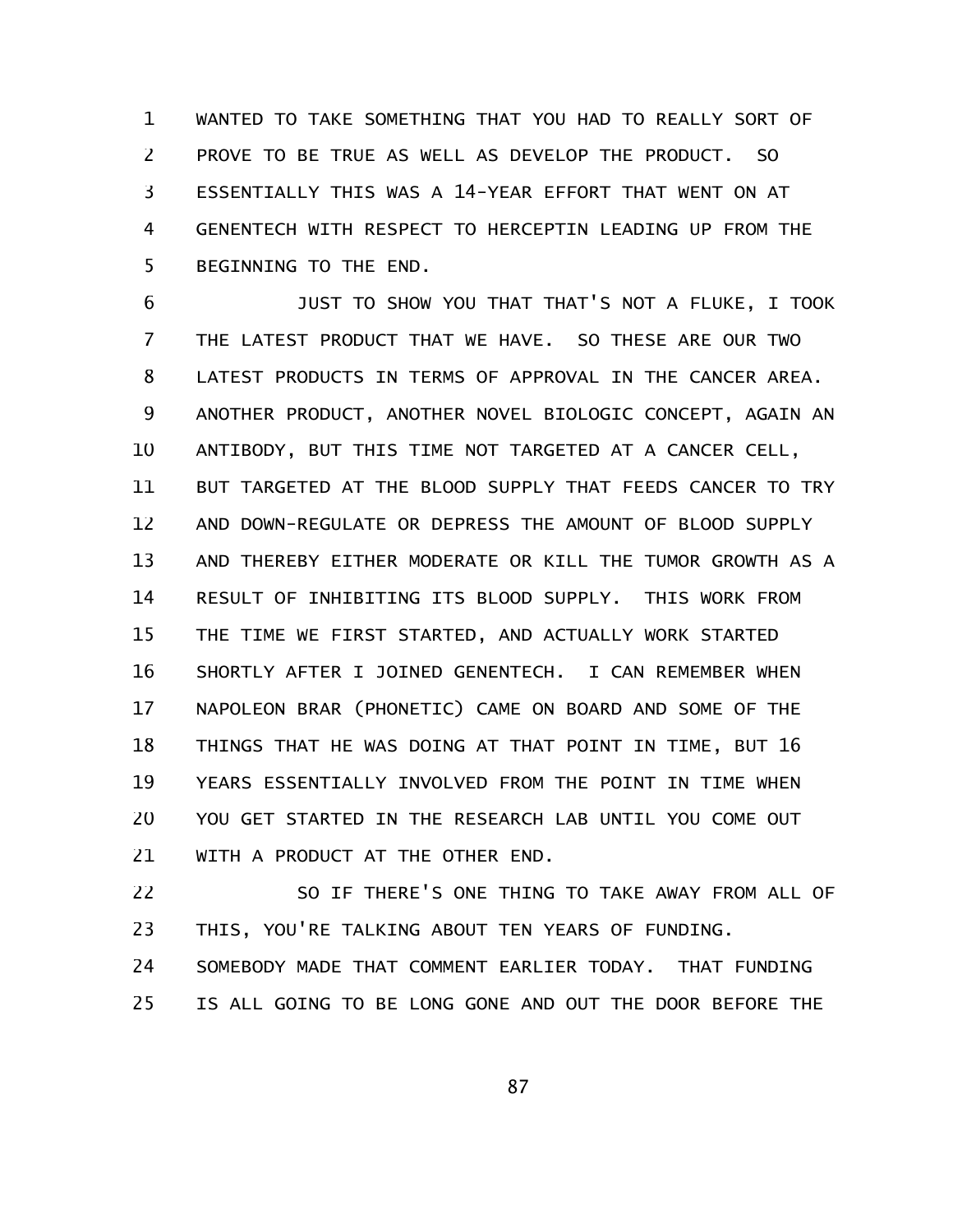VERY FIRST THERAPY BECAUSE I THINK WE'RE STILL WAY BACK IN THE 1988 PHASE ON THIS SLIDE RIGHT NOW, IF EVEN THERE. DR. PIZZO: ACTUALLY ON THIS EXAMPLE, IF YOU REALLY WANTED TO TRACK IT BACK TO THE FIRST FUNDAMENTAL CONCEPT, IT GOES BACK TO THE MID-1960S. 1 2 3 4 5

DR. JUELSGAARD: IT GOES BACK TO JUDITH FOLKMAN, AND IT'S SORT OF THE WHOLE THOUGHT PROCESS. I MOSTLY FOCUSED ON WHAT HAPPENED AT GENENTECH. IT JUST TAKES A TREMENDOUSLY LONG PERIOD OF TIME, AND THE REASON FOR THAT IS THAT THIS IS TOUGH BIOLOGY. BIOLOGY IS HARD AND IT'S GETTING HARDER. I THINK WE'VE GOT MOST OF THE EASY BIOLOGY OUT OF THE WAY. AND SO THE NEW PROBLEMS THAT WE'RE DEALING WITH ARE ONES THAT REALLY REQUIRE A FAIR AMOUNT OF EFFORT AND JUST A LOT OF HARD WORK. AND SO THE IDEA THAT THERE ARE GOING TO BE QUICK, EASY FIXES THAT COME OUT OF THIS, I HOPE PEOPLE UNDERSTAND ARE NOT LIKELY TO BE TRUE. 6 7 8 9 10 11 12 13 14 15 16 17

LET ME JUST SAY THIS. I DIDN'T MENTION THIS AT THE BEGINNING, BUT I'M HAPPY TO ENTERTAIN ANY QUESTIONS ALONG THE WAY AND OBVIOUSLY AT THE END. 18 19 20

SO THE THIRD THING IS JUST TO ADDRESS THE COST OF DRUG DEVELOPMENT. SO WE WANTED TO LOOK AT WHETHER WE AT GENENTECH WERE MORE EFFICIENT, LESS EFFICIENT, OR ABOUT AS EFFICIENT IN TERMS OF USING MONEY TO DEVELOP PRODUCTS AS THE REST OF THE INDUSTRY. AND IT TURNS OUT 21 22 23 24 25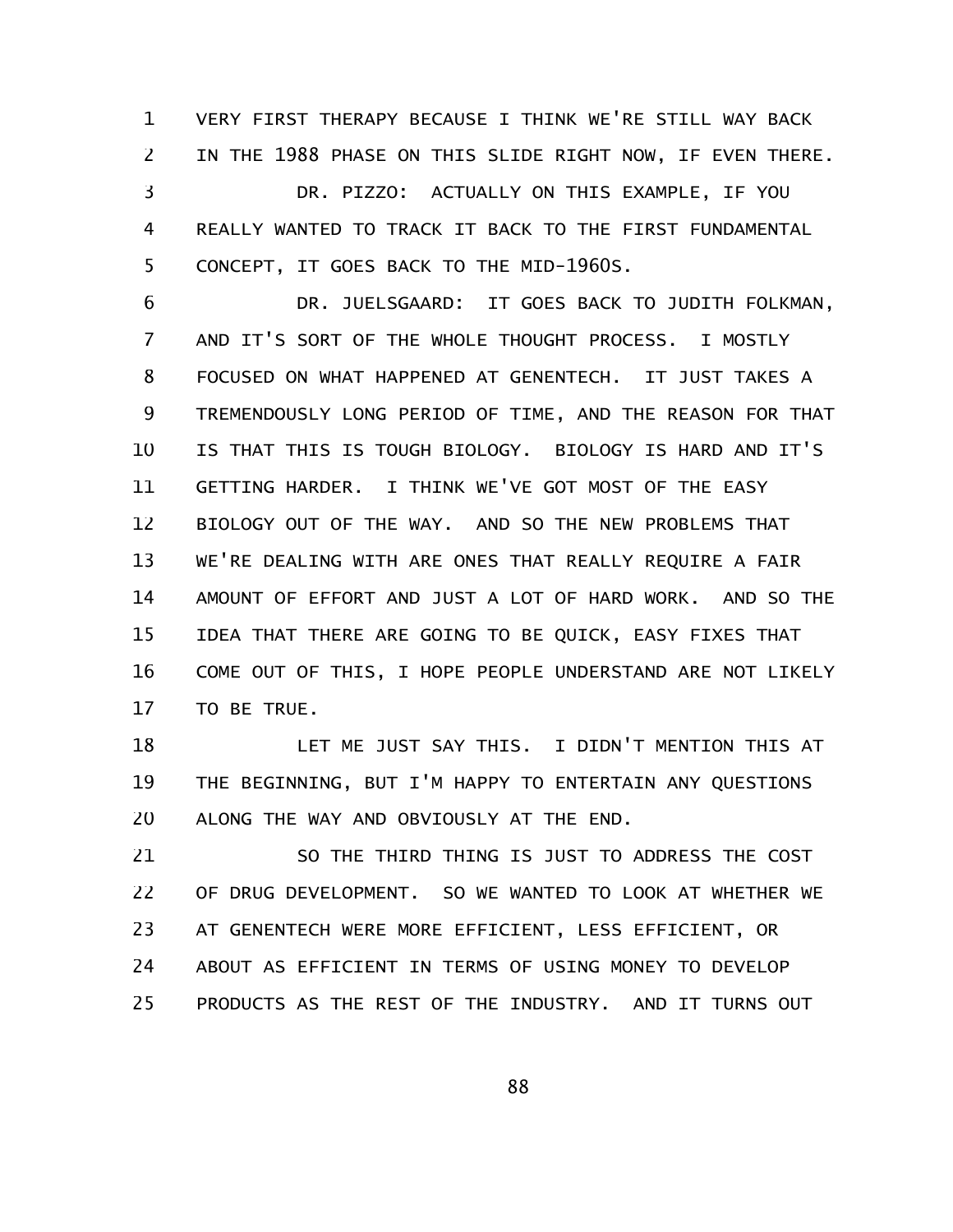THAT WE'RE A LITTLE MORE EFFICIENT. I DON'T WANT TO DWELL ON THAT BECAUSE WE TEND TO BE A LITTLE BIT MORE SUCCESSFUL, AND WE THINK WE'RE BEGINNING TO UNDERSTAND WHY, BUT THAT'S NOT REALLY THE POINT OF THIS. 1 2 3 4

THE POINT IS IS THAT THE COSTS THAT WE SEE HERE, I PARTICULARLY WANT TO POINT TO THE TOTAL ONE AT THE END OF THE DAY, IT COSTS US ON AN ALL-IN CAPITALIZED BASIS ABOUT \$900 MILLION, CLOSE TO \$1 BILLION, TO DEVELOP A SUCCESSFUL DRUG. THE INDUSTRY, THE DI MASI GROUP BROUGHT DATA FORWARD FOR THE REST OF THE INDUSTRY. REMEMBER, THEIR STUDY WAS DONE IN 1992 AND USED DATA THAT PRECEDED THAT. SO THEY BROUGHT THEIR DATA FORWARD FIVE YEARS BASED ON WHAT THEY UNDERSTOOD TO BE THE RATE OF APPRECIATION OF COST IN THE CLINICAL DEVELOPMENT AREA, WHICH IS ABOUT 17 PERCENT A YEAR. AND THEIR VIEW IS THAT THE LIKELY AVERAGE COST IN THE BIOPHARMA INDUSTRY RIGHT NOW TO DEVELOP A NEW PRODUCT IS IN THE NEIGHBORHOOD OF ABOUT \$1.3 BILLION, COSTS ALL IN AND CAPITALIZED. 5 6 7 8 9 10 11 12 13 14 15 16 17 18

SO AGAIN, VERY EXPENSIVE PROPOSITIONS. AND SO THE AMOUNTS OF MONEY THAT IT TAKES REALLY TO BRING THESE PRODUCTS TO MARKET ARE PRETTY STAGGERING WHEN YOU CONSIDER, HENCE A COMMENT EARLIER ON, THAT FOR MANY YOUNG COMPANIES REALLY THE WAY THAT THEIR PRODUCTS ARE BROUGHT TO THE MARKET IS EITHER THROUGH LICENSING ARRANGEMENTS WITH BIGGER COMPANIES SO THAT THE PRODUCT AT SOME STAGE 19 20 21 22 23 24 25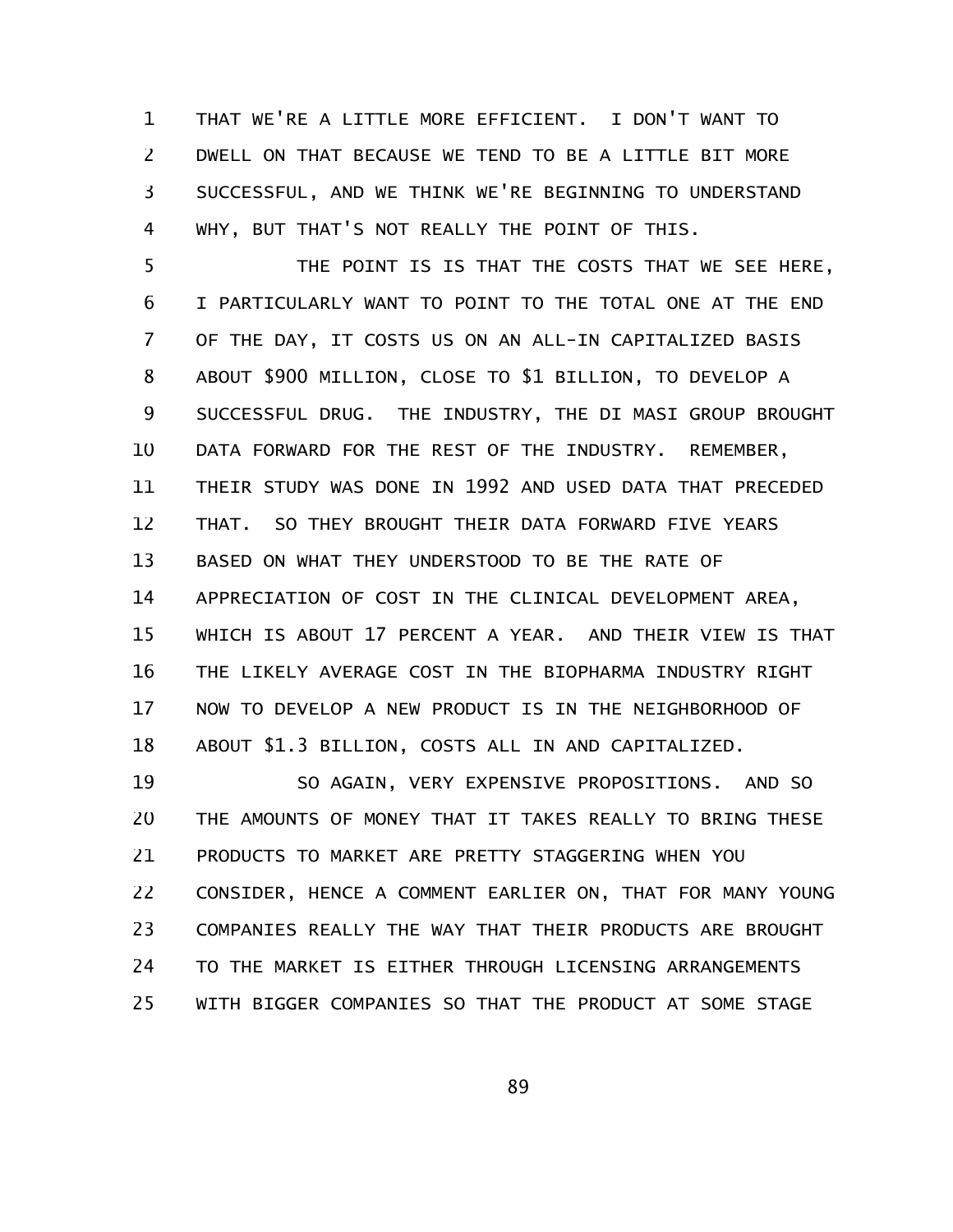GETS TURNED OVER TO A BIGGER COMPANY, LIKE A GENENTECH, TO MARKET, OR THEY GET ACQUIRED BY A BIG COMPANY. BUT AT THIS POINT IN TIME VERY, VERY FEW SMALL COMPANIES SORT OF MAKE IT TO THE POINT OF HAVING THEIR OWN PRODUCTS IN THE MARKETPLACE. 1 2 3 4 5

SO WHAT ARE THE TAKE-AWAY POINTS FROM WHAT I JUST PRESENTED? THERE ARE SORT OF THREE. AND I'VE ALREADY MADE THESE POINTS. ONE, THERE ARE GOING TO BE MANY FAILURES ALONG THE WAY. AGAIN, WHEN YOU'RE ESTABLISHING THE POLICIES AT CIRM THAT MAY DEAL WITH THE FOR-PROFIT WORLD OR THE PRIVATE ENTITY WORLD, THESE ARE ALL IMPORTANT FACTORS THAT I THINK YOU NEED TO THINK ABOUT BECAUSE THESE INFLUENCE HOW PEOPLE BEHAVE IN THE WORLD THAT I'M IN. 6 7 8 9 10 11 12 13 14

SO THERE ARE GOING TO BE A LOT OF FAILURES ALONG THE WAY. THERE ARE GOING TO BE SOME VERY LONG TIMES INVOLVED IN BRINGING NEW THERAPIES TO THE MARKETPLACE, AND IT'S GOING TO BE A VERY EXPENSIVE PROPOSITION. AND THE AMOUNT OF SUPPORT THAT THIS ORGANIZATION MIGHT PROVIDE ALONG THE WAY IS PROBABLY GOING TO BE, AS I PUT IT, THE PROVERBIAL DROP IN THE BUCKET COMPARED TO ALL THE COSTS THAT HAVE TO BE IDENTIFIED TO REALLY BE SUCCESSFUL. SO JUST PLANTING THOSE THOUGHTS FOR A MOMENT. 15 16 17 18 19 20 21 22 23

SO GENENTECH HAS OVER THE COURSE OF TIME HAD A NUMBER OF RELATIONSHIPS WITH GOVERNMENTAL INSTITUTIONS IN 24 25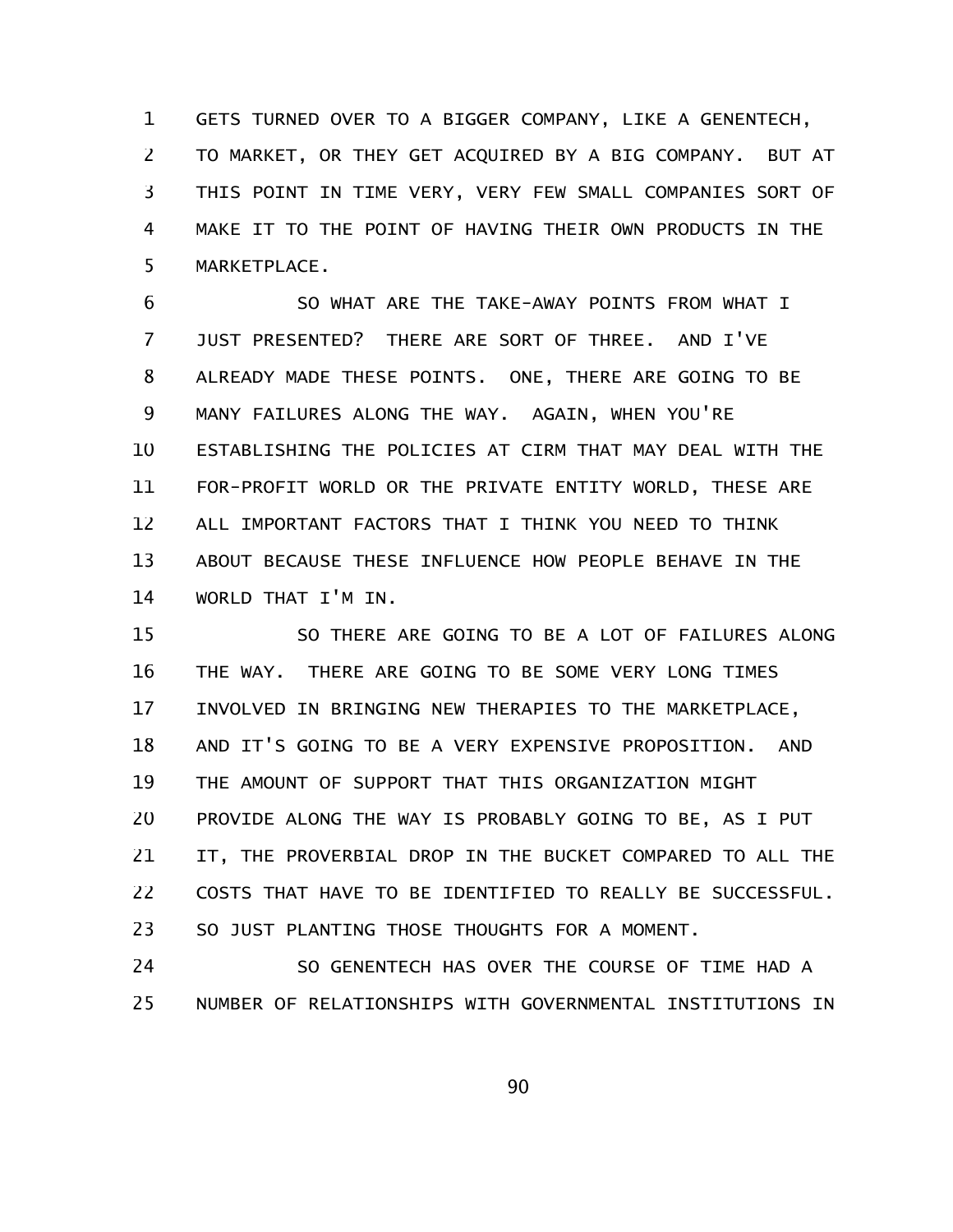A VARIETY OF AREAS. I'VE JUST SORT OF LISTED SOME OF THEM HERE AS FOR EXAMPLES. WE HAVE IN LICENSED INTELLECTUAL PROPERTY. I LISTED SORT OF THE ONE PREEMINENT ONES, THE COHEN BOYER PATENT, WHICH WAS THE GRANDFATHER PATENT IN THE WHOLE BIOTECH SECTOR, HAS NOW EXPIRED, BUT WE LICENSED THAT FROM STANFORD UNIVERSITY. ONE OF OUR CURRENT LICENSES, FOR EXAMPLE, AT THE UNIVERSITY OF IOWA A CMV PROMOTER THAT WE USE ON ONE OF OUR CELL LINES TO MAKE PRODUCTS. WE HAVE COLLABORATIVE RESEARCH AND DEVELOPMENT ARRANGEMENTS WHERE WE WORK WITH UNIVERSITIES JOINTLY ON RESEARCH. WE HAVE AN OPPORTUNITY. WE HAVE SUCH A MASTER AGREEMENT WITH UC THAT COVERS UC BERKELEY AND UCSF AND UC SANTA CRUZ, AND MORE RECENTLY DID ONE WITH UCLA. SO WE HAVE AGREEMENTS THAT COVER BEING ABLE TO WORK TOGETHER WITH INSTITUTIONS BECAUSE WE TRY TO DO SOME OF THAT. 1 2 3 4 5 6 7 8 9 10 11 12 13 14 15 16

AND THEN LASTLY, WE HAVE CONTRACT ARRANGEMENTS WITH GOVERNMENTAL AGENCIES, PARTICULARLY IN OUR CASE WITH THE NIH. WE CONTRACT WITH THEM TO DO CLINICAL TRIAL WORK. THEY HAVE A HUGE CLINICAL TRIAL INFRASTRUCTURE SET UP IN THE ONCOLOGY AREA, SEVERAL GROUPS INVOLVED, AND THEY'RE VERY KEEN ON DOING CLINICAL TRIAL WORK AROUND NOVEL CANCER THERAPIES. 17 18 19 20 21 22 23

FUNDED RESEARCH, WE DON'T GET INVOLVED IN FUNDING FROM GOVERNMENT INSTITUTIONS. AND PART OF THAT 24 25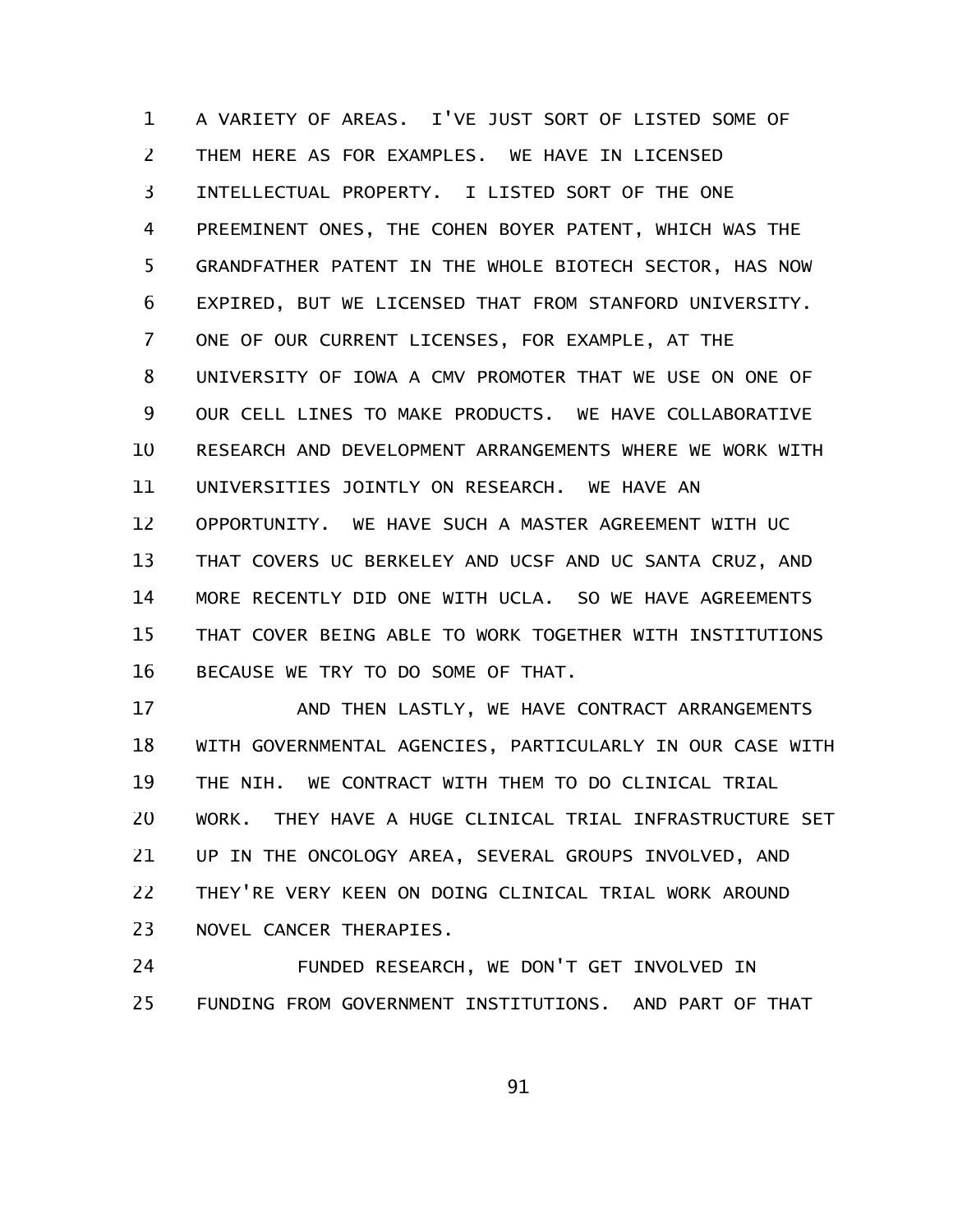REALLY RELATES TO SOME OF THE ISSUES, WHICH I'M GOING TO COME TO NEXT AND WHICH HAVE ALREADY BEEN ALLUDED TO, BECAUSE OF SOME OF THE CONSTRAINTS THAT COME WITH GOVERNMENT FUNDING AT THE END OF THE DAY THAT JUST DON'T WORK AT LEAST, FOR US AS AN ORGANIZATION, AND I THINK ARE PROBABLY SEEN AS PROBLEMATIC BY A NUMBER OF ENTITIES ON THE PRIVATE SIDE. 1 2 3 4 5 6 7

SO WHAT ARE SOME OF THOSE RED-FLAG PROVISIONS? AGAIN, I'M EXPRESSING MY POINT OF VIEW. SO I'M NOT HERE ON BEHALF OF THE GOVERNMENT OR TAXPAYERS OR ANYBODY ELSE, BUT IN THE BUSINESS WORLD, WHAT ARE THESE THINGS THAT RAISE FOR US CONCERNS? AND I LISTED SORT OF THREE. THERE ARE OTHERS THAN THESE, BUT THESE ARE THREE OF THE MAJOR ONES. 8 9 10 11 12 13 14

ONE ARE FAIR OR REASONABLE PRICE PROVISIONS. HOPEFULLY THESE ARE SELF-EVIDENT. I'D BE HAPPY TO TALK A LITTLE BIT ABOUT THEM MORE LATER. 15 16 17

MARCH-IN RIGHTS PROVISIONS, PARTICULARLY WHEN THEY INVOLVE COMING IN AND TAKING OVER A PROJECT OR INSERTING SOMEBODY ELSE IN DEALING WITH THE PROJECT. AND THEN REQUIREMENTS THAT SOMETHING THAT MAY RESULT FROM WORK THAT'S DONE BE LICENSED TO OTHERS ON A NONEXCLUSIVE BASIS SO THAT THERE'S SOME OPPORTUNITY FOR NONEXCLUSIVITY FOR THE COMPANY THAT'S INVOLVED NOT TO HAVE AN EXCLUSIVE POSITION WITH RESPECT TO THOSE ARRANGEMENTS. 18 19 20 21 22 23 24 25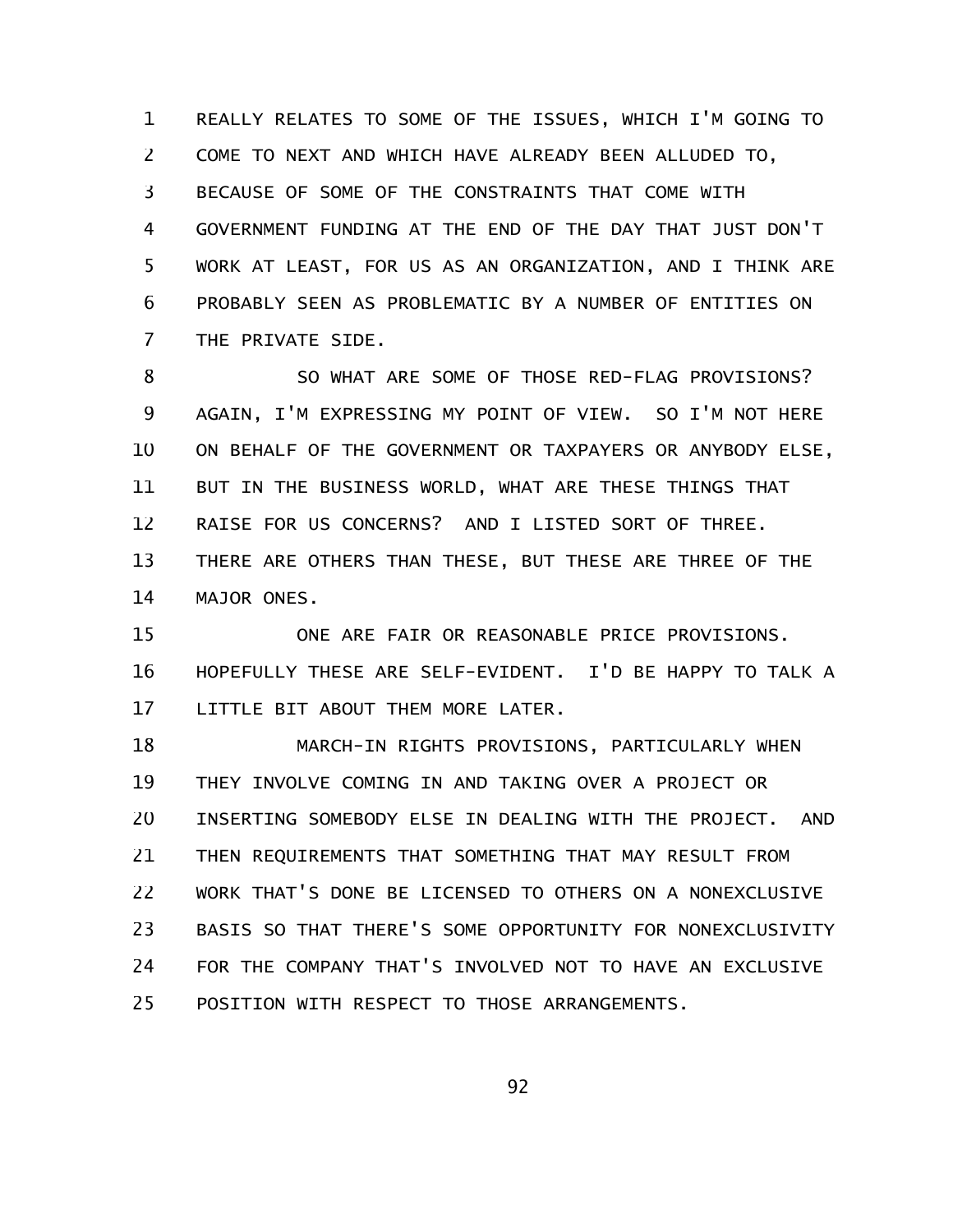WHY ARE THESE RED FLAGS FOR US? WELL, ONE OF THE THINGS THAT WE TRY TO DO IN THE BUSINESS WORLD IS WORK DOWN THE UNCERTAINTY LADDER. WE'RE TRYING TO WORK FROM A HUGE AMOUNT OF UNCERTAINTY, WE HAVE SCIENTIFIC UNCERTAINTY, WE HAVE FINANCIAL UNCERTAINTY, LEGAL UNCERTAINTIES. AND AT THE END OF THE DAY, WE'RE TRYING TO ELIMINATE UNCERTAINTIES RATHER THAN ENLARGE THEM. AND ALL THIS DOES IS TEND TO CREATE THE POSSIBILITY OF HAVING MORE UNCERTAINTY IN THE FUTURE. WHEN SOMEBODY EXERCISES A MARCH-IN RIGHT, WHAT ABOUT THE NOTION OF SOMEBODY WANTING TO BECOME INVOLVED IN YOUR PRICING DECISIONS? SO FROM A PURE BUSINESS MODEL, THIS SORT OF IS WORKING IN THE OPPOSITE DIRECTION OF TRYING TO ELIMINATE THOSE UNCERTAINTIES AS YOU PROGRESSIVELY WORK TOWARDS A PRODUCT OUTCOME. 1 2 3 4 5 6 7 8 9 10 11 12 13 14 15

THE SECOND IS THAT SOME OF THESE PROVISIONS GO WELL BEYOND, AT LEAST IN MY VIEW, THE SCOPE OF THE VALUE THAT YOU'RE GETTING IN RETURN. REMEMBER, I INDICATED THAT IT'S GOING TO COST US AROUND \$900 MILLION TO DEVELOP A PRODUCT, 1.3 BILLION IF YOU BELIEVE THE BROUGHT FORWARD DI MASI DATA. AND YOU HEARD ABOUT THE SIZE OF SOME OF THE GRANTS THAT HAVE BEEN MADE EITHER BY THE GOVERNMENT OR BY THE JUVENILE DIABETES FOUNDATION. THE AMOUNTS OF MONEY THAT WE'RE TALKING ABOUT ARE PALE IN COMPARISON TO THE GRAND SCHEME OF ALL THE MONEY THAT GOES IN. SO THE 16 17 18 19 20 21 22 23 24 25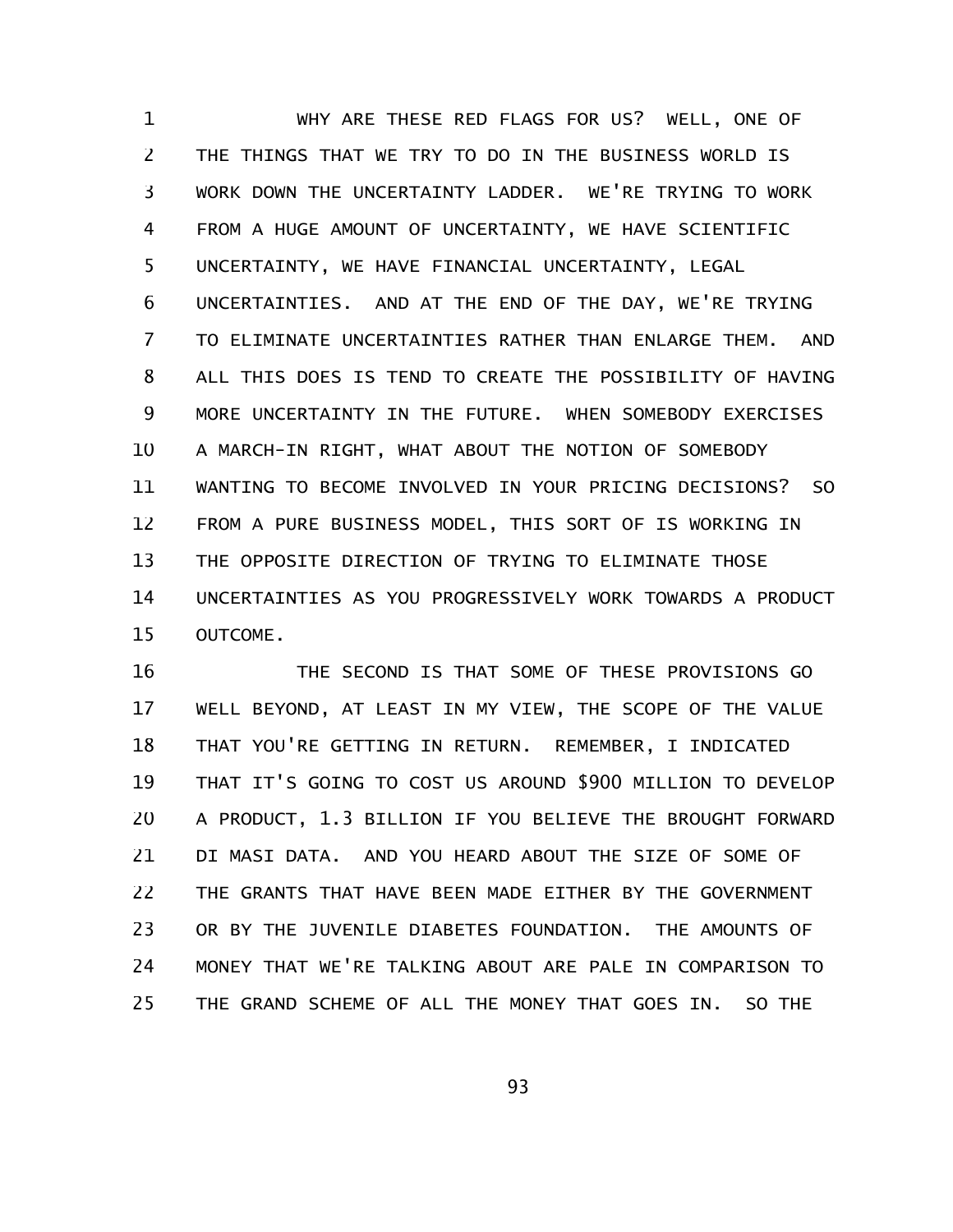NOTION THAT FOR WHAT I CONSIDER OR WHAT MAY BE SEEN AS A DROP IN THE BUCKET TO HAVE ESSENTIALLY THE RIGHT TO COME IN AND TAKE A PROGRAM AWAY OR PROVIDE IT TO SOMEBODY ELSE TO HELP YOU SET YOUR PRICE, ETC., IS FROM MY POINT OF VIEW A PRETTY DISPROPORTIONATE SET OF CIRCUMSTANCES. 1 2 3 4 5

AND THEN THE THIRD IS JUST A LOT OF THE ISSUES THAT GO ON WITHIN A COMPANY ARE REALLY GERMANE TO THAT COMPANY. THERE'S A LOT OF WEIGHING AND BALANCING. COMPANIES ARE NOT FOCUSED ON ONE THING, HOPEFULLY NOT. FOR THE MOST PART, THEY'RE BALANCING AND JUGGLING A NUMBER OF PROJECTS AND PROPOSITIONS AT THE SAME TIME TRYING TO MAKE THE ENTERPRISE WORK. AND SO WHAT HAPPENS INSIDE A COMPANY IS USUALLY WELL-KNOWN TO THE PEOPLE WITHIN THE COMPANY AND GERMANE TO THAT COMPANY, AND TO BRING OUTSIDERS INTO THAT ENTERPRISE TO HELP MAKE JUDGMENTS ABOUT WHAT IT SHOULD DO WHO ARE ILL-EQUIPPED TO REALLY UNDERSTAND THE BROAD SCOPE OF WHAT'S GOING ON AROUND THE ISSUES OF PACE OF DEVELOPMENT OF A PRODUCT OR PRICING DECISIONS OR WHATEVER JUST IS A VERY, VERY ODD FIT. 6 7 8 9 10 11 12 13 14 15 16 17 18 19 20

SO FROM OUR POINT OF VIEW, WE WOULD -- SHY AWAY IS NOT A STRONG ENOUGH TERM. WE SIMPLY WOULDN'T ENGAGE IN ARRANGEMENTS WITH ORGANIZATIONS IF ANY OF THESE WERE CONSIDERATIONS SIMPLY BECAUSE OF THE DOWNSTREAM LIMITATIONS THAT POTENTIALLY COME WITH THEM. IT'S JUST 21 22 23 24 25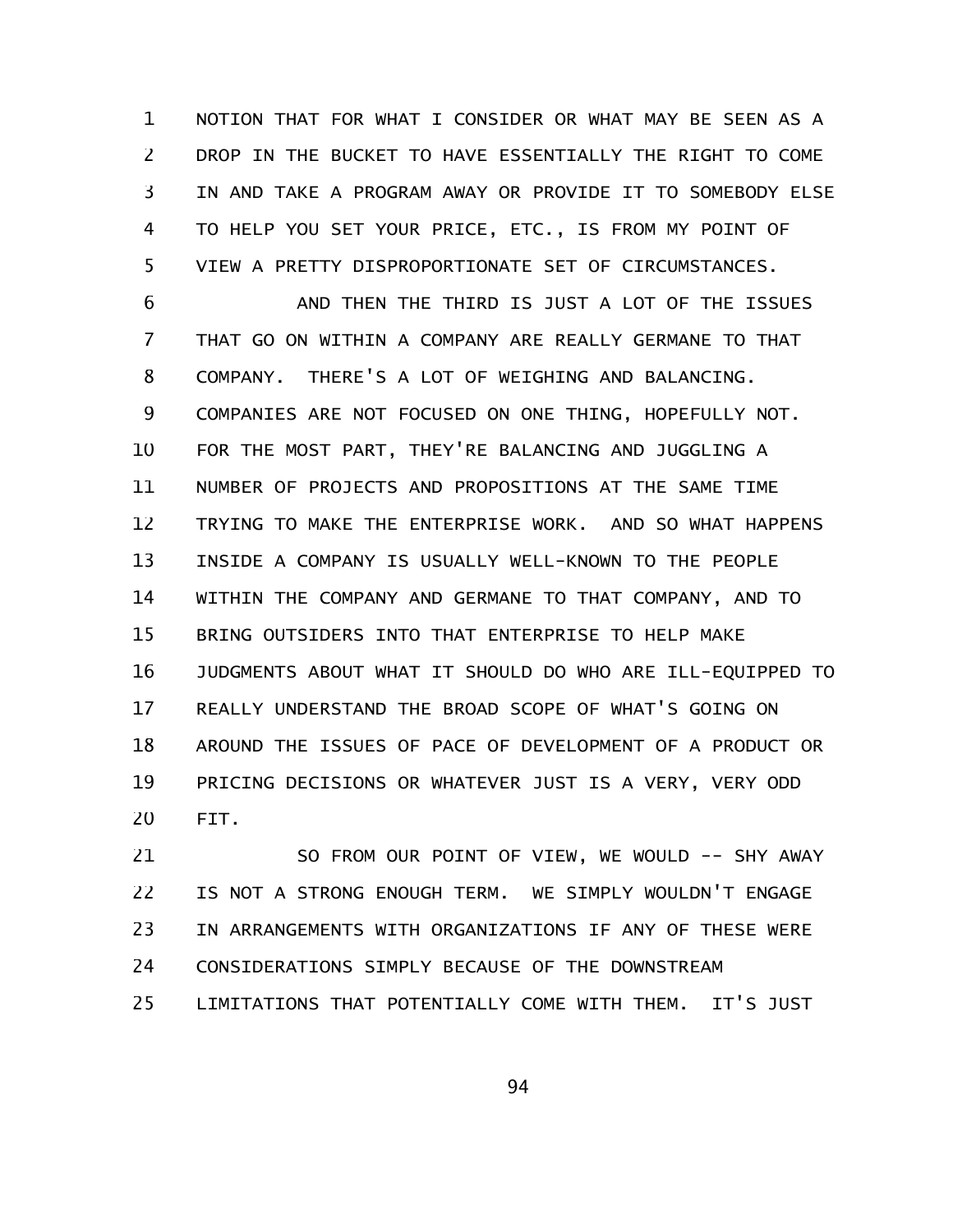NOT A RISK WORTH TAKING BECAUSE WE BELIEVE WE CAN ADDRESS OUR NEEDS IN OTHER WAYS. 1 2

I WANT TO THEN SWITCH GEARS JUST TO TALK A LITTLE BIT ABOUT THE TYPICAL PRIVATE SECTOR FUNDING ARRANGEMENTS, AND WHAT I MEAN BY THAT IS USUALLY WHAT GOES ON IN THE PRIVATE SECTOR INDUSTRY BECAUSE I THINK THAT THERE ARE MODELS OUT THERE OBVIOUSLY THAT ONE CAN USE IN TERMS OF THINKING ABOUT IF ONE IS GOING TO PROVIDE FUNDING, WHAT THE RETURNS MIGHT BE. THERE'S NOTHING REALLY TERRIBLY ILLUMINATING ABOUT THIS OTHER THAN THESE ARE THE ONES AT LEAST THAT WE SEE MOST COMMONLY AND WE SOMETIMES GET INVOLVED IN, PARTICULARLY WHERE WE LEND MONEY OR WHERE WE MAKE INVESTMENTS IN OTHER COMPANIES. WE TEND TO BE ON THE FUNDING SIDE IN MOST OF OUR ARRANGEMENTS WITH OTHER COMPANIES IN THIS DAY AND AGE. SO A VERY SIMPLE APPROACH. ONE IS A LOAN ULTIMATELY TO BE PAID WITH MARKET INTEREST RATES. WE 3 4 5 6 7 8 9 10 11 12 13 14 15 16 17

HAVE A COUPLE OF ARRANGEMENTS WITH COMPANIES THAT HAVE DEVELOPED PRODUCTS OF OURS THAT WE HAVE A ROLE IN WHERE WE'VE SIMPLY LENT THEM THE MONEY WITH THE AGREEMENT THAT THEY'LL PAY US BACK OVER TIME LATER ON, OBVIOUSLY ALWAYS SUBJECT TO CREDIT RISK. 18 19 20 21 22

ANOTHER APPROACH VERY SIMILAR TO THE FIRST ONE, BUT IS A LOAN ESSENTIALLY WITH THE REPAYMENT TO BE MADE DOWNSTREAM IF THE PRODUCT IS SUCCESSFUL BASED ON A 23 24 25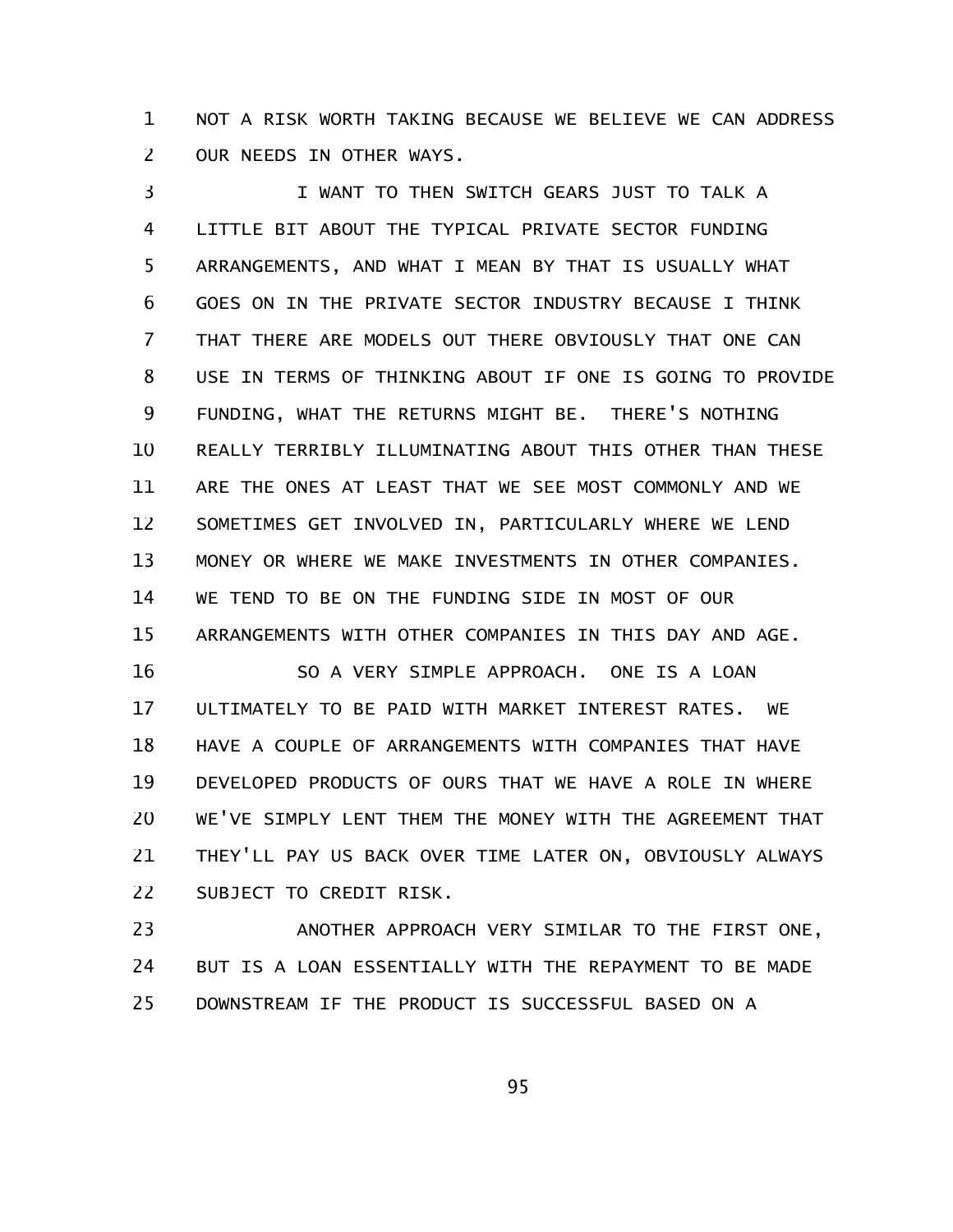ROYALTY RATE, A MUCH RISKIER PROPOSITION BECAUSE THERE'S NO GUARANTEE OF REPAYMENT, ONLY IF THE PRODUCT'S SUCCESSFUL, BUT ANOTHER POTENTIAL WAY OF ADDRESSING PROVIDING FUNDING AND GETTING A RETURN. 1 2 3 4

OR THE THIRD, WHICH IS AGAIN SOMEWHAT COMMON, PROVIDING LOANS WHICH CAN BE REPAID IN EQUITY EITHER AT THE BORROWER'S DISCRETION OR AT THE LENDER'S DISCRETION, SO DEBT CONVERTIBLE INTO EQUITY BASED ON SOME PREESTABLISHED CRITERIA. 5 6 7 8 9

THE OTHER, WHICH IS A COMMON VENTURE CAPITAL TECHNIQUE, BUT ALSO EMULATED IN THE PRIVATE WORLD, GENENTECH'S WORLD, FOR EXAMPLE, IS IF WE MAKE INVESTMENTS IN OTHER COMPANIES TO DEVELOP PRODUCTS, ONE OF THE THINGS THAT WE GET ALONG WITH PRODUCT RIGHTS ARE EQUITY OR STOCK OR OTHER FORMS OF EQUITY COMPENSATION AS PART OF PUTTING THAT MONEY IN. SO IN TERMS OF THINKING ABOUT IF ONE WERE -- IF CIRM WERE TO PUT MONEY INTO PRIVATE ENTITIES, WAYS OF THINKING ABOUT WHAT SORT OF PAYBACK THERE MIGHT BE, THESE ARE ONES THAT I WOULD OBVIOUSLY LOOK AT BECAUSE THESE ARE VERY WELL-KNOWN, VERY WELL-UNDERSTOOD IN THE PRIVATE SECTOR, A LOT OF PRIOR KNOWLEDGE TO BE PIGGYBACKED ON. 10 11 12 13 14 15 16 17 18 19 20 21 22

LET ME JUST -- A DIVERSION FOR A MOMENT BECAUSE THIS QUESTION ACTUALLY GOT ASKED, AND MARY ASKED THAT I ADDRESS IT AS WELL, AND THIS HAS TO DO WITH ACCESS TO 23 24 25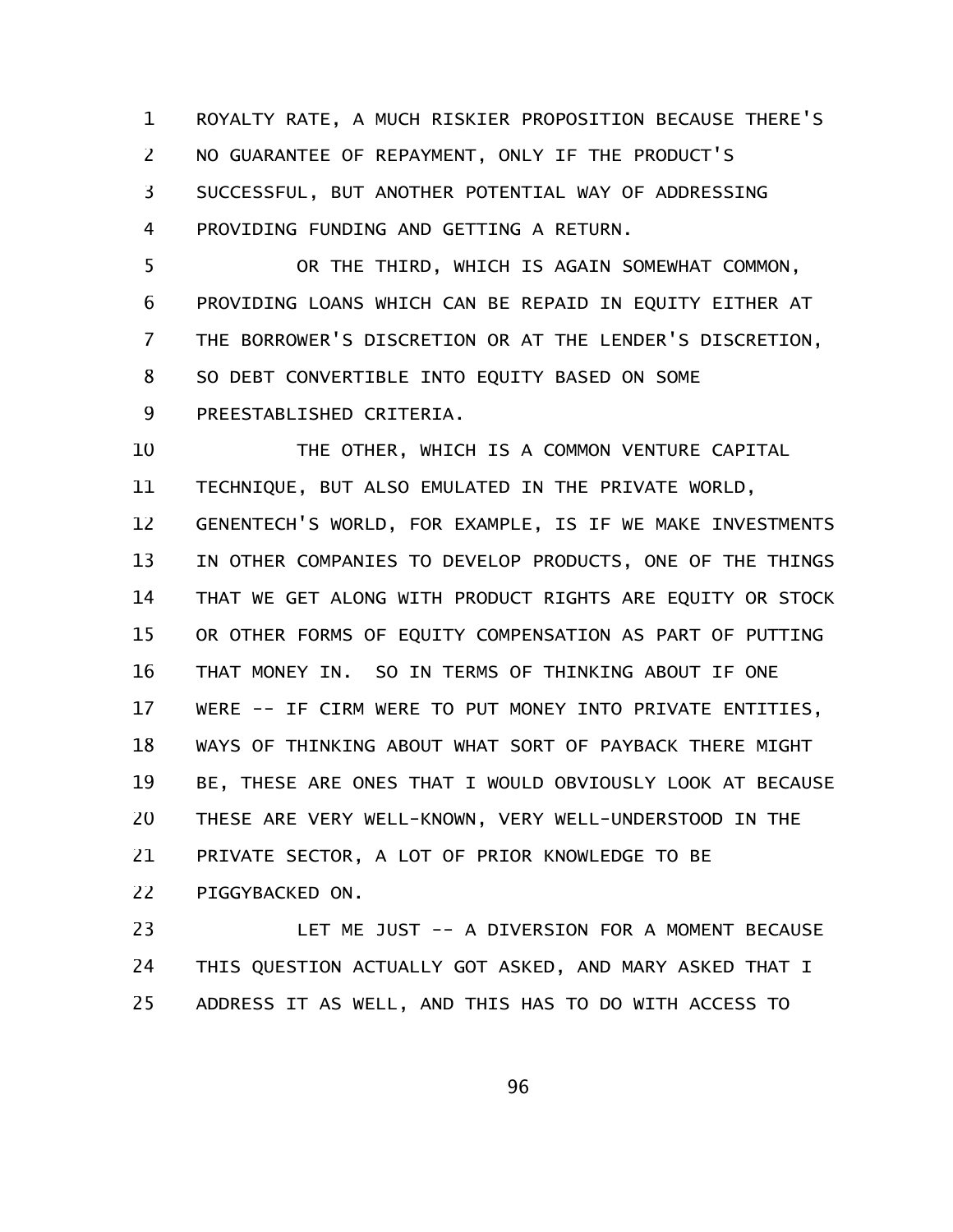THERAPY, WHICH IS AN INCREASING ISSUE IN THIS COUNTRY AND OBVIOUSLY OF GREAT CONCERN AND GROWING CONCERN AS THE PRICES OF NEW THERAPIES INCREASE DRIVEN IN LARGE PART BY THE COST OF NEW INNOVATION. 1 2 3 4

SO IN THE WORLD THAT I DEAL IN, MOST OF THE PHARMACEUTICAL AND BIOTECHNOLOGY COMPANIES HAVE PROGRAMS EXISTING IN PLACE THAT THEY'VE HAVE HAD FOR SOME TIME NOW, PROGRAMS TO TRY AND ADDRESS WHAT WE CALL ACCESS TO CARE; THAT IS, ACCESS FOR THOSE PEOPLE WHO FIND IT DIFFICULT TO FIND ACCESS TO THERAPY. GENERALLY SPEAKING, ACCESS ISSUES ARISE IN ONE OF THREE WAYS. ONE, YOU DON'T HAVE ANY HEALTH INSURANCE AT ALL. TWO, YOU DO HAVE HEALTH INSURANCE, BUT IT JUST DOESN'T COVER THIS PARTICULAR THERAPY THAT THE DOCTOR HAS PRESCRIBED FOR YOU. OR THREE, YOU DO HAVE THE HEALTH INSURANCE, IT DOES COVER THE THERAPY, BUT THE COPAYMENTS ARE SO LARGE THAT YOU SIMPLY CAN'T AFFORD IT AT THE PERSONAL LEVEL. 5 6 7 8 9 10 11 12 13 14 15 16 17

SO THOSE ARE, AT LEAST AS WE SEE IT, THE THREE MAJOR ACCESS ISSUES TO BE DEALT WITH. WE'VE TAKEN A PARTICULAR APPROACH. AGAIN, I DON'T WANT TO DWELL ON WHAT GENENTECH DOES EXCEPT TO POINT OUT THAT THERE ARE WAYS THAT COMPANIES TRY TO ADDRESS THESE ISSUES AROUND THEIR OWN PRODUCTS. SO WE HAVE SOMETHING CALLED THE ACCESS TO CARE FOUNDATION, WHICH ESSENTIALLY TRIES TO ADDRESS THE FIRST OF THOSE TWO ISSUES, PEOPLE THAT EITHER 18 19 20 21 22 23 24 25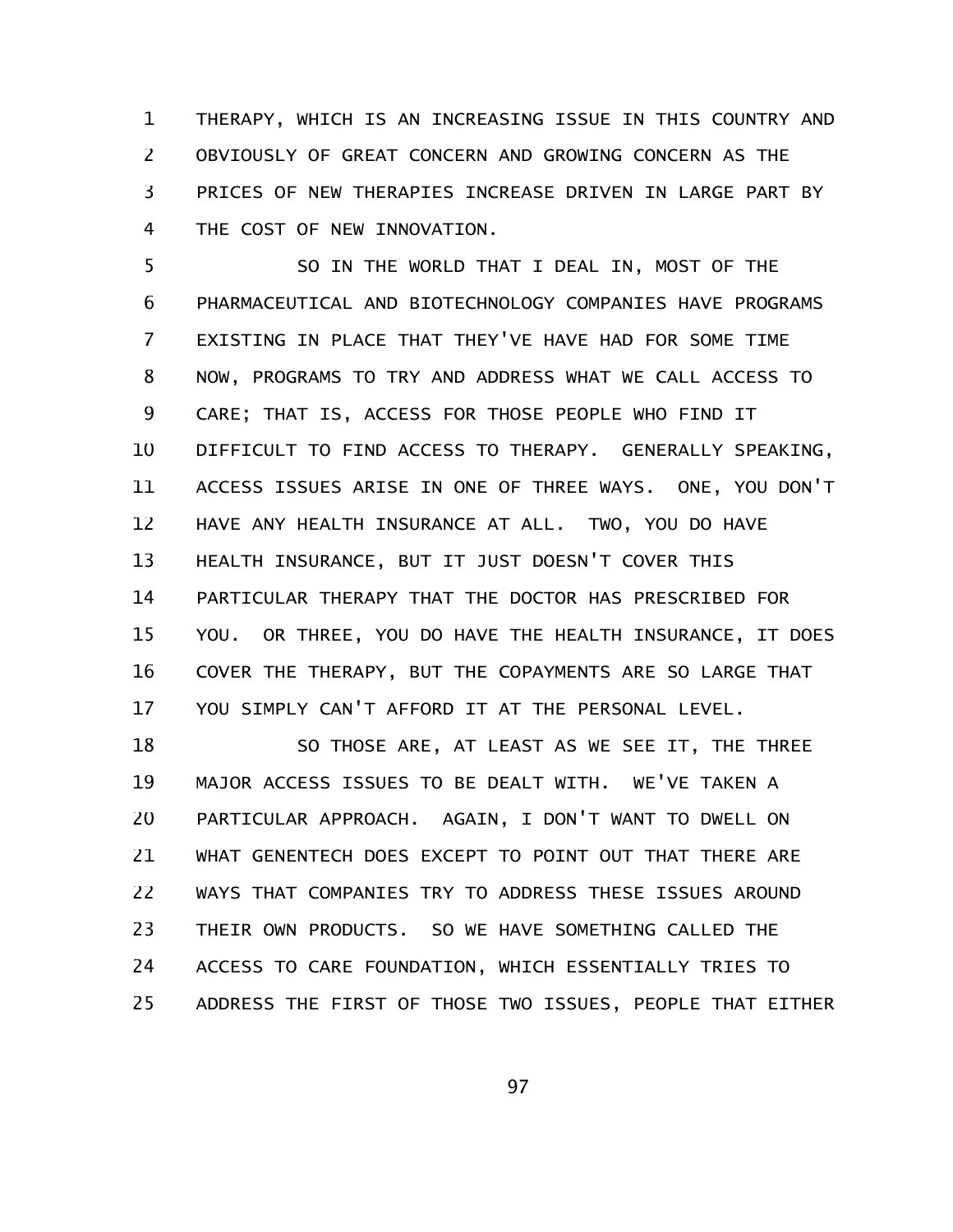DON'T HAVE INSURANCE OR HAVE INSURANCE THAT DOESN'T COVER OUR PRODUCT. AND WHAT WE DO IN THOSE CASES IS THAT WE PROVIDE FREE PRODUCT TO THOSE PATIENTS, THE PRODUCT THAT THE INSURANCE WON'T TAKE CARE OF. 1 2 3 4

LAST YEAR, AND WE FIND THIS A GROWING AREA, LAST YEAR WE PROVIDED IN THE NEIGHBORHOOD OF \$200 MILLION WORTH OF FREE PRODUCT BASICALLY TO PEOPLE WHO FIT THAT MODEL. OVER THE COURSE OF TIME, SINCE WE INSTITUTED THIS PROGRAM, WE'VE PROVIDED ABOUT \$700 MILLION WORTH OF FREE PRODUCT. 5 6 7 8 9 10

THE SECOND, AND THIS IS ANOTHER GROWING AREA, IS AS YOU SEE THE TREND TO ENLARGE THE COPAYMENTS THAT PEOPLE HAVE TO MAKE TO GET HEALTHCARE, AND THAT'S A GROWING PHENOMENON, WE ARE LIMITED IN OUR ABILITY TO PROVIDE COPAYMENT SUPPORT BECAUSE OF GOVERNMENTAL RULES AND REGULATIONS AND THINGS, PROHIBITIONS. BUT INSTEAD, WHAT'S HAPPENED IS THAT THIRD-PARTY INSTITUTIONS, CHARITABLE ORGANIZATIONS, HAVE STARTED TO ARISE OUT OF THE ARENA WHO WILL ON A NEEDS BASIS USUALLY THESE ORGANIZATIONS PROVIDE SUPPORT TO PEOPLE UP TO -- WHO ARE AT THE THREE TO FOUR TIMES POVERTY LEVEL INCOME, UP TO THAT LEVEL, PROVIDING COPAYMENT ASSISTANCE SUPPORT FOR PARTICULAR SORTS OF MEDICAL PROBLEMS THAT THEY MIGHT HAVE, THEY'RE USUALLY PROVIDED, NOT FOR PARTICULAR THERAPIES, BUT FOR THE TREATMENT OF MEDICAL CONDITIONS. 11 12 13 14 15 16 17 18 19 20 21 22 23 24 25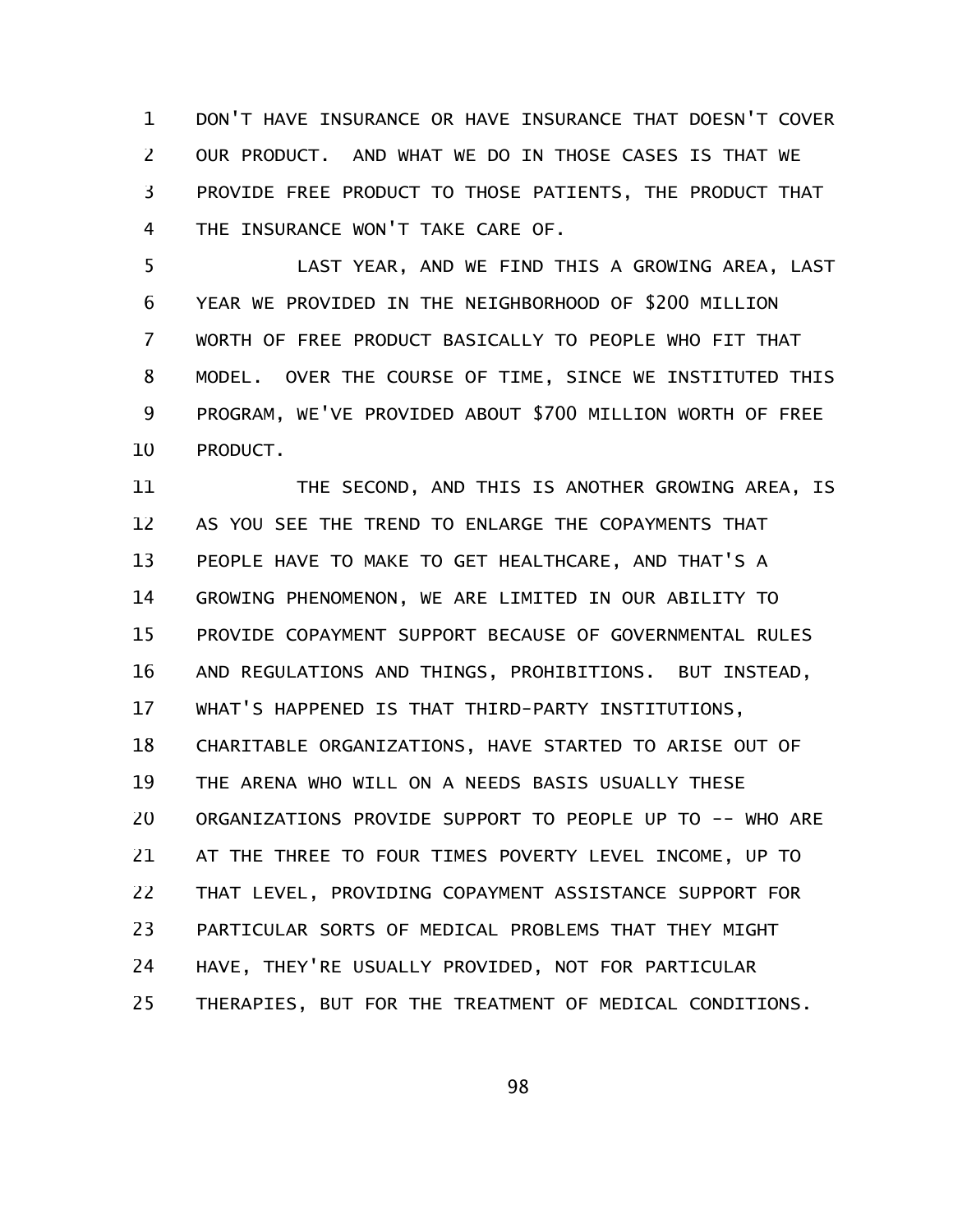SO WITH THE ADVENT OF THOSE, WE HAVE BEGUN FUNDING THESE SORTS OF ORGANIZATIONS TO HELP WITH THAT PARTICULAR KIND OF ACCESS ISSUE; THAT IS, THE RISING COST OF COPAYMENTS. SO MY POINT IS THAT THE PRIVATE SECTOR IS HELPING OR TRYING TO HELP SERVE THESE ISSUES IN TERMS OF ACCESS. IT HAS VARIOUS PROGRAMS. THESE ARE OURS. AND I THINK IT'S VERY REASONABLE TO HAVE EXPECTATIONS OF THE PRIVATE SECTOR TO ADOPT OR PUT IN PLACE PROGRAMS OF THIS SORT AS WE MOVE FORWARD. AND I THINK THESE CAN BE DONE IN LIEU OF SOME OF THE OTHER POTENTIAL WAYS OF ADDRESSING THESE ISSUES. 1 2 3 4 5 6 7 8 9 10 11

SO I JUST COME TO MY -- THESE ARE MY RECOMMENDATIONS FOR WHAT THEIR WORTH, IF YOU WILL, AT THE END OF THE DAY. IF THE DECISION IS MADE BY CIRM TO PROVIDE FUNDING OR SUPPORT FOR THE PRIVATE SECTOR ORGANIZATIONS, I WOULD ENCOURAGE YOU REALLY TO THINK ABOUT SORT OF THE EXISTING MECHANISMS AND UTILIZING THOSE SINCE THEY'RE WELL-WORN, WELL-UNDERSTOOD, AND WILL BE MUCH EASIER TO DEAL WITH AND ADMINISTER THAN OTHERS. 12 13 14 15 16 17 18 19

I WOULD BE VERY LOATHE TO IMPOSE NONFINANCIAL CONSTRAINTS IN ANY OF THESE BECAUSE IF YOUR GOAL, IF THE GOAL IS, THIS IS AGAIN MY VIEW, IF THE GOAL IS TO REALLY ADVANCE SCIENTIFIC INNOVATION IN THIS AREA, COMPANIES, PRIVATE COMPANIES, HAVE A LARGE ROLE AND AN IMPORTANT ROLE TO PLAY IN IT, BUT THESE WILL CREATE IMPEDIMENTS FOR 20 21 22 23 24 25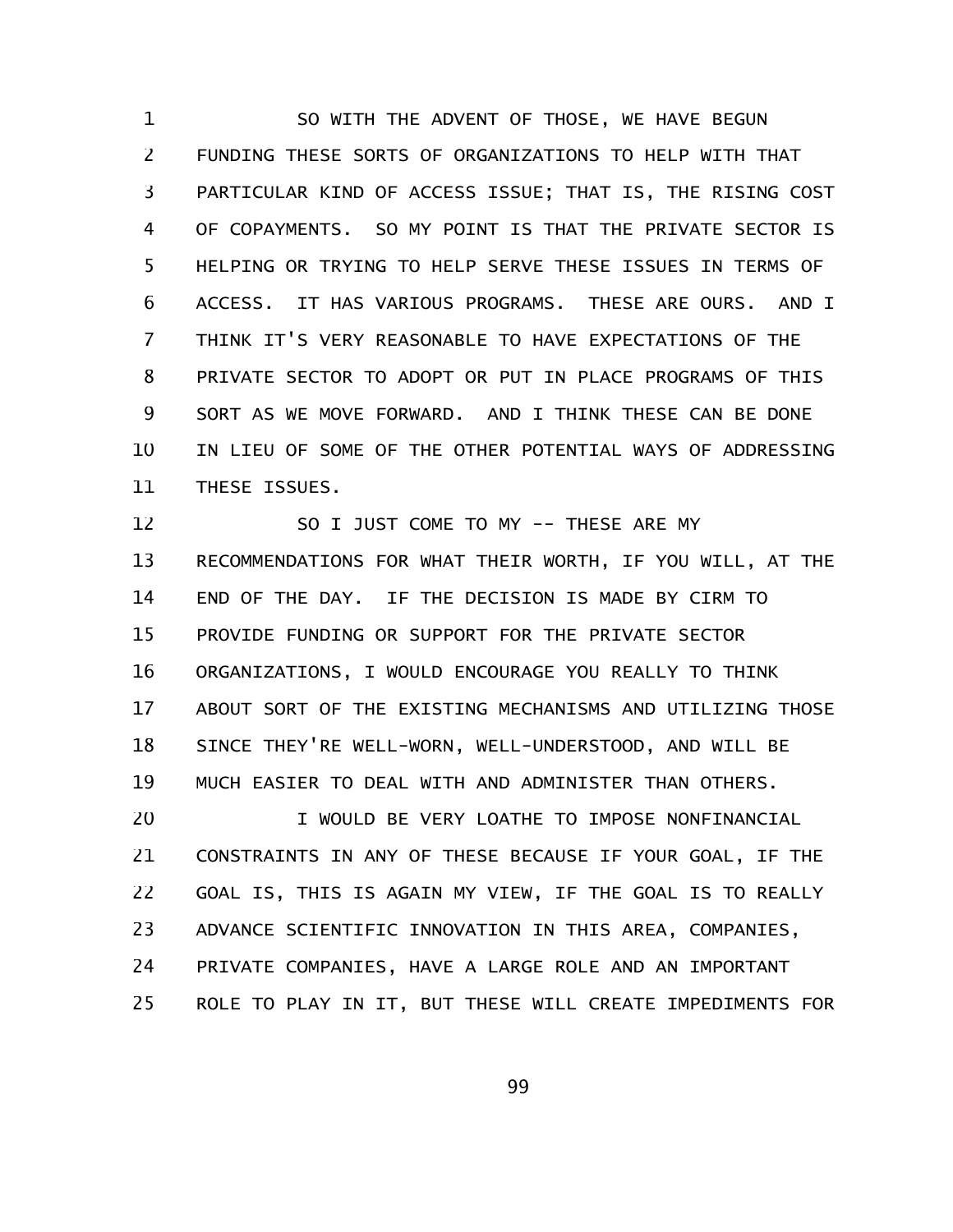A NUMBER OF COMPANIES TO GET INVOLVED. THEY WILL SIMPLY LOOK ELSEWHERE TO DO WHAT THEY NEED TO DO TO AVOID THESE SORTS OF POTENTIAL DOWNSTREAM ISSUES. 1 2 3

IN MY VIEW, WHAT WILL HAPPEN WITH THESE IS YOU WILL INSTEAD PUSH THE FUNDING TO ACTUALLY THE RISKIEST OF THE ENTERPRISES. SO THE ONES THAT ARE MORE LIKELY TO WORK, THE ONES THAT HAVE THE GREATEST CHANCE OF SUCCESS, PEOPLE WILL NOT WANT TO ENCOUNTER THESE POTENTIAL DOWNSTREAM RISKS, SO THEY WILL LOOK FOR OTHER WAYS TO SOLVE WHAT THEY NEED. INSTEAD THE PEOPLE WHO WILL COME ASKING OR LOOKING FOR HELP ARE GOING TO BE THE ONES THAT ARE THE FARTHEST OUT ON THE RISK SPECTRUM. AND I THINK THERE'S A TENDENCY THAT YOU'D WIND UP SUPPORTING THOSE SORTS OF ENTERPRISES. 4 5 6 7 8 9 10 11 12 13 14

AND THEN LASTLY, I DO THINK ACCESS TO HEALTHCARE AND ACCESS TO TREATMENT IS AN IMPORTANT ISSUE. IT'S A SOCIETAL ISSUE. IT'S SOMETHING THAT WE NEED TO ADDRESS. THERE ARE WAYS OF ADDRESSING IT, AND I THINK IT'S IMPORTANT TO PUT SOMETHING IN PLACE. AND I'VE GIVEN YOU AN EXAMPLE OF AT LEAST ONE WAY OF DOING IT. BUT I WOULD ENCOURAGE SOLVING THAT PROBLEM IN THE WAY OR FASHION THAT I'VE IDENTIFIED AS OPPOSED TO ADDRESSING ISSUES LIKE HOW COMPANIES PRICE PRODUCTS, ETC. SO LET ME END THERE. I THINK THAT'S THE END OF THE PRESENTATION. IF YOU HAVE ANY QUESTIONS. 15 16 17 18 19 20 21 22 23 24 25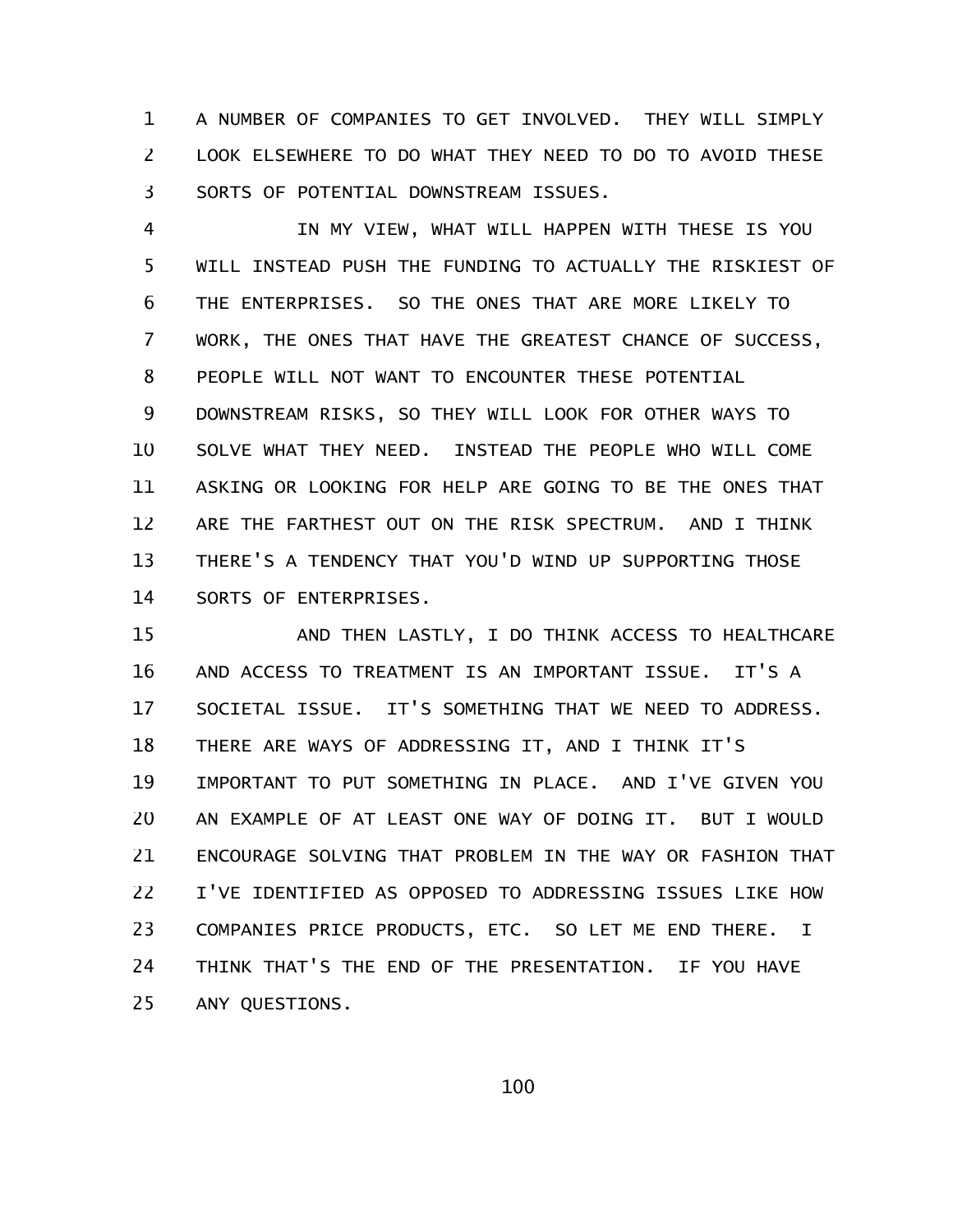CHAIRMAN PENHOET: THANK YOU VERY MUCH.

1

MR. SHEEHY: WELL, I HAD COUPLE OF A QUESTIONS, NOT NECESSARILY RELATED TO EACH OTHER. BUT I WAS INTERESTED IN ONE OF YOUR EARLIER SLIDES ON PROTEIN AND PEPTIDE PATENTS. HHS ACTUALLY HOLDS SOME PATENTS? 2 3 4 5

DR. JUELSGAARD: ACCORDING TO THE -- THIS DATA ALL COMES FROM THE U.S. PATENT AND TRADEMARK OFFICE, AS I SAID. SO THIS IS THE DATA THAT'S TRANSLATED DIRECTLY FROM THEM. THIS IS SOMETHING THAT WAS PUT TOGETHER BY OUR PATENT GROUP AT GENENTECH, TO BE HONEST WITH YOU, SO I HAVEN'T DUG UNDERNEATH THAT. 6 7 8 9 10 11

DR. PIZZO: BUT IF YOU'RE AN NIH INVESTIGATOR, YOU COULD SPEAK TO THIS; BUT IF YOU'RE AN INTRAMURAL NIH INVESTIGATOR AND YOU HAVE A DISCOVERY, YOU CAN ACTUALLY HOLD A PATENT FOR THAT. THAT'S PROBABLY -- 12 13 14 15

MR. SHEEHY: I WAS JUST CURIOUS BECAUSE WE'VE BEEN TOLD ALL ALONG THAT THE FEDERAL GOVERNMENT DOESN'T TRY TO HOLD PATENTS. 16 17 18

CHAIRMAN PENHOET: WHEN THEY'RE INVENTED BY FEDERAL GOVERNMENT EMPLOYEES, NOT WHEN THEY'RE BY GRANTEES. 19 20 21

MR. SHEEHY: JUST CURIOUS. JUST JUMPED OUT AT ME. 22 23

THE OTHER THING I HAD A QUESTION, THE RED FLAGS AND MARCH-IN RIGHTS. THESE ARE ALL PART OF BAYH-DOLE, 24 25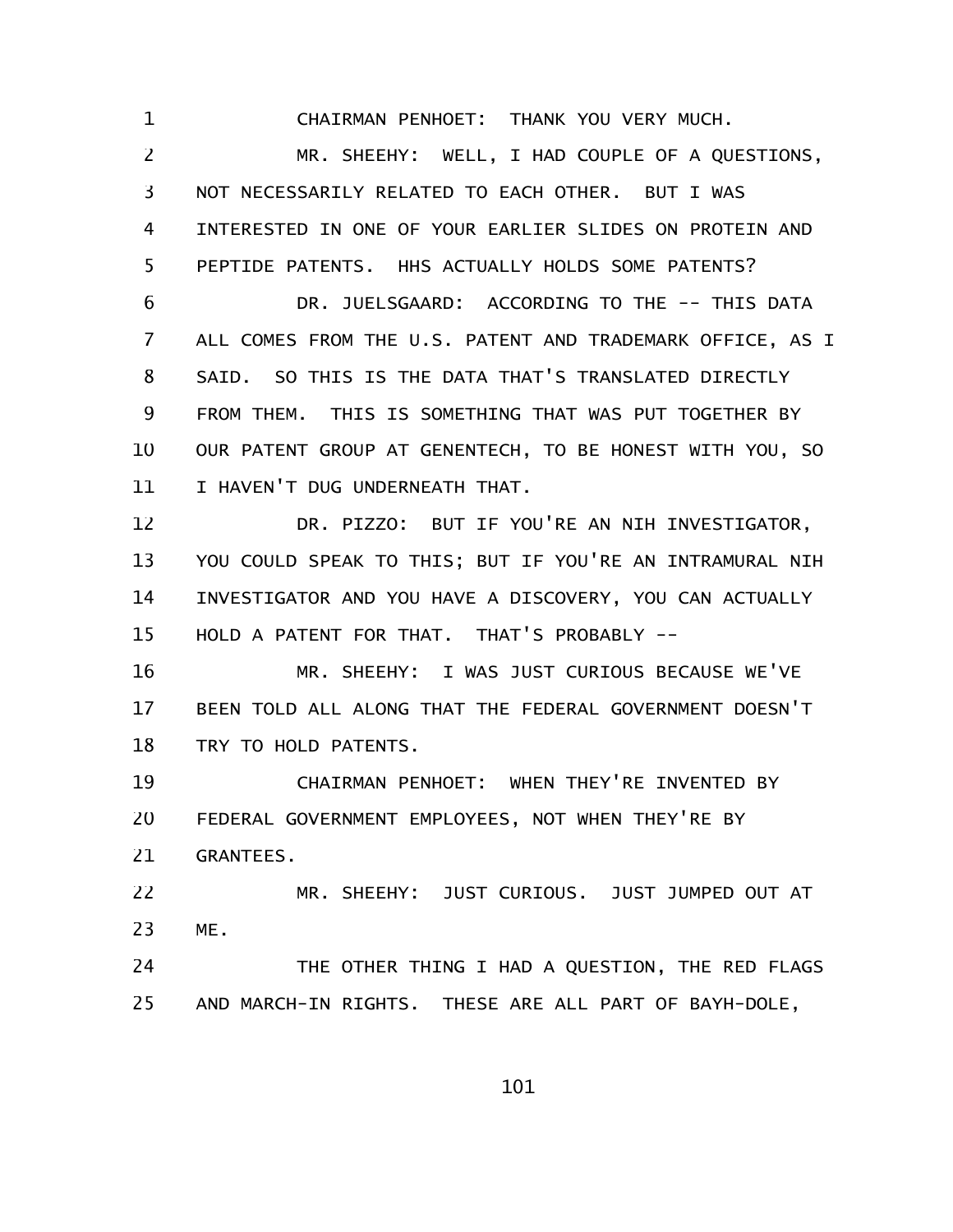AND TYPICALLY IT SEEMS TO ME THAT A LOT OF YOUR BASIC RESEARCH DISCOVERIES ARE FUNDED THROUGH THE FEDERAL GOVERNMENT AND BAYH-DOLE. SO THAT DOESN'T DISAPPEAR WHEN THEY LICENSE WITH YOU. IF WE HAVE SIMILAR PROVISIONS, WHY ARE THOSE SUCH RED FLAGS WHEN THEY'RE ALREADY PART OF THE ENVIRONMENT IN WHICH YOU'RE WORKING? 1 2 3 4 5 6

DR. JUELSGAARD: WELL, IT DEPENDS. SO THERE ARE TWO POINTS. IT DEPENDS, FIRST OF ALL, ON WHAT THE MARCH-IN RIGHTS RELATE TO. THE SIMPLE MARCH-IN RIGHTS ARE, YOU KNOW, WE WANT TO HAVE A PATENT APPLICATION FILED. I DON'T HAVE ANY ISSUE WITH THAT BECAUSE, GENERALLY SPEAKING, AS AN ORGANIZATION, IF WE DECIDE NOT TO FILE A PATENT APPLICATION ABOUT SOMETHING, WE GENERALLY BELIEVE THERE'S NO INVENTION THERE, IT'S NOT WORTH IT. IF SOMEBODY ELSE WANTS TO FOLLOW IN OUR WAKE, THAT'S FINE. 7 8 9 10 11 12 13 14 15 16

SO IT REALLY DEPENDS ON THE LEVEL. WHEN I SAY MARCH-IN RIGHTS, THAT'S A BIG CATEGORY. MY BIGGER CONCERN, THIS IS ACTUALLY ONE THAT WE FACED WITH THE NIH WAY BACK WHEN, WE HAD AN ARRANGEMENT WITH MARCH-IN RIGHTS RELATED TO A COMPOUND THAT WE WERE STUDYING. AND THE NIH WASN'T HAPPY WITH THE PROGRESS THAT WE WERE MAKING. IT WAS A VERY, VERY DIFFICULT COMPOUND TO STUDY, AND THEY HAD EXPECTATIONS OF HOW LONG IT WOULD TAKE TO DO THIS, AND WE WEREN'T MEETING THEIR EXPECTATIONS. 17 18 19 20 21 22 23 24 25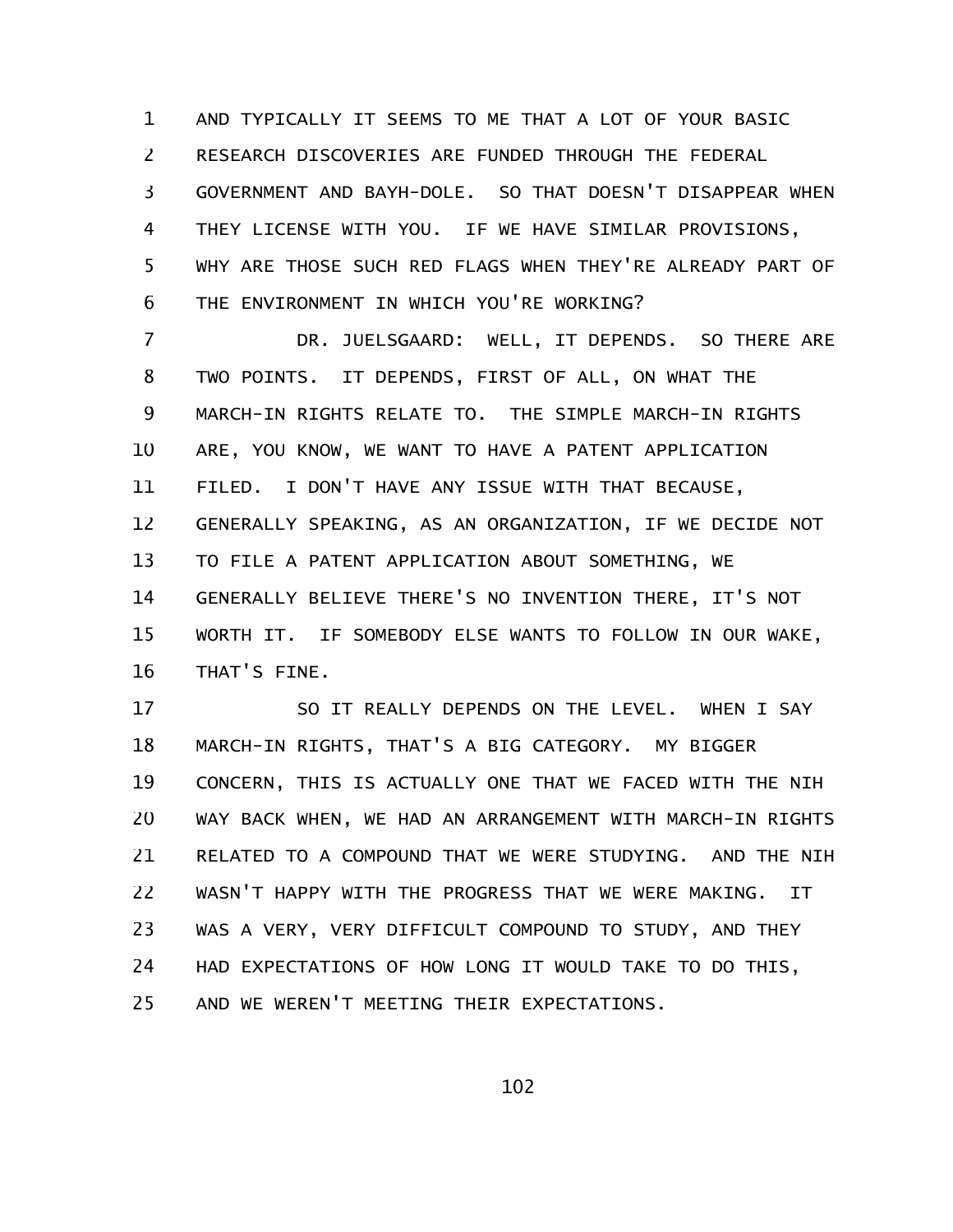AND SO WHAT WE WOUND UP DOING IS CHANGING THE EXCLUSIVE ARRANGEMENT TO A NONEXCLUSIVE ARRANGEMENT WITH THEM, AND THE ULTIMATE END RESULT OF THAT WAS WE JUST DECIDED TO HECK WITH THIS. WE'LL SPEND OUR MONEY ELSEWHERE. WE'LL WORK ON THINGS WHERE WE UNDERSTAND OUR ECONOMIC POSITION BETTER THAN THIS ONE. SO, YES, THEY EXIST. THEY'RE THERE. DEPENDS ON THE SCOPE OF THEM. I TAKE IT THAT THE NIH HAS HARDLY EVER INSTITUTED THEM, AND THERE'S SOME CONFIDENCE IN TERMS OF HOW THE NIH REACTS, BUT THAT DOESN'T MEAN THAT EVERY ORGANIZATION WILL FACE IT IN THE SAME WAY. EVERY TIME A NEW ORGANIZATION APPEARS WITH MARCH-IN RIGHTS, I THINK YOU HAVE TO REALLY TAKE A STEP BACK AND LOOK VERY KEENLY AT WHAT MIGHT HAPPEN DOWN THE ROAD, BUT I WOULDN'T PRESUME THAT EVERYBODY WILL BEHAVE THE SAME. 1 2 3 4 5 6 7 8 9 10 11 12 13 14 15

SO I HAVE SOME FAIR COMFORT WITH THE NIH ALTHOUGH WE DID HAVE AN EXPERIENCE THAT SORT OF LED US NOT TO DEAL WITH THESE ISSUES ANYMORE. 16 17 18

MR. SHEEHY: I JUST WAS THINKING IN TERMS OF THE IP RULES THAT WE PUT IN FOR NONPROFITS. IF THERE'S ANY INTERFERENCE, SO TO SPEAK, WITH THE ABILITY OF A COMPANY LIKE GENENTECH WITH STANFORD ASSUMING YOU GOT A GRANT FROM US. 19 20 21 22 23

DR. JUELSGAARD: THOSE PRESENT PROBLEMS. EVERY ONCE IN A WHILE WE'LL RUN INTO ARRANGEMENTS THAT WE DO 24 25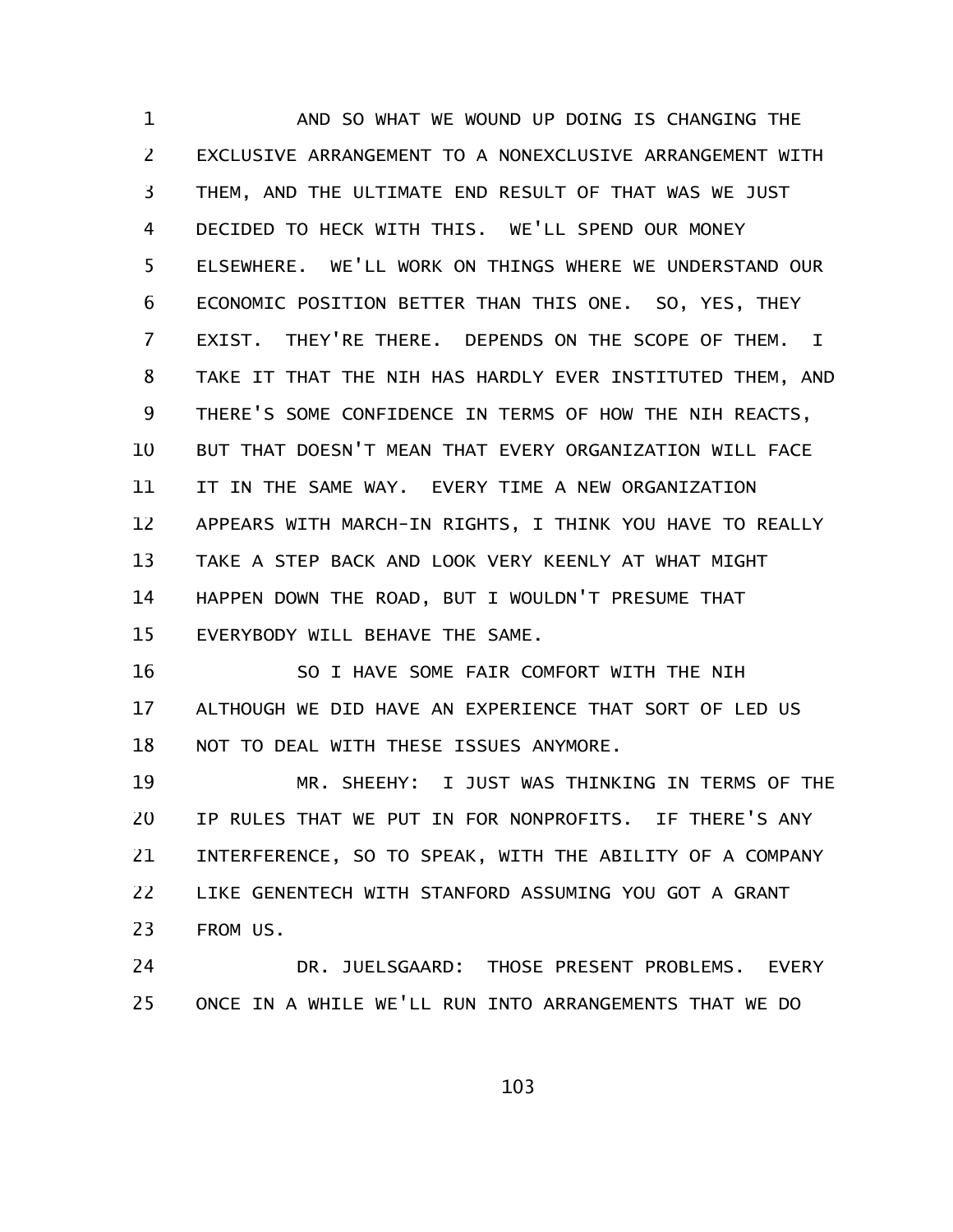WITH OTHER COMPANIES WHERE WE'RE TRYING TO BRING SOMETHING IN, AND THEY WILL HAVE AN ARRANGEMENT WITH AN INSTITUTION WHERE THERE ARE MARCH-IN RIGHTS, AND IT BECOMES A THORNY ISSUE. UNTIL WE CAN GET THAT RESOLVED AND CREATE MORE CERTAINTY AROUND IT, WE MAY NOT WIND UP DOING ANYTHING. 1 2 3 4 5 6

MR. SHEEHY: IT SEEMS LIKE SO MUCH BASIC RESEARCH IS FUNDED BY THE FEDERAL GOVERNMENT. 7 8

DR. JUELSGAARD: TRUE, BUT IT PROBABLY ISN'T NECESSARY TO LICENSE IT. THERE AREN'T THAT MANY FUNDAMENTAL PATENTS AT THE END OF THE DAY THAT COME OUT OF BASIC RESEARCH, YOU KNOW, THAT REALLY GIVE RISE. THESE ARE MORE TOOLS AND TECHNIQUES. THE REAL PATENTS THAT ARE IMPORTANT ARE GOING TO BE COMPOSITION OF MATTER PATENTS, USE PATENTS, THINGS OF THAT SORT. THAT'S WHAT WE RELY ON. 9 10 11 12 13 14 15 16

PATENTS I GAVE YOU THAT ARE EXAMPLES HERE, THEY ARE REALLY WAYS OF DOING THINGS, TECHNOLOGY, COHEN BOYER, CMV PROMOTER. FUNDAMENTALLY WE'RE NOT USING A LARGE RESERVOIR. WHEN I ASKED, GIVE ME EXAMPLE OF PATENTS THAT COME OUT OF ACADEMIA THAT WE'RE REALLY LICENSING AND USING THESE DAYS, THE LIST WAS PRETTY SHORT. 17 18 19 20 21 22

MR. SHEEHY: ONE MORE. SORRY. NOW, THE NIH PRESENTATION WE HAD EARLIER REALLY SHOWED A REAL STRONG BIAS TOWARDS SMALL BUSINESS. I JUST WONDER, 23 24 25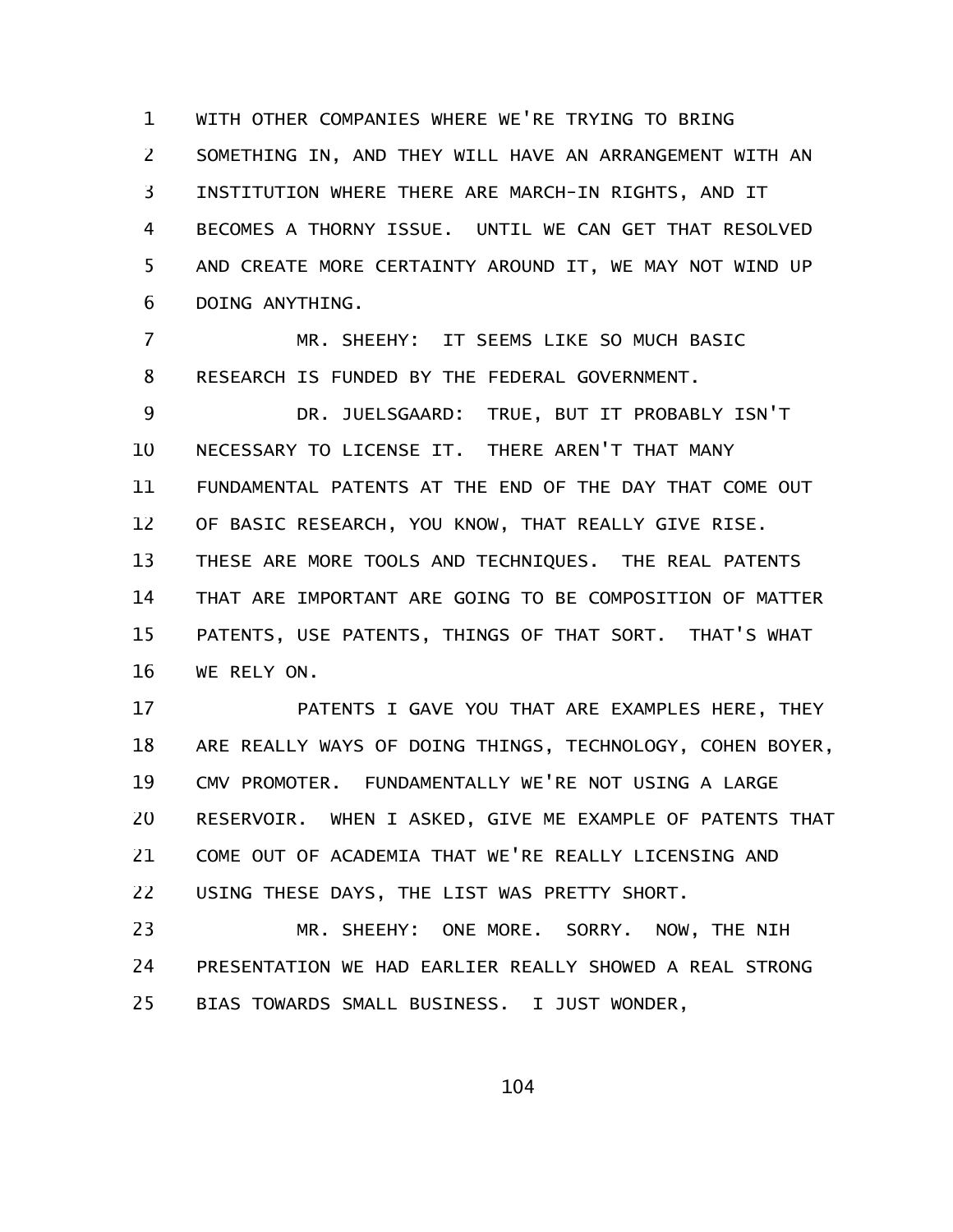NOTWITHSTANDING THE ECONOMIC DEVELOPMENT ISSUE, GIVEN THE STATE OF THE SCIENCE, IS THAT REALLY A BIGGER BANG FOR OUR BUCK THAN ACTUALLY TRYING TO CAPTURE SOMEBODY LIKE GENENTECH IN THE RULES THAT WE WRITE? 1 2 3 4

DR. JUELSGAARD: I THINK THAT'S A GOOD QUESTION. I THINK THAT'S REALLY ONE THAT YOU HAVE TO ASK YOURSELF IS WHERE ARE YOU GOING TO PUT YOUR BETS AT THE END OF THE DAY, IN THE SMALL COMPANY WORLD OR MORE GLOBALLY THAN THAT? A POINT I TRIED TO MAKE IS IT'S HIGHLY UNLIKELY THAT EVEN IF YOU LIMITED YOURSELF TO INVESTING IN SMALL COMPANIES, AT THE END OF THE DAY, YOU'LL WIND UP AT THE END LINE JUST WITH A LIST OF SMALL COMPANIES BECAUSE THEY ARE EITHER GOING TO HAVE TO ENTER INTO LICENSING AGREEMENTS BECAUSE OF THE AMOUNT OF FUNDING THAT'S REQUIRED. LARGE COMPANIES WILL BE ACQUIRED BY LARGE COMPANIES. SO THERE WILL BE INEVITABLY MAJOR PLAYERS INVOLVED IN THESE ALONG THE WAY. 5 6 7 8 9 10 11 12 13 14 15 16 17

MR. SHEEHY: YEAH, BUT I'M JUST THINKING IN TERMS OF INVESTMENT. WOULDN'T IT BE A BETTER OBJECT FOR US TO LET YOU GUYS COME IN AND BUY THE COMPANY THAT WE GOT STARTED THAN TO TRY TO DEAL WITH YOU AT THE FRONT END? 18 19 20 21 22

DR. JUELSGAARD: WELL, THE QUESTION WHAT -- YES, ASSUMING THAT -- 23 24

MR. SHEEHY: YOUR MAIN INVESTMENT IS GOING TO BE 25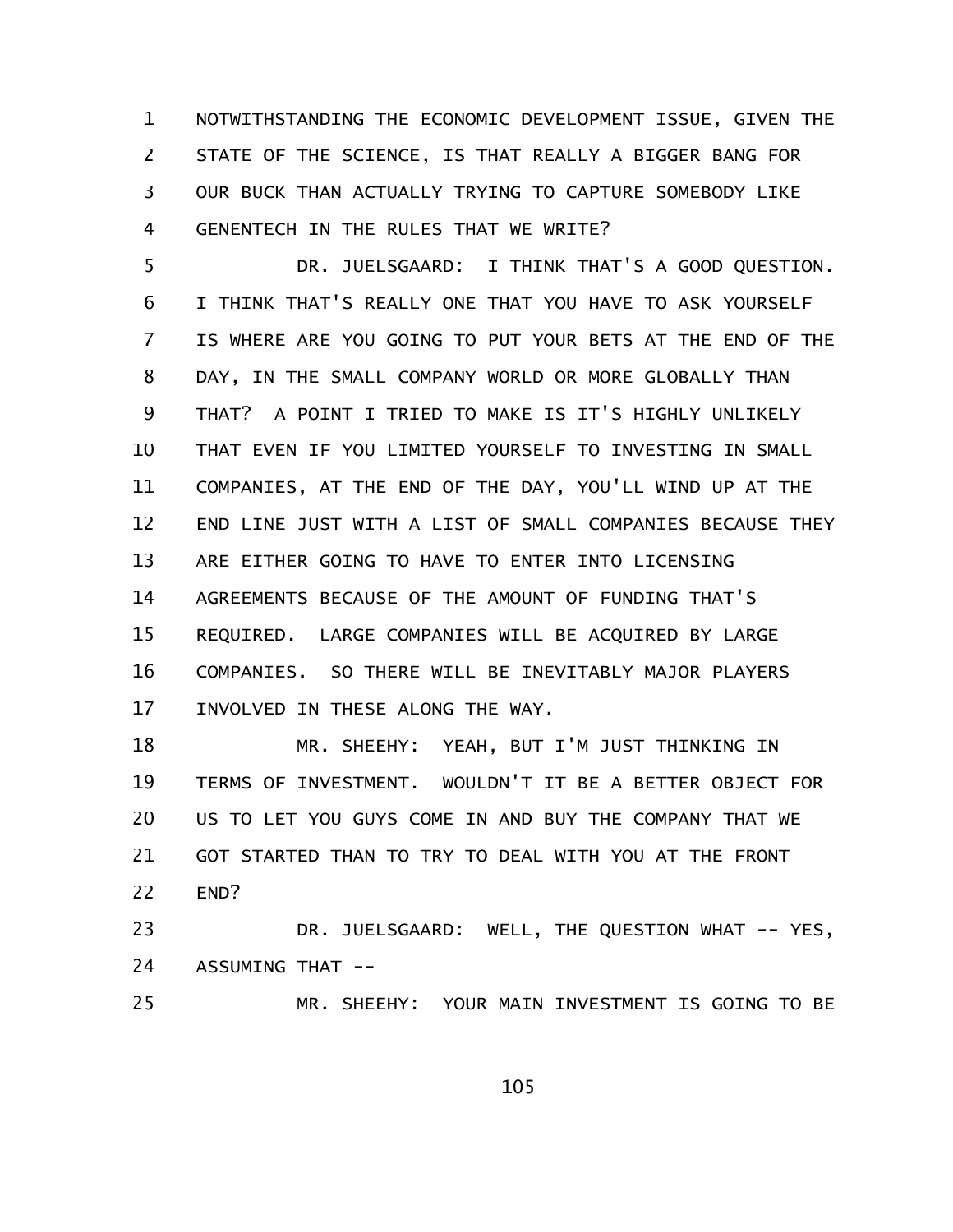THE LARGE  $--$ 1

DR. JUELSGAARD: ASSUMING THAT THE TERMS ARE RIGHT AND THAT WE'RE WILLING TO BUY UNDER THOSE CIRCUMSTANCES, RIGHT. 2 3 4

CHAIRMAN PENHOET: IF I COULD, MAYBE A POINT THAT YOU MADE RIGHT AT THE BEGINNING OF THE TALK WILL BE IMPORTANT FOR US, PRIORITIES. IF YOU WANTED TO -- IF YOU WANT THE MONEY TO BE USED TO SPAWN LOTS OF SMALL COMPANIES, YOU MIGHT DIRECT IT THERE. IF YOU WANT THE MONEY TO BE MOST EFFECTIVELY UTILIZED TO DEVELOP THERAPIES, YOU'D PROBABLY BET ON AN ORGANIZATION WHICH IS VERY GOOD AT DOING THAT. THAT MAY NOT BE THE SAME UNIVERSE OF COMPANIES. 5 6 7 8 9 10 11 12 13

MR. SHEEHY: EXCEPT WE'RE NOT AT A POINT IN SCIENCE WHERE THERE ARE THERAPIES NEAR DEVELOPMENT. 14 15

CHAIRMAN PENHOET: I THINK IT WAS AN IMPORTANT POINT. 16 17

DR. PIZZO: I'M GOING TO FOLLOW SOME OF JEFF'S QUESTIONS. I THINK THEY WERE VERY GOOD ONES. JUST TO BEGIN, I AGREE WITH YOU THAT THE NUMBER OF PATENTS THAT YIELD LARGE DOLLARS TEND TO BE VERY SMALL FROM ACADEMIA, AND THEY'RE USUALLY TECHNOLOGY PLATFORM KINDS OF THINGS. THAT IS TRUE WITH COHEN BOYER AND IT'S TRUE WITH ONE THAT WE HAVE NOW THAT'S A SIGNIFICANT ONE, BUT IT'S AMONG MANY, MANY, MANY THAT HAVE BEEN SUBMITTED. 18 19 20 21 22 23 24 25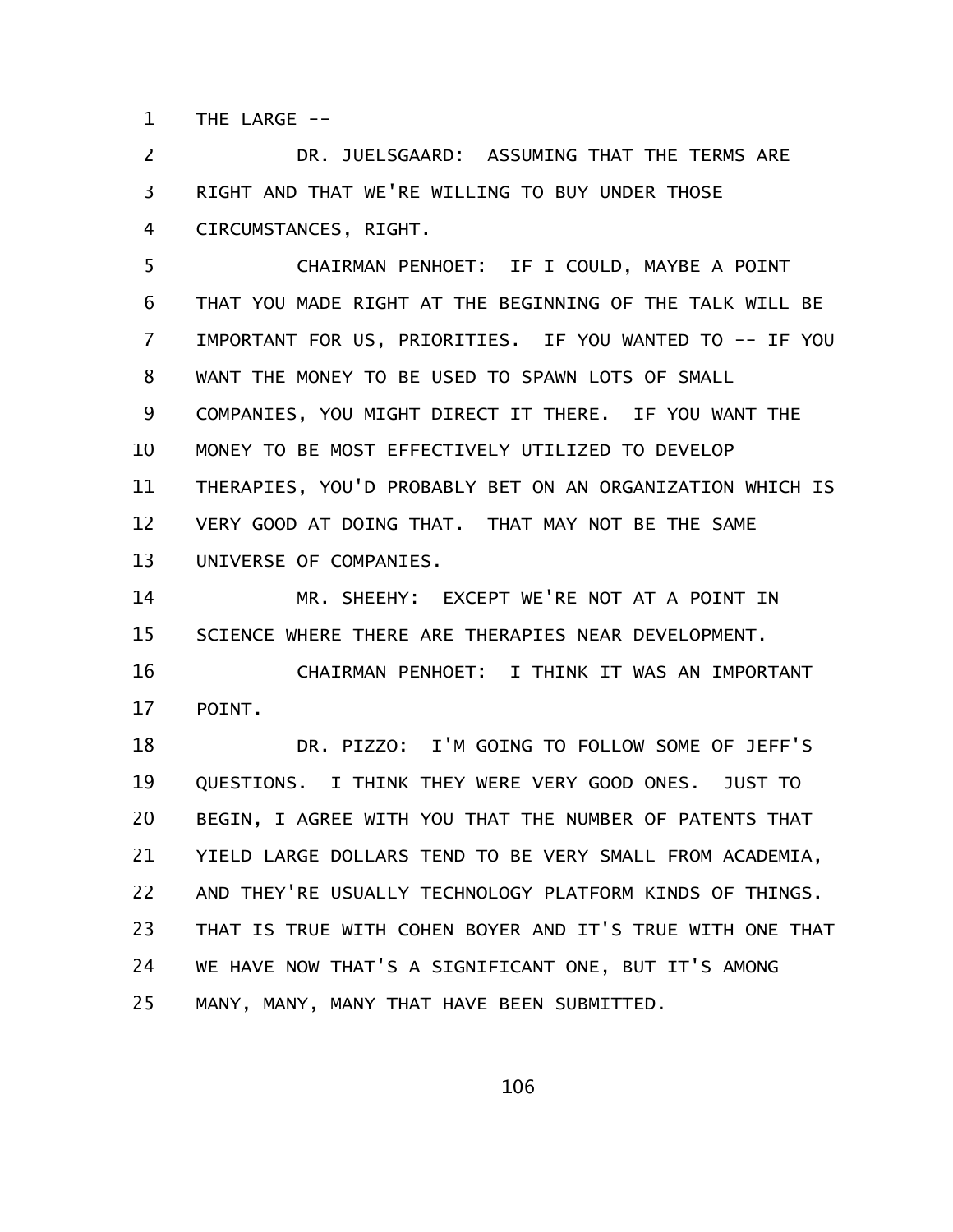GIVEN THE CAVEATS THAT YOU PUT FORWARD IN WHAT WAS A REALLY HELPFUL PRESENTATION, STEVE, THANK YOU, THAT YOU ARE NOT SPEAKING FOR GENENTECH, THAT GENENTECH IS NOT INVOLVED IN STEM CELL RESEARCH, AND THAT YOU'RE OFFERING PERSPECTIVES ON HOW THIS MIGHT ALL WORK. I TOOK HEART IN ONE OF THE POINTS THAT JEFF RELATED TO WHICH WAS YOUR SECOND BULLET IN YOUR RED FLAGS ABOUT EXCLUSIVITY, MARCH-IN RIGHTS, AND THE LIKE. 1 2 3 4 5 6 7 8

TO WHAT DEGREE DO YOU THINK OTHER BIOTECH ORGANIZATIONS OTHER THAN GENENTECH MIGHT BE RESISTANT OR CONCERNED ABOUT SOME OF THOSE SAME ISSUES BECAUSE THEY'RE GOING TO HAVE AN IMPACT ON US AS WE MOVE FORWARD? DR. JUELSGAARD: I THINK IT WOULD BE DISINGENUOUS FOR ME TO SUGGEST THAT EVERYBODY BELIEVES AS I DO. I THINK THERE'S CERTAINLY A RANGE OF OPINION OUT THERE. AND AT THE END OF THE DAY, IT'S A TRADE-OFF. SO WHAT COMES WITH THOSE MARCH-IN RIGHTS IS FUNDING AND WHATEVER OTHER BENEFITS. AND IT REALLY DEPENDS UPON YOUR RISK TOLERANCE FOR THOSE SORTS OF RIGHTS. ON THE ONE HAND, TO THE EXTENT THAT YOU'LL SEE THEM DOWN THE ROAD AND THEY'LL IMPACT HOW YOU DO BUSINESS VERSUS YOUR NEED FOR THE FUNDING OR WHATEVER ELSE IS TO BE PROVIDED. SO I'M SURE THAT -- I CAN'T HAVE GIVE YOU A GOOD ANSWER, PHIL, BECAUSE I'VE NOT DONE A SURVEY AND I DON'T KNOW. PROBABLY BE A GREAT QUESTION TO ASK, TO REALLY GO OUT AND 9 10 11 12 13 14 15 16 17 18 19 20 21 22 23 24 25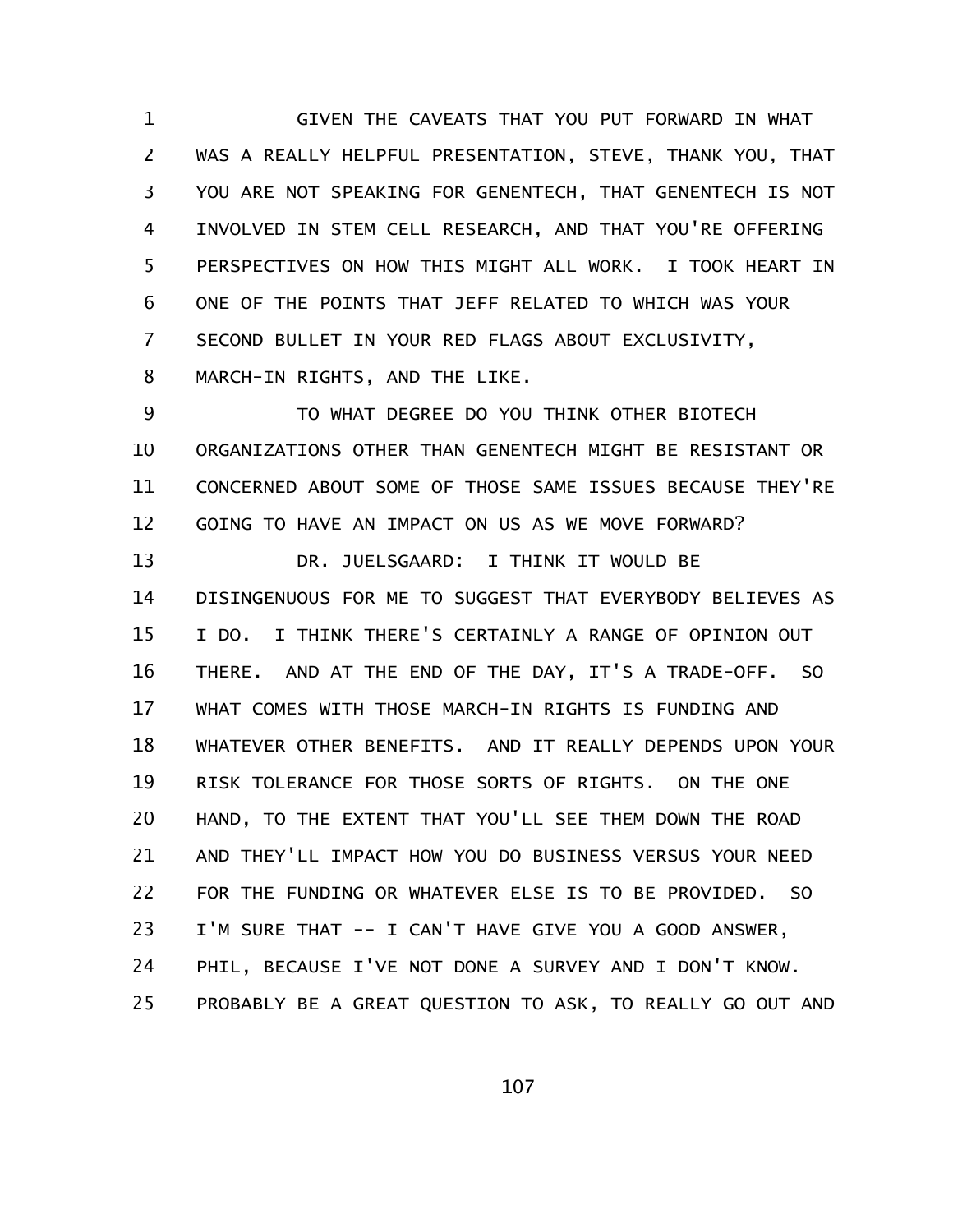MAYBE ASK A NUMBER OF COMPANIES AS A PROJECT. 1

DR. PIZZO: I THINK THAT WOULD BE HELPFUL FOR US TO DO TO KIND OF GAUGE THE TEMPERATURE OF THE COMMUNITY BECAUSE WE ARE FORTUNATE TO BE SURROUNDED BY OUTSTANDING BIOTECH COMPANIES, AND WE OUGHT TO AT LEAST KNOW. AND THEN WE HAVE TO MONITOR WHAT THEY FEED BACK TO US AS WELL, SO WE OUGHT TO KNOW WHERE THEY ARE, AND THEN WE'LL HAVE TO MAKE SOME ASSESSMENTS AS TO -- 2 3 4 5 6 7 8

DR. JUELSGAARD: IT'S AT LEAST WORTH ASKING THE QUESTION AND SEEING HOW PEOPLE FEEL ABOUT IT. 9 10

CHAIRMAN PENHOET: OTHER QUESTIONS FROM THE TASK FORCE HERE IN SAN FRANCISCO? IF NOT, ANY QUESTIONS FROM FRANCISCO AT THE SUTTER MEDICAL PLAZA? 11 12 13

DR. PRIETO: I THINK JEFF COVERED MOST OF THE QUESTIONS THAT I HAD. 14 15

CHAIRMAN PENHOET: JANET WRIGHT IN CHICO. (INTERRUPTION IN PROCEEDINGS.) DR. FONTANA: I HAVE SOME QUESTIONS. IT'S JEANNIE FONTANA FROM L.A. I'D LIKE TO REFER TO YOUR SLIDE NO. 9 WHERE YOU SHOW THE PROBABILITY OF CLINICAL APPROVAL SUCCESS RATE FOR GENENTECH. I WAS CURIOUS TO WHAT DO YOU ATTRIBUTE GENENTECH'S APPROVAL SUCCESS RATE AND ANY OF THOSE ATTRIBUTES YOU THINK WE SHOULD INCORPORATE INTO CIRM'S SCIENTIFIC STRATEGIC PLAN? DR. JUELSGAARD: WELL, AS I SAID, I REALLY 16 17 18 19 20 21 22 23 24 25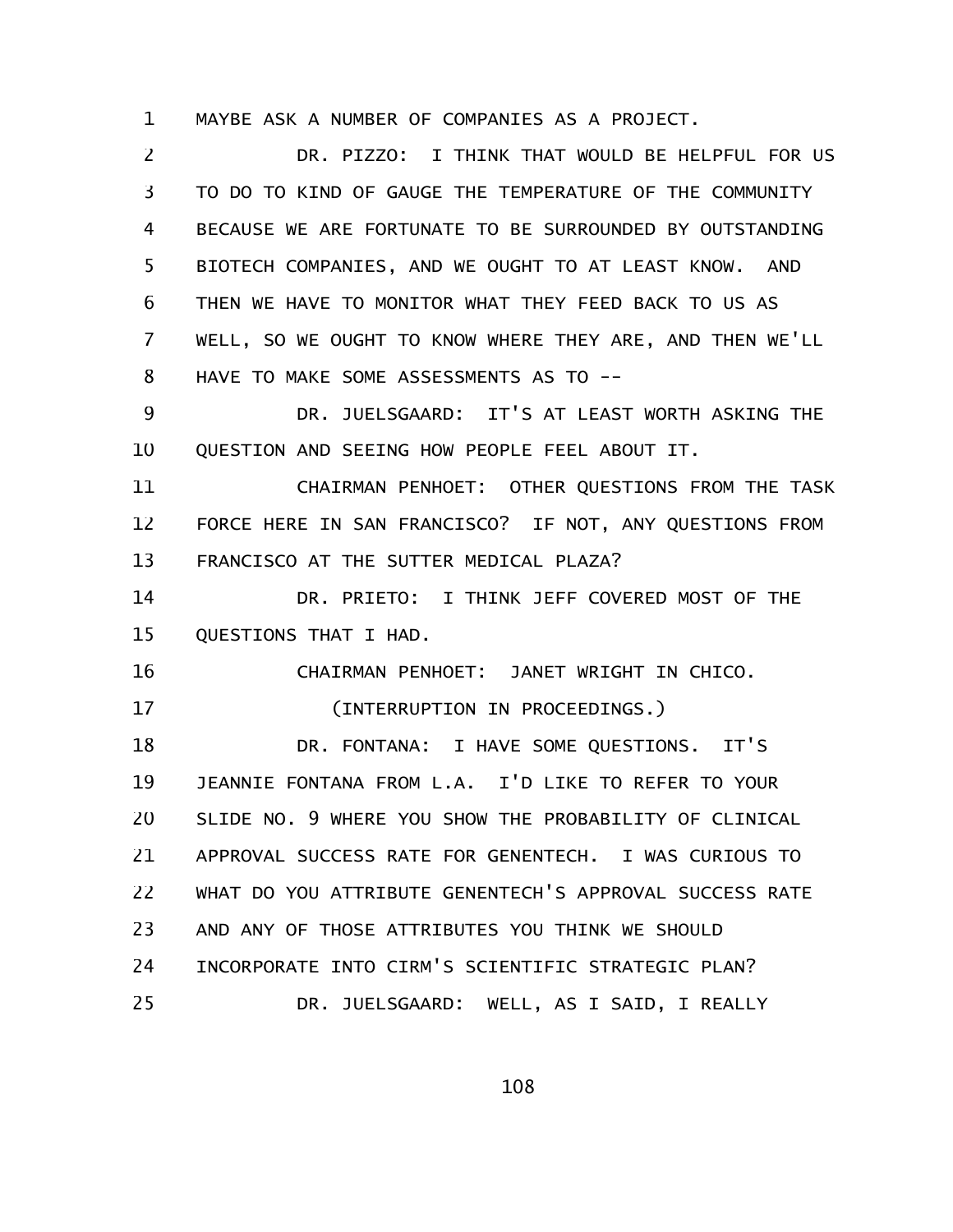DIDN'T INTEND IN THIS PRESENTATION TO GET INTO WHAT HAPPENS AT GENENTECH AND USED THESE MOSTLY BECAUSE THEY WERE READILY AVAILABLE TO ME TO MAKE A BROADER POINT. 1 2 3

TO ANSWER YOUR QUESTION REALLY QUICKLY, WHY DO I THINK THAT WE'RE PERHAPS A LITTLE BIT MORE SUCCESSFUL, AT LEAST AT THIS TIME, AT GENENTECH, I THINK IT REALLY RELATES TO TWO THINGS THAT WE TRY TO IDENTIFY, ONE OF WHICH IS THAT WE'RE VERY MUCH A SCIENCE-DRIVEN ORGANIZATION. SO WE REALLY TRY TO SPEND A LOT OF TIME UNDERSTANDING THE SCIENCE THAT UNDERLIES -- THE BIOLOGICAL MECHANISMS OF ACTION AND THEN WHAT IMPACT THEM. AND WE HAVE, AS I ALLUDED TO EARLIER, WE HAVE A PHENOMENAL RESEARCH ORGANIZATION AT GENENTECH, A LARGE NUMBER WHO CAME OUT OF ACADEMIA, INCLUDING SOME OF THE GREAT CENTERS HERE IN THE BAY AREA. 4 5 6 7 8 9 10 11 12 13 14 15

SO WE REALLY ARE VERY FOCUSED ON TRYING TO DO THE VERY BEST SCIENCE AND TRYING TO CREATE THE VERY BEST UNDERSTANDING. SO WHEN WE GO INTO THESE, WE'RE TRYING TO MITIGATE THE SCIENCE RISKS, THAT WE REALLY DON'T KNOW WHAT'S GOING ON OR THAT IT MAY NOT WORK IN THE WAY THAT WE INTENDED. WE'RE ALWAYS GOING TO HAVE THOSE SORTS OF PROBLEMS, BUT WE TRY TO MITIGATE THAT. AND PERHAPS WE'RE A LITTLE MORE SUCCESSFUL THAN SOME OTHER ORGANIZATIONS AROUND THAT. 16 17 18 19 20 21 22 23 24

25

AND THEN THE OTHER IS IN THE AREA OF CLINICAL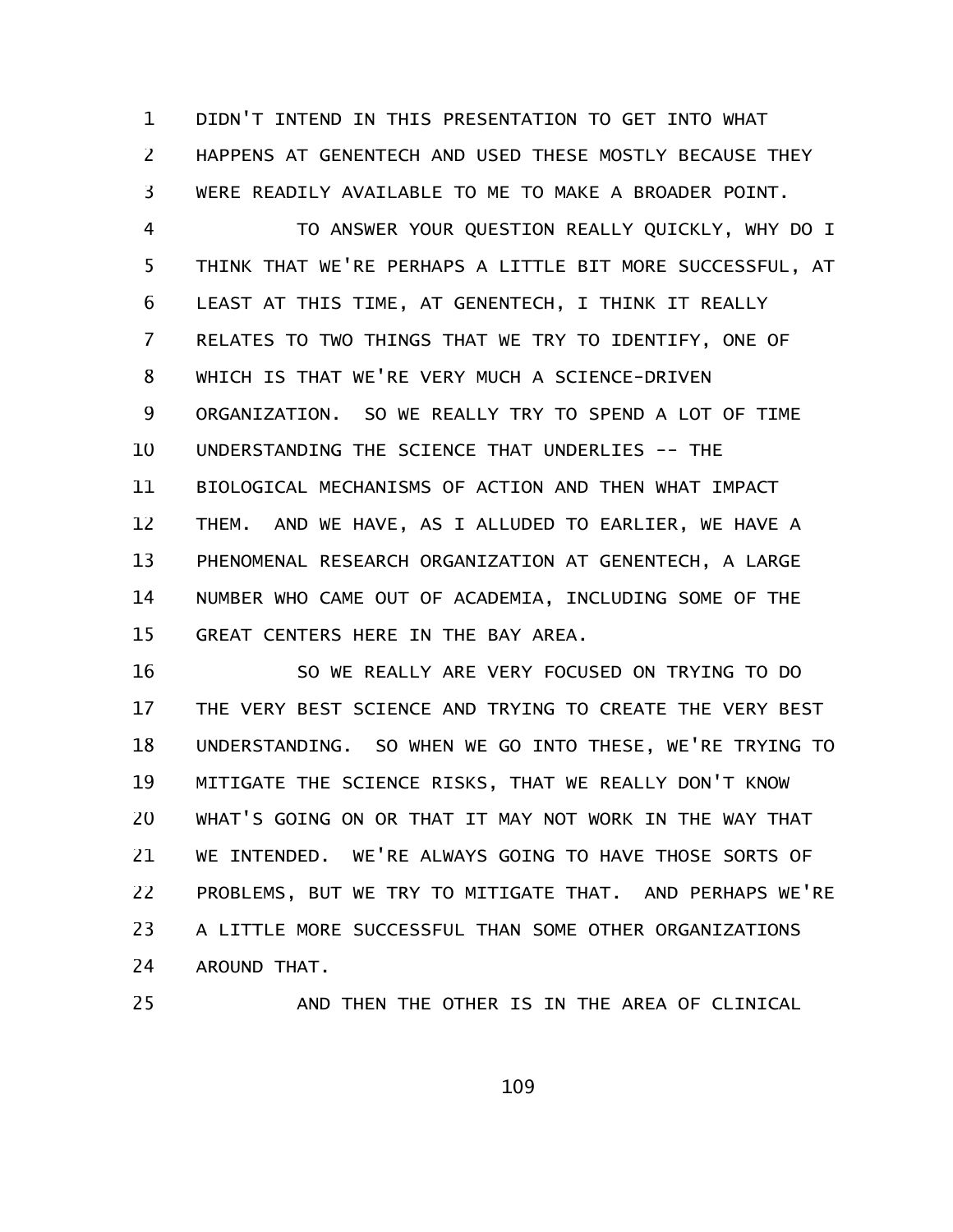DEVELOPMENT, WHERE, AGAIN, WE SPEND A TREMENDOUS AMOUNT OF TIME TRYING REALLY TO DESIGN STUDIES TO PROVIDE FOR OUTCOMES THAT WE BELIEVE WE CAN ACHIEVE AT THE END OF THE DAY. AND THIS IS A WHOLE DISCUSSION IN AND OF ITSELF, BUT THERE'S A LOT OF DIFFERENT WAYS OF DESIGNING FOR PARTICULAR OUTCOMES. IF, FOR EXAMPLE, YOUR GOAL IS TO HIT A HOME RUN WITH A PRODUCT, TO GO FOR A REALLY LARGE MARKET, THAT COULD BE A MUCH RISKIER PROPOSITION THAN TAKING A MUCH SMALLER SEGMENT OF THE POPULATION WHERE IT'S MUCH CLEARER THAT THE PRODUCT MAY WORK IN AND FOCUSING ON THAT. 1 2 3 4 5 6 7 8 9 10 11

ANYWAY, THERE ARE OTHER FACTORS INVOLVED, BUT I THINK THOSE ARE A COUPLE OF KEY ONES FOR US. BUT I WOULDN'T TRY TO BUILD ANY OF THIS INTO ANY RELATIONSHIP YOU HAVE WITH A COMPANY. I THINK IT MORE GOES TO WHO IT IS THAT YOU DECIDE TO FUND, THE LEVEL OF RISK THAT YOU WANT TO TAKE, WHAT THE CRITERIA ARE THAT YOU ARE GOING TO ENGAGE IN TERMS OF EVALUATING WHAT ORGANIZATIONS TO SPEND MONEY WITH OR NOT. 12 13 14 15 16 17 18 19

CHAIRMAN PENHOET: OKAY. ANY QUESTIONS FROM IRVINE? FROM L.A.? IF NOT, THANK YOU. I'M SORRY. 20 21

QUESTIONS FROM THE AUDIENCE? 22

MR. SIMPSON: JOHN SIMPSON FROM THE FOUNDATION FOR TAXPAYER AND CONSUMER RIGHTS. THIS RELATES -- I'M WONDERING IF YOU IN COMMERCIAL BIOTECH THINK THAT THERE 23 24 25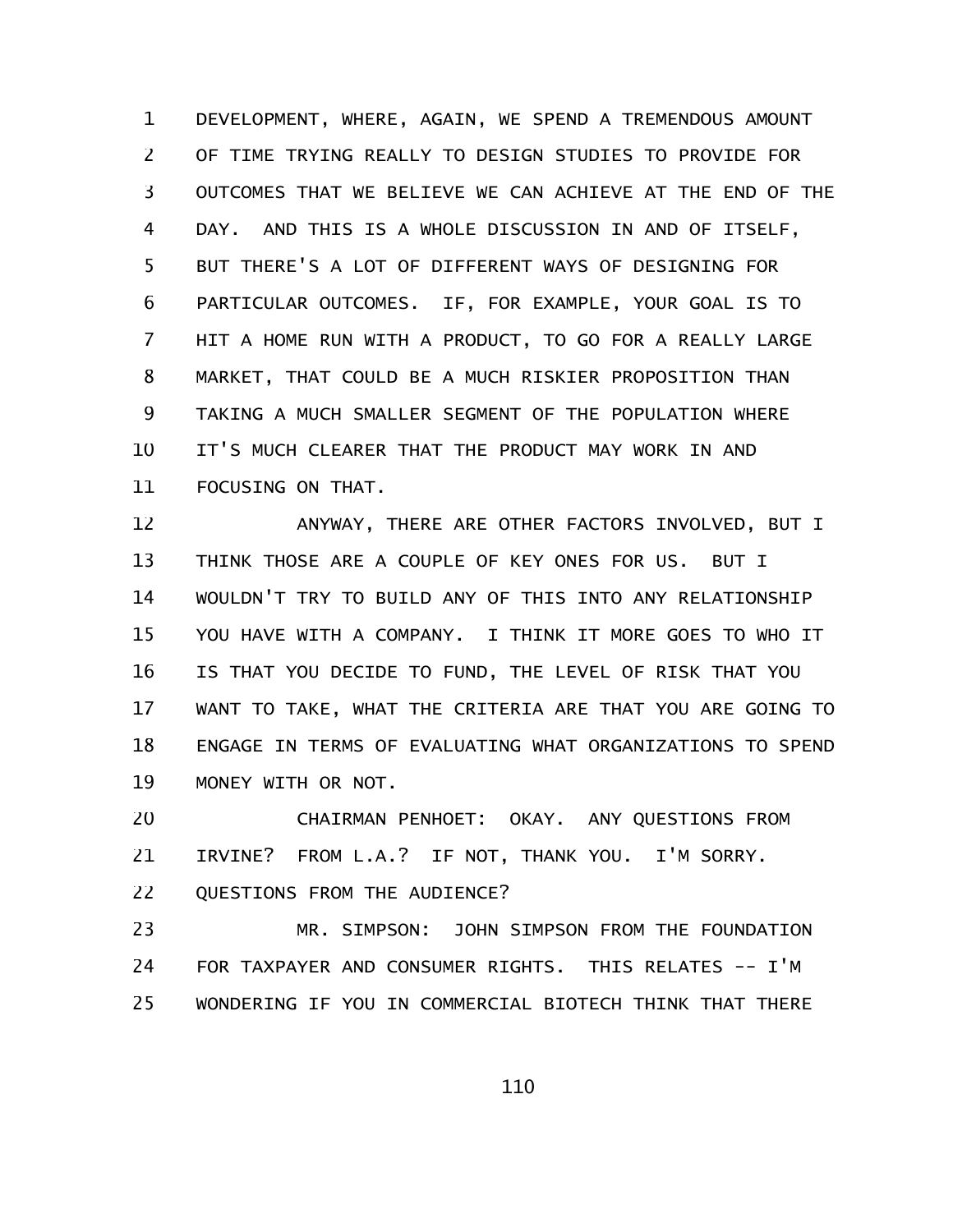WOULD BE AN ADVANTAGE IF UPSTREAM PATENTS, MANY OF THOSE THAT ARE DONE BY UNIVERSITIES, WERE IN A PATENT POOL, WHETHER THAT WOULD PERHAPS MAKE LIFE EASIER FOR YOU AND OTHER FIRMS SO YOU COULD GO IN AND KIND OF DO ONE-STOP SHOPPING ON PATENTS THAT COULD BE USEFUL, AND WHETHER IT WOULD PERHAPS BE USEFUL FOR CIRM TO PUT THAT KIND OF RESEARCH AND THOSE KINDS OF PATENTS IN A POOL. 1 2 3 4 5 6 7

DR. JUELSGAARD: SURE. AS I THINK I RELATED EARLIER, ACTUALLY WHEN IT COMES TO THE NUMBER OF UNIVERSITY PATENTS THAT WE'VE LICENSED, THERE ARE PROBABLY MANY FEWER THAT EXIST THAN EXIST IN THE PRIVATE COMPANY WORLD BECAUSE SO MANY OF OUR PATENTS REALLY RELATE TO THE MOLECULES THEMSELVES, THE USES, ETC., WHICH MOST OF THAT WORK, A LOT OF THAT WORK IS BEING DONE IN COMPANIES. THIS ISN'T REALLY A FUNDAMENTAL ISSUE FOR US. I DON'T -- WE HAVEN'T SEEN SORT OF GROUPS OF PATENTS THAT WE THINK THAT WE NEED TO LICENSE, AND IT'S WORKED RELATIVELY WELL DEALING WITH EACH ORGANIZATION BY ITSELF. SO THERE MIGHT BE SOME EFFICIENCIES TO BE GAINED, BUT GENERALLY SPEAKING, I DON'T SEE IT AS A PRESSING NEED. BUT THE OTHER IS THAT AT THE END OF THE DAY, AS I UNDERSTAND WHAT CIRM IS GOING TO BE DOING, CIRM HAS A LOT OF MONEY, AND IT'S GOING TO BE PROVIDING THAT MONEY TO ORGANIZATIONS TO SPEND TO DO THINGS. IT MAY BE THAT WHAT CIRM WANTS BACK OUT OF THAT ARE RIGHT TO DEAL 8 9 10 11 12 13 14 15 16 17 18 19 20 21 22 23 24 25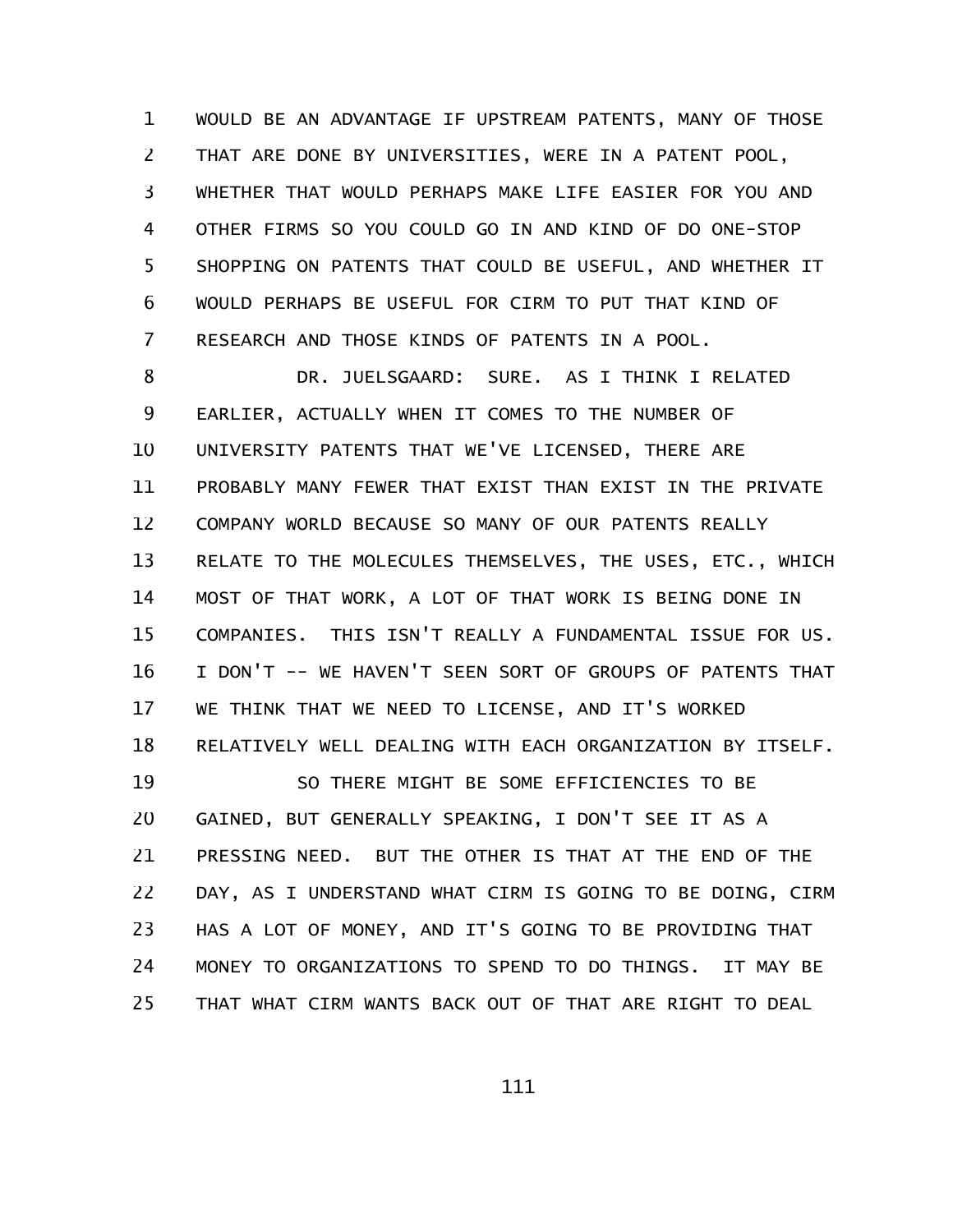WITH INTELLECTUAL PROPERTY RIGHTS, EITHER TO OWN IT OR TO LICENSE IT OR WHATEVER. THAT'S A FAIRLY UNUSUAL, IN MY EXPERIENCE, A FAIRLY UNUSUAL STRUCTURE FOR THE FUNDING AGENCY, EXCEPT IN THE MARCH-IN RIGHTS SETTING, FOR THE FUNDING AGENCY TO GET BACK, IF YOU WILL, THE INTELLECTUAL PROPERTY RIGHTS AND TO BEGIN TO WORK WITH THEM IN TERMS OF LICENSING THEM TO OTHERS. 1 2 3 4 5 6 7

TYPICALLY, AS I THINK YOU HEARD FROM THE NIH AND FROM THE JUVENILE DIABETES FOUNDATION, THE ORGANIZATIONS THAT HOLD THE PATENTS WIND UP DOING THE LICENSING, AND ONLY IN EXTRAORDINARY CIRCUMSTANCES DO THOSE ORGANIZATIONS GET INVOLVED. SO I THINK IT WOULD BE FRAUGHT WITH A LOT OF DIFFICULTY, THE NOTION THAT CIRM WOULD SOMEHOW COME BACK AND WANT TO GATHER AND CONTROL IN SOME FASHION PATENT RIGHTS. I JUST FIND THAT A DIFFICULT CONCEPT FOR A LOT OF PEOPLE TO WORK WITH. 8 9 10 11 12 13 14 15 16

CHAIRMAN PENHOET: ANY OTHER COMMENTS? DR. MILMAN. 17 18

DR. MILMAN: AS SENATOR DIRKSEN SAID, A BILLION HERE, A BILLION THERE, PRETTY SOON YOU HAVE REAL MONEY. THAT WAS A LONG TIME AGO. AND I THINK, ALTHOUGH THE BILLIONS OF DOLLARS THAT CIRM HAS SEEMS LIKE A LOT OF MONEY, IT REALLY ISN'T, AS YOU JUST INDICATED, IF IT'S GOING TO COST CLOSE TO A BILLION DOLLARS TO PRODUCE. DR. JUELSGAARD: ABOUT FOUR TO FIVE PRODUCTS IF 19 20 21 22 23 24 25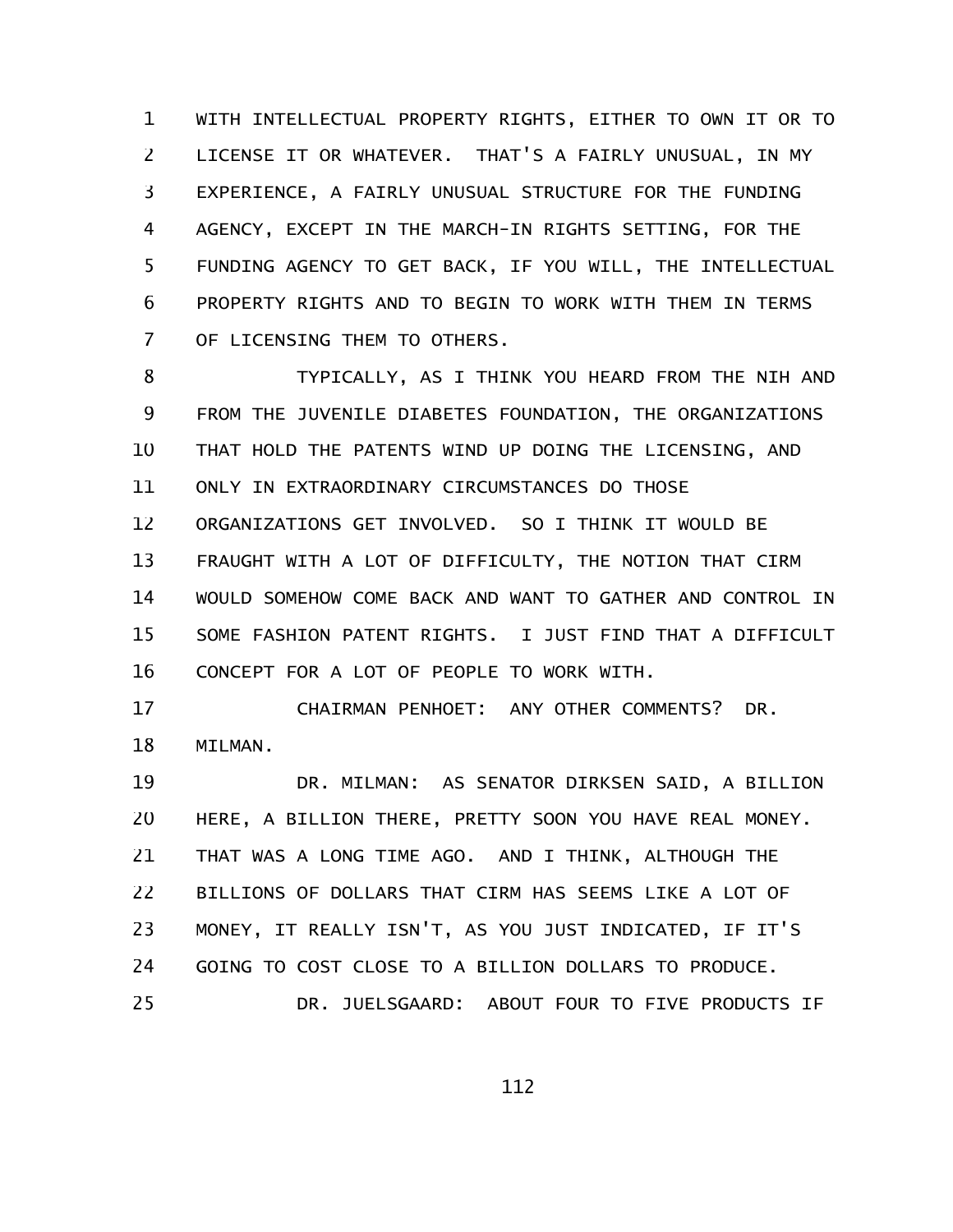YOU LOOK AT IT THAT WAY. 1

DR. MILMAN: ONE THING I WAS STRUCK BY GENENTECH IS ACTUALLY THE NUMBER OF PRODUCTS THEY'VE DEVELOPED, AND HOW MANY BILLIONS DO YOU SPEND A YEAR? 2 3 4

DR. JUELSGAARD: RIGHT NOW JUST IN RESEARCH AND DEVELOPMENT ABOUT 1.5 BILLION A YEAR. 5 6

DR. MILMAN: SO IT'S NOT A LARGE NUMBER. THE NATIONAL INSTITUTE OF ALLERGY AND INFECTIOUS DISEASES IS A \$4 BILLION ORGANIZATION A YEAR. THAT'S WHAT WE SPEND. AND IF WE WERE TO SPEND IT ON DEVELOPING DRUGS, WHAT COULD WE DEVELOP? A COUPLE DRUGS A YEAR? WE DON'T DO THAT. SO THE POINT I WANT TO MAKE IS THAT BY PUTTING MONEY INTO SMALL BUSINESSES, AGAIN, I'M THE PROPONENT FOR IT, AND WE ONLY PUT IN \$100 MILLION A YEAR, IT'S SORT OF LIKE PLANTING SEEDS FOR A THOUSAND FLOWERS, SOME OF THEM BLOOM. WE ADD ENOUGH VALUES TO THE GENENTECHS, WE'LL GO AHEAD AND BUY THEM. I THINK THAT CIRM IS IN THE SAME POSITION. 7 8 9 10 11 12 13 14 15 16 17 18

CHAIRMAN PENHOET: OKAY. ANY OTHER COMMENTS? MR. SHEEHY: ONE THING. VERSUS YOUR ACCESS, IS THAT NOT THE INDUSTRY STANDARD NOW, THAT VIRTUALLY EVERYONE HAS AN ACCESS PROGRAM FOR UNINSURED? 19 20 21 22

DR. JUELSGAARD: YES. THAT WAS MY INITIAL POINT ON THE SLIDE IS THAT THIS IS VERY MUCH THE STANDARD IN THE INDUSTRY. IT VARIES A LITTLE BIT IN TERMS OF THE 23 24 25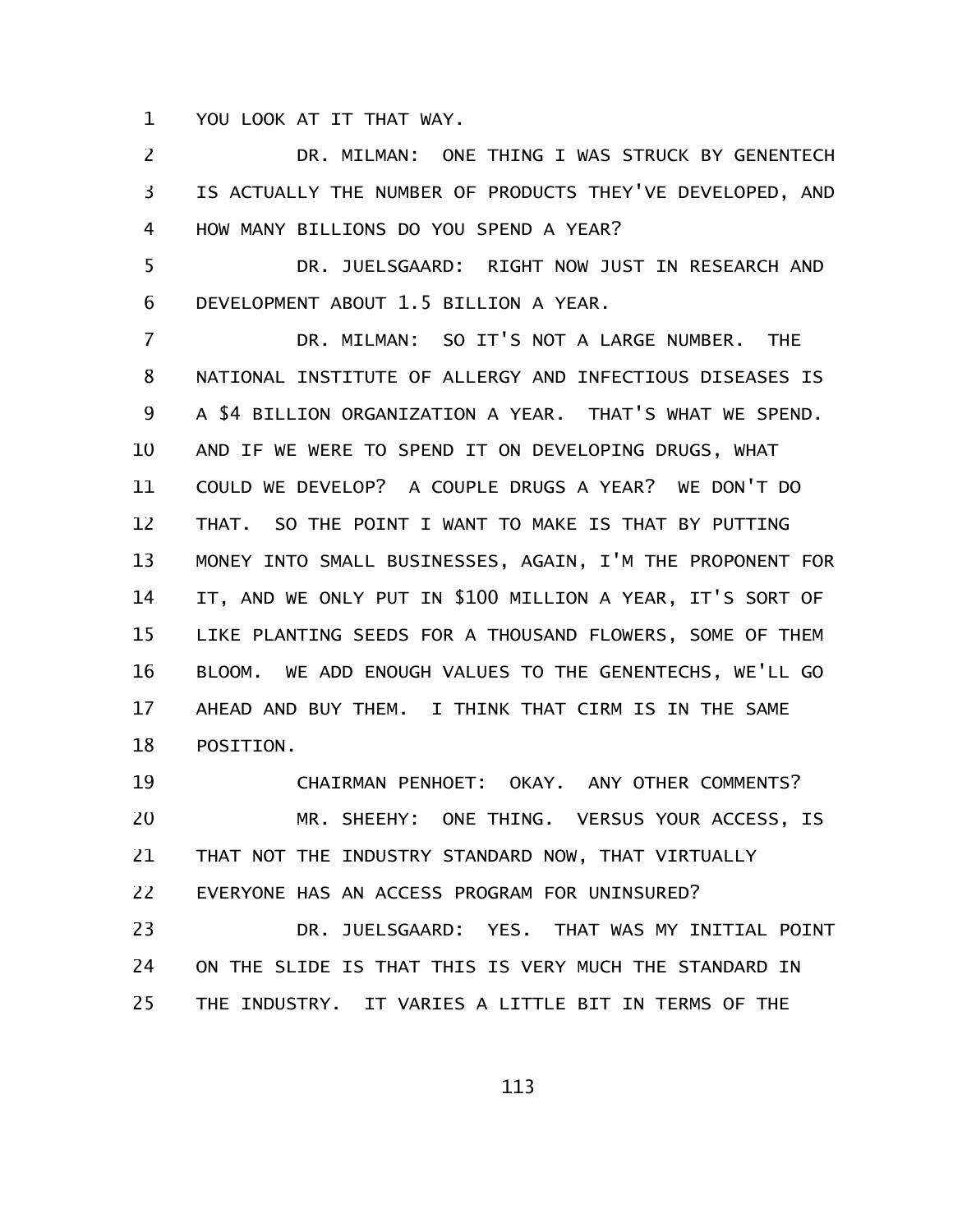LEVELS TO WHICH IT GOES, HOW MUCH SUPPORT IS PROVIDED. SO THERE'S VARIABILITY THERE. YES, GENERALLY SPEAKING, THIS IS THE NORM. AND SO, IN ESSENCE, REQUIRING -- IF ACCESS IS AN ISSUE, THEN HAVING SOME REQUIREMENTS ALONG THESE LINES, I THINK, PERFECTLY LINES UP WITH WHAT REALLY IS GOING ON. 1 2 3 4 5 6

MR. SHEEHY: GREAT. THANK YOU. I JUST WANTED TO REINFORCE THAT. 7 8

(APPLAUSE.) 9

CHAIRMAN PENHOET: I DON'T KNOW ABOUT ANYBODY ELSE IN THE ROOM, BUT I KNOW ABOUT MYSELF. I NEED A FIVE-MINUTE BIO BREAK. 10 11 12

(A RECESS WAS TAKEN.) 13

CHAIRMAN PENHOET: WE'RE FORTUNATE TO HAVE TWO REPRESENTATIVES FROM PERLEGEN JOIN US THIS MORNING, BRAD MARGUS, THE CEO OF THE COMPANY STANDING BEHIND ME, AND HIS COLLEAGUE, PAUL CUSENZA, SITTING OVER HERE. PAUL IS THE SENIOR VICE PRESIDENT OF MARKETING AND PUBLIC SECTOR COLLABORATION. I DIDN'T EVEN KNOW THERE WAS SUCH A TITLE. WHAT COULD BE MORE RELEVANT TO OUR DISCUSSION TODAY? I THINK, BRAD, YOU ARE GOING TO MAKE THE PRESENTATION. WE'RE DELIGHTED TO HEAR FROM YOU. THANK YOU FOR HELPING US. 14 15 16 17 18 19 20 21 22 23

MR. MARGUS: THANK YOU. I DON'T KNOW IF I'M GOING TO ADD TOO MUCH TODAY, BUT PERHAPS SOME COLORED 24 25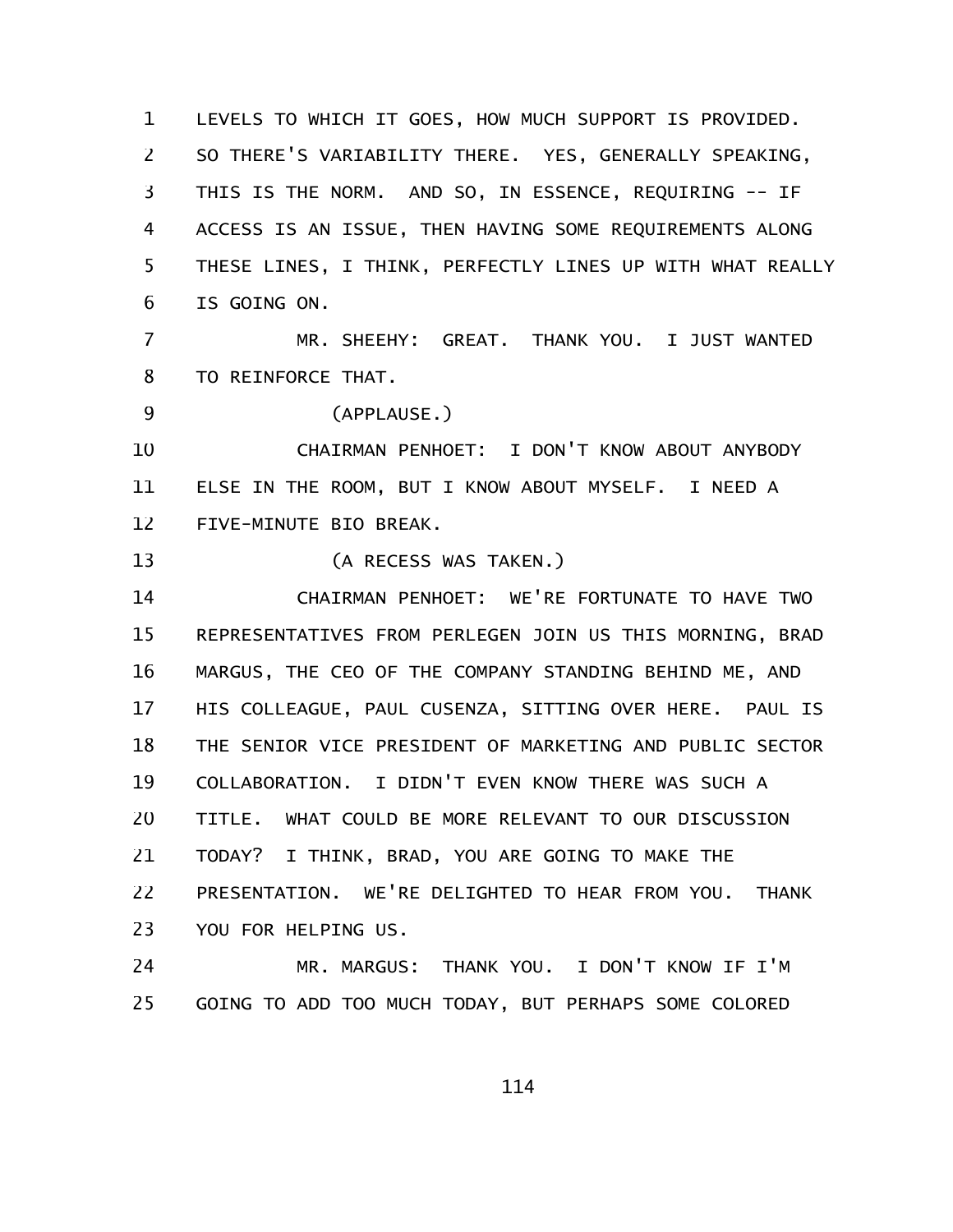COMMENTARY THAT WILL BE HELPFUL. AS YOU HEARD, PAUL CUSENZA IS IN THE AUDIENCE WITH ME TOO FROM PERLEGEN, AND WE'RE BOTH HERE MORE IN A PERSONAL CONTEXT TOO IN THAT, I THINK, AS YOU WILL HEAR, OUR COMPANY ISN'T REALLY DOING ANYTHING IN STEM CELLS. BOTH THE COMPANY'S EXPERIENCE WITH GOVERNMENT FUNDING AND MY PERSONAL EXPERIENCE PUSHING FOR ADVOCACY ON RARE DISEASE, I MAY HAVE SOME INPUT. 1 2 3 4 5 6 7 8

IN SHORT, WHAT PERLEGEN DOES IS WE FOCUS ON USING GENETIC, THE SPECIAL GENETIC CAPABILITY WE HAVE TO TARGET MEDICINES TO THE RIGHT PATIENTS BY FINDING GENETIC MARKERS THAT ARE PREDICTIVE. AND THIS REALLY DOESN'T INVOLVE THE BIOLOGY THAT YOU HEARD ABOUT TODAY ALONG PART OF THAT SPOT, BUT INSTEAD JUST FINDING MARKERS ACROSS THE WHOLE GENOME THAT MAY BE ABLE TO PREDICT WHO SHOULD TAKE A DRUG AND WHO SHOULDN'T. 9 10 11 12 13 14 15 16

THIS IS THE ONLY SLIDE WE HAVE ON OUR BACKGROUND, BUT WE WERE FORMED IN EARLY 2001 AS A SPIN-OFF FROM AFFYMETRIX WHERE WE HAD SPECIAL ACCESS TO PLAY WITH THEIR TECHNOLOGY AND DO SOMETHING WITH IT. IN MARCH 2001 WE RAISED A \$100 MILLION. WE WENT ON TO DEVELOP OR DISCOVER A LOT OF GENETIC VARIATION USING THE DRAFT OF THE HUMAN GENOME PROJECT AND THEN RESEQUENCING USING 50 MORE GENOMES TO DEVELOP THE CAPABILITY TO REALLY ANALYZE DNA AT A REALLY HIGH RESOLUTION AND A HIGH 17 18 19 20 21 22 23 24 25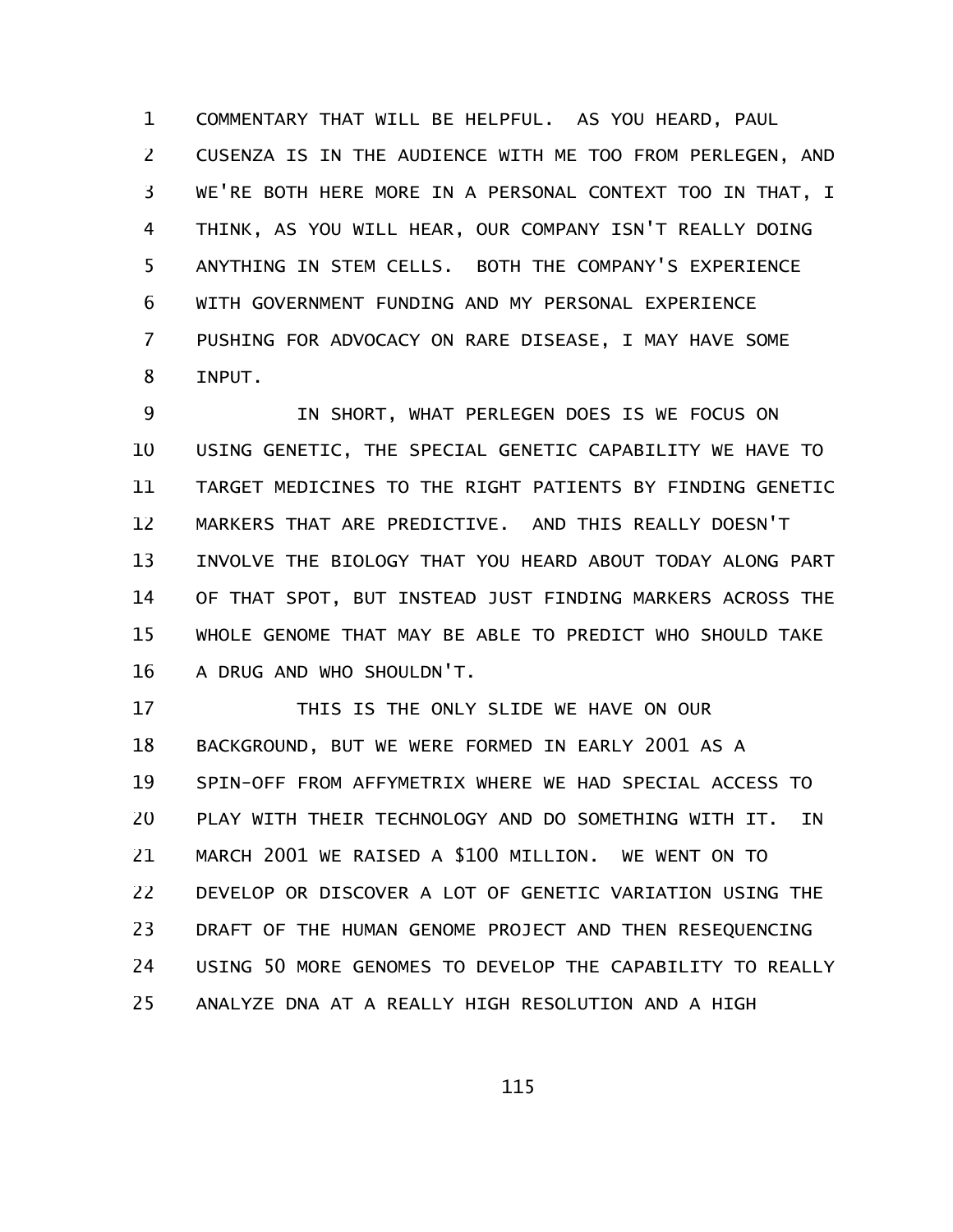THROUGHPUT. RAISED MORE MONEY IN 2003. WE'VE DONE A LOT OF GENETIC ANALYSIS. IT'S CALLED GENOTYPING MORE THAN THE REST OF THE WORLD COMBINED. WE'VE PUBLISHED IN SCIENCE NUMEROUS TIMES, A LOT OF OTHER PUBLICATIONS. WE'VE RAISED IN TOTAL ABOUT \$250 MILLION IN THE LAST FIVE YEARS, THE LAST TRANCHE COMING LAST DECEMBER WHEN WE RECEIVED \$50 MILLION FROM PHIZER, WHO WANTED TO BUY 12 PERCENT OF OUR COMPANY. 1 2 3 4 5 6 7 8

ALONG THE WAY WE'VE PARTICIPATED IN SOME VERY BIG PUBLIC CONSORTIUM PROJECTS ON THE INTERNATIONAL HAP MAP PROJECT IS A GOOD EXAMPLE WHERE I THINK WE DID ABOUT 70 PERCENT OF THE GENOTYPING WORK, THE WORK THAT WAS DONE ON A SIX-COUNTRY COLLABORATION. WE'VE ALSO COLLABORATED WITH A LOT OF GOVERNMENTS AROUND THE WORLD. 9 10 11 12 13 14

BASICALLY WHERE WE ARE AS A COMPANY IS WE'VE DEVELOPED A CERTAIN CAPABILITY. WE NOW WORK WITH MOST OF THE TOP PHARMACEUTICAL COMPANIES IN THE WORLD. WE EVEN HAVE A SMALL PILOT WE RECENTLY DID WITH GENENTECH. BEYOND THAT, WE'RE ALSO APPLYING THIS GENETIC CAPABILITY TO OUR PARTNERS' PORTFOLIOS AND OUR OWN LICENSED COMPOUNDS. WE NOW HAVE A PHASE III READY FOR A TYPE 2 DIABETES DRUG. WE HAVE MORE COMPOUNDS ABOUT TO BE LICENSED IN. 15 16 17 18 19 20 21 22 23

BUT ONE THING I WANT TO POINT OUT ABOUT OUR BUSINESS IS THAT IT TURNS OUT THAT OUR CAPABILITY, OUR 24 25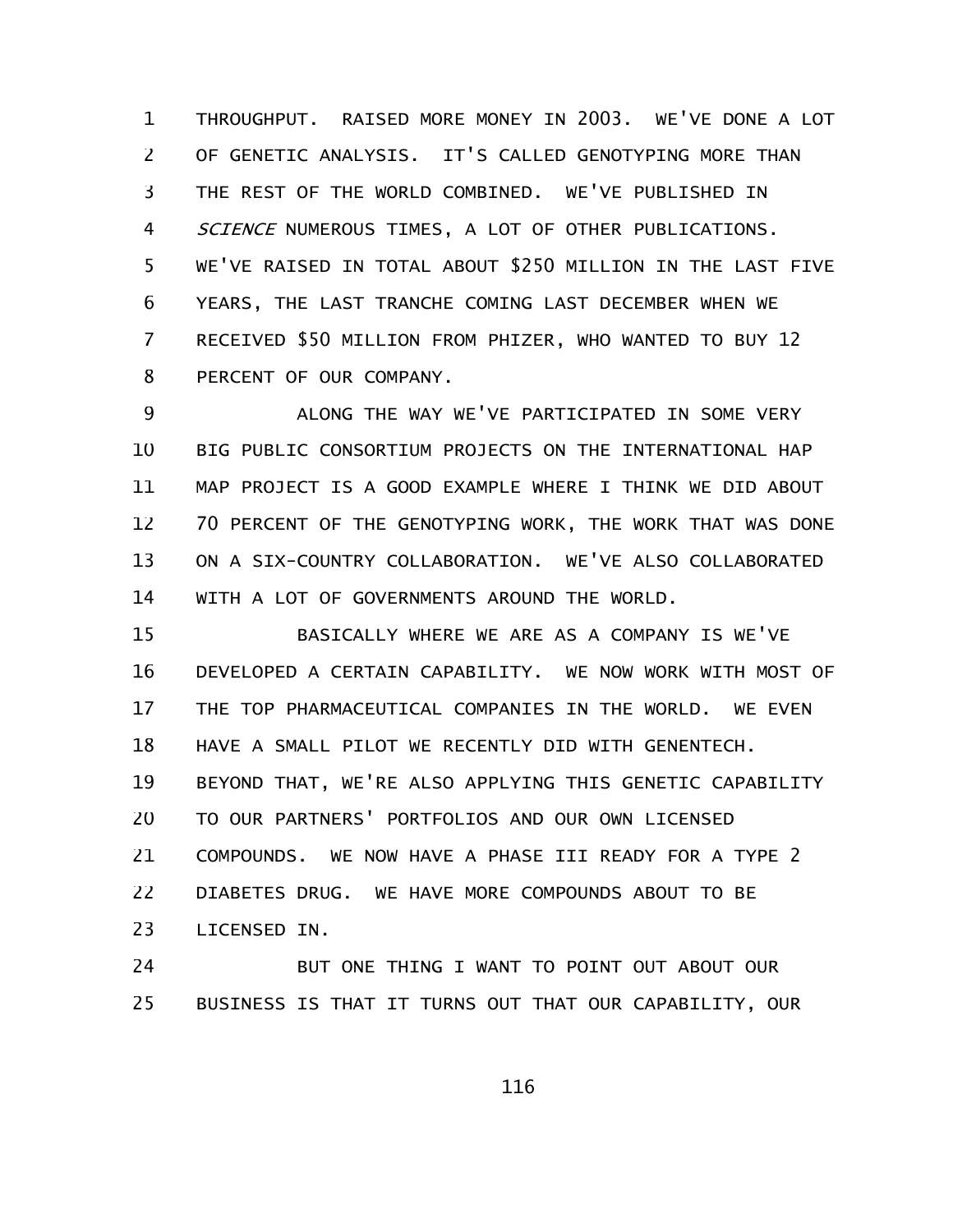GENETIC CAPABILITY, IS BEST APPLIED IN OUR PERSPECTIVE IN COMMERCIAL VALUE, BUT FOCUSING ON THE GENETICS OF DRUG RESPONSE, HOW PEOPLE RESPOND TO DRUGS. YOU TAKE A THOUSAND PEOPLE WHO RESPONDED WELL TO A DRUG AND A THOUSAND PEOPLE WHO'VE HAD AN ADVERSE EFFECT, AND YOU HOPEFULLY FIND MARKERS SO YOU CAN SCREEN PATIENTS. 1 2 3 4 5 6

AT THE SAME TIME THIS CAPABILITY IS ALSO VERY ATTRACTIVE FOR UNDERSTANDING THE GENETIC BASIS OF COMMON DISEASES. AS WE WERE DEVELOPING THIS CAPABILITY, WE WERE CONTACTED BY A LOT OF ACADEMIC AND GOVERNMENT RESEARCHERS AROUND THE WORLD HAD LARGE SAMPLE SETS AND WANTED TO FINALLY GET MORE INFORMATION ABOUT THE GENETIC CAUSES OF ALZHEIMER'S OR PARKINSON'S OR DIABETES OR METABOLIC DISEASE. 7 8 9 10 11 12 13 14

SO THIS IS AN IMPORTANT POINT BECAUSE IT WASN'T REALLY CORE TO OUR BUSINESS MODEL NECESSARILY TO GO ABOUT FINDING THESE DISEASE CAUSING GENES WHICH ARE ESSENTIALLY JUST ELUCIDATING NEW PATHWAYS, BUT THEN YOU HAVE TO FIND A DRUG THAT WILL TARGET AND SPEND 15 YEARS OR WHATEVER YOU SAW OUT THERE TILL YOU'RE ACTUALLY AT A THERAPY. BUT IF IT WAS SOMETHING THAT WAS COMPELLING SCIENTIFICALLY TO DO, WE WERE WILLING TO DO IT IF WE COULD FIND OTHER FUNDING FOR IT. 15 16 17 18 19 20 21 22 23

SO OVER THE LAST THREE YEARS, TOOK US THE FIRST TWO YEARS TO REALLY BUILD THE CAPABILITY TO DO WHAT WE 24 25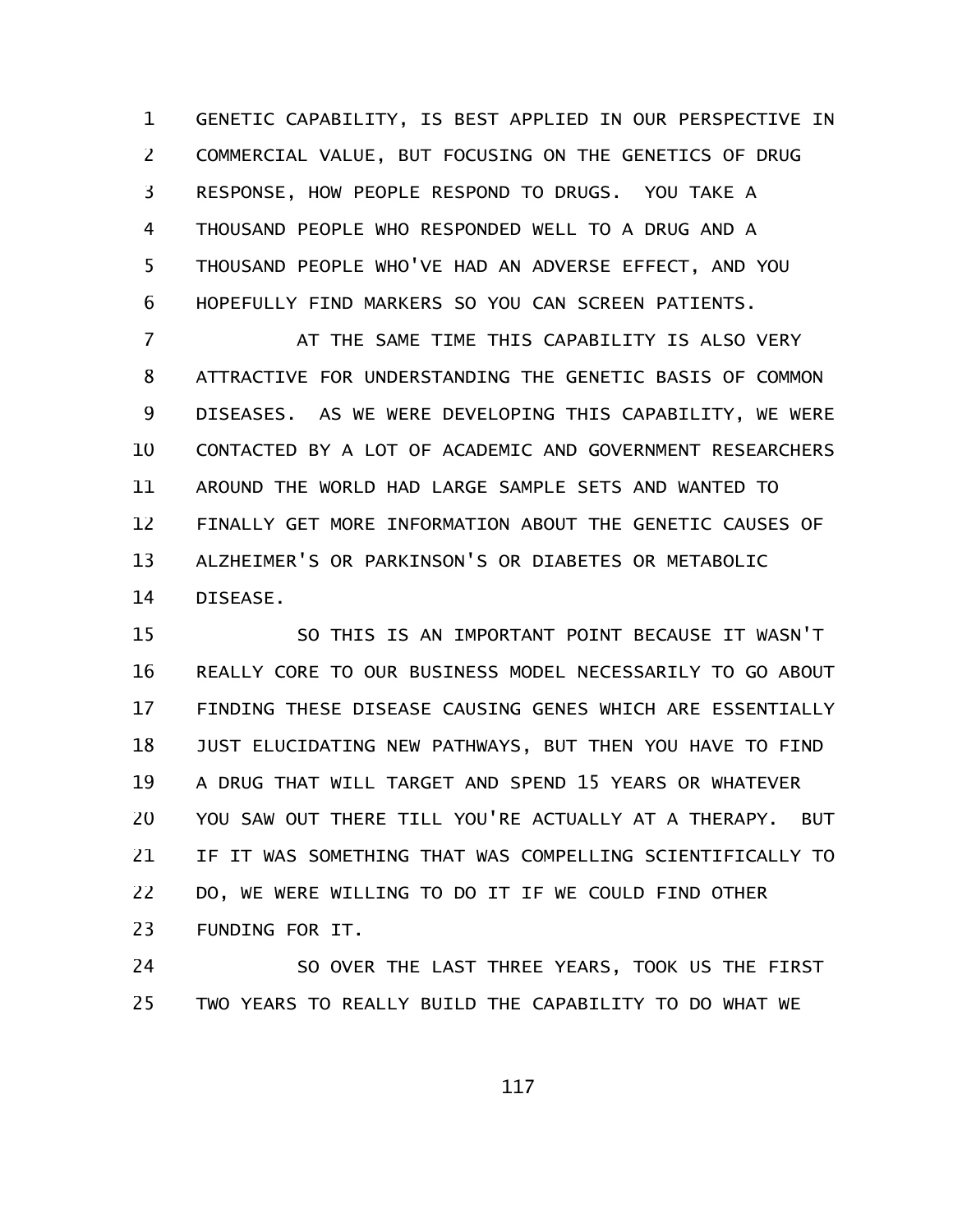DO. LAST THREE YEARS WE'VE REALLY FORMED A LOT OF COLLABORATIONS. THIS IS A HANDFUL. THERE ARE MANY MORE. BUT, FOR EXAMPLE, MICHAEL J. FOX FOUNDATION, WE DID A COLLABORATION WITH PARKINSON'S DISEASE. THOSE OF YOU ON THE PHONE I'M ON SLIDE 5. AND WE'VE WORKED WITH TEN -- PAUL, YOU CAN CORRECT ME IF ANY OF THESE FACTS ARE WRONG -- BUT TEN DIFFERENT NIH INSTITUTES HAVE FUNDED US. IN SOME SITUATIONS WE MAY COLLABORATE WITH AN ACADEMIC INVESTIGATOR WHO HAS A GRANT OR CONTRACT ALREADY, AND WE BECOME A SUBCONTRACTOR, SO TO SPEAK. IN SOME CASES WE'VE ACTUALLY PROVIDED COST SHARING OR COFUNDED AS A COMPANY AS WE DID SEE SOME VALUE IN DOING THIS, NOT NECESSARILY LONG-TERM IP VALUE ALL THE TIME, MAYBE JUST WE GAIN ORGANIZATIONAL LEARNING. IN OTHER CASES WE HAVE ACTUALLY APPLIED FOR GRANTS OR SBIR GRANTS FROM THE NIH, AND TELL YOU ABOUT THAT EXPERIENCE TOO. 1 2 3 4 5 6 7 8 9 10 11 12 13 14 15 16

MY PURPOSE IN GIVING YOU THIS BACKGROUND IS JUST SO YOU CAN KIND OF SEE WHAT OUR EXPERIENCE HAS BEEN, AND THEN PERHAPS YOU CAN ASK US QUESTIONS ABOUT OUR EXPERIENCES. 17 18 19 20

ONE LITTLE CAVEAT ABOUT MY BACKGROUND IS THE WAY I GOT INTO SCIENCE AND BIOTECH EVENTUALLY WAS BECAUSE TWO OF MY SONS WERE DIAGNOSED WITH A REALLY BRUTAL GENETIC DISEASE THAT HAD THEM LOOKING AND APPEARING NORMAL AT AGE 2, BUT TODAY THEY'RE 15 AND 17, AND THEY'RE IN MOTORIZED 21 22 23 24 25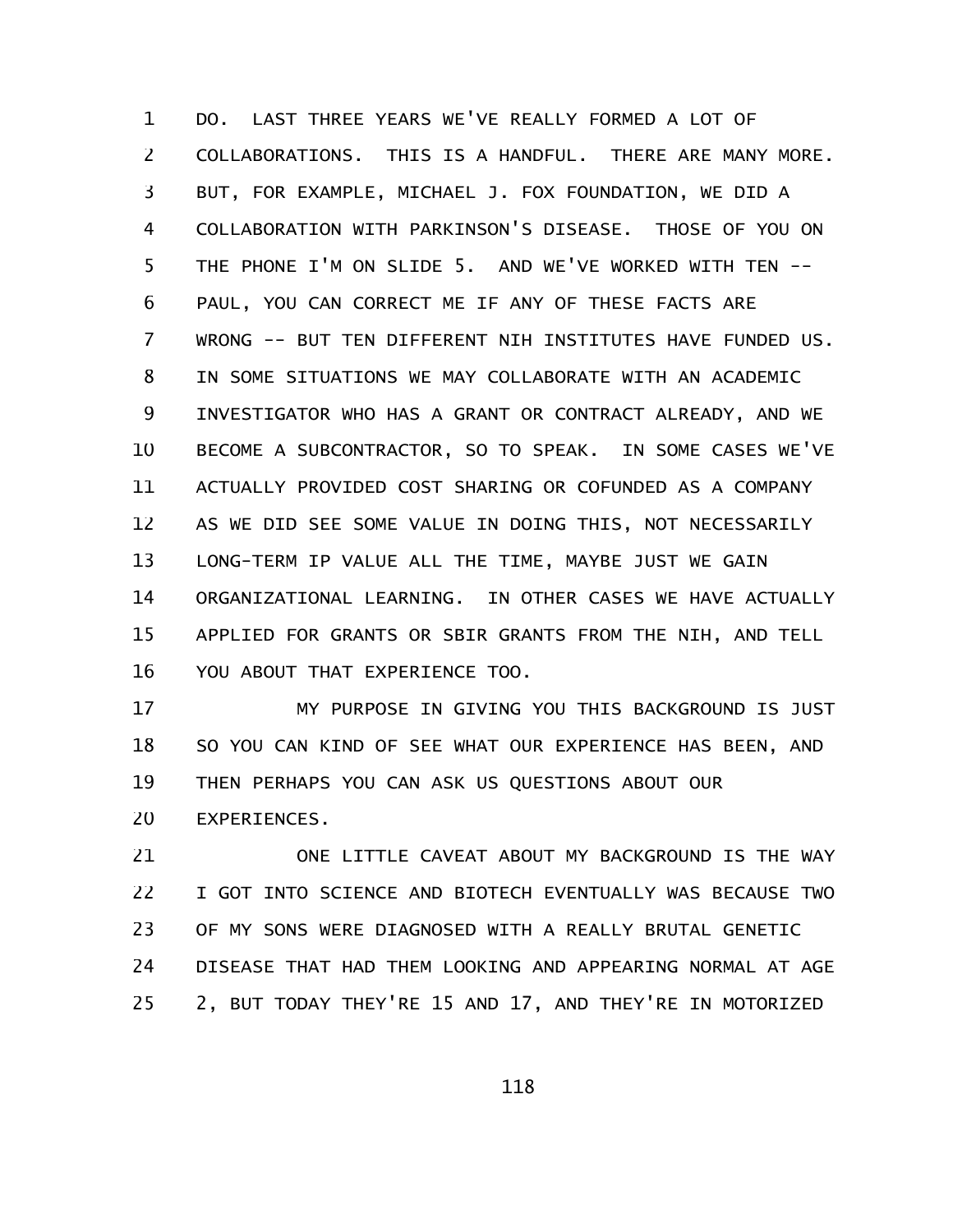WHEELCHAIRS. AND THE MEDIAN AGE OF DEATH FROM THE DISEASE IS ABOUT 17. IT'S A DISEASE WHERE PART OF THE CEREBELLUM IS DEGENERATING. I'VE BEEN VERY KEENLY INTERESTED IN STEM CELLS ALL ALONG. WE'RE A NONPROFIT ORGANIZATION. I STARTED A-T CHILDREN'S PROJECT. WE'VE BEEN FUNDING ABOUT \$2 MILLION A YEAR IN RESEARCH, WHICH IS REALLY A DROP IN THE BUCKET, BUT FROM THAT PERHAPS I'VE HAD SOME EXPERIENCE WITH THE GRANT GIVING PROCESS ON THE NONPROFIT SIDE. THE DISEASE IS REALLY RARE. ABOUT 400 KIDS IN THE WHOLE UNITED STATES HAVE IT. ALONG THE WAY I'VE ALSO GOTTEN TO BE AN ADVOCATE FOR A LOT OF DISEASE ORGANIZATIONS AND SAT ON NIH COUNCILS AND SO FORTH. 1 2 3 4 5 6 7 8 9 10 11 12 13

LOOKING AT THIS, I TRIED TO THINK COMING TODAY TO THINK ABOUT WHAT DO YOU GUYS NEED TO HEAR THAT YOU HAVEN'T HEARD? AND YOU HEARD THE REALLY BIGGER, MUCH MORE SUCCESSFUL MATURE COMPANIES' PERSPECTIVE. I THOUGHT I WOULD JUST TRY TO THINK WHAT DO YOU NEED TO HEAR ABOUT WHAT A SMALLER COMPANY THINKS OF TOO. THE FIRST THING YOU HAVE TO ASK IS I DON'T THINK YOU'RE SITTING IN A POSITION WHERE YOU CAN BE SO CONFIDENT THAT ALL GREAT USERS OF YOUR MONEY AND ACCELERATORS OF STEM CELL RESEARCH WILL COME ON THEIR KNEES TO VISIT YOU. I THINK THAT YOU REALLY SHOULD SEE YOUR SITUATION AS I WOULD DO WITH MY LITTLE NONPROFIT ORGANIZATION AS ONE WHERE YOU 14 15 16 17 18 19 20 21 22 23 24 25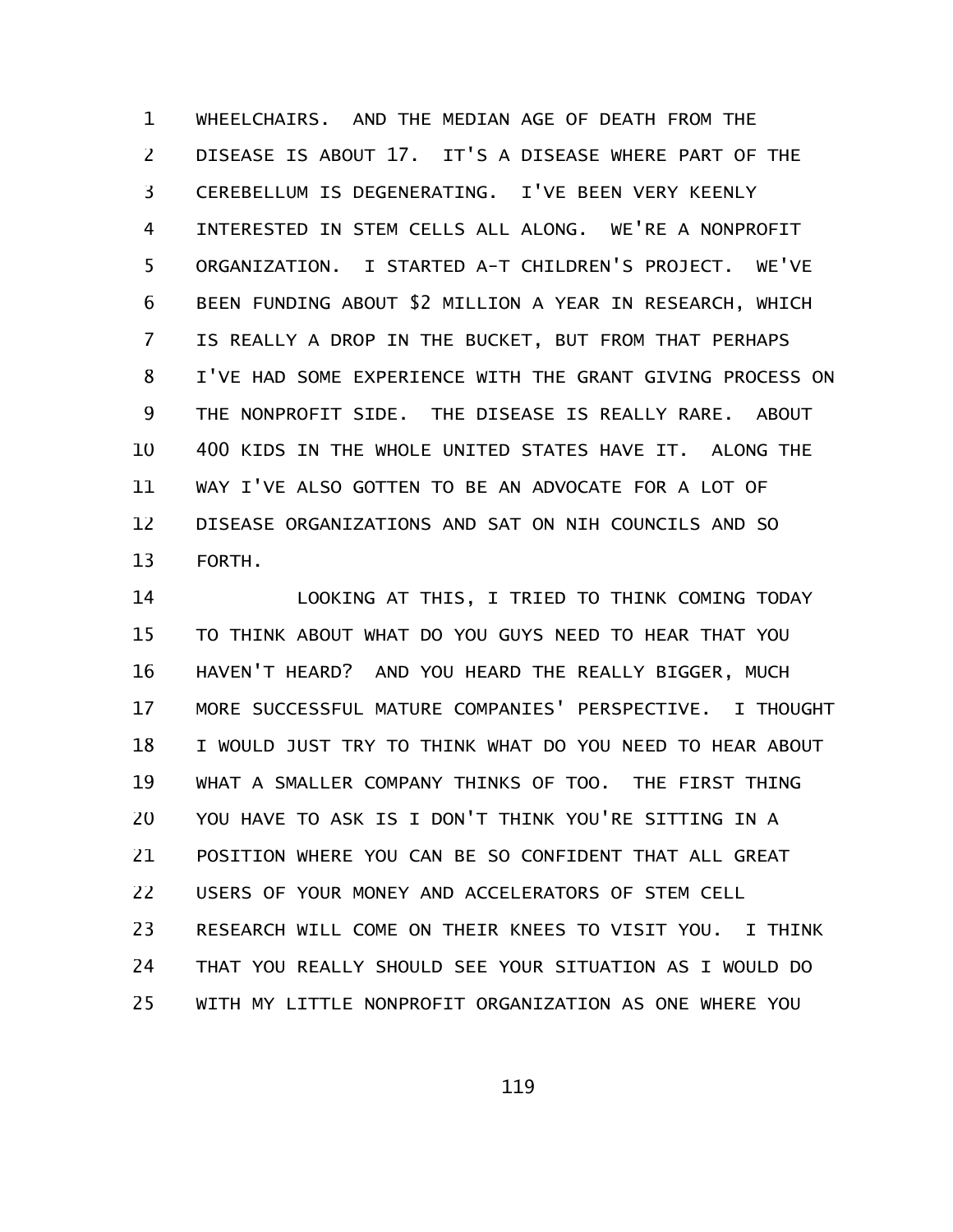WANT TO USE THIS, IT'S ACTUALLY NOT THAT MUCH MONEY, \$3 BILLION OVER TEN YEARS, TO MAKE THINGS HAPPEN THAT OTHERWISE WOULDN'T HAPPEN. 1 2 3

AND HOW ARE YOU GOING TO DO THAT? FOR STARTERS, YOU'D LIKE TO HAVE FIRST-ROUND DRAFT PICKS DOING IT, NOT PEOPLE WHO ARE DESPERATE FOR IT. TO LOOK AT WHO WOULD COME TO THIS CIRM FOR THE FUNDING, I THINK PEOPLE WHO HAVE HIGH RISK RESEARCH WITH UNCERTAIN LIKELIHOOD OF SUCCESS, PEOPLE WHO CAN'T GET FUNDING. YOU HEAR THE SBIR PROGRAM PEOPLE SAY THAT IT SHOULD BE TARGETED WITH PEOPLE WHO DON'T HAVE MUCH VENTURE CAPITAL BACKING AND SO ON. JUST TYPICALLY, ONE ACADEMIC WHO'S GOT AN IDEA AND IS JUST LEAVING OR DOING IT ON THE SIDE WHILE HE'S AT AN ACADEMIC INSTITUTION. YOU MIGHT WANT TO ASK IF THERE ARE LITTLE COMPANIES LIKE THAT THAT CAN'T GET VENTURE CAPITAL FUNDING COMING FOR AN SBIR GRANT, YOU MAY WANT TO ASK WHY CAN'T THEY GET VENTURE CAPITAL FUNDING? MOST BUSINESS IDEAS AROUND HERE, I'M APPROACHED PROBABLY WEEKLY THESE DAYS, HAVING RAISED A LOT OF MONEY, BUT PEOPLE WHO HAVE IDEAS FOR BUSINESSES. AND AGAIN, THE QUESTION IS IF THEY REALLY CAN'T GET ANY EVEN SEED MONEY FROM ANGEL INVESTORS AND ALL THAT, THEIR LAST RESORT IS SBIR. THE STORY YOU MAY HEAR IS IT'S TOO CUTTING EDGE AND TOO VISIONARY, BUT THAT MAY NOT ALWAYS BE THE CASE. 4 5 6 7 8 9 10 11 12 13 14 15 16 17 18 19 20 21 22 23 24

THE OTHER REASON FOR SOME OF MY COMMENTS IS IF 25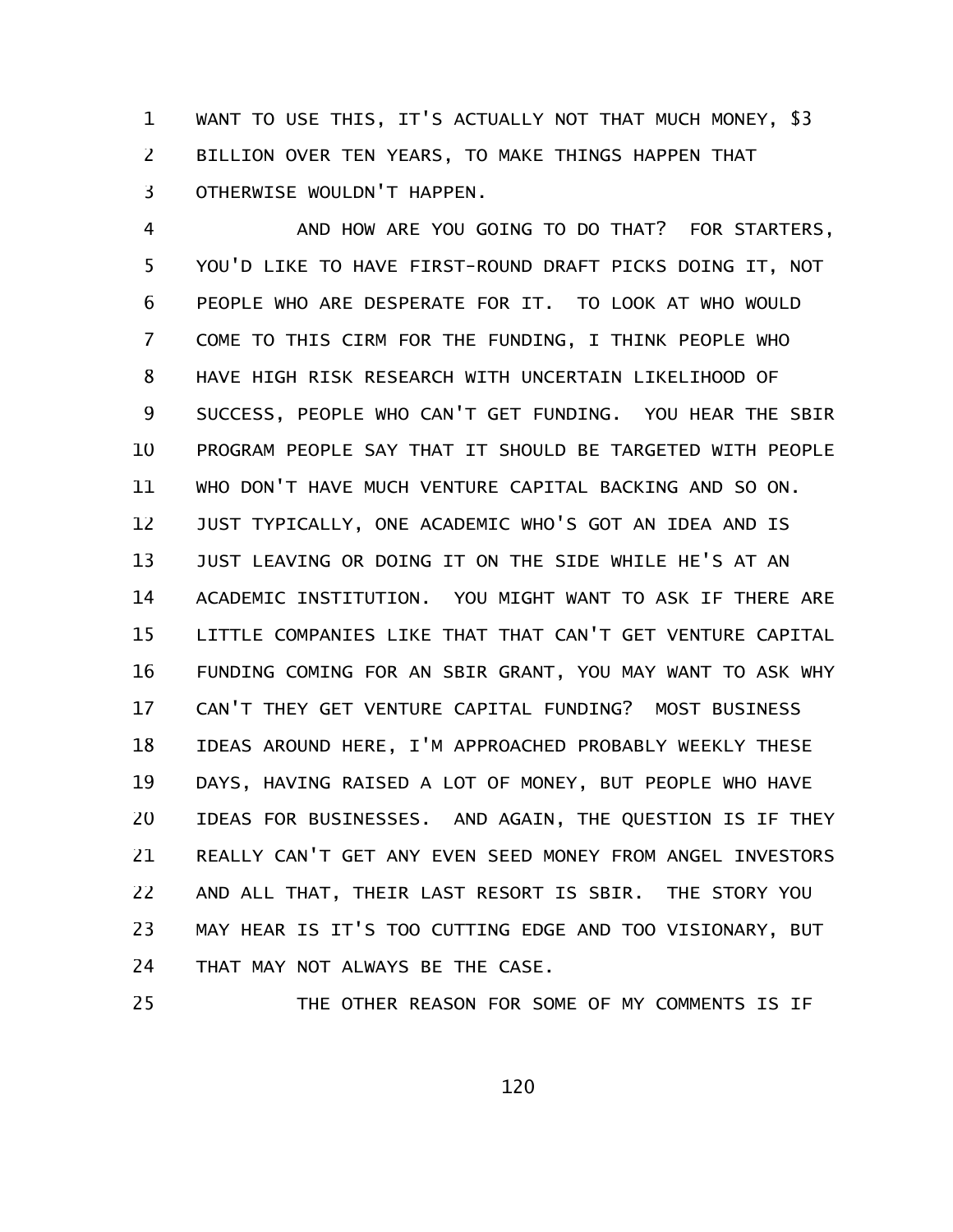THERE ARE OTHER RESOURCES THEY PREFER OVER YOU AREN'T AVAILABLE, SO BESIDES INVESTORS OF THIS COMPANY, THEY MAY GO TO THE NIH. MOST NIH PROGRAMS WE HAVE, THEY DO HAVE MARCH-IN RIGHTS THAT ARE RARELY IF EVER EXERCISED, BUT IN GENERAL PRETTY MUCH WE DON'T HAVE TO AGREE TO ANY REVENUE SHARING OR IP SHARING OTHER THAN THE CONCERN THAT WE MIGHT NEVER DO ANYTHING WITH IT AT ALL. 1 2 3 4 5 6 7

IN OUR CASE, TOMORROW IF WHAT MY COMPANY DOES WERE SOMEHOW RELEVANT TO STEM CELLS, I COULD THINK OF A LOT OF IDEAS, BUT I CAN'T THINK OF ANY THAT HAVE GREAT BUSINESS CASE OR COMMERCIALIZATION STRATEGY, THEN PERHAPS SEEING A REALLY COMPELLING SCIENTIFIC ARGUMENT AND HAVING AN ACADEMIC INVESTIGATOR OR SOMEBODY ALREADY FUNDED BY CIRM SAYING WE SHOULD GO GET FUNDING FROM CIRM, WE MIGHT COME TO CIRM AND SAY LET'S DO THIS. IT'S COMPELLING, IT WOULD HELP THE WHOLE WORLD'S STEM CELL EFFORTS GO FORWARD FASTER, AND THAT MIGHT BE SOMEONE WHO COMES TO YOU. 8 9 10 11 12 13 14 15 16 17

BUT, AGAIN, IN MOST CASES, IF A COMPANY IS COMING TO YOU, IT'S PROBABLY BECAUSE THEY'RE HAVING TROUBLE EITHER INTERNALLY OR WITH INVESTORS CONVINCING PEOPLE THAT THERE'S GOING TO BE A HUGE MARKET POTENTIAL OR A FAST ENOUGH MARKET PATH FOR WHAT THEY WANT TO DO. 18 19 20 21 22

THIS OTHER ONE IS A LITTLE BIT OF A SNIDE COMMENT, BUT PAUL AND I AT BREAKFAST THIS MORNING DECIDED TO LEAVE THIS IN, AND THAT IS, TO BE CANDID, A COMPANY IS 23 24 25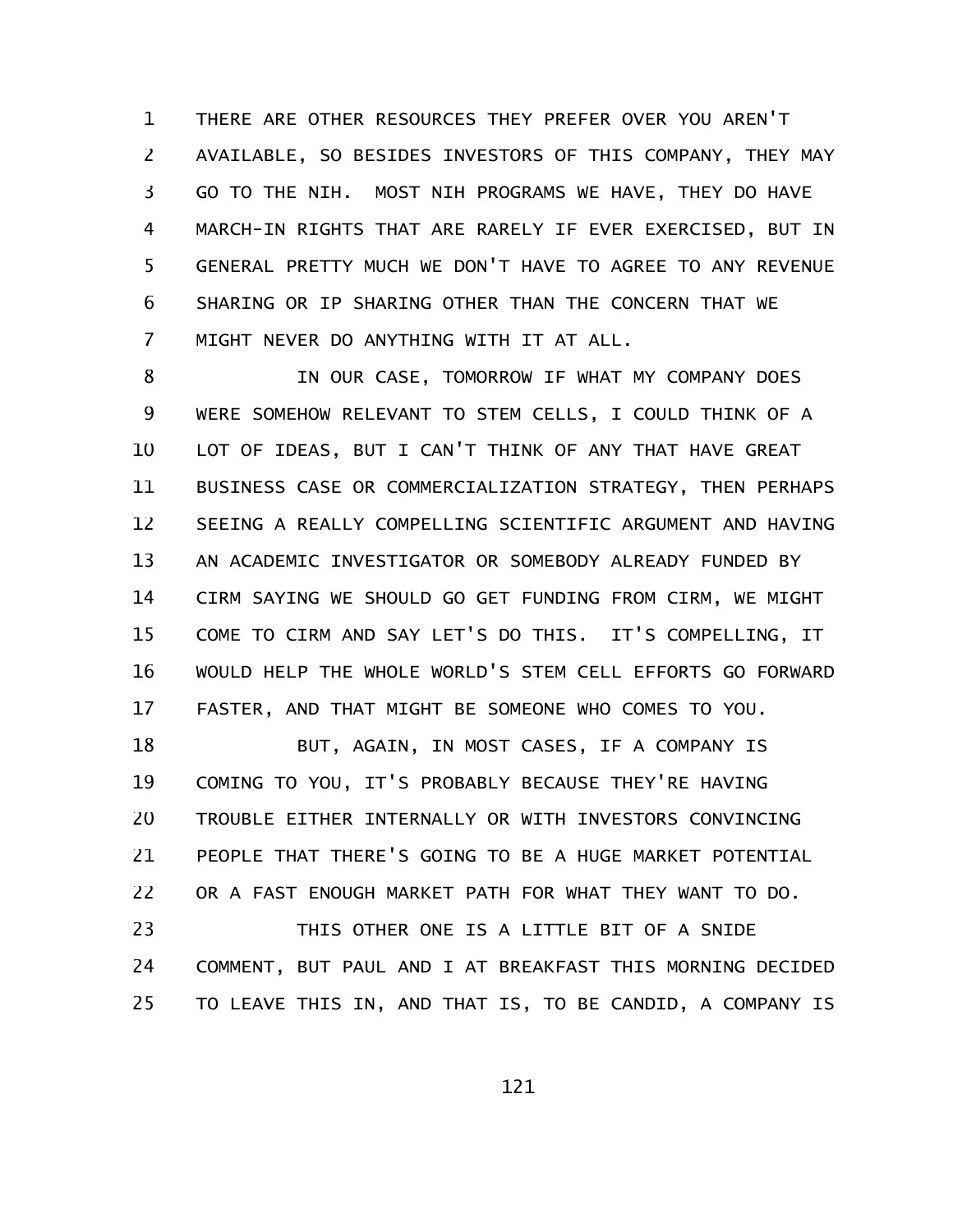NOT ABOUT TO COME TO CIRM OR THE NIH IF THEY REALLY HAVE AN URGENT THING. THIS IS GOING TO BE SOMETHING WHERE IT'S A LITTLE BIT MORE LESS TIME SENSITIVE AND YOU FEEL LIKE YOU CAN MOVE FAST. I SAY THIS BECAUSE FROM MY NONPROFIT HAT'S POINT OF VIEW, ONE OF THE WAYS THAT WE FEEL A NONPROFIT ORGANIZATION CAN SOMETIMES MAKE RESEARCH HAPPEN THAT OTHERWISE WOULDN'T, WHICH IS OUR MAIN OBJECTIVE, IS BY REALLY SELLING TO THE RESEARCH COMMUNITY THAT OUR GRANT REVIEW PROCESS IS FASTER, THAT WE CAN MAKE DECISIONS FASTER. IF YOU DON'T HAVE THAT, THEN AGAIN, GOING BACK TO THAT FIRST THING I SAID, WHICH IS WE WANT TO BE RECRUITING THE BEST AND THE BRIGHTEST TO WORK ON STEM CELLS, THAT'S NOT GOING TO HAPPEN. 1 2 3 4 5 6 7 8 9 10 11 12 13

AS I SAT THERE TODAY THINKING, WEARING MY FATHER'S HAT WITH TWO KIDS WHO COULD REALLY USE STEM CELLS AS THE ONLY WAY THAT YOU COULD TREAT A DISEASE LIKE MY KIDS' DISEASE TODAY, AND THEN I HEARD GENENTECH'S PRESENTATION, THE FIRST THING ON MY MIND WAS IT'S A FANTASY, BUT WHAT WOULD IT TAKE TO GET GENENTECH TO PUT ALL \$1.5 BILLION A YEAR IN STEM CELLS? HOW DO YOU GET THEM TO DO THAT? NOT HOW DO YOU GET SOMEBODY WHO HAS A BUSINESS IDEA TO COME ALONG AND DO IT, NOT THE PRO'S WHO KNOW WHAT THEY'RE DOING. 14 15 16 17 18 19 20 21 22 23

I MENTIONED ANOTHER WAY THAT YOU CAN END UP IN PERHAPS A COMPANY WORKING WITH CIRM WOULD BE IF OUR 24 25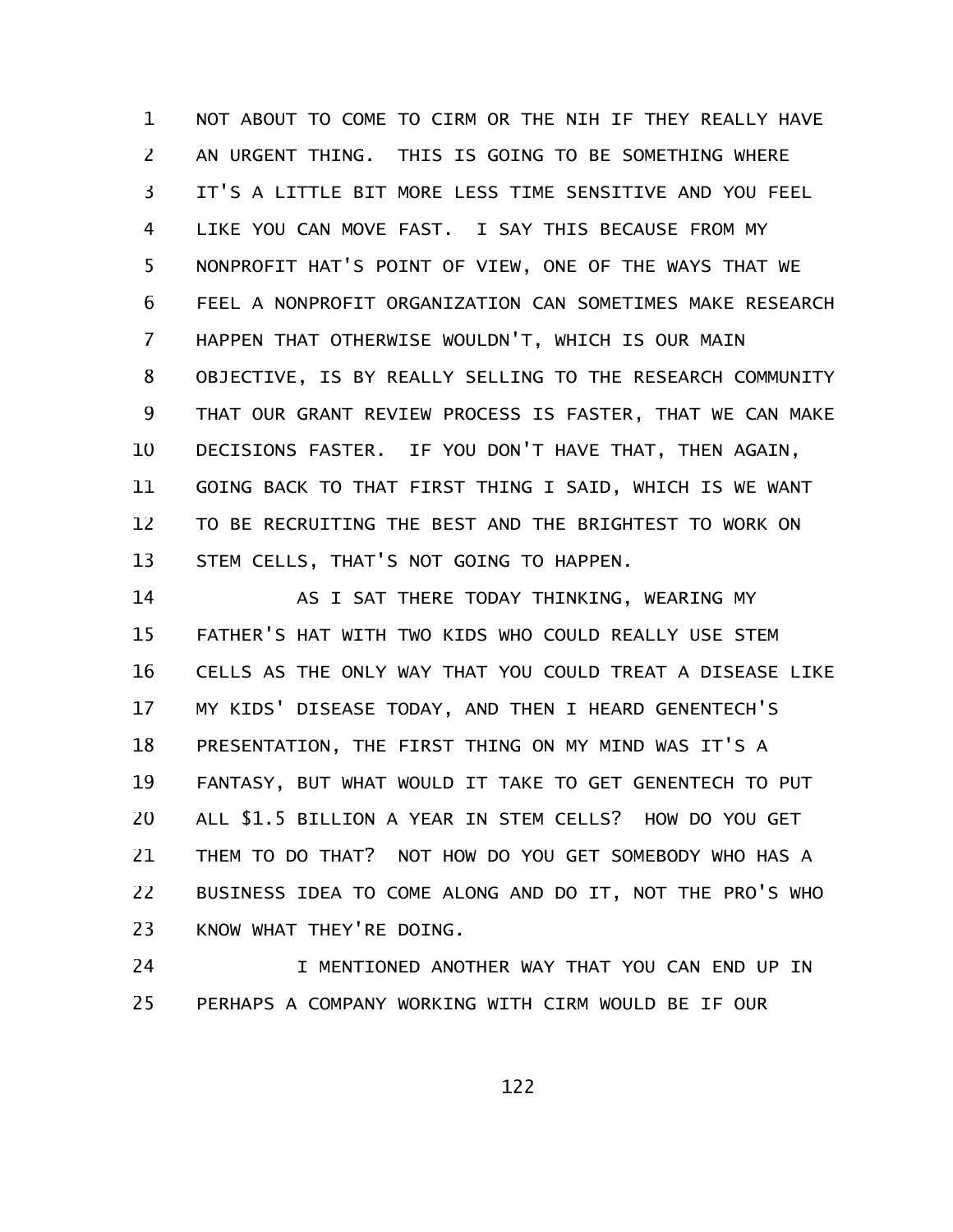COLLABORATORS ON SOMETHING ELSE ARE ALSO WORKING WITH CIRM. 1 2

THEN THERE'S THIS WHOLE THING WHICH IS MAYBE A LESSON THAT CAN BE LEARNED FROM THE GENETIC SPACE. I MENTIONED THAT WITH FINDING THE GENES FOR DISEASES, COMPANIES LIKE INSIGHT AND CELERA AND A BUNCH OF OTHER ONES IN THE GENOME SCIENCES IN THE LATE '90S FOR PATENTING EVERY GENE IN SIGHT WHETHER IT WAS KNOWN OR PREDICTED IN THE GENOME WITHOUT FUNCTIONING. IN THOSE DAYS THERE WAS A LAND GRAB GOING ON. TODAY, EVEN IF YOU FIND THE GENES ASSOCIATED WITH THE DISEASE, A LOT OF PHARMACEUTICAL COMPANIES WILL TELL YOU THEY DON'T REALLY CONSIDER THAT IP OR PROTECTABLE TYPE INFORMATION ANYMORE. THEY NOW CONSIDER IT IN A CATEGORY THAT THEY CALL PRECOMPETITIVE. AND SO A LOT OF THE RESEARCH PERHAPS THAT WE'RE DOING RIGHT NOW IN STEM CELLS WHERE THE STATE OF THE SCIENCE IS IS REALLY THAT PRECOMPETITIVE STUFF ANYWAY. AND MAYBE EVEN THE WAYS PEOPLE ARE THINKING ABOUT PROTECTING IT RIGHT NOW WE'LL EVENTUALLY ALL AGREE FIVE YEARS FROM NOW THAT THAT STUFF IS PRECOMPETITIVE. 3 4 5 6 7 8 9 10 11 12 13 14 15 16 17 18 19 20

IF SOMEONE CAN LEARN SOONER THAN ANYBODY ELSE WHICH GENES CONTROL DIFFERENTIATION OR MIGRATION OF STEM CELLS, THAT'S KIND OF COMMON KNOWLEDGE. THE BIG DRUG DEVELOPERS IN THE WORLD WILL CONSIDER IT PRECOMPETITIVE, AND THEY ALL BELIEVE THAT THEY'RE THE FASTEST AT TAKING 21 22 23 24 25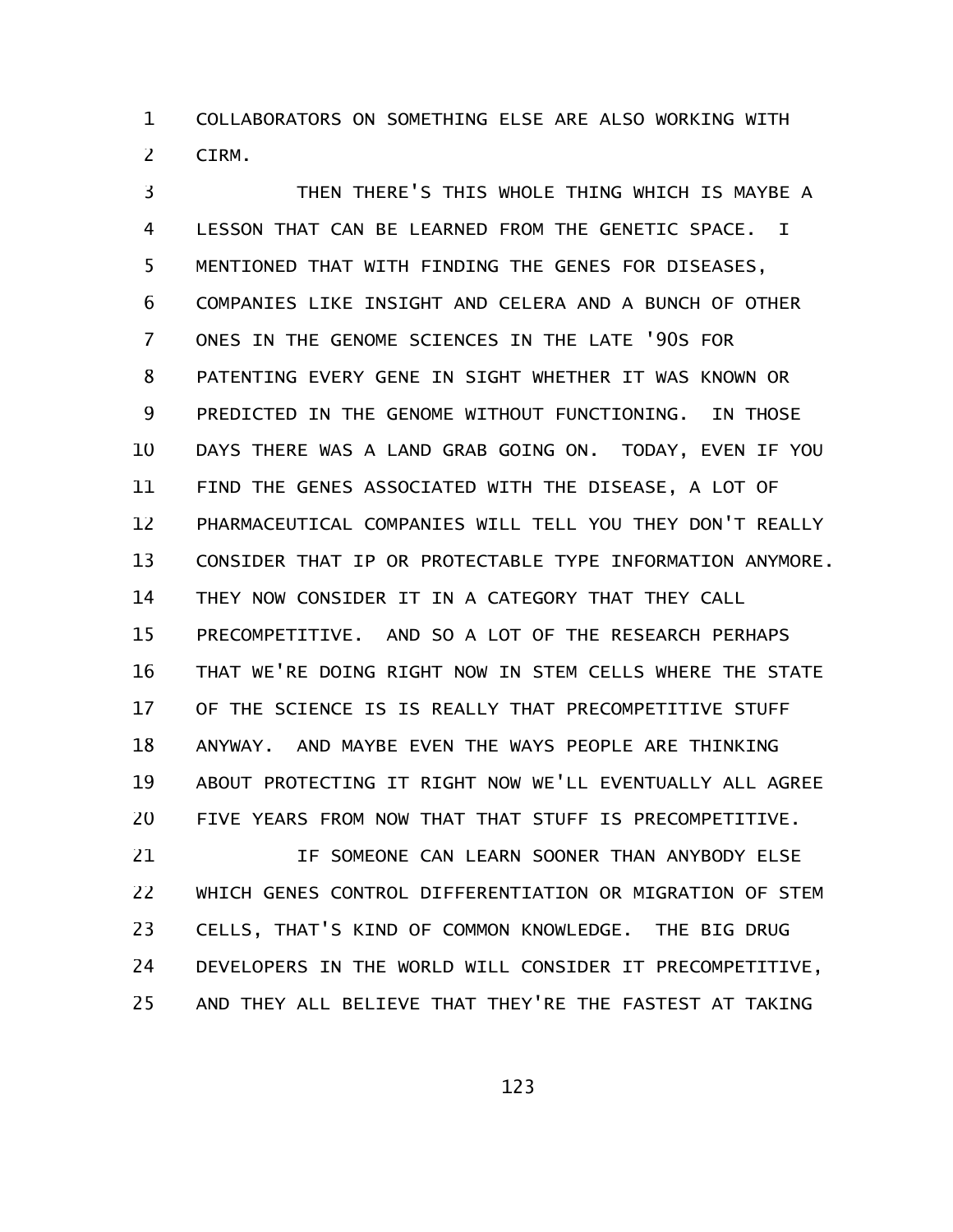THOSE DISCOVERIES AND THEN MAKING IT INTO SOMETHING TRULY PROPRIETARY. SO THEY'RE NOT TOO WORRIED ABOUT PROTECTING IT. AND IT'S IMPORTANT TO THINK FOR THE ACTUAL THING, AS WE'RE SETTING UP ALL THESE STRUCTURES AND THINKING ABOUT IP, HOW MUCH THAT'S GOING TO BE DISCOVERED IN THE NEXT FIVE YEARS IS GOING TO BE REALLY PROTECTABLE. 1 2 3 4 5 6

WHAT ARE OUR CONCERNS? OBVIOUSLY THE DISCLOSURE IP REVENUE SHARING THAT YOU HEARD ABOUT IS A CONCERN. AS I READ THROUGH YOUR POLICY FOR THE NONPROFIT IP, I THOUGHT THAT ONE THING THAT WAS IMPORTANT TO KEEP IN MIND WAS WHAT WE CALL PLATFORM INVENTIONS. SO IF A COMPANY WERE FUNDED BY CIRM AND DISCOVERED SOME NEW INFORMATION ABOUT STEM CELLS THAT COULD HELP THE WORLD, MAYBE YOU WANT TO HAVE IT AVAILABLE TO THE WORLD ON SOME TIME FRAME BECAUSE YOU FUNDED IT. AT THE SAME TIME THAT THEY'RE DOING THAT, IF WE DEVELOP OR IF WE FIND A WAY TO IMPROVE OUR OWN TECHNOLOGY THAT'S UNIQUE TO OUR COMPANY, WE WOULDN'T WANT TO GIVE THAT TO THE WORLD. AND THE WAY THE DOCUMENT I READ QUICKLY APPEARED TO ME WAS THAT IT DIDN'T REALLY GET VERY SPECIFIC ABOUT WHAT KIND OF INVENTIONS WERE MADE. I THINK COMPANIES WILL BE VERY SENSITIVE IF THEY HAVE A UNIQUE PLATFORM AND YOU'RE GOING TO NOW HAVE SOME RIGHTS TO THAT TOO. 7 8 9 10 11 12 13 14 15 16 17 18 19 20 21 22 23

SHARING OF MATERIALS, IF YOU'RE MAKING KNOCKOUT MICE, NO ACADEMIC RESEARCHER THAT MAKES KNOCKOUT MICE 24 25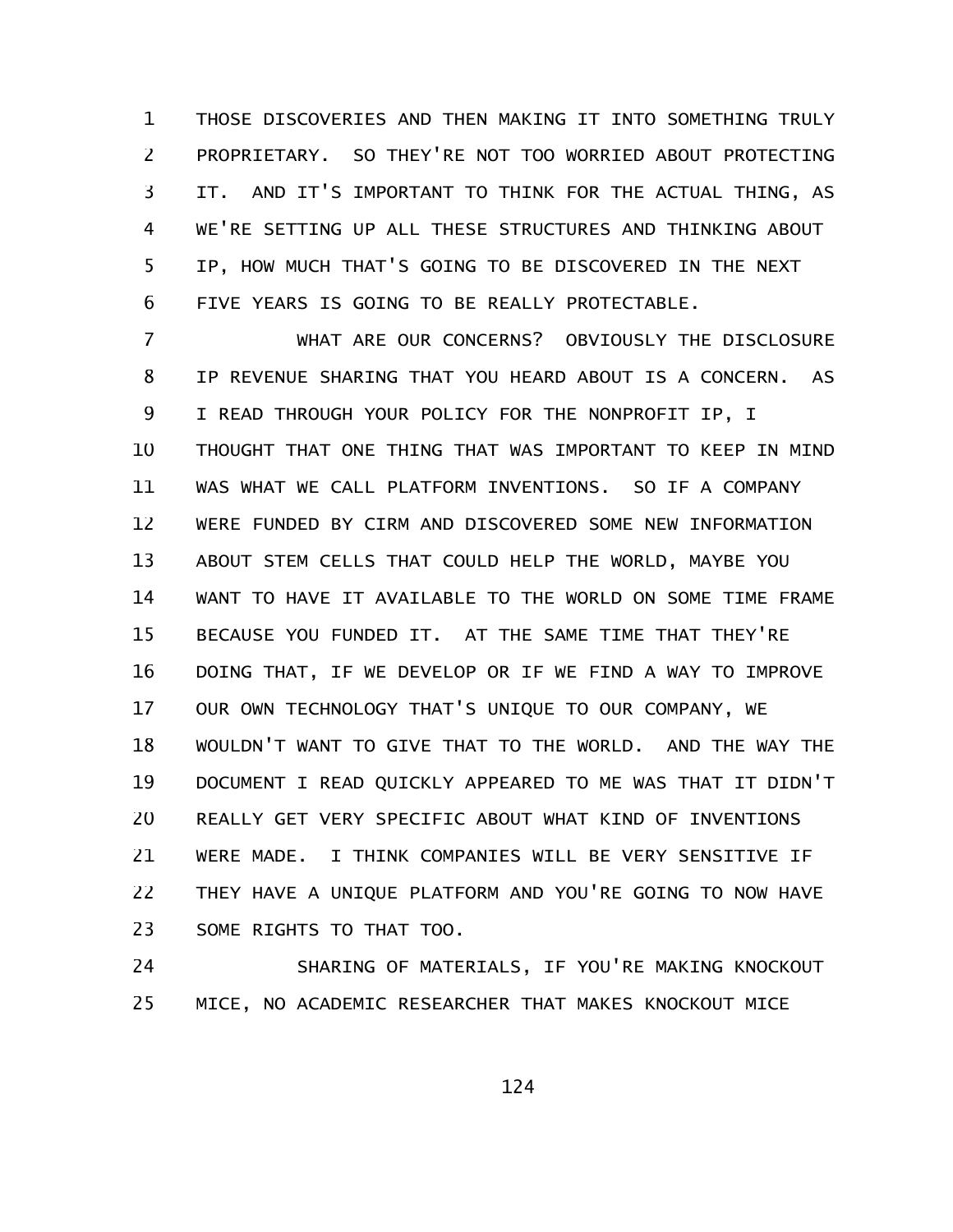AFTER THEY PUBLISH IT IS THRILLED ABOUT BECOMING A MOUSE SUPPLY HOUSE FOR THE WHOLE WORLD, ESPECIALLY IF IT'S A REALLY INTERESTING MOUSE, BUT THAT'S SOMETHING THEY DEAL WITH AND THEY GET OVER AND HOPEFULLY FIND FUNDING AND HAVE SOMEONE LIKE JACKSON LAB DO IT. BUT IN THE CASE OF SOME THINGS COMPANIES DO, IT MAY BE MUCH MORE COSTLY. IN OUR CASE WE USE SOME ARRAYS THAT COST, IF YOU DROP ONE, IT'S AS MUCH AS DROPPING A LEXUS. TO REPLICATE AN EXPERIMENT YOU MAY PUBLISH MAY BE ACTUALLY MORE EXPENSIVE IF YOU'RE GOING TO MAKE THOSE REAGENTS AVAILABLE TO EVERYONE. 1 2 3 4 5 6 7 8 9 10 11

IF THE LIABILITY FOR THE REVENUE SHARING THAT IS PROPOSED IS NOT CAPPED, THAT IS A SERIOUS ISSUE IF YOU TALK TO ANY BIOTECH CEO WHO HAS TO DEAL WITH HIS INVESTORS. THAT'S A REAL CHALLENGE. 12 13 14 15

THE OTHER THING TO KEEP IN MIND, WHICH YOU HEARD A LITTLE BIT, YOU HEARD ABOUT THE LONG DEVELOPMENT TIME. THE OTHER THING TO KEEP IN MIND IS THE PATENT LIFE AFTER THAT. AND THAT PATENT LIFE IS LIMITED. IN THE SCHEME OF THINGS FOR CIRM, YOU GOT TO REMEMBER THAT ONCE THEY FINALLY GET IT TO MARKET, EVEN IF IT'S A GREEDY, HOARDING, BIG PHARMA THAT'S DOING THIS, THEIR TIME RUNS OUT REALLY, REALLY FAST. IT'S THE NO. 1 TOPIC AT EVERY PHARMA CONFERENCE THESE DAYS IS THEIR PIPELINES ARE EXPIRING TOO QUICKLY. IT WILL BE MADE AVAILABLE TO THE 16 17 18 19 20 21 22 23 24 25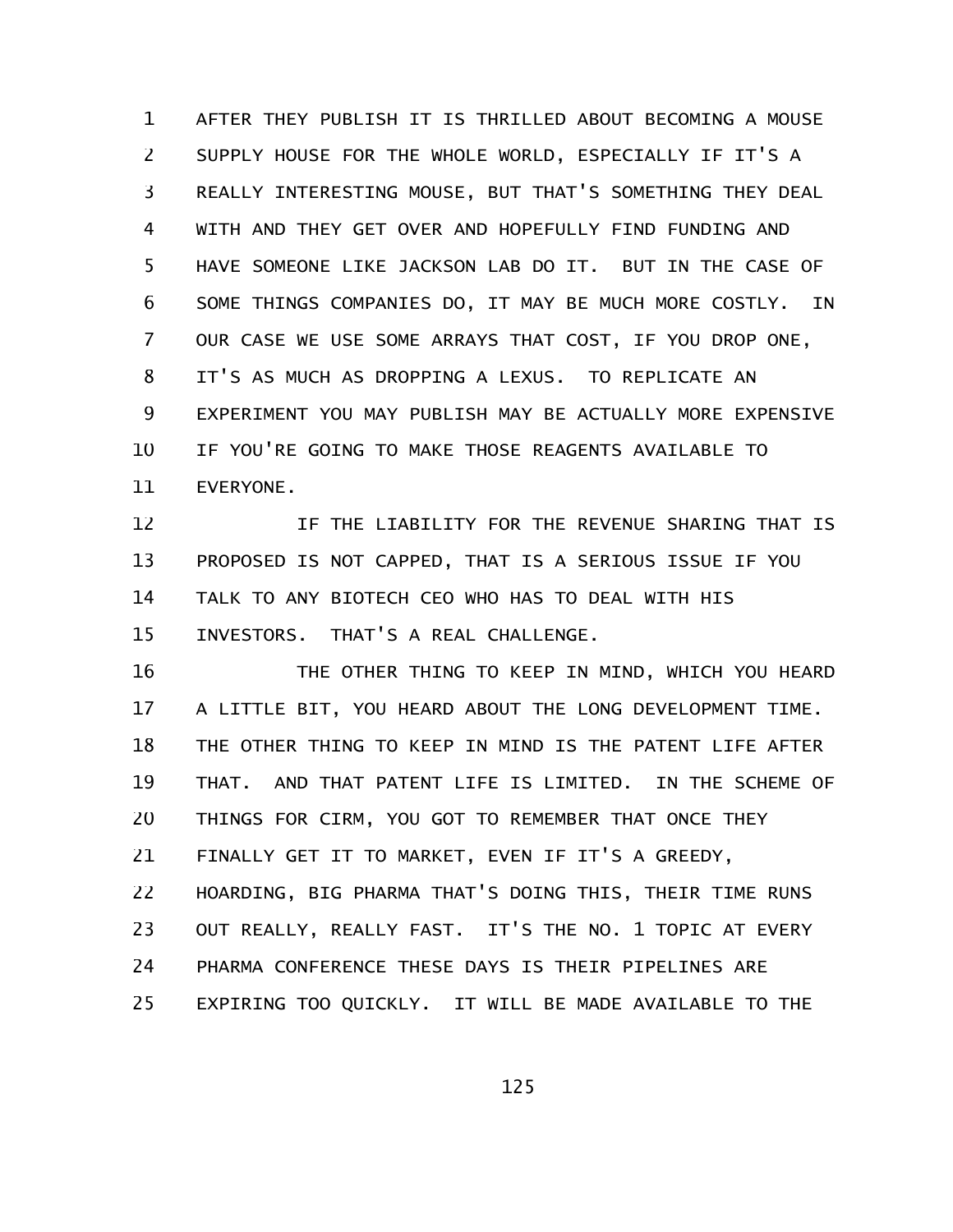WORLD SOONER THAN YOU THINK. 1

ALONG THOSE LINES, THE OTHER TOPIC THAT YOU MIGHT WANT TO THINK ABOUT TOO IS, I DON'T KNOW HOW YOU'RE DEALING WITH IT, BUT THESE INVENTIONS, INEVITABLY THERE ARE STRATEGIES TO EXTEND THEIR PROTECTION. I DON'T KNOW HOW YOUR POLICY IS GOING TO CONTINUE TO GET A PIECE OF THAT ACTION TOO, OR WILL YOU ONLY HAVE A PIECE OF THE ACTION ON THE ORIGINAL PATENT. 2 3 4 5 6 7 8

FOR MY LAST BASIC COMMENTS I'LL MAKE, WEARING TWO HATS, IN TURNING TO THE SUBJECT THAT WHAT SHOULD CIRM CARE ABOUT, I UNDERSTAND THAT THERE ARE PROBABLY MANY DIFFERENT CONSTITUENTS SUPPORTING CIRM THAT VOTED ON AND MADE THE PROPOSITION PASS, AND YOU'VE GOT TO SATISFY ALL OF THEM. IT WASN'T CLEAR TO ME WHEN I READ IN THE NEWSPAPER THAT IT WAS PASSED THAT CIRM HAD SOME NEED TO BE IN SOME WAYS VENTURE CAPITALISTS OR SOMETHING THAT GETS SOME RETURN ON THE \$3 BILLION IN TERMS OF FINANCIAL RETURN. IT WASN'T CLEAR TO ME THAT, ALTHOUGH ACCESS IS ABSOLUTELY IMPORTANT, IT WASN'T CLEAR TO ME THAT CIRM WAS GOING TO NEED TO HELP MAKE UP FOR WHERE INSURANCE ISN'T COVERING PEOPLE. 9 10 11 12 13 14 15 16 17 18 19 20 21

BUT WHEN YOU ASK WHAT IS THE PRIMARY PURPOSE OF THIS SHOT IN THE ARM OF THE \$3 BILLION, OTHER THAN WHAT IT DOES FOR CALIFORNIA AND ALL THAT, I WOULD HOPE THAT IT'S TO MAKE SOMETHING HAPPEN THAT OTHERWISE WOULDN'T 22 23 24 25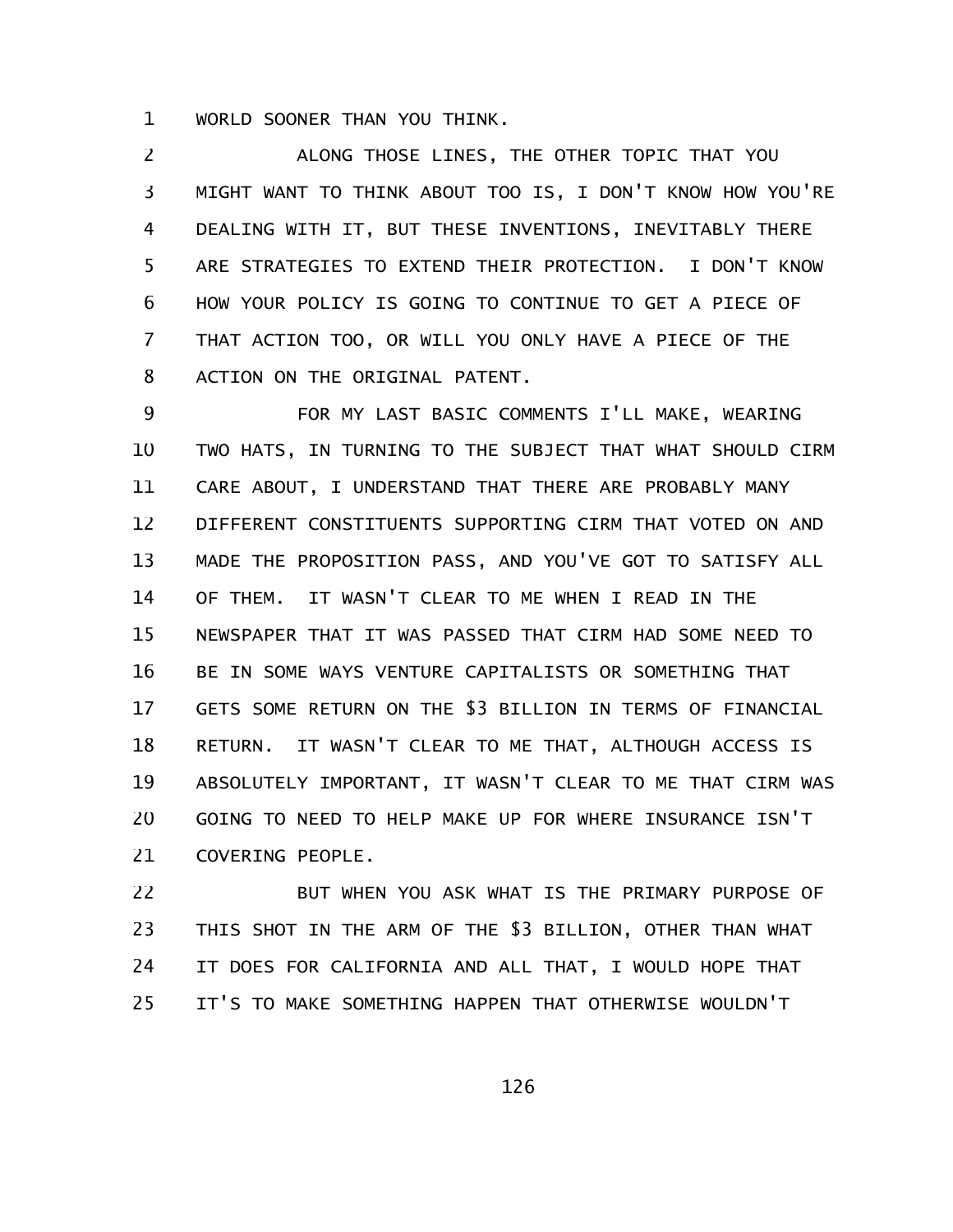HAPPEN. ALONG THOSE LINES, HAPPENS FASTER THAN IT WOULD HAVE HAPPENED. AND THEN THE POINT I MADE AT THE VERY BEGINNING IN MY COMMENT ABOUT GENENTECH, I THINK YOU WANT TO ENCOURAGE THE BEST-IN-CLASS PARTICIPATORS TO PARTICIPATE, NOT JUST THE NEEDY ONES. WHEN IT COMES TO YOUR OWN KIDS, IT'S PERFECTLY FINE IF THE ONE KID ISN'T QUITE THAT SHARP, YOU WANT TO HELP HIM OUT, EQUALIZE THINGS, THAT'S FINE. BUT WHEN WE'RE TALKING ABOUT THIS LIFE OR DEATH MATTER AND REALLY MAKING A DIFFERENCE, I THINK YOU SHOULD ONLY GO WITH THE COMPANIES THAT CAN MAKE IT HAPPEN THE FASTEST. 1 2 3 4 5 6 7 8 9 10 11

I'LL TELL YOU ONE OTHER COMMENT I THINK I MADE TO MARY WHEN SHE CALLED ME ON THE PHONE. THAT WAS A REALLY FRUSTRATING THING WITH ME WITH THE NIH IS THAT IF THERE WERE THIS IMPORTANT ENDEAVOR NEEDED, I DON'T KNOW WHAT THAT WOULD BE, BUT SOME NEW KIND OF STEM CELL LINES THAT HAD TO BE MADE VERY RAPIDLY, THOUSAND STEM CELL LINES YOU WANTED TO MAKE, AND THE NIH PUT OUT AN RFA FOR IT TO COMPETE SO IT DOESN'T LOOK CONFLICTED OR ANYTHING, YOU COMPETE IT REALLY WELL. AND TEN DIFFERENT ACADEMIC INSTITUTIONS INCLUDING A FEW CONSORTIUMS THAT SOUND GREAT, NOBEL LAUREATES BEHIND THEM, ALL SUBMIT THEIR PROPOSALS AND THEY'RE ALL AROUND THE \$50 MILLION RANGE FOR WHAT THEY WANT TO DO. AND A COMPANY COMES ALONG THAT CAN DO IT FOR \$2 MILLION, BUT THEIR INVESTORS HAVE THIS 12 13 14 15 16 17 18 19 20 21 22 23 24 25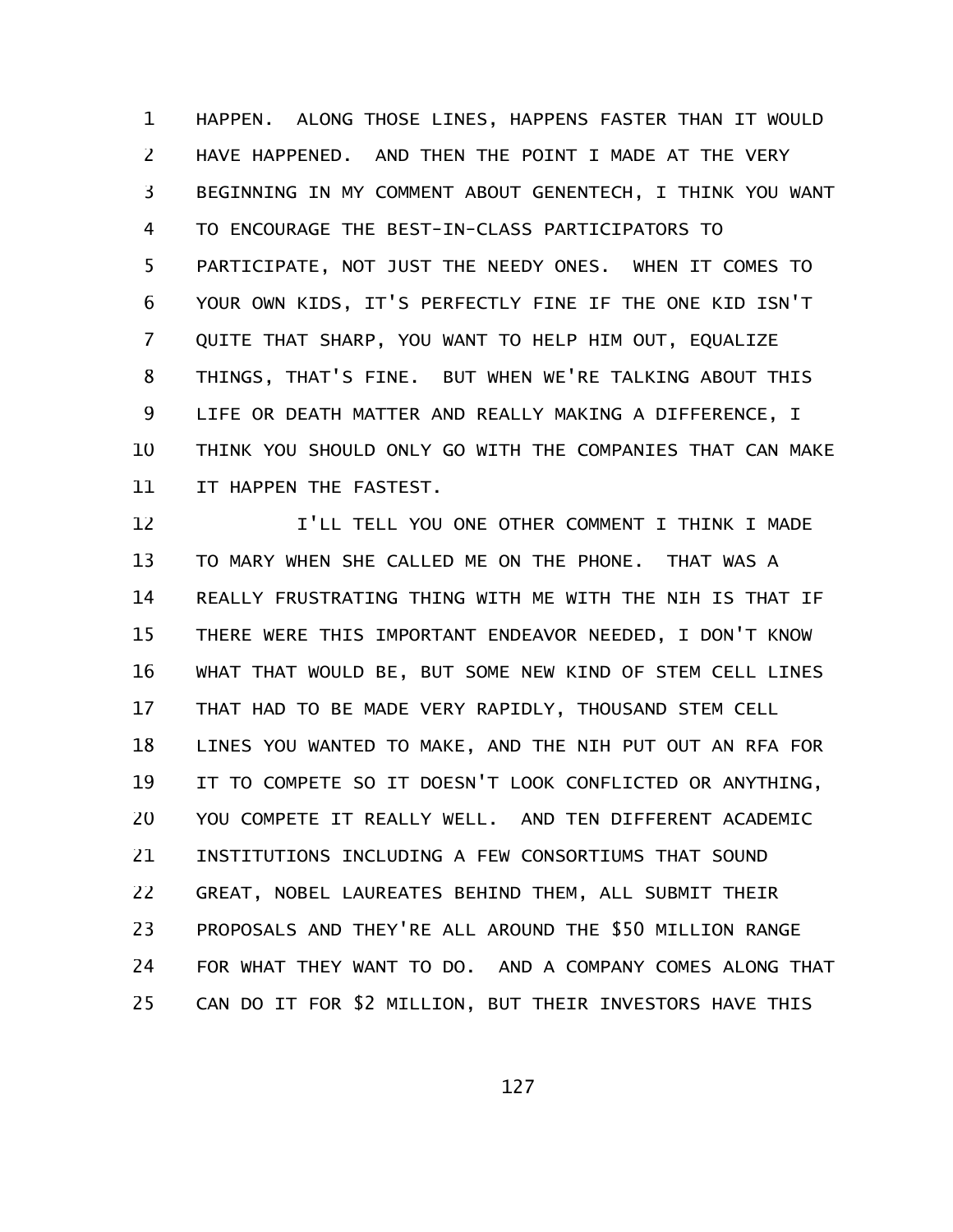WEIRD THING ABOUT THEM THAT THEY INSIST THAT THE COMPANY ACTUALLY MAKES A PROFIT. SO THE COMPANY WANTS TO CHARGE 3 MILLION FOR IT. 1 2 3

IN SOME OF THOSE SITUATIONS THAT I JUST DESCRIBED, THE NIH WILL HAVE A POLICY THAT IT HAS TO BE COST RECOVERY OR THAT THE COMPANY IS ALLOWED TO MAKE COSTS AND OVERHEAD AT SOME OVERHEAD RATE OR AT BEST COST AND OVERHEAD AND A 10-PERCENT PROFIT OR SOMETHING. AND SO IN THE END THE GRANT WILL GO TO THE \$50 MILLION OR \$49 MILLION SUBMITTER BECAUSE THEY CAME IN THE LOWEST AND WERE WILLING TO LIVE WITH THOSE TERMS. MEANWHILE IT WOULD HAVE BEEN A LOT SMARTER FOR THE NIH OR FOR CIRM OR FOR OUR GOVERNMENT TO FUND THE \$3 MILLION ONE AND LET THE PEOPLE MAKE THE WHOPPING 50-PERCENT MARGIN. 4 5 6 7 8 9 10 11 12 13 14

I'D LIKE CALIFORNIA TO TRY TO DO IT DIFFERENTLY THAN THE GOVERNMENT IF IT CAN AND THINK A LITTLE SMARTER. IF THERE REALLY IS A COMPANY OUT THERE THAT HAS THE NEXT THING THAT YOU NEED IN STEM CELL RESEARCH TO HAPPEN AND YOUR OBJECTIVE SCIENTIFIC ADVISORS SAY THIS IS WHAT WE WANT, YOU SHOULD BE REALLY, REALLY AGGRESSIVE IN GETTING IT. AND I'M CONCERNED THAT SOME OF THESE THINGS THAT WE'RE THROWING OUT THERE, LIKE REVENUE SHARING OR THE CAPPING WHAT A COMPANY, WILL ONLY DEFEAT THAT PURPOSE. I KNOW THIS IS A PROBLEM. THE SBIR GUY IS 15 16 17 18 19 20 21 22 23 24

RIGHT. ONCE YOU HAVE A BIG INVENTION AND STARTS MAKING 25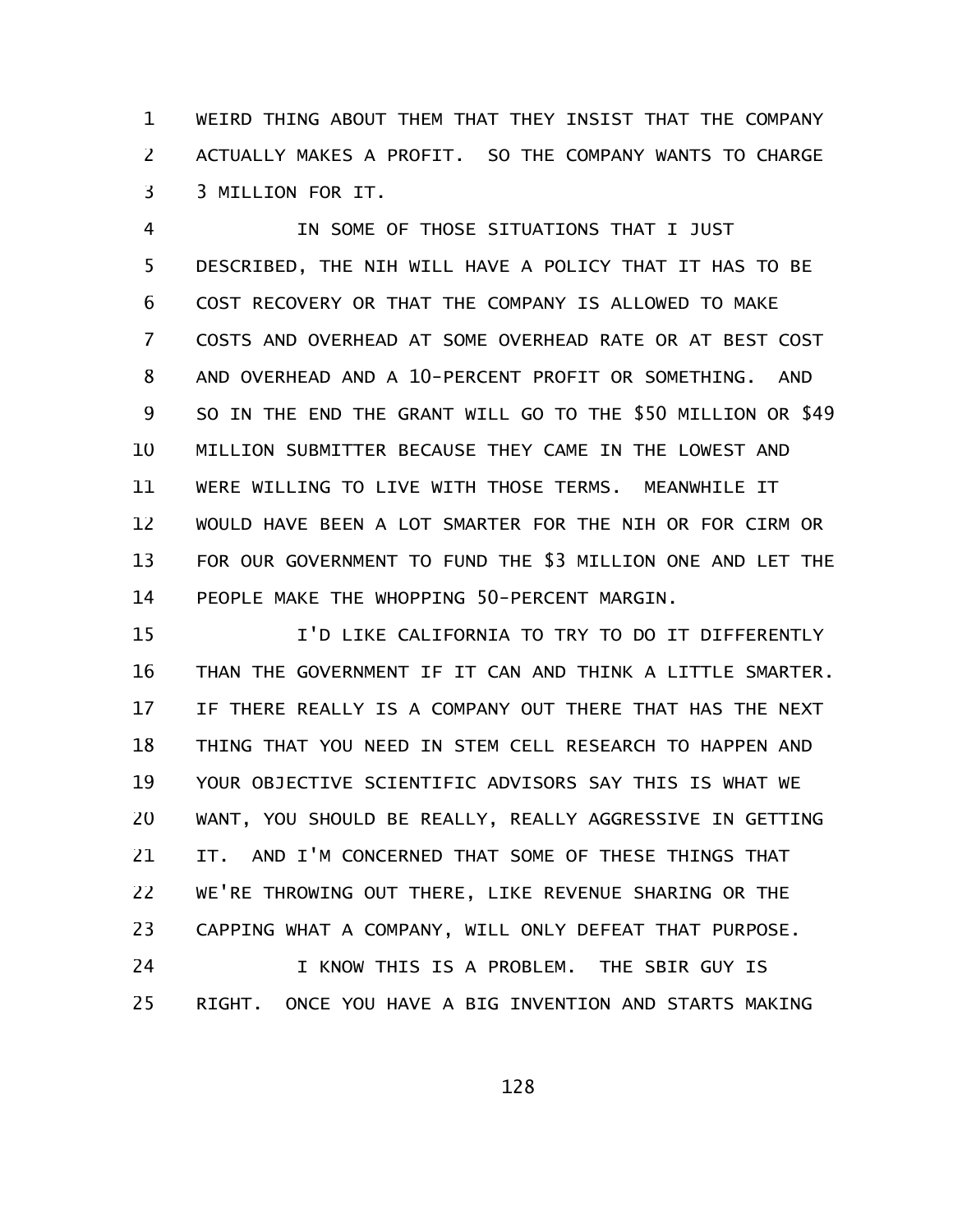MONEY AND IF THE CLAUSE WAS THAT IT SOMEHOW IS BASED ON HOW MUCH EACH PARTY PUT IN, THE COMPANY IS PROBABLY GOING TO SCRATCH AND FIND EVERY DOLLAR THEY EVER PUT INTO IT AND TRY TO JUSTIFY IT THAT WAY. ON THE FLIP SIDE OF THAT STORY IS THAT IF YOU ONLY LOOK AT A COMPANY AND WHAT THEY'RE PUTTING INTO A PARTICULAR PROJECT THAT CIRM IS FUNDING AND THEN BASING THE RETURN THAT CIRM GETS OR THEY GET ON THAT INVESTMENT, YOU MAY BE FORGETTING THE TREMENDOUS INVESTMENT THAT WENT ON TO CREATE THAT PLATFORM OR THAT TECHNOLOGY OR THAT INFRASTRUCTURE THAT MAKES THEM THE BEST IN THE WORLD TO DO IT. 1 2 3 4 5 6 7 8 9 10 11

12

(INTERRUPTION IN PROCEEDINGS.)

MR. MARGUS: I'M ON SLIDE 9. I'M ALMOST DONE. NEXT POINT WAS THAT A LOT -- IF YOU LOOK AT THE GRANTS THAT A LOT OF COMPANIES HAVE GOTTEN FOR THE FOR-PROFIT WORLD, YOU SHOULD REALLY LOOK AT HOW MANY OF THEM -- IF THEY'RE SBIR'S, I'D LIKE SOMEONE TO LOOK AT HOW MANY OF THEM ACTUALLY PRODUCED A SUCCESSFUL COMPANY OUT OF THEM. IF IT'S A GOVERNMENT GRANT FOR FUNDED RESEARCH, GIVEN THE REASONS WHY I THINK MOST OF THE TIME COMPANIES EVEN LOOK TO THE GOVERNMENT FOR FUNDING, I THINK YOU'LL SEE THAT A LOT OF TIMES IT'S ALMOST ON THE BORDER OF ALTRUISM, OR AS I DID WITH MY COMPANY, WHERE THERE WAS SOMETHING THAT WAS COMPELLING TO DO AND WE WERE WILLING TO DO IT IF THERE WAS SOMEBODY ELSE WILLING TO FUND IT, EITHER THE 13 14 15 16 17 18 19 20 21 22 23 24 25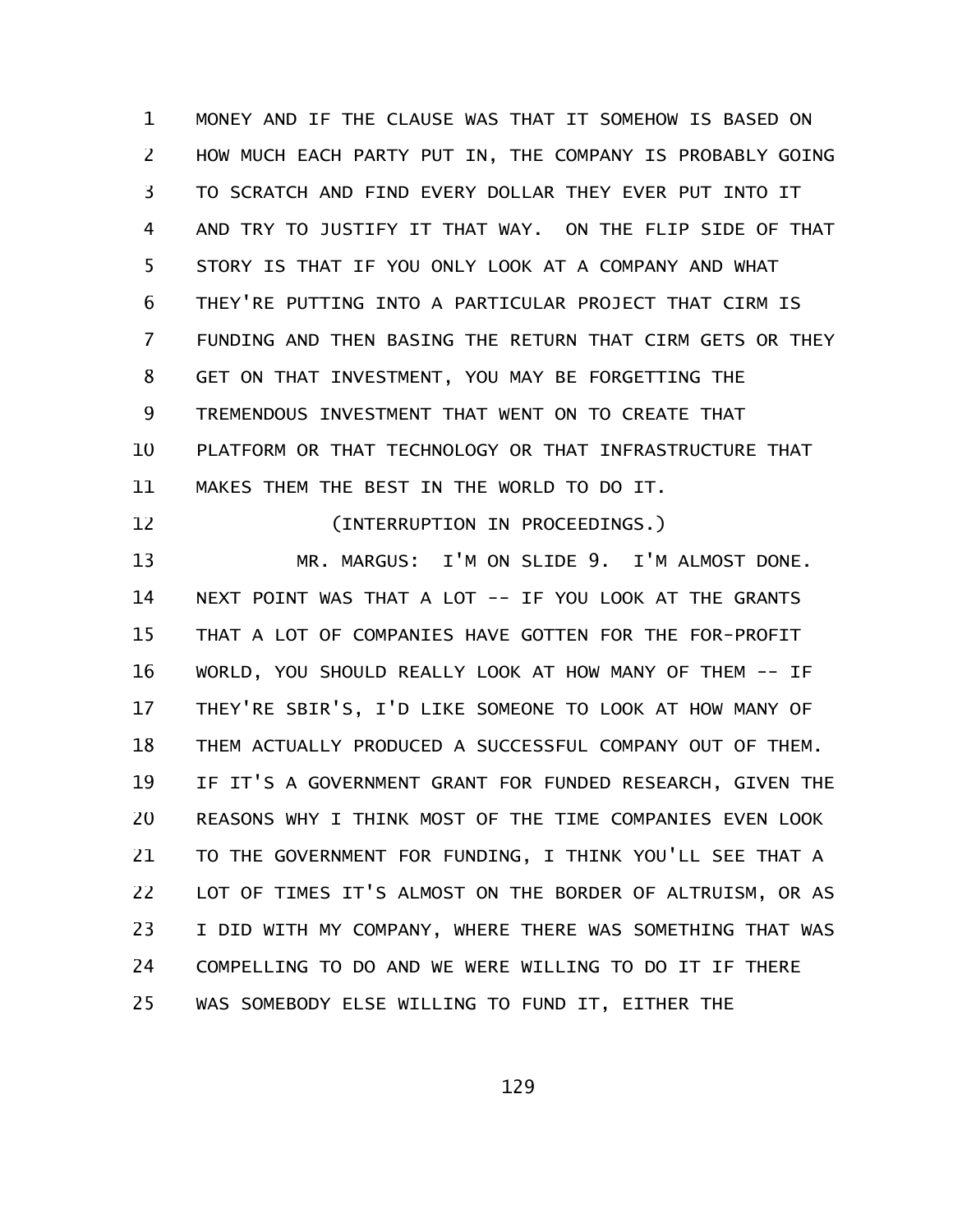GOVERNMENT OR THE NONPROFIT FOUNDATIONS. 1

BUT IF YOU REALLY WANT THE BEST COMPANIES TO TAKE STEM CELLS OUT OF THE HANDS OF THE ACADEMICS OR THE INVESTIGATORS THAT DO THE BASIC SCIENCE AND TAKE IT ALL THE WAY TO THE CLINIC, WHICH IS WHAT WE'RE ALL WAITING FOR, AND COULD MAYBE HAPPEN FASTER THAN PEOPLE THINK, THEN YOU'VE GOT TO FIND A WAY TO GET THE PLAYERS WHO ARE FOR-PROFIT COMPANIES INVOLVED. YOU CANNOT IGNORE THEM OR JUST PLAY WITH LITTLE START-UP COMPANIES. AND FOR THAT I HAVE TO SAY THAT YOU HAVE APPEAL TO THEIR GREED. DON'T TRY TO COUNT ON THEM BEING ALTRUISTIC. 2 3 4 5 6 7 8 9 10 11

AGAIN, ON THE RETURN, I THINK THAT TO HAVE AN UPSIDE WHERE YOU HAVE THAT ROYALTY OR SOMETHING THAT GOES ON OR 25 PERCENT OR WHATEVER GOES ON AND ON AND ON, I THINK, IS UNNECESSARY. EARLIER TODAY WE HEARD SOMEONE SAY SOME MULTIPLE OF THE INVESTMENT YOU MADE TO FIVE X, TEN X TO WHATEVER YOU GAVE THEM IN A GRANT THAT YOU REQUIRED BACK, THAT'S FINE, BUT I JUST THINK TO HAVE THE UNLIMITED UPSIDE WILL BE REALLY HARD FOR THAT COMPANY'S INVESTORS TO TAKE. 12 13 14 15 16 17 18 19 20

MY LAST IS SLIDE, AGAIN, THE WORST-CASE SCENARIO, AS A FATHER OF TWO SONS THAT COULD REALLY BENEFIT FROM STEM CELL RESEARCH, THE QUESTION TO ASK IS YOU SHOULD START WITH JUST A VERY, VERY WORST-CASE SCENARIO. IF CIRM GAVE A GRANT THAT ENDED UP THROUGH A 21 22 23 24 25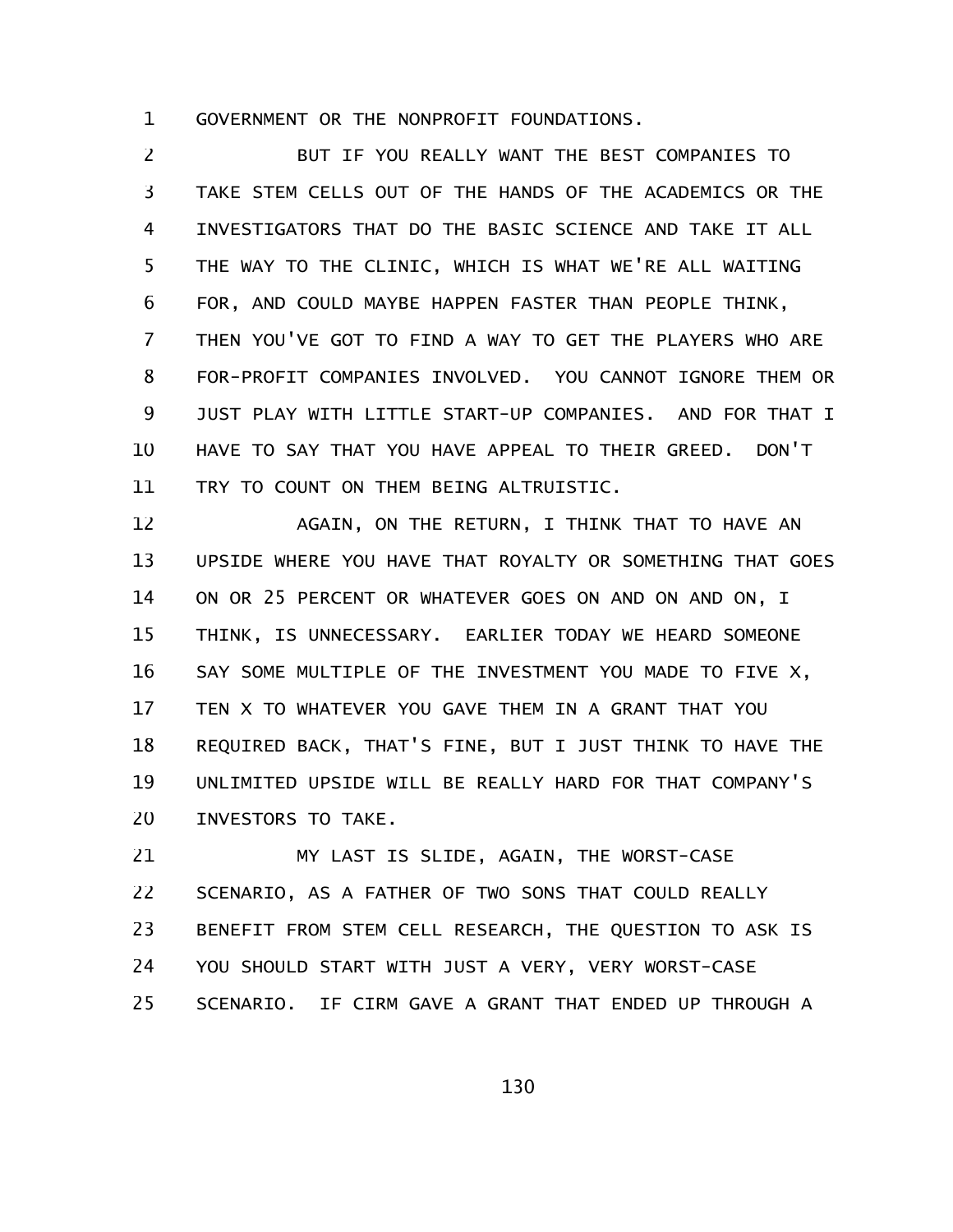LOT OF OTHER DEVELOPMENT AFTERWARDS PRODUCING A TREATMENT EVEN A YEAR SOONER AND IT HELPED A LOT OF PEOPLE, WOULD IT BE THE END OF THE WORLD THAT CIRM DIDN'T MAKE A KILLING OFF OF IT? SO THANKS A LOT. (APPLAUSE.) MR. MARGUS: I DON'T KNOW IF YOU HAVE ANY QUESTIONS FOR EITHER ME OR PAUL CUSENZA IS WITH ME, OUR SENIOR VICE PRESIDENT OF MARKETING AND PUBLIC COLLABORATIONS, IS REALLY MUCH MORE FAMILIAR WITH THE MECHANISMS THAT WE'VE USED WITH ALL THE DIFFERENT NONPROFIT ORGANIZATIONS AND WITH THE NIH AND SBIR STUFF. CHAIRMAN PENHOET: ONE QUESTION. YOU GOT A LOT OF COLLABORATION. IN SOME OF THOSE CASES WERE YOU FUNDED BY THE COLLABORATOR OR, IN GENERAL, YOU'VE JUST DONE YOUR PART OF A PROJECT AND THEY'VE DONE THEIR PART OF A PROJECT? MR. MARGUS: MOST OF THE ONES YOU SAW UP THERE, THEY ACTUALLY FUNDED US. CHAIRMAN PENHOET: THEY DID PROVIDE FUNDING. MR. MARGUS: FOR EXAMPLE, MICHAEL J. FOX FOUNDATION GAVE US \$3 MILLION TO LOOK AT THE GENETICS OF PARKINSON'S DISEASE. CHAIRMAN PENHOET: WHAT DID THEY EXPECT IN RETURN? MR. MARGUS: JUST DISCOVERIES AND A PAPER CAME 1 2 3 4 5 6 7 8 9 10 11 12 13 14 15 16 17 18 19 20 21 22 23 24 25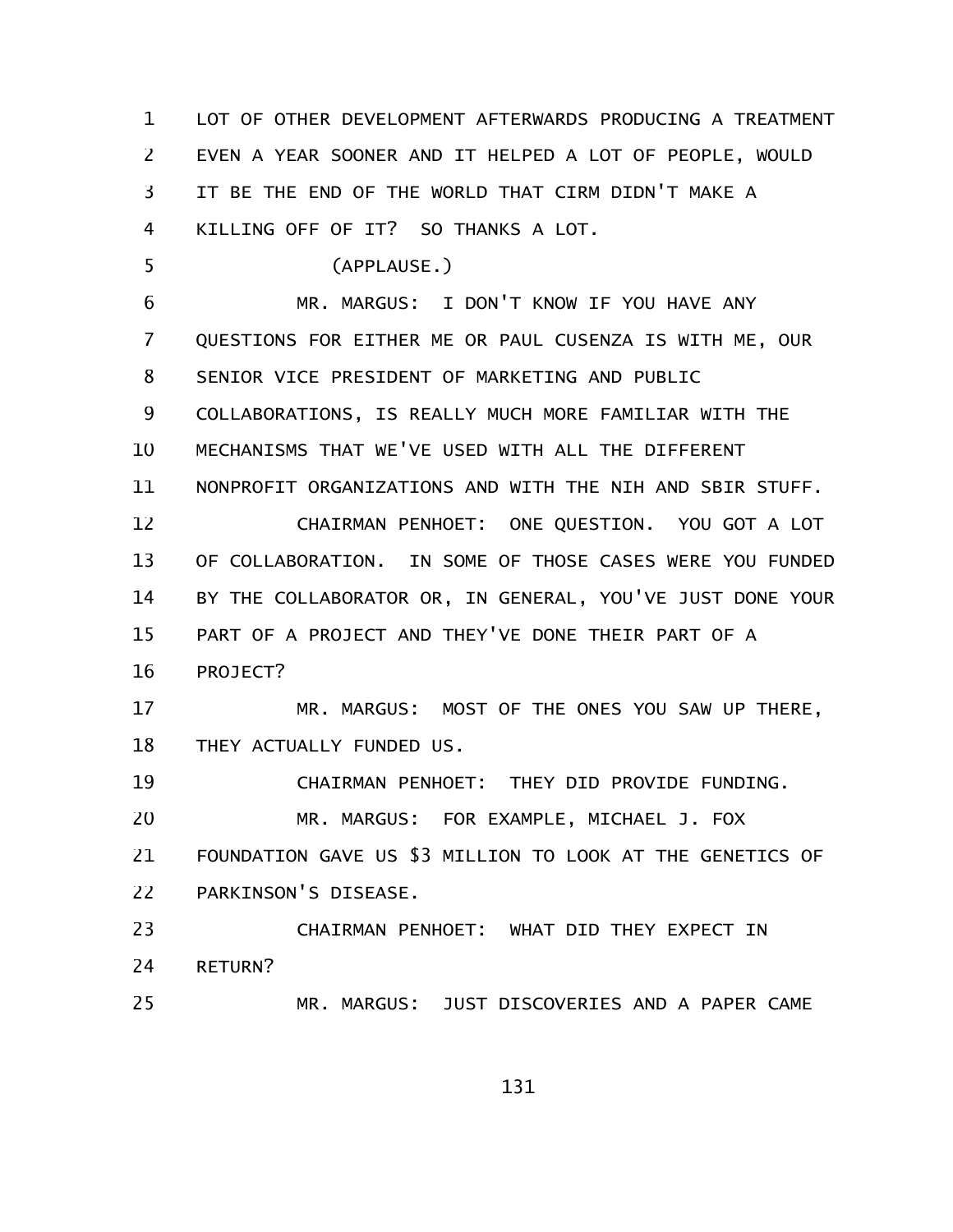OUT OF IT AND THERE WAS PUBLICATION. THEY HAVE A LOT OF EFFORTS GOING ON; BUT IF THEY COULD FIND NEW LEADS TO UNDERSTANDING THE PATHOGENESIS, THE BIOLOGICAL BASIS OF PARKINSON'S, THEY FELT THEIR WHOLE FIELD WOULD BE ACCELERATED. THEY COULD FOCUS THEIR RESEARCH BETTER. BUT IT'S VERY DIFFERENT THAN IF YOU TAKE A COMPOUND THAT WE'VE LICENSED THAT WE'RE WORKING ON NOW TO TAKE THROUGH PHASE III AND LAUNCH, IF MICHAEL J. FOX CAME ALONG AND SAID WE'LL GIVE YOU \$3 MILLION AND WE WANT TO MAKE THAT IP ALL FREE TO THE WORLD, THAT WOULD BE TOUGH FOR US TO DO. 1 2 3 4 5 6 7 8 9 10 11

DR. KOVACH: SO IN THE MICHAEL J. FOX, WHAT DID THE -- I'M SURE THERE WAS AN IP COMPONENT TO THE CONTRACT. MY NAME IS JIM KOVACH FROM THE BUCK INSTITUTE FOR AGE RESEARCH. I WAS JUST WONDERING HOW THE IP PROVISION READ IN MICHAEL J. FOX AND WHETHER ANY -- IN THE \$3 MILLION, WHETHER ANY DISCOVERIES CAME OUT OF THAT WORK? 12 13 14 15 16 17 18

MR. CUSENZA: IN ALL THESE CASES THEY CAN BE A LITTLE BIT DIFFERENT, AND THE EXACT TERMS OF THAT ARRANGEMENT WERE NOT DISCLOSED, BUT THAT WAS A STUDY WHERE WE APPLIED FOR IT WITH THE MAYO CLINIC, SO ACTUALLY WE PARTNERED UP WITH THE MAYO CLINIC, WHICH IS OFTEN WHAT WE DO. SO THAT THE EXPERTS IN PARKINSON'S DISEASE, THEY TREAT THEM, THEY HAD THE SAMPLES. AND MICHAEL J. FOX WAS 19 20 21 22 23 24 25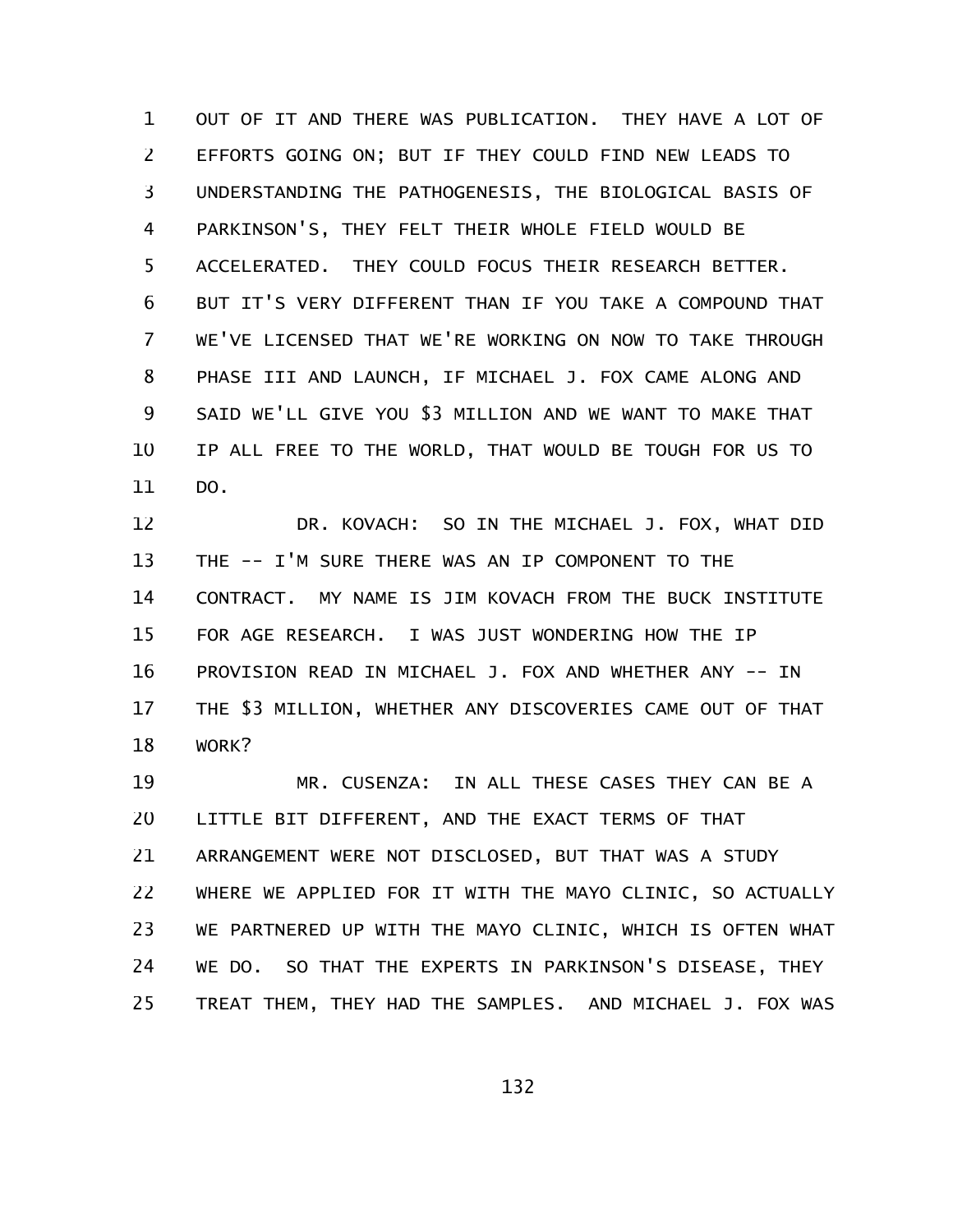TRYING TO FUND RESEARCH THAT OTHERWISE WOULDN'T GET ACCOMPLISHED OR DONE. IT'S LIKE 70 PEOPLE HAD APPLIED FOR THIS PARTICULAR GRANT, AND THEY EVENTUALLY AWARDED A GRANT TO US. I THINK THE FIRST IN THIS LEAP PROGRAM TO SORT OF MOVE THINGS FORWARD TO GO FASTER. AND ACTUALLY AT A VERY FAST CYCLE IN TERMS OF THE TURNAROUND OF APPLYING TO ACTUALLY AWARDING IT. 1 2 3 4 5 6 7

IN TERMS OF THE IP, IN THOSE KINDS OF SITUATIONS SOMETIMES THERE IS, IN FACT, A SHARING. AS YOU HEARD FROM THE JDRF EXAMPLE, OFTENTIMES YOU CAN DO, AND I'M GOING TO TALK ABOUT THIS NOT SPECIFICALLY, BUT BROADLY TO THINK ABOUT IT, IS THERE CAN BE SHARING THAT CAN HAPPEN AMONG THE DIFFERENT PARTIES IN AN EQUITABLE WAY, RIGHT? AND THERE'S OTHER ORGANIZATIONS THAT DO SOMETHING LIKE THIS TOO. FOR EXAMPLE, THERE'S THE UK, LIKE THE CANCER RESEARCH UK, AND THEY'VE GOT AN ORGANIZATION, CANCER RESEARCH TECHNOLOGY, WHICH IS THEIR FOR-PROFIT SUBSIDIARY WHICH CAN ALLOW SHARING OF IP AND OTHER DIMENSIONS. 8 9 10 11 12 13 14 15 16 17 18

OFTENTIMES IN THESE CASES, AS BRAD WAS ALLUDING, YOU WANT TO MAKE SURE THAT IT'S REASONABLE IN THE SENSE THAT, YES, IF SOMETHING COMES UP AND IT'S A GREAT COMMERCIAL SUCCESS, YOU DON'T WANT THEM SORT OF FEELING LIKE, GOSH, THEY WERE LEFT WITH NOTHING AT ALL. ON THE OTHER HAND, YOU ALSO WANTED TO HAVE IT BE FAIR TO ALL THE PARTIES IN WHAT MAY BE GOING FORWARD BECAUSE IT'S VERY 19 20 21 22 23 24 25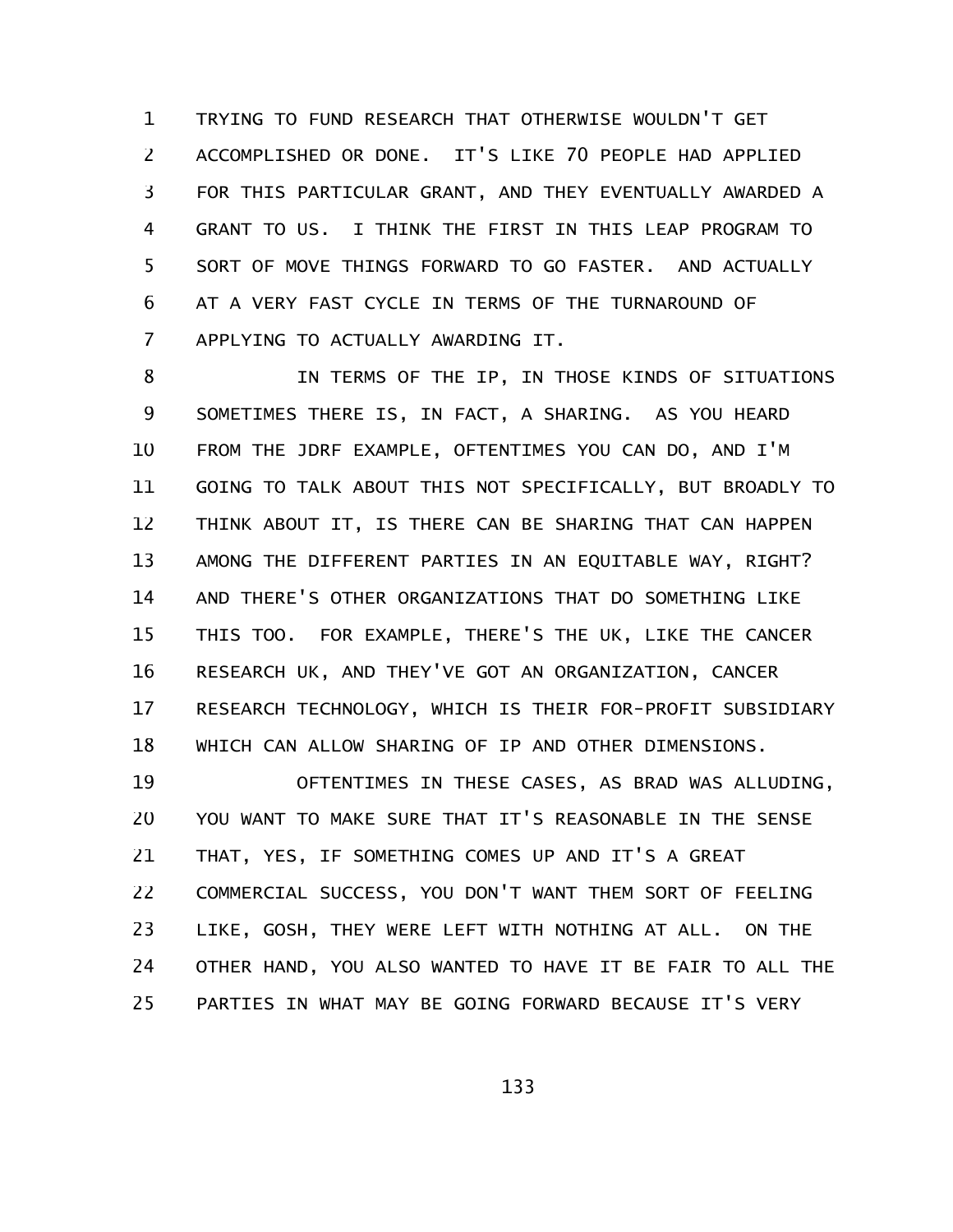COMPLEX IN TERMS OF DEFINING WHO SHOULD GET WHAT SHARE, WHAT OTHER INVESTMENT GOES ON. AND AS DESCRIBED BY JDRF, IT'S CASE BY CASE BECAUSE THESE SITUATIONS ARE VERY DIFFICULT TO SOMETIMES WORK OUT. SO IT'S OFTEN HOW THAT WORKS WHEN IT IS WITH THE FOUNDATIONS, WHICH IS A LITTLE BIT DIFFERENT. 1 2 3 4 5 6

OF COURSE, WITH THE NIH, IT'S DIFFERENT SITUATIONS. OFTENTIMES WE COLLABORATE, SAY, WITH ACADEMICS, AND WE THEN PARTNER UP TOGETHER. BUT THEN THE AWARD, WHICH COMES FROM THE NIH, PERMITS THEN THE PARTIES WHO ARE INVOLVED TO SHARE THE IP. OFTENTIMES THEN THERE'S AN ARRANGEMENT THAT THEN IS WORKED OUT BETWEEN US AND THE NONPROFIT INSTITUTION THAT ARE WORKING TOGETHER. MR. MARGUS: BASICALLY IT'S USUALLY NEGOTIATED CASE BY CASE, BUT THE FUNDING ORGANIZATION IS GOING TO WANT SOMETHING. AND IF YOU'RE WORKING WITH AN ACADEMIC COLLABORATOR ON A DISEASE, THEY'RE GOING TO WANT SOMETHING. WITHOUT A DOUBT THE ACADEMIC INSTITUTION ALWAYS WANTS SOMETHING, BUT IT MAY BE SPLITTING IT THREE WAYS. THE INTELLECTUAL PROPERTY, AGAIN, IF IT LOOKS REALLY, REALLY BASIC RESEARCH THAT'S GOT A LONG ROAD AHEAD, THERE SEEMS TO BE LESS DEBATE THAN IF SOMEONE SEES A DIAGNOSTIC COMING RIGHT OUT OF THE DISCOVERIES. 7 8 9 10 11 12 13 14 15 16 17 18 19 20 21 22 23

CHAIRMAN PENHOET: OKAY. ANY QUESTIONS FROM THE TASK FORCE HERE? 24 25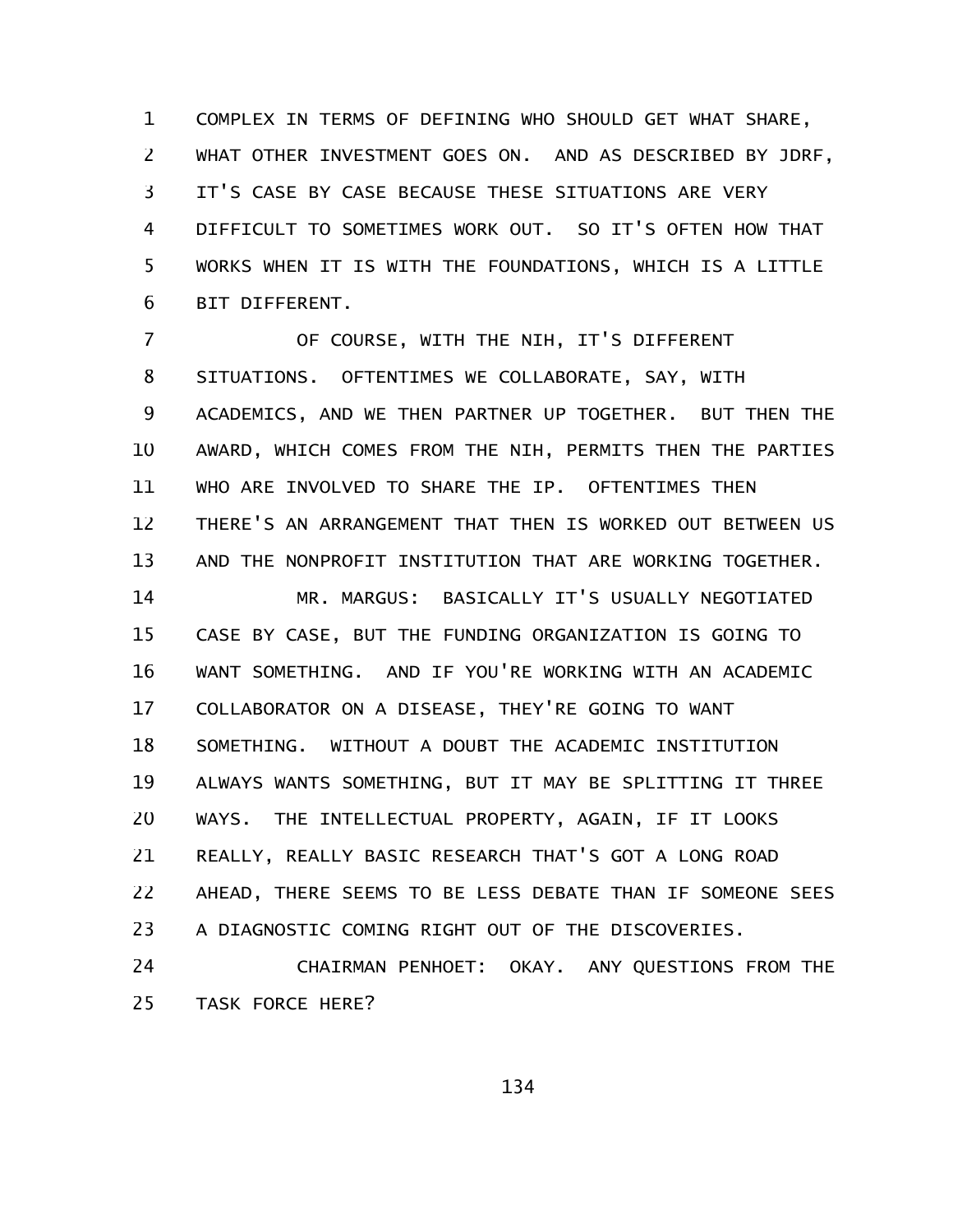DR. FONTANA: I HAVE A QUESTION. JEANNIE FONTANA FROM L.A. BRAD, I REALLY ENJOYED YOUR PRESENTATION. AS A PATIENT ADVOCATE, YOU APPEAL TO MY SENSE OF URGENCY AND EFFICIENCY BY WHICH YOU TRY TO COME UP WITH THERAPIES. I'M CURIOUS, THOUGH, AS YOU TALK ABOUT WHAT CIRM SHOULD BE CONCERNED ABOUT, APPEALING TO COMPANIES' GREED, TRYING TO PULL IN THE NO. 1 DRAFT CHOICE, HOW DO YOU THINK CIRM SHOULD HANDLE THE PUBLIC'S PERCEPTION OF TAXPAYER DOLLARS GOING TO A FOR-PROFIT COMPANY THAT MAY BE THE MOST EFFICIENT WAY OF DEVELOPING A THERAPY, BUT FOR SOME REASON THAT'S PERCEIVED AS GIVING AWAY MONEY, HARD-EARNED TAXPAYER DOLLARS AWAY TO THE GREEDY PHARMACEUTICAL INDUSTRY. HOW WOULD YOU SUGGEST WE APPROACH THAT? 1 2 3 4 5 6 7 8 9 10 11 12 13 14

MR. MARGUS: PERCEPTION IS REALLY TOUGH BECAUSE PEOPLE CAN CONSTRUE IT AND TWIST IT TO SOUND LIKE ANOTHER BIG PHARMA IS GOING TO GET RICH OFF OF THE DISCOVERY. IF TOMORROW WE HAD SOMETHING READY FOR CLINIC, I MAKE THAT AS AN IMPORTANT MILESTONE BECAUSE THAT'S WHEN THE DOLLARS REALLY GO UP AND YOU REALLY NEED A LOT OF EXPERTISE THAT ISN'T USUALLY DONE IN ACADEMIC SETTINGS. IF TOMORROW WE HAD A STEM CELL TREATMENT READY FOR THE CLINIC, THERE ARE TWO ROADS YOU CAN GO IF YOU'RE CIRM. ONE WOULD BE TO SOMEHOW HAVE THE INFRASTRUCTURE AT CIRM TO USE CRO'S AND BID THEM OUT AND HAVE THE CRO'S DO IT. IT'S VERY LIKELY 15 16 17 18 19 20 21 22 23 24 25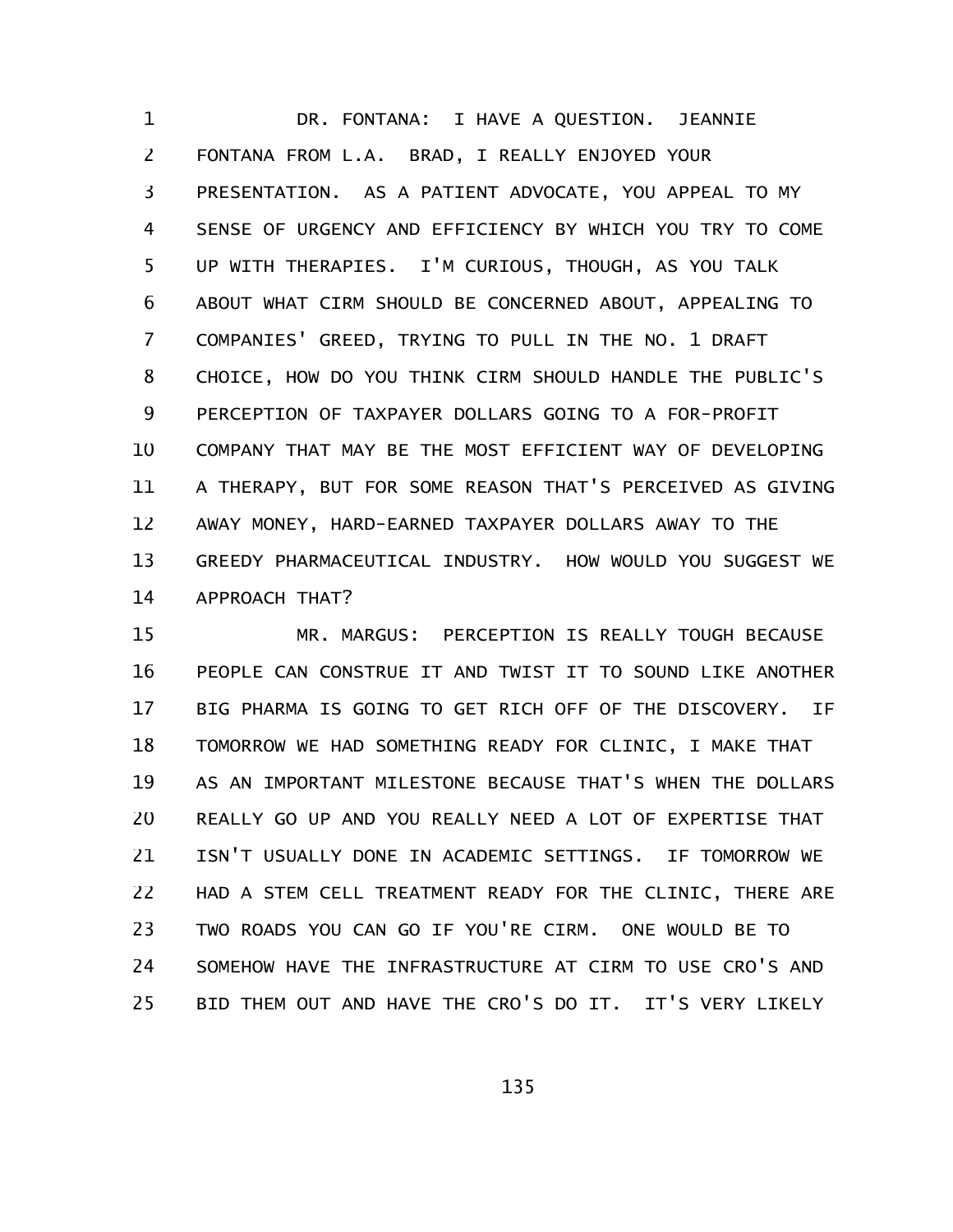YOU'RE GOING TO HAVE THE EXPERTISE, THE THERAPEUTIC AREA EXPERTISE AND EVERYTHING ELSE TO TAKE THAT WHOLE ROAD. I THINK YOU WANT A PARTY INVOLVED TO PARTNER WITH CIRM THAT'S GOING TO TAKE IT FORWARD THAT KNOWS HOW TO DO THIS IN THEIR SLEEP AND CAN GET IT THERE. 1 2 3 4 5

I THINK I COULD CONVEY THAT TO THE PUBLIC, THAT, AGAIN, IF IT'S BEEN CREDIBLE ALL ALONG THAT YOUR OBJECTIVE HERE IS TO MOVE AS QUICKLY AS POSSIBLE, IF THE SELECTION OF THAT PARTNER TO TAKE THE RESEARCH FORWARD, WHATEVER COMPANY IT WAS, WAS A VERY OBJECTIVE PROCESS WITH CLEAR CRITERIA, I DON'T THINK YOU WOULD BE CASTIGATED THAT MUCH. 6 7 8 9 10 11 12

DR. FONTANA: I WISH THAT WERE THE CASE. IT DOESN'T SEEM TO BE THAT WAY. 13 14

MR. MARGUS: I'LL HELP YOU DO IT. JUST GET ME A THERAPY READY FOR CLINICAL TRIALS. 15 16

DR. FONTANA: THANK YOU. 17

CHAIRMAN PENHOET: ANY OTHER QUESTIONS FROM THE NON-SAN FRANCISCO SITES? FROM OUR AUDIENCE HERE IN SAN FRANCISCO? IF NOT, WE'LL THANK BRAD AND PAUL. 18 19 20

(APPLAUSE.) 21

CHAIRMAN PENHOET: BRAD, YOU ARE A VERY 22

EFFECTIVE SPOKESMAN. SO WHO KNOWS. WE MIGHT TAKE YOU UP 23

ON YOUR OFFER, WHICH YOU MADE IN PUBLIC. 24

SO OUR FINAL SPEAKER IS JAMES KOVACH. JAMES IS 25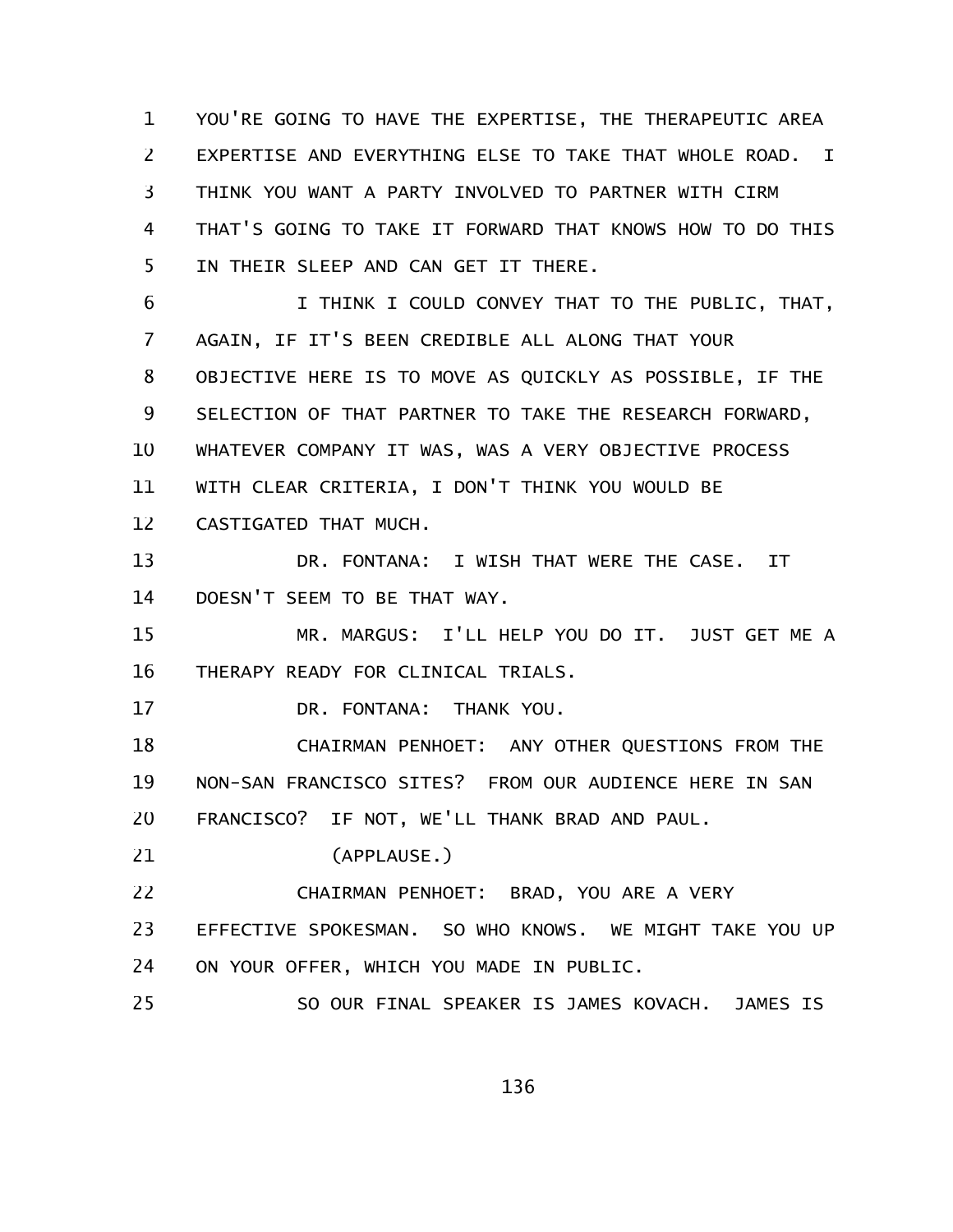PRESIDENT AND CEO OF THE BUCK INSTITUTE. AND WE'VE ASKED JAMES -- WELL, TO REVIEW WHERE WE'VE BEEN TODAY, OUR FIRST SPEAKER WAS FROM THE FEDERAL GOVERNMENT, A MAJOR GRANT MAKER TO ALL KINDS OF ORGANIZATIONS, INCLUDING BUSINESS. WE THEN HEARD FROM ROBERT GOLDSTEIN, WHO IS ALSO A FUNDER OF PROJECTS IN THE PRIVATE SECTOR. AND NOW WE'VE HAD TWO TALKS FROM PEOPLE IN THE PRIVATE SECTOR WHO ARE EITHER RECIPIENTS OF FUNDING FROM PUBLIC SOURCES OR POTENTIAL RECIPIENTS. AND NOW WE'VE ASKED JAMES KOVACH TO GIVE US A PERSPECTIVE OF SOMEONE WHOSE CURRENT POSITION IS ACTUALLY LICENSING TECHNOLOGY TO COMPANIES BECAUSE THAT'S IN SOME SENSE RELEVANT TO WHAT WE'LL BE DOING AS A FUNDER BUT ALSO AS A LICENSOR. JAMES. 1 2 3 4 5 6 7 8 9 10 11 12 13

DR. KOVACH: THANKS A LOT FOR THE OPPORTUNITY TO COMMENT AND TAKE QUESTIONS. WHAT I'D LIKE TO DO IS TO TALK ABOUT THE BUCK INSTITUTE'S PHILOSOPHY AND POLICY. WE ARE THE ONLY INDEPENDENT RESEARCH INSTITUTE IN THE WORLD DEDICATED EXCLUSIVELY TO AGE RESEARCH AND AGE ASSOCIATED DISEASES, AND CERTAINLY THE CONNECTION BETWEEN STEM CELL EXHAUSTION AS PEOPLE AGE AND OUR INSTITUTE IS VERY STRONG. WE PLAN TO PARTICIPATE IN CIRM FUNDING AND WITH COMPANIES AS WELL. 14 15 16 17 18 19 20 21 22

WE'RE ALL BASICALLY OFFSPRINGS OF OUR OWN BACKGROUND, AND SO I JUST WANTED TO MENTION THAT MY BACKGROUND INCLUDES SEVERAL YEARS RUNNING THE 23 24 25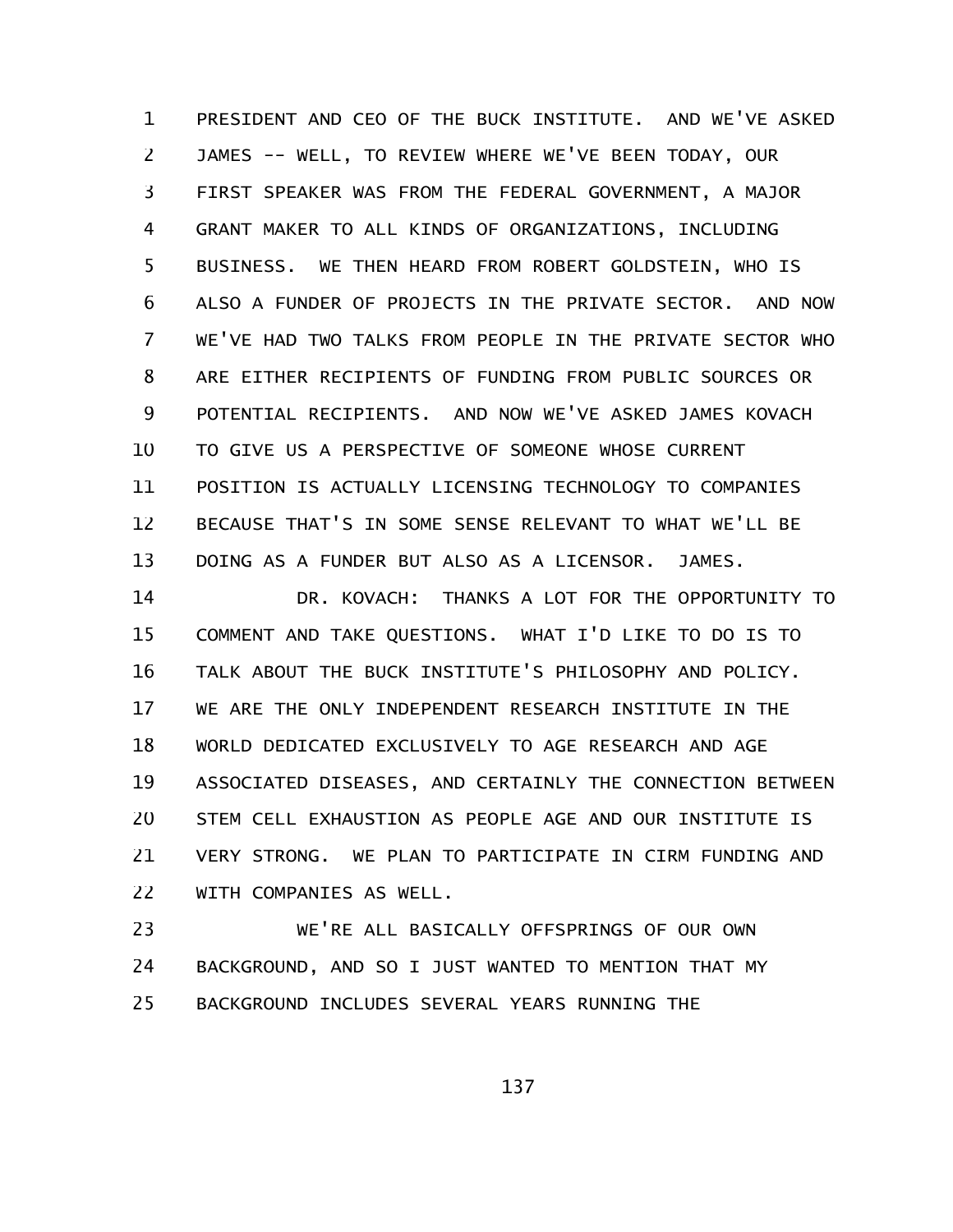TECHNOLOGY -- CREATING A TECHNOLOGY MANAGEMENT PROGRAM AT CASE WESTERN RESERVE SCHOOL OF MEDICINE. THEN I ACTUALLY SPUN OUT A COUPLE OF COMPANIES AND BECAME EVP OF A COMPANY IN CLEVELAND, OHIO, THAT PARTICIPATED IN THE STEM CELL ARENA. AND I GOT VERY INTERESTED IN LAW SCHOOL ABOUT THE INTERFACE BETWEEN ACADEMIC MEDICINE AND BUSINESS. SO I WAS A VERY STRONG PARTICIPANT IN THE BIOTECHNOLOGY INDUSTRY ORGANIZATION. IN FACT, I UNITED WITH MY COLLEAGUES AT AUTM, THE ASSOCIATION OF UNIVERSITY TECHNOLOGY MANAGERS, TO CREATE A SUBCOMMITTEE ON TECHNOLOGY TRANSFER REALLY TO LOOK AT THIS INTERFACE AND HOW TO TRY TO OPTIMIZE IT. 1 2 3 4 5 6 7 8 9 10 11 12

SO WHAT HAS HAPPENED AS TECHNOLOGY TRANSFER IN UNIVERSITIES HAS GOTTEN VERY SOPHISTICATED AFTER PASSAGE OF THE BAYH-DOLE ACT AND MANY OF THE EARLY SUCCESSES, THAT THERE'S A VERY -- IT'S A VERY UNIFORM PRACTICE IN UNIVERSITIES AND ONE THAT THE BUCK INSTITUTE FOLLOWS IN TERMS OF LOOKING, SURVEILLING THE LANDSCAPE OF OUR OWN RESEARCH. I MEAN TYPICALLY UNIVERSITIES LOOK AT JOURNAL PUBLICATIONS THAT ARE SUBMITTED; AND AS THAT PROCESS TAKES PLACE WITH THE JOURNAL, TYPICALLY OFFICES WILL PROVIDE THE JOURNAL ARTICLE TO PATENT COUNSEL THAT LOOK FOR PATENTABILITY. 13 14 15 16 17 18 19 20 21 22 23

NOW, IT'S INTERESTING THAT UNIVERSITIES THEMSELVES DO NOT REALLY LOOK AT FREEDOM TO OPERATE. 24 25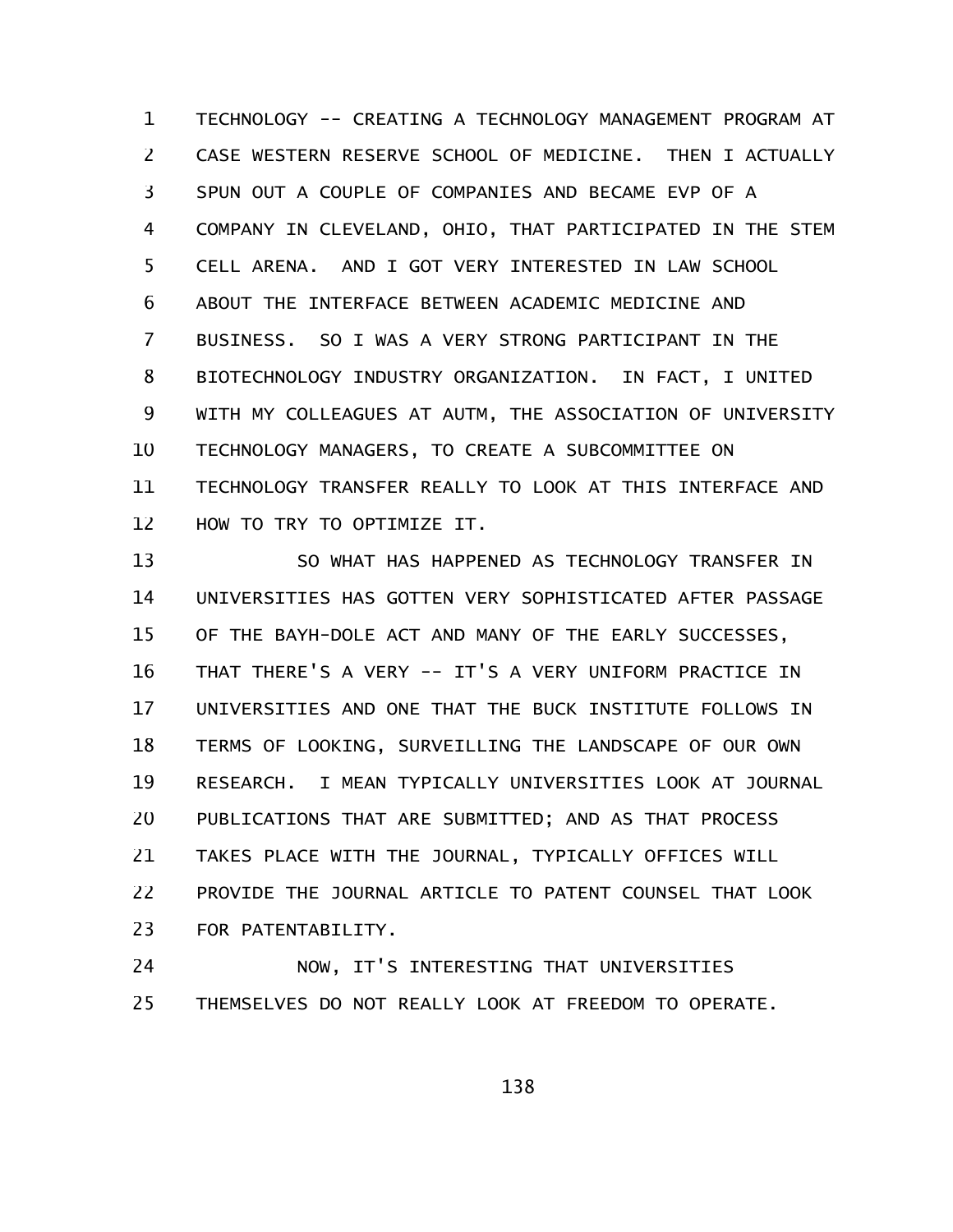THIS IS SOMETHING THAT IS IMPORTANT, I THINK, BUT NONETHELESS DOES NOT OCCUR AT THE UNIVERSITY SETTING, BUT RATHER THE DISCLOSURES LOOK TO SEE IF SOMETHING IS PATENTABLE. NOW, IN THE STEM CELL WORLD, ONE THAT I WAS INVOLVED IN FOR THREE OR FOUR YEARS, THE AMOUNT OF PATENTABLE SUBJECT MATTER IN THE UNIVERSITY SETTING IS ENORMOUS. I USED TO LIKEN IT TO WHEN I WAS IN INDUSTRY LOOKING AT -- IT WAS LIKE MUSHROOMS BECAUSE EVERY DAY YOU'D WAKE UP AND THERE'D BE THREE OR FOUR NEW PATENTS OUT THERE. AND COMPANIES TAKE VERY SERIOUSLY MONITORING INTELLECTUAL PROPERTY BECAUSE YOU HAVE VENTURE CAPITAL FINANCING. AND YOU'RE TRYING TO GET TO MARKET, TRYING TO TAKE YOUR RESPONSIBILITY OF FREEDOM TO OPERATE ALONG THIS LONG, LONG, LONG ROUTE IN THE STEM CELL FIELD IS A BIT -- IT'S A REAL ISSUE. AND I THINK IT'S RELEVANT HERE FOR CIRM BECAUSE REALLY ONE OF THE THINGS THAT WE'RE LOOKING AT IS A HOW TO ADD RESOURCES, ADDITIONAL CAPITAL, IN A WAY THAT OBVIOUSLY HAS THE POTENTIAL TO CREATE EVEN MORE INTELLECTUAL PROPERTY. 1 2 3 4 5 6 7 8 9 10 11 12 13 14 15 16 17 18 19

BUT NONETHELESS, BACK TO THE UNIVERSITY SETTING, ONCE THE PATENT APPLICATIONS ARE FILED, THEN UNIVERSITIES WILL INITIATE MARKETING ACTIVITIES, THEY'LL FILE A PATENT APPLICATION, AND THERE'S ACTUALLY A LONG PERIOD OF TIME BEFORE THAT PATENT APPLICATION IS PUBLIC, BUT YOU HAVE PROTECTION. AND SO YOU CAN GO OUT TO COMPANIES AND BEGIN 20 21 22 23 24 25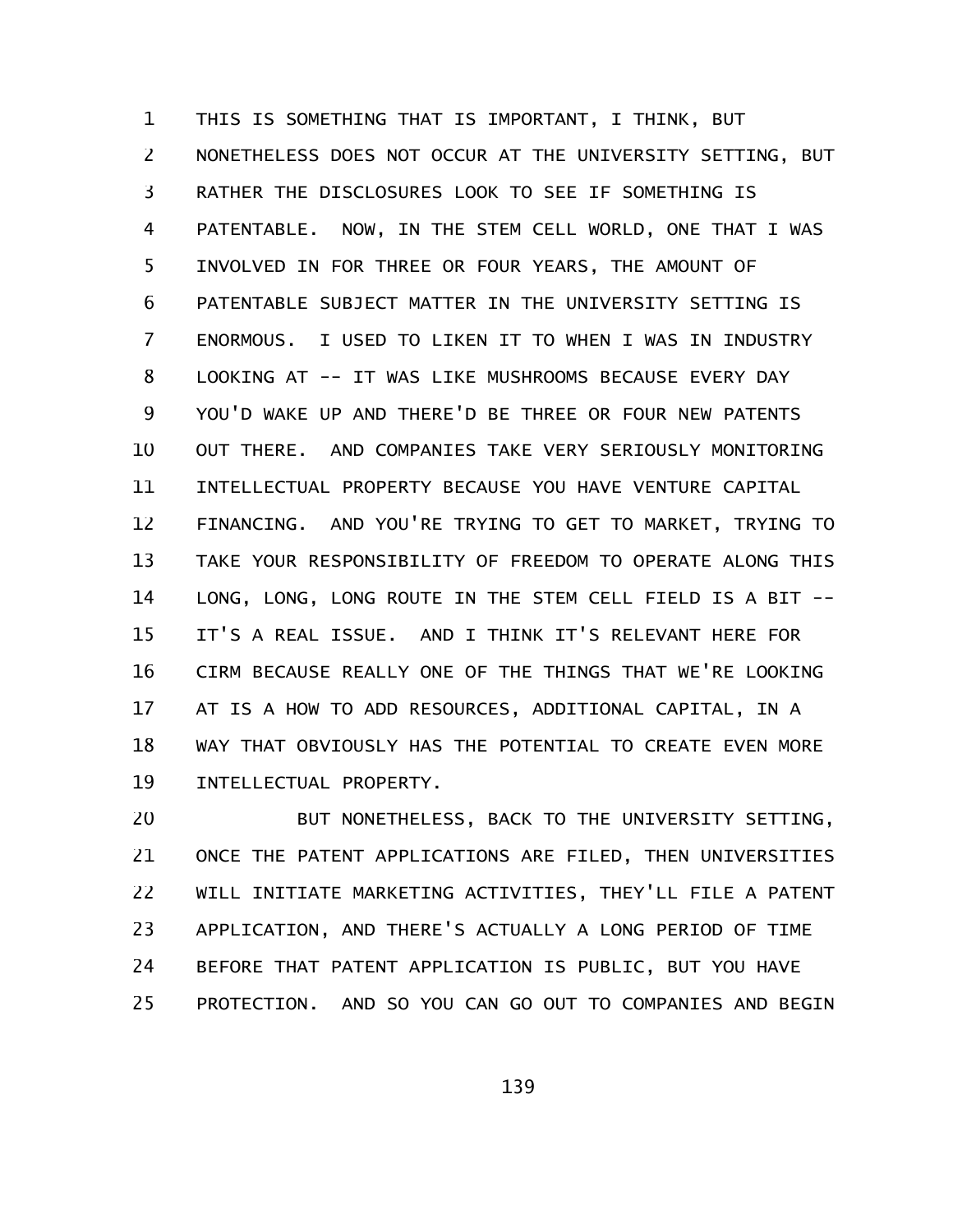TO MARKET THIS. 1

NOW, THERE'S ACTUALLY A COUPLE OF SCHOOLS OF THOUGHT THAT HAVE DEVELOPED IN UNIVERSITIES, AND IT RELATES TO HOW THEY MARKET TECHNOLOGIES. I THINK IT DOES HAVE RELEVANCE FOR CIRM AS WELL. 2 3 4 5

LITA NELSON AND KATHY KU AND OTHERS OF MIT AND STANFORD, I THINK, HAVE DONE -- THEY'RE PIONEERS IN WHAT LITA COULD CALL TECHNOLOGY PUSH. SO YOU GET THE TECHNOLOGY, YOU FILE A PATENT APPLICATION, YOU GO OUT AND REALLY TRY TO LOOK AT LOGICAL LICENSEES, AND THEN YOU TRY TO -- YOU MARKET IT TO THEM AND YOU TRY TO MAKE IT EASY FOR THOSE COMPANIES TO INTEGRATE THE TECHNOLOGY AND ACTUALLY WORK ON IT. 6 7 8 9 10 11 12 13

UNFORTUNATELY, IN MY VIEW, THERE ARE MANY, MANY UNIVERSITIES THAT HAVE TAKEN A TECHNOLOGY PULL APPROACH, SO THEY'LL FILE INTELLECTUAL PROPERTY, AND THEN THEY'LL ACTUALLY MAKE IT QUITE DIFFICULT FOR COMPANIES TO CREATE BUSINESS PLANS OF HOW THEY WOULD ACTUALLY EXPLOIT THE TECHNOLOGY WHEN IN MOST CASES THE UNIVERSITY SETTING, THAT THE INVENTIONS ARE VERY, VERY EARLY STAGE. AND SO CERTAINLY ONE OF THE THINGS THAT I BELIEVE -- I THINK IT'S A LITTLE PARADOXICAL, BUT THE TECHNOLOGY PUSH, THEY DO BETTER ECONOMICALLY. IT'S A LITTLE COUNTERINTUITIVE, BUT THE LEADING PROGRAMS REALLY TRY TO FIND GOOD, SOLID COMPANIES AND THEN INCENTIVIZE THEM TO TAKE THAT 14 15 16 17 18 19 20 21 22 23 24 25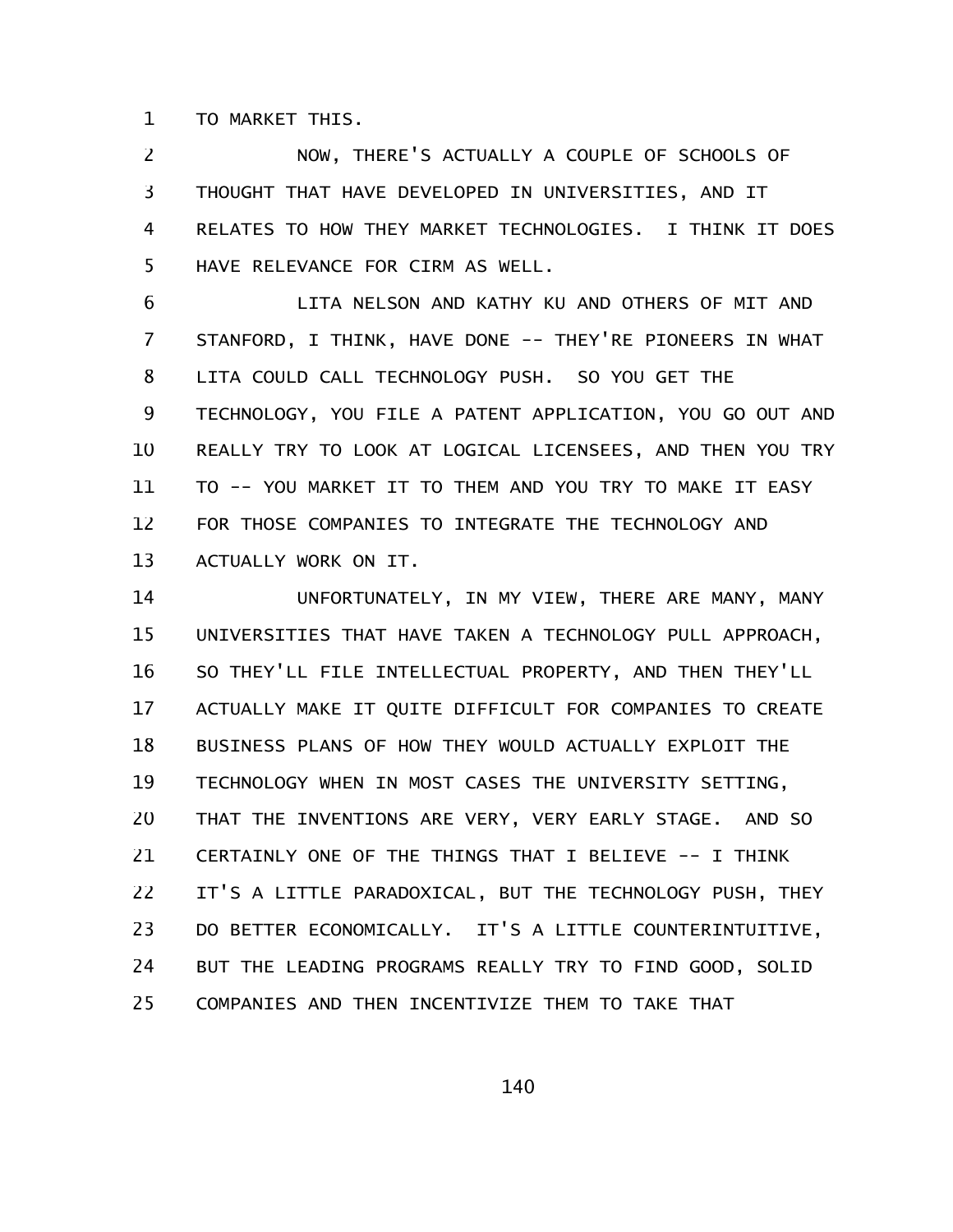TECHNOLOGY AND WORK ON IT. THAT ALLOWS THEM TO DO MORE DEALS AND ACTUALLY THEIR RETURNS YEAR IN AND YEAR OUT ARE MUCH MORE ROBUST. AND I THINK THAT IT'S LOGICAL FOR TWO POINTS TO DO THAT. 1 2 3 4

THE MECHANISM THAT COMPANIES TYPICALLY USE FOR MARKETING TECHNOLOGIES IS AN OPTION. SOMETIMES YOU GO RIGHT TO A LICENSE, BUT MANY TIMES, ESPECIALLY IN SPONSORED RESEARCH, AGAIN, I THINK THIS IS RELEVANT FOR CIRM BECAUSE YOU'RE BASICALLY GOING TO GIVE COMPANIES GRANTS, SAY \$500,000, TO DO A PROTOCOL. AND SO WHAT INTELLECTUAL PROPERTY COULD COME OUT OF THAT RESEARCH. WELL, YOU DON'T KNOW WHEN YOU START THE RESEARCH PROJECT ITSELF, SO TYPICALLY YOU HAVE LANGUAGE IN THERE THAT SAYS A COMPANY WOULD HAVE THE RIGHT TO EXCLUSIVELY LICENSE ANY TECHNOLOGY THAT EMANATES FROM THE SPONSORED RESEARCH. SO YOU DON'T KNOW WHAT IT IS. TYPICALLY IT'S AN OPTION, THE TERMS OF WHICH WILL BE NEGOTIATED AT THE TIME THE INVENTION IS MADE. 5 6 7 8 9 10 11 12 13 14 15 16 17 18

NOW, THAT OFTEN -- THAT'S A VERY -- ON ONE SENSE IT'S LOGICAL, BUT ON THE OTHER SENSE, SINCE COMPANIES, ESPECIALLY STEM CELL COMPANIES, WORK IN A HIGH DEGREE OF UNCERTAINTY, ALL COMPANIES ARE TRYING TO CREATE AS MUCH CERTAINTY AS POSSIBLE. SO UNIVERSITIES WILL TYPICALLY SAY, WELL, WE'LL BASE IT ON MARKET PRICES, BUT THE MARKET IS VARIABLE. YOU TRY TO CREATE A RELATIONSHIP WITH A 19 20 21 22 23 24 25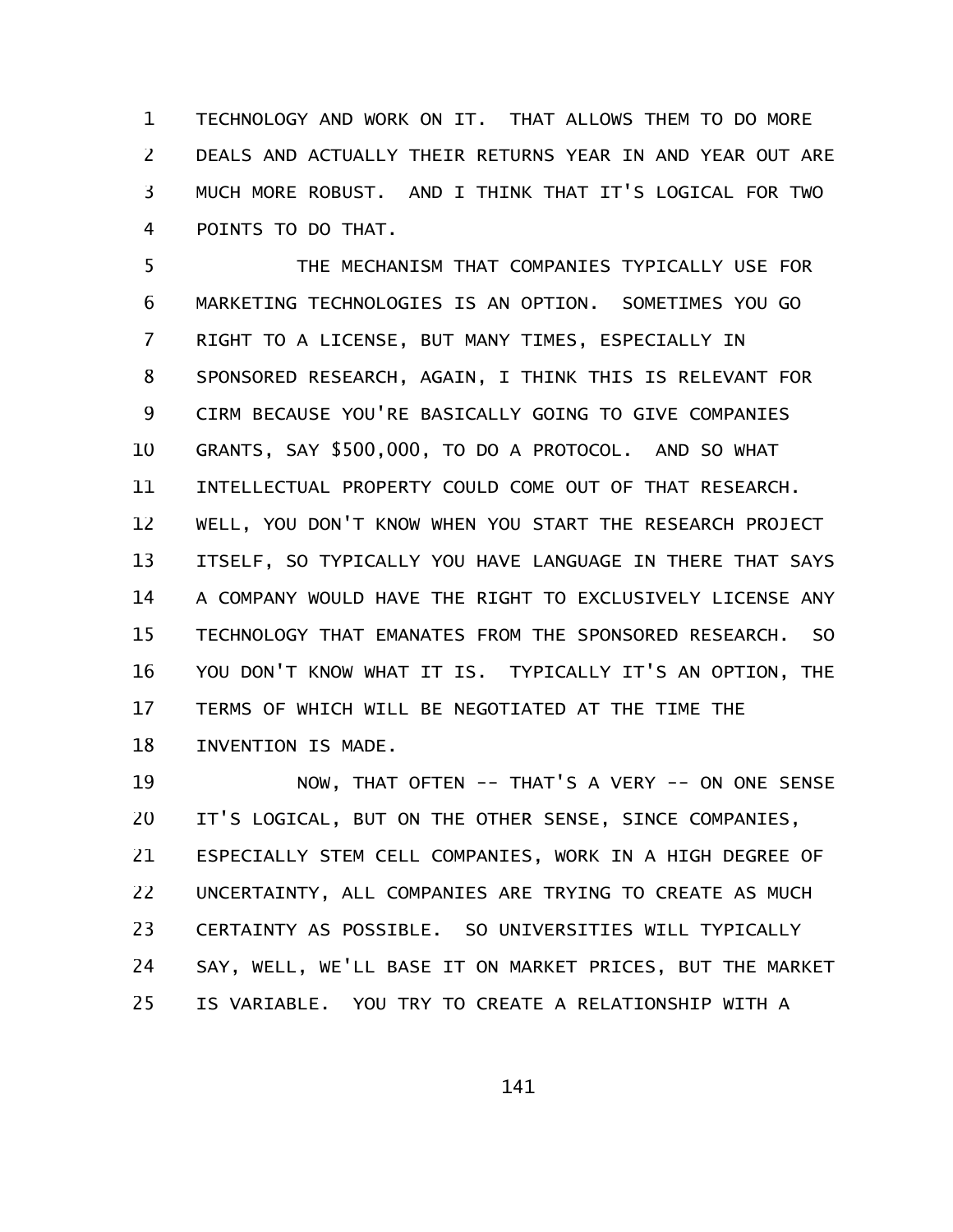POTENTIAL LICENSEE OR PEOPLE DOING SPONSORED RESEARCH, BUT THEN, AGAIN, THE COMPANY DOESN'T KNOW IF YOU ARE GOING TO BE IN THAT SPOT OR SOMEONE ELSE. THERE'S THE COMPLEXITY OF THE UNIVERSITY. 1 2 3 4

SO I THINK THAT THE OPTION APPROACH HAS NOT WORKED AS WELL AS IT OTHERWISE MIGHT, BUT YET I MYSELF HAVE NEVER SEEN TOO POSITIVE. A BETTER WAY TO ACTUALLY DO LICENSING IS A LITTLE BIT MORE DIFFICULT. I THINK I WOULD ECHO WHAT OTHERS HAVE SAID IN TERMS OF WHATEVER MECHANISM IS USED, IT SHOULD CREATE CERTAINTY IN TERMS OF GOING INTO THE RESEARCH AS TO WHAT THE TOTAL EXPOSURE FROM A MONETARY PERSPECTIVE WOULD BE ON A COMPANY AT THE TIME THE PRODUCT IS ACTUALLY MADE. 5 6 7 8 9 10 11 12 13

SO MY OWN COMPANY ITSELF WITH FOUNDATIONS, AND PARENTHETICALLY I THINK THE FOUNDATION, JDRF IS ONE, THE HIGH Q FOUNDATION, THE CYSTIC FIBROSIS FOUNDATION, MANY, MANY OF THOSE FOUNDATIONS ARE REALLY ADOPTING BUSINESS MODELS AND DEVELOPING VERY SOPHISTICATED APPROACHES TO INTELLECTUAL PROPERTY. AND I THINK THAT THERE WOULD BE A RICH DIALOGUE THAT COULD DEVELOP BY REALLY LOOKING ACROSS. I KNOW JDRF IS PARTICIPATING. THEY'RE ONE OF THE LEADERS, BUT OTHER FOUNDATIONS AS WELL ARE REALLY THINKING THROUGH HOW TO DEAL WITH INTELLECTUAL PROPERTY. BUT I THINK ONE APPROACH THAT HAS WORKED BOTH 14 15 16 17 18 19 20 21 22 23 24

WHEN I WAS AT CASE WITH COMPANIES AND THEN COMPANIES BACK 25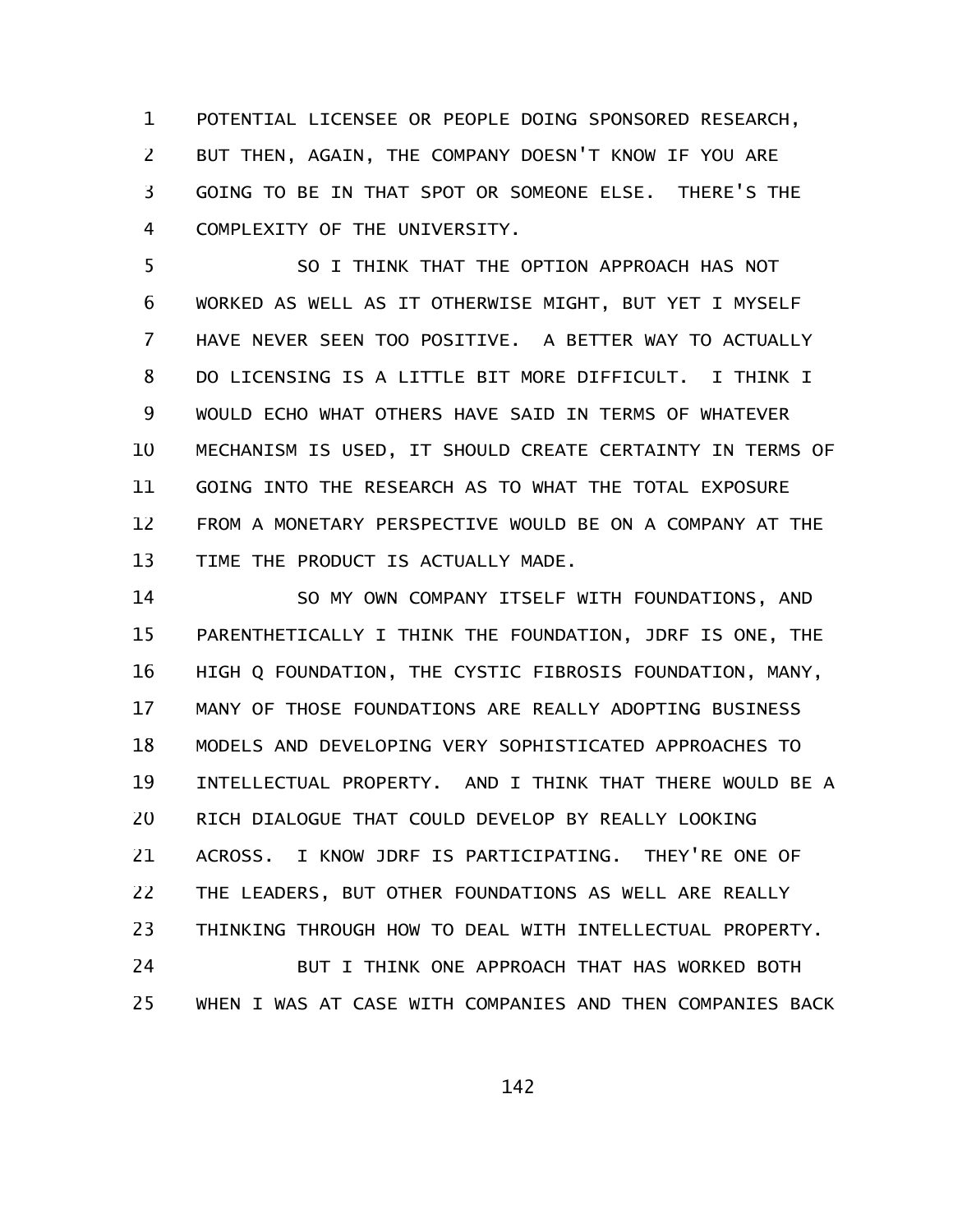WITH THE UNIVERSITY OF MINNESOTA, AGAIN, IS TO CAP YOUR EXPOSURE. BASE IT ON THE PRODUCT AND SAY, OKAY, SO IF \$100,000 WAS INVESTED IN FOUNDATION RESEARCH, THEN IF IT MAKES IT TO THE MARKET, THEN A COMPANY WOULD GLADLY PAY X, I DON'T KNOW WHAT THE X WOULD BE, BUT SOME AMOUNT OF SOME TWO TO FOUR X. BASICALLY IT CREATE THE POSITION, THE REAL POSITION, THAT, DEPENDING ON SUCCESS, IT'S POSSIBLE FOR THE ACTUAL INITIAL MONEY TO BE REPLENISHED MANY TIMES OVER. IT HAS ALWAYS BEEN GREETED WHEN I WAS WITH A COMPANY WORKING WITH A FOUNDATION WITH A, YES, THAT REALLY IS SOMETHING THAT MAKES A LOT OF THE SENSE FOR US AS WELL. SO IT WAS REALLY A WIN-WIN IN THAT SCENARIO. 1 2 3 4 5 6 7 8 9 10 11 12 13

WE'VE EVEN DONE -- WHEN I WAS WITH A COMPANY, WE'VE DONE A ROYALTY BASE. IT WAS A TOOL PATENT, AND MANY, MANY OF THE PATENTS OR THE INTELLECTUAL PROPERTY COMING FROM CIRM ARE GOING TO BE TOOL-BASED PROCESS METHODOLOGIES AND THINGS LIKE THAT. YOU COULD PUT IN A PROVISION FOR A ROYALTY, BUT HAVE A BUYOUT CLAUSE, ESSENTIALLY CONVERT IT TO A FIXED AMOUNT. 14 15 16 17 18 19 20

THOSE ARE ALL DIFFERENT WAYS TO ADDRESS THE SAME ISSUE, THAT COMPANIES NEED CERTAINTY AT THE END OF THE DAY. THERE'S SO MUCH UNCERTAINTY ALREADY FOR STEM CELL COMPANIES, AND IT'S ONE OF THE REASONS I THINK YOU DO END UP SEEING THE SMALLER COMPANIES. I THINK THAT WE'RE 21 22 23 24 25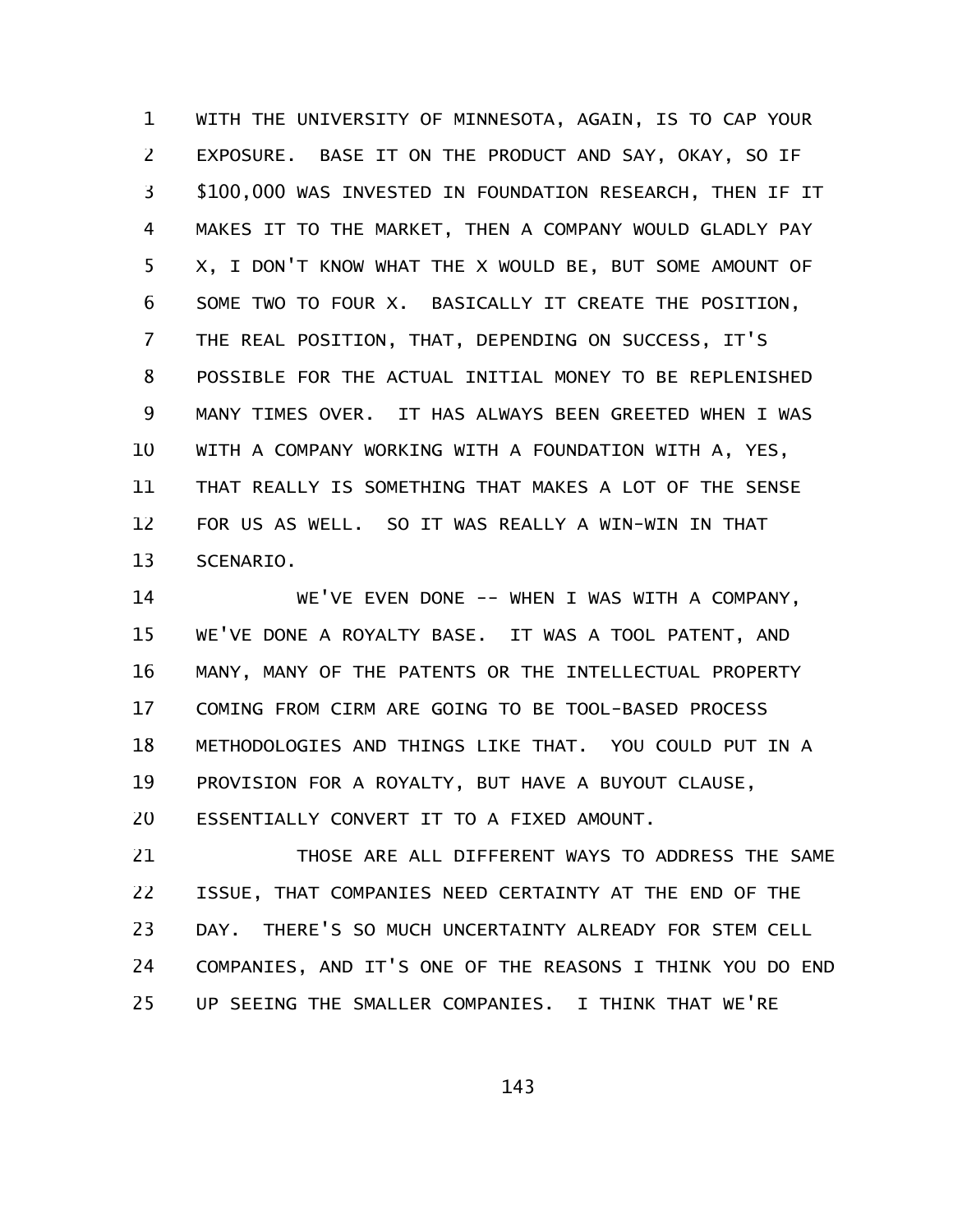REALLY KIND OF THE OFFSHOOT OF MONOCLONAL ANTIBODIES, THEN GENE THERAPY COMPANIES, THEN GENOMICS COMPANIES, AND SO THE INVESTMENT CAPITAL IS JUST DEMANDING TO GET IN AND OUT OF A COMPANY IN THREE TO FIVE YEARS. JUST THE TIMING IS -- IT JUST DOESN'T WORK FOR A STEM CELL COMPANY. 1 2 3 4 5

SO LASTLY, I GUESS MY LAST COMMENT IS IN TERMS OF WHAT THE BUCK WILL TRY TO DO. I REALLY BELIEVE, HAVING LIVED THIS, IT WAS VERY INTERESTING FOR ME TO SEE OUR SCIENTISTS WHEN I WAS WITH A COMPANY INTERACTING WITH THE UNIVERSITY OF MINNESOTA ON A TANTALIZING ADULT STEM CELL THAT HAD THE POTENTIAL OF DIFFERENTIATING INTO TISSUES FROM THE THREE LINEAGES. AND SO THE ACADEMIC RESEARCHERS WERE VERY, VERY FOCUSED ON THE BIOLOGY OF THESE CELLS. OKAY. AND OUR SCIENTISTS, THEY WERE PEERS, BUT THEY WERE ABSOLUTELY FROM THE VERY BEGINNING INTERESTED IN HOW YOU ACTUALLY COULD MAKE A PRODUCT. HOW THE PROCESS OF, OKAY, IF YOU GREW THEM ONCE, HOW DO YOU GROW THEM A HUNDRED TIMES WHERE YOU HAVE THE SAME OUTPUT? HOW DO YOU KEEP THEM FROM DIFFERENTIATING? WHAT MARKERS COULD BE ASSOCIATED WITH THE ISOLATION? 6 7 8 9 10 11 12 13 14 15 16 17 18 19 20

THOSE TWO THINGS ARE THE EXACT KIND OF ACTIVITY THAT HAS TO HAPPEN VERY, VERY CLOSELY CONNECTED. IN FACT, I WOULD ARGUE IT IS OPTIMAL IF IT'S HAPPENING IN THE SAME PHYSICAL SPACE. SO I THINK THAT IF CIRM COULD REALLY TAKE ADVANTAGE OF SOMEHOW INCENTIVIZING THE 21 22 23 24 25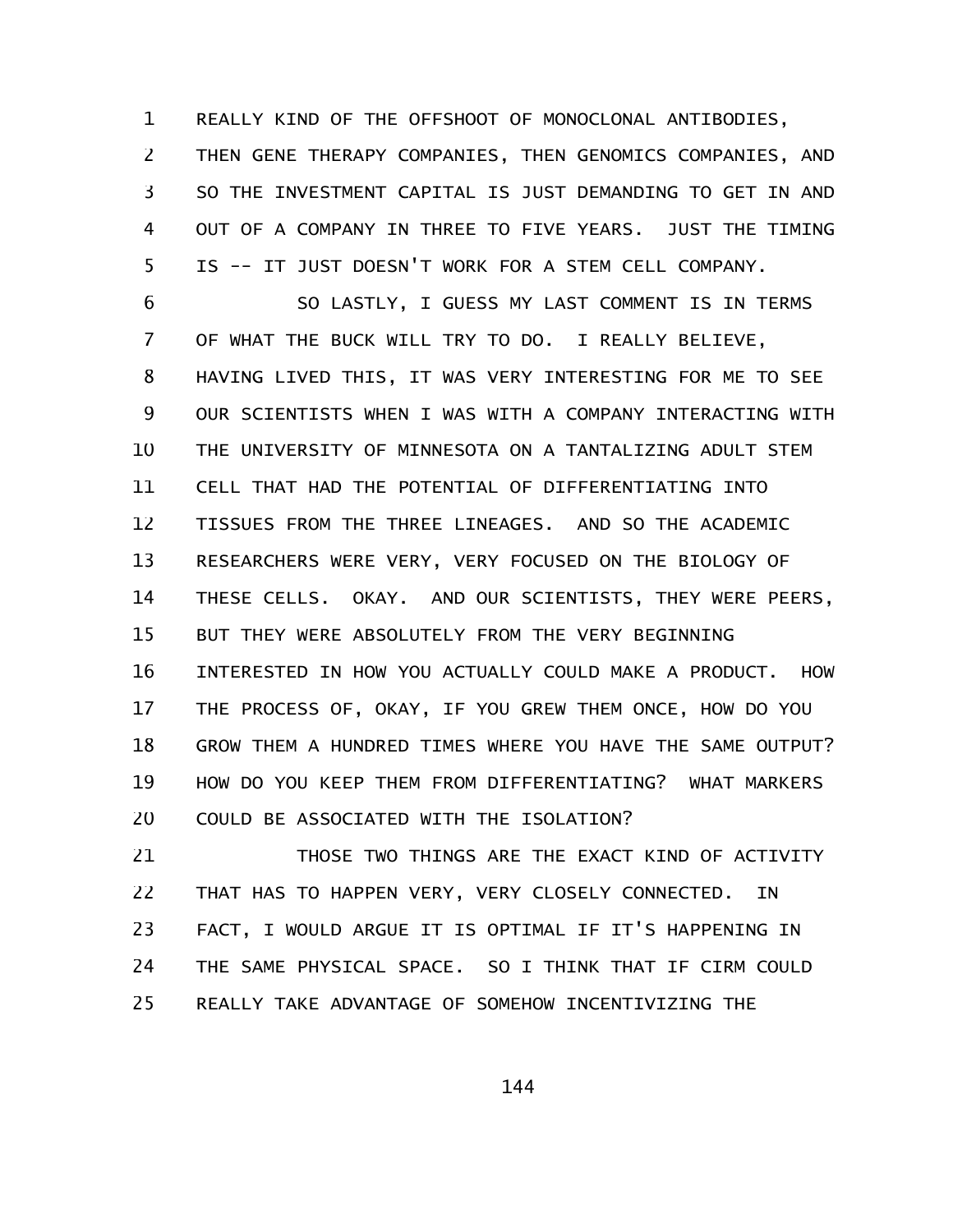SCIENTISTS WITH DIFFERENT BACKGROUNDS TO COME TOGETHER AND PHYSICALLY WORK TOGETHER, THAT WOULD HELP CONDENSE THE CYCLE TIME FOR MAKING PRODUCTS. 1 2 3

AND THEN THERE'S ONE OTHER COMMENT TO MAKE ABOUT PRODUCTS THEMSELVES IN TERMS OF THE COST OF PRODUCTS. AND SO THE DANGER OF BASICALLY NOT HAVING COMPANIES THAT COME IN AND SAY, OKAY, HERE'S A STEM CELL POPULATION. HOW DO WE MAKE A DOSE? HOW DO WE PUT IT IN A VIAL AND THINK ABOUT DISTRIBUTION AND REALLY MAKE A PRODUCT OUT OF IT? I THINK THAT ONE OF THE THINGS THAT, IN TERMS OF PURE COST, A STEM CELL AS A PRODUCT, SOMETHING IN A VIAL THAT YOU COULD DELIVER, FOR EXAMPLE, IN CONJUNCTION WITH ACUTE MYOCARDIAL INFARCTION, AS OPPOSED TO A PROCESS. RIGHT NOW THERE ARE MANY INVESTIGATORS IN EUROPE IN PARTICULAR THAT WILL DO A BONE MARROW HARVEST IN CONJUNCTION WITH EITHER CONGESTIVE HEART FAILURE OR EVEN A HEART ATTACK, AND THEY'LL FILTER THE CELLS AND BASICALLY DO IT RIGHT AT THE BEDSIDE. 4 5 6 7 8 9 10 11 12 13 14 15 16 17 18

THE TOTAL COST, IF YOU WERE TO TAKE A PROCESS AND THEN TRY TO APPLY IT TO A HUNDRED THOUSAND PATIENTS, AS OPPOSED TO A PRODUCT TO A HUNDRED THOUSAND PATIENTS, IS SO DIFFERENT AND THE PRODUCT WOULD BE SO MUCH BETTER AS A UNIFORM PRODUCT IN A VIAL. IF YOU COULD CALCULATE THE COST DIFFERENTIAL THERE AND BASICALLY SAY THAT WOULD MANY, MANY MORE TIMES MAKE UP MANY TIMES FOLD MORE THAN 19 20 21 22 23 24 25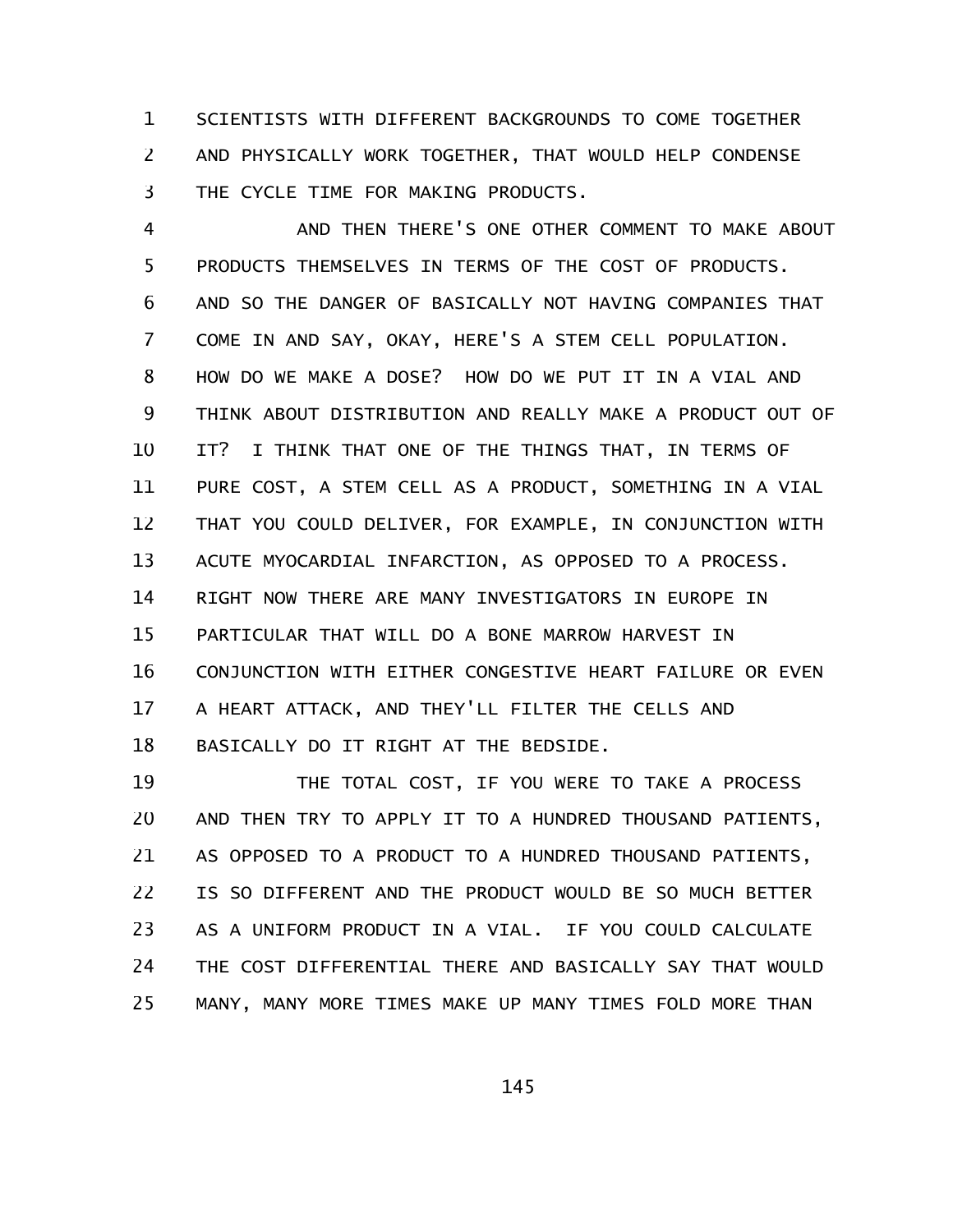TRYING TO COME UP WITH KIND OF A PRICING MODEL, KIND OF ON THE BACK END OF THE MARKET. SO I THINK IT'S REALLY IMPORTANT TO SUPPORT THROUGH CIRM DEVELOPING PRODUCTS AS OPPOSED TO PROCESSES THAT ARE DELIVERED BY CLINICIANS OUT IN THE THERAPEUTIC OR CLINICAL REALM. YOU ARE GOING TO TREAT MORE PATIENTS AND IT WILL BE FAR LESS EXPENSIVE. SO THOSE ARE MY COMMENTS, AND WOULD LIKE TO THANK EVERYONE FOR INVITING ME AND WOULD BE HAPPY TO TAKE QUESTIONS. CHAIRMAN PENHOET: THANK YOU VERY MUCH. (APPLAUSE.) CHAIRMAN PENHOET: DO WE HAVE ANY QUESTIONS AMONG THE PANEL HERE? ON THE PHONE FROM ELK GROVE? CHICO? BURNHAM? DR. REED: NO, NONE HERE. CHAIRMAN PENHOET: IRVINE? LOS ANGELES? DR. FONTANA: NO, THANK YOU. CHAIRMAN PENHOET: OKAY. EXCELLENT WRAP-UP. I THINK YOU COVERED -- I'M SORRY. I ALWAYS KEEP FORGETTING THE PUBLIC. THIS ISSUE -- MAYBE ONE QUESTION. THIS ISSUE OF JUST, IN GENERAL, THERE'S A LOT OF CONCERN ABOUT THE ULTIMATE COST OF STEM CELL THERAPIES AND THIS ISSUE OF PROCESS VERSUS PRODUCT. YOU INDICATED THAT, BASED ON 1 2 3 4 5 6 7 8 9 10 11 12 13 14 15 16 17 18 19 20 21 22 23 24

YOUR OWN EXPERIENCE AND SOME CLEARLY ANALYSIS, WHAT MIGHT 25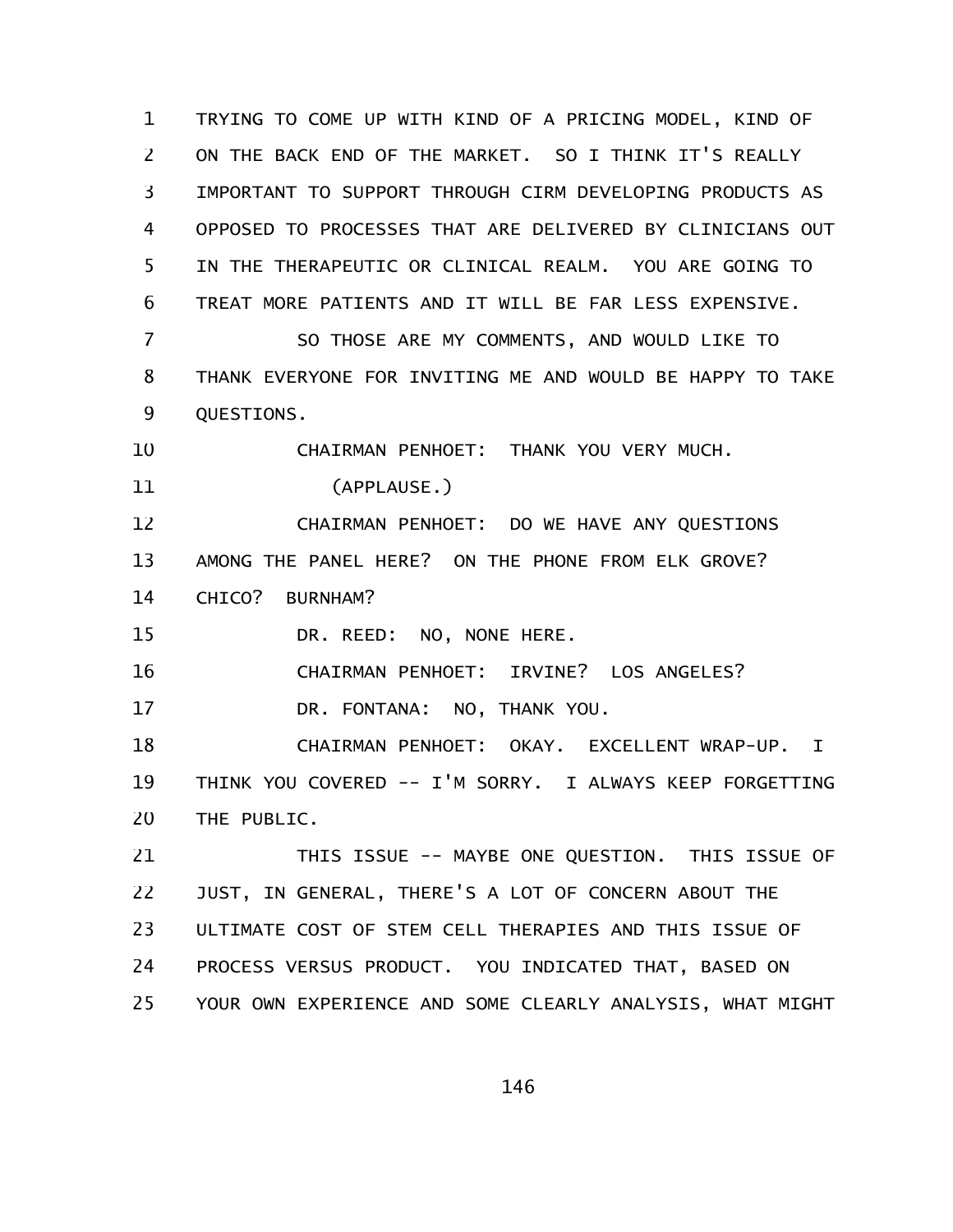THE DIFFERENCE IN COST, EVENTUAL COST TO A PATIENT BE BETWEEN SORT OF A TAILORED THERAPY FOR A SINGLE PATIENT VERSUS A PRODUCT? 1 2 3

DR. KOVACH: YOU KNOW WHAT, I WOULD BE HAPPY TO MODEL IT. I'VE NOT ACTUALLY DONE IT. BUT IT WAS AN ANECDOTAL OBSERVATION AGAIN. OUR INVESTIGATOR WAS WORKING IN CLOSE CONCERT WITH CLINICIANS, IN FACT, WHO STARTED TO DO, IT'S AN AUTOLOGOUS APPROACH IN TERMS OF PROVIDING ADULT STEM CELLS IN CONJUNCTION WITH MYOCARDIAL. THE THOUGHT JUST HIT ME VERY HARD IN TERMS OF HOW DO YOU TAKE THAT OUT TO A HUNDRED THOUSAND PATIENTS AND WHAT WOULD THE COST BE? THE DATA SCATTER AND THE CLINICAL CROWD, THERE'S MANY DIFFERENT ELEMENTS. IT THINK IT WOULD BE A VERY INTERESTING ANALYSIS, BUT IT WAS ONE THAT, SINCE I CAME TO THE BUCK INSTITUTE, I DIDN'T DO ACTUALLY. 4 5 6 7 8 9 10 11 12 13 14 15 16

CHAIRMAN PENHOET: THANKS VERY MUCH. WELL, GREAT. WE HAVE HALF HOUR LEFT OF THIS MEETING. WE HAVE SCHEDULED ANOTHER MEETING ON APRIL 27TH IN SAN DIEGO WHERE THERE IS ALSO A HIGH CONCENTRATION OF HEALTHCARE COMPANIES OF ONE SORT OR ANOTHER. I THINK WE'VE HEARD A LOT OF DIFFERENT THEMES THIS MORNING. 17 18 19 20 21 22

I THINK ONE THAT WE'LL HAVE TO CONFRONT EARLY ON AND MAYBE EVEN BRING IT UP AT THE NEXT ICOC MEETING ON APRIL 6TH IS THIS ISSUE OF PRIORITIES. WHAT ARE WE 23 24 25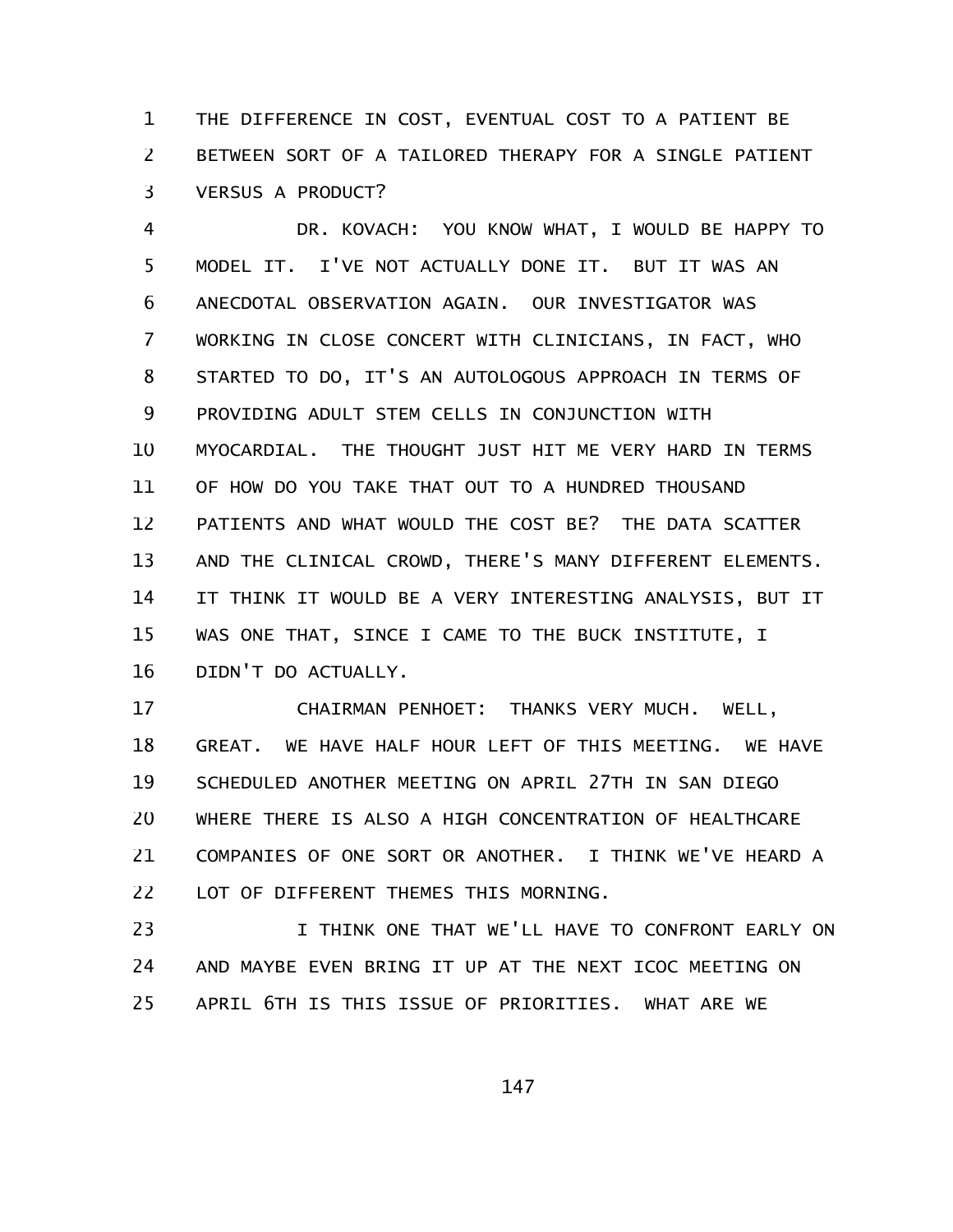REALLY ATTEMPTING TO DO? ARE WE TRYING TO DRIVE THERAPIES AS RAPIDLY AS POSSIBLE? ARE WE TRYING TO STIMULATE BUSINESS IN CALIFORNIA? DO WE WANT TO GROW SMALL COMPANIES? THERE ARE A WHOLE SET OF POTENTIALLY CONFLICTING AIMS. I THINK AS WE MOVE FORWARD WITH THIS, IT WILL BE VERY IMPORTANT FOR US TO SORT THROUGH THAT AND DECIDE FOR OURSELVES WHICH IS THE MOST IMPORTANT OF THESE OBJECTIVES AND WHICH ARE SECONDARY TO THE MOST IMPORTANT OBJECTIVES. 1 2 3 4 5 6 7 8 9

DR. PIZZO: THAT ONE ACTUALLY GETS RIGHT DOWN TO STRATEGIC PLANNING FOR THE WHOLE OF CIRM. THAT SHOULD BE THE DRIVER, AND THE DERIVATIVE IS WHAT THE APPLICATIONS ARE. 10 11 12 13

CHAIRMAN PENHOET: THAT'S A VERY GOOD POINT. I ALSO PERSONALLY HAVE SOME EXPERIENCE WITH GOVERNMENT FUNDING IN EUROPE, AND I SAW TIME AFTER TIME COMPANIES ACTUALLY GETTING GOVERNMENT FUNDING FOR THE PROJECTS THAT THEY THEMSELVES WOULDN'T PAY FOR. THEY WERE ALWAYS THE MARGINAL PROJECTS. SO THEY FIGURED, WELL, IF WE CAN GET GOVERNMENT MONEY TO PAY FOR IT, WE'LL DO IT. OTHERWISE WE DON'T DO IT. 14 15 16 17 18 19 20 21

DR. PIZZO: WHICH IS ONE OF THE POINTS MADE EARLIER. 22 23

CHAIRMAN PENHOET: IT THINK THERE'S A VERY IMPORTANT POINT THAT ALSO CAME OUT OF HERE, NOT TO FUND 24 25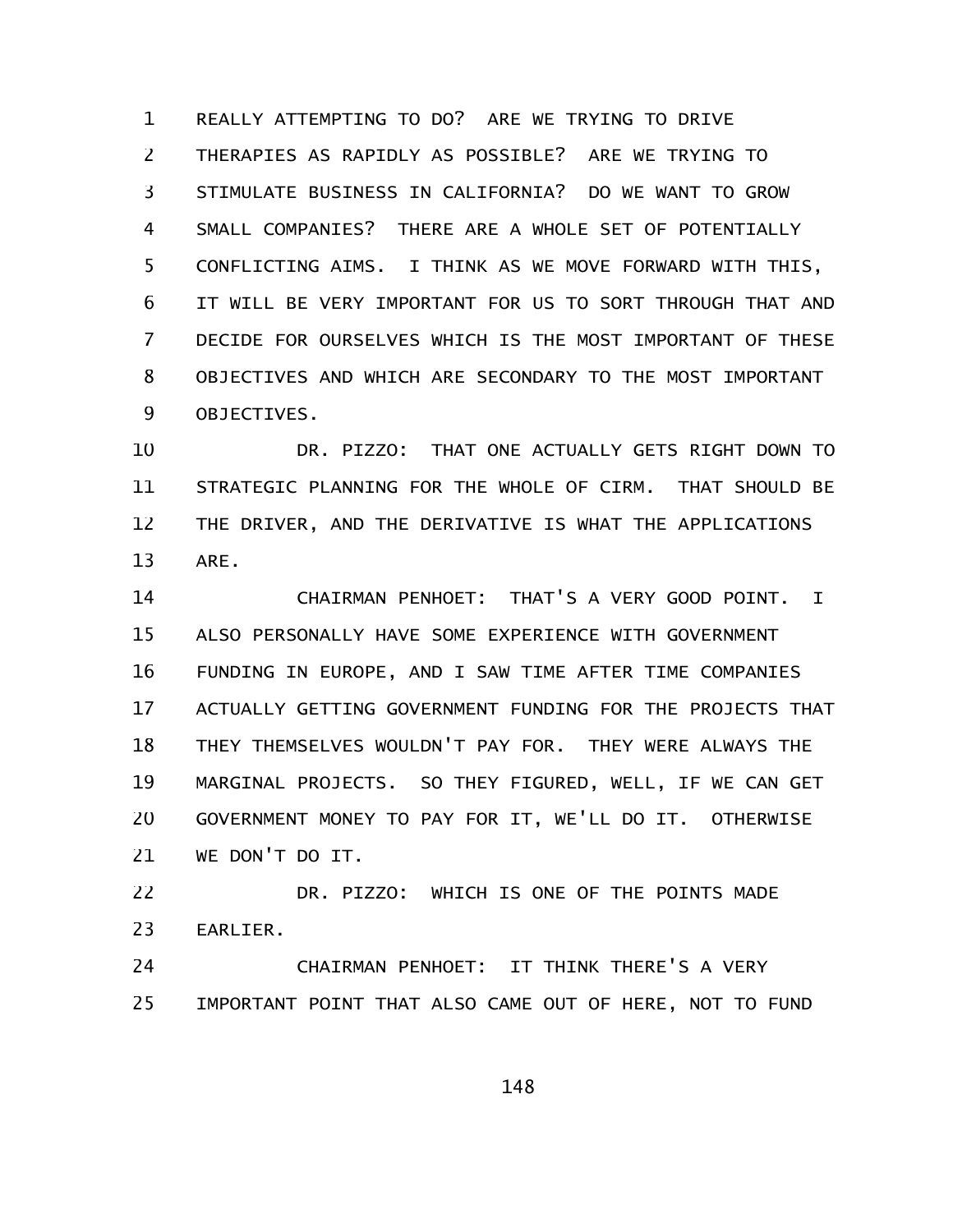THE MARGINAL PROGRAMS FOR US. IT'S HARD ENOUGH WITHOUT -- 1 2

DR. PIZZO: IT'S A BALANCE ISSUE BECAUSE IF YOU PUT TOO MUCH EFFORT INTO APPLICATION BEFORE YOU'VE GOT THE FUNDAMENTAL KNOWLEDGE, YOU CAN WASTE EVERYTHING. 3 4 5

CHAIRMAN PENHOET: ABSOLUTELY. SO WE DO HAVE AN UPCOMING MEETING. ONE QUESTION IS DO YOU HAVE GUYS AND GALS HAVE SUGGESTIONS ABOUT WHO ELSE WE SHOULD HEAR FROM IN THE NEXT MEETING? ARE THERE GAPS IN WHAT WE HEARD TODAY? WE DO EXPECT TO HEAR FROM THE CYSTIC FIBROSIS FOUNDATION, WHICH HAS BEEN A LEADER AMONG FUNDERS IN FUNDING BOTH THE PRIVATE SECTOR AND THE PUBLIC SECTOR TO DO RESEARCH. 6 7 8 9 10 11 12 13

MR. GOLDBERG: I THINK PERHAPS, EVEN THOUGH GENENTECH IS A RELATIVELY LARGE COMPANY NOW, THEY'RE STILL NOT A BIG PHARMA, MAYBE IT WOULD BE HELPFUL, PARTICULARLY IF WE'RE GOING TO BE IN SAN DIEGO, TO HAVE ONE OF THE BIG PHARMAS THAT'S GOT A LARGE RESEARCH PRESENCE IN THE LA JOLLA AREA. 14 15 16 17 18 19

DR. REED: JOHN REED HERE. I KNOW THE SITE HERE IN LA JOLLA FOR PHIZER, KATHERINE MACKEY, IF YOU'D LIKE ME TO EXPLORE THAT. 20 21 22

DR. MAXON: THERE ARE SEVERAL OPTIONS. WE CAN LOOK INTO A BUNCH OF THEM. I'LL CONTACT YOU, JOHN. THANKS. 23 24 25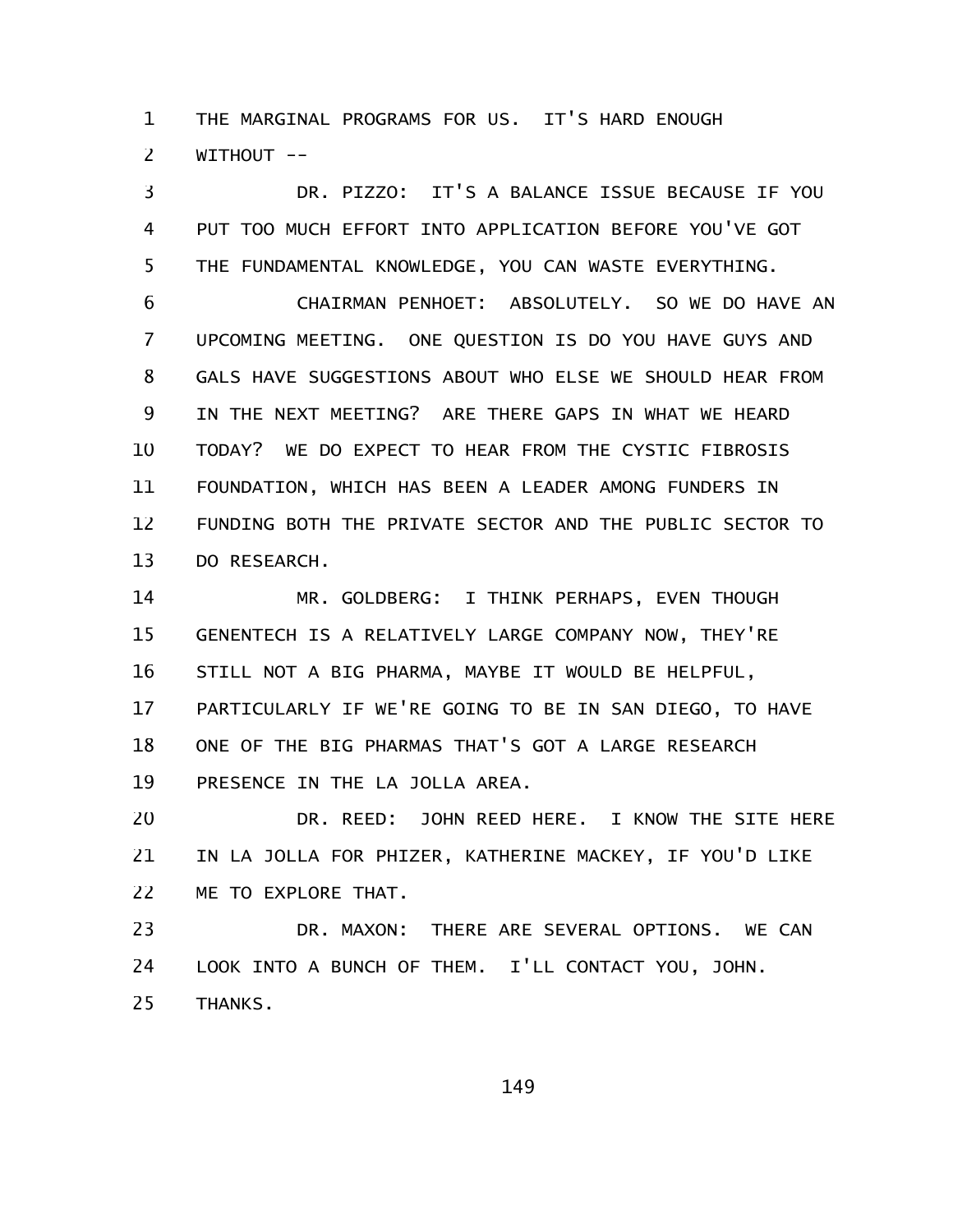CHAIRMAN PENHOET: SHOULD WE HEAR FROM SOME STEM CELL COMPANIES? WE'VE HAD A LITTLE BIT OF A BIAS AGAINST THAT GIVEN THE FACT THAT THEY'LL BE DIRECT RECIPIENTS. SO WE TRIED TO HEAR FROM PEOPLE WHO ARE IN THE INDUSTRY, BUT NOT IN STEM CELL COMPANIES. ON THE OTHER HAND, THEY ARE THE ORGANIZATIONS WE'LL BE GOOD DEALING WITH. AN ARGUMENT CAN BE MADE WE SHOULD HEAR FROM SOME OF THEM. WHAT ARE YOUR THOUGHTS ABOUT THAT? 1 2 3 4 5 6 7 8

MR. SHEEHY: I THINK THAT WOULD BE GOOD. DR. FONTANA: I'D LOVE TO HEAR FROM THEM. CHAIRMAN PENHOET: OKAY. 9 10 11

DR. REED: I THINK THAT WOULD BE WISE. 12

DR. PRIETO: I THINK IT WOULD BE WORTH HEARING FROM THEM. I'D ALSO BE INTERESTED IN HEARING FROM SOME OF THE OTHER FUNDING AGENCIES, THE NONPROFITS LIKE THE JDRF PRESENTATION WE HAD TODAY, AND ALSO AM CURIOUS WHAT OTHER STATES ARE DOING THAT ARE SORT OF STARTING SMALLER PARALLEL EFFORTS LIKE OURS. I REALLY DON'T KNOW WHAT'S HAPPENING IN NEW YORK, NEW JERSEY, MASSACHUSETTS, 13 14 15 16 17 18 19

ILLINOIS, ETC. AND, FRANKLY, I'D BE A LITTLE CURIOUS HOW THEY'RE LOOKING AT HANDLING THIS. 20 21

CHAIRMAN PENHOET: I THINK MARY WOULD PROBABLY BE WILLING TO DO A SURVEY AND PRESENT IT TO US AT THE NEXT MEETING. 22 23 24

25

DR. FONTANA: ON THAT NOTE, I'D BE INTERESTED IN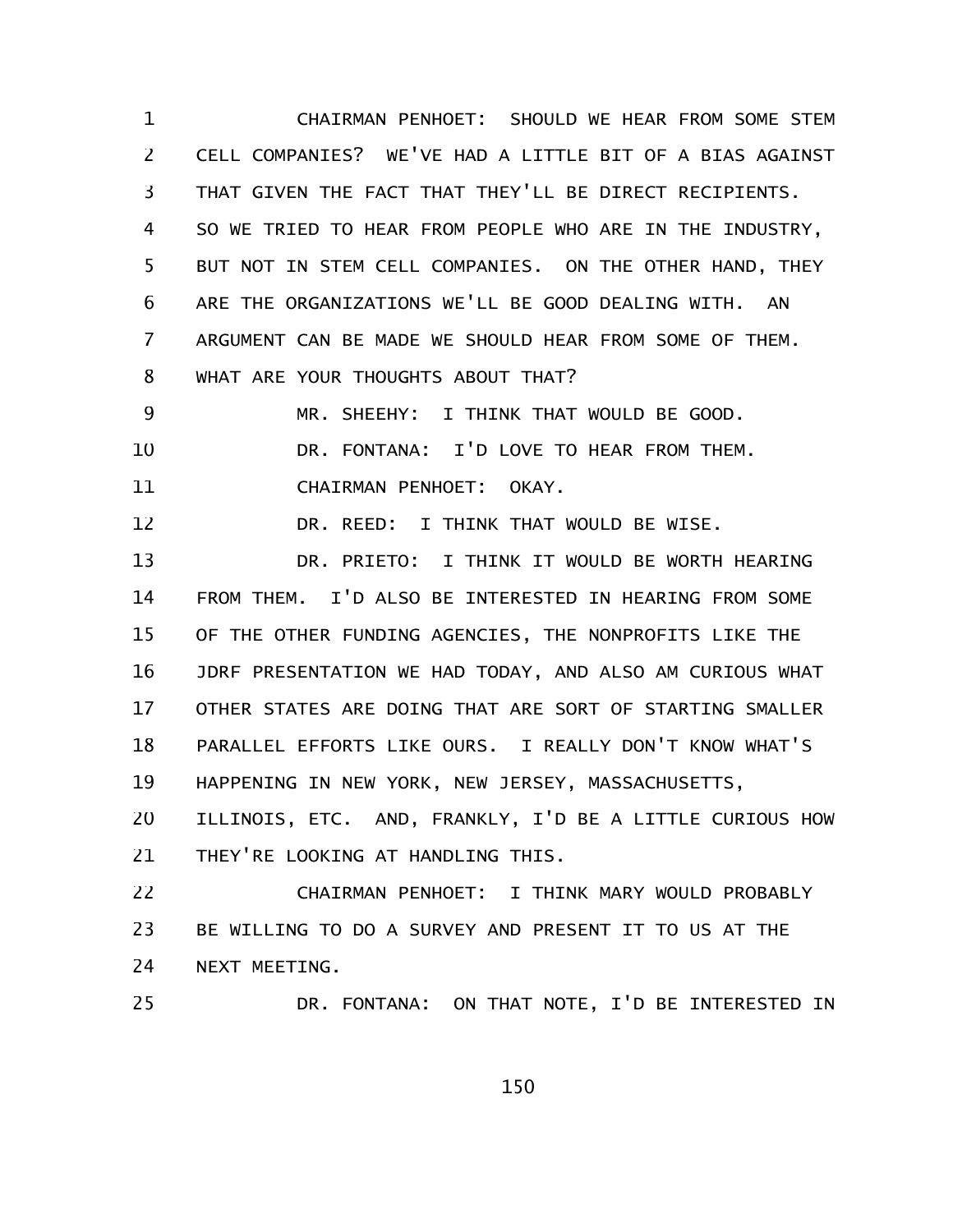HEARING ABOUT SOME OF THE SUCCESSFUL COMPANIES IN SINGAPORE AND HOW THEY INCORPORATED SOME OF THESE ISSUES INTO THEIR POLICIES. 1 2 3

DR. PIZZO: I THINK, ED, IT WOULD ALSO BE POTENTIALLY WORTHWHILE TO HAVE A REPRESENTATIVE FROM CALIFORNIA HEALTHCARE INSTITUTE COME VIS-A-VIS THE DISCUSSION THAT WE HAD EARLIER WITH GENENTECH. TRYING TO GET A BROADER SAMPLING OF HOW THE BROADER BIOTECH COMMUNITY FEELS ABOUT THESE ISSUES COULD BE INFORMATIVE. CHAIRMAN PENHOET: CHI IS LOCATED IN SAN DIEGO. DR. PIZZO: SO THAT WOULD BE TIMELY. CHAIRMAN PENHOET: WE COULD ASK THEM ACTUALLY BETWEEN NOW AND THEN TO POLL THE MEMBERS. DR. PIZZO: EXACTLY. I ACTUALLY MENTIONED THAT TO STEVE SO THAT WE'D HAVE AN OPPORTUNITY TO DO THAT. MR. SHEEHY: WOULD WE WANT TO HEAR FROM A VENTURE CAPITALIST? BECAUSE THAT WAS DISCUSSED IN THE CONTEXT OF THE SBIR. DR. PIZZO: I THINK THAT WOULD BE A GOOD THING ACTUALLY TO DO. MIKE, WHAT DO YOU THINK? MR. GOLDBERG: I THINK THAT WOULD BE FINE. MR. SHEEHY: MAYBE BECAUSE IT SEEMS LIKE PART OF THIS RELATIONSHIP WITH FOR-PROFITS IS THE LEVERAGING ISSUE, THAT THE REAL KEY INGREDIENT HERE IS HOW DO YOU 4 5 6 7 8 9 10 11 12 13 14 15 16 17 18 19 20 21 22 23 24

MAKE AN INVESTMENT THAT SOMEONE ELSE -- HOW DO YOU MAKE 25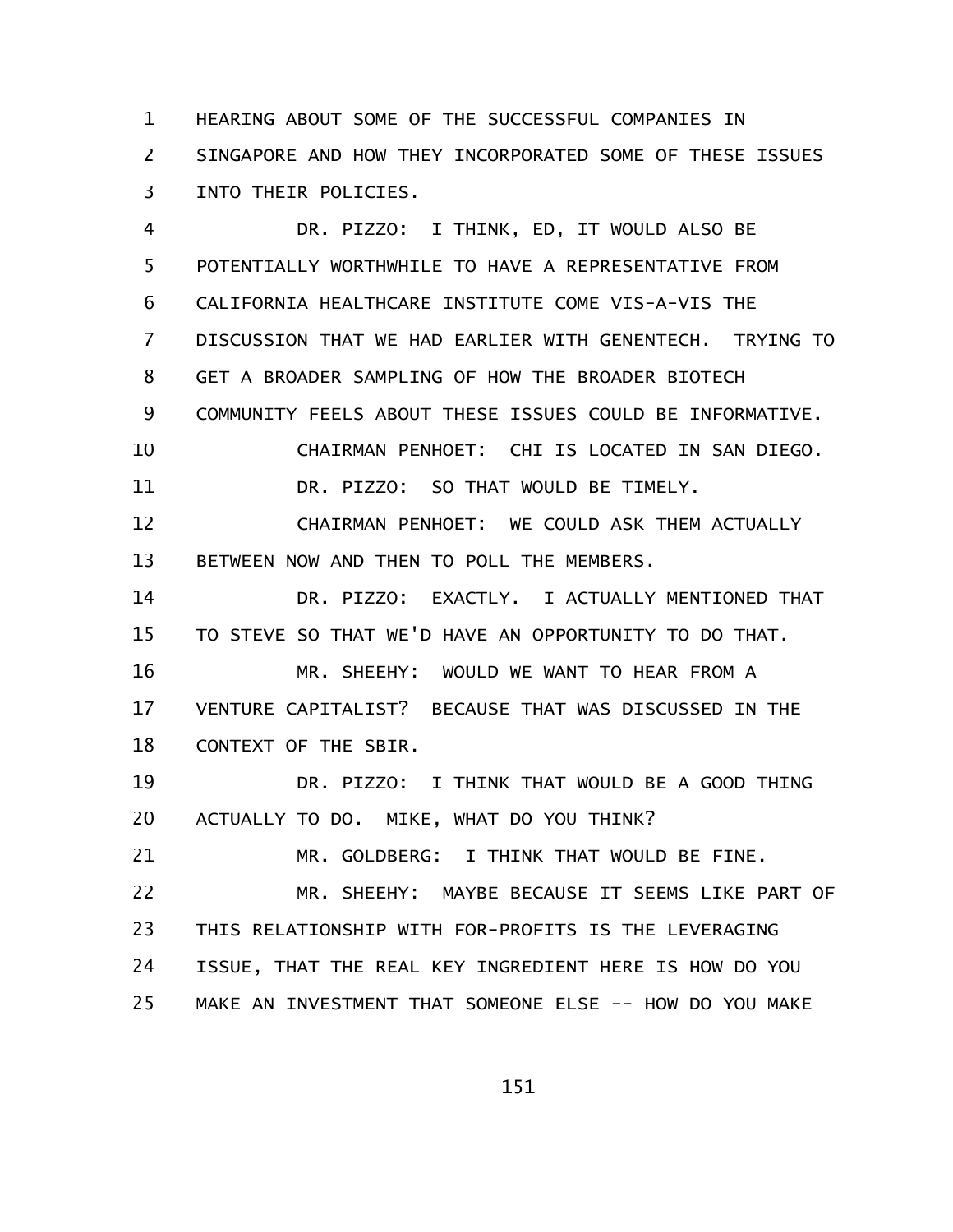AN INITIAL INVESTMENT THAT SOMEONE WILL TAKE AND TURN INTO SOMETHING BLOCKBUSTER, AND TRYING TO UNDERSTAND THAT PROCESS. 1 2 3

DR. PIZZO: I THINK IT'S A GOOD IDEA. A PERSON WHO IS INVOLVED IN THIS WOULD BE BROOK BEYER. HE CERTAINLY IS A PRETTY DISTINGUISHED VENTURE CAPITALIST. HE'S WON AN AWARD RECENTLY FROM THE COMMONWEALTH FUND FOR HIS WORK ON STEM CELL OR SUPPORT OF STEM CELLS. SO HE HAS THE KNOWLEDGE AND THE COMMITMENT. 4 5 6 7 8 9

DR. MAXON: I ACTUALLY HAVE A BUNCH OF VC'S LINED UP, AND I HOPE TO TOUCH BASE WITH MICHAEL. 10 11

DR. PIZZO: GREAT. THAT WOULD BE A WISE PLAN. CHAIRMAN PENHOET: AND THEN WE HAD A REQUEST FOR SOME SURVEY DATA BASED ON WHAT OTHER STATES ARE STARTING TO DO. WE DID HAVE FEEDBACK THAT NEW JERSEY HAS JUST PUNTED BASICALLY AND SAID, OKAY, WE'RE GOING TO TAKE A 1-PERCENT ROYALTY ON EVERYTHING AND LET IT GO AT THAT. I DON'T KNOW WHAT THE REST OF YOUR VIEWS HERE. I THINK WE'VE HEARD A LOT OF COMMENTARY TODAY THAT WE NEED A RICHER SET OF CRITERIA AND A MORE FLEXIBLE PROGRAM. 12 13 14 15 16 17 18 19 20

DR. PIZZO: IT'S A SEPARATE ISSUE. 21

CHAIRMAN PENHOET: WE COULD DEFAULT TO THAT IF WE CAN'T FIGURE OUT WHAT THAT SHOULD BE. 22 23

DR. PIZZO: A SEPARATE ISSUE, ED, BUT RELEVANT IS THE WISCONSIN STORY AND HOW THAT'S PLAYING OUT. AND, 24 25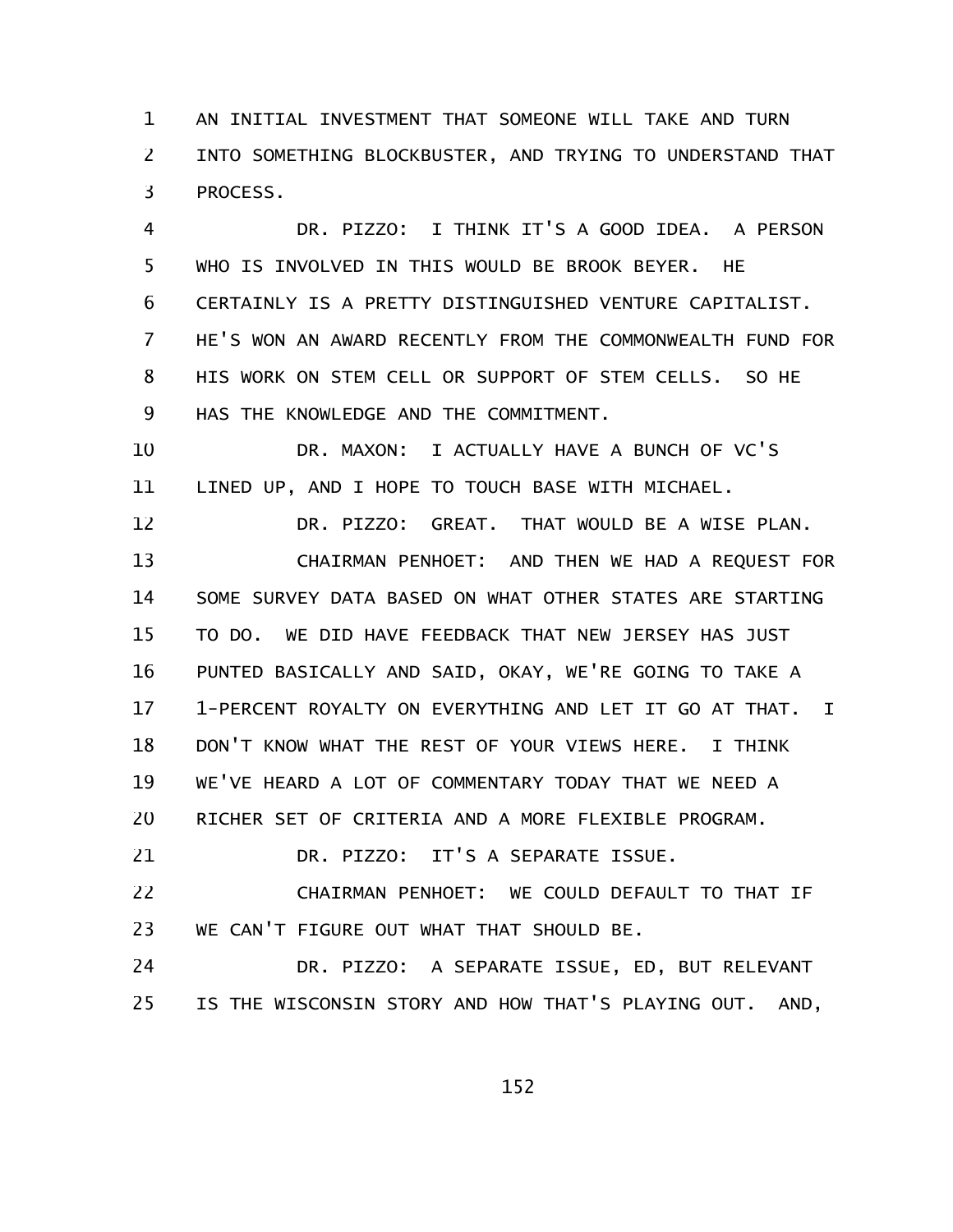YOU KNOW, THOSE ARE AREAS THAT WE DON'T WANT TO GO DOWN. WE DON'T WANT TO GET INTO THE RESTRICTIVE PATENTING THAT THEY'RE DOING. I WONDER WHETHER WE SHOULD HEAR SOMETHING ABOUT THAT AS ONLY A PITFALL TO AVOID. 1 2 3 4

CHAIRMAN PENHOET: WE COULD INVITE WARF TO COME AND MAKE A PRESENTATION TO US. IT DOESN'T REALLY INFORM OUR POLICY DIRECTLY, I DON'T THINK. EVERYONE DOING THIS RESEARCH HAS TO DEAL WITH WARF, BUT, YOU KNOW, WE DON'T HAVE A DIRECT TIE TO THE POLICY WE HAVE AS A FUNDER IN THAT CASE. 5 6 7 8 9 10

DR. PIZZO: THAT'S TRUE. 11

CHAIRMAN PENHOET: BUT THERE'S NO DOUBT THAT IT'S AN ISSUE. WE HEARD AT LEAST ONCE, MAYBE TWICE TODAY. 12 13 14

MR. REED: MICHAEL GOLDBERG MADE A SPEECH RECENTLY WHERE HE TALKED ABOUT THE BENEFITS THAT HAVE ALREADY COME TO CALIFORNIA FROM DONATIONS TO THE STATE. THERE'S ALSO A LOT OF SIDE ISSUES THAT ARE COMING, EMPLOYMENT. I WONDER IF THERE'S A WAY WE COULD HAVE SOMEONE SPEAK ABOUT THE POTENTIAL FOR JOBS AND INCREASED TAXES AND THE SIDE BENEFITS. 15 16 17 18 19 20 21

ONE OF THE THINGS THAT WE DID WITH THE ROMAN REED ACT WAS THAT ONE OF OUR SCIENTISTS JUST CAME UP WITH A NEW PETRIE DISH DESIGNED FOR STEM CELL USE. AND I THINK THERE'S A LOT OF SIDE ISSUES. I'M NOT SURE EXACTLY 22 23 24 25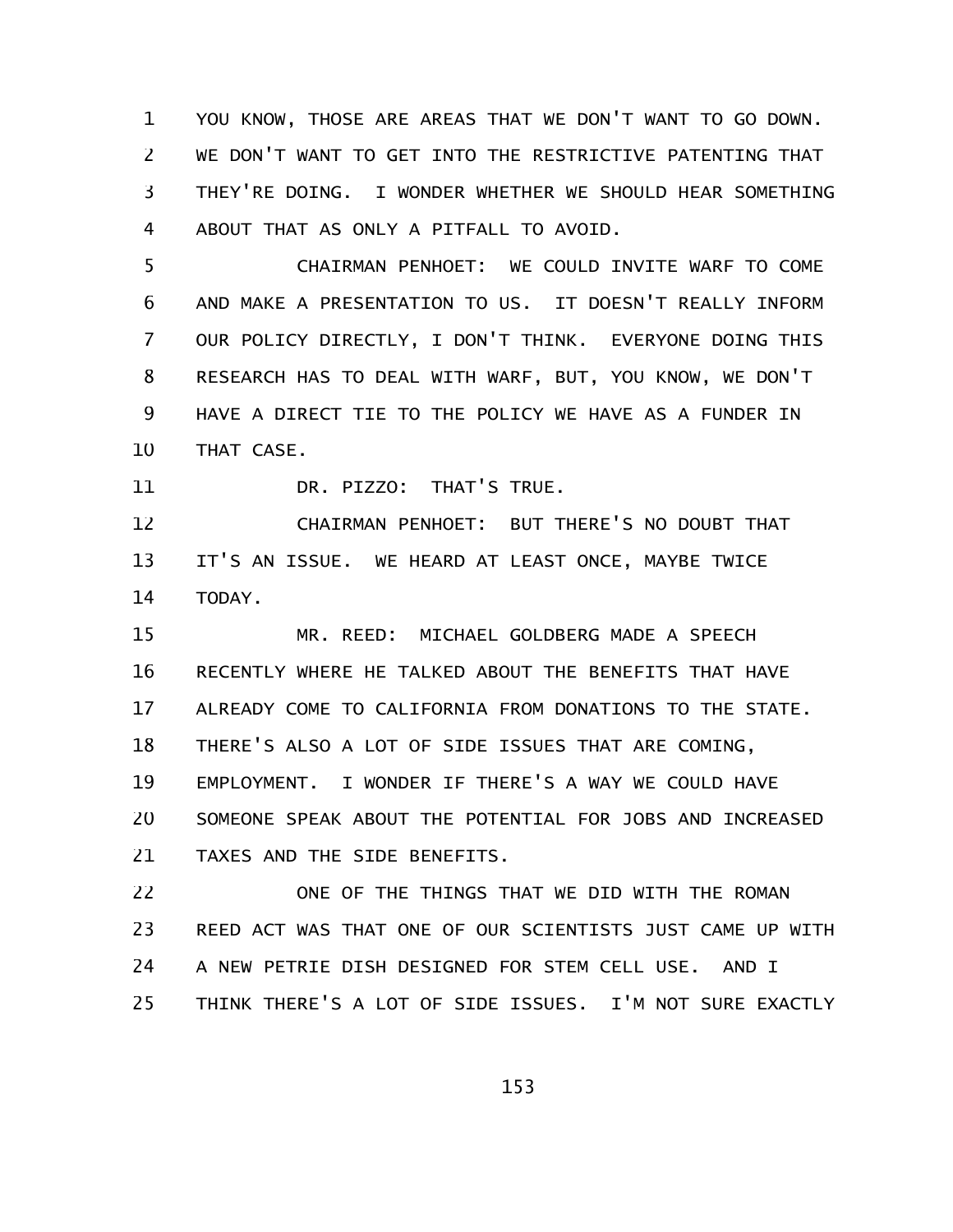HOW TO PHRASE THIS, BUT I THINK THERE'S A LOT OF SIDE BENEFITS THAT ARE NOT BEING TALKED ABOUT THAT COULD BE TALKED ABOUT, EMPLOYMENT, OTHER ISSUES. 1 2 3

CHAIRMAN PENHOET: I THINK THOSE MAY COME INTO FOCUS AS WE TRY TO DECIDE ON THE PRIORITIES. IF IT'S -- I THINK PROBABLY WHAT WE HAVE LEARNED IN THE BIOTECH INDUSTRY IS SUCCESS BREEDS SUCCESS. AND THE FUNDAMENTALS ACTUALLY LEADS, AS A CONSEQUENCE OF THAT, A VIGOROUS ECONOMIC BENEFIT. 4 5 6 7 8 9

MR. REED: THE PRESS IS MOSTLY SEEING BENEFITS IN TERMS OF HOW MUCH IMMEDIATE CASH BACK RETURN. THAT'S HOW IT'S BEING PORTRAYED. I DON'T THINK THAT'S THE PROPER FRAME. I THINK THAT WE NEED TO BE THINKING ABOUT THE EMPLOYMENT, THE NUMBER OF JOBS. I THINK SOMEONE THAT CAN TALK ABOUT THE NUMBER OF JOBS THAT THIS CAN CREATE. I NEVER HEAR PEOPLE SAYING THAT POTENTIALLY BIOTECH IS AS BIG AS AEROSPACE. I KNOW IT'S TRUE, BUT I DON'T HEAR IT. I THINK FOR THE GENERAL POPULATION, WE NEED TO KNOW ABOUT THE OTHER BENEFITS THIS WILL BRING. 10 11 12 13 14 15 16 17 18 19

MR. GOLDBERG: MAY I SUGGEST THAT A CHI SPEAKER CAN ADDRESS THAT. 20 21

CHAIRMAN PENHOET: YEAH. ALTHOUGH I THINK WE'RE GOING TO HAVE THIRD MEETING IN ADDITION TO THE FIRST TWO IN SACRAMENTO, AND THAT MIGHT BE A PLACE TO HAVE SUCH AN OVERVIEW. WE DID DISTRIBUTE, HOWEVER, THE REPORT OF CHI, 22 23 24 25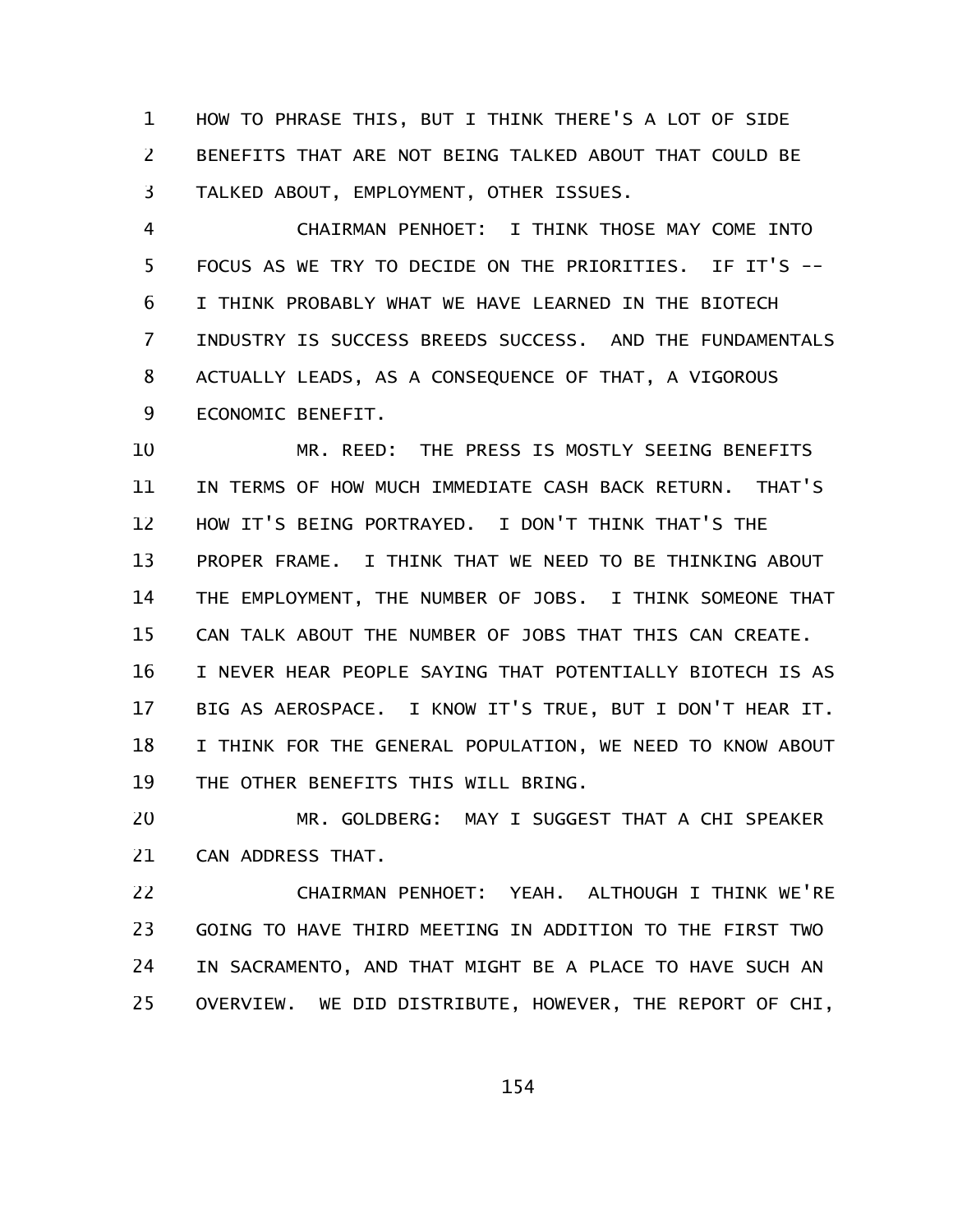ETC., AT THE FIRST IP MEETING IN SACRAMENTO ON THE NONPROFIT STUFF. SO WE DID HAVE SOME OF THAT INCLUDED IN THAT MEETING, THE OVERALL ECONOMIC IMPACT ON THE STATE. ANY OTHER SUGGESTIONS? DR. PIZZO: JUST TO THANK YOU AND MARY FOR THIS PROGRAM, WHICH WAS EXCELLENT. CHAIRMAN PENHOET: ESPECIALLY MARY. (APPLAUSE.) CHAIRMAN PENHOET: WE'LL GO OFF THE RECORD. (THE MEETING WAS THEN CONCLUDED AT 11:41 A.M.)